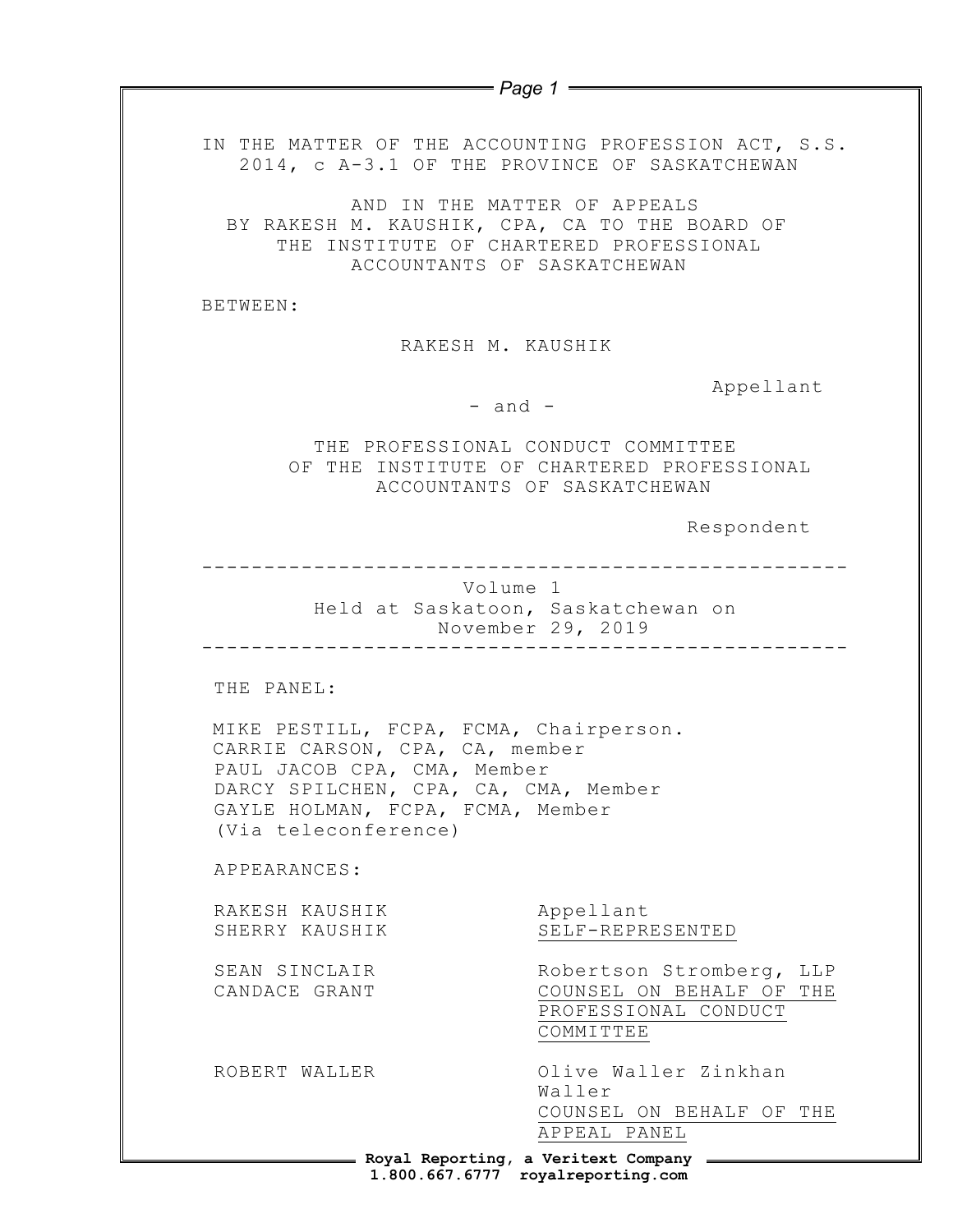## **INDEX OF PROCEEDINGS**

| OPENING COMMENTS                       |     |
|----------------------------------------|-----|
| APPELLANT SUBMISSIONS BY MR. KAUSHIK   | 5   |
| RESPONDENT SUBMISSIONS BY MR. SINCLAIR | 120 |
| APPELLANT FINAL REPLY BY MR. KAUSHIK   | 134 |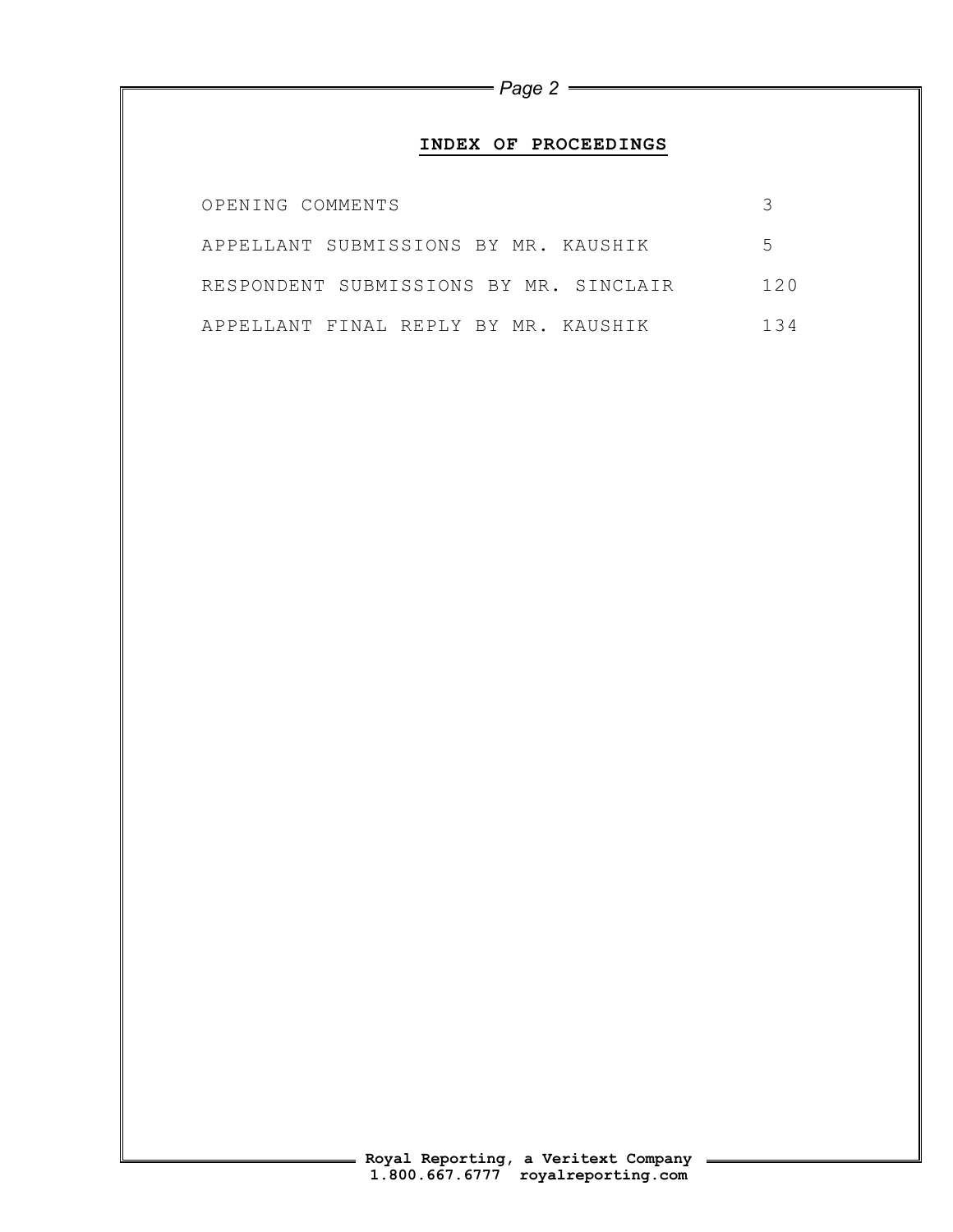*1 2 3 4 5 6 7 8 9 10 11 12 13 14 15 16 17 18 19 20 21 22 23 24 25 Page 3* (Proceedings commenced at 9:31 a.m.) CHAIRPERSON: So we'll get started in the matter of an appeal by Mr. Rakesh Kaushik, CPA, CA to the Board of the Institute of Chartered Professional Accountants of Saskatchewan. I think we did a bit of an introduction, but maybe for the record we'll just have the panel introduce themselves as well as the other parties, so Darcy? MR. SPILCHEN: Darcy Spilchen, CPA from Yorkton, Saskatchewan. CHAIRPERSON: Mike Pestill. I'm the chair of the appeal panel from Regina. MS. CARSON: Carrie Carson, CPA, board member from Regina. MR. JACOB: Paul Jacob, CPA, board member from Saskatoon. CHAIRPERSON: And Gayle? MS. HOLMAN: And Gayle Holman. I'm calling in, CPA from Moose Jaw, Saskatchewan. MR. KAUSHIK: Rakesh Kaushik, CPA. MRS. KAUSHIK: Sherry Kaushik, spouse. MR. SINCLAIR: Sean Sinclair. MS. GRANT: And Candace Grant.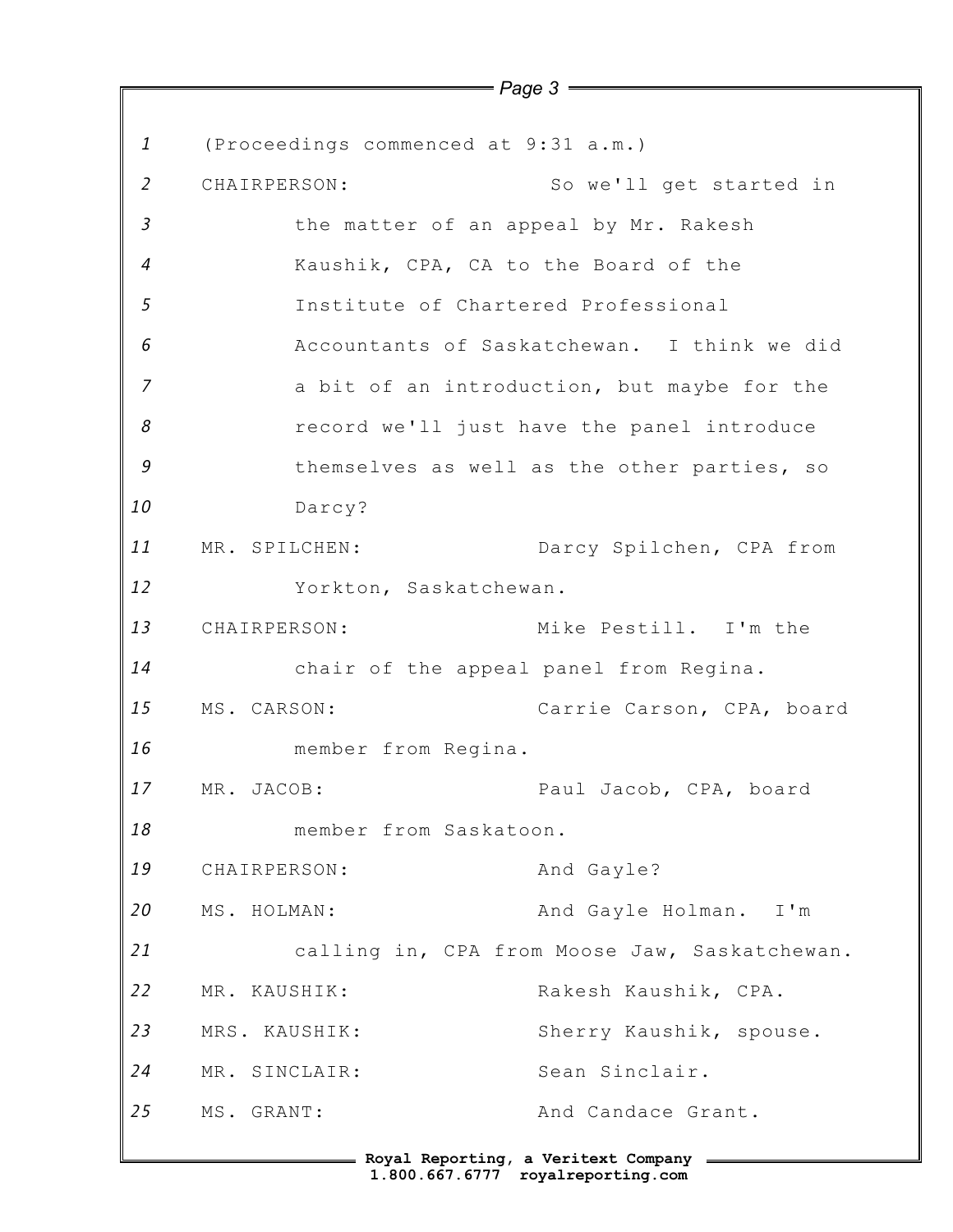*1 2 3 4 5 6 7 8 9 10 11 12 13 14 15 16 17 18 19 20 21 22 23 24 25* MR. WALLER: And Bob Waller, lawyer to the board. CHAIRPERSON: Okay. Well, thank you very much. So just before we get started, I'll just ask the parties any further applications before we begin? MR. SINCLAIR: None for the PCC. CHAIRPERSON: No. Mr. Kaushik? MR. KAUSHIK: T'm not sure what exactly an application would be, but I'm simply appealing the decision given the evidence that was presented. CHAIRPERSON: Okay. And I know we already dealt with one matter of jurisdiction. Any other challenges to jurisdiction today? MR. SINCLAIR: None for the PCC. MR. KAUSHIK: None. CHAIRPERSON: Okay, good. Well, thank you very much. So just -- are there any opening comments before we get started with the more formal part of the appeal? We'll be starting with Mr. Kaushik, but I just wonder if there is any introductory comments anybody wanted to make ?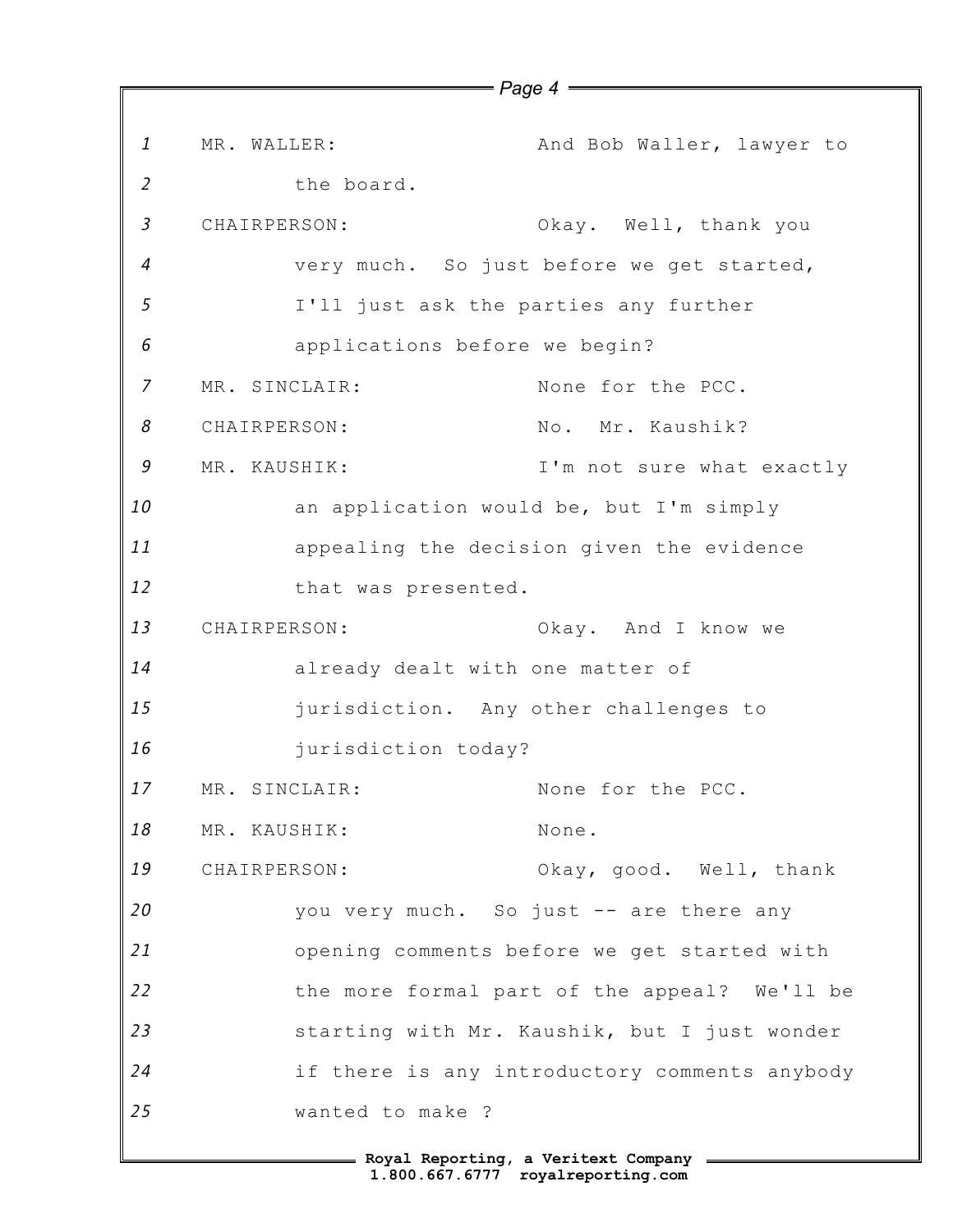*1 2 3 4 5 6 7 8 9 10 11 12 13 14 15 16 17 18 19 20 21 22 23 24 25* MR. KAUSHIK: I can only, I think, make -- the comment I could make is that I'm not familiar with the proceedings and the manner in which it should be carried out. I'm here basically to present and maybe discuss the issues and the evidence is all I was doing, I'm not sure what the procedure that it would take, whether it is in a discussion format or whether it is simply trying to present what I have. CHAIRPERSON: Well, I know we have some folks in the room that, you know, will be able to probably steer you in the right direction if there are any issues. Mr. Sinclair, anything? MR. SINCLAIR: No introductory comments. CHAIRPERSON: Okay. I just want to make sure -- okay. Well, I think that we'll just get started, so the onus of the appeal is with you, Mr. Kaushik, so we'll start with you with your presentation to the panel. MR. KAUSHIK: Yeah. I hope -- I'm hopeful that I can present this in an orderly fashion, but I would make a statement that of course respected Chair, board members,

*Page 5*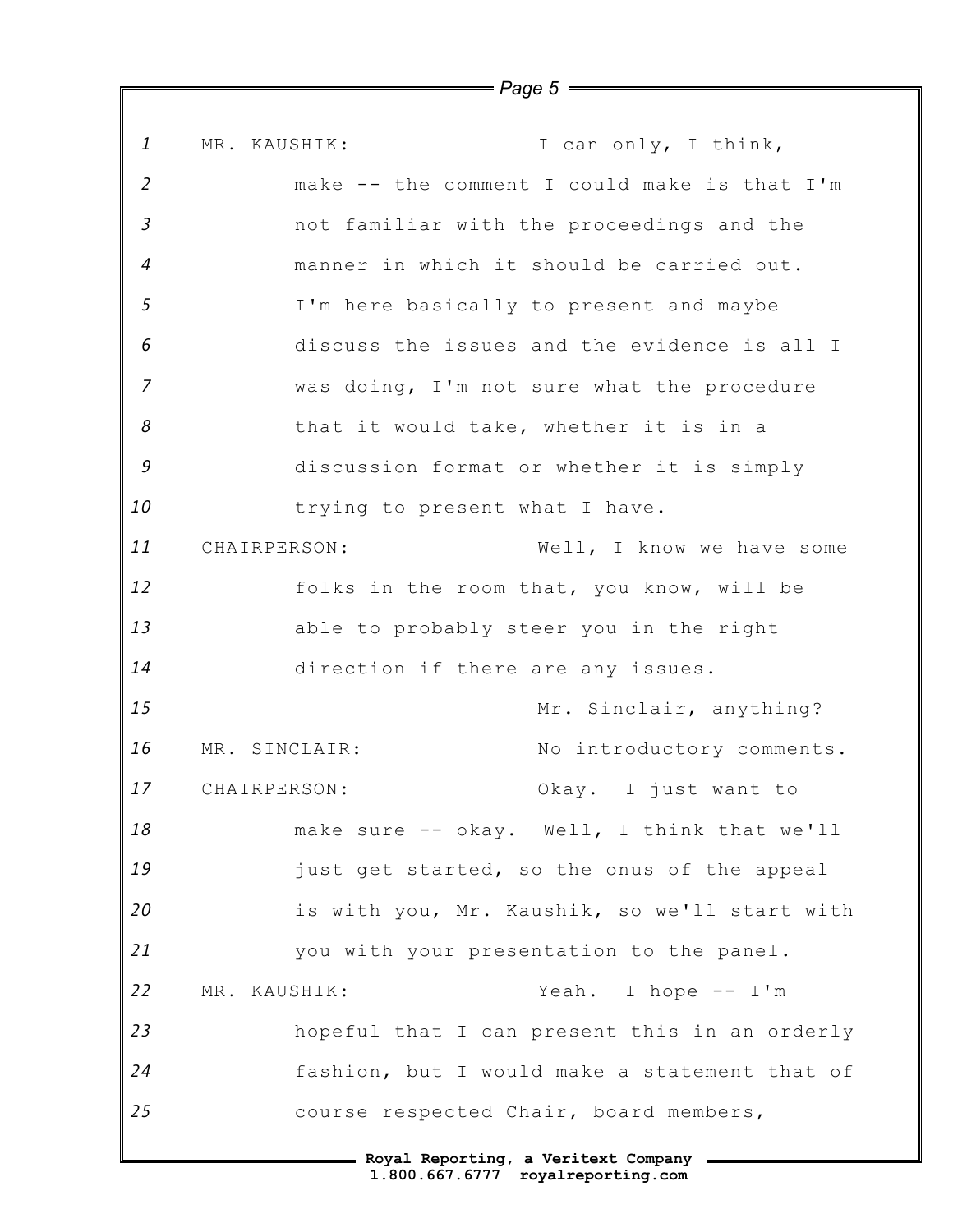| $\mathbf{1}$   | Mr. Sinclair, I simply want to indicate it's  |
|----------------|-----------------------------------------------|
| $\overline{2}$ | been a very difficult process for me to go    |
| $\mathfrak{Z}$ | through. I've never been in this position,    |
| $\overline{4}$ | but I want to be able to present my side of   |
| 5              | the story here from a perspective of a CPA,   |
| $\epsilon$     | as a member, that I think very few people in  |
| $\overline{7}$ | their entire career will ever experience.     |
| 8              | I, as I said, wish to                         |
| 9              | apologize if I'm not familiar with the        |
| 10             | language and the process of this -- the       |
| 11             | language that goes with, I'm not sure how     |
| 12             | experienced the board members are at this     |
| 13             | level as well. I'm not sure. I could not      |
| 14             | find any precedents in hearings that I could  |
| 15             | go through. In addition, I have not been      |
| 16             | able to locate a lawyer that has been at this |
| 17             | level our own lawyer, Mr. Stooshinoff,        |
| 18             | stepped away for reasons I'm not all familiar |
| 19             | with but he -- he could not continue, and     |
| 20             | neither did I find anybody else that could    |
| 21             | assist with me in this matter, so I'm going   |
| 22             | to do the best I can.                         |
| 23             | As I understand this case                     |
| 24             | from the very beginning, it's been more than  |
| 25             | five years since Ms. Hubick did the file      |
|                | - Roval Reporting, a Veritext Company         |

*Page 6*

 $\mathsf I$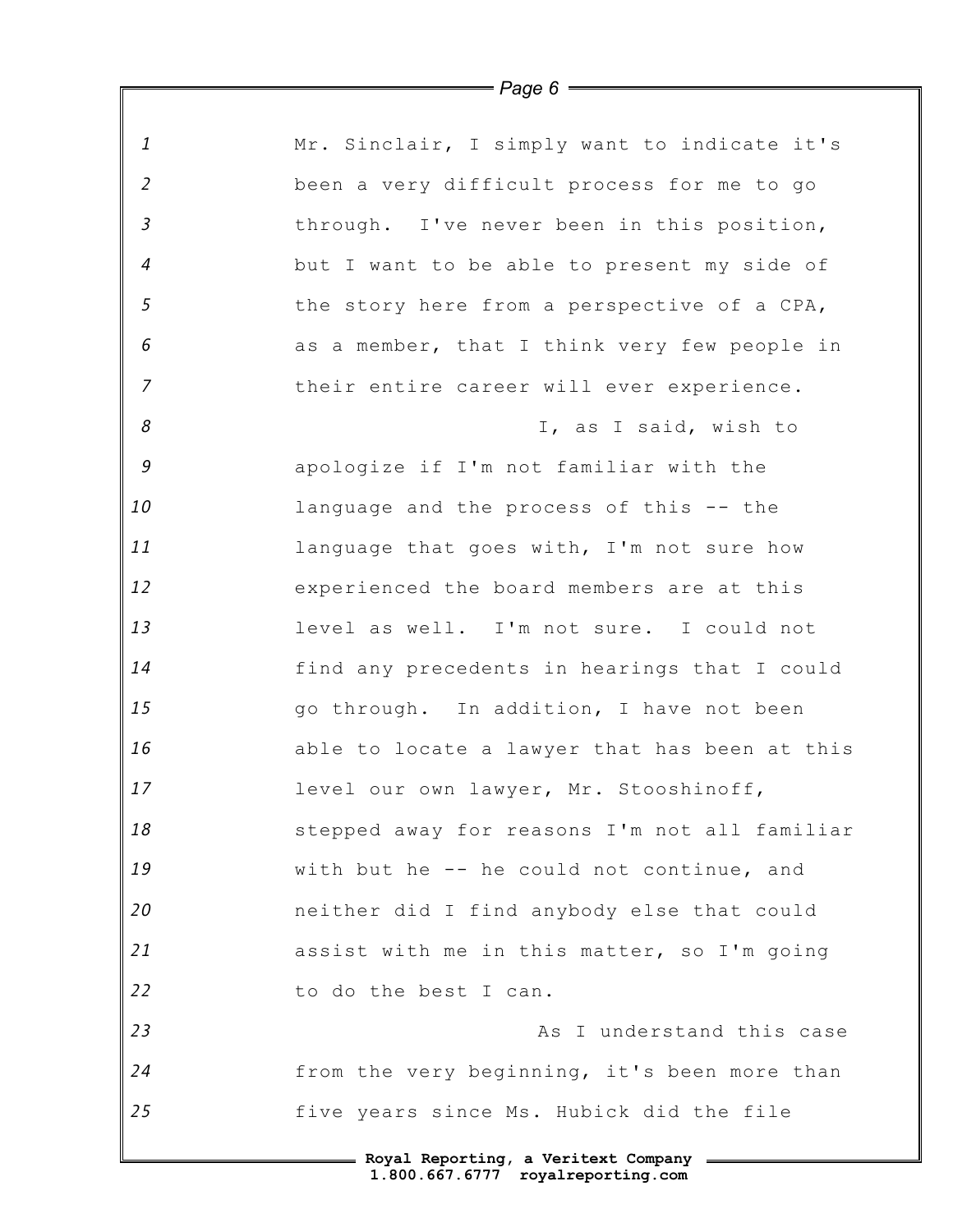| $\mathbf{1}$   | review that is the subject of this matter,    |
|----------------|-----------------------------------------------|
| $\overline{2}$ | and I found it very intimidating on how the   |
| $\mathfrak{Z}$ | registrars and the people involved from the   |
| $\overline{4}$ | CPA -- and neither -- as I said, I could find |
| 5              | any other CPAs that have been through this,   |
| 6              | so I have no guidance on this, and I suspect  |
| $\overline{7}$ | no one in this room has been through this     |
| 8              | either if -- I'm not just familiar with it,   |
| $\mathcal G$   | so I'm not sure who would be familiar, who    |
| 10             | could help us with how the proceedings should |
| 11             | proceed.                                      |
| 12             | I had made a comment that                     |
| 13             | the buck stops with me in my office, and I    |
| 14             | think that has been misinterpreted. I had     |
| 15             | from the very onset -- the day Ms. Hubick     |
| 16             | arrived in our office for the file review, it |
| 17             | was very clear -- and I made it very clear to |
| 18             | her that I did not do these audits. However,  |
| 19             | the audits that were under review have never  |
| 20             | been subject of any corrections, no errors    |
| 21             | have been in those reports, although prepared |
| 22             | by Mr. Dean. I did cursorily look over them   |
| 23             | to ensure there was nothing blatant in error  |
| 24             | on those reports. Neither the file reviewer   |
| 25             | nor the PCC or the Discipline Committee have  |

*Page 7*

 $\mathbb F$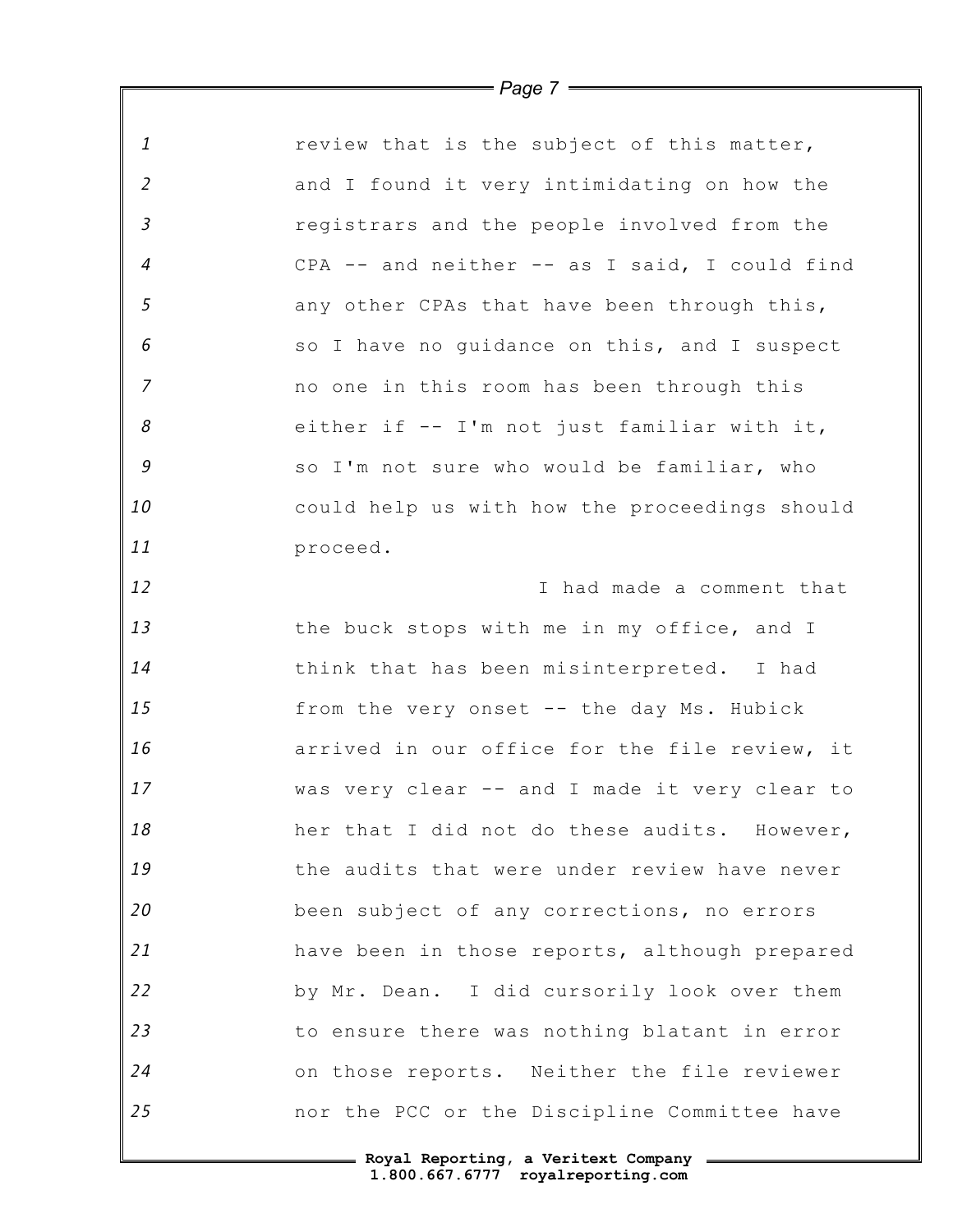| $\mathbf{1}$   | pointed out any issues with any of the         |
|----------------|------------------------------------------------|
| $\overline{2}$ | financial statements prepared. The             |
| $\mathfrak{Z}$ | deficiencies noted in our files by Ms. Hubick  |
| $\overline{4}$ | was that there wasn't sufficient               |
| $\mathfrak{s}$ | documentation on the nature of the audit or    |
| 6              | the nature of the -- sorry, the deficiencies   |
| $\overline{7}$ | and some of the procedures that were           |
| 8              | performed.                                     |
| 9              | I have come here at a                          |
| 10             | great cost to myself financially and           |
| 11             | emotionally as well as my reputation. Up       |
| 12             | until now I have spent over \$229,000 relating |
| 13             | to Mr. Dean and this hearing. I paid Mr.       |
| 14             | Dean \$100,000 for his practice. I paid        |
| 15             | \$62,000 to Mr. Stooshinoff for the Discipline |
| 16             | Committee. I paid \$9,569 to Mr. Jon           |
| 17             | Agioritis who helped me prepare an amended     |
| 18             | joint statement of facts. That was             |
| 19             | completely rejected by Ms. Hubick and Mr.      |
| 20             | Berger, chair of the PCC. That rejection put   |
| 21             | me into a corner that forced me to go through  |
| 22             | the formal hearing which from the onset we     |
| 23             | never wanted.                                  |
| 24             | I do not regret the                            |
| 25             | payment made to Mr. Dean for the \$100,000.    |
|                | 1.800.667.6777 royalreporting.com              |

*Page 8*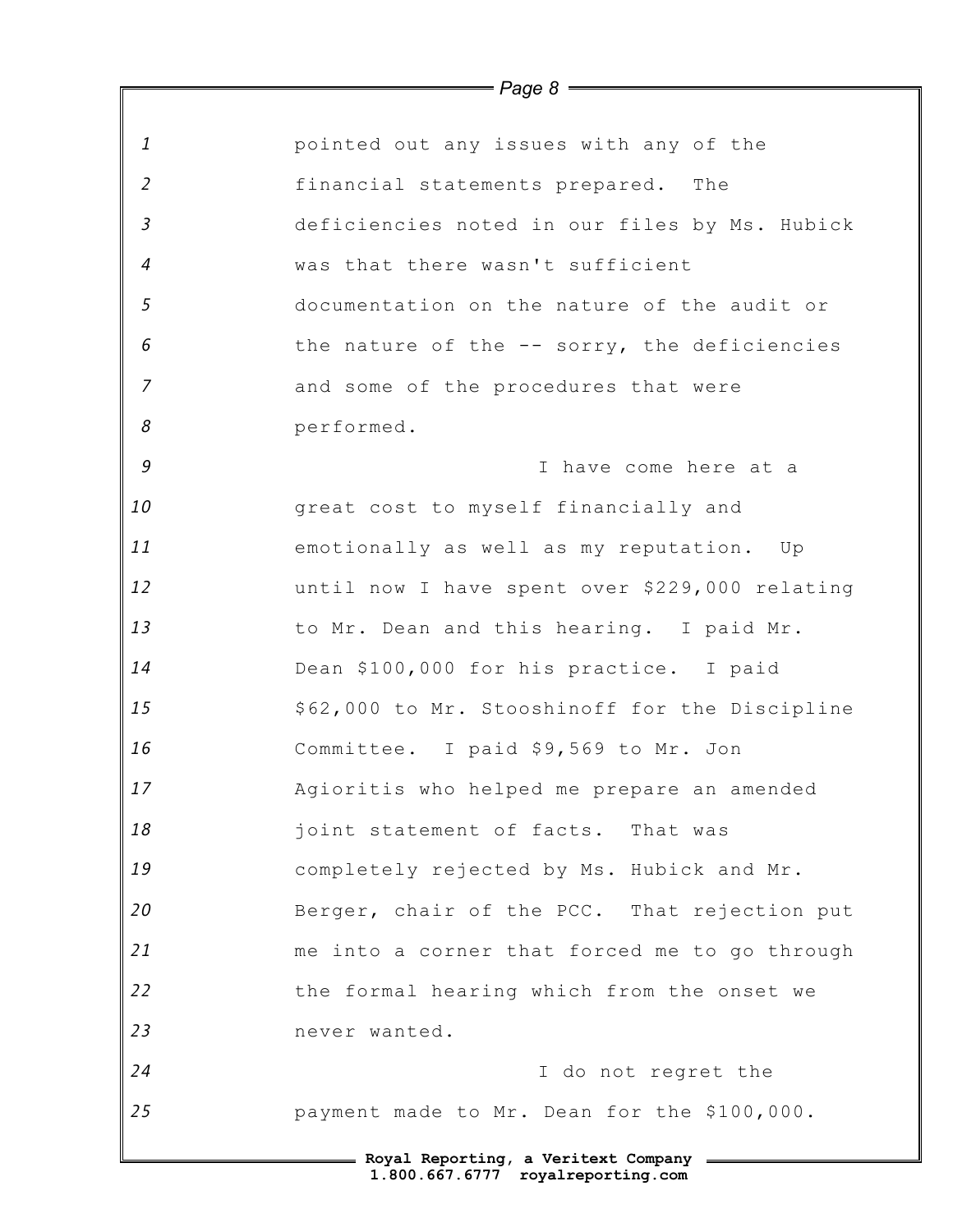| $\it 1$                    | He's an honest man. He worked diligently for  |
|----------------------------|-----------------------------------------------|
| $\overline{2}$             | his clients. Through his career his charges   |
| $\mathfrak{Z}$             | were probably one-third of the market rate    |
| $\overline{4}$             | for the services that he provided, in my      |
| 5                          | opinion, but I believe he did not cheat       |
| $\epsilon$                 | anyone. He was not familiar with the new      |
| $\overline{7}$             | technology. He did not use computers he did   |
| $\boldsymbol{\mathcal{S}}$ | not -- he did not know the one key software   |
| $\mathcal G$               | that all of us use, that's the Microsoft      |
| 10                         | spreadsheet. He did everything by pencil and  |
| 11                         | calculators, and he prepared most of the      |
| 12                         | reports on behalf of the administrators and   |
| 13                         | treasurers of the clients that he audited.    |
| 14                         | Mr. Dean's practice that                      |
| 15                         | we purchased and merged happened on a very    |
| 16                         | simple agreement. We thought we could         |
| 17                         | replace Mr. Dean with a new audit partner for |
| 18                         | the Saskatoon office of the DNTW.<br>That     |
| 19                         | partner would take over the audit division,   |
| 20                         | but that did not happen. We were not able to  |
| 21                         | get an auditor, and I felt in that respect I  |
| 22                         | failed him.                                   |
| 23                         | As I said, Dean and I                         |
| 24                         | prepared a very simple agreement. Both of us  |
| 25                         | understood what he had to do and what I       |
|                            | = Royal Reporting, a Veritext Company =       |

*Page 9*

 $\mathbb{I}$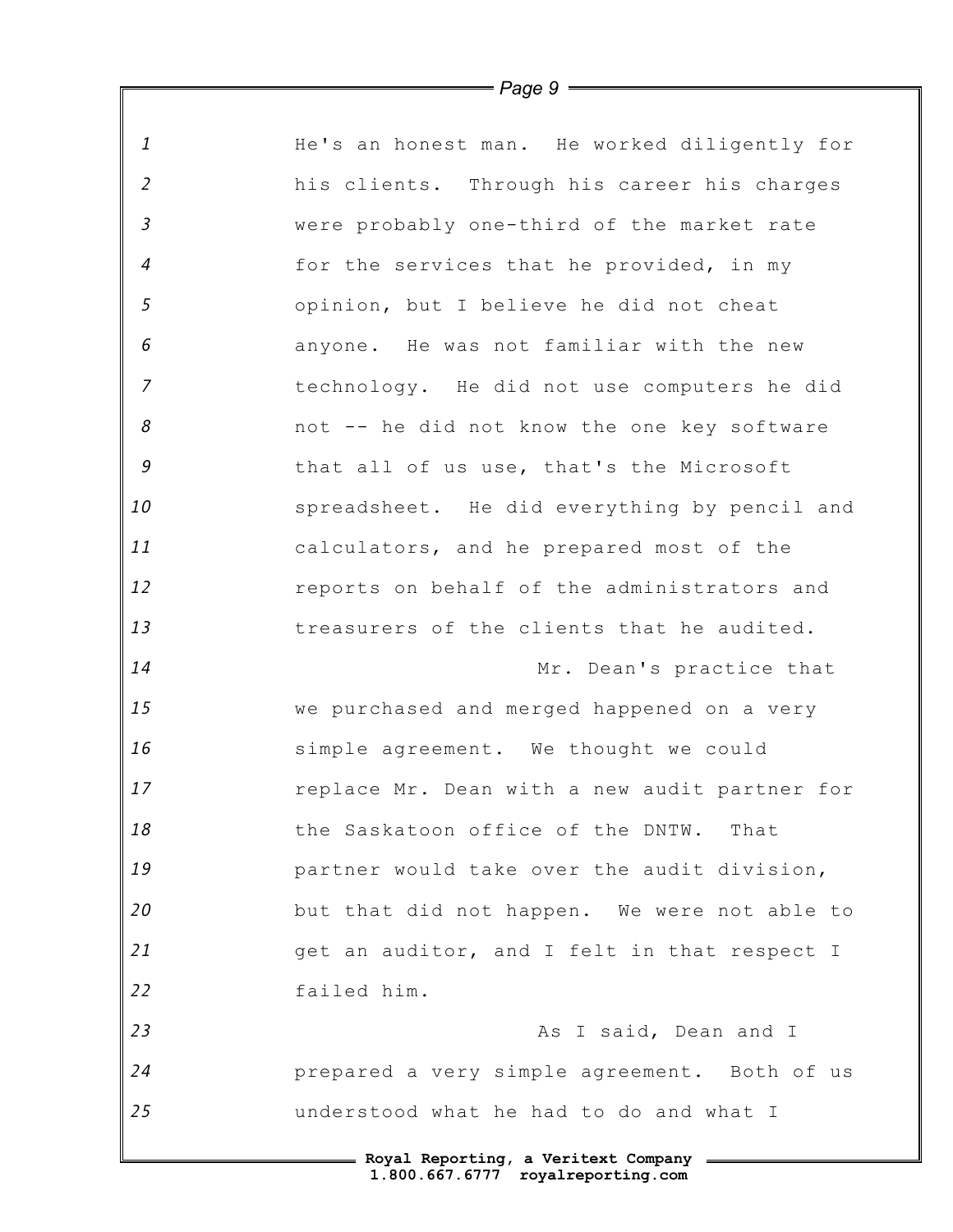*1 2 3 4 5 6 7 8 9 10 11 12 13 14 15 16 17 18 19 20 21 22 23 24 25* **Royal Reporting, a Veritext Company** needed to do clearly. I was not doing audits at that time, and Dean agreed to continue doing all the audits that he had done for the following 18 months. That was our agreement, and that is what he was, in fact, doing. I could not take over the audit files as I already had a full practice for 28 years. I did not need a new audit division for myself to open up and go on with. What we needed were three new partners for the DNTW office. In 2010 and 2011 I had prepared a 7,500-square-foot office space which would accommodate these new partners. In fact, I have six offices in my space that can today still fill four of those offices. That was the goal of the purchase of Dean's practice. Although we called it an acquisition, it was more for merger. I know that his clients loved him, and he was very loyal to them, and I trusted that he would do his work as he always had. I want to just go backward just to one point just to explain. Prior to merging our offices I had two meetings with Mr. Dean, and we had clearly

*Page 10*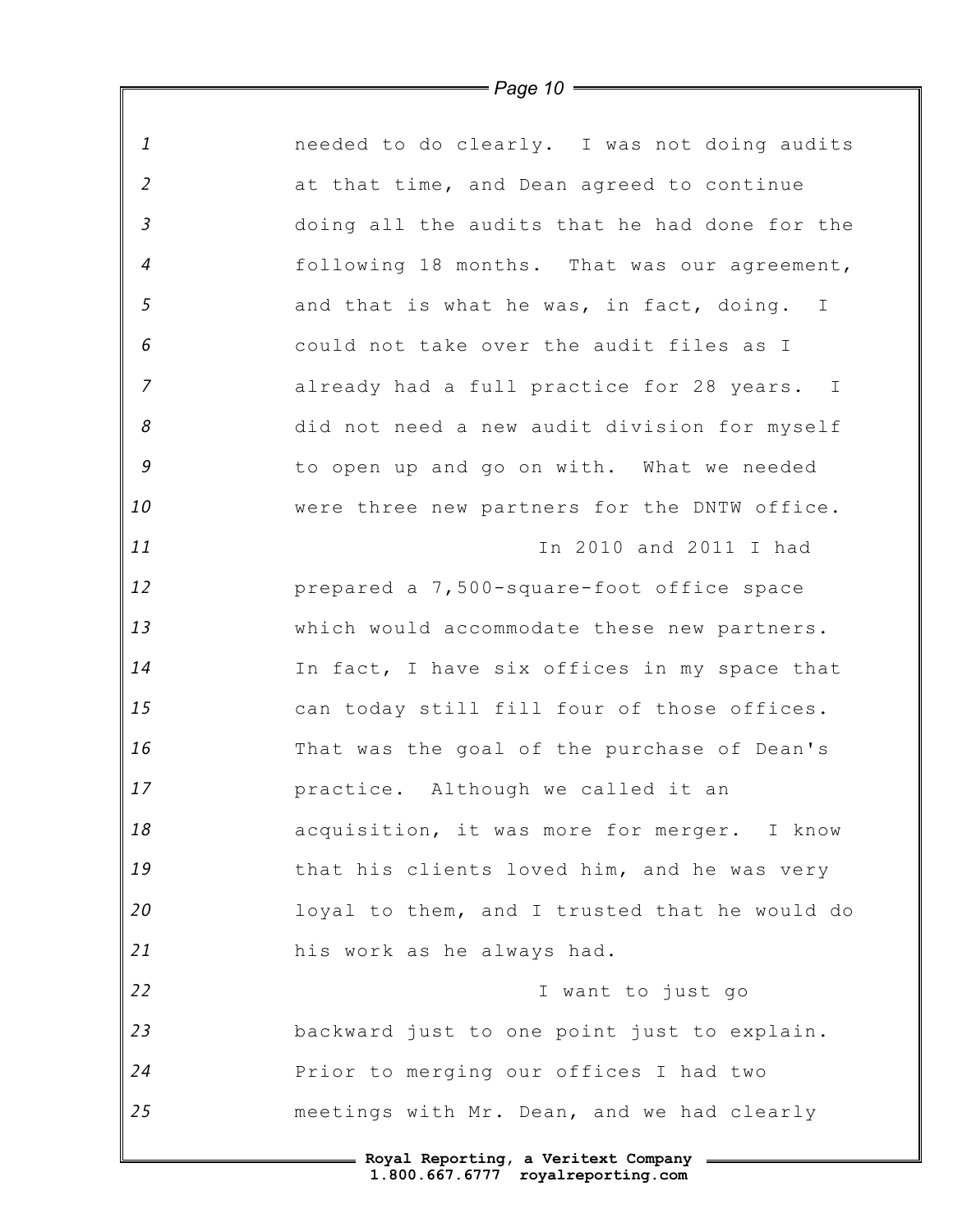|                            | - Page TT —                                   |
|----------------------------|-----------------------------------------------|
| 1                          | discussed what I could and could not do, and  |
| $\overline{2}$             | what he needed to do is to maintain that      |
| $\mathfrak{Z}$             | audit division for us. He was the             |
| $\overline{4}$             | experienced auditor at that time for our      |
| 5                          | office. That is the primary reason I have     |
| 6                          | taken objection to the decision of the        |
| $\overline{z}$             | Discipline Committee, and the person          |
| $\boldsymbol{\mathcal{S}}$ | especially that knows from the file review to |
| 9                          | handling the matters with the PCC, I'm        |
| 10                         | talking about Ms. Hubick and Mr. Hill, the    |
| 11                         | people that were from the very onset familiar |
| 12                         | with what was happening. And also before the  |
| 13                         | purchase of Dean's practice we had            |
| 14                         | discussions at the DNTW meeting national in   |
| 15                         | Calgary, and we discussed the proposal, and   |
| 16                         | we also discussed how we would proceed with   |
| 17                         | Dean's practice purchase. As I said, it was   |
| 18                         | more for merger. He came in with the          |
| 19                         | practice to do those audits, and we           |
| 20                         | proposed -- excuse me -- we discussed whether |
| 21                         | we should make Dean a partner for the next 12 |
| 22                         | months and then retire. That was his desire,  |
| 23                         | was to retire. We said that we would try to   |
| 24                         | get an audit partner, and we could retire     |
| 25                         | him. He had been at this, I believe, over a   |

*Page 11*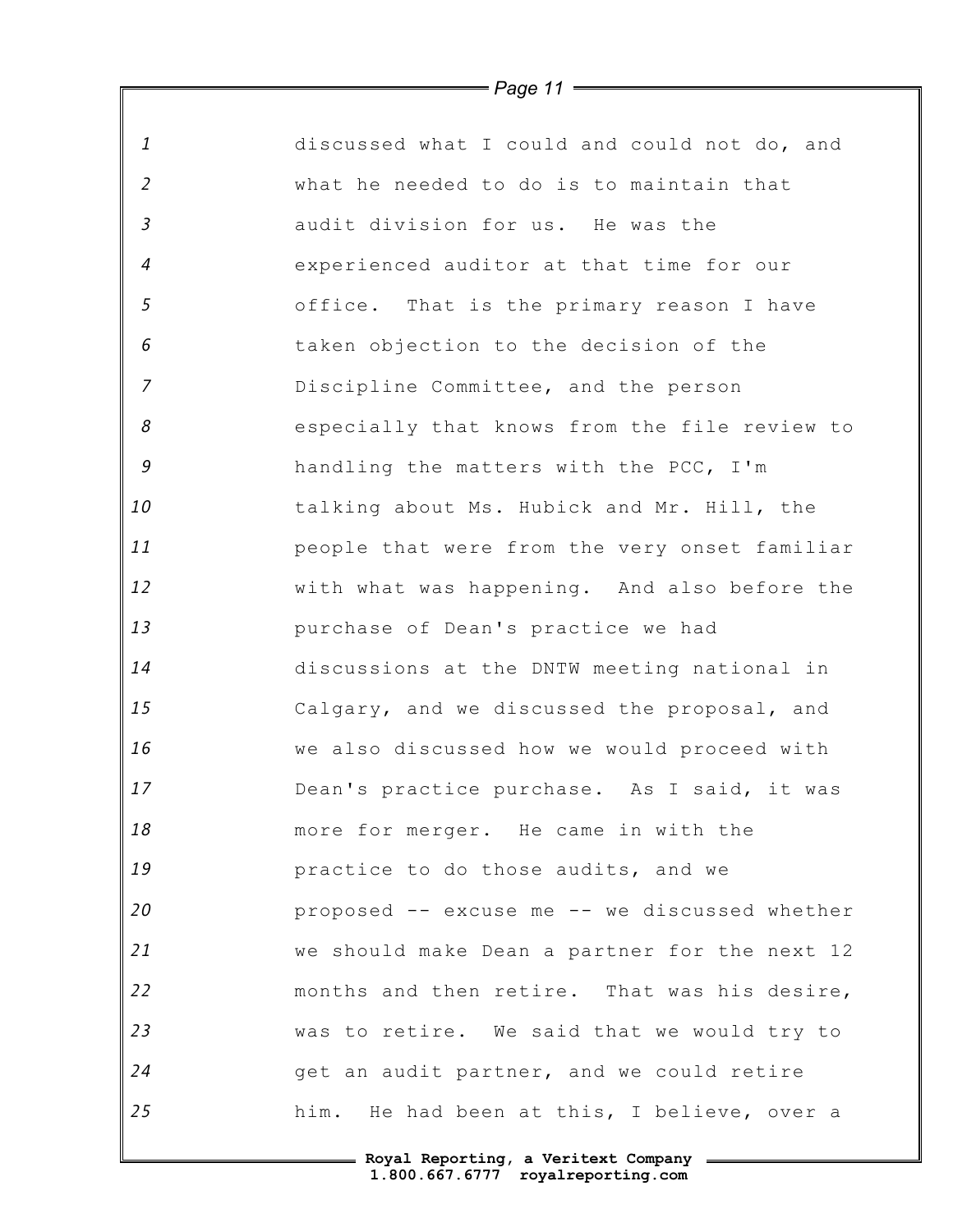| $\mathbf{1}$   | 30-year period that he was doing all this     |
|----------------|-----------------------------------------------|
| $\overline{2}$ | work, and this would make it easier for him   |
| $\mathfrak{Z}$ | to retire. I believe he was trying to sell    |
| $\overline{4}$ | his practice for over a year, but nobody was  |
| $\mathfrak{s}$ | buying practice, so we decided that we could  |
| 6              | retire him in this sort of a format, come in, |
| $\overline{7}$ | we'll help take it over, we had good staff at |
| 8              | that time, over a year period we could do     |
| 9              | that, if we had to develop internally or even |
| 10             | more desirable was to bring in a good, strong |
| 11             | audit partner who could run the entire        |
| 12             | division. And in that discussion in our       |
| 13             | Calgary meeting we noted surely he has been   |
| 14             | in practice -- he has got 20 municipal        |
| 15             | audits. He had 17 nonprofit audits. He has    |
| 16             | been doing these audits year after year after |
| 17             | year after year. Certainly it would not --    |
| 18             | we should not necessarily make him a partner, |
| 19             | we could handle this inhouse. So in           |
| 20             | retrospect, that is probably the biggest      |
| 21             | error I have made, is that I did not make him |
| 22             | a partner which then he would have signed his |
| 23             | own reports.                                  |
| 24             | Being the only Saskatoon                      |
| 25             | partner, I carried on with him as a partner   |
|                |                                               |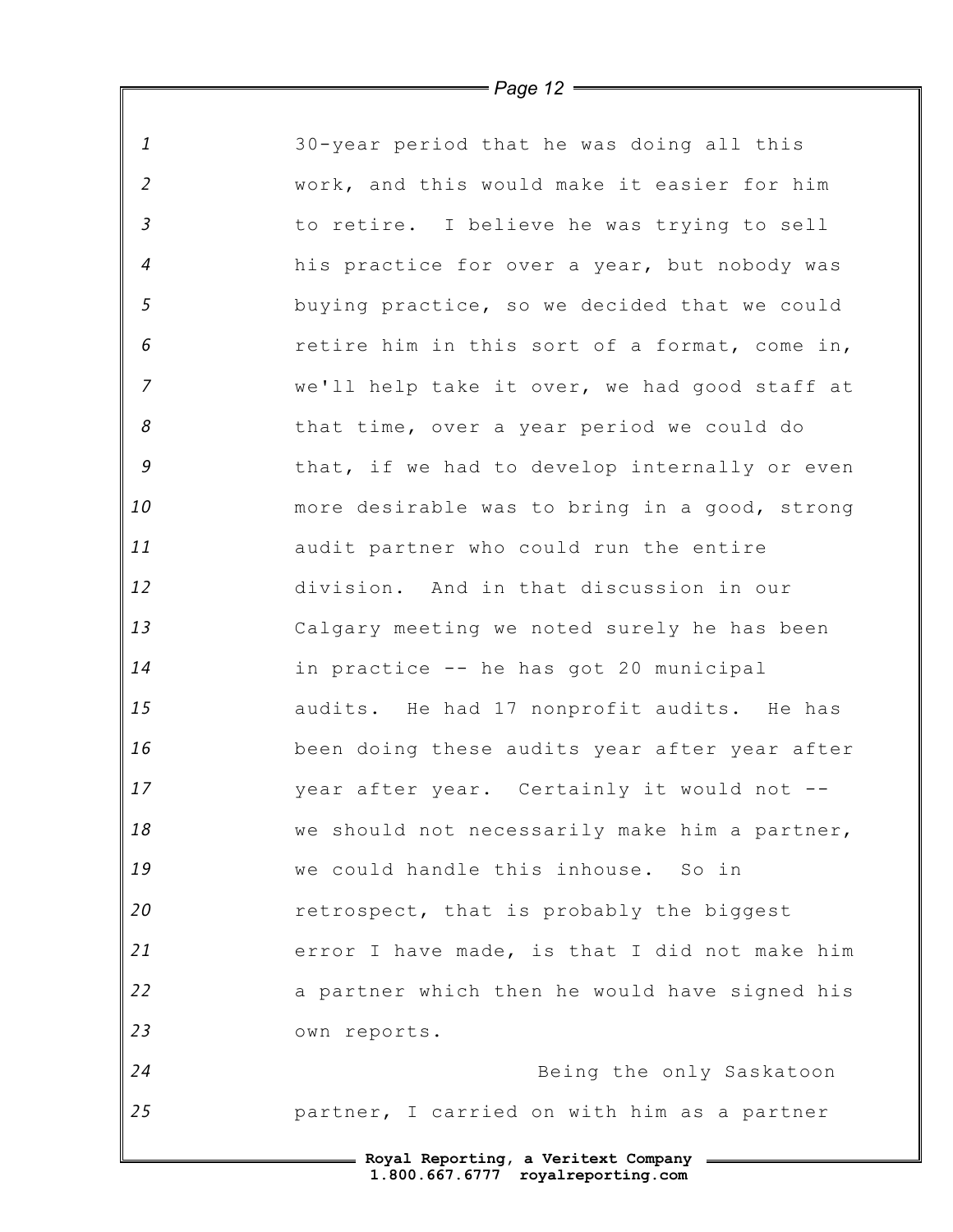| 1              | for Saskatoon, and that's, I believe, the     |
|----------------|-----------------------------------------------|
| $\overline{2}$ | mistake made, is that my signatures are on    |
| $\mathfrak{Z}$ | those reports. As the only partner in the     |
| $\overline{4}$ | Saskatoon office, that is a responsibility I  |
| 5              | took up to that point, and that's the crucial |
| 6              | part I believe everybody is concerned about.  |
| $\overline{z}$ | As I said, all the partners in Calgary        |
| 8              | thought surely these have to be okay. I       |
| $\mathcal G$   | mean, he has gone through all the practice    |
| 10             | reviews over the years. He in fact indicated  |
| 11             | to me he has gone through practice reviews    |
| 12             | with flying colours, so all his files I       |
| 13             | trusted would be up to the standards. Both    |
| 14             | of us are old school. Our word is our         |
| 15             | promise. That's the gold standard we both     |
| 16             | stood by.                                     |
| 17             | I have had file reviews                       |
| 18             | going back to 1984 when I first started my    |
| 19             | practice, and all were fine. The problems     |
| 20             | began in 2013 and 2014. Those file reviews    |
| 21             | are primarily the reason we are in this       |
| 22             | meeting today. I might add in 35 years that   |
| 23             | I have been in public practice, there has not |
| 24             | been one single complaint from a client       |
| 25             | against a report that I prepared. That was    |
|                |                                               |

*Page 13*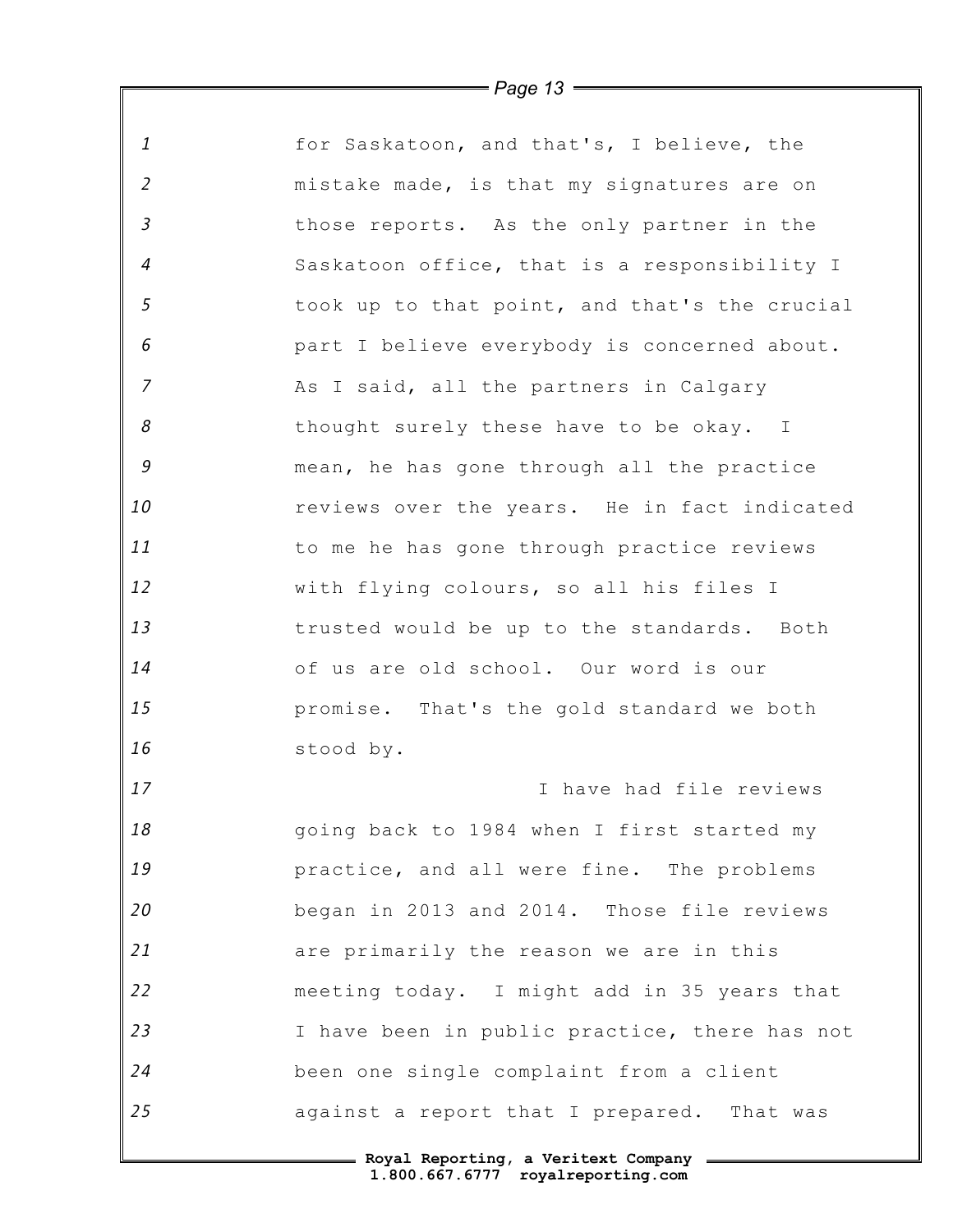*1 2 3 4 5 6 7 8 9 10 11 12 13 14 15 16 17 18 19 20 21 22 23 24 25 Page 14* the commitment we made to public practice in 1984. There was a file review sometimes in 2012 of my office in which we had criticism related to our audits. The audits that I was doing for almost 25 years were small charity nonprofits, where the treasurers of most of these organizations are volunteers, and as volunteers they were able to simply make the deposits, pay their bills, but could not prepare a financial statement. They did not know how to reconcile a bank account. They simply were running an operation by discussions in their board levels. That was the deficiency of almost every small charity nonprofits. For over 15 years that's what I was doing, is I was preparing the statements for the charities. That's what they expected us to do as auditors. Dean did them, I did them, but after our file review in 2012 we were -- it was pointed out to us that we cannot prepare these reports and audit them. So we informed, I think, five or six clients that we had for charities -- I informed them I can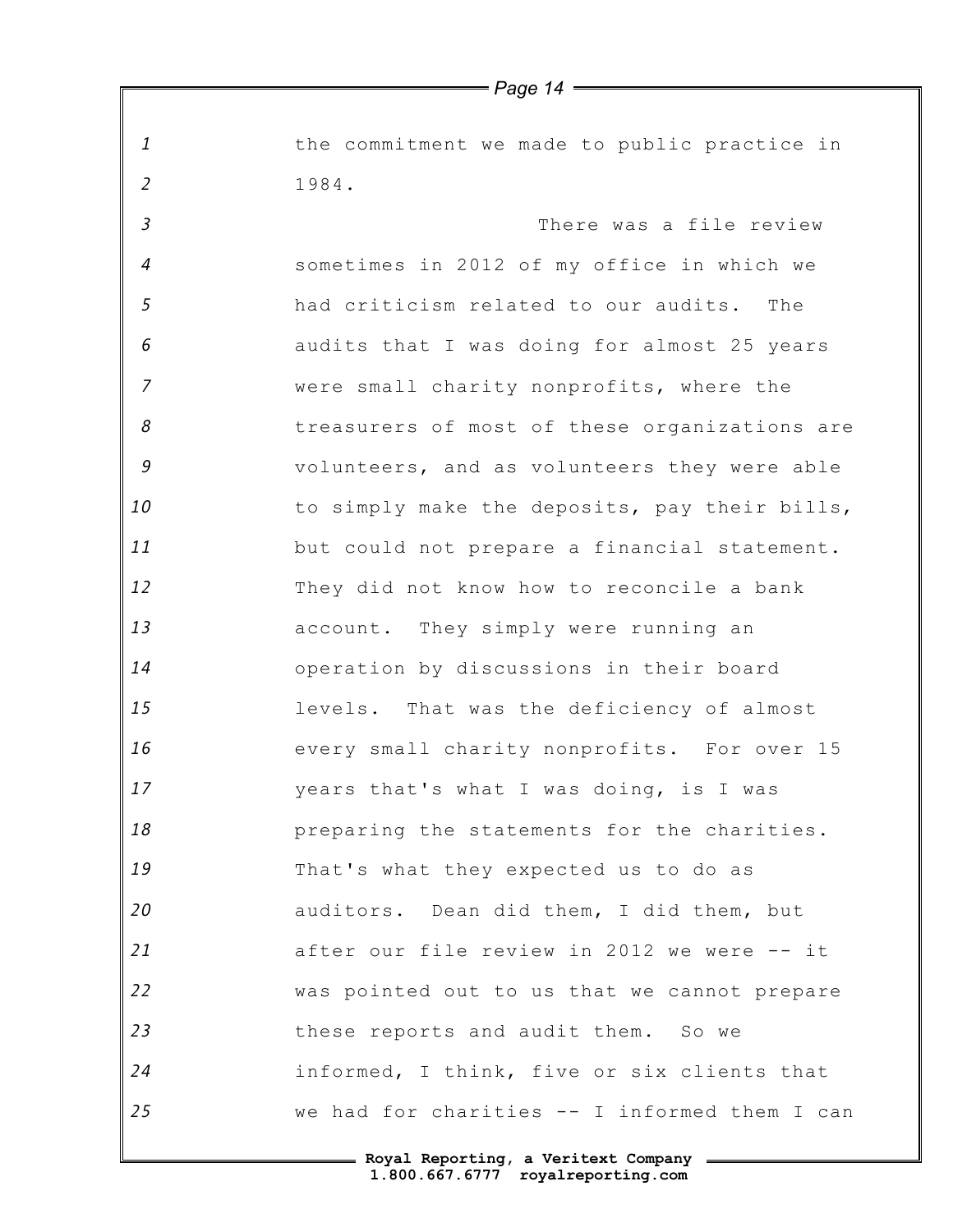*1 2 3 4 5 6 7 8 9 10 11 12 13 14 15 16 17 18 19 20 21 22 23 24 25* no longer do your work. I cannot be an auditor for you any longer because I'm not -- I am not to prepare financial statements. So by about the middle -- probably September of 2012 I had completely stopped those types of audits, so therefore please understand, I was not an auditor by practice. My commitment was to do good work in accounting tax and audits when I started my practice in 1984. My training with Deloitte's when I articled with them was primarily in the audit field. At that time as an articling student, the focus was audits. That's how we became CAs. I was quite happy to do the work with the audit procedures to the best of our checklists and so on that we used, so we were auditors to begin with, but it is not a concentration for me to work -- my direction was not in audits, it was to help small organizations. As far as audits go -- as far as audits go, I should say, I helped the small nonprofits, help them prepare their statements, but the big focus was always the small business client and the personal tax clients.

*Page 15*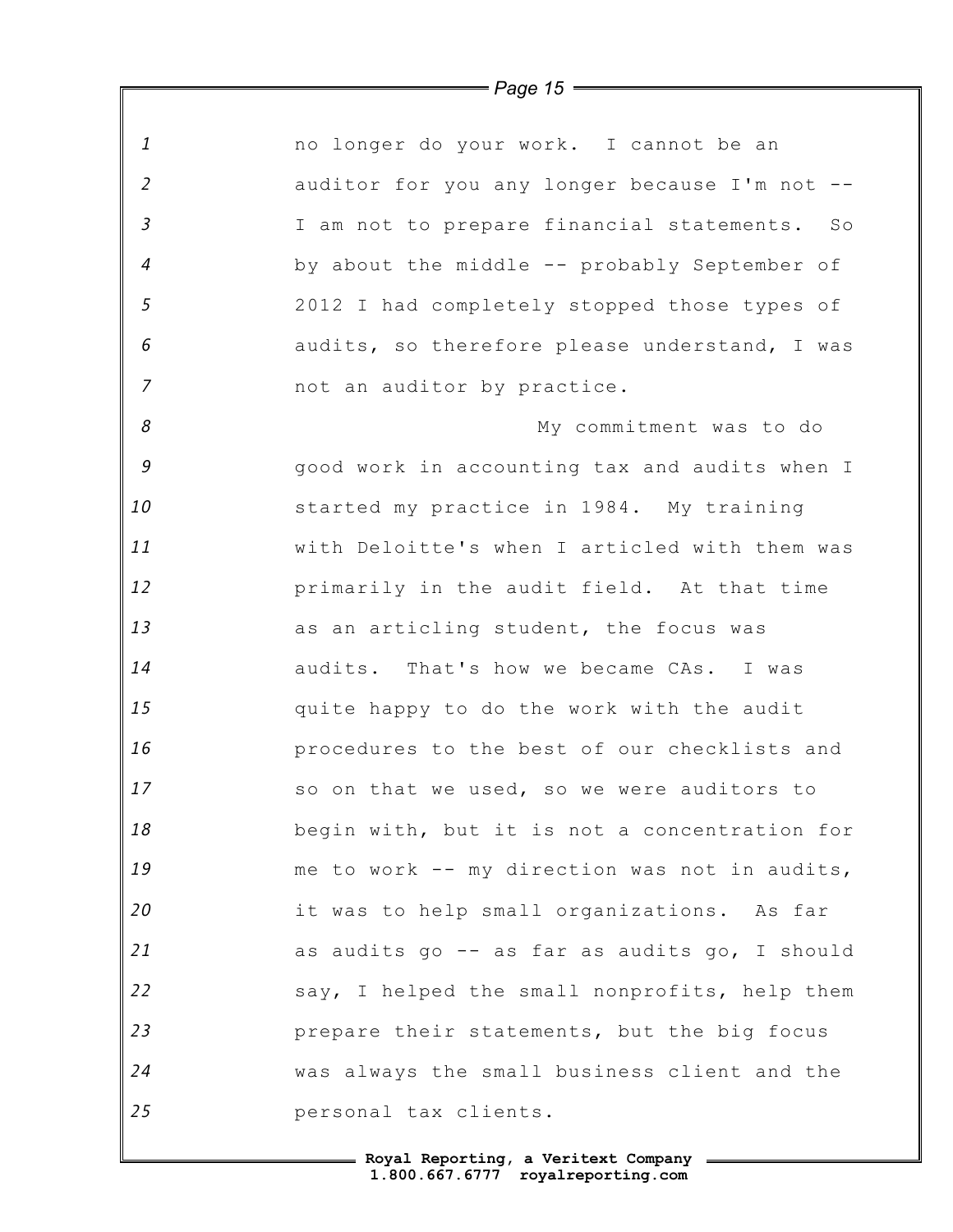*1 2 3 4 5 6 7 8 9 10 11 12 13 14 15 16 17 18 19 20 21 22 23 24 25 Page 16* I'm going to just stop for a couple of minutes. *(Off the record momentarily)* Okay, I can start again. A great many people have come through our office. Again, we commit too helping each one of them. Year by year they have grown as we have as well. Many businesses have been successful, and some have been steady. I still have clients from the day that I opened my own office, they're still with me, and we stick with clients, and even with some that can't afford to pay us. Some pay us a year or two later. The whole point of this is that we have served our clients diligently, and that is the trust the clients have put in us from the very beginning. So the big question is how did I get here? How did we get this far? I provided the registrar with a self-assessment letter in which I pointed out exactly where my -- what I had done, what my objectives were and the reasons that I just outlined, that Dean's complete practice had a complete audit division by itself, and that's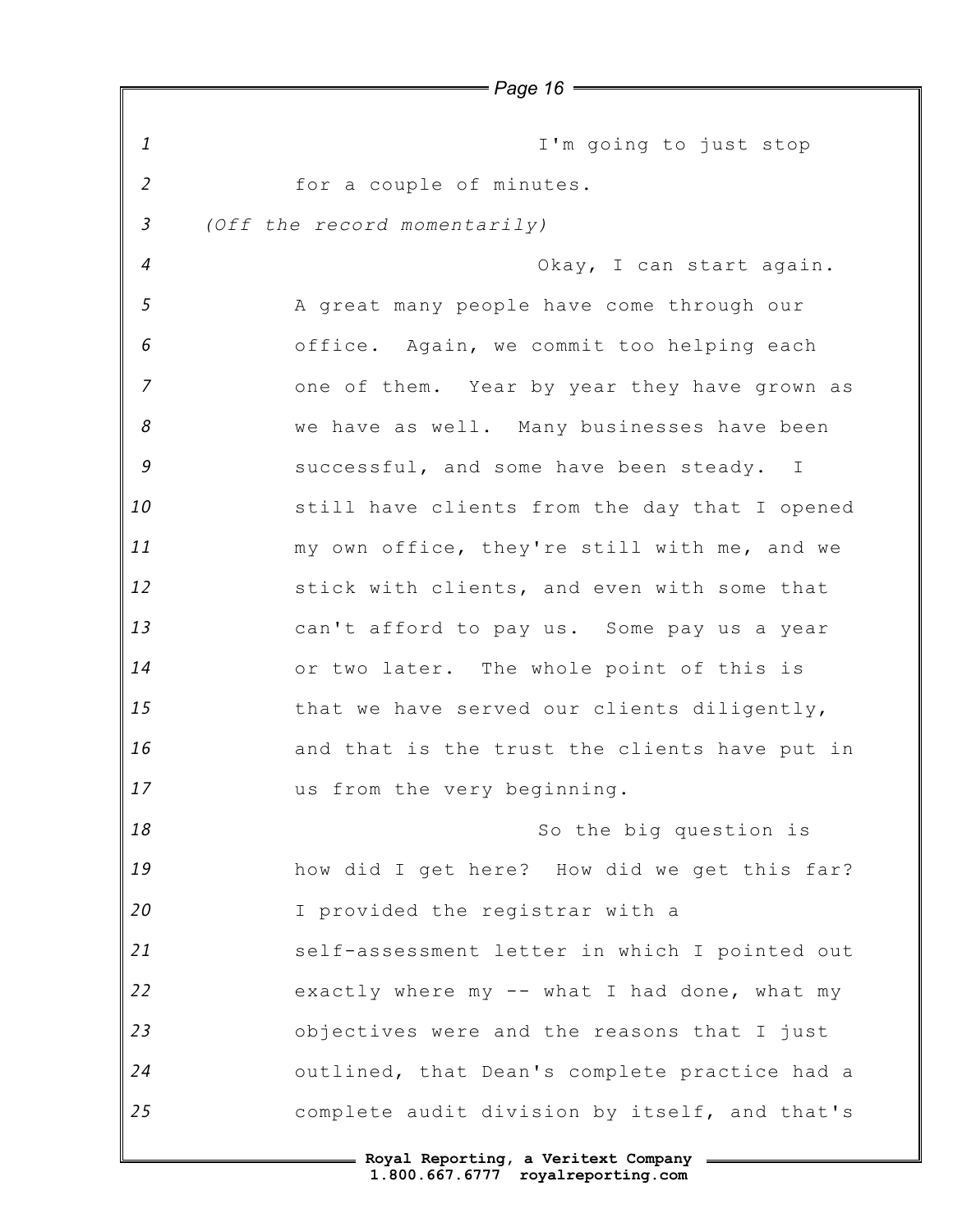*1 2 3 4 5 6 7 8 9 10 11 12 13 14 15 16 17 18 19 20 21 22 23 24 25* where it begins with the issues at hand. As I explained, we needed to make a full practice Saskatoon DNTW office just like the one in Calgary, and the objective was to bring in three, four or five good partners for this practice. That was the first step in 2012 when Dean indicated he wanted to retire. Then in 2016 Mr. Lorne Horning approached me because he knew I had office space. He indicated to me that he did not want to sign a five-year lease where he was operating. At that time he had two partners, therefore, three people were going to come into my office. Lorne wanted to retire in a year or two, he had two partners what were preparing to take over that practice, so I welcomed him. I said, that would be great, Lorne. If you want to retire in one or two years, that would be fantastic. In three to five years I wanted to scale back 50 percent. Therefore, we also -- he began to rent a space in our office. As I said, our desire was to get four or five good partners, and we would then begin to scale

> **Royal Reporting, a Veritext Company 1.800.667.6777 royalreporting.com**

*Page 17*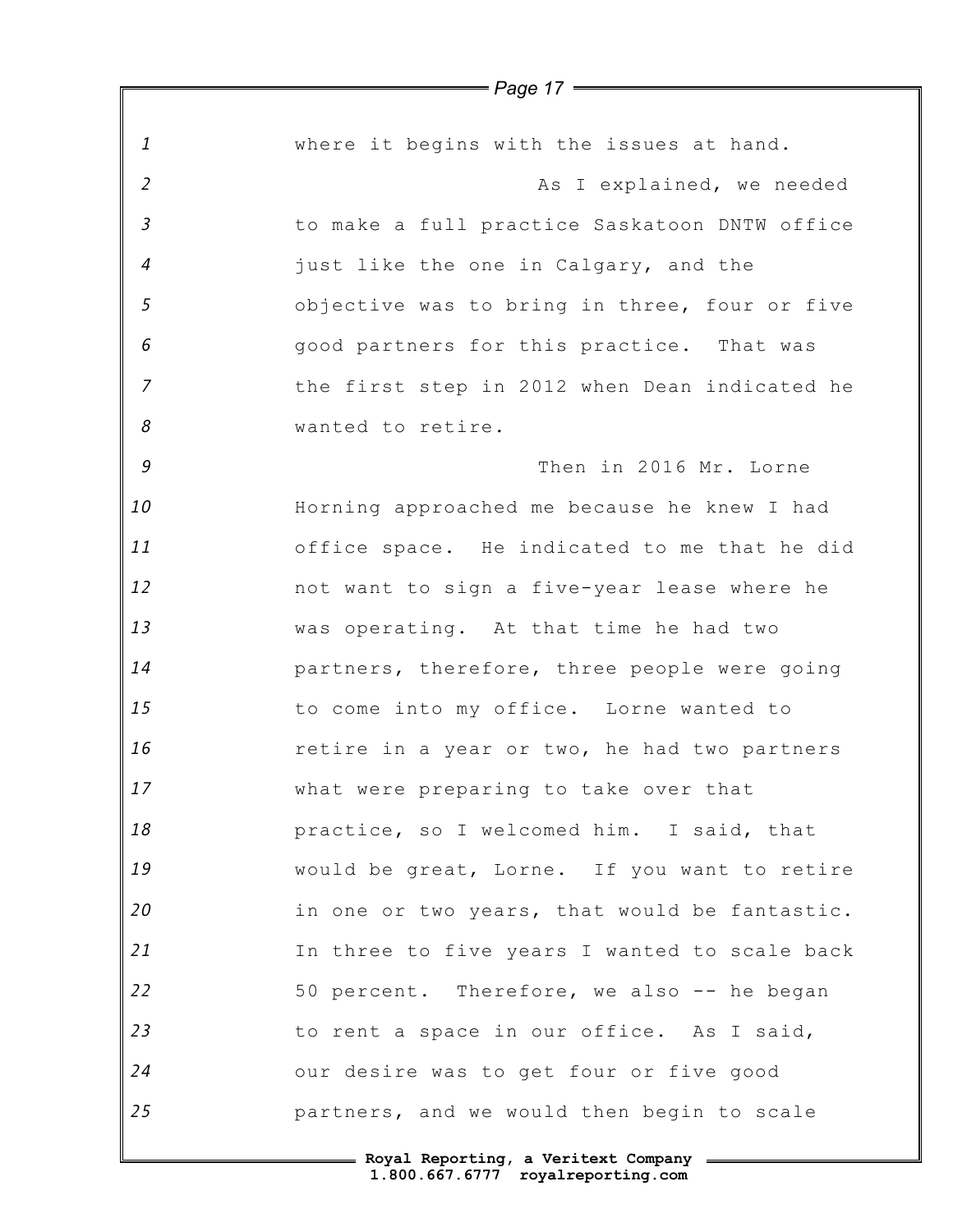|                | $=$ Page 18 $=$                               |
|----------------|-----------------------------------------------|
|                |                                               |
| $\mathbf{1}$   | back and retire. That was our plan. That      |
| $\overline{2}$ | was my plan even starting in 2015 -- 2012.    |
| $\overline{3}$ | Excuse me, one moment.                        |
| $\overline{4}$ | What I wanted to sort of                      |
| 5              | present, was what our plan was starting with  |
| 6              | Dean's practice, starting with Lorne's        |
| $\overline{7}$ | practice. My personal objective was to scale  |
| 8              | back 50 percent within three to four years    |
| 9              | and let the new partners come in and begin to |
| 10             | take over the practice. It was our plan       |
| 11             | for -- basically for succession.              |
| 12             | The file process -- the                       |
| 13             | file review and the process thereafter is of  |
| 14             | the greatest concern to me. As I said, Ms.    |
| 15             | Leigha Hubick reviewed the files. She noted   |
| 16             | the deficiencies. The only problem was that   |
| 17             | she thought I had done the files. She saw     |
| 18             | the signature on the report because I was the |
| 19             | only audit partner. She concluded this was    |
| 20             | my work, and that's the greatest error. It    |
| 21             | was not my work. It was not my audit. It      |
| 22             | was Dean's files, Dean's clients. I had not   |
| 23             | even met the client. I didn't attend the      |
| 24             | audit. There is probably 35 such files        |
| 25             | because he continued with his audit practice. |
|                | - Roval Reporting, a Veritext Company         |

*Page 18*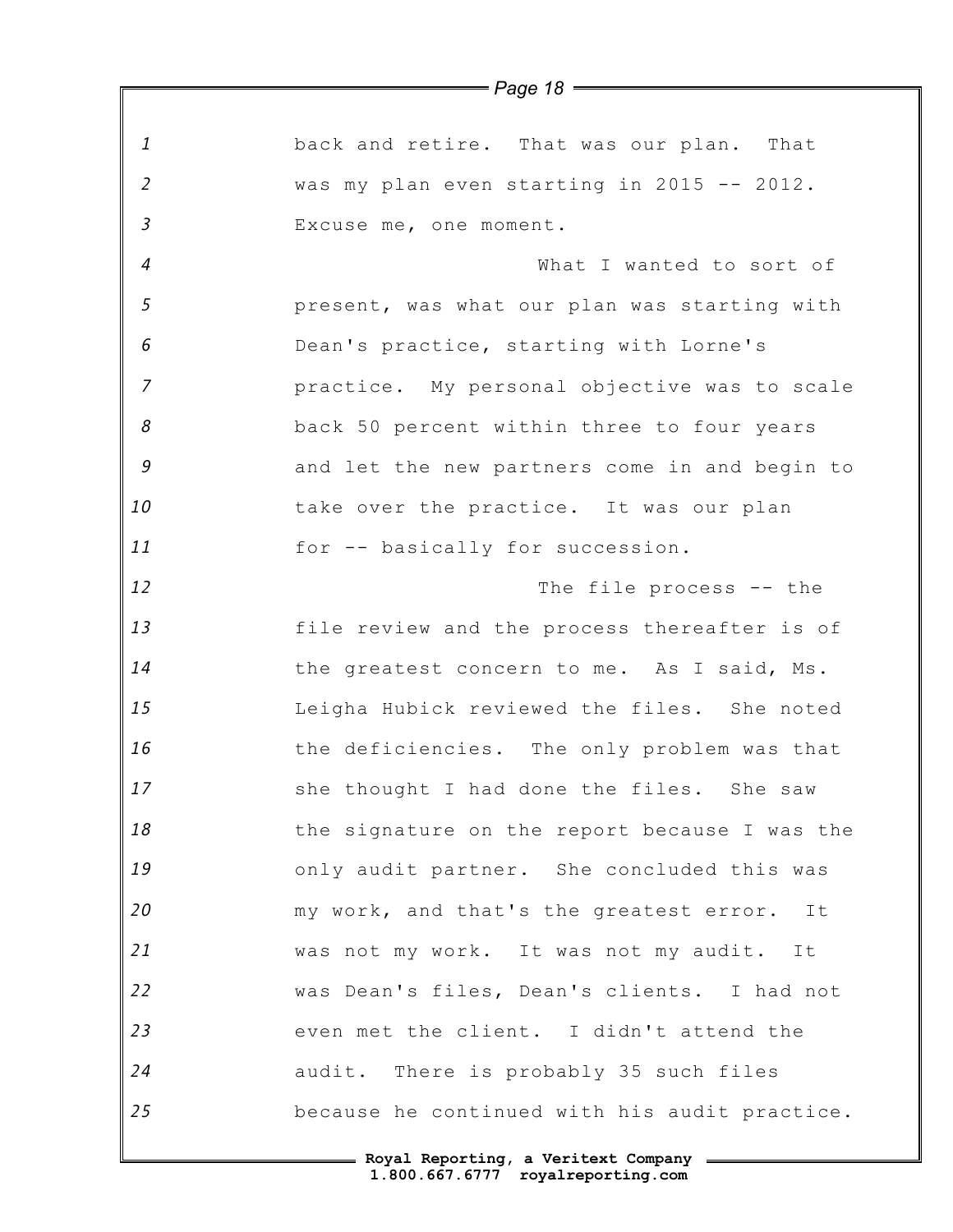|                | $=$ Page 19 $=$                               |
|----------------|-----------------------------------------------|
| $\mathbf{1}$   | I treated him as partner, and at all times he |
| $\overline{2}$ | was running his practice through our office.  |
| $\mathfrak{Z}$ | That is the main crux of the whole issue.     |
| $\overline{4}$ | As I said, she was there                      |
| 5              | from the very beginning, from the file review |
| 6              | to working with the Professional Conduct      |
| $\overline{7}$ | Committee in which I feel that she had the    |
| 8              | lead role. She was also the only witness      |
| 9              | brought in at the hearing, the Discipline     |
| 10             | Committee, and I believe they relied entirely |
| 11             | on her testimony at that hearing. I'm         |
| 12             | bewildered how all the people that were       |
| 13             | involved in reviewing those files and the     |
| 14             | exhibits that we gave -- and I think it's     |
| 15             | part of that binder that we provided to the   |
| 16             | Discipline Committee -- I know even before I  |
| 17             | had presented all that information to the     |
| 18             | Professional Conduct Committee before they    |
| 19             | were to make a decision on my prosecution.    |
| 20             | So the people that made those decisions were  |
| 21             | there from the very beginning and failed to   |
| 22             | see what my role in this was, and I'm just    |
| 23             | bewildered by that, how they could not see    |
| 24             | who is responsible for these files.           |
| 25             | Subsequent to our merging                     |
|                |                                               |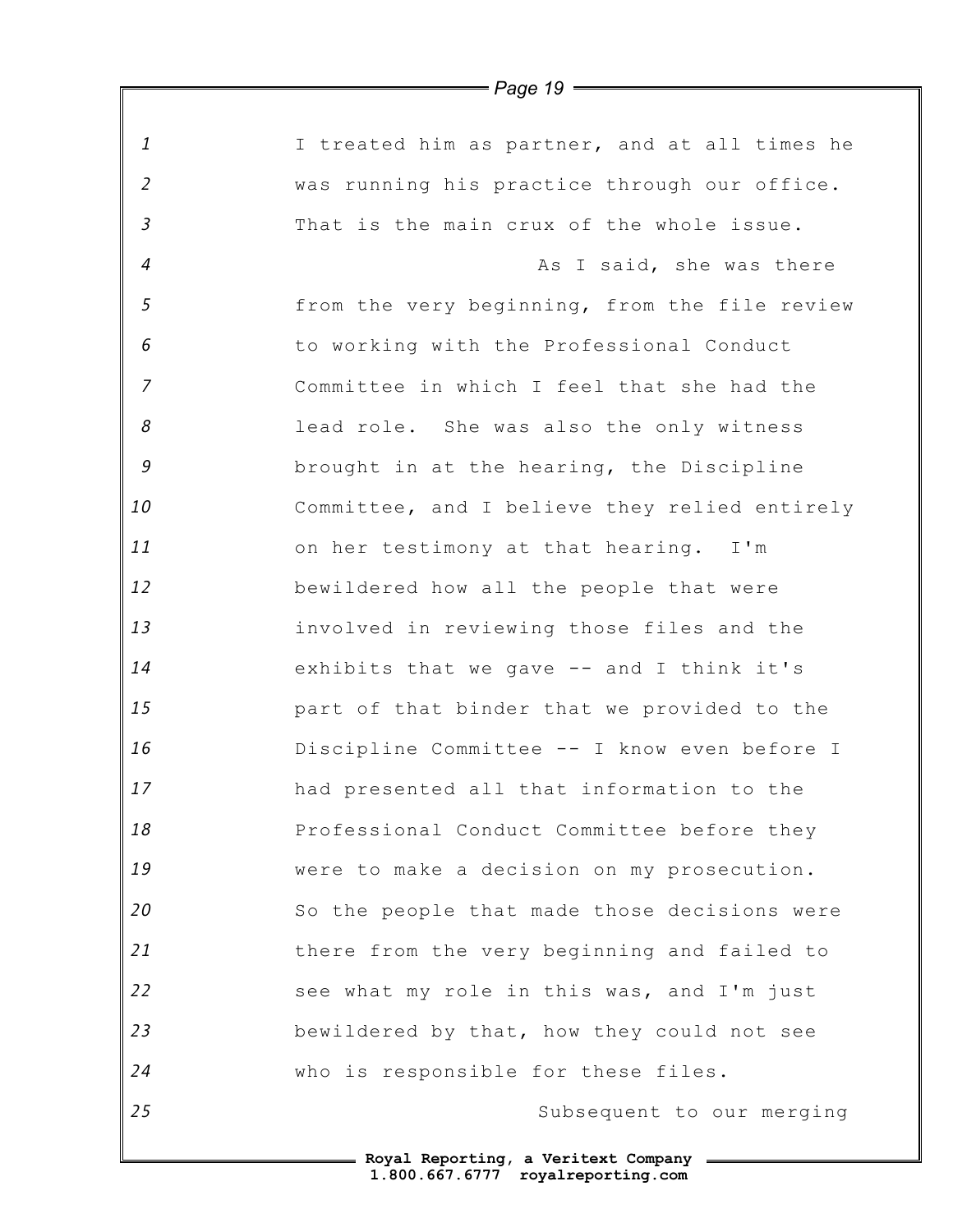| $\mathbf{1}$               | of the office, it's absolutely clear what           |
|----------------------------|-----------------------------------------------------|
| $\overline{2}$             | Dean had done and how those files were to be        |
| $\mathfrak{Z}$             | reviewed. In fact, I gave her the files to          |
| $\overline{4}$             | review and indicated clearly to her these are       |
| 5                          | Dean's files. I am transitioning into it. I         |
| 6                          | am not doing these audits. I'm not a -- I           |
| $\overline{7}$             | have not done audits, and she -- it was             |
| $\boldsymbol{\mathcal{S}}$ | clearly explained to her my role. That's why        |
| $\mathcal G$               | I'm baffled on how this continued with the          |
| 10                         | Professional Conduct Committee, to hold me          |
| 11                         | responsible entirely. Can't figure that one         |
| 12                         | out to this day.                                    |
| 13                         | In that process the                                 |
| 14                         | Professional Conduct Committee, I believe,          |
| 15                         | erred. They had looked at the investigator's        |
| 16                         | report, they prepared a statement of facts.         |
| 17                         | Based on those facts I was prosecuted. I was        |
| 18                         | directed by Mr. Hill to sign those facts, pay       |
| 19                         | the fine and move on. The choice was either         |
| 20                         | do it or go to the formal hearing method.<br>We     |
| 21                         | never ever wanted to come through this. We          |
| 22                         | simply needed the get our facts in front of         |
| 23                         | the Professional Conduct Committee.<br>$\mathbb{I}$ |
| 24                         | believe the Professional Conduct Committee          |
| 25                         | did not go through the facts, or the amounted       |
|                            | Royal Reporting a Veritext Company                  |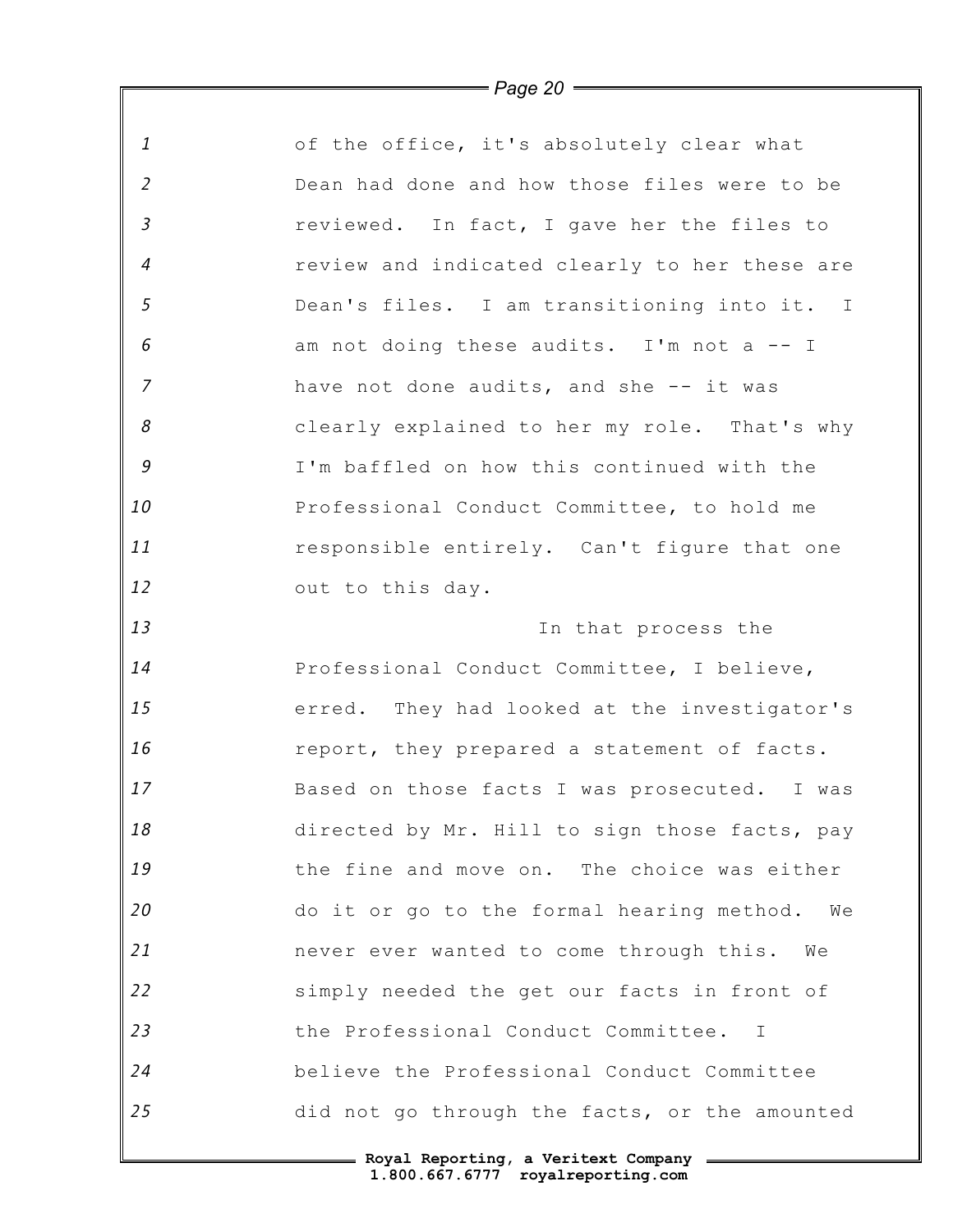|                            | = Page 21 <del>=====</del>                    |
|----------------------------|-----------------------------------------------|
| $\mathbf{1}$               | statement of facts I should say, ever was     |
| $\overline{2}$             | that -- it was never ever presented to the    |
| $\mathfrak{Z}$             | Professional Conduct Committee. I have no --  |
| $\overline{4}$             | I have asked how did you come up with these   |
| 5                          | decisions? They could not provide me on how   |
| 6                          | they decided that it -- which Professional    |
| $\overline{7}$             | Conduct Committee decided on these. I'll go   |
| $\boldsymbol{\mathcal{S}}$ | through that a little bit later.              |
| 9                          | It's my opinion that Ms.                      |
| 10                         | Hubick took over the control of the entire    |
| 11                         | process and this prosecution. I'm not sure    |
| 12                         | who was supervising her work or on what basis |
| 13                         | that decisions were made. I do recall one     |
| 14                         | telephone conversation, a conference call,    |
| 15                         | between myself, Mr. Agioritis, Ms. Hill --    |
| 16                         | Mrs. Hill, sorry, Ms. Hill, and Mr. Berger    |
| 17                         | who is the Chair of the PCC. I got the        |
| 18                         | impression that Mr. Berger was not familiar   |
| 19                         | with the case or with the statement of facts  |
| 20                         | that I had presented, because they were never |
| 21                         | accepted. The amended statements of facts     |
| 22                         | that I provided them, I don't think were ever |
| 23                         | discussed by the committee, it was outright   |
| 24                         | rejected. In the entire process the PCC did   |
| 25                         | not contact me at all prior to the            |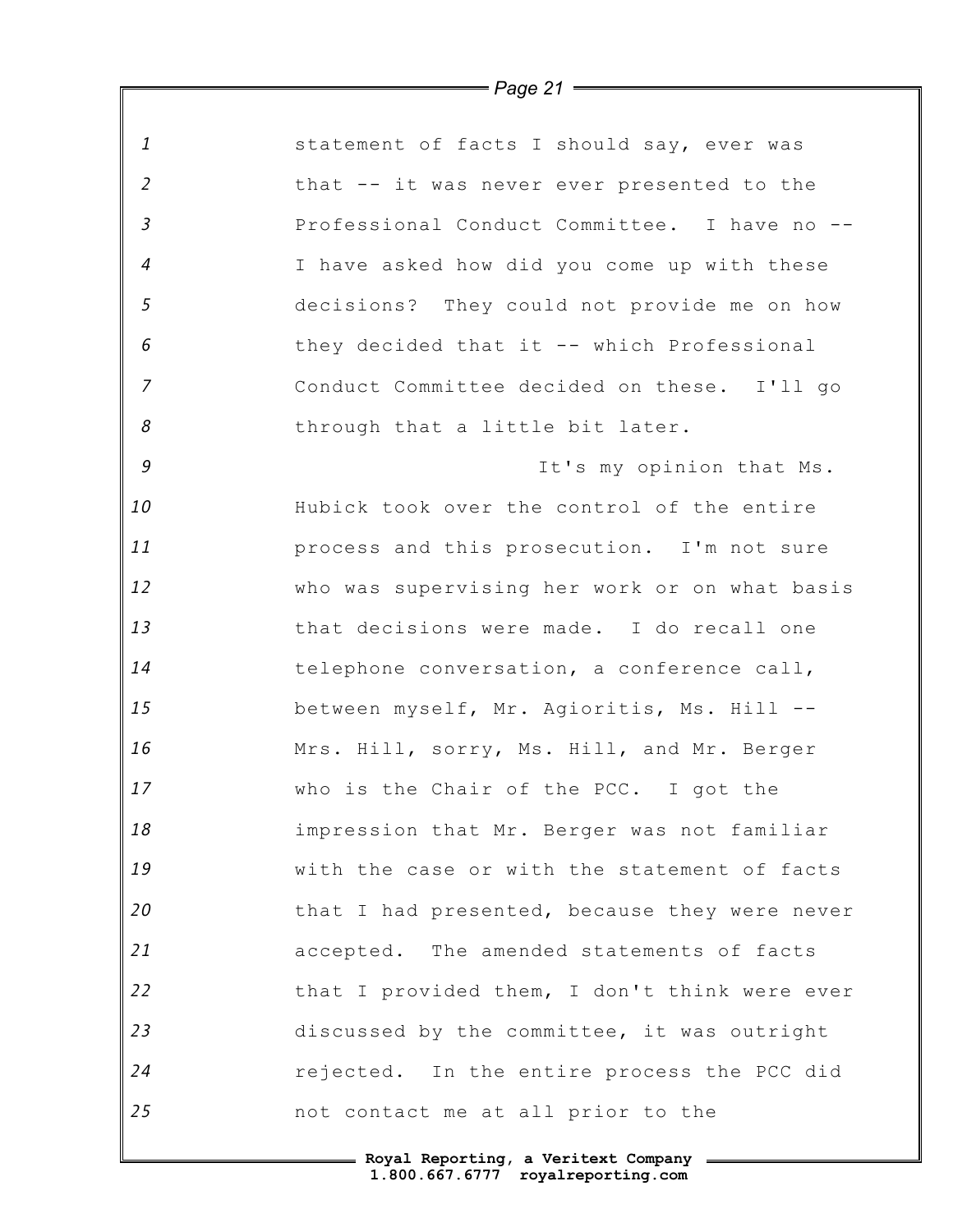| $\mathbf{1}$   | prosecution. They did not hear my side of     |
|----------------|-----------------------------------------------|
| $\overline{2}$ | the story. They acted, I believe, without     |
| $\mathfrak{Z}$ | full information. In that respect I believe   |
| 4              | that the investigation or the decision of the |
| $\sqrt{5}$     | Professional Conduct Committee is flawed.     |
| 6              | The Professional Conduct                      |
| $\overline{z}$ | Committee -- the channel of communication     |
| 8              | with me was nil. All communication that I     |
| 9              | had, had to be channeled through Mr. Hill.    |
| 10             | Anything I had to say was to be provided to   |
| 11             | Mr. Hill and Ms. Hubick. I never was even     |
| 12             | allowed to contact the Professional Conduct   |
| 13             | Committee. Mr. Hill said if you have          |
| 14             | anything -- any information to provide, you   |
| 15             | give it to me. It was his responsibility to   |
| 16             | handle it. I believe they missed --           |
| 17             | mishandled that communication between myself  |
| 18             | and the Professional Conduct Committee.       |
| 19             | We -- I believe myself                        |
| 20             | and Mr. Hill and Leigha Hubick -- I believe   |
| 21             | we all wanted to go through the informal      |
| 22             | channel as long as we were able to provide    |
| 23             | our statement of facts. That's all we were    |
| 24             | asking for. They said, no, we're not          |
| 25             | accepting anything on yours, either do this   |
|                |                                               |

*Page 22*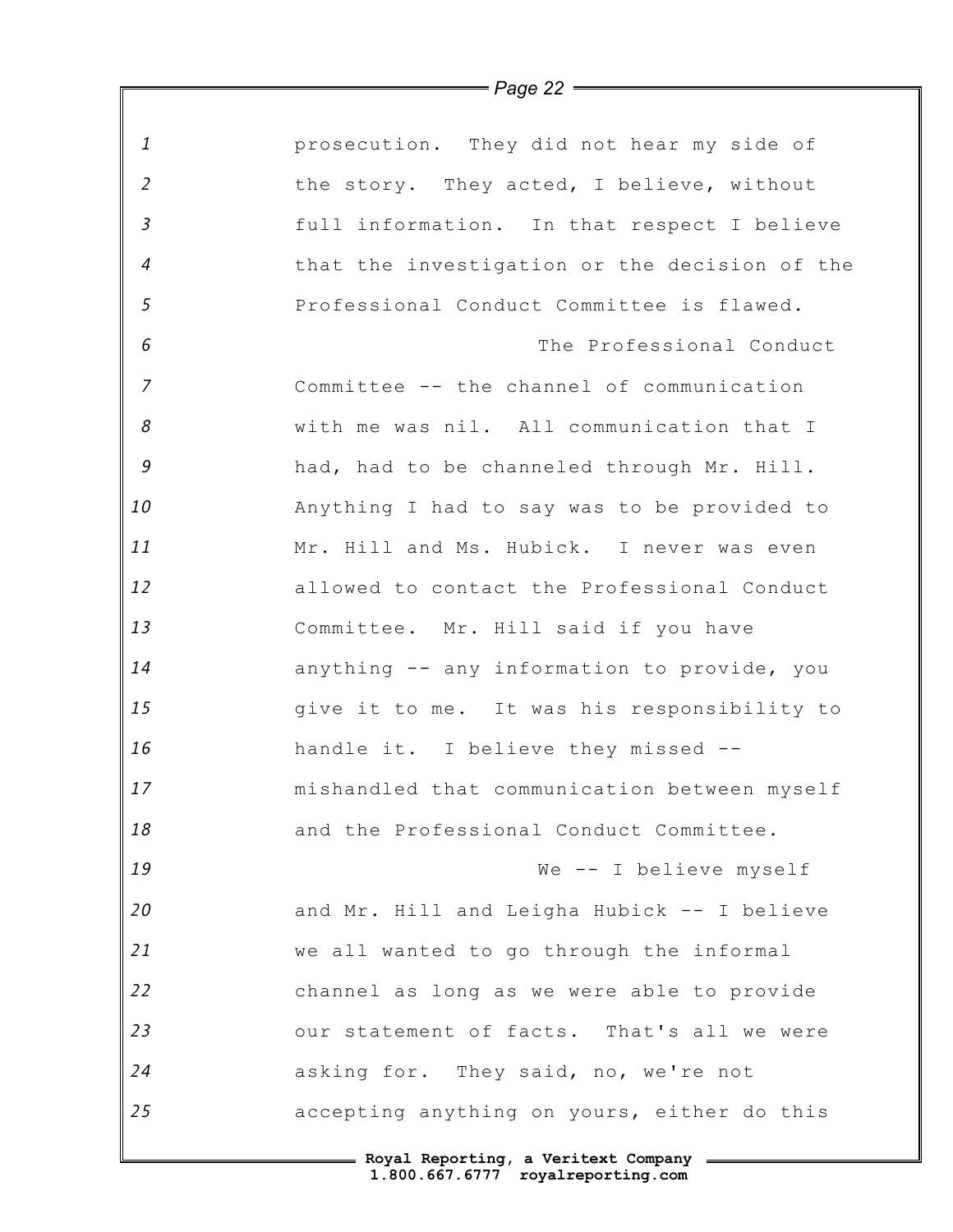*1 2 3 4 5 6 7 8 9 10 11 12 13 14 15 16 17 18 19 20 21 22 23 24 25* or move on. I find that very difficult to take. That's what's cost me, all this. The whole issue is the refusal of Ms. Hubick to reject our facts -- sorry, to accept our facts. It left us stunned as a matter of fact. When I say we, I also mean Mr. Agioritis, Jon Agioritis of MLT. He was helping me to put the amended statement of facts in front of the Professional Conduct Committee. So how do two parties develop an agreed statement of facts? How do we develop these statement of facts? We never met. We never got together. We have no communication. That is what I found the most intimidating. Virtually every fact was ignored, not just ignored, it was not even brought to the Professional Conduct Committee, I believe. There is -- there is nothing that indicates anybody in the committee made a decision. This is entirely run maybe by one or two people. How? How do you reject everything? Facts are facts. And that's what was happening somewhere around August of 2017.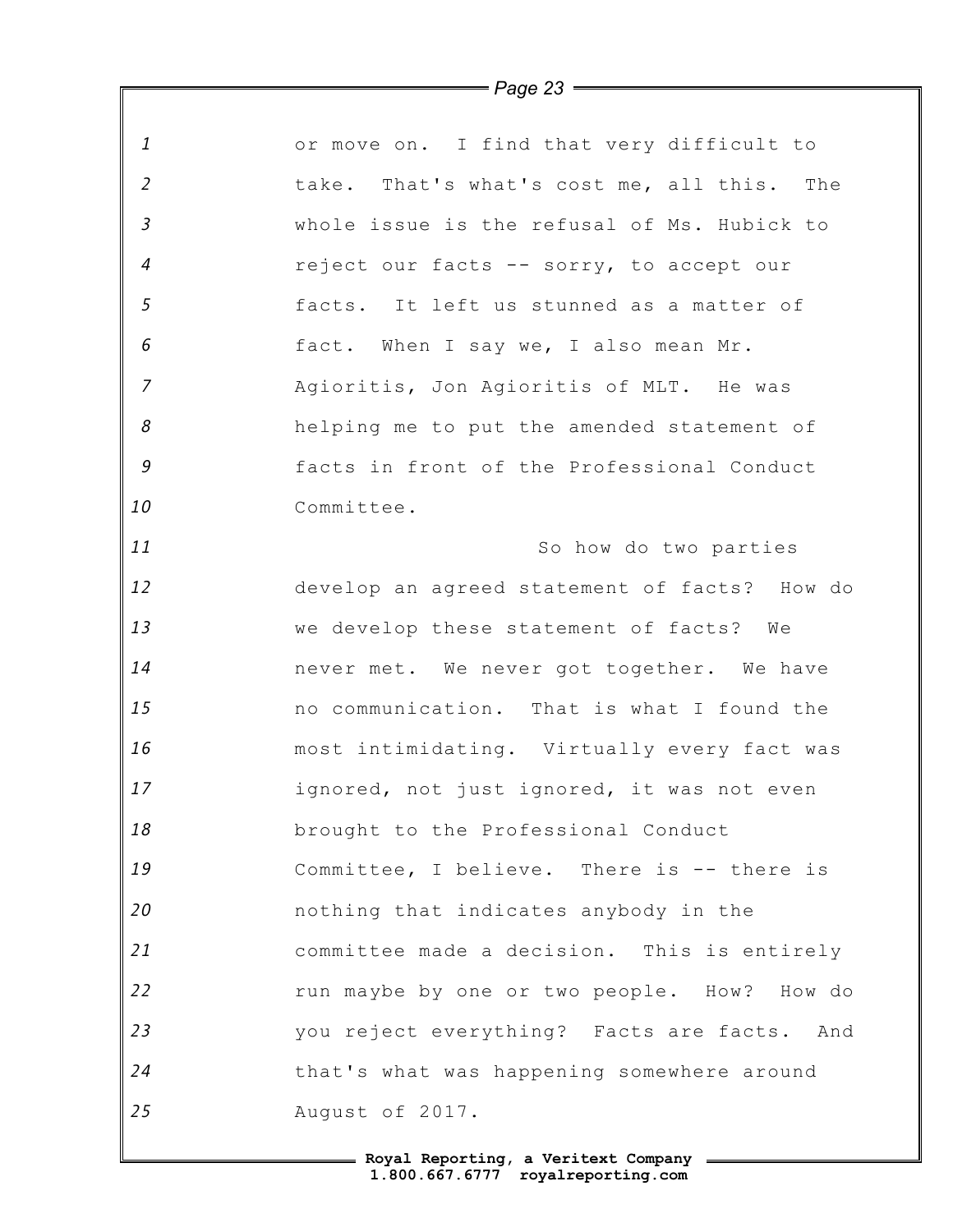*1 2 3 4 5 6 7 8 9 10 11 12 13 14 15 16 17 18 19 20 21 22 23 24 25* I asked for disclosure of the documents by Mr. Hill on the basis on which my prosecution was developed. The only evidence I have is a meeting -- minutes of the meetings of the Professional Conduct Committee on April 6, 2016. Now, this is before any statements of facts was even presented either to me or to anyone else. What this meeting reads -- excuse me, I don't have copies of this for everybody, but this ought to be part of our things that we presented, but we do -- this is what I have as the only piece of evidence that the meeting started on April 6th at 8:35 in the morning. At that meeting, the Chair was Lyle Bolen, Vice-Chair was Ian Rea, members Kristi Baxter, Glen Berger, Dallas Green, Tanya Knight, Alison McKay, Matt Schroeder. These were the people from the members. There was a public representative, Doug Finne. Guests were Morgan Kennedy and Korven. And this is a meeting that's a conference call, which begins at 8:35. It adopts the agenda from previous meetings, declaration of conflict of interest by one member.

*Page 24*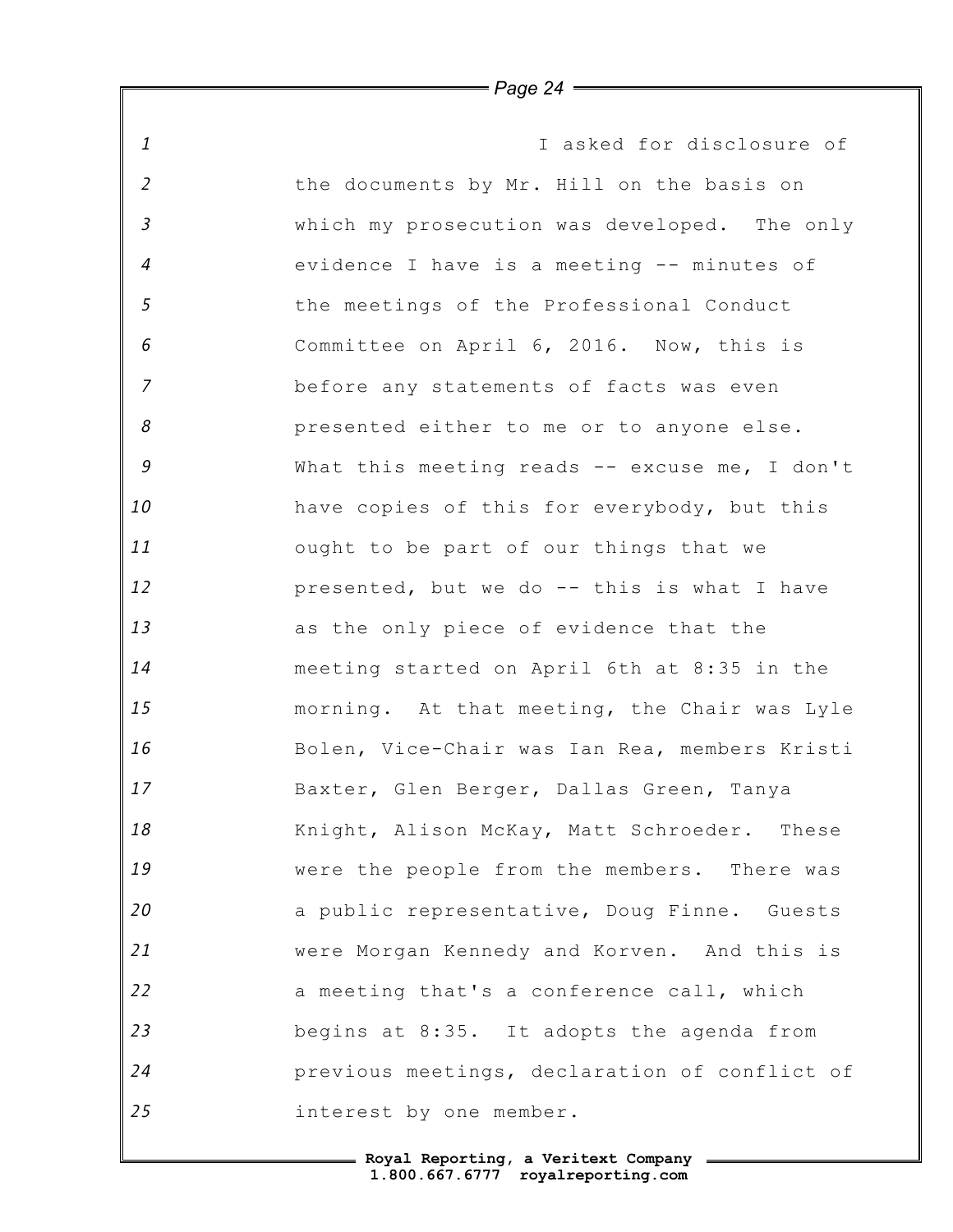*1 2 3 4 5 6 7 8 9 10 11 12 13 14 15 16 17 18 19 20 21 22 23 24 25* And so the meeting begins to discuss at 8:39 a.m., the case 1410-05C, that's my case. That's what they had discussed in a meeting which involved them discussing the investigator's report, no changes to motion relating to the PCC decision from June 10th, namely professional conduct -- professional misconduct as defined in section 26 of the Accounting Professions Act and certain bylaws, 203.1, 206.1, 202.1 and 201.1. Recommended from -- recommended hearing format as part of carriage of prosecution - informal if registrant agrees, otherwise formal. That's the minutes of the meetings. Recommended sanctions which were to be then revisited on June 10th. Ratified recommendation, one, letter of reprimand, two, fine of 20 to \$30,000, restricted from performing assurance services, and there would be publication, website, newsletter, newspaper. Also costs and amendment to motion practice monitoring license approved. That's it. That's the only thing the Professional Conduct Committee did and appears to have done the prosecution at that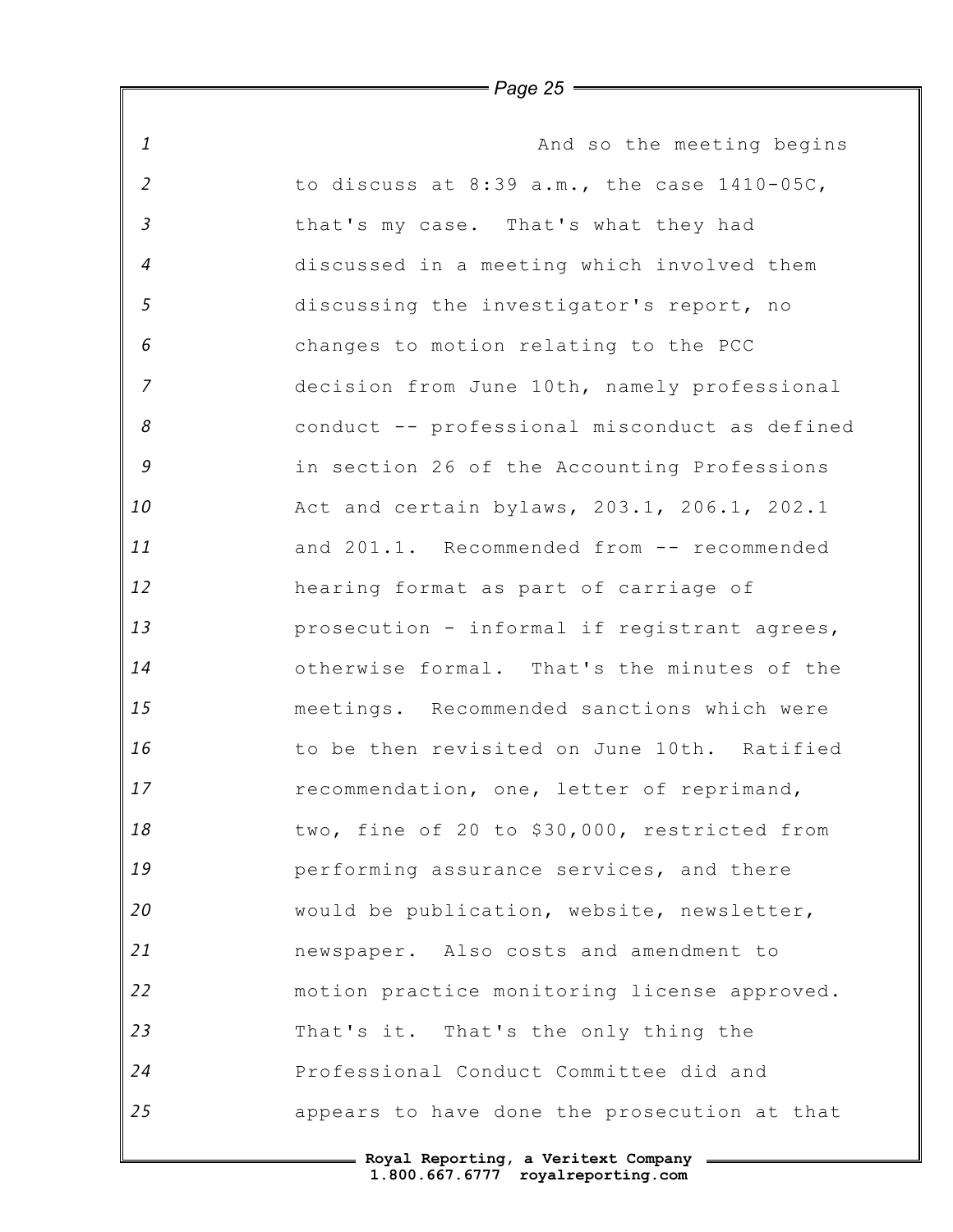|                | $1$ ugu $20$                            |                                              |
|----------------|-----------------------------------------|----------------------------------------------|
| 1              |                                         | time over a conference call. I'm not sure    |
| $\overline{2}$ | what was discussed. There is no other   |                                              |
| $\mathfrak{Z}$ |                                         | information that I have. And this is prior   |
| $\overline{4}$ |                                         | to any agreed statement of facts. I found    |
| $\mathfrak{s}$ |                                         | this incomprehensible. No discussions, no    |
| 6              |                                         | nothing from me, I have no -- I was not      |
| $\overline{7}$ |                                         | provided with the report, the investigator's |
| 8              |                                         | report. This is what I found absolutely      |
| $\mathcal G$   |                                         | incomprehensive. How do you make decisions   |
| 10             |                                         | at the Professional Conduct Committee level? |
| 11             | CHAIRPERSON:                            | I think a couple folks --                    |
| 12             |                                         | I think we need a take a bit of a break, Mr. |
| 13             | Kaushik, if that's okay.                |                                              |
| 14             | MR. KAUSHIK:                            | Absolutely. I agree.                         |
| 15             | CHAIRPERSON:                            | I think we need to --                        |
| 16             | MR. KAUSHIK:                            | I have to collect my                         |
| 17             | thoughts too.                           |                                              |
| 18             | CHAIRPERSON:                            | Okay, so can we take ten                     |
| 19             |                                         | minutes, or do people need a little longer?  |
| 20             | MS. CARSON:                             | Ten is good for me.                          |
| 21             | CHAIRPERSON:                            | Ten is good? Okay.                           |
| 22             | (Recessed at $10:29$ a.m.)              |                                              |
| 23             | (Reconvened at 10:41 a.m.)              |                                              |
| 24             | CHAIRPERSON:                            | So I just wanted to speak                    |
| 25             |                                         | to this document. Mr. Sinclair, was this     |
|                | = Royal Reporting, a Veritext Company = |                                              |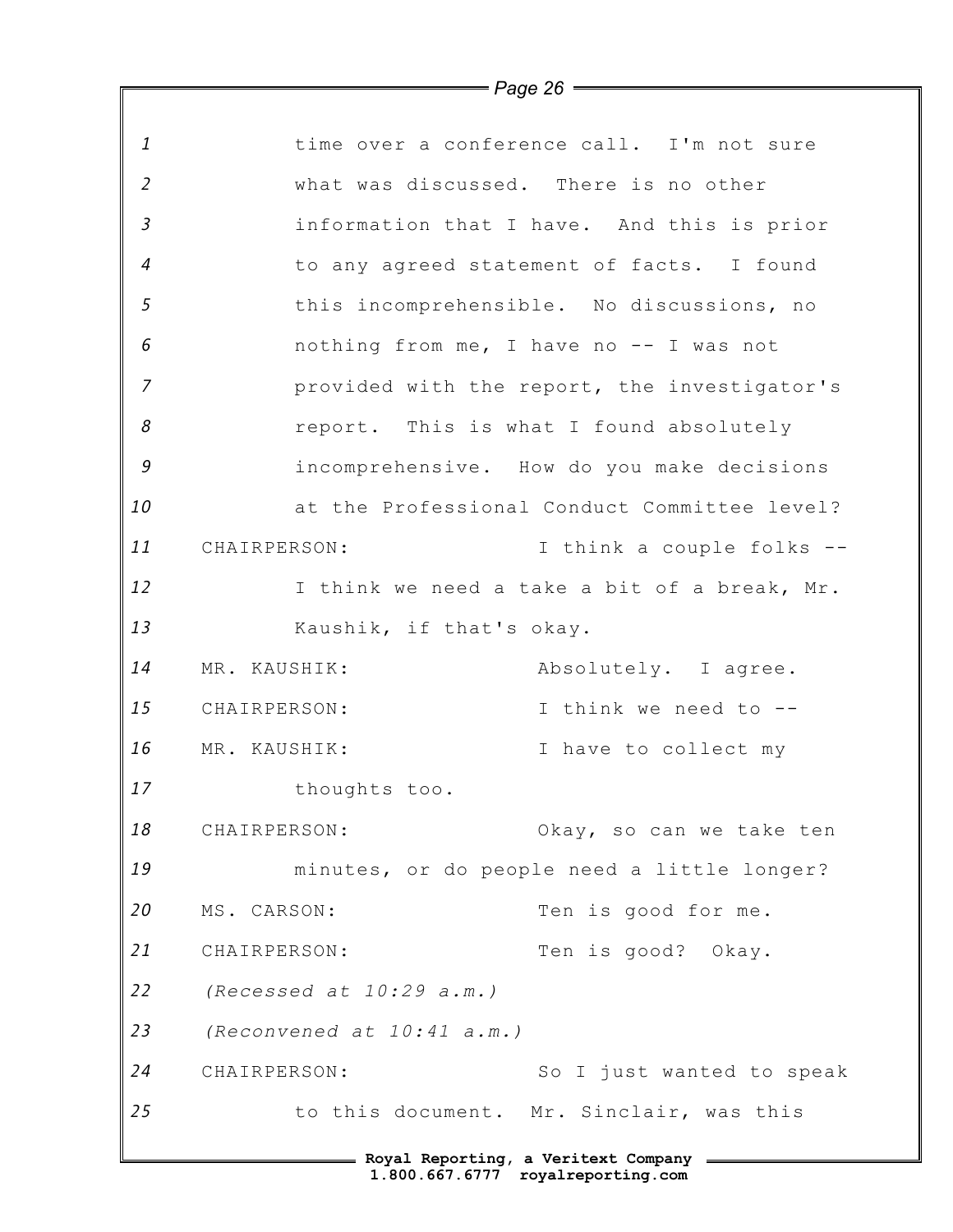|                |               | , agu zi                                    |                                               |
|----------------|---------------|---------------------------------------------|-----------------------------------------------|
| $\mathbf{1}$   |               |                                             | evidence for the Discipline Committee?        |
| $\overline{2}$ | MR. SINCLAIR: |                                             | I don't believe that was                      |
| $\mathfrak{Z}$ |               |                                             | a document that was filed with the Discipline |
| $\overline{4}$ |               |                                             | Committee. I don't think it forms part of     |
| 5              |               | the record is my recollection.              |                                               |
| 6              | CHAIRPERSON:  |                                             | Okay.                                         |
| 7              | MR. KAUSHIK:  |                                             | I'll have to go through                       |
| 8              |               |                                             | that -- those exhibits that I had provided    |
| 9              |               | them.                                       |                                               |
| 10             | CHAIRPERSON:  |                                             | Yeah, I'm not a hundred                       |
| 11             |               |                                             | percent sure either if I've seen that or not. |
| 12             |               |                                             | It looks sort of familiar, but I can't        |
| 13             |               |                                             | confirm. It might take some time to go        |
| 14             |               |                                             | through the materials right now. So do you    |
| 15             |               | have any concerns with the discussion       |                                               |
| 16             |               |                                             | regarding that document right now or --       |
| 17             |               | MR. SINCLAIR:                               | No, no.                                       |
| 18             | CHAIRPERSON:  |                                             | Then we'll -- and if we                       |
| 19             |               |                                             | need to share it, we'll agree to do that.     |
| 20             | MR. WALLER:   |                                             | Well, I think then we                         |
| 21             |               | should market as an exhibit.                |                                               |
| 22             | MR. SINCLAIR: |                                             | Well, that's fine. I                          |
| 23             |               |                                             | mean, I'm not terribly concerned about the    |
| 24             |               | document itself, to be frank with you.      |                                               |
| 25             | MR. WALLER:   |                                             | Yes, okay.                                    |
|                |               | ==== Royal Reporting, a Veritext Company == |                                               |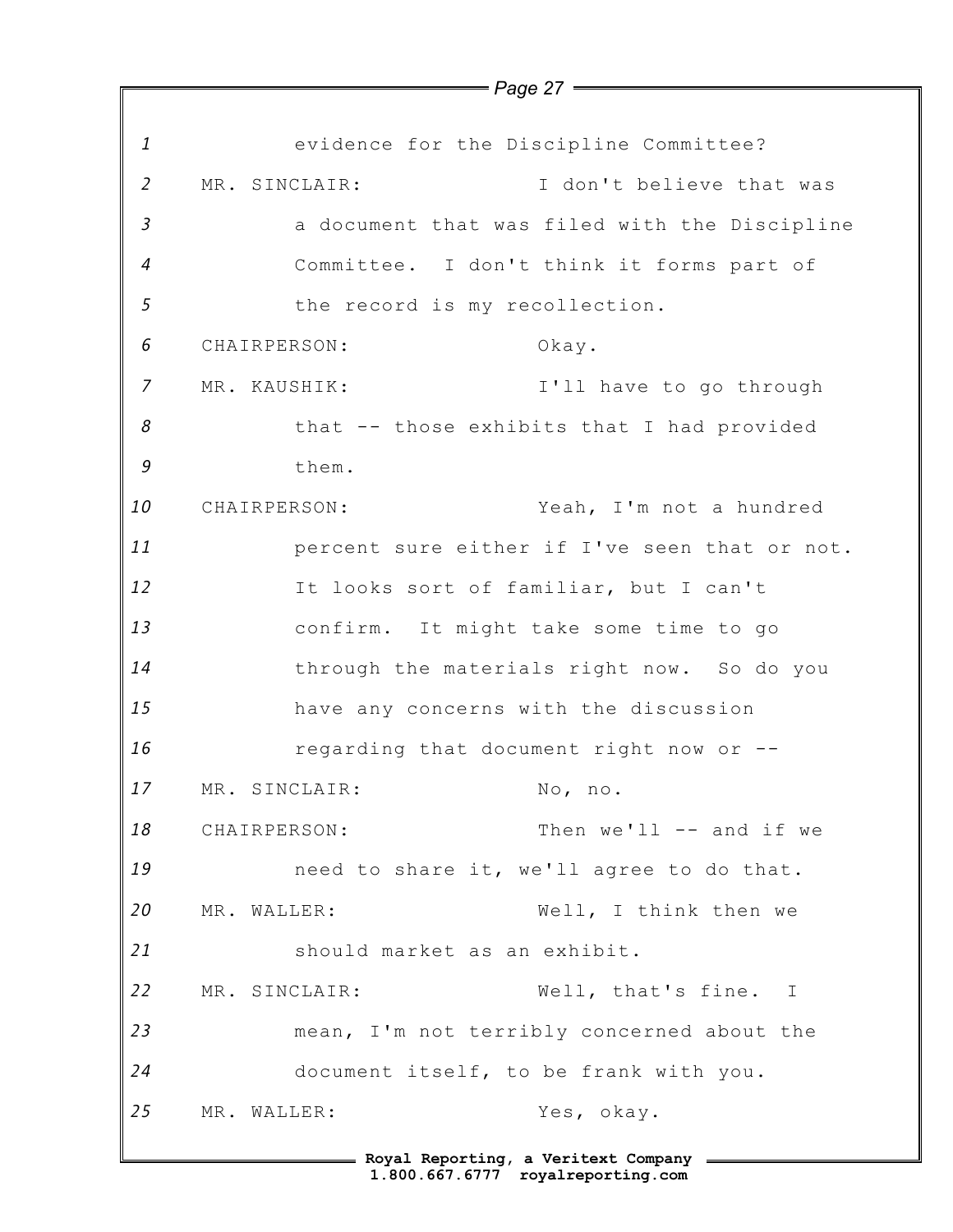*1 2 3 4 5 6 7 8 9 10 11 12 13 14 15 16 17 18 19 20 21 22 23 24 25* **Royal Reporting, a Veritext Company** MR. SINCLAIR: And so I'm fine with it going in. I mean, I've given my comments already by the supplemental brief that this is an appeal on the record, and so -- MR. WALLER: Yeah. CHAIRPERSON: Yeah, yeah. MR. SINCLAIR: But given the nature of the document, I'm not terribly concerned. MR. WALLER: Yeah, I guess I'm just referring to it, I would prefer that it be  $in$   $--$ MR. SINCLAIR: Sure. MR. WALLER:  $--$  so that we can look at it if -- MR. SINCLAIR: Yeah. MR. WALLER: Unless you object to it. MR. SINCLAIR: I'm fine with that, that's fine, yeah. MR. WALLER: Okay. CHAIRPERSON: Okay, so we'll -- MR. SINCLAIR: So I think --MR. KAUSHIK: I might add that I'm not familiar on what and how to proceed and provide evidence, but I'm going to go with what I have, and if anybody needs

*Page 28*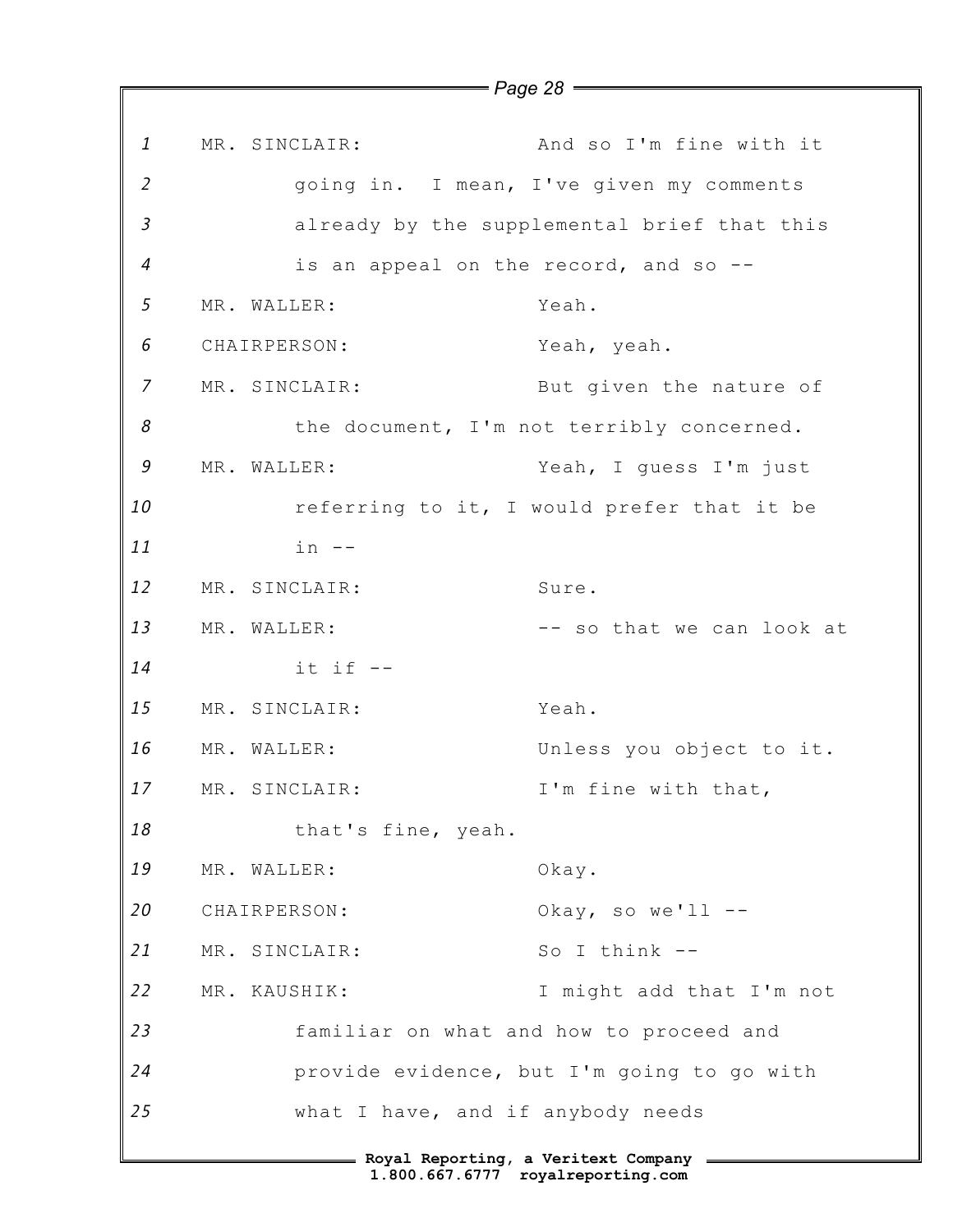*1 2 3 4 5 6 7 8 9 10 11 12 13 14 15 16 17 18 19 20 21 22 23 24 25 Page 29* information -- MR. WALLER: Well, generally -- I think I had sent you a letter, but generally new evidence is not available in an appeal hearing because it's an appeal on the record, but, you know, since you have referred to it and counsel for the PCC doesn't have any objection, I think having referred to it, then we probably should have it so that people can look at it rather than -- you know, because their notes on it might not be appropriate or sufficient. And so if you would like to make reference to that document for the purpose of your appeal, then I think we should probably have it entered as an exhibit and then I can make a copy later or something. MR. KAUSHIK: The key points that revolve around this, is that I had requested from CPA all the information relating to this case, and this is the only document that I was provided. And I was informed that all the other documents or discussions , things that happened and what my file may contain with CPA, was only going to be provided when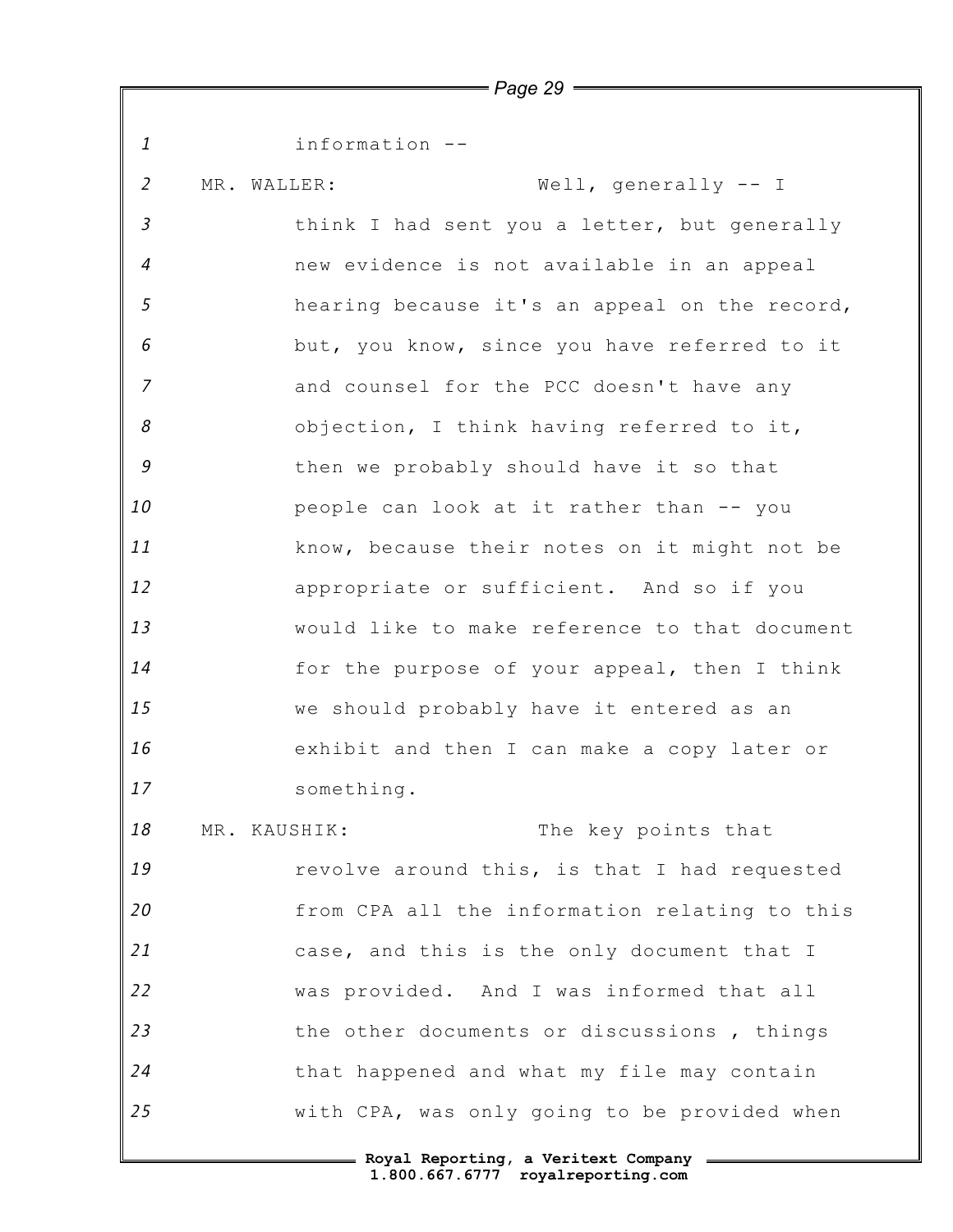| 1              | we go to appeals or we go through -- to       |
|----------------|-----------------------------------------------|
| $\overline{2}$ | court. My understanding is that all the       |
| $\mathfrak{Z}$ | information has not been given to me that's   |
| 4              | on my record with CPA, so, therefore, all the |
| 5              | documentation may not be here to begin with   |
| 6              | because that is only revealed to me when we   |
| $\overline{7}$ | go through the additional processes. So       |
| 8              | should we be going to the appeal at the Court |
| 9              | level, my understanding is additional         |
| 10             | information will be provided to me that has   |
| 11             | not been disclosed, because the only thing I  |
| 12             | have so far is this. That's all. That's how   |
| 13             | I was informed, is that all the information   |
| 14             | cannot be revealed at this stage, or even for |
| 15             | the hearing at the Discipline Committee       |
| 16             | level.                                        |
| 17             | Now, if I have any other                      |
| 18             | information it's going to be new evidence,    |
| 19             | new information, that CPA is going to give me |
| 20             | on the basis on which the prosecution         |
| 21             | happened, and on the basis on which any       |
| 22             | hearing happened, so I may not have all the   |
| 23             | information that CPA has. This is the only    |
| 24             | bit of information I have at this level, and  |
| 25             | should we proceed to the next level, I'm      |
|                |                                               |

*Page 30*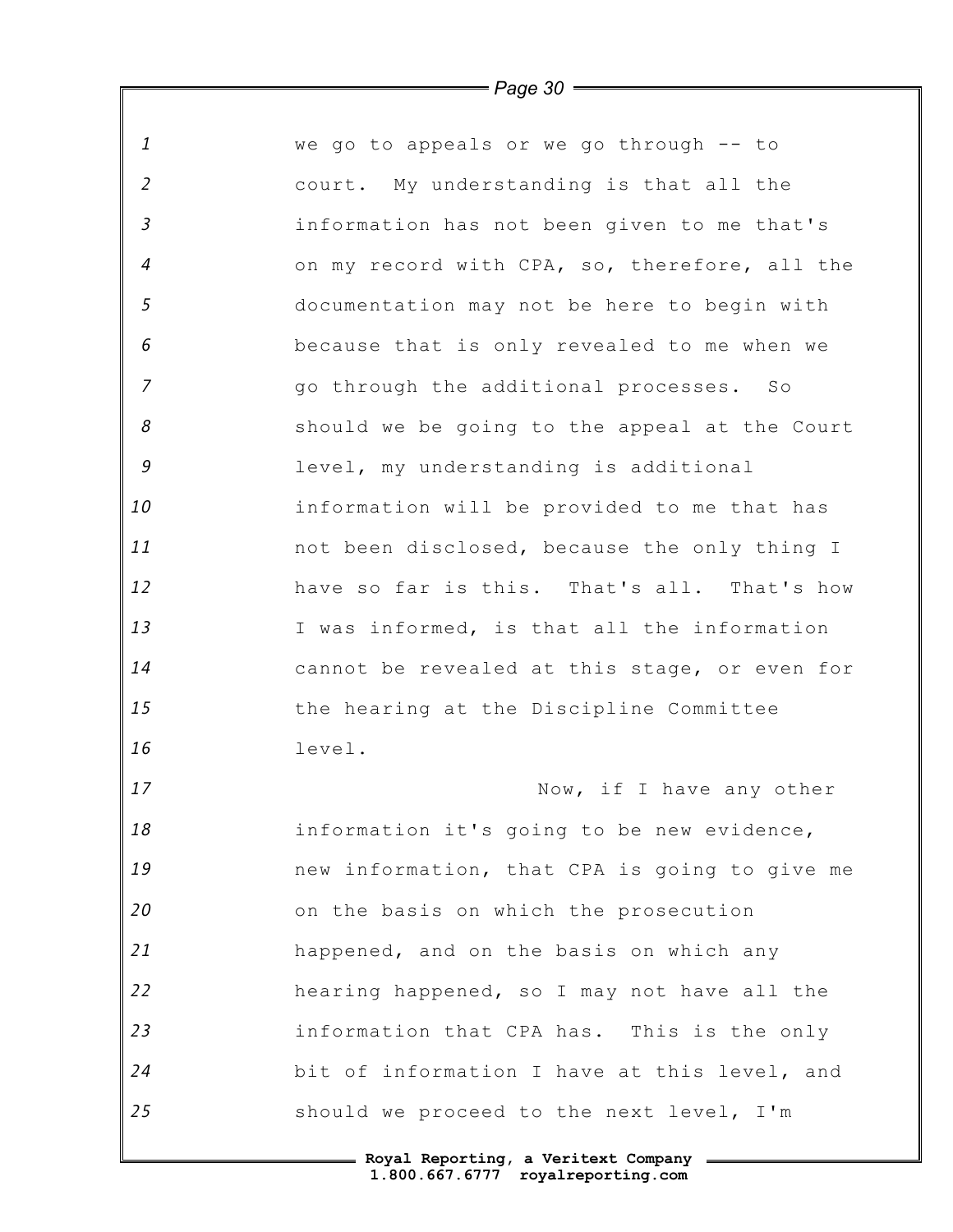|                | $=$ Page 31 $=$                              |
|----------------|----------------------------------------------|
|                |                                              |
| 1              | going to request any additional information  |
| $\overline{2}$ | on file that I'm missing. That's the key as  |
| $\overline{3}$ | I understand it. That's why this may appear  |
| $\overline{4}$ | to you to be new evidence, but this is the   |
| 5              | only thing I have ever had.                  |
| 6              | CHAIRPERSON:<br>I do have one question.      |
| 7              | You referred earlier to the investigator's   |
| 8              | report.                                      |
| 9              | MR. KAUSHIK:<br>Yeah.                        |
| 10             | CHAIRPERSON:<br>You are saying you did       |
| 11             | not receive that, is that what --            |
| 12             | I did not receive that<br>MR. KAUSHIK:       |
| 13             | prior to --                                  |
| 14             | CHAIRPERSON:<br>Is that standard practice    |
| 15             | that the PCC not share the investigator's    |
| 16             | report?                                      |
| 17             | I believe it was part of<br>MR. SINCLAIR:    |
| 18             | the disclosure package which was provided to |
| 19             | Mr. Stooshinoff as part of the disclosure    |
| 20             | that was provided in advance of the hearing. |
| 21             | Yeah, that sounded a<br>CHAIRPERSON:         |
| 22             | bit -- yeah, okay.                           |
| 23             | Well, certainly that<br>MR. KAUSHIK:         |
| 24             | sounds like it was provided subsequent for   |
| 25             | the hearing purpose only, not prior to the   |
|                | === Royal Reporting, a Veritext Company =    |
|                | 1.800.667.6777 royalreporting.com            |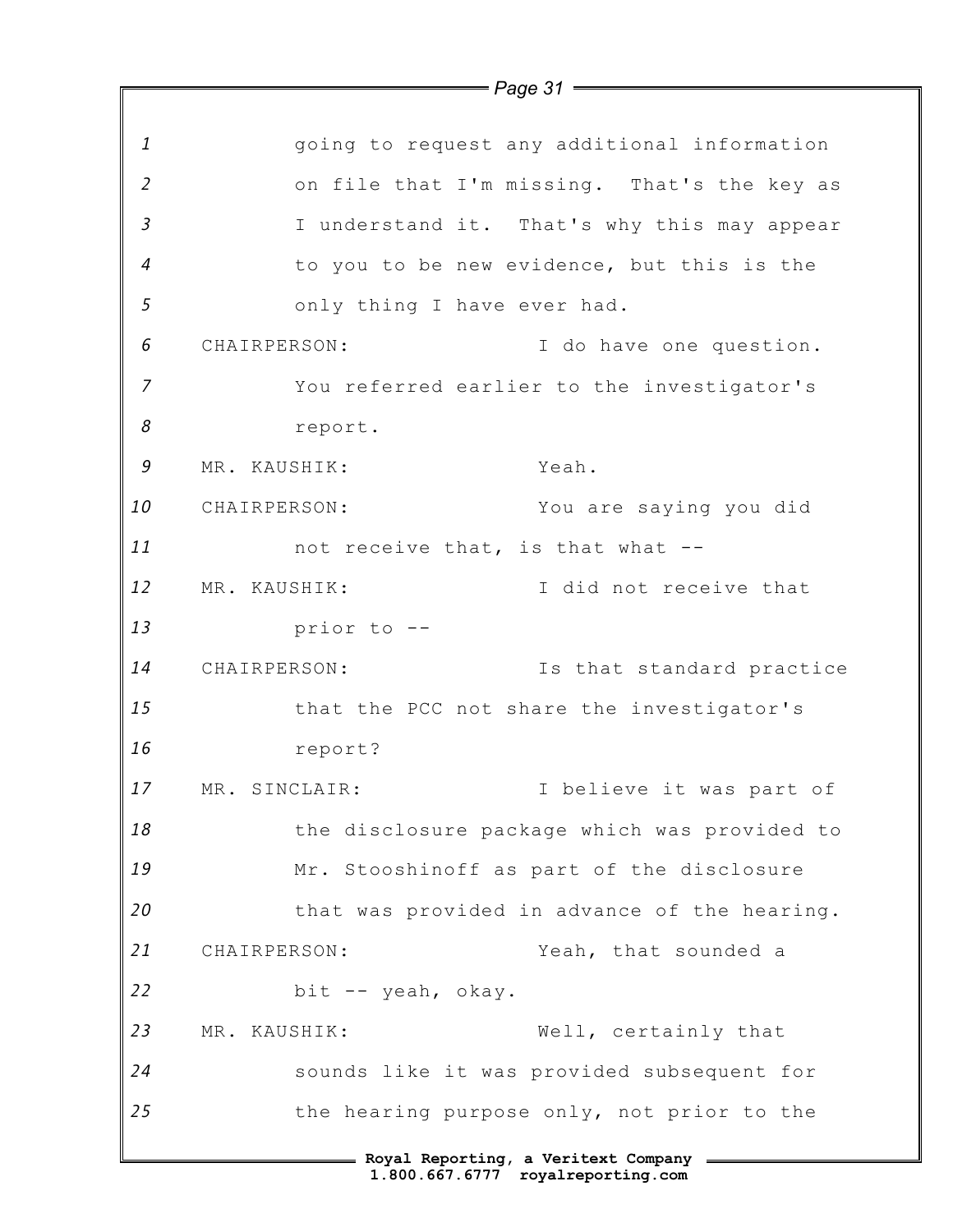|                |               |                                       | $\rule{1em}{0.15mm}$ Page 32 $\rule{1em}{0.15mm}$ |
|----------------|---------------|---------------------------------------|---------------------------------------------------|
|                |               |                                       |                                                   |
| $\mathbf{1}$   |               |                                       | discussion by the PCC. So PCC based it's          |
| $\overline{2}$ |               | decision on April 6, 2016 on the      |                                                   |
| $\mathfrak{Z}$ |               |                                       | investigator's report. At that time there         |
| $\overline{4}$ |               |                                       | was no discussion with me, and I did not have     |
| 5              |               |                                       | an investigator's report at that time. That       |
| 6              |               |                                       | was only provided for the purpose of the          |
| $\overline{7}$ |               |                                       | Discipline Committee hearing, but not prior       |
| 8              |               | to any decision.                      |                                                   |
| 9              | MR. SINCLAIR: |                                       | Just in terms of                                  |
| 10             |               | answering your question about sort of |                                                   |
| 11             |               |                                       | standard practice about that, you know,           |
| 12             |               |                                       | obviously I'm not here with a witness,            |
| 13             |               |                                       | Ms. Hubick, to be able to answer that, and so     |
| 14             |               | I don't mean to avoid the question -- |                                                   |
| 15             | CHAIRPERSON:  |                                       | Yeah, no, sure.                                   |
| 16             | MR. SINCLAIR: |                                       | -- but I'm not sure I                             |
| 17             |               |                                       | could answer it beyond I know that it would       |
| 18             |               |                                       | have been disclosed as part of my package.        |
| 19             |               |                                       | Whether it was disclosed in advance or that       |
| 20             |               |                                       | or not I would have to make other inquiries.      |
| 21             | CHAIRPERSON:  |                                       | No, I appreciate that.                            |
| 22             |               | Mr. Kaushik, continue.                |                                                   |
| 23             | MR. KAUSHIK:  |                                       | Okay. Thank you.                                  |
| 24             | MR. WALLER:   |                                       | Just, excuse me, just                             |
| 25             |               |                                       | based on that I don't think we need to enter      |
|                |               |                                       | - Royal Reporting, a Veritext Company             |
|                |               |                                       | 1.800.667.6777 royalreporting.com                 |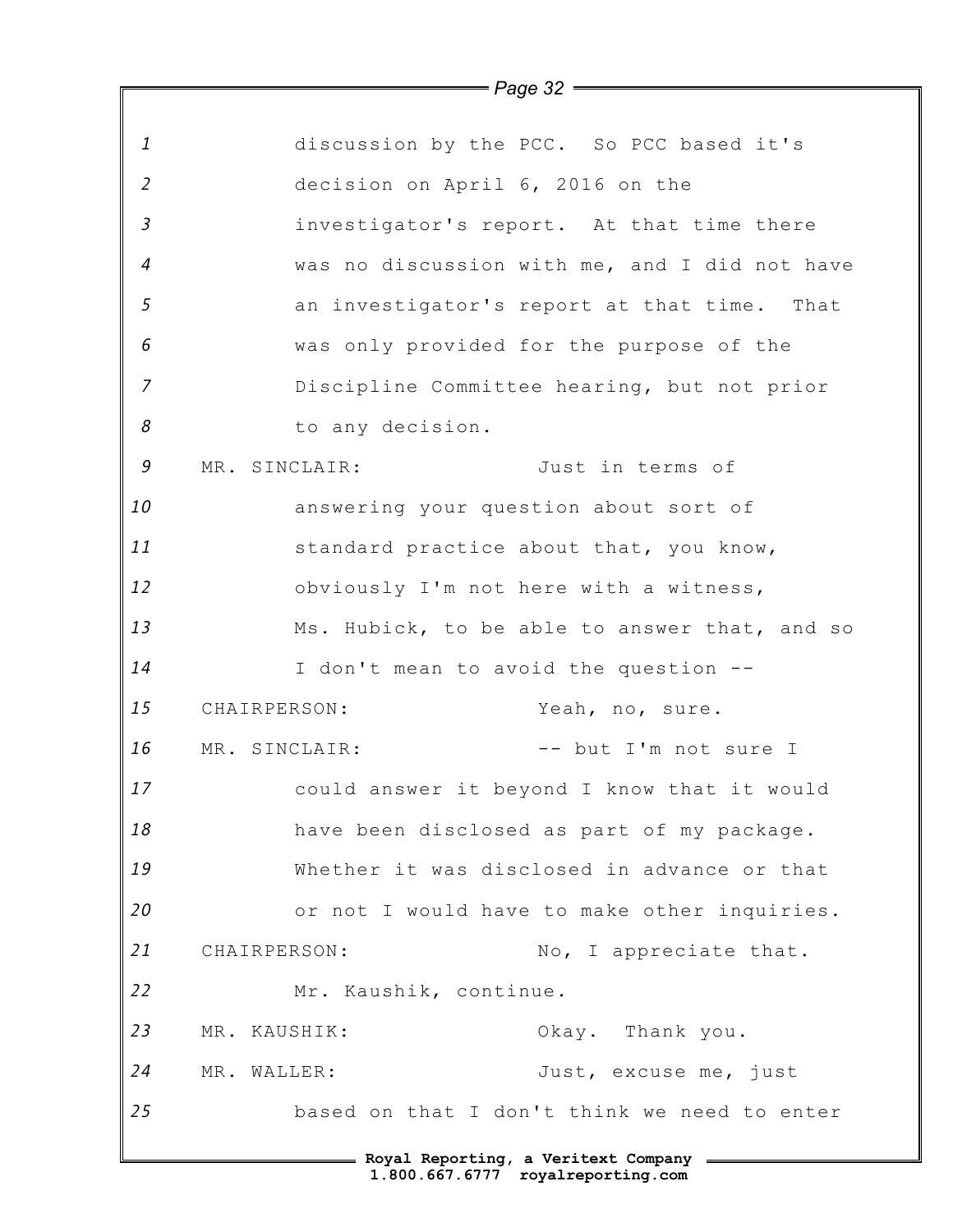*1 2 3 4 5 6 7 8 9 10 11 12 13 14 15 16 17 18 19 20 21 22 23 24 25* **Royal Reporting, a Veritext Company** *Page 33* it as an exhibit because if he's -- are you finished referring to that document, Mr. Kaushik, or -- MR. KAUSHIK: I may have to refer it to again. MR. WALLER: Ckay. Well, we'll play that by ear, then. MR. KAUSHIK: I'm not super organized in the -- MR. WALLER: Sure. MR. KAUSHIK: -- in the thought processes, and you'll hear some things I'm going on as I'm thinking it. MR. WALLER: Okay. MR. KAUSHIK: I have some notes for myself. Just perhaps I'll repeat myself here. As I was questioning how do two parties develop an agreed statement of facts in this type of a case, we have a committee, and we have a member. How do you agree on facts? In August -- I believe August 2017 is when Mr. Hill demanded that I sign the statement of facts prepared by CPA or the Professional Conduct Committee and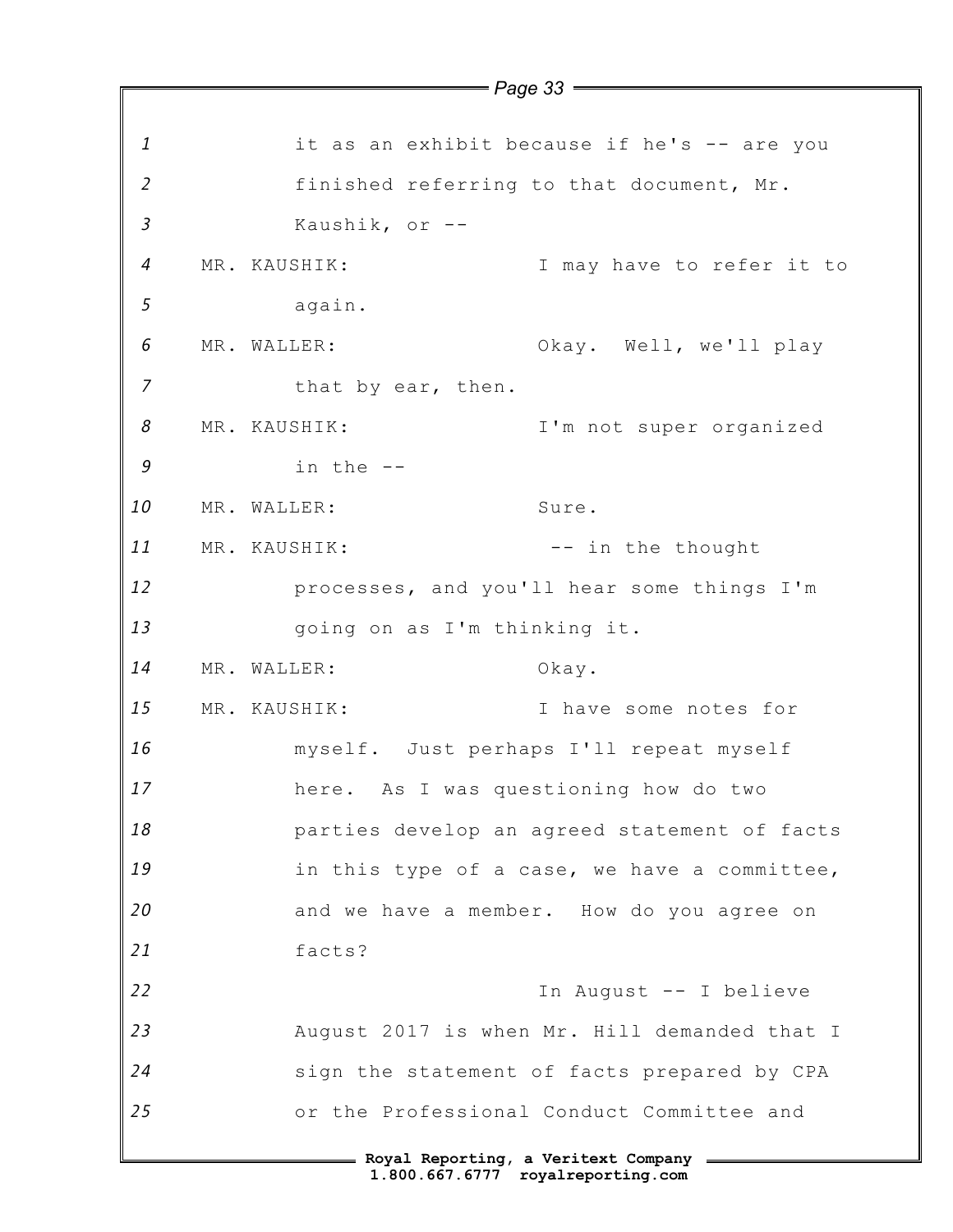| $\mathbf{1}$               | simply come and pay the fine. After that,     |
|----------------------------|-----------------------------------------------|
| $\overline{2}$             | all communication seems to have taken a       |
| $\mathfrak{Z}$             | different turn. Professional Conduct          |
| $\boldsymbol{4}$           | Committee was not really interested in        |
| 5                          | hearing what I had to present. Before you     |
| 6                          | proceed -- and this is why I was referring to |
| $\overline{7}$             | that meeting on April 6th. How do they        |
| $\boldsymbol{\mathcal{S}}$ | proceed without look at all the facts?        |
| 9                          | That's why am I referring to this meeting.    |
| 10                         | Who was involved? Because when we take on a   |
| 11                         | client, we have to understand the nature of   |
| 12                         | the client and the nature of the business,    |
| 13                         | and document and record and help the client,  |
| 14                         | but in this case, it doesn't seem to me they  |
| 15                         | understood all the exhibits, all the facts of |
| 16                         | the case. The PCC, based on what I have seen  |
| 17                         | here, could not have gone through that. As I  |
| 18                         | said, the meeting started at 8:39, and the    |
| 19                         | case was dealt with by 9:25. Mr. Kennedy had  |
| 20                         | left the meeting, and he was one of the       |
| 21                         | investigators, so this would have taken less  |
| 22                         | than an hour on a conference call. So how --  |
| 23                         | how do they go through all the material that  |
| 24                         | would have been presented both in the         |
| 25                         | auditor's report and also my statement of     |
|                            | E Roval Reporting, a Veritext Company         |

 $\mathsf F$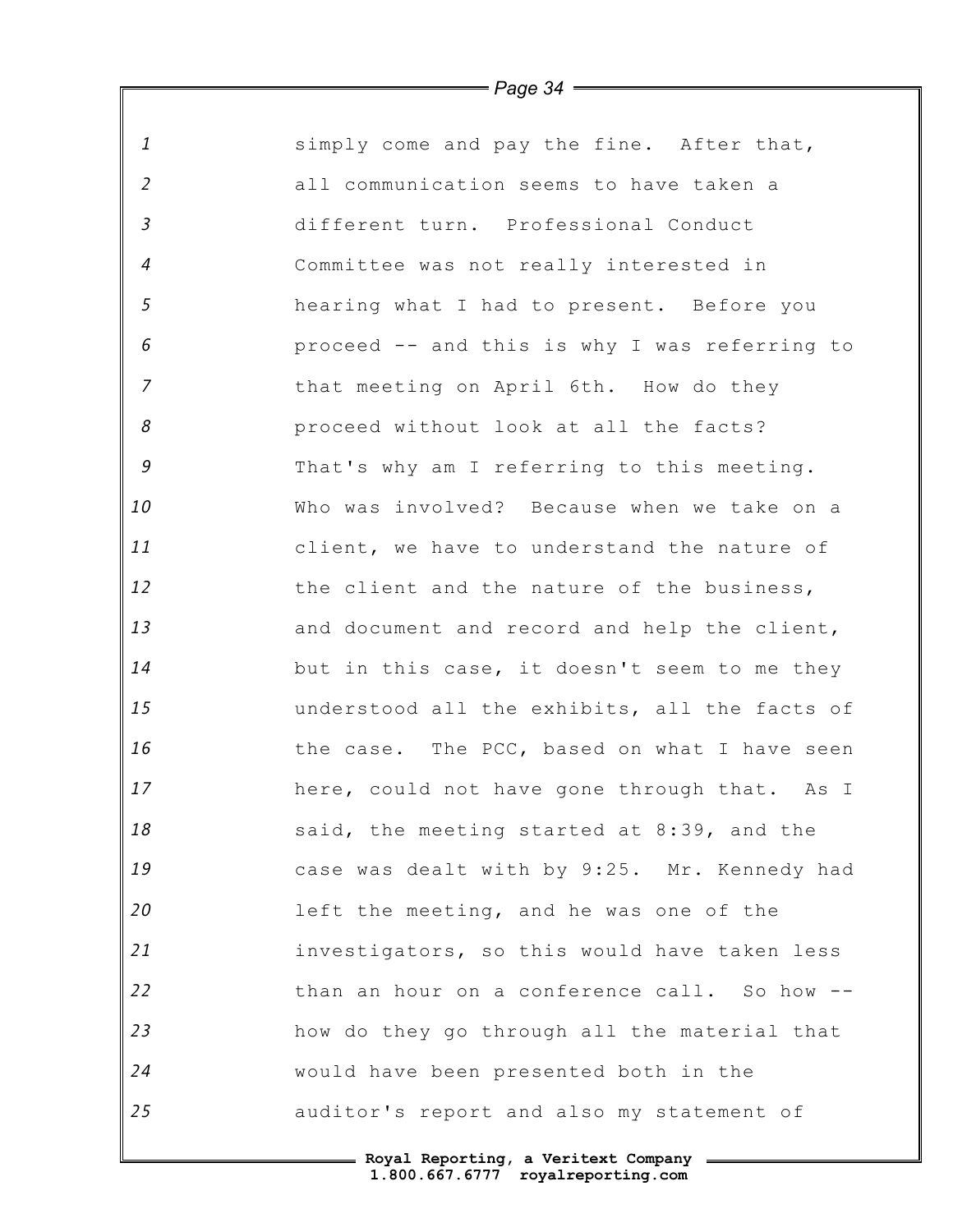| 1              | amended facts? Because I sent in a whole     |
|----------------|----------------------------------------------|
| $\overline{2}$ | slough of exhibits with that.                |
| $\mathfrak{Z}$ | But that was after this?<br>MRS. KAUSHIK:    |
| $\overline{4}$ | MR. KAUSHIK:<br>Well, I sent the --          |
| 5              | correct. My information wasn't even in here  |
| 6              | because there was no joined statement of     |
| $\overline{7}$ | facts that the -- that the Professional      |
| 8              | Conduct Committee could use to make a        |
| 9              | decision. No statement of facts and only a   |
| 10             | report by the investigator was the basis of  |
| 11             | this entire decision as I understand it.     |
| 12             | I'm trying to understand                     |
| 13             | what the process was. I really gave it my    |
| 14             | best effort to how do you do these -- how do |
| 15             | you prosecute. The prosecution was done. It  |
| 16             | was over with as far as I think the PCC was  |
| 17             | concerned                                    |
| 18             | As a matter of fact, that                    |
| 19             | is what I found most intimidating. That was  |
| 20             | the indication, that you must accept and     |
| 21             | finish with it. And the more I looked into   |
| 22             | it, the more puzzling it became. It appears  |
| 23             | that my guilt was a forgone conclusion for   |
| 24             | Mr. Hill and for Ms. Hubick. Those two are   |
| 25             | the ones that contacted me on a continuous   |
|                |                                              |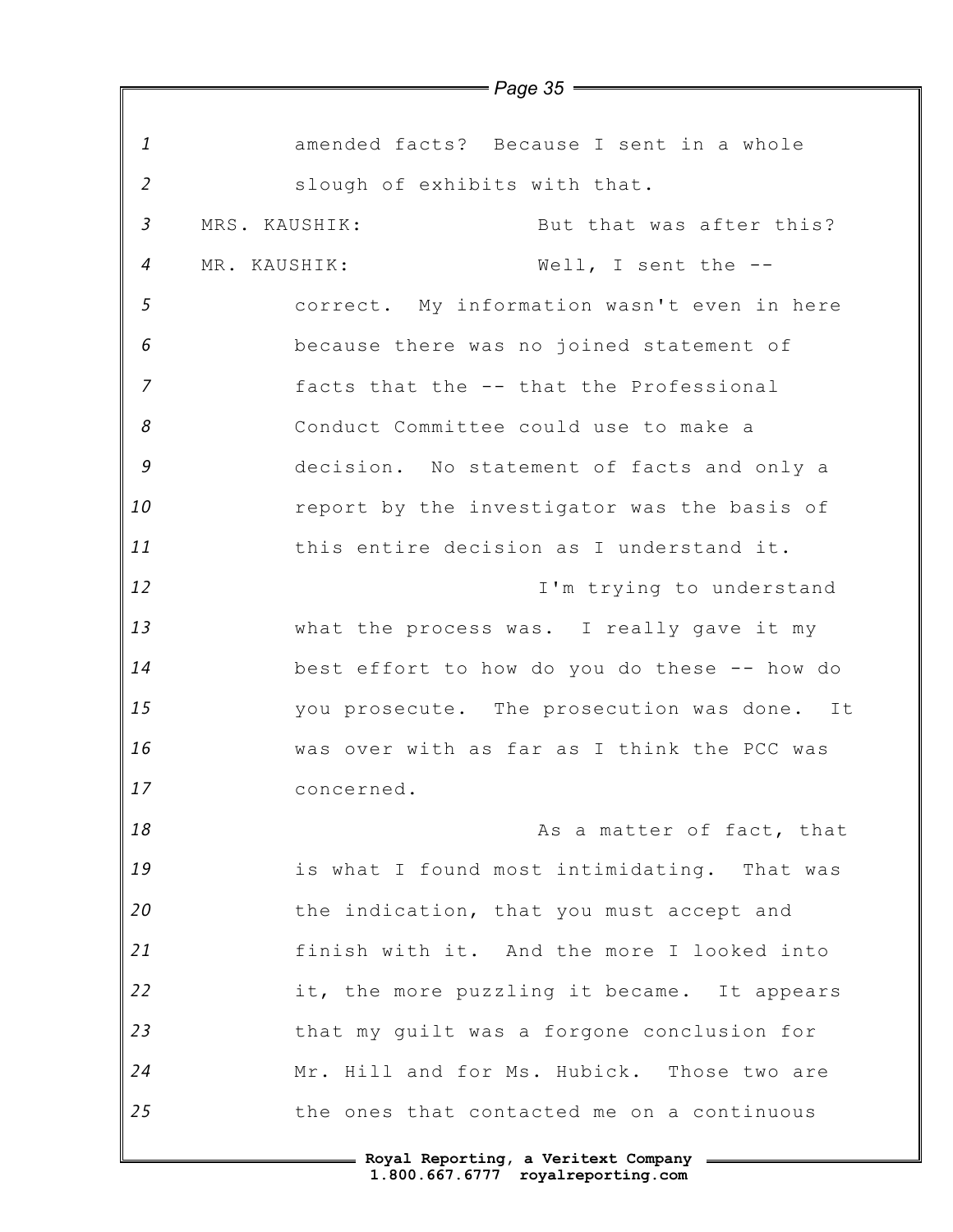| $\mathbf{1}$   | basis, and this is the only contact I had. I |
|----------------|----------------------------------------------|
| $\overline{2}$ | draw that conclusion because no other        |
| $\mathfrak{Z}$ | information has been provided to me other    |
| $\overline{4}$ | than this meeting. If they did do any        |
| 5              | changes or they -- how they discussed it in  |
| 6              | the PCC meetings, how my evidence or my      |
| $\overline{7}$ | statement of facts were handled by the       |
| 8              | Professional Conduct Committee, I have no    |
| $\mathfrak g$  | idea what they did with it. There's no       |
| 10             | evidence the PCC even considered my          |
| 11             | information. There is no minutes that I'm    |
| 12             | provided, no other notes, no other           |
| 13             | communication with the Professional Conduct  |
| 14             | Committee prior to issuing those             |
| 15             | recommendations to the -- to the Discipline  |
| 16             | Committee. That's what I found most          |
| 17             | puzzling. Who's making the decisions? And    |
| 18             | if there was mistakes made and PCC pointed   |
| 19             | out those mistakes, there was no indication  |
| 20             | how I might correct those mistakes.          |
| 21             | The biggest mistake                          |
| 22             | appears to be the signing of the audit       |
| 23             | report. Now, the question is how do you      |
| 24             | correct that? For which I would apologize    |
| 25             | for any mistakes made by me. I'm prepared to |
|                | - Roval Reporting, a Veritext Company        |

 $\mathsf I$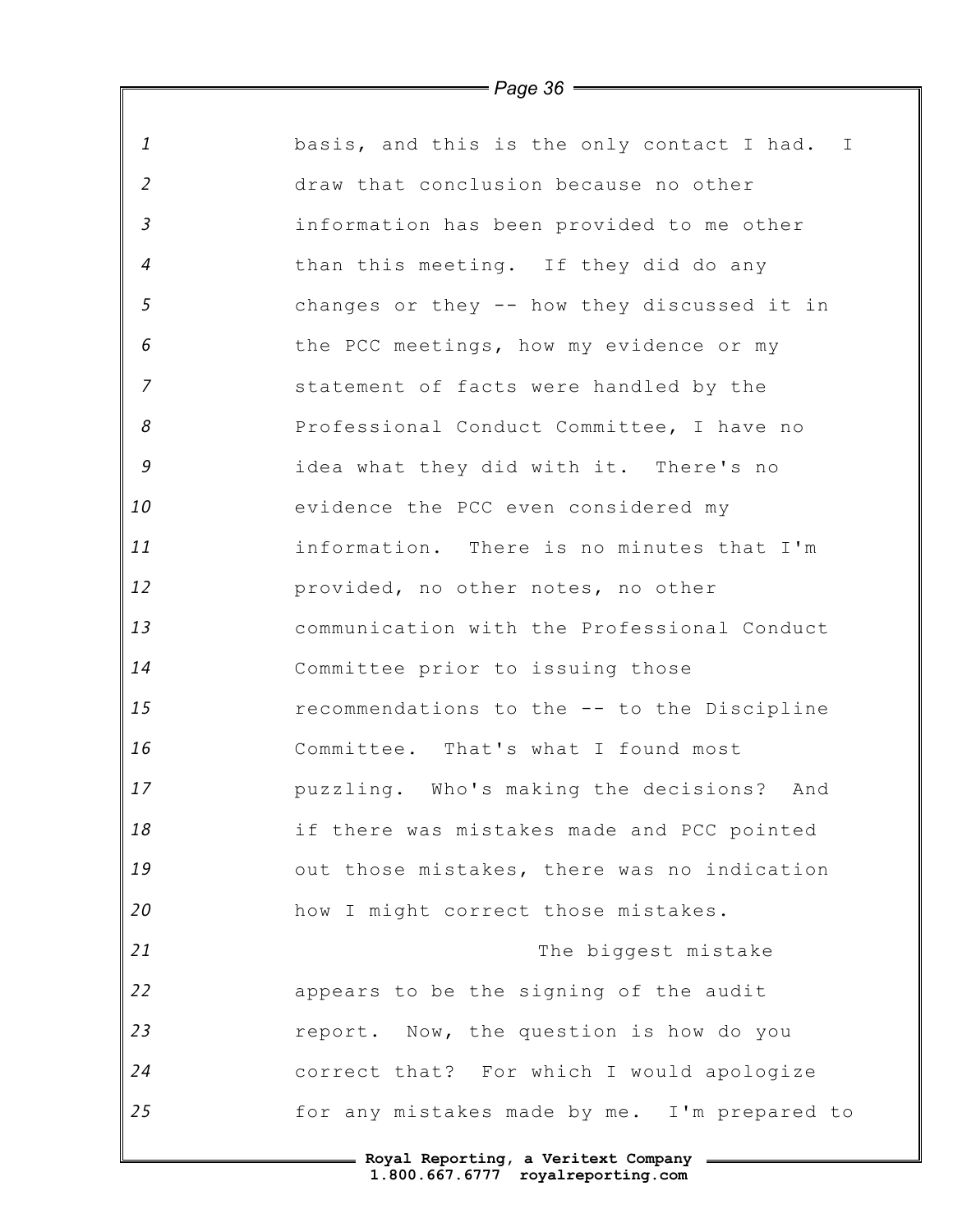*1 2 3 4 5 6 7 8 9 10 11 12 13 14 15 16 17 18 19 20 21 22 23 24 25* apologize to the membership, to the board, to the client, to my colleagues, to my friends, to the community at large. I have made a huge mistake signing that report. I want to go back to those clients and explain to them this report is not mine. They would understand who did this report because Dean was doing this year after year after year after year, and even when he was with me he is the one that did them, and they would understand that, I'm sure. I'm prepared to go back to them and apologize for signing the report which may have caused any confusion in their minds as to who the -- who the actual auditor was on that report, but there was no indication of how I might correct my mistake of signing the report. At least I was to be given a chance to fix what's broken, and I'm prepared to do that today, because if it's still a problem for anybody that my signature is on that report, I have to find a way to correct it. That's a blunder. That's why I'm asking how could PCC not discuss it with me and help me correct the mistake? It's a huge problem for me. If I made a mistake, I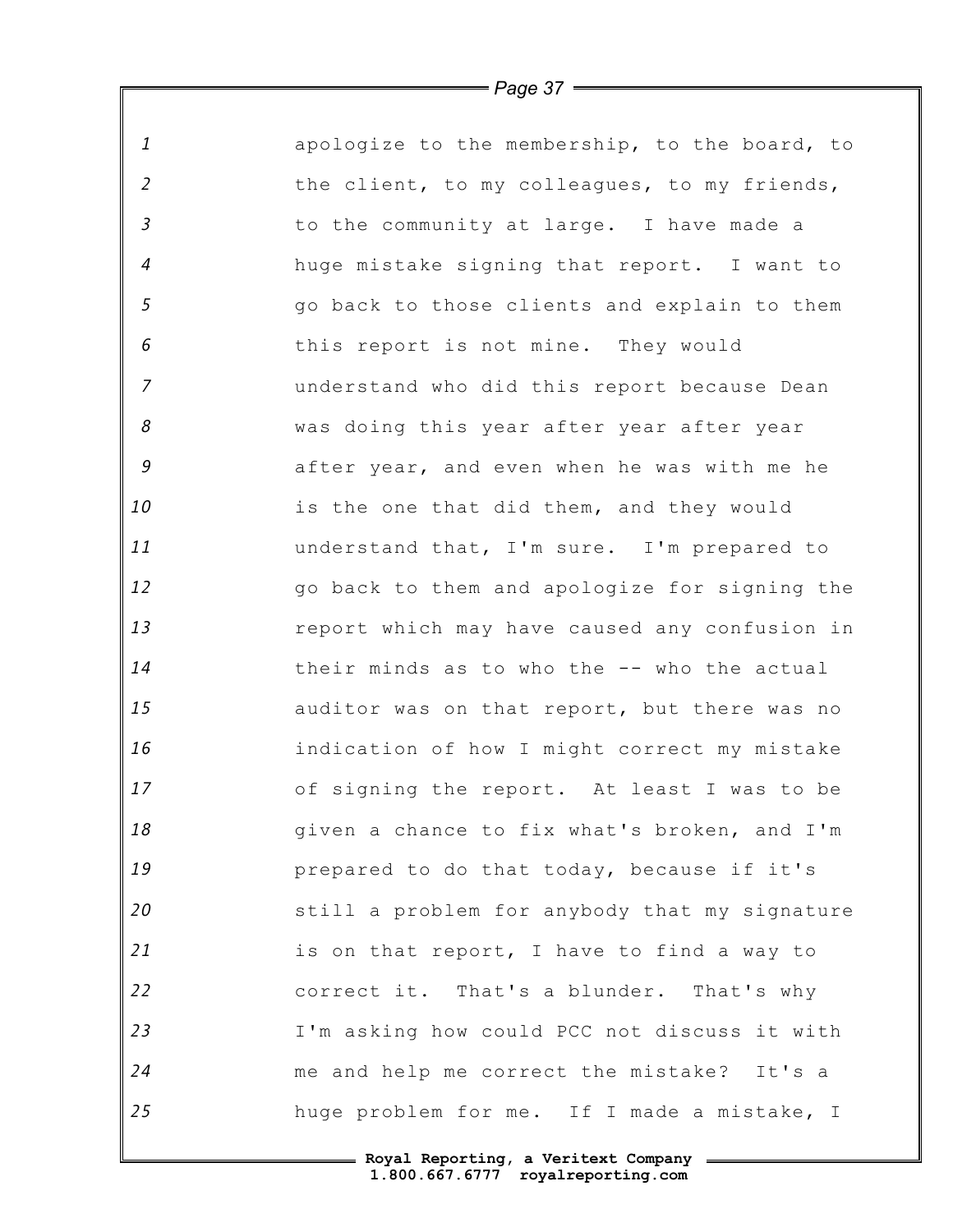| $\mathbf{1}$<br>have to fix it. It is expected that I would<br>$\overline{2}$<br>fix it. But it was not even a question.<br>$\overline{3}$<br>So how do you proceed so<br>$\overline{4}$<br>that Mr. Dean and myself, we can go back to<br>$\sqrt{5}$<br>the clients? I'm prepared to get an<br>6<br>affidavit from them, indicate who did they<br>$\overline{7}$<br>think -- who did they think did this audit.<br>$\boldsymbol{\mathcal{S}}$<br>The only people as far as I'm concerned that<br>9<br>are confused are the file reviewers, the PCC,<br>10<br>Discipline Committee, and I'm here to explain<br>11<br>we have a problem. I want to fix it. The<br>12<br>question is how do you think -- because I<br>13<br>feel we are all in this together. CPAs are<br>14<br>my colleagues. I asked for help. They have<br>15<br>helped me throughout my career for taxation,<br>16<br>planning with clients. I don't know<br>17<br>everything about everything, so I do go to<br>18<br>Deloitte's, I go to KPMG, I go to various<br>19<br>professionals that are, I believe,<br>20<br>knowledgeable. We will go to the end if we<br>21<br>have to, to find out what the problem is and<br>22<br>how to fix it. Who knows who has the<br>23<br>solution to this problem that's on my table?<br>24<br>I can't find anybody. And I ask for help of<br>25<br>this board how can I fix what's broken, | , ago oo |
|----------------------------------------------------------------------------------------------------------------------------------------------------------------------------------------------------------------------------------------------------------------------------------------------------------------------------------------------------------------------------------------------------------------------------------------------------------------------------------------------------------------------------------------------------------------------------------------------------------------------------------------------------------------------------------------------------------------------------------------------------------------------------------------------------------------------------------------------------------------------------------------------------------------------------------------------------------------------------------------------------------------------------------------------------------------------------------------------------------------------------------------------------------------------------------------------------------------------------------------------------------------------------------------------------------------------------------------------------------------------------------------------------|----------|
|                                                                                                                                                                                                                                                                                                                                                                                                                                                                                                                                                                                                                                                                                                                                                                                                                                                                                                                                                                                                                                                                                                                                                                                                                                                                                                                                                                                                    |          |
|                                                                                                                                                                                                                                                                                                                                                                                                                                                                                                                                                                                                                                                                                                                                                                                                                                                                                                                                                                                                                                                                                                                                                                                                                                                                                                                                                                                                    |          |
|                                                                                                                                                                                                                                                                                                                                                                                                                                                                                                                                                                                                                                                                                                                                                                                                                                                                                                                                                                                                                                                                                                                                                                                                                                                                                                                                                                                                    |          |
|                                                                                                                                                                                                                                                                                                                                                                                                                                                                                                                                                                                                                                                                                                                                                                                                                                                                                                                                                                                                                                                                                                                                                                                                                                                                                                                                                                                                    |          |
|                                                                                                                                                                                                                                                                                                                                                                                                                                                                                                                                                                                                                                                                                                                                                                                                                                                                                                                                                                                                                                                                                                                                                                                                                                                                                                                                                                                                    |          |
|                                                                                                                                                                                                                                                                                                                                                                                                                                                                                                                                                                                                                                                                                                                                                                                                                                                                                                                                                                                                                                                                                                                                                                                                                                                                                                                                                                                                    |          |
|                                                                                                                                                                                                                                                                                                                                                                                                                                                                                                                                                                                                                                                                                                                                                                                                                                                                                                                                                                                                                                                                                                                                                                                                                                                                                                                                                                                                    |          |
|                                                                                                                                                                                                                                                                                                                                                                                                                                                                                                                                                                                                                                                                                                                                                                                                                                                                                                                                                                                                                                                                                                                                                                                                                                                                                                                                                                                                    |          |
|                                                                                                                                                                                                                                                                                                                                                                                                                                                                                                                                                                                                                                                                                                                                                                                                                                                                                                                                                                                                                                                                                                                                                                                                                                                                                                                                                                                                    |          |
|                                                                                                                                                                                                                                                                                                                                                                                                                                                                                                                                                                                                                                                                                                                                                                                                                                                                                                                                                                                                                                                                                                                                                                                                                                                                                                                                                                                                    |          |
|                                                                                                                                                                                                                                                                                                                                                                                                                                                                                                                                                                                                                                                                                                                                                                                                                                                                                                                                                                                                                                                                                                                                                                                                                                                                                                                                                                                                    |          |
|                                                                                                                                                                                                                                                                                                                                                                                                                                                                                                                                                                                                                                                                                                                                                                                                                                                                                                                                                                                                                                                                                                                                                                                                                                                                                                                                                                                                    |          |
|                                                                                                                                                                                                                                                                                                                                                                                                                                                                                                                                                                                                                                                                                                                                                                                                                                                                                                                                                                                                                                                                                                                                                                                                                                                                                                                                                                                                    |          |
|                                                                                                                                                                                                                                                                                                                                                                                                                                                                                                                                                                                                                                                                                                                                                                                                                                                                                                                                                                                                                                                                                                                                                                                                                                                                                                                                                                                                    |          |
|                                                                                                                                                                                                                                                                                                                                                                                                                                                                                                                                                                                                                                                                                                                                                                                                                                                                                                                                                                                                                                                                                                                                                                                                                                                                                                                                                                                                    |          |
|                                                                                                                                                                                                                                                                                                                                                                                                                                                                                                                                                                                                                                                                                                                                                                                                                                                                                                                                                                                                                                                                                                                                                                                                                                                                                                                                                                                                    |          |
|                                                                                                                                                                                                                                                                                                                                                                                                                                                                                                                                                                                                                                                                                                                                                                                                                                                                                                                                                                                                                                                                                                                                                                                                                                                                                                                                                                                                    |          |
|                                                                                                                                                                                                                                                                                                                                                                                                                                                                                                                                                                                                                                                                                                                                                                                                                                                                                                                                                                                                                                                                                                                                                                                                                                                                                                                                                                                                    |          |
|                                                                                                                                                                                                                                                                                                                                                                                                                                                                                                                                                                                                                                                                                                                                                                                                                                                                                                                                                                                                                                                                                                                                                                                                                                                                                                                                                                                                    |          |
|                                                                                                                                                                                                                                                                                                                                                                                                                                                                                                                                                                                                                                                                                                                                                                                                                                                                                                                                                                                                                                                                                                                                                                                                                                                                                                                                                                                                    |          |
|                                                                                                                                                                                                                                                                                                                                                                                                                                                                                                                                                                                                                                                                                                                                                                                                                                                                                                                                                                                                                                                                                                                                                                                                                                                                                                                                                                                                    |          |
|                                                                                                                                                                                                                                                                                                                                                                                                                                                                                                                                                                                                                                                                                                                                                                                                                                                                                                                                                                                                                                                                                                                                                                                                                                                                                                                                                                                                    |          |
|                                                                                                                                                                                                                                                                                                                                                                                                                                                                                                                                                                                                                                                                                                                                                                                                                                                                                                                                                                                                                                                                                                                                                                                                                                                                                                                                                                                                    |          |
|                                                                                                                                                                                                                                                                                                                                                                                                                                                                                                                                                                                                                                                                                                                                                                                                                                                                                                                                                                                                                                                                                                                                                                                                                                                                                                                                                                                                    |          |
|                                                                                                                                                                                                                                                                                                                                                                                                                                                                                                                                                                                                                                                                                                                                                                                                                                                                                                                                                                                                                                                                                                                                                                                                                                                                                                                                                                                                    |          |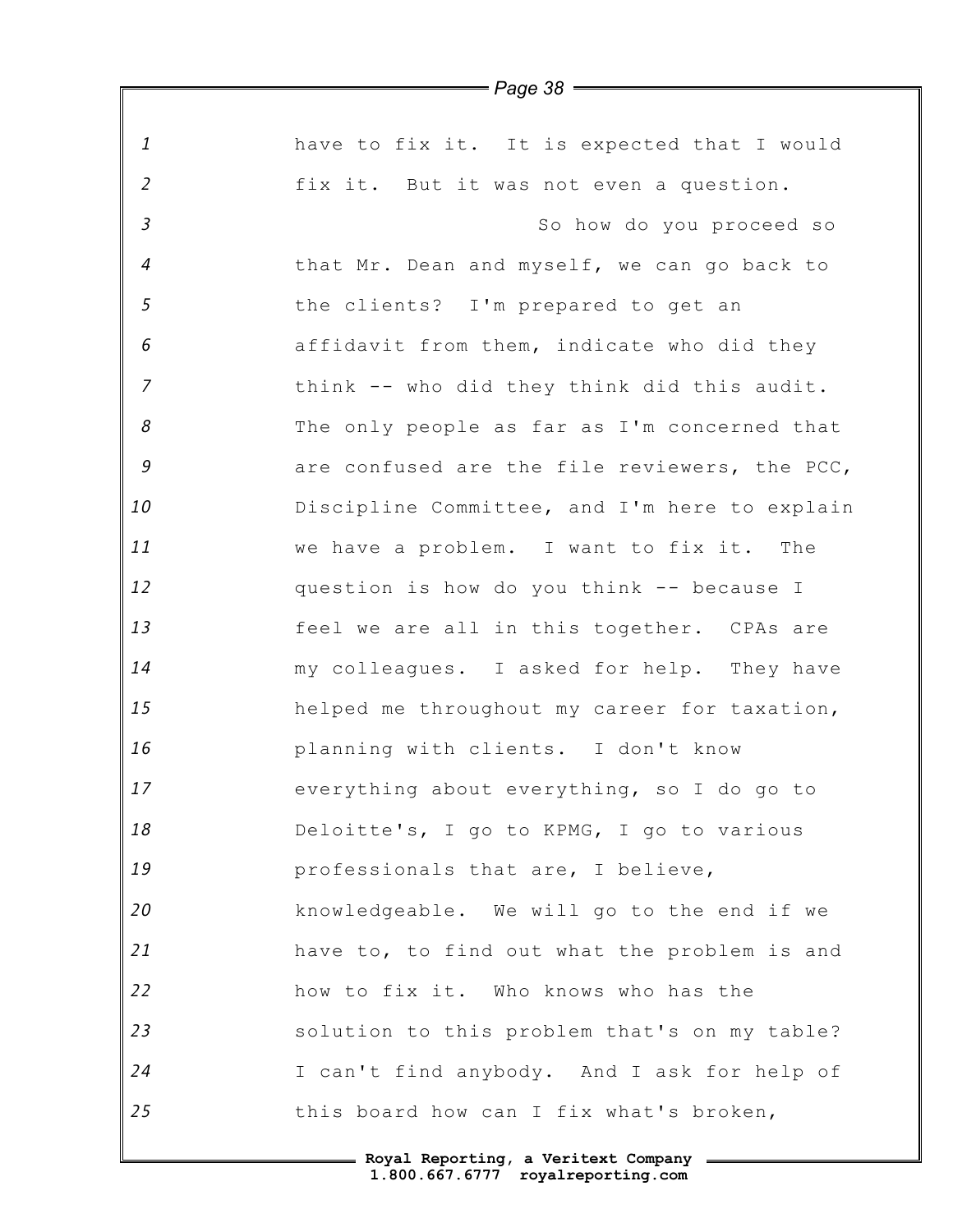| $\mathbf{1}$               | because that's what I have to do, and that's    |
|----------------------------|-------------------------------------------------|
| $\overline{2}$             | why I'm here. I want to appeal those things     |
| $\overline{3}$             | which are clearly, clearly indicating the       |
| $\overline{4}$             | person responsible for those audits. That       |
| 5                          | has not happened.                               |
| 6                          | Knowing all this, not the                       |
| $\overline{7}$             | investigators, not the PCC -- they did not      |
| $\boldsymbol{\mathcal{S}}$ | call Dean. There is no indication the           |
| $\mathcal G$               | investigators worked with Dean. Nobody          |
| 10                         | called Dean. Nobody appears to have called      |
| 11                         | the clients. No contact with any parties        |
| 12                         | that could support by position. Why? What       |
| 13                         | kind of investigation, what kind of             |
| 14                         | committee, what is formed in trying to          |
| 15                         | understand the full picture? This is what I     |
| 16                         | found most baffling.                            |
| 17                         | The PCC, I believe, needs                       |
| 18                         | to understand, look through the signature,      |
| 19                         | look through the report. There is enough        |
| 20                         | support for my position. Mr. Dean was just      |
| 21                         | not a hired subcontractor here as the           |
| 22                         | investigator's report seems to have             |
| 23                         | indicated, that he was a bystander in all       |
| 24                         | this. I found that troubling, confusing,        |
| 25                         | ignoring all the facts in front of them.<br>How |

*Page 39*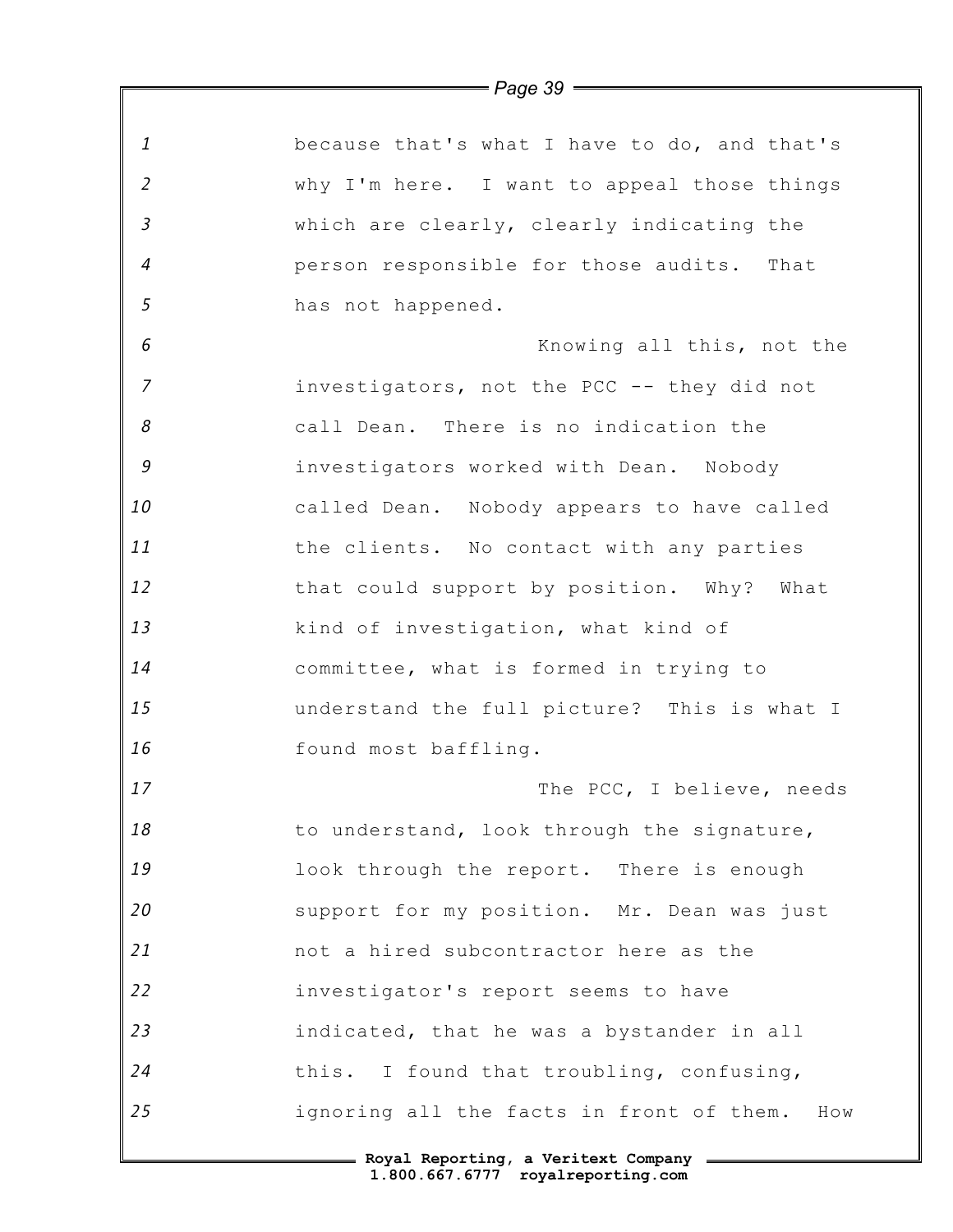| 1              | could they ignore 100 percent of the audit    |
|----------------|-----------------------------------------------|
| $\overline{2}$ | file prepared by Dean? As I said, I never     |
| $\mathfrak{Z}$ | even met the client. It's not a very good     |
| $\overline{4}$ | investigation by the PCC. Their focus was     |
| 5              | only in one direction, which I understand is  |
| 6              | the classic tunnel vision. They focussed      |
| $\overline{7}$ | only on one thing, and that's on the          |
| 8              | prosecution. That is what I am appealing by   |
| $\mathcal G$   | the PCC and the Discipline Committee, both of |
| 10             | them, both committees are working with tunnel |
| 11             | vision and only for one purpose. That is      |
| 12             | prosecution. They have ignored everything     |
| 13             | else.                                         |
| 14             | Mr. Hill and Ms. Hubick,                      |
| 15             | I believe, are the key people responsible for |
| 16             | this. They ruined my reputation, and all the  |
| 17             | files have been covered up, which they know   |
| 18             | or ought to have known the person             |
| 19             | responsible. That is why I want to            |
| 20             | understand who rejected my joint statement of |
| 21             | facts, and pushed us into the Discipline      |
| 22             | Committee -- or Discipline Committee hearing, |
| 23             | I should say, the formal committee hearing.   |
| 24             | That has puzzled me. I believe that is the    |
| 25             | foundation of their case. Fundamentally the   |
|                |                                               |

 $\mathbb F$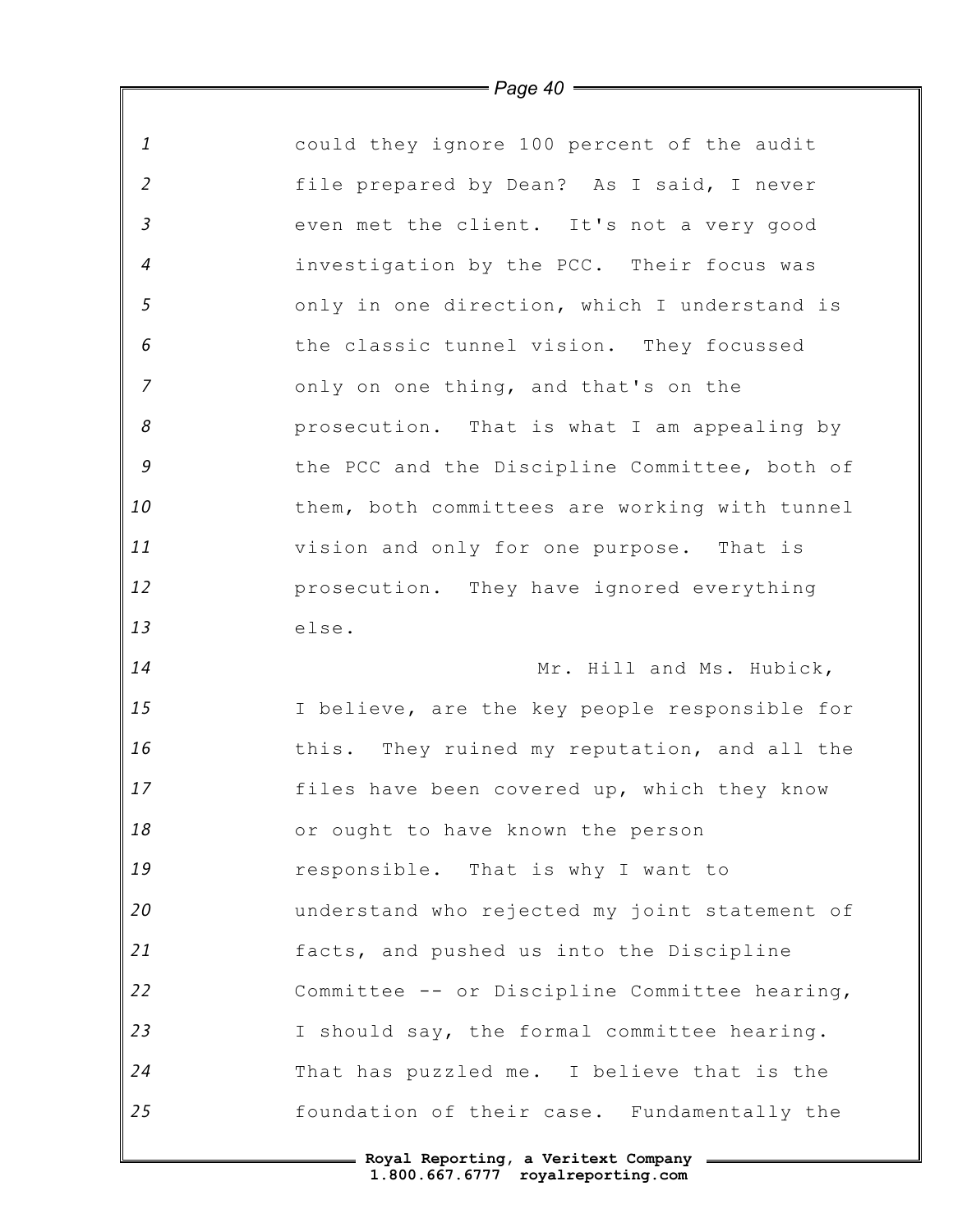| $\mathbf{1}$   | facts are wrong and incomplete. All the      |
|----------------|----------------------------------------------|
| $\overline{2}$ | conclusions they are after, that they came   |
| $\mathfrak{Z}$ | to, are questionable. I find that            |
| $\overline{4}$ | unjustifiable and unconscionable. It leaves  |
| $\mathfrak{s}$ | me bewildered on how prosecutions happen at  |
| 6              | the CPA level.                               |
| $\overline{7}$ | I did not prepare the                        |
| 8              | audit reports that are the examination of    |
| 9              | this case. RVLB and MUC are audits done by   |
| 10             | Dean. I looked at them for reasonableness,   |
| 11             | and where the statements did not appear      |
| 12             | reasonable to me I questioned Dean. I did    |
| 13             | not just blindly sign anything. I did look   |
| 14             | at the information to ensure at least the    |
| 15             | reports read properly. Nothing blatantly     |
| 16             | stands out, and where it did, I pointed that |
| 17             | out. I was helping him complete the files    |
| 18             | with minimal input as to its planning, the   |
| 19             | audit planning, or its execution. I was not  |
| 20             | involved at those levels at all. I did not   |
| 21             | sign any report in my career that I knew was |
| 22             | not correct. My focus is the numbers, the    |
| 23             | balance sheet, the income statements or the  |
| 24             | statement of revenue and expenses were okay. |
| 25             | I was absolutely                             |
|                |                                              |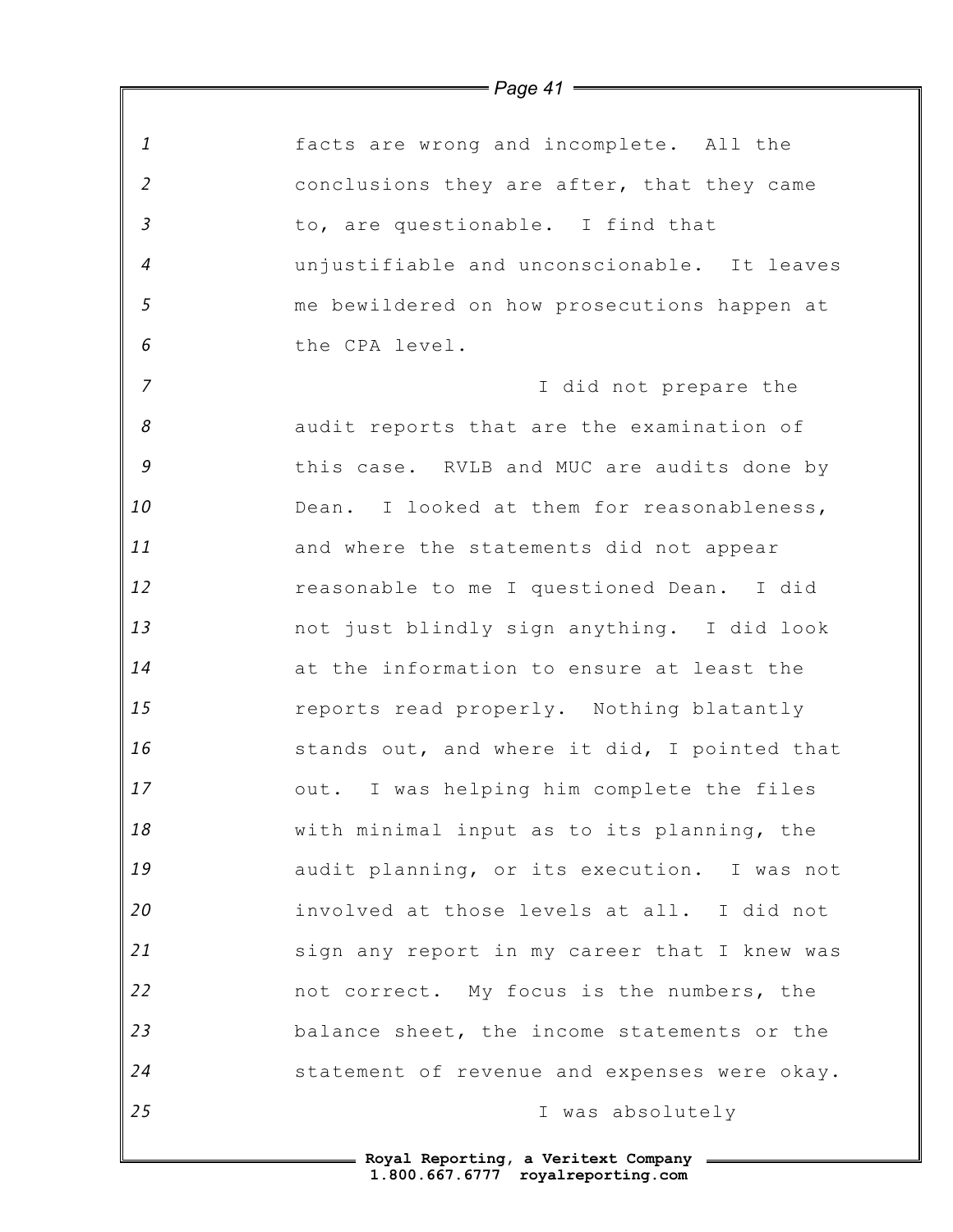| $\mathbf{1}$   | astonished at one report that Dean prepared   |
|----------------|-----------------------------------------------|
| $\overline{2}$ | in which the balance sheet showed investments |
| $\mathfrak{Z}$ | of \$200,000 on the books for which there was |
| $\overline{4}$ | no support in the file, in the audit file. I  |
| $\mathfrak{s}$ | questioned him, how is this reported? Where   |
| 6              | is it coming from? There was no explanation.  |
| $\overline{z}$ | I was put under a lot of pressure to sign the |
| 8              | report by the town and by Dean. It was due    |
| 9              | to be presented at the town council meeting.  |
| 10             | I would not sign that report because it was   |
| 11             | blatantly wrong. No support for investment.   |
| 12             | I asked him -- he can sign this himself       |
| 13             | because I refused to sign the report, which   |
| 14             | is absolutely blatantly wrong. I went to the  |
| 15             | town, I saw the administrator, and I asked    |
| 16             | him, what is the support for this investment  |
| 17             | on the balance sheet? He had no support for   |
| 18             | it. There was no GICs, no term deposits, no   |
| 19             | bonds, not anything. So how does this appear  |
| 20             | on the town's statements?                     |
| 21             | We went back to the                           |
| 22             | previous year, to the previous year to that,  |
| 23             | the previous year to that. We went back six   |
| 24             | years and looked at the audit report prepared |
| 25             | by another accountant -- auditor, I should    |
|                | = Royal Reporting, a Veritext Company =       |

*Page 42*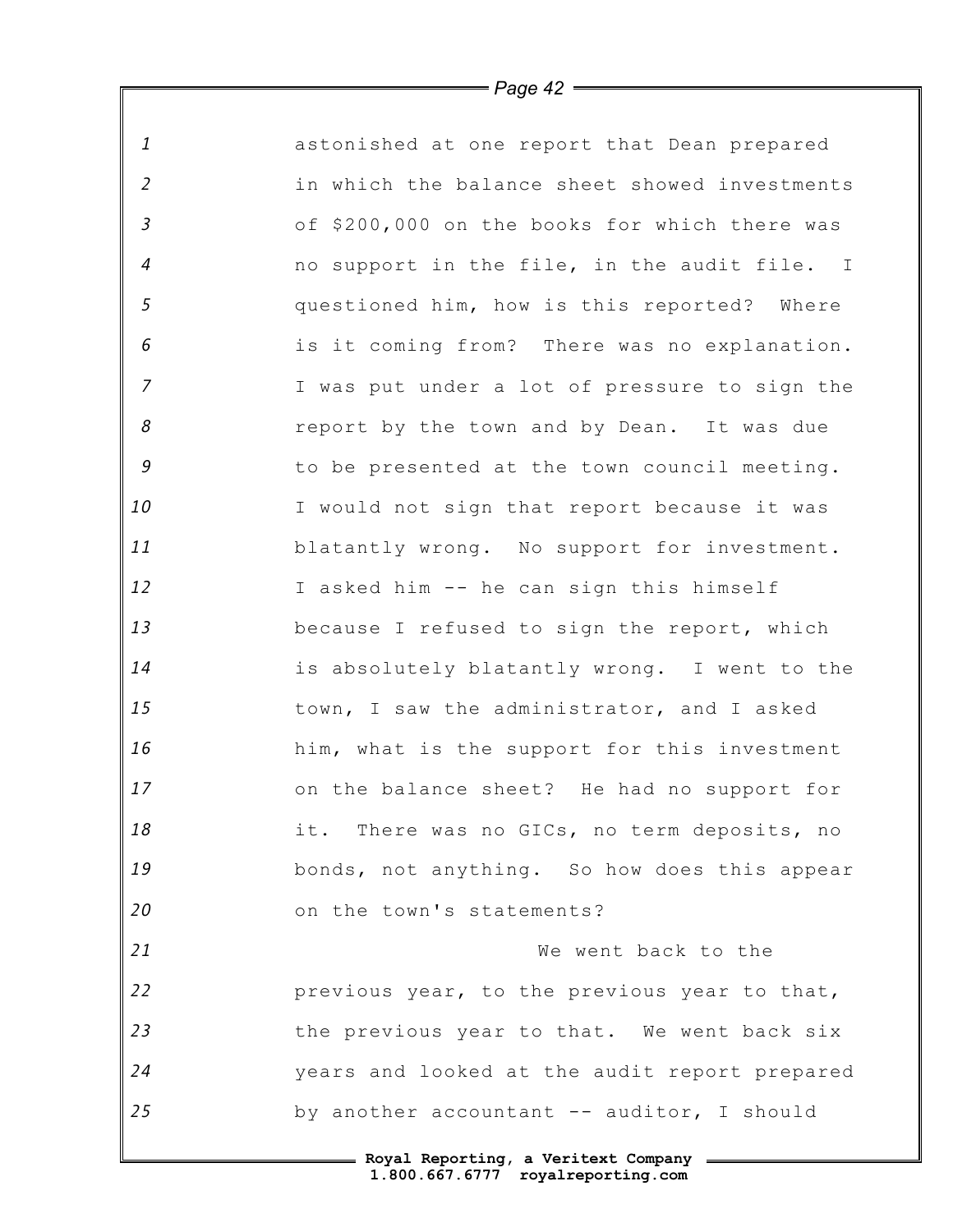| $\mathbf{1}$               | say. It was not on that sixth year prior.     |
|----------------------------|-----------------------------------------------|
| $\overline{2}$             | It did not exist. Again, what do you do with  |
| $\mathfrak{Z}$             | a situation where there's investments,        |
| $\overline{4}$             | \$200,000 of investments sitting on your      |
| $\mathfrak{s}$             | balance sheet for that length of time and     |
| 6                          | nobody looked at it? And that's when I had    |
| $\overline{z}$             | said to Dean, I can't sign this. And I got a  |
| $\boldsymbol{\mathcal{S}}$ | response that left me totally numb. He said,  |
| 9                          | nobody reads these reports. The               |
| 10                         | administrator didn't read it, the town        |
| 11                         | council didn't read it. I believe these are   |
| 12                         | published reports. I don't think the          |
| 13                         | taxpayers read it. He was absolutely          |
| 14                         | correct, for six years nobody read the        |
| 15                         | report. The point I want to make is I did     |
| 16                         | not sign anything blindly. I had made -- I    |
| 17                         | made the prior period adjustment on those     |
| 18                         | financial statements, explained it to them,   |
| 19                         | that this did not exist, and I'm not sure     |
| 20                         | what anybody did about it.                    |
| 21                         | I pointed out so many                         |
| 22                         | times to Ms. Hubick, to Mr. Hill, and anybody |
| 23                         | who would listen, the agreement with Dean was |
| 24                         | a simple agreement, it was an old school      |
| 25                         | thought, you made an agreement, you will do   |
|                            | = Royal Reporting, a Veritext Company =       |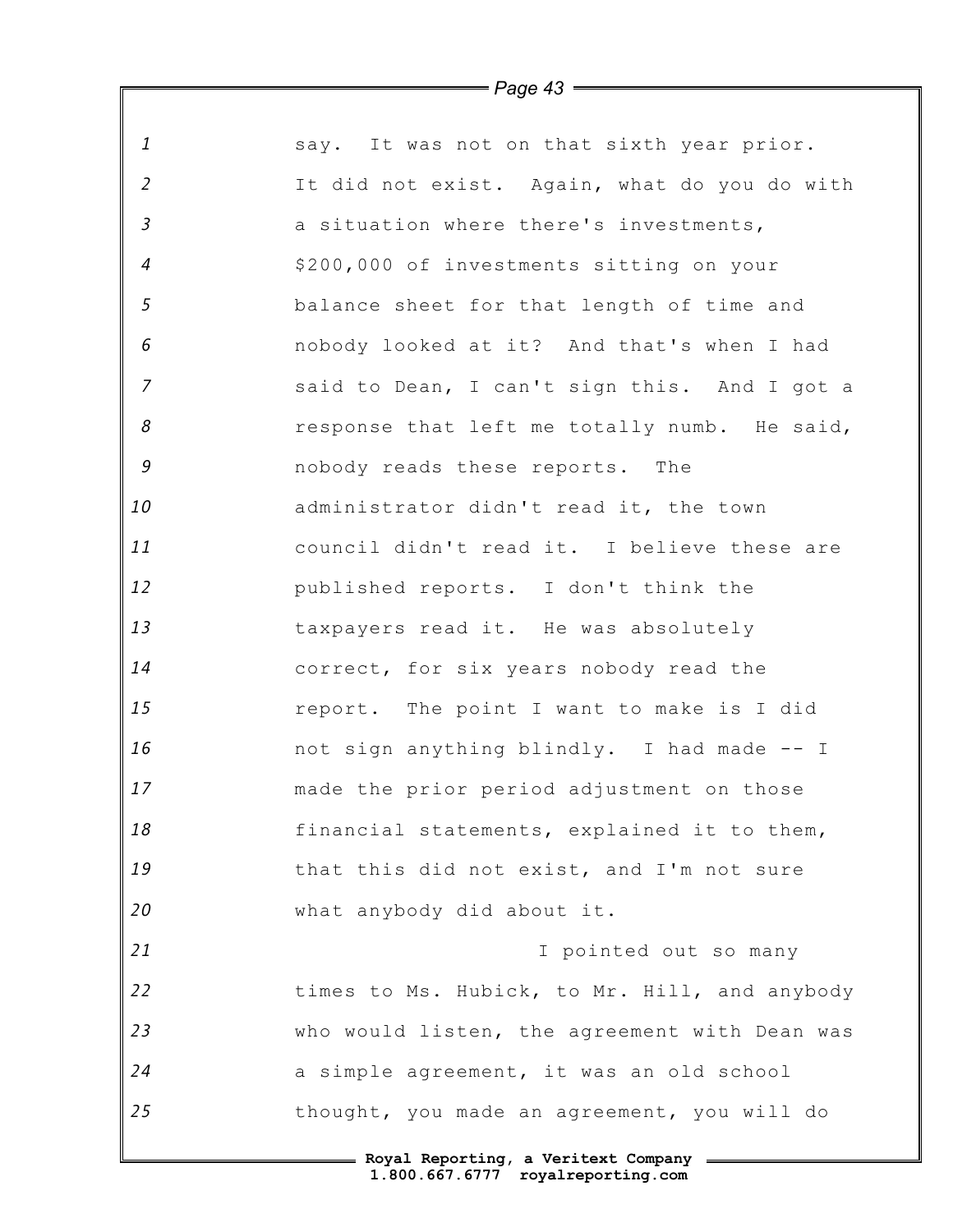|                | = Page 44 =                                   |
|----------------|-----------------------------------------------|
|                |                                               |
| 1              | this, I will do this, this is how we'll       |
| $\overline{2}$ | proceed. That's the simplicity of the         |
| $\mathfrak{Z}$ | agreement. I believed and trusted that he     |
| $\overline{4}$ | was going to do his audits properly.          |
| 5              | Therefore, the problem appears to me is the   |
| 6              | inability of the CPA Saskatchewan, the        |
| $\overline{z}$ | Discipline Committee, the Professional        |
| 8              | Conduct Committee, Mr. Hill, Ms. Hubick, all  |
| 9              | of them were blind to this fact of where I    |
| 10             | stand on this.                                |
| 11             | I'm very sorry that this                      |
| 12             | has created such a confusion for the PCC, and |
| 13             | the Discipline Committee, and now for the     |
| 14             | board here. How do you ignore facts that are  |
| 15             | before you? I felt in my gut that something   |
| 16             | is wrong here when I was asked to simply sign |
| 17             | a statement of facts. Something is wrong      |
| 18             | here. This is -- something absolutely is      |
| 19             | completely out. That's the problem I was      |
| 20             | facing with this type of prosecution. I was   |
| 21             | forced into a corner not knowing what it      |
| 22             | would cost me to go through the formal        |
| 23             | channels. Initially, I thought it might be a  |
| 24             | quick hearing, and I would be sent my         |
| 25             | information, and the Discipline Committee     |
|                |                                               |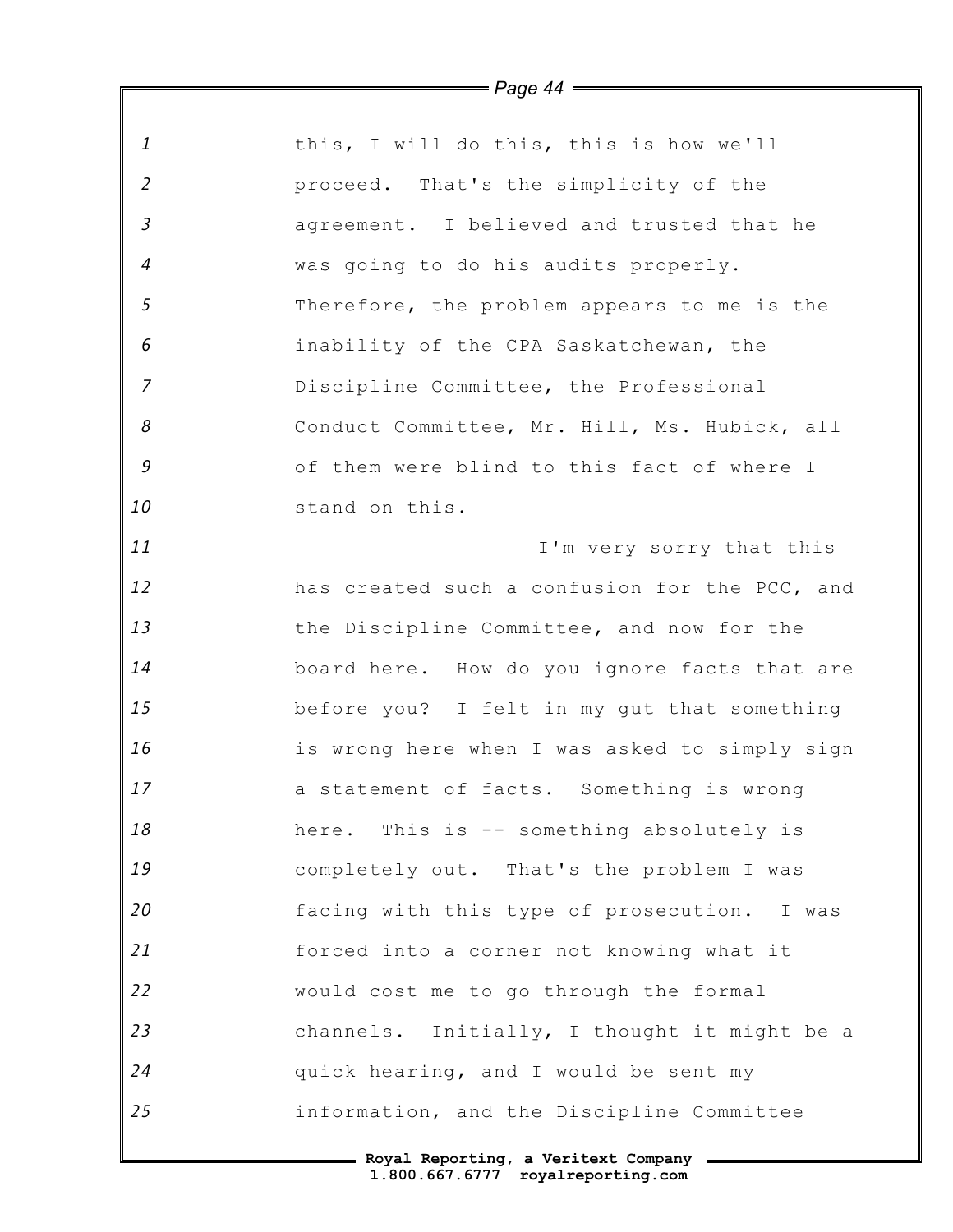|                | = Page 45 <del>= = =</del>                    |
|----------------|-----------------------------------------------|
| $\mathbf{1}$   | members could clearly see it. I thought       |
| $\overline{2}$ | maybe \$10,000, maybe \$15,000 it would cost  |
| $\mathfrak{Z}$ | me, but it cost me almost \$10,000 to simply  |
| $\overline{4}$ | amend the statement of facts. That's how      |
| 5              | expensive this process has become.            |
| 6              | Now my objective has                          |
| $\overline{7}$ | changed. It is to make sure that the board    |
| 8              | and the CPA and others and ourselves, that is |
| 9              | my members, that we see ourselves and how we  |
| 10             | treat each other. The ethics that we have     |
| 11             | preached to our students, to the people of    |
| 12             | our -- honouring our profession, that is what |
| 13             | this is all about. We are an honourable       |
| 14             | organization, but I'm confused today on how   |
| 15             | we treat each other.                          |
| 16             | I've lost a lot of                            |
| $17$           | confidence in Mr. Hill and Ms. Hubick. These  |
| 18             | types of decisions of the PCC must be put     |
| 19             | under a microscope and looked at it. That's   |
| 20             | why I think it's important to bring it to the |
| 21             | attention of the board and of the membership. |
| 22             | We all are in this together. I have said      |
| 23             | that from the beginning. I've considered      |
| 24             | everyone as my colleague. We have no          |
| 25             | competition. We deal with all CPAs with       |
|                |                                               |

*Page 45*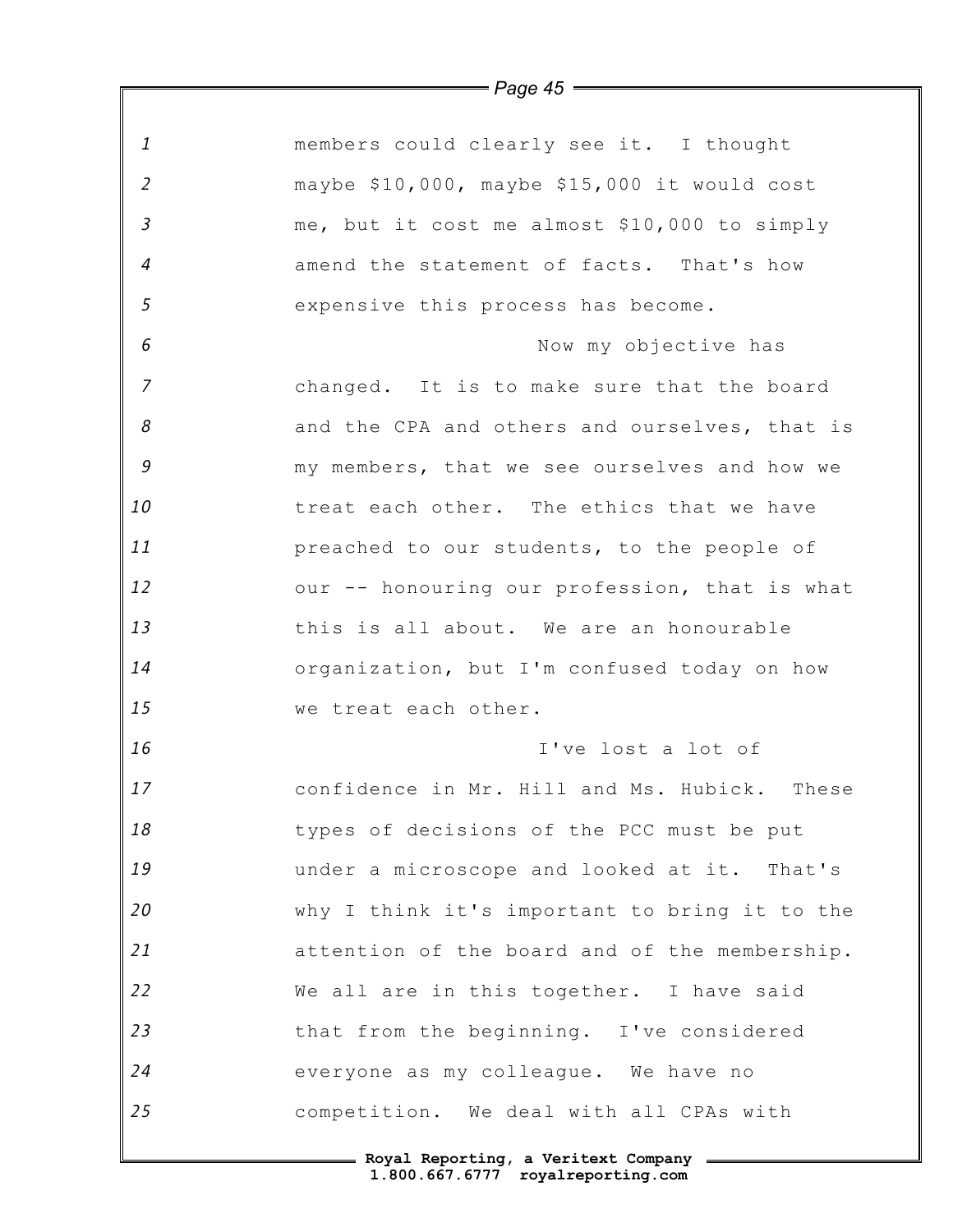|                | <i>– rage 4</i> 0 <i>—</i>                    |
|----------------|-----------------------------------------------|
| $\mathbf{1}$   | honour, with respect. They have helped me.    |
| $\overline{2}$ | That's the issue here. I don't think that     |
| $\mathfrak{Z}$ | help is available any longer.                 |
| $\overline{4}$ | I also question the                           |
| 5              | investigator's report, because there was many |
| 6              | things discussed in our meeting. After I got  |
| $\overline{7}$ | the investigator's report I looked at it, and |
| 8              | what I discussed in the meeting at the        |
| 9              | investigator's -- when they investigated at   |
| 10             | my office, most of our discussion is missing. |
| 11             | It wasn't even presented. How come?           |
| 12             | The same people that are                      |
| 13             | accusing me of being a threat to the public   |
| 14             | are the same people that passed all of Dean's |
| 15             | files with flying colours, but when he        |
| 16             | prepared those files in my office, suddenly   |
| 17             | it's completely deficient at so many levels.  |
| 18             | I am left to explain my position to the       |
| 19             | members and to the public, because my name is |
| 20             | on the website of the CPA of the horrible     |
| 21             | things I have done, but there is no           |
| 22             | explanation on the CPA website of all this    |
| 23             | that I am presenting today as to who did      |
| 24             | what, not -- there is no explanation at all   |
| 25             | on the website of what the factors were, what |
|                |                                               |

*Page 46*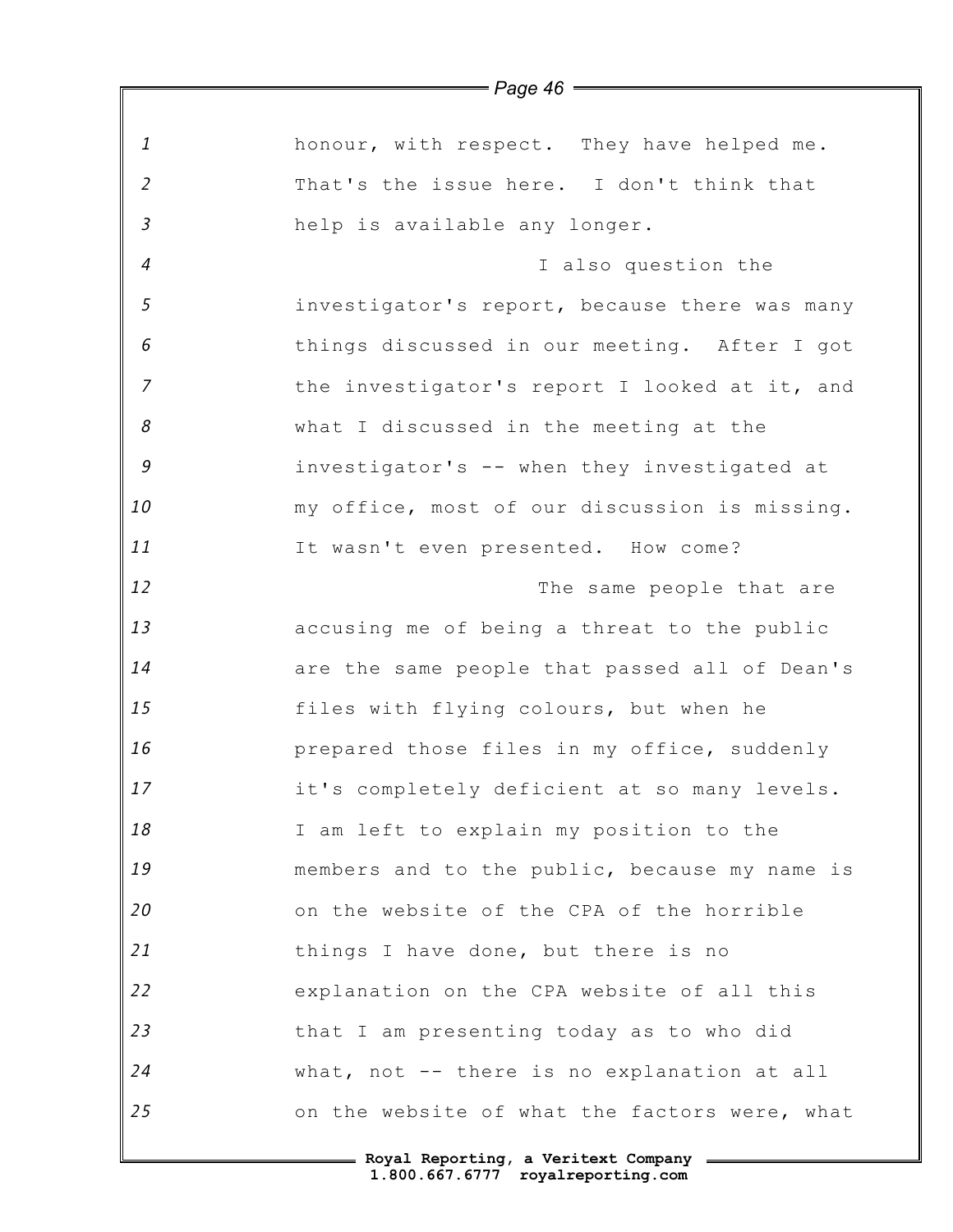*1 2 3 4 5 6 7 8 9 10 11 12 13 14 15 16 17 18 19 20 21 22 23 24 25 Page 47* the issues were. It reads terribly to my reputation. As I said, how do I  $$ how do I explain what has happened here to everyone? Do I take a full-page ad out in The Star Phoenix and give this complete explanation to everyone? Because I have to clear my name one way or the other. As I said, how can I apologize properly for the errors and mistakes I have made? Should I say the administrators didn't do their work, administrators being the administrators of the town council, the RMs, they did not do their work? Should I say Dean didn't do his work? I chose not to do any of this because I believe the reports are okay. The reports I signed are okay. Nobody has come to me in 35 years to say this report, Rakesh, is not okay. The reports are okay. There's no complaints. No money is missing. I only talk of the reports, I'm not talking about the audits themselves, the audits I did not do. There may well be deficiencies in the audits, which I did not do.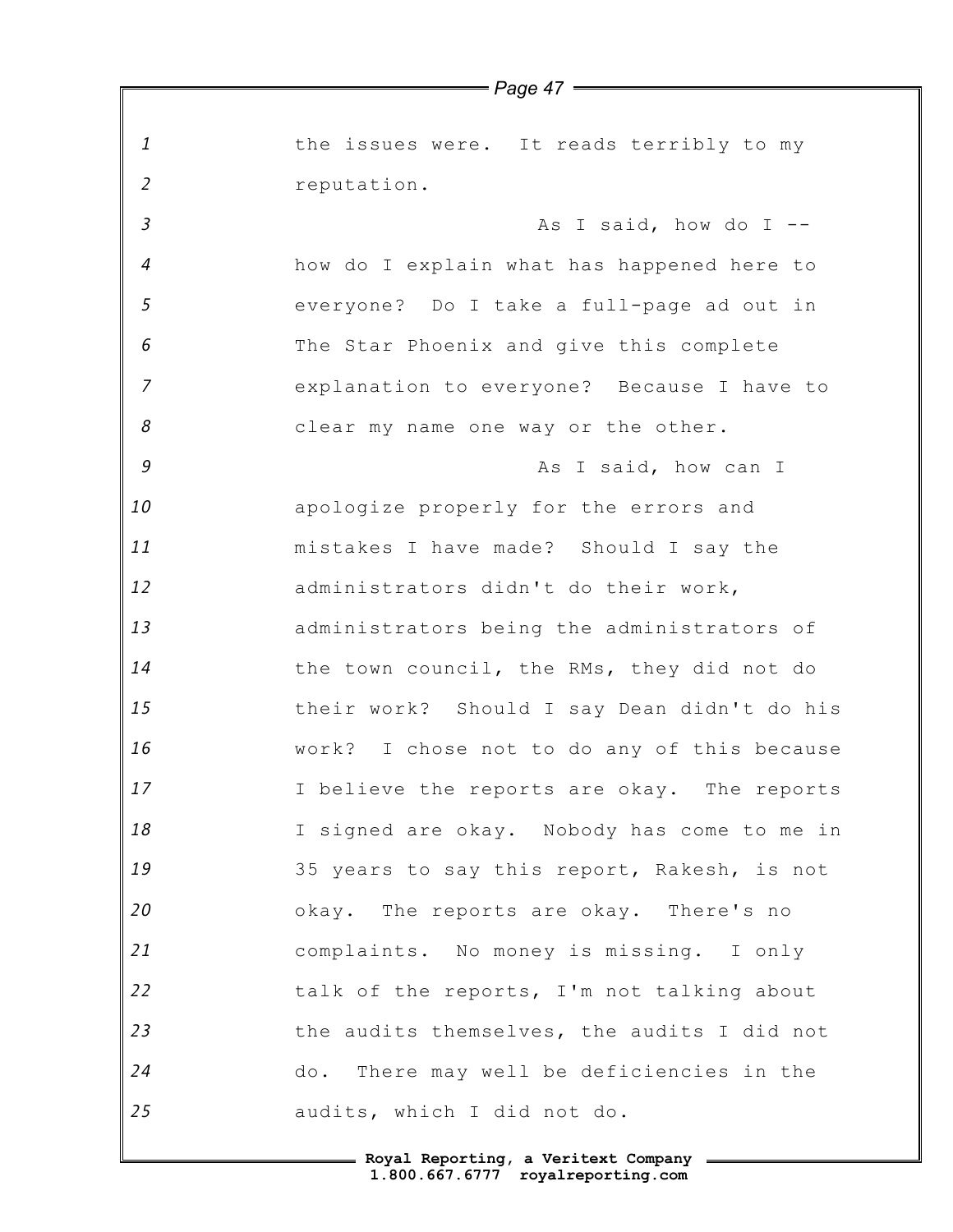*1 2 3 4 5 6 7 8 9 10 11 12 13 14 15 16 17 18 19 20 21 22 23 24 25* I've got my signature over here on the report. Here is all the evidence of the report and how it's prepared. All the evidence that is there apparently is not heavy enough. The strongest and the heaviest issue is my signature, that's it. That's how I view this. If this was a case, court case, as the way I understand law works, you have evidence in your favour, evidence against you. I have looked at that evidence, there is a signature here, and there is all this information on this side, and I believe that is how Discipline Committee looked at it. Then I argue, if the on the thing you're going to look at is the signature, why are we having any meetings? What is the hearing for? What was the three days spent wasting our time with the Discipline Committee hearing the formal channel? What was the point of it? They should have rejected everything and said, we're not going to look at anything because what we have is a signature that trumps everything else. Why bother hearing here if it's not going to be properly weighed? They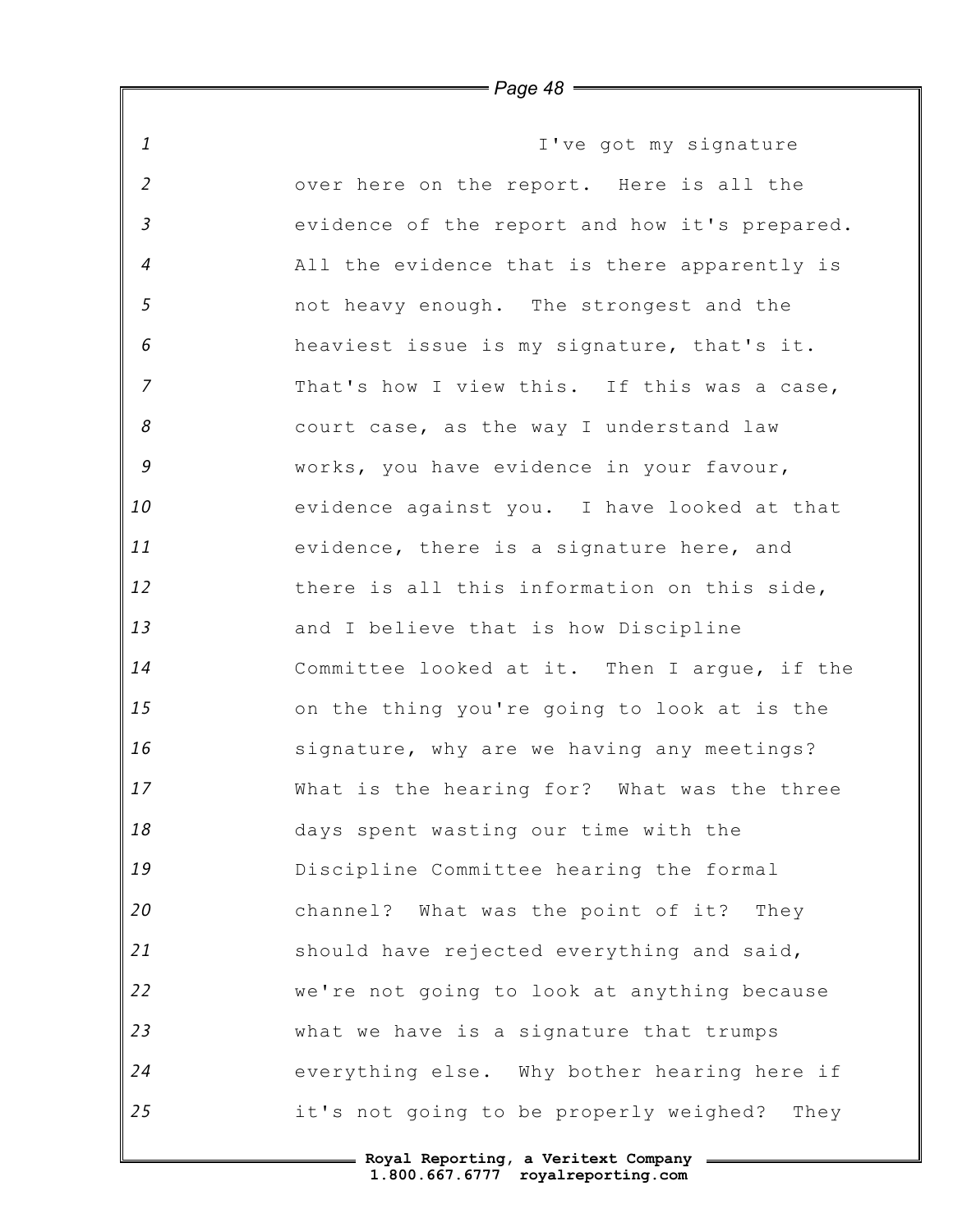|                | $\longrightarrow$ Page 49 $\longrightarrow$   |
|----------------|-----------------------------------------------|
|                |                                               |
| 1              | should have rejected any hearing in my view   |
| $\overline{2}$ | if that was the case, but I understand that   |
| $\mathfrak{Z}$ | we have a hearing, a formal hearing, to       |
| $\overline{4}$ | weight the evidence and the things. Is this   |
| 5              | how we operate? Is this the process? My       |
| 6              | challenge is no, I don't think the law is     |
| $\overline{z}$ | that blind, or at least I hope it's not like  |
| 8              | that. A hearing is a hearing. It requires     |
| $\mathcal G$   | analysis.                                     |
| 10             | That's why I question                         |
| 11             | everything that has been done in these cases. |
| 12             | Where is the collective intelligence that     |
| 13             | looks at this? After all, it's a board and a  |
| 14             | committee meeting. The collective             |
| 15             | consciousness of the Professional Conduct     |
| 16             | Committee, collective consciousness of the    |
| 17             | Discipline Committee, collectively, how did   |
| 18             | they come to these conclusions of charges,    |
| 19             | the fines, the penalties? I have looked at    |
| 20             | it from every angle. I even looked at an      |
| 21             | angle if I was Mr. Berger, if I was Leigha    |
| 22             | Hubick, if I was Mr. Hill. I've looked -- I   |
| 23             | have tried to understand it from that         |
| 24             | position. Unfathomable.                       |
| 25             | I say to the members of                       |
|                |                                               |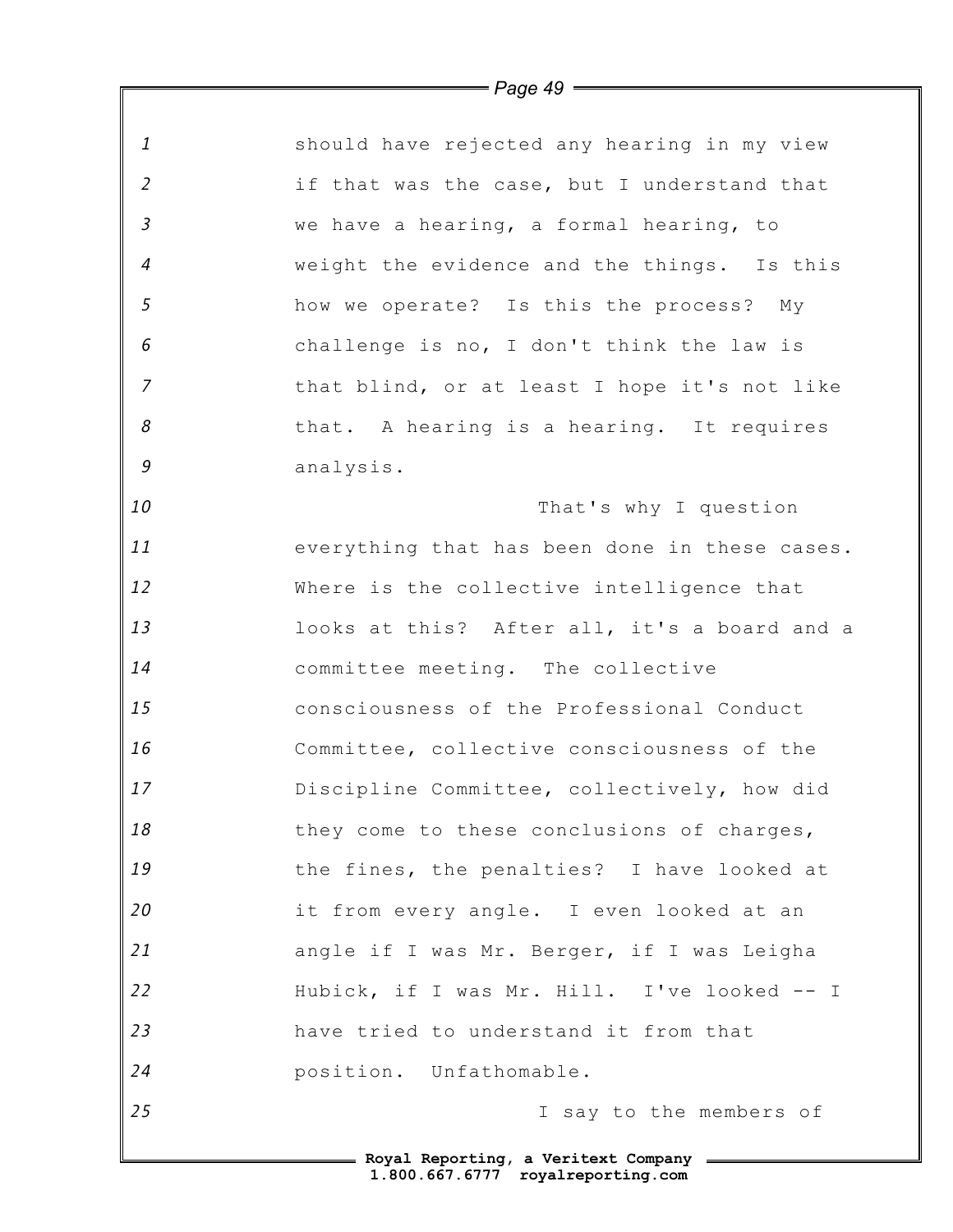|                | $=$ Page 50 $=$                              |
|----------------|----------------------------------------------|
| $\mathbf{1}$   | this board you have a problem. I have a      |
| $\overline{2}$ | problem. What is the truth of the matter?    |
| $\mathfrak{Z}$ | The truth speaks for itself. Issues, facts,  |
| $\overline{4}$ | they speak for themselves. This side you     |
| 5              | have the PCC and the DC, on this side a      |
| 6              | member. Such divergence of views on the      |
| $\overline{7}$ | roles of the members, Dean and Kaushik. How  |
| 8              | do you view us? I found it repulsive,        |
| 9              | because I think this decision is beyond      |
| 10             | common sense. I want to be absolutely clear  |
| 11             | of that. It's clear, and I've finally begun  |
| 12             | to get loud about it. It has to be brought   |
| 13             | up, it has to be published, it has to be     |
| 14             | known, because my name is on that website,   |
| 15             | and I need to protect my reputation. The     |
| 16             | good and the bad has to be seen for what it  |
| 17             | is.                                          |
| 18             | I could have challenged                      |
| 19             | Dean on the quality of his files for which I |
| 20             | paid him \$100,000. It was not worth much    |
| 21             | that practice, and now I understand why      |
| 22             | nobody purchased that practice for a year    |
| 23             | before we merged our offices. He came in and |
| 24             | did his very best to retain the clients, and |
| 25             | he did. The clients were retained by him,    |
|                | - Roval Reporting, a Veritext Company        |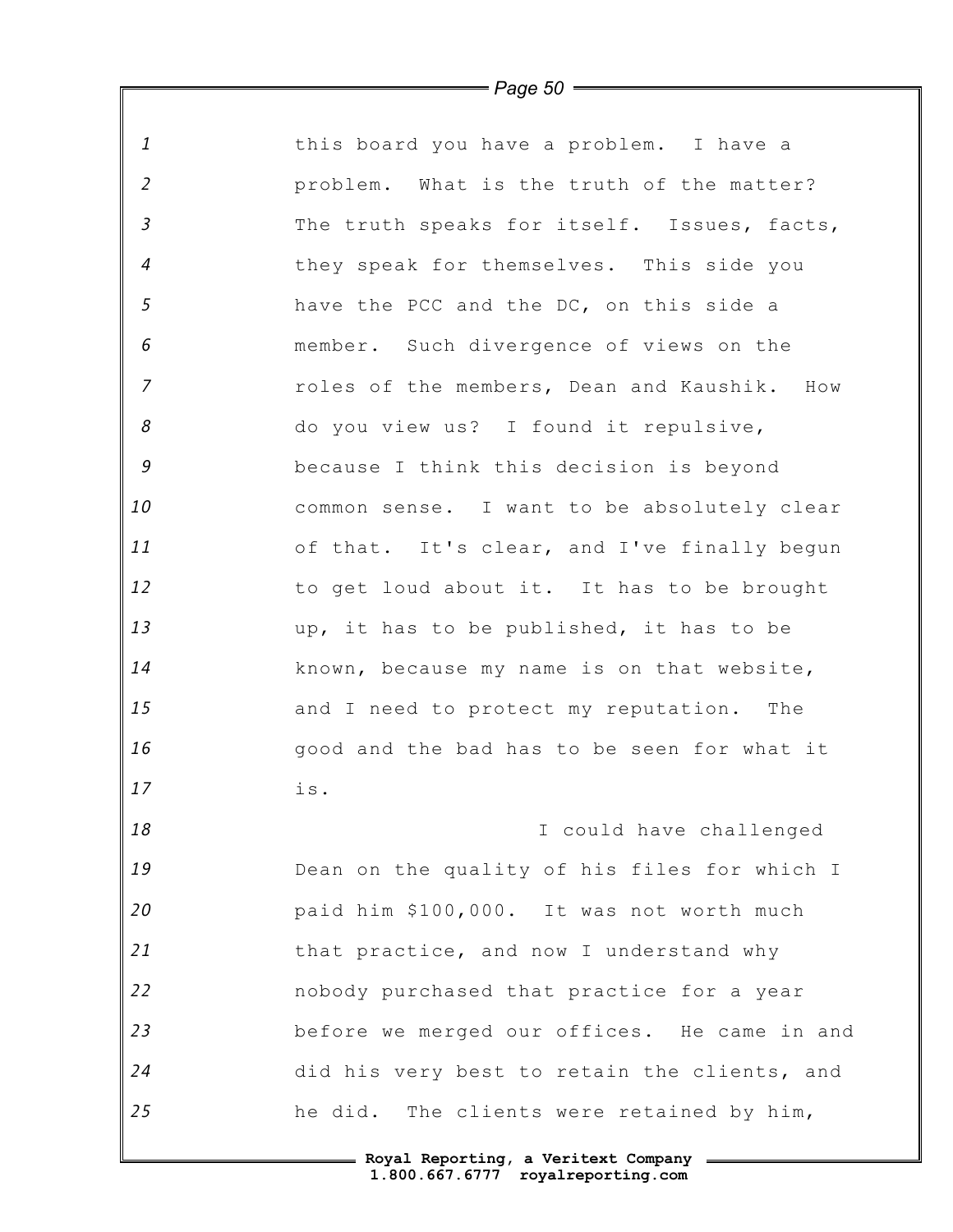|                | $\equiv$ Page 51 $\equiv$                     |
|----------------|-----------------------------------------------|
| $\mathbf{1}$   | but I was not in a position to take over his  |
| $\overline{2}$ | practice of audits. We were not successful    |
| $\mathfrak{Z}$ | in getting an auditor for our office who      |
| $\overline{4}$ | could take over these files. I hired one CMA  |
| 5              | who was one class away from getting his CMA,  |
| 6              | I should say, who worked with me and followed |
| $\overline{z}$ | Dean to all -- excuse me, not all, but        |
| 8              | several audit engagements. He -- my employee  |
| $\mathcal G$   | had no idea what Dean was doing. My           |
| 10             | understanding is that Dean took the           |
| 11             | information at the audit, he took and         |
| 12             | prepared an audit report without asking a     |
| 13             | single question of the administrator or       |
| 14             | anyone in that organization. I found that     |
| 15             | troubling. How do you prepare audits without  |
| 16             | any discussion with management? But he stuck  |
| 17             | with it, I mean, Dean stuck with his clients. |
| 18             | But the conclusion was I had failed him in    |
| 19             | obtaining a partner and taking over his       |
| 20             | practice in a meaningful way. Because I had   |
| 21             | failed him in taking over his practice or     |
| 22             | finding a partner to take over his practice,  |
| 23             | I was quite satisfied. I gave -- I paid him   |
| 24             | the \$100,000 and had him retire. He worked   |
| 25             | so hard for his clients at one third the fees |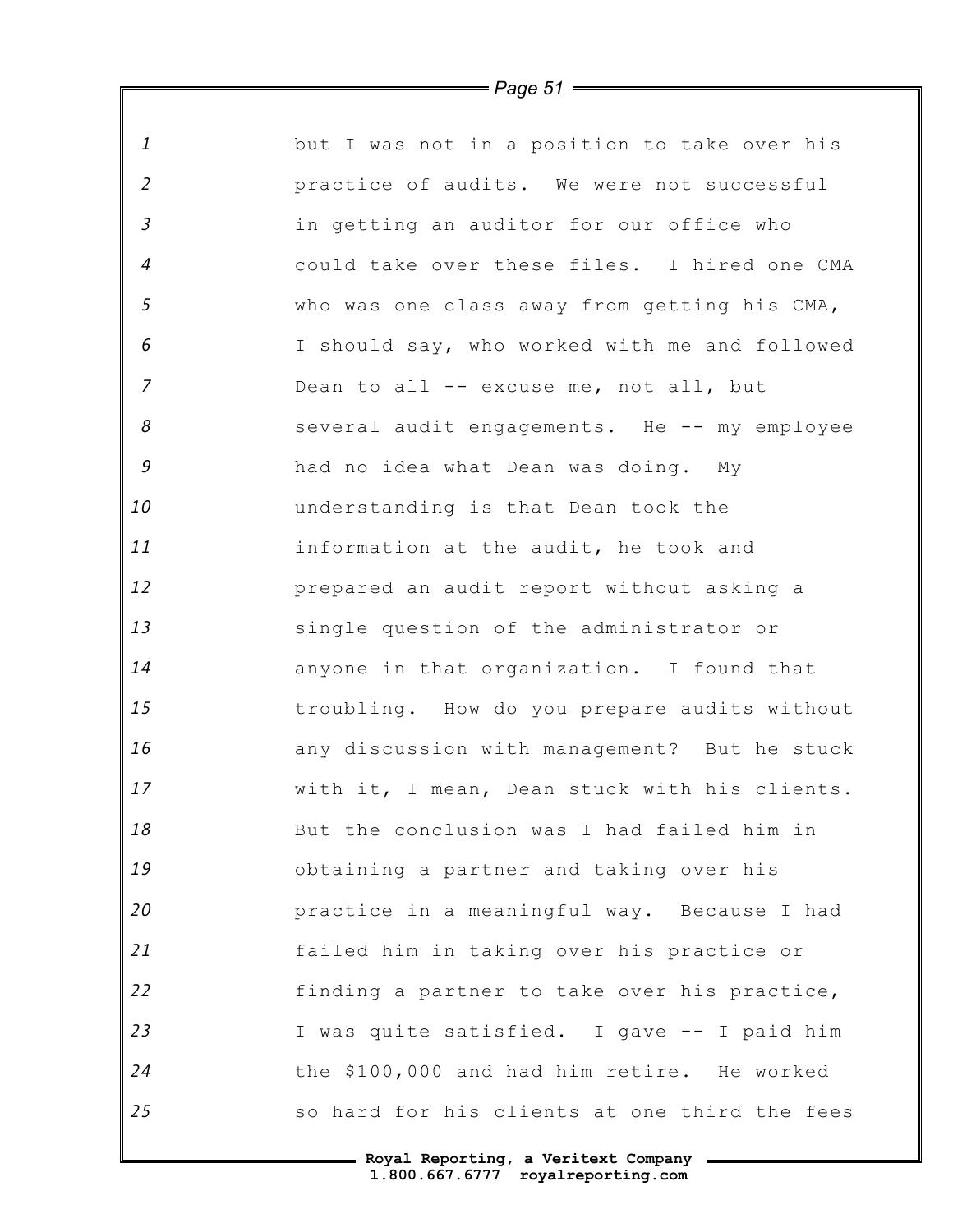|                | $\equiv$ Page 52 $\equiv$                     |
|----------------|-----------------------------------------------|
|                |                                               |
| $\mathbf{1}$   | of going rates. I saw the fees he was         |
| $\overline{2}$ | charging, he wasn't charging very much, he    |
| $\mathfrak{Z}$ | was old school, he still had 1995 fees. One   |
| $\overline{4}$ | audit that he took over six years earlier,    |
| $\sqrt{5}$     | the town was paying \$6,000 for that audit to |
| 6              | another firm. He took that audit over for     |
| $\overline{z}$ | \$1,800, and increased only \$100 a year on   |
| 8              | those fees for six years.                     |
| $\mathcal G$   | Now, this is the kind of                      |
| 10             | practice he built and the kind of practice I  |
| 11             | don't think any was -- anyone was buying. So  |
| 12             | it was very painful, but I do like that       |
| 13             | gentlemen because he's honest, he's hard      |
| 14             | working. I said, okay, Dean, I'll pay you,    |
| 15             | you should retire, and he did. That's the     |
| 16             | honourable thing to do. We both tried our     |
| 17             | best, but the audit division did not happen   |
| 18             | in my office. When he left, we stopped        |
| 19             | audits all together. I didn't do audits       |
| 20             | before he came, I wasn't really working on    |
| 21             | audits while he was there. I did not work on  |
| 22             | audits after he left. It was the right thing  |
| 23             | to do. It was time for him to retire. My      |
| 24             | intentions were all good, but my limitations  |
| 25             | were huge. In stark contrast, what the CPA    |
|                |                                               |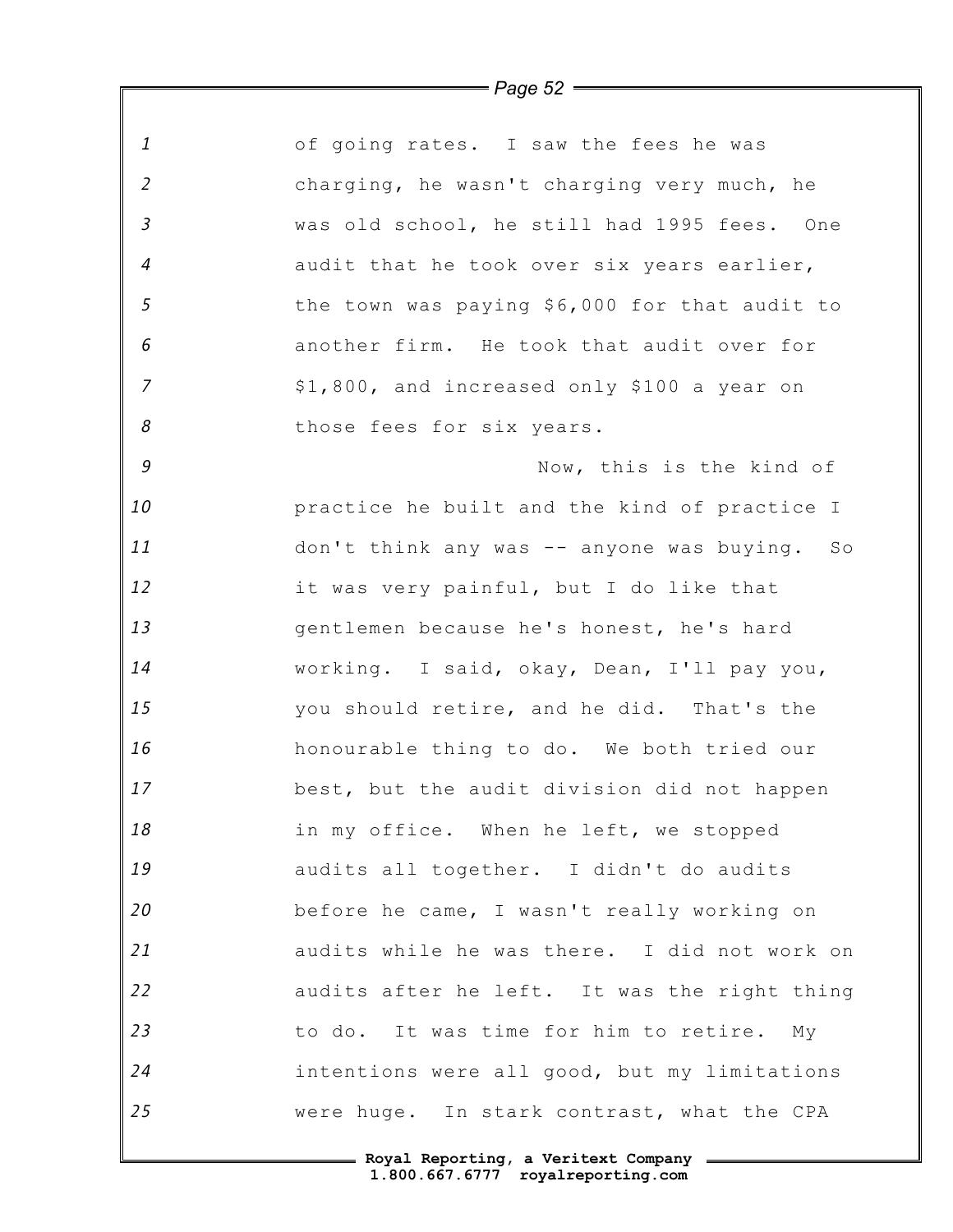|                            | $1$ ugu uu                                    |
|----------------------------|-----------------------------------------------|
| 1                          | has done, what Ms. Hubick has done, what PCC  |
| $\overline{2}$             | and the Professional Conduct Committee --     |
| $\mathfrak{Z}$             | leaves me stunned. The pain they have caused  |
| $\overline{4}$             | me far exceeds any pain Glen Dean did.        |
| $\sqrt{5}$                 | That's the intimidating factor. Forcing us    |
| 6                          | into formal channels was extremely            |
| $\overline{7}$             | intimidating.                                 |
| $\boldsymbol{\mathcal{S}}$ | Two years prior, that                         |
| 9                          | would be around in 2016, I had already        |
| 10                         | informed CPA and Mrs. -- is it Ms. Korven? I  |
| 11                         | indicated to her, because she wanted to       |
| 12                         | know $--$ and I sent in $--$ sent to her in   |
| 13                         | writing, that I'm not doing audits, I'm not   |
| 14                         | taking on any audits, so I was already out of |
| 15                         | it. But then I think as part of the           |
| 16                         | Discipline Committee hearing they have posted |
| 17                         | on the website I'm not permitted to do        |
| 18                         | audits, but I already told them I'm not doing |
| 19                         | audits. What is this posting on the website,  |
| 20                         | I'm not permitted to do audits? It's part of  |
| 21                         | this intimidation factor. What good does it   |
| 22                         | do to put it up there that I'm not allowed to |
| 23                         | do audits? I already informed you I'm not     |
| 24                         | doing an audit. That's what I find            |
| 25                         | troubling. I voluntarily stopped, but they    |
|                            | Royal Reporting, a Veritext Company           |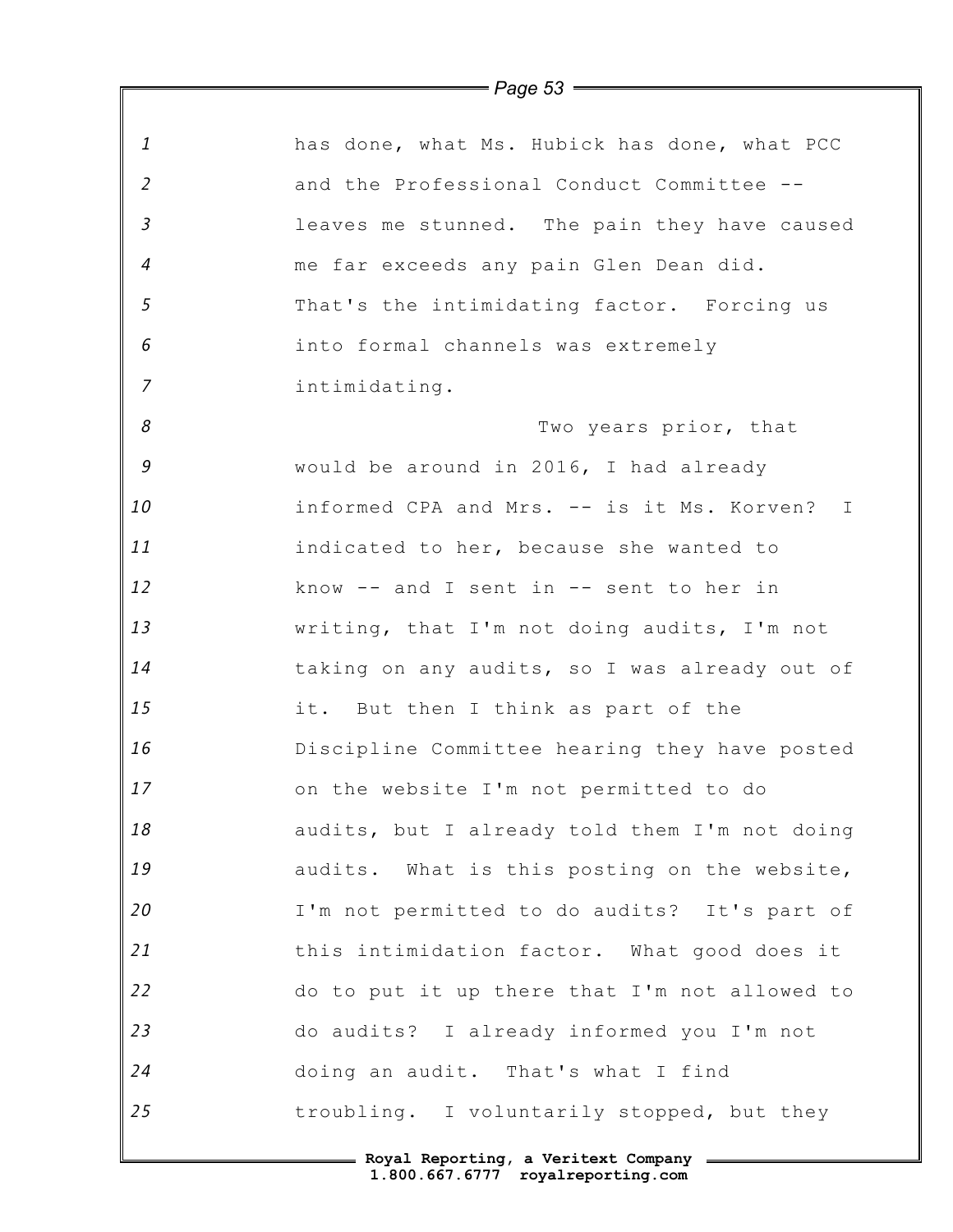| $\mathbf{1}$               | saw fit that required the public to          |
|----------------------------|----------------------------------------------|
| $\overline{2}$             | understand. I've been asked, what's going on |
| $\overline{3}$             | Rakesh? I explain to them I have a hearing   |
| $\overline{4}$             | coming, and I think these decisions need to  |
| 5                          | be adjusted. I was not even doing audits     |
| 6                          | when Glen Dean was there.                    |
| $\overline{7}$             | If you could just lift                       |
| $\boldsymbol{\mathcal{S}}$ | the cover of that report that I signed, you  |
| 9                          | will clearly see all the files that were     |
| 10                         | prepared by Mr. Dean. I had a discussion, a  |
| 11                         | telephone call, with Ms. Thiel (ph) of the   |
| 12                         | CPA, and I was reminded that prior to        |
| 13                         | November 2014 almost anyone could have done  |
| 14                         | an audit and it was not an issue. That's     |
| 15                         | November 2014. That's when the merger of the |
| 16                         | three bodies happened. Anyone could have     |
| 17                         | done the audits prior to that, and mine are  |
| 18                         | all prior to that, so where is the problem?  |
| 19                         | I was bewildered too thinking, what is she   |
| 20                         | talking about? Is that why Dean went through |
| 21                         | flying colours with all his audits by the    |
| 22                         | CPA, because anybody could have done those   |
| 23                         | audits? They were not challenged, there was  |
| 24                         | no issues with them? And I have heard from   |
| 25                         | others that retired from either practice or  |

*Page 54*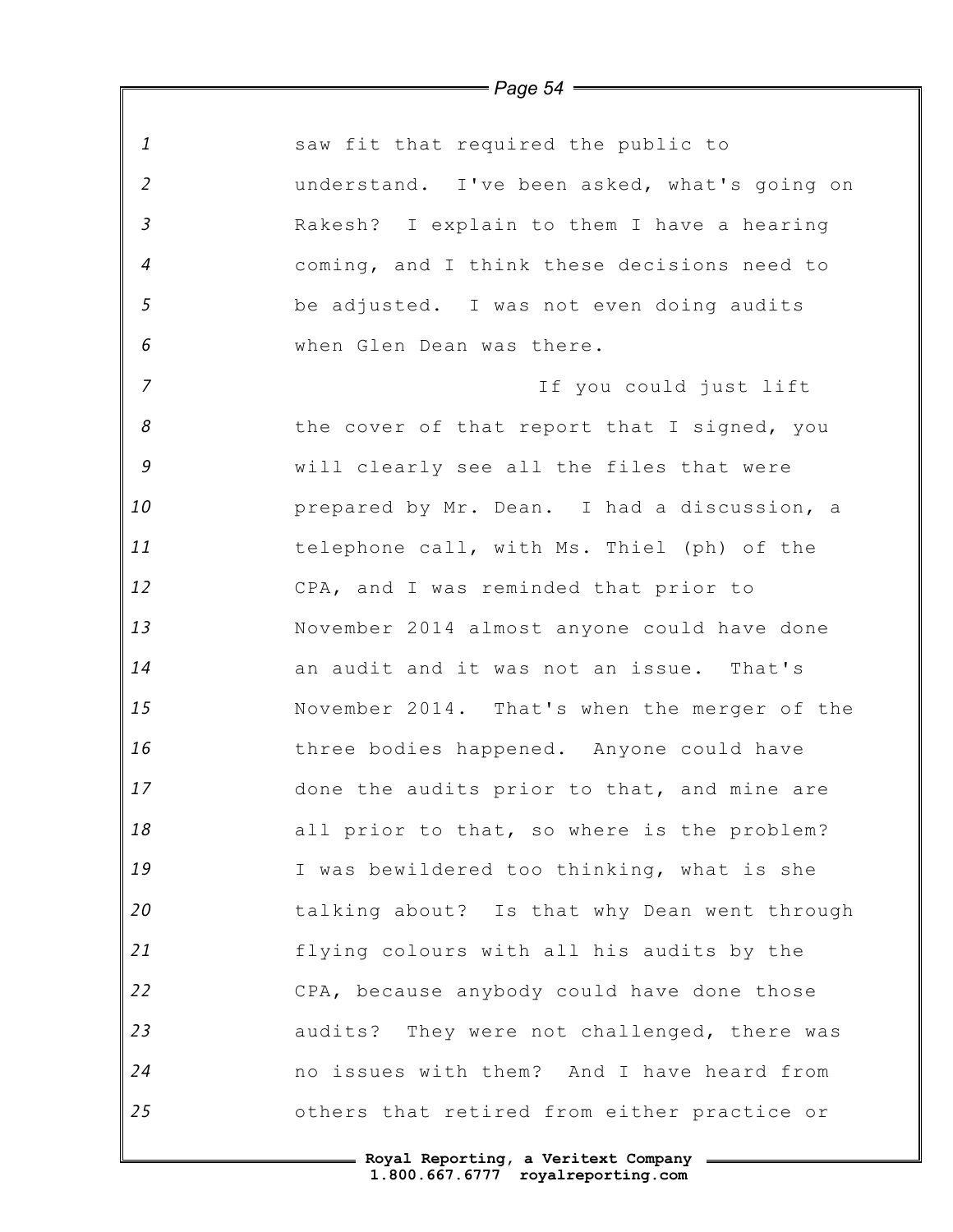| $\mathbf{1}$   | from doing audits, their files were never     |
|----------------|-----------------------------------------------|
| $\overline{2}$ | even reviewed by the CPA. I asked CPA to      |
| $\mathfrak{Z}$ | provide me the report on the examination of   |
| $\overline{4}$ | Dean's files. They would not release any      |
| $\mathfrak{s}$ | report saying that it's a matter of privacy.  |
| 6              | On the matter of privacy, I cannot even show  |
| $\overline{7}$ | you anything that was on his examination or   |
| 8              | file review. So if he passed all his file     |
| $\mathcal G$   | reviews, how is he failing here or I'm        |
| 10             | failing here? On his files I have failed my   |
| 11             | practice examination. How? This is prior to   |
| 12             | November 2014. This -- when I heard this, I   |
| 13             | totally went into a tail spin. I said, what   |
| 14             | is going on, you guys? Files prepared by      |
| 15             | Dean in my office failed. Files prepared in   |
| 16             | his office went with flying colours. The      |
| 17             | contrast is mind boggling.                    |
| 18             | Judging the book by the                       |
| 19             | cover is the classic point of view here.      |
| 20             | This is the question I've asked, did everyone |
| 21             | take Leigha's word for whatever was here?     |
| 22             | Because she was involved from day one to the  |
| 23             | last day, as a file reviewer, PCC lead, as a  |
| 24             | witness. She knows the whole file, every      |
| 25             | paper, I'm sure she has looked at, because    |
|                |                                               |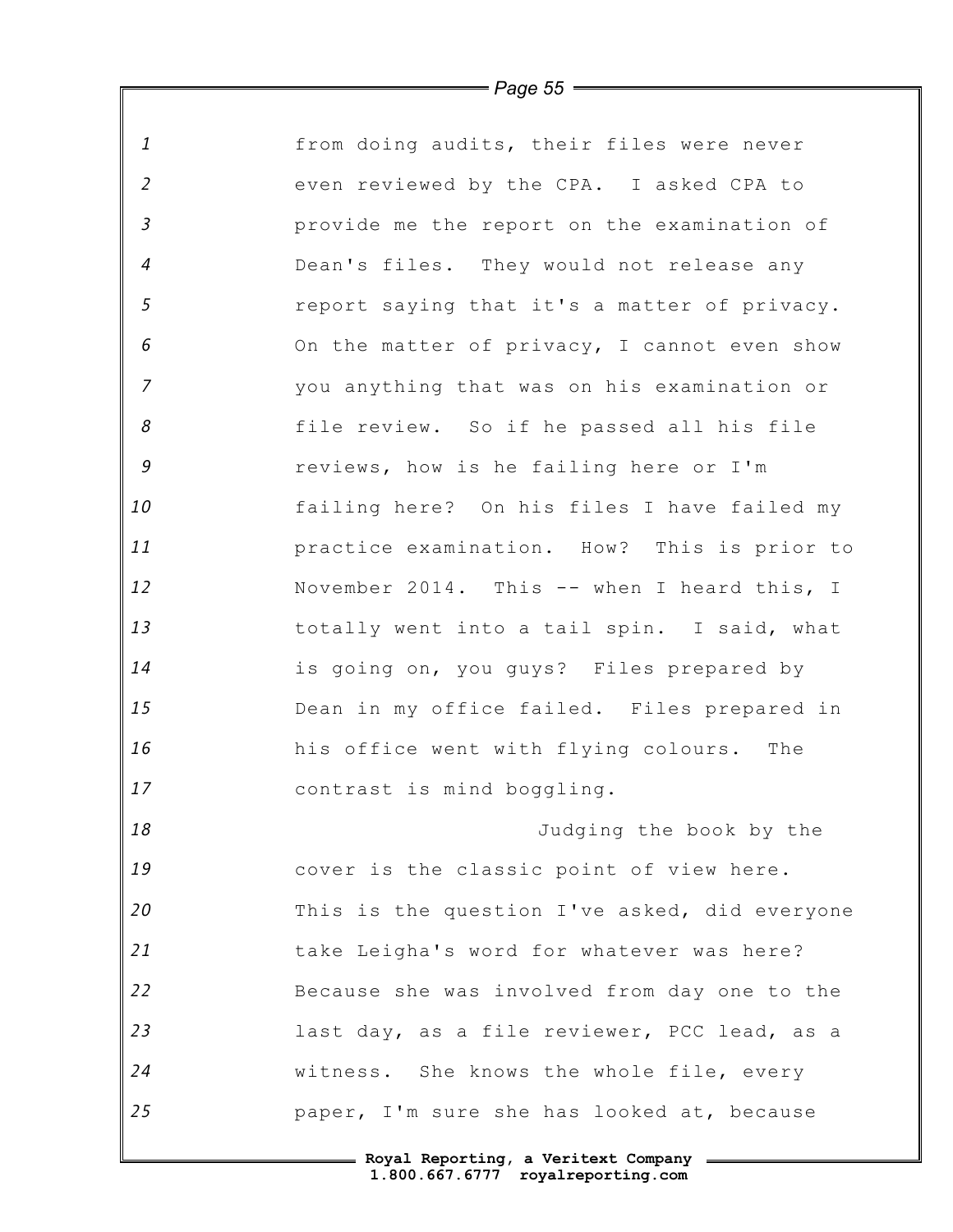| $\mathbf{1}$               | she prepared herself for the hearing of the   |
|----------------------------|-----------------------------------------------|
| $\overline{2}$             | Discipline Committee. How could she ignore    |
| $\mathfrak{Z}$             | all that was there? And how did she conclude  |
| $\overline{4}$             | this against me? I know and I believe the     |
| 5                          | membership and the board has highest respect  |
| 6                          | for her. She was a file reviewer when she     |
| $\overline{7}$             | first came to my office. I have been          |
| $\boldsymbol{\mathcal{S}}$ | provided her résumé. I think it's part of     |
| $\mathcal G$               | the exhibits. She got her CPA with            |
| 10                         | Deloitte's. She immediately left within a     |
| 11                         | month or two after that, so she wasn't        |
| 12                         | carrying on audits. I don't know if she has   |
| 13                         | an audit background by the time she was doing |
| 14                         | the file reviews in my office, but, anyways,  |
| 15                         | she has been there from day one. She has      |
| 16                         | progressed very nicely and has been           |
| 17                         | commended, and now I understand she is the    |
| 18                         | treasurer -- or, sorry, the registrar. She    |
| 19                         | obviously has done terrific work within the   |
| 20                         | organization. She is brilliant in all         |
| 21                         | respect in administration and so on, but how  |
| 22                         | could she miss this? Therefore, we have to    |
| 23                         | look at ourselves in totality, the process,   |
| 24                         | the organization.                             |
| 25                         | I believe I have dealt                        |
|                            |                                               |

 $\mathbb F$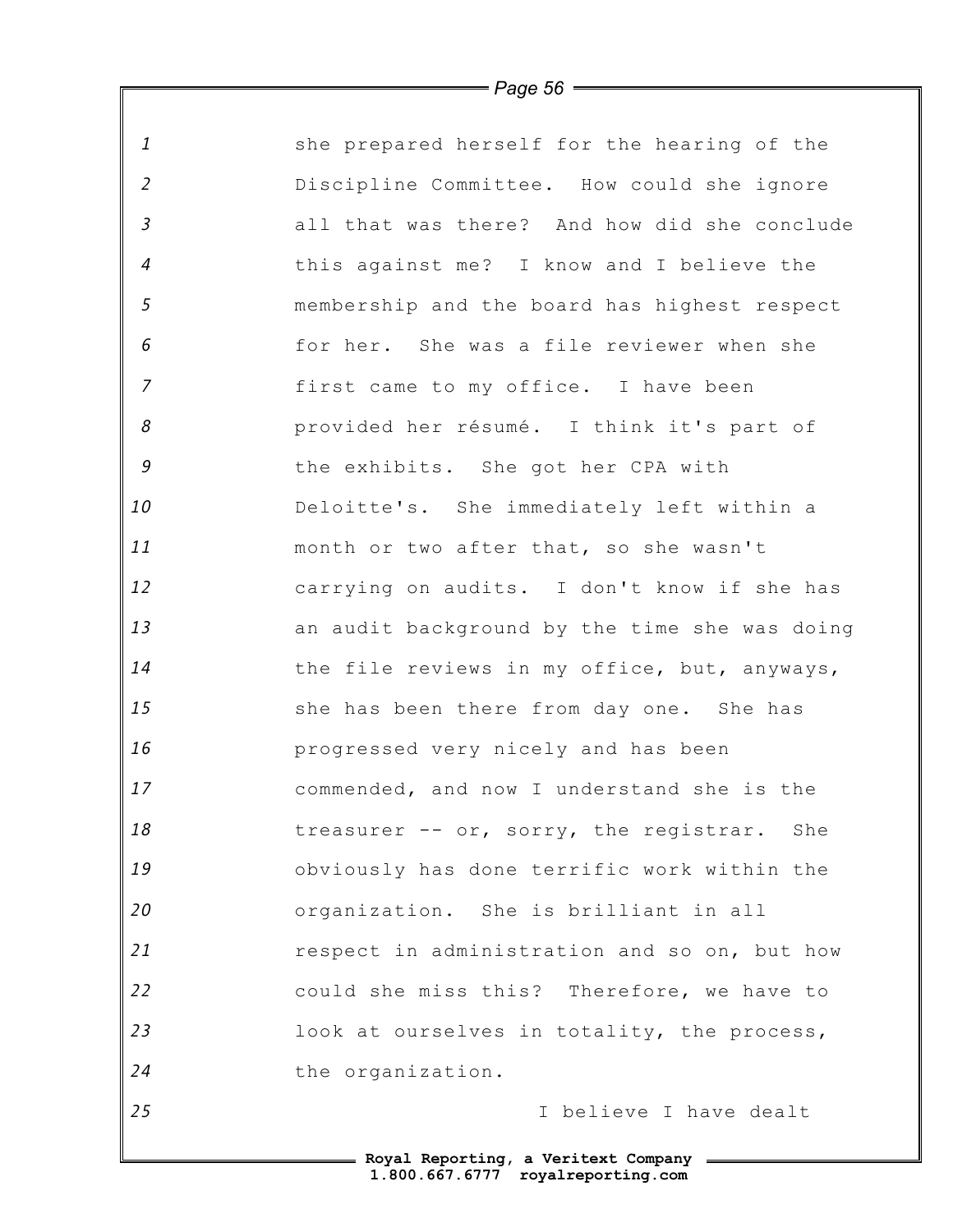| $\mathbf{1}$               | with professionals all my life -- sorry, at   |
|----------------------------|-----------------------------------------------|
| $\overline{2}$             | least to 1980 when I started articles. These  |
| $\mathfrak{Z}$             | are intelligent people, Mr. Berger, Mr. Hill, |
| 4                          | the Chair, the Discipline Committee. I        |
| 5                          | believe these are all highly qualified        |
| 6                          | people. But it's my painful duty because I    |
| $\overline{7}$             | know how am I affected, and I want to help    |
| $\boldsymbol{\mathcal{S}}$ | the board make and informed and intelligent   |
| 9                          | decision on this matter. If I have fooled     |
| 10                         | the public by signing these reports, as I     |
| 11                         | said, I want to set that record straight.     |
| 12                         | It's the morale thing to do.                  |
| 13                         | We are not going to be                        |
| 14                         | the organization that we claim to be if we    |
| 15                         | cannot work with the ethics that we preach.   |
| 16                         | Mr. Hill and Ms. Hubick -- I no longer have   |
| 17                         | the secret trust in them that I had at one    |
| 18                         | time. The entire truth has to be brought up   |
| 19                         | and followed up with what concerns I have.    |
| 20                         | It's below the dignity of this profession to  |
| 21                         | ignore facts. There are obligations of        |
| 22                         | contract law, of what little I understand,    |
| 23                         | surrounding the sale of a business and        |
| 24                         | retention of clients, and the                 |
| 25                         | responsibilities of each party, duties of the |
|                            | - Roval Reporting, a Veritext Company         |

 $\mathsf I$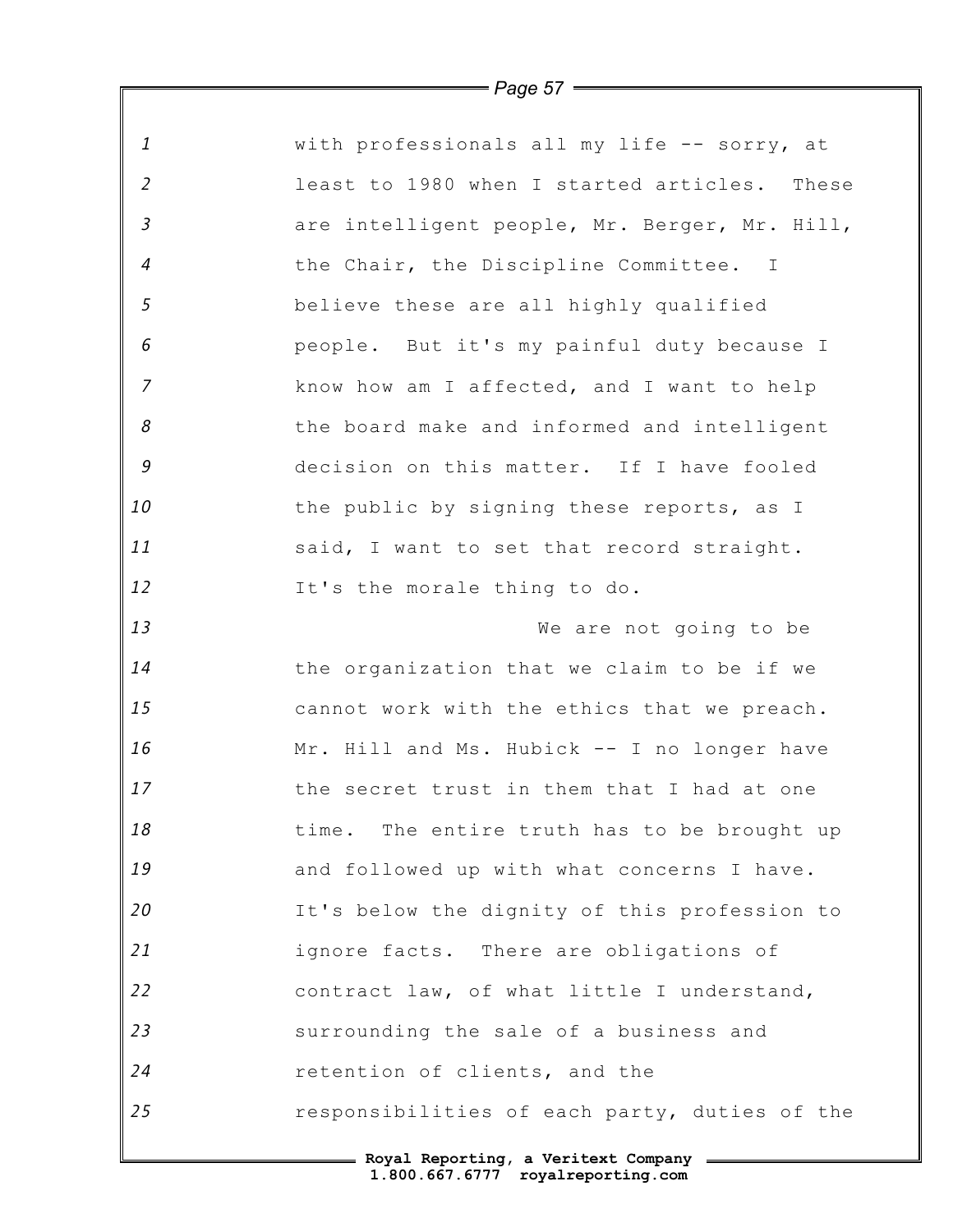| $\mathbf{1}$               | seller. The objectives that this board has    |
|----------------------------|-----------------------------------------------|
| $\overline{2}$             | for ourselves has created the need for this   |
| $\mathfrak{Z}$             | appeal. The decision of the Discipline        |
| $\overline{4}$             | Committee is wrong given the facts that were  |
| 5                          | on the table. The investigation is            |
| 6                          | negligent, improper conclusions, major facts  |
| $\overline{7}$             | ignored. Rules applied without reason         |
| $\boldsymbol{\mathcal{S}}$ | deteriorates our profession, distrust in our  |
| $\mathcal G$               | members, and ultimately creates fear in the   |
| 10                         | members of the file review and this entire    |
| 11                         | process, which I believe now everybody feels  |
| 12                         | is intimidating to go through. I find that    |
| 13                         | practitioners are feared of file review. I    |
| 14                         | never practiced in fear. I welcomed the file  |
| 15                         | reviews, over the last 35 years I learned     |
| 16                         | from each one, because that's what the file   |
| 17                         | review in my opinion always was, that I learn |
| 18                         | from the review. I have learned a lot from    |
| 19                         | file reviews and colleagues. I'm not afraid   |
| 20                         | of a file review, and I shouldn't be.         |
| 21                         | For the lack of better                        |
| 22                         | phrases and words, I think the Discipline     |
| 23                         | Committee became a rubber stamp for the       |
| 24                         | Professional Conduct Committee's              |
| 25                         | recommendations. The decision I find          |
|                            | = Royal Reporting, a Veritext Company =       |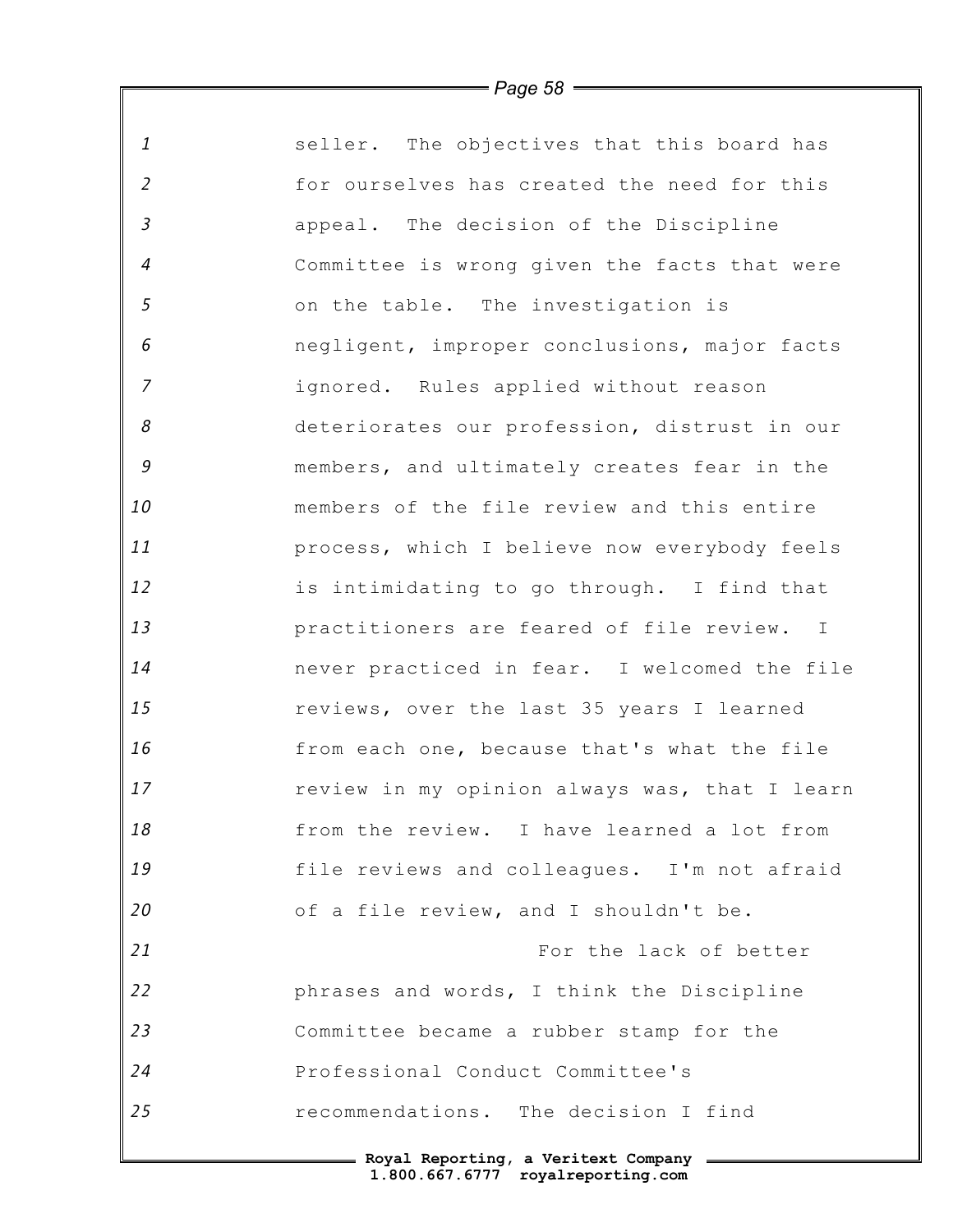| $\mathbf{1}$   | abusive, lacks common sense, it's over reach    |
|----------------|-------------------------------------------------|
| $\overline{2}$ | and I think it's unjust. That's why we          |
| $\mathfrak{Z}$ | cannot be the profession that we claim to be.   |
| $\overline{4}$ | Deeper cynicism has developed, not just         |
| 5              | myself, with members that I have discussed      |
| 6              | this case with. It has left all of us           |
| $\overline{z}$ | bewildered. The theme of the profession and     |
| 8              | the CPA shows they are here protect the         |
| $\mathcal G$   | public. That's what that is all about, is to    |
| 10             | protect the public from people like me.         |
| 11             | That's what the main purpose of our             |
| 12             | organization is, at least at the CPA level.     |
| 13             | MS. CARSON:<br>Sorry, no, I'm just going        |
| 14             | to stand for a second.                          |
| 15             | It's okay. We can take a<br>MR. KAUSHIK:        |
| 16             | break. This is what I have experienced now.     |
| 17             | Maybe I'm the only one, but I do want to        |
| 18             | present this at this level to begin with.<br>SO |
| 19             | if we are here to protect the public, what do   |
| 20             | we do with our members? My career is built      |
| 21             | on protecting the public. I have asked to       |
| 22             | protect the public. I work for the public.      |
| 23             | They are the ones that are putting trust in     |
| 24             | I'm not sure they put the trust in CPA<br>me.   |
| 25             | Saskatchewan, but they definitely put the       |
|                | - Roval Reporting, a Veritext Company           |

 $\mathbb F$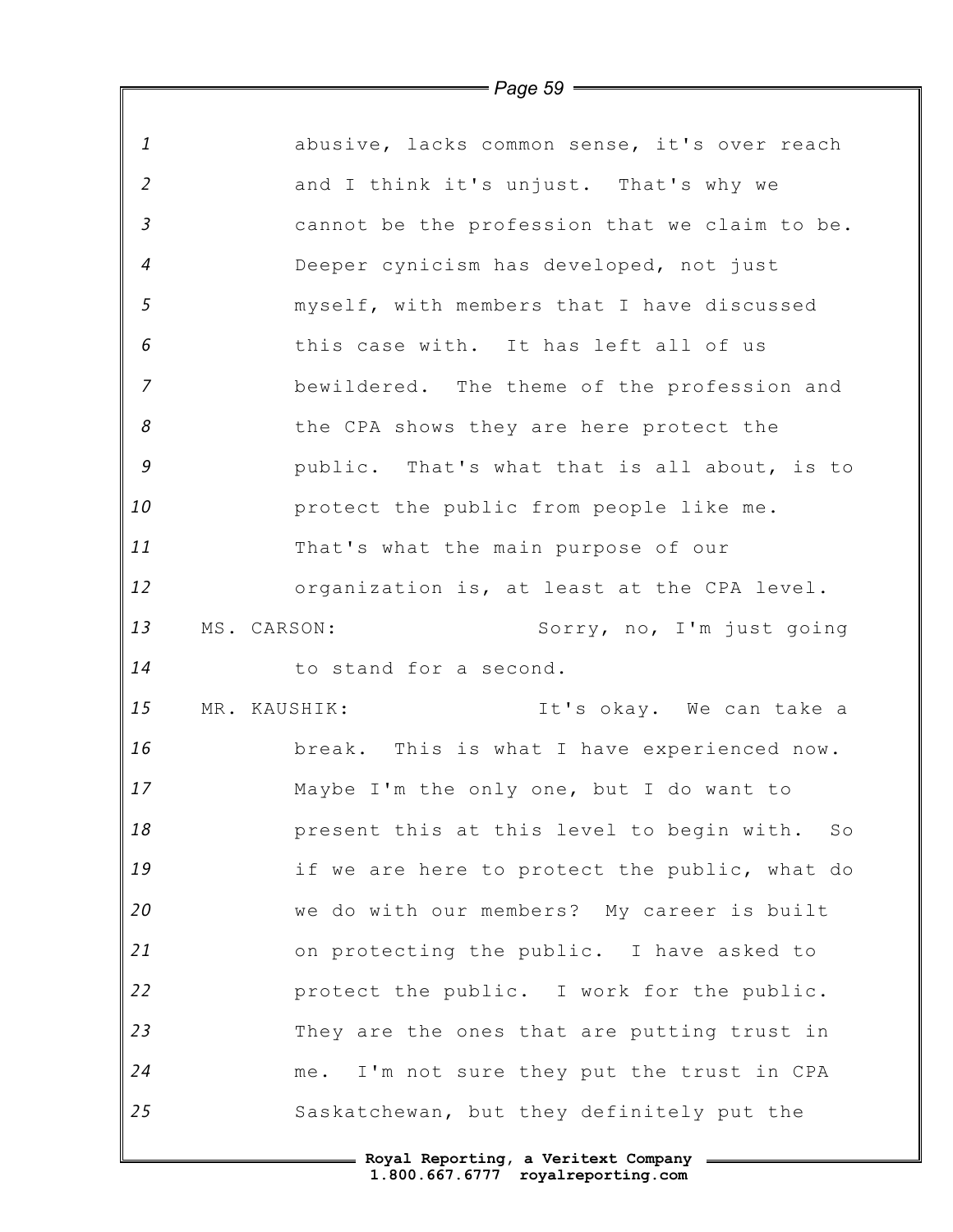*1 2 3 4 5 6 7 8 9 10 11 12 13 14 15 16 17 18 19 20 21 22 23 24 25* **Royal Reporting, a Veritext Company** *Page 60* trust in me. I have to protect the public. That's my job. In this case I'm not sure who is protecting the public. Is this the role of CPA is to execute or prosecute people like me? Because that's what I'm seeing on the website, is you are protecting the public from people like me. That's what I see there. That's what the public sees there. You can well understand, I have to provide my explanation why I'm set up on the website. How do I do that? Appeal, appeal again if need be, but I have to appeal because I have no other choice. That's the conclusion I have come to, and that has been the direction over the last five years, from the file review to the decisions and to this hearing, that what I have been doing for five years. I have to protect the public. The public should not be afraid of me. That's why I have spent this much money. As I have said earlier, this has cost me \$240,000 to come into this including the payments to Dean, but I was prepared to pay that. This is the cost of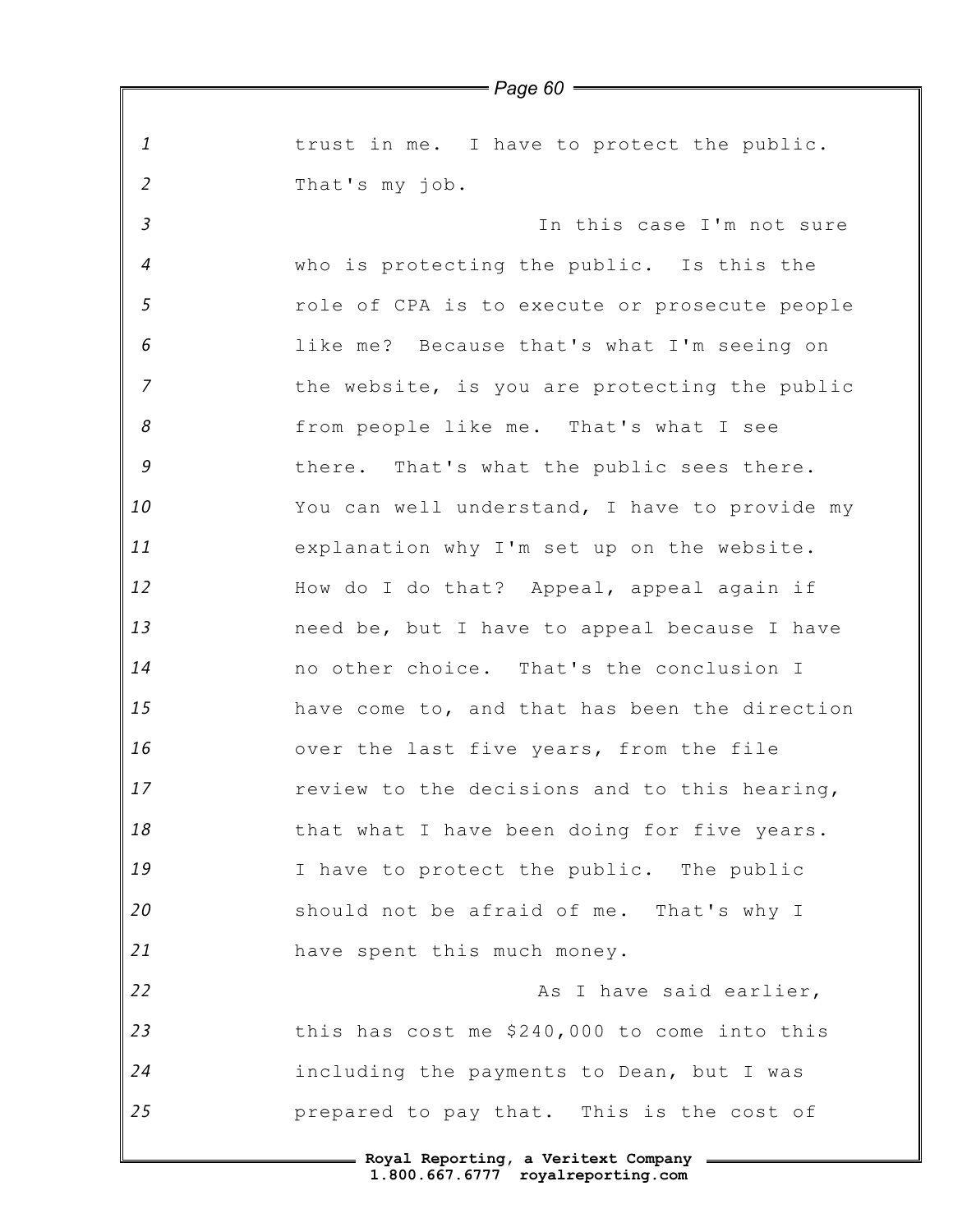| $\mathbf{1}$               | me, for professional trust the public placed   |
|----------------------------|------------------------------------------------|
| $\overline{2}$             | in me for the last 35 years. Not one thing     |
| $\mathfrak{Z}$             | was out of line in my reports, and it may      |
| $\overline{4}$             | well cost me more to go through the rest of    |
| $\mathfrak{s}$             | these appeals, but that's the cost we incur    |
| $\epsilon$                 | in protecting our reputation. This is what     |
| $\overline{z}$             | the public needs to see and know, that we are  |
| $\boldsymbol{\mathcal{S}}$ | protecting the public. They need to know       |
| $\mathcal G$               | where I stand on this so that I protect the    |
| 10                         | public, not the CPA. I'm not relying on CPA    |
| 11                         | Saskatchewan to reply to the public. If        |
| 12                         | there is a complaint against me, I'm sure you  |
| 13                         | need to investigate that, but the public       |
| 14                         | needs to see my side of the story on what has  |
| 15                         | happened, and that has not been brought to     |
| 16                         | the attention of the public from the CPA.      |
| 17                         | CPA has not done that. Why? Why all this is    |
| 18                         | not on there to explain the reasons behind     |
| 19                         | what's on the website? Bizarre, but let 's     |
| 20                         | go on.                                         |
| 21                         | A simple note on the                           |
| 22                         | explanation would have said Kaushik did not    |
| 23                         | do the audits that are in question here.       |
| 24                         | That's what the website should have shown.     |
| 25                         | It should have reported that. It didn't.<br>We |
|                            | = Royal Reporting, a Veritext Company          |

*Page 61*

 $\mathsf I$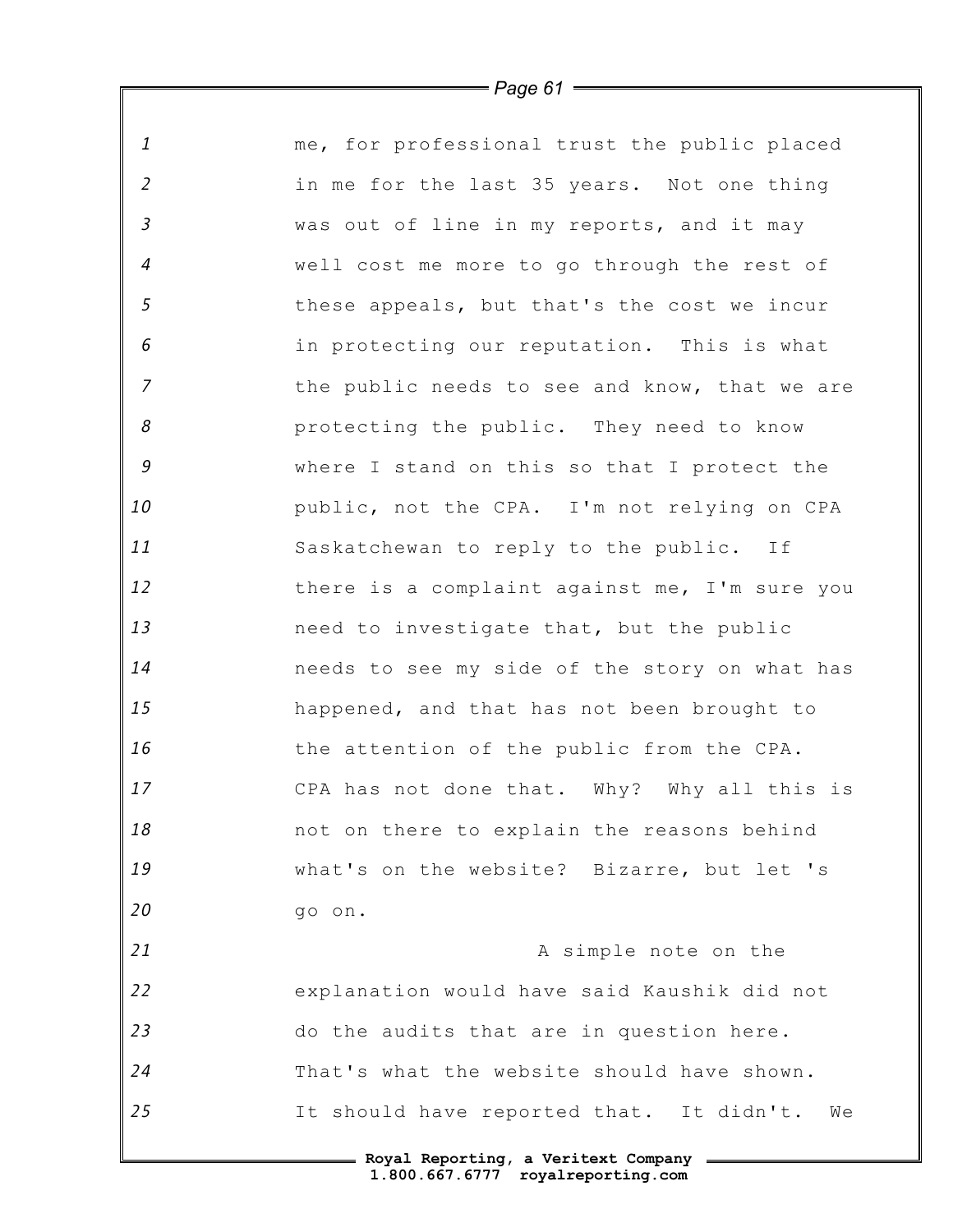| $\mathbf{1}$     | don't have to disclose everything if it does  |
|------------------|-----------------------------------------------|
| $\overline{2}$   | not need to be disclosed. It did not need to  |
| $\mathfrak{Z}$   | be disclosed. We were prepared on the basis   |
| $\boldsymbol{4}$ | of joint facts. This would have never come    |
| $\sqrt{5}$       | in this channel. We wanted to settle this     |
| 6                | case right at the beginning, but Mr. Hill and |
| $\overline{z}$   | Ms. Hubick would not accept the facts. They   |
| 8                | caused all this to come to what it is today.  |
| $\mathcal G$     | That is important that the public know that.  |
| 10               | Why are we here? The public needs to know     |
| 11               | why am I appealing this. I am denied the      |
| 12               | results of the file review of Glen Dean. I'm  |
| 13               | denied the results of it. That's the basics   |
| 14               | of the whole argument here, who did the       |
| 15               | audits and how clean were those audits?       |
| 16               | Because based on his word, which I accepted   |
| 17               | with trust, is that he went with flying       |
| 18               | colours.                                      |
| 19               | I'm sorry, but I cannot                       |
| 20               | be polite about this any longer. I need to    |
| 21               | develop language skills to be able to clearly |
| 22               | put my case forth to the board, to the        |
| 23               | public, to my clients, to my friends, to my   |
| 24               | colleagues, to my partners. They all need to  |
| 25               | know this. It isn't brought to public. I      |
|                  |                                               |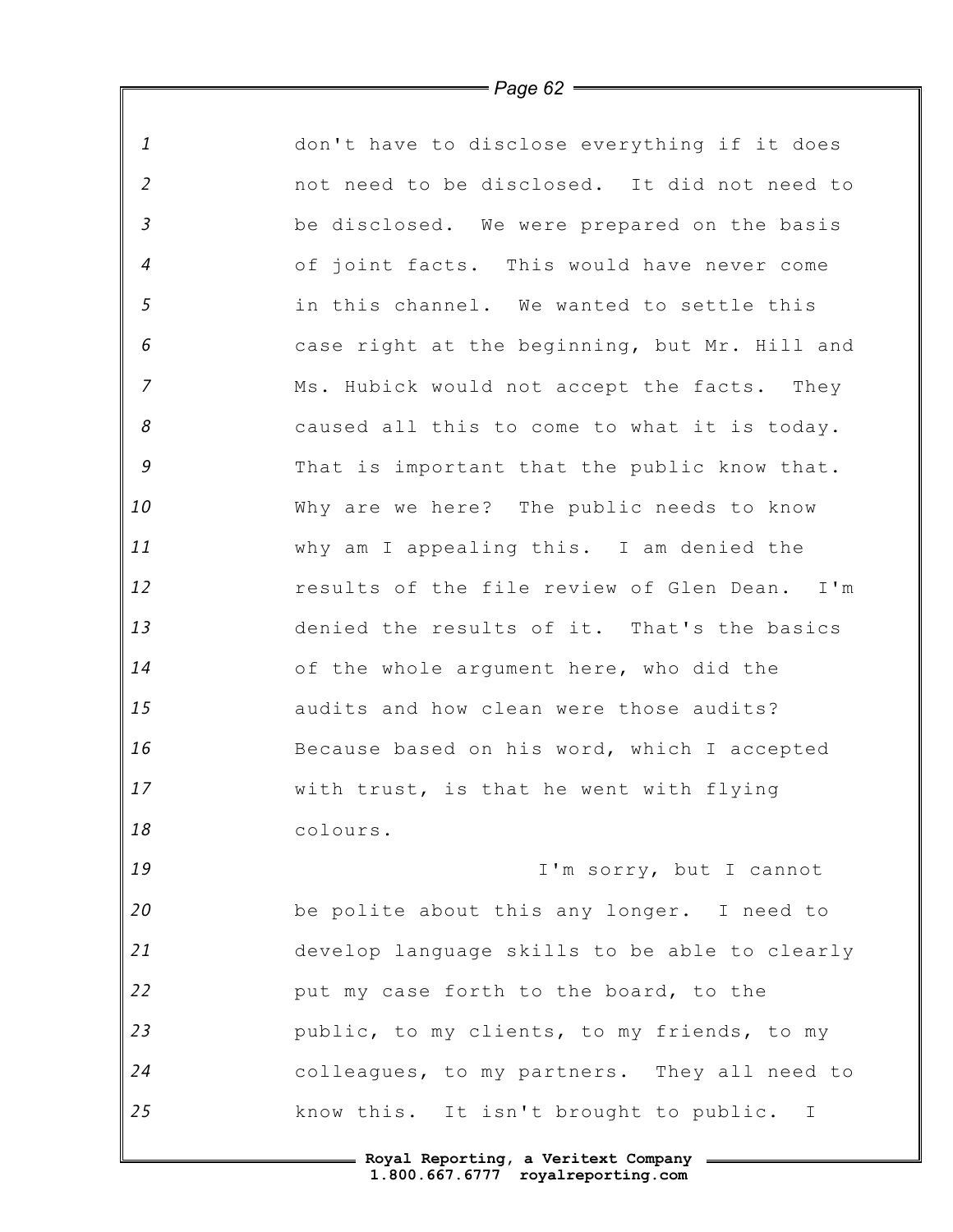| $\mathbf{1}$   | haven't posted this on my website yet, but    |
|----------------|-----------------------------------------------|
| $\overline{2}$ | this is the explanation I need to give to the |
| $\mathfrak{Z}$ | public. I need to know from the CPA's point   |
| $\overline{4}$ | of view if I'm clear to post all this that    |
| 5              | I'm talking about on my website, the          |
| 6              | deficiencies in our organization, the process |
| $\overline{7}$ | on which these decisions are based. Do I do   |
| 8              | that? To date I have held off on it. I        |
| $\mathcal G$   | wanted the appeal to go through to make sure  |
| 10             | that I do not want to air the dirty laundry   |
| 11             | so to speak. I need advice on that from the   |
| 12             | board and the memberships, whether this view  |
| 13             | and my defence can be posted right beside     |
| 14             | CPA's posting of my guilt? This should be     |
| 15             | with that. This should sit right beside the   |
| 16             | quilt and why and how they found me quilty.   |
| 17             | It's not. It's missing. When does this        |
| 18             | become public knowledge? After this hearing?  |
| 19             | Does this become public knowledge with the    |
| 20             | minutes that are here? Do I post the          |
| 21             | discussion of this on the web page? Because   |
| 22             | how do I protect the public from ourselves?   |
| 23             | It's a deep question of where we sit.         |
| 24             | My son, a year ago,                           |
| 25             | passed his examination with CPA. He is        |
|                |                                               |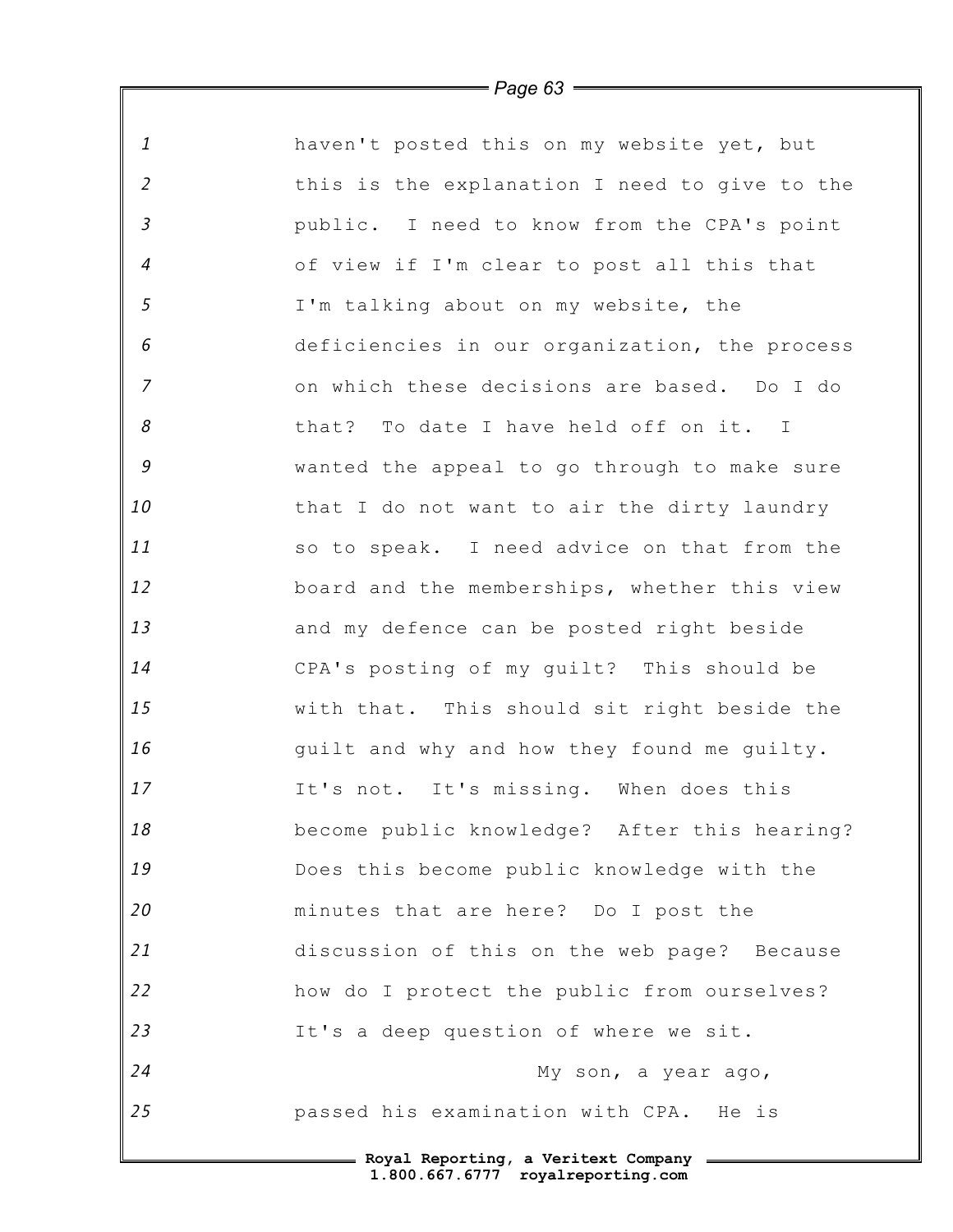| $\mathbf{1}$   | currently articling with Price Waterhouse     |
|----------------|-----------------------------------------------|
| $\overline{2}$ | Coopers, PWC, because he cannot get his audit |
| $\mathfrak{Z}$ | hours in our firm, but I'll tell you, he has  |
| $\overline{4}$ | lost a lot of faith on how we operate. But I  |
| $\mathfrak{s}$ | have to constantly remind him, we are an      |
| 6              | honourable profession, we have processes.     |
| $\overline{7}$ | Six months ago he was ready to quit articles. |
| 8              | He says, what is this all about? Yeah, he --  |
| $\mathcal G$   | I encouraged him to finish his articles with  |
| 10             | PWC. We went out for a meal. I digress. We    |
| 11             | went out for a meal, and I told him this is   |
| 12             | just an odd situation. He can't believe this  |
| 13             | is happening, how this thing was running this |
| 14             | way. I'm hopeful he will finish his articles  |
| 15             | and stick with it, but definitely it leaves   |
| 16             | you shaken. So I said I can't be polite       |
| 17             | about this. I have to somehow get this out    |
| 18             | in a language that people can understand.     |
| 19             | Let's go back to my                           |
| 20             | comment that I gave to the investigators when |
| 21             | they were investigating. I said to them,      |
| 22             | Morgan Kennedy and Ms. Korven -- I explained  |
| 23             | to her, the buck stops here, the buck stops   |
| 24             | with me. They took that literally. That       |
| 25             | meant I'm responsible for everything that     |
|                |                                               |

*Page 64*

∥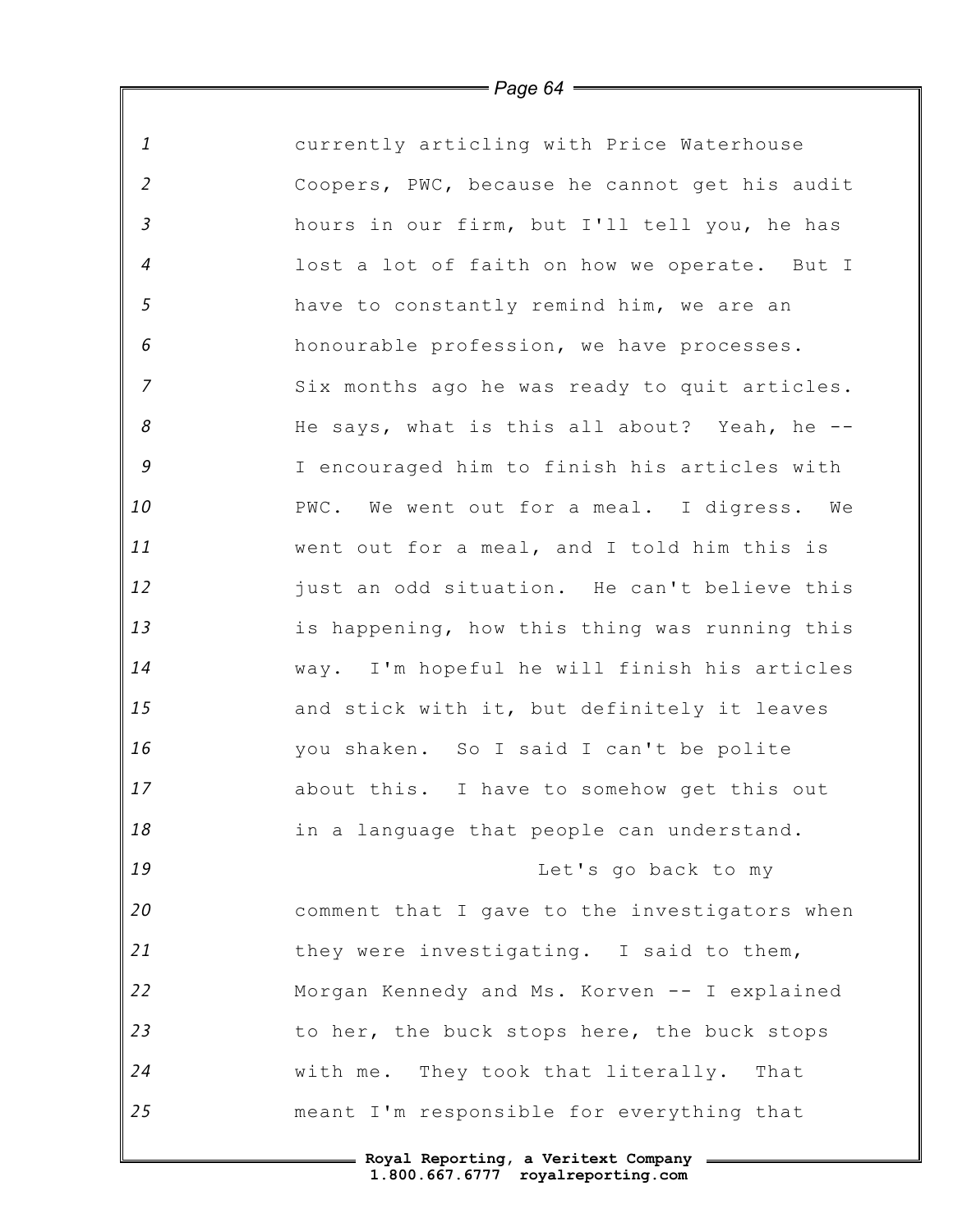| happened. Okay. Going to retrospect, had I<br>made Dean a partner, he would have signed<br>these reports. I was with him to help him<br>retire. That is why I looked at the audits<br>that he had prepared from a point of view of<br>looking at the report. The report I needed<br>to ensure was not wrong. That's why I looked<br>at the file on an overall basis. The report |
|---------------------------------------------------------------------------------------------------------------------------------------------------------------------------------------------------------------------------------------------------------------------------------------------------------------------------------------------------------------------------------|
|                                                                                                                                                                                                                                                                                                                                                                                 |
|                                                                                                                                                                                                                                                                                                                                                                                 |
|                                                                                                                                                                                                                                                                                                                                                                                 |
|                                                                                                                                                                                                                                                                                                                                                                                 |
|                                                                                                                                                                                                                                                                                                                                                                                 |
|                                                                                                                                                                                                                                                                                                                                                                                 |
|                                                                                                                                                                                                                                                                                                                                                                                 |
|                                                                                                                                                                                                                                                                                                                                                                                 |
| was okay, but I didn't plan the audit, I                                                                                                                                                                                                                                                                                                                                        |
| didn't execute the audit, I didn't go to the                                                                                                                                                                                                                                                                                                                                    |
|                                                                                                                                                                                                                                                                                                                                                                                 |
| retire, trusting that his files were going                                                                                                                                                                                                                                                                                                                                      |
| with flying colours. That buck stops with                                                                                                                                                                                                                                                                                                                                       |
| me. I would not knowingly sign something                                                                                                                                                                                                                                                                                                                                        |
| that I did not believe was not right. The                                                                                                                                                                                                                                                                                                                                       |
| report was okay from my judgment and from my                                                                                                                                                                                                                                                                                                                                    |
|                                                                                                                                                                                                                                                                                                                                                                                 |
| responsible for the entire report -- sorry,                                                                                                                                                                                                                                                                                                                                     |
| for the entire audit. I must be able to                                                                                                                                                                                                                                                                                                                                         |
| explain any details in the report if somebody                                                                                                                                                                                                                                                                                                                                   |
|                                                                                                                                                                                                                                                                                                                                                                                 |
| something was absolutely like that \$200,000                                                                                                                                                                                                                                                                                                                                    |
| investments. If somebody was to ask me,                                                                                                                                                                                                                                                                                                                                         |
|                                                                                                                                                                                                                                                                                                                                                                                 |
| wouldn't have been able to answer it unless I                                                                                                                                                                                                                                                                                                                                   |
|                                                                                                                                                                                                                                                                                                                                                                                 |

Ι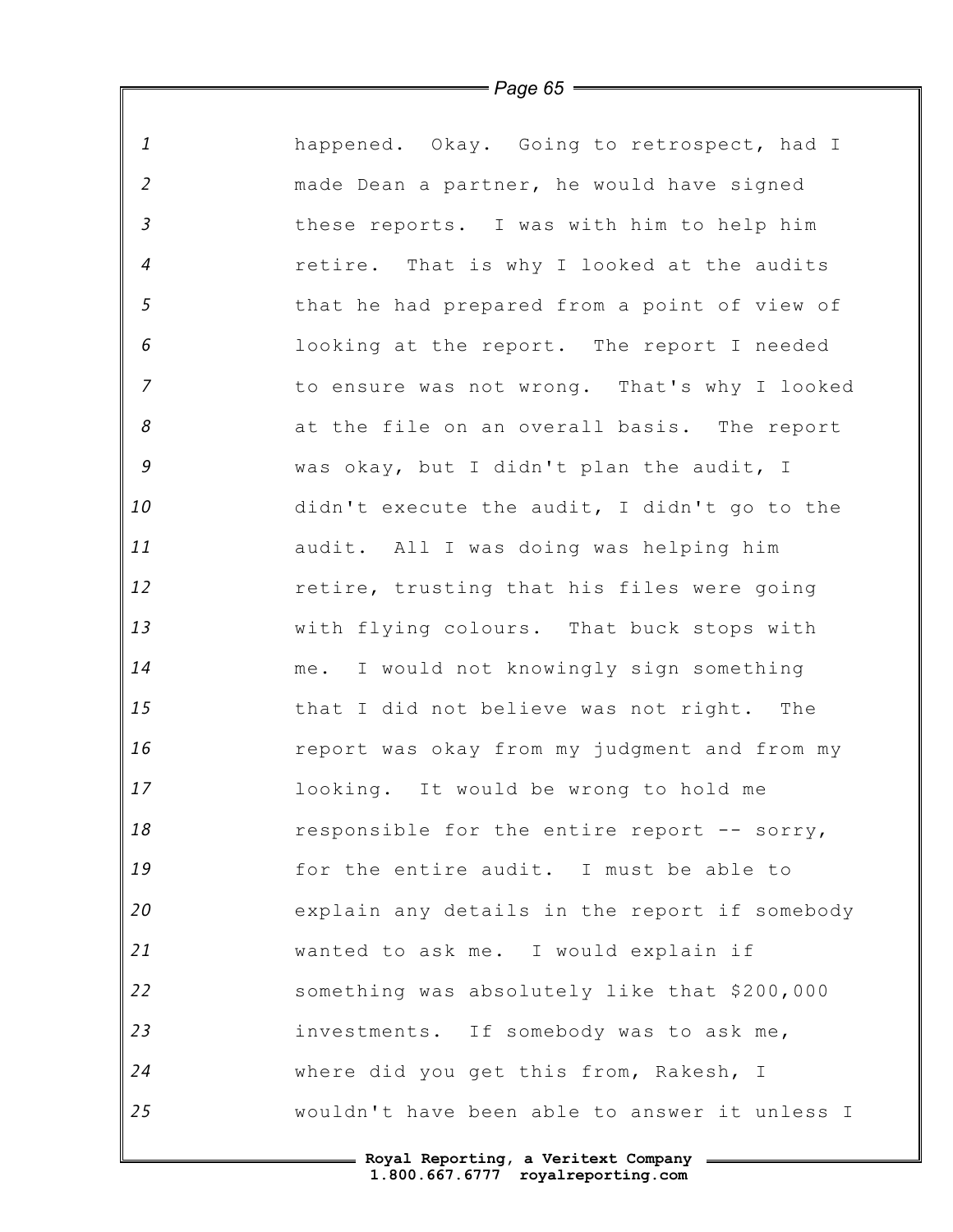|                                       | $=$ Page 66 $=$                              |                                              |  |
|---------------------------------------|----------------------------------------------|----------------------------------------------|--|
|                                       |                                              |                                              |  |
| 1                                     |                                              | looked at it. That's why I say I did not     |  |
| $\overline{2}$                        |                                              | sign anything wrong. Nothing has come back   |  |
| $\mathfrak{Z}$                        |                                              | to tell me there's something wrong. Nothing  |  |
| $\overline{4}$                        |                                              | has ever been wrong on the report. That's    |  |
| $\mathfrak{s}$                        |                                              | why I say I would have been ready to explain |  |
| 6                                     | why.                                         |                                              |  |
| $\overline{7}$                        |                                              | I think Mr. Dean knew                        |  |
| 8                                     | what he had to do, and he did that. I        |                                              |  |
| 9                                     | provided support with staff using Excel      |                                              |  |
| 10                                    | spreadsheets, writing letters, and doing the |                                              |  |
| 11                                    | administrative part of it to assist Mr. Dean |                                              |  |
| 12                                    | carry on his practice.                       |                                              |  |
| 13                                    |                                              | Did you want to stop for                     |  |
| 14                                    | a few minutes?                               |                                              |  |
| 15                                    | CHAIRPERSON:                                 | Well, I just want to $-$                     |  |
| 16                                    |                                              | because there's getting to be a fair bit of  |  |
| 17                                    |                                              | duplication in your comments that we already |  |
| 18                                    | have on record.                              |                                              |  |
| 19                                    | MR. KAUSHIK:                                 | Sure there is, yeah.                         |  |
| 20                                    | CHAIRPERSON:                                 | And I just $-$ are you                       |  |
| 21                                    | able to wrap up in the next couple of        |                                              |  |
| 22                                    | minutes?                                     |                                              |  |
| 23                                    | MR. KAUSHIK:                                 | I'm going to try.                            |  |
| 24                                    | CHAIRPERSON:                                 | I don't want to be                           |  |
| 25                                    | disrespectful, I want to give you every      |                                              |  |
| - Royal Reporting, a Veritext Company |                                              |                                              |  |
| 1.800.667.6777 royalreporting.com     |                                              |                                              |  |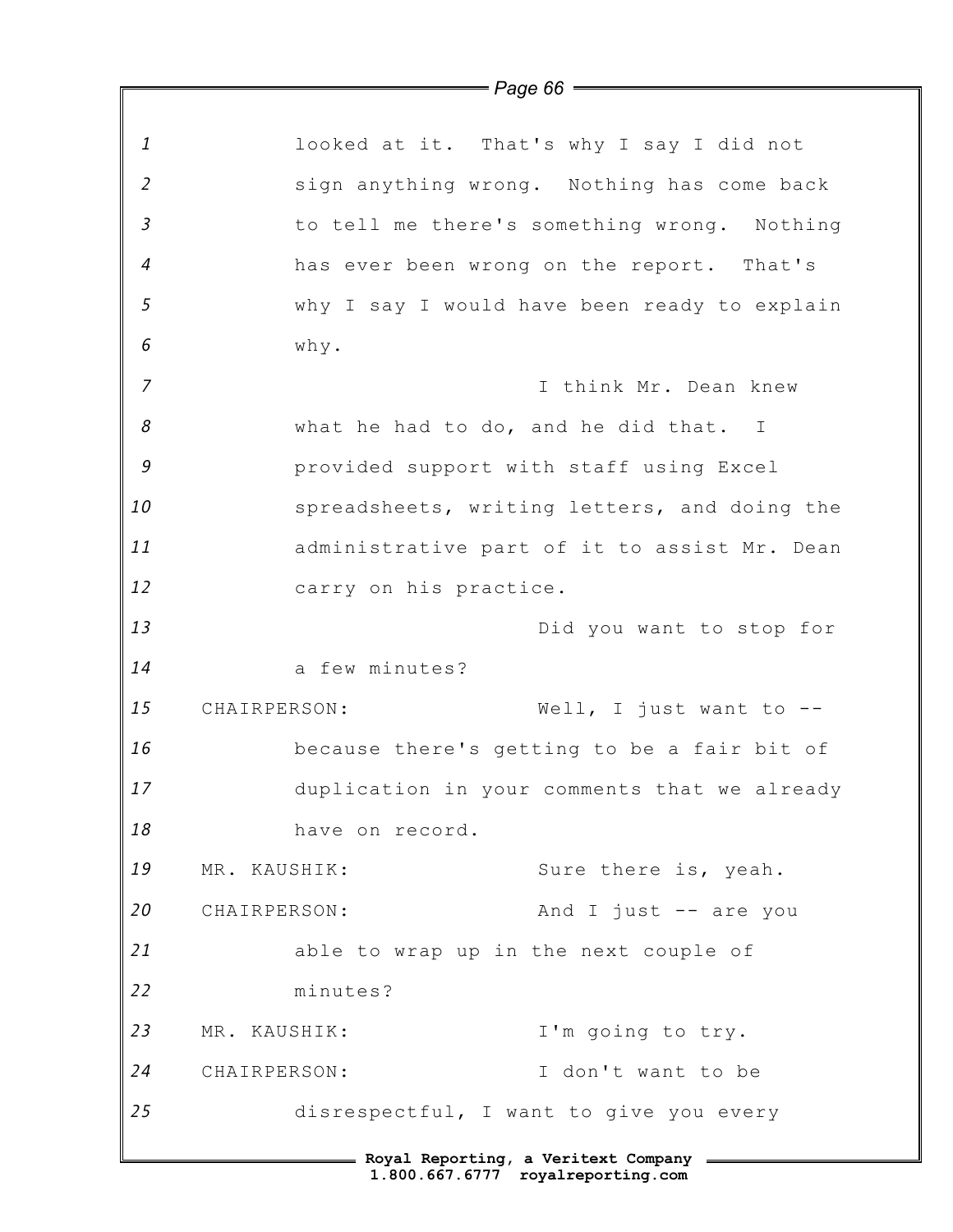*1 2 3 4 5 6 7 8 9 10 11 12 13 14 15 16 17 18 19 20 21 22 23 24 25* **Royal Reporting, a Veritext Company** opportunity, but -- MR. KAUSHIK: No, no. Well, I've got evidence and folders to go through for -- for the board to look. I've got quite a bit more. CHAIRPERSON: Okay. Just so we understand, this is not a rehearing of the Discipline Committee, and, you know, if there are specific examples that you are appealing in terms of the decision, I think we need to focus on that. MR. KAUSHIK: Oh, yeah. Oh, yeah, yeah. I haven't begun that yet. This is sort of just a statement I wanted to air out first, but the -- CHAIRPERSON: Yeah, no, I appreciate that. MR. KAUSHIK: But the decision that I provided a copy -- the decision itself I wish to go through page by page and each of the points that were made out here I wanted to go through that because  $I$  -- I think that's all I could provide you is my argument, but this is just the background. CHAIRPERSON: Go ahead, Mr. Sinclair.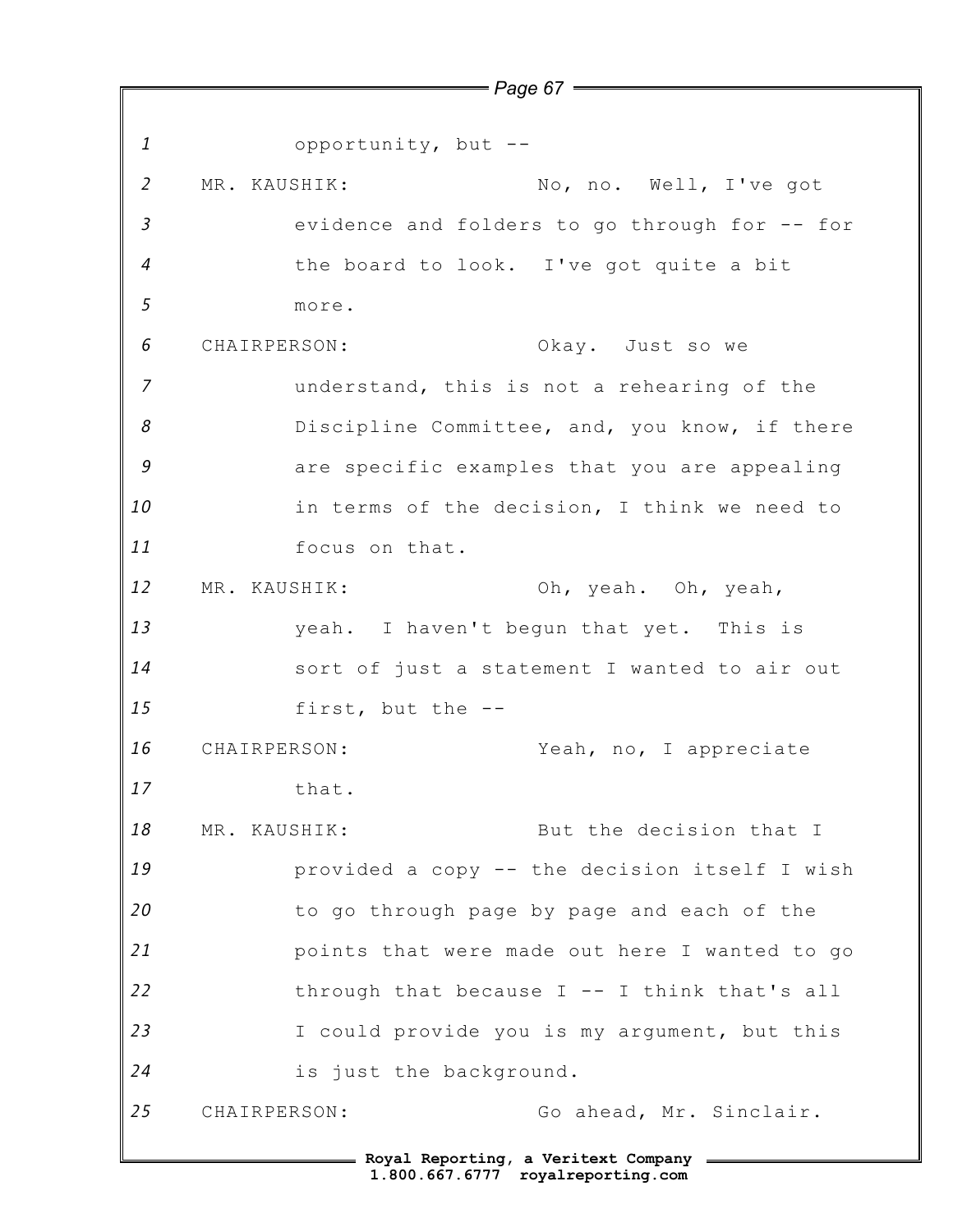*1 2 3 4 5 6 7 8 9 10 11 12 13 14 15 16 17 18 19 20 21 22 23 24 25* MR. SINCLAIR: Well, it's not really my time to speak per se, but in terms of -- in terms of what was provided by email to me in sort of the -- there was a paragraph of discipline decision and then a comment underneath I have no concern of that, I think that's quite proper. If it's going through new evidence that wasn't otherwise before the hearing panel, I would have some concerns. CHAIRPERSON: Yeah. No, absolutely. MR. KAUSHIK: There is no new evidence that I've brought. Those are the binders that we had when we went to the hearing of the Discipline Committee. There is nothing new there. I haven't added anything new to the binder like the one you have there. I just want to make sure that you have -- MR. WALLER: So the evidence that you have in your boxes, is that the evidence --MR. KAUSHIK: Yeah, that was presented, yeah. I wanted to point out a few things through there, because I'm not sure how the board is going to go through all that I've presented. I see they have a binder, but I don't know how they go through that unless I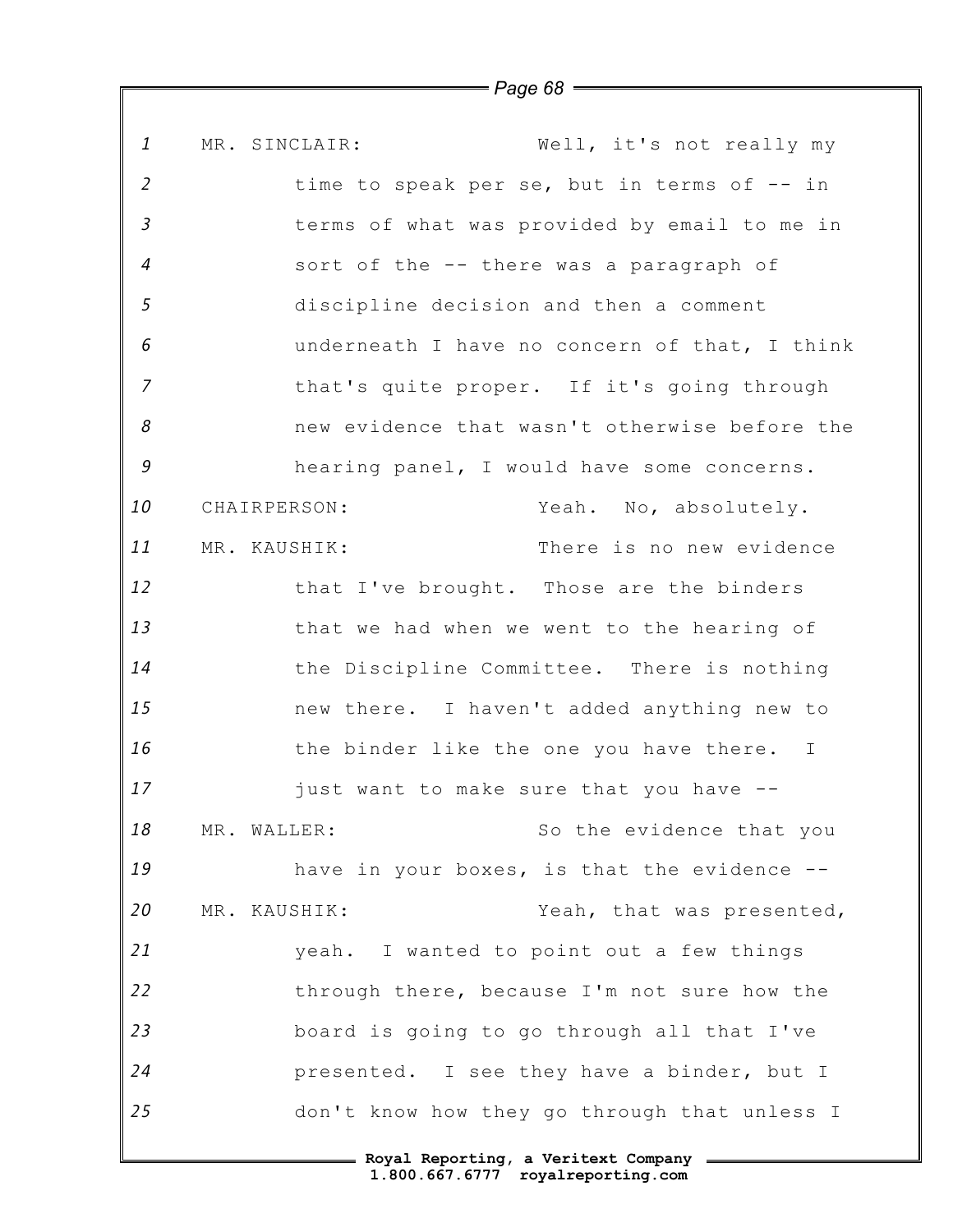*1 2 3 4 5 6 7 8 9 10 11 12 13 14 15 16 17 18 19 20 21 22 23 24 25* **Royal Reporting, a Veritext Company** *Page 69* highlight those points. MR. WALLER: Well, yeah, I think if you're dealing with the evidence that was presented -- MR. KAUSHIK: Yeah. MR. WALLER:  $---$  and you have a different interpretation of -- MR. KAUSHIK: I have quite a bit more, then, to go through. MR. WALLER:  $---$  that, then you're entitled to comment on the evidence. MR. KAUSHIK: Yes. CHAIRPERSON: Okay. Well, I'm going to suggest, then, we break for lunch right now. MR. KAUSHIK: Okay. CHAIRPERSON: And how is the -- half an hour? So half an hour for everybody? MS. GRANT: That's fine. MR. SINCLAIR: We can go downstairs, so, yeah, okay. MR. KAUSHIK: Is there a buffet downstairs, do you know? MR. SINCLAIR: I don't know if there is a buffet. MS. GRANT: I don't think it's a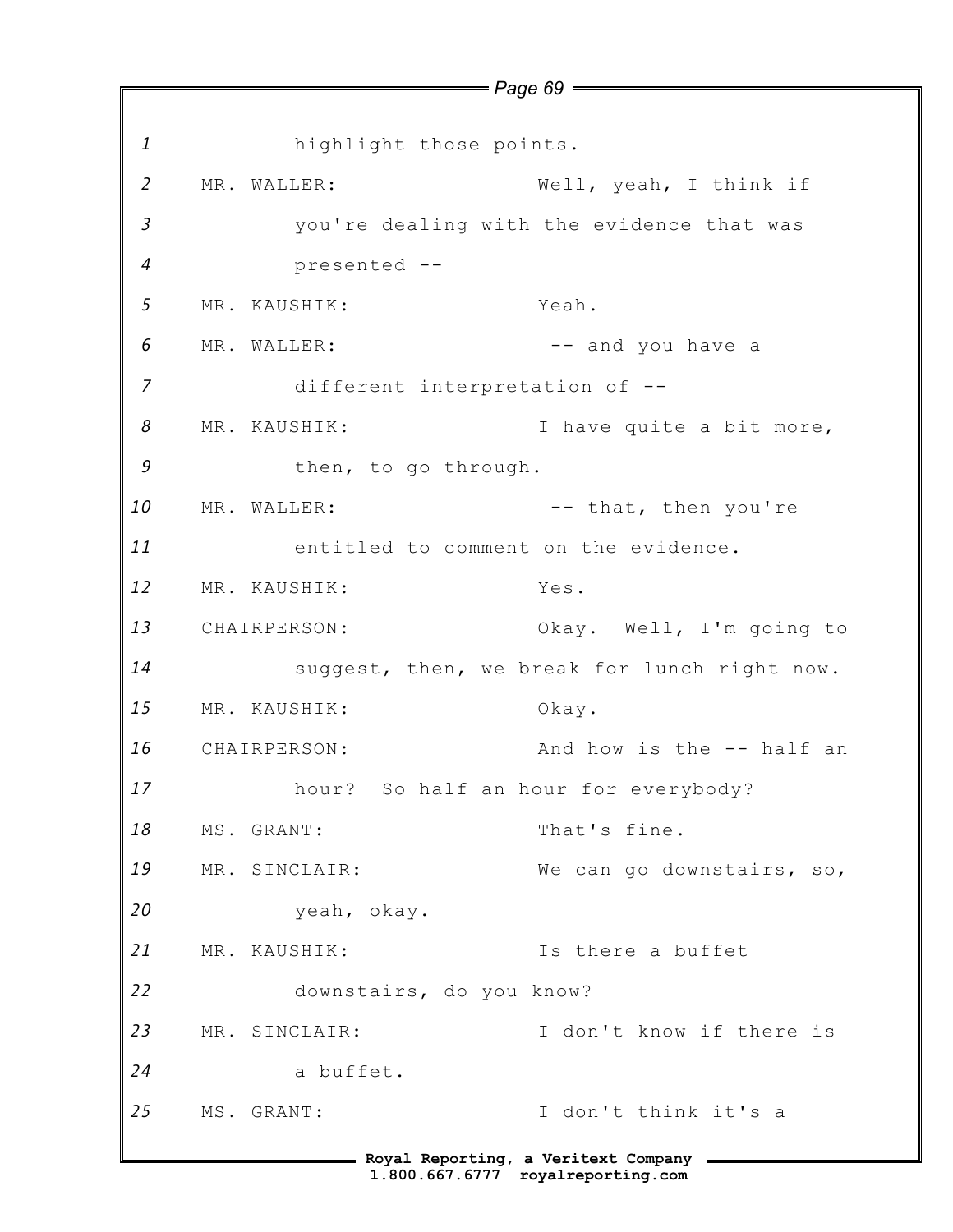*1 2 3 4 5 6 7 8 9 10 11 12 13 14 15 16 17 18 19 20 21 22 23 24 25* **Royal Reporting, a Veritext Company** *Page 70* buffet. MR. KAUSHIK: Maybe I'll just grab a couple of things and -- MR. SINCLAIR: But then --MR. WALLER: Why don't we break until a quarter to 1. CHAIRPERSON: Yeah, I was going to say 45 minutes. MR. SINCLAIR: Yeah, sure. CHAIRPERSON: Okay. Thank you. *(Recessed at 12:06 p.m.) (Reconvened at 12:50 p.m.)* CHAIRPERSON: I guess we'll get started. Just in terms of your introduction, Mr. Kaushik, I think you were close to the end just based on your paper -- MR. KAUSHIK: Yeah, correct. CHAIRPERSON: -- but is there any other final comments you want to make to wrap up, because then after you're done that I think we're going to take some time for the panel to ask some questions based on your introduction there, and then we'll move on to the next part if that works for everybody. MR. KAUSHIK: I'll try to finish as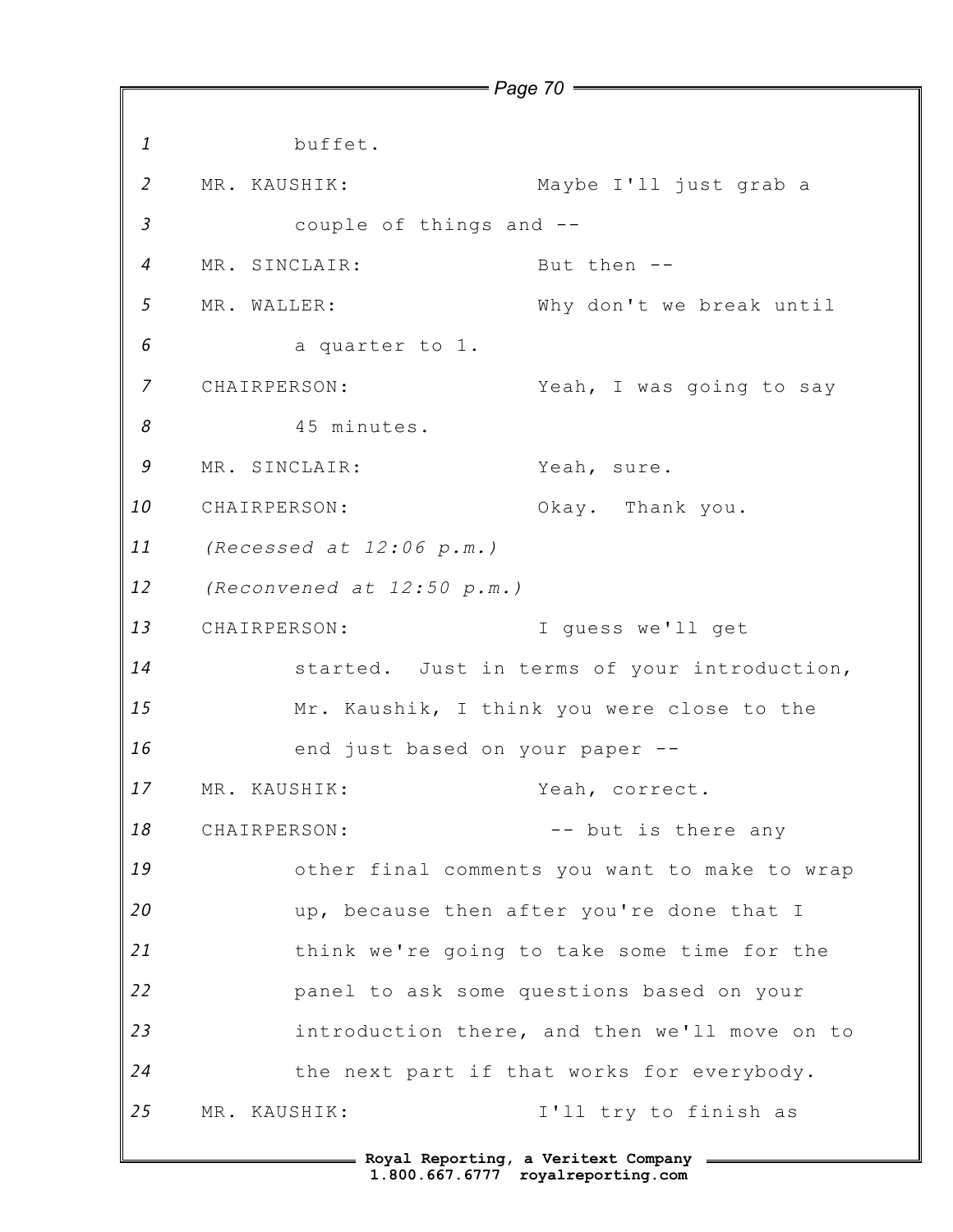*1 2 3 4 5 6 7 8 9 10 11 12 13 14 15 16 17 18 19 20 21 22 23 24 25* quickly as I can. I'm not familiar on how to even present my case, so I'm going -- I went through the process of what I think are the key issues to begin with, but I'm not sure what all I need to still present. Whether you need to see more of the evidence that was already at the Discipline Committee hearing, because those binders, I'm not sure if you've got access to them, or I need to provide you any further details, because I'm moving through this, I understand, very slowly, but the key is the decision that was handed down which I'm challenging. Now I think I'm not sure whether you need to see all of this or you've already got it in your written -- CHAIRPERSON: And we will speak to that maybe once you have wrapped up your -- MR. KAUSHIK: Right. CHAIRPERSON: - - your evidence there, yeah. MR. KAUSHIK: I didn't know whether I needed to go through this, or this is sufficient for you to go through when you are -- when you want to look at it at another time.

*Page 71*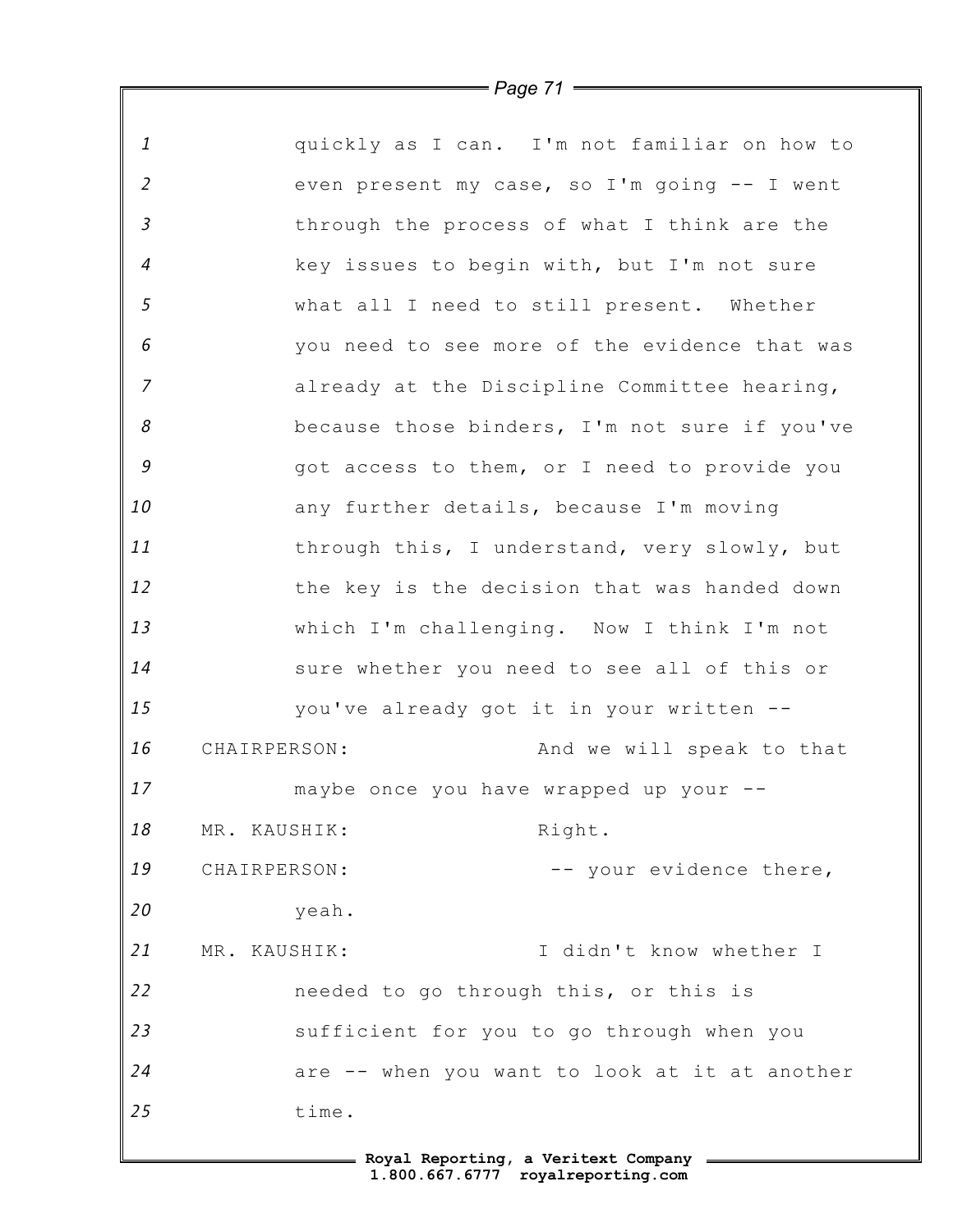*1 2 3 4 5 6 7 8 9 10 11 12 13 14 15 16 17 18 19 20 21 22 23 24 25 Page 72* I need some assistance on that, Sean. Should I go through my -- the appeal, and the red letters, and my notes, that I provided the grounds for my appeal? Do I need to go through this? MR. SINCLAIR: I mean, I can't give you a lot of advice of the PCC -- MR. WALLER: So, Mr. Kaushik -- MR. KAUSHIK: Yeah. MR. WALLER:  $---$  I think what the Chair is indicating, if you have anymore sort of preliminary comments, kind of finish, wrap that up, the panel has a few questions, and then they will let you sort of address your specific points -- MR. KAUSHIK: Ah, okay, okay. MR. WALLER:  $- --$  in terms of their  $--$ MR. KAUSHIK: Okay. MR. WALLER: You know, such that, you know, I mean, I can tell you the panel has read everything, right? MR. KAUSHIK: Oh, thank you. MS. CARSON: Yeah. MR. KAUSHIK: Thank you. MR. WALLER: They know --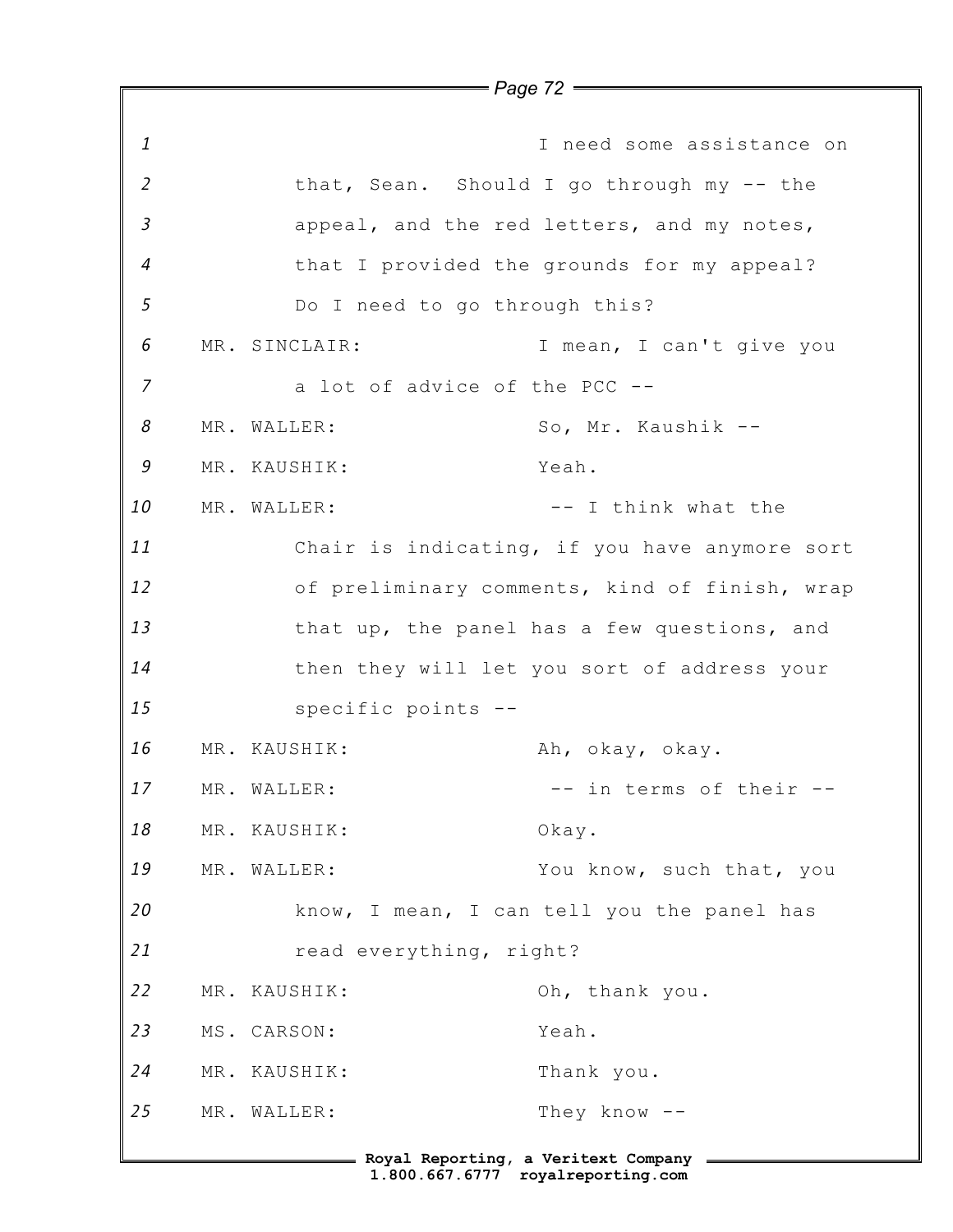|                |                                         | $=$ Page 73 $=$                               |
|----------------|-----------------------------------------|-----------------------------------------------|
| $\mathbf{1}$   | MS. CARSON:                             | Yeah, we have seen that.                      |
| $\overline{2}$ | MR. KAUSHIK:                            | Very good.                                    |
| $\mathfrak{Z}$ | MS. CARSON:                             | Yeah.                                         |
| $\overline{4}$ | MR. KAUSHIK:                            | That's what I was                             |
| 5              |                                         | wonders, whether I should go through this     |
| 6              |                                         | point by point form. I'm happy to -- I'm      |
| $\overline{7}$ |                                         | happy that you've already gone through it and |
| 8              | you understand the concerns.            |                                               |
| 9              | MS. CARSON:                             | Yeah, yeah.                                   |
| 10             | MR. KAUSHIK:                            | Thank you. You are                            |
| 11             |                                         | right, a lot of this is repetitive, and I     |
| 12             |                                         | think I can wrap this up, yeah, right, very   |
| 13             |                                         | quickly, by pointing out that I found that    |
| 14             | the practice examination was very       |                                               |
| 15             |                                         | discriminative given they were Glen Dean's    |
| 16             |                                         | files for over 30 years. He prepared these    |
| 17             |                                         | files, and that's the -- that's the gist of   |
| 18             |                                         | the entire crux of what's happened here.      |
| 19             |                                         | I'm not sure exactly at                       |
| 20             |                                         | which point I would need to point out on how  |
| 21             |                                         | I would seek damages from those decisions     |
| 22             | that were made, because I have a lot of |                                               |
| 23             |                                         | expense incurred which I think I should not   |
| 24             |                                         | have had to incur, had we been able to deal   |
| 25             |                                         | with the Professional Conduct Committee from  |
|                |                                         |                                               |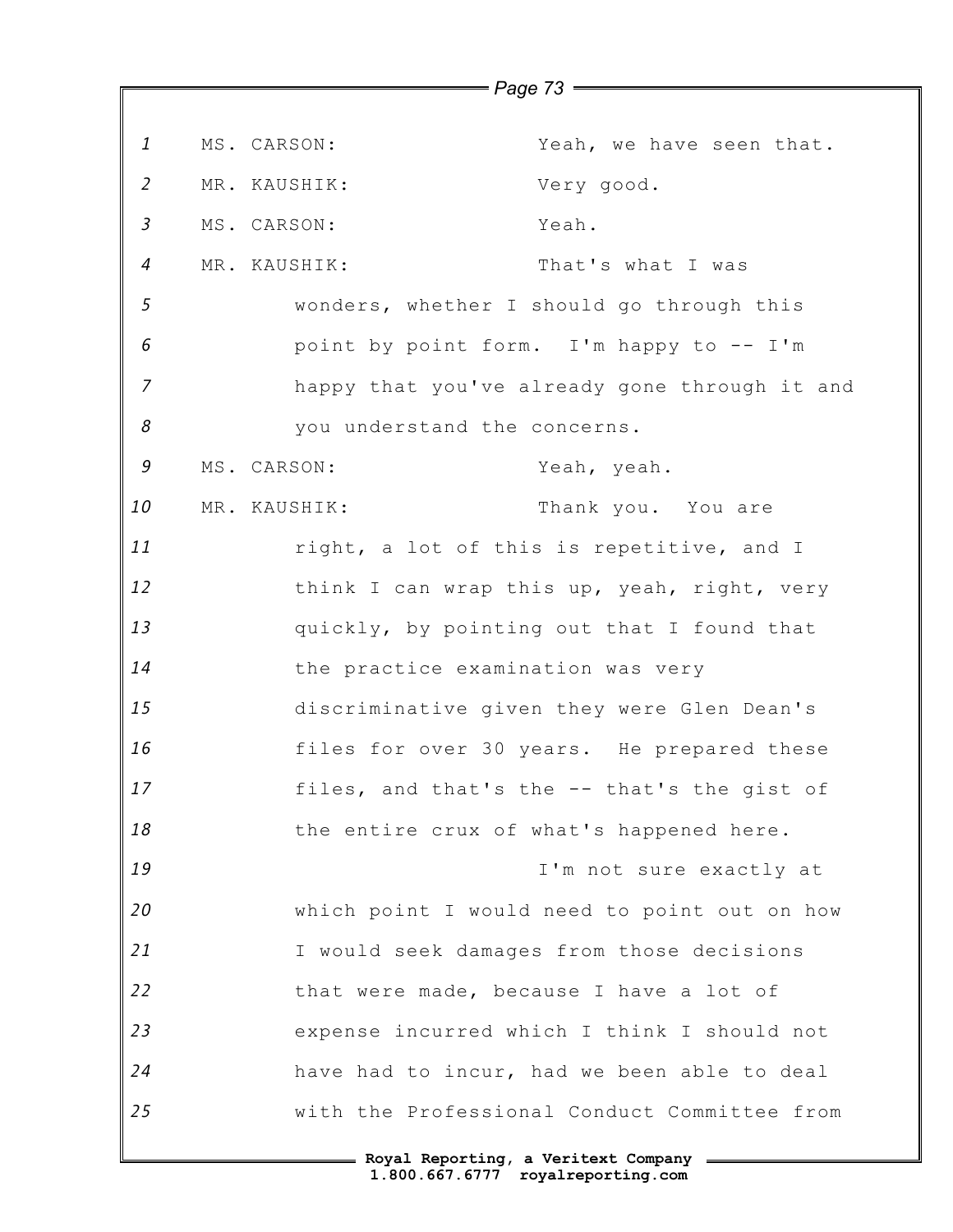|                |                                                | = Page 74 $=$                                 |
|----------------|------------------------------------------------|-----------------------------------------------|
|                |                                                |                                               |
| $\mathbf{1}$   |                                                | the beginning. The choices that were given    |
| $\overline{2}$ |                                                | to me, how and when should I put in for my    |
| $\mathfrak{Z}$ |                                                | damages, and whether or not this committee,   |
| $\overline{4}$ |                                                | the board, is in a position to assess that.   |
| 5              |                                                | That's -- I don't know at what point to ask   |
| 6              |                                                | for that. When you make your decision do we   |
| $\overline{z}$ |                                                | get another hearing? Do we get cleared?       |
| 8              |                                                | Once you go through it, I seek damages.       |
| 9              | CHAIRPERSON:                                   | Just to clarify, our role                     |
| 10             |                                                | here today as the appeal panel is to hear     |
| 11             |                                                | your appeal of the Discipline Committee       |
| 12             | decision only.                                 |                                               |
| 13             | MR. KAUSHIK:                                   | Okay.                                         |
| 14             | CHAIRPERSON:                                   | So that's our role here                       |
| 15             | today.                                         |                                               |
| 16             | MR. KAUSHIK:                                   | Okay.                                         |
| 17             | CHAIRPERSON:                                   | So I think we need to                         |
| 18             | limit it to that for today.                    |                                               |
| 19             | MR. KAUSHIK:                                   | Okay. Thank you very                          |
| 20             | much. I simply wanted to get some              |                                               |
| 21             |                                                | clarification that do I have to sue the CPA   |
| 22             |                                                | for damages outside the court, once hopefully |
| 23             |                                                | you'll make that right decision from our      |
| 24             |                                                | point of view? So that is something I just    |
| 25             | don't know where to turn to, what the          |                                               |
|                | Ellergia Roval Reporting, a Veritext Company = |                                               |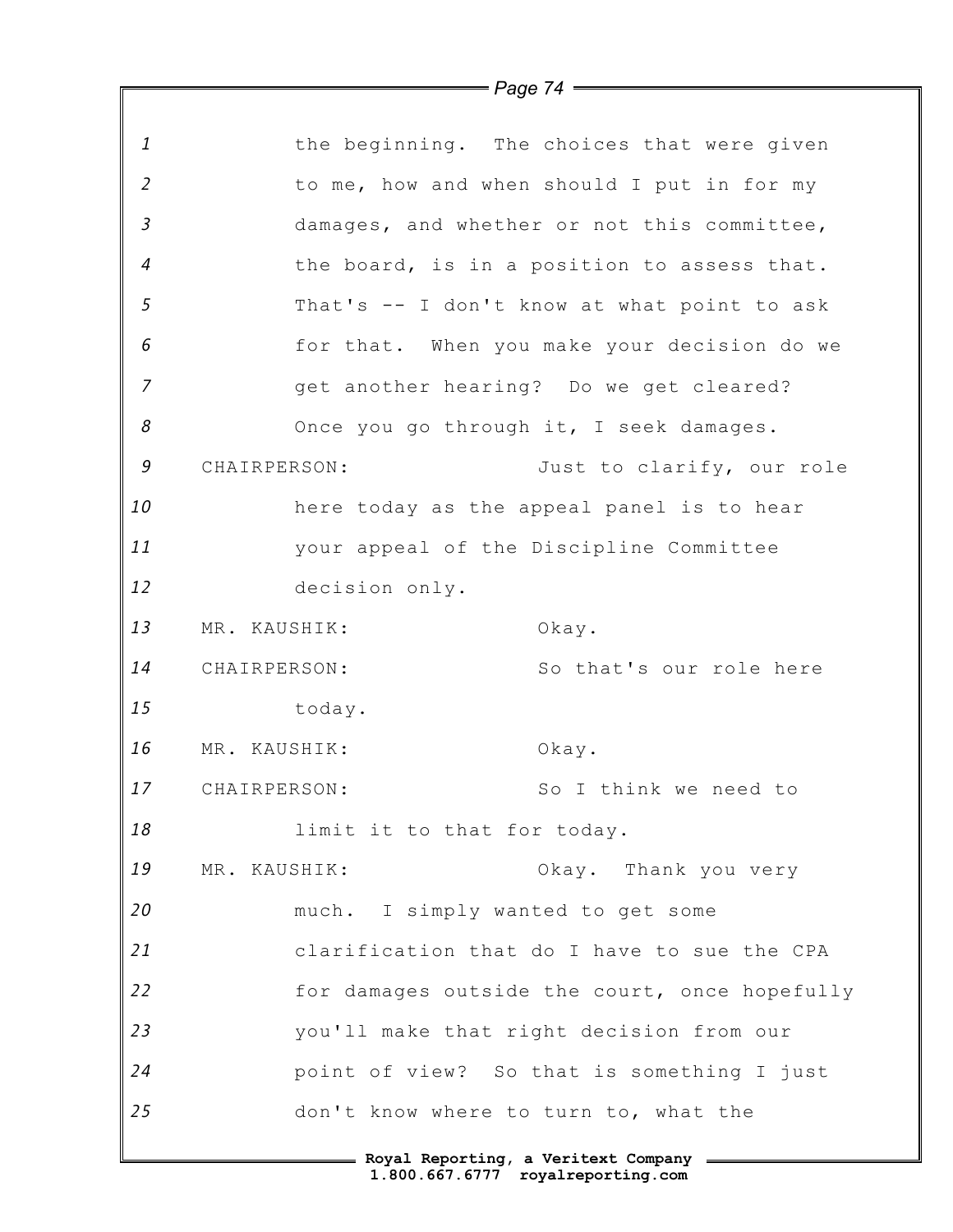*1 2 3 4 5 6 7 8 9 10 11 12 13 14 15 16 17 18 19 20 21 22 23 24 25 Page 75* authority of this board is or this hearing is. As you said, you have limited -- thank you very much. I don't know how to continue from that point of view. So I won't go through this, the appeal of my decision, which I think you said you are familiar with. CHAIRPERSON: Sure, yeah. Before we get to that, can you just allow us maybe an opportunity to ask a few questions based on what you've said so far in your introduction? MR. KAUSHIK: Can I just maybe make another point of matter? If you're okay with this, the binders I have brought with me are the ones that we presented to the Discipline Committee. If you need to see any further, I guess, documents to support what I've been talking about, do you need -- for instance, as an example, I have a binder which we called binder number 1, which was at the committee meeting. Whether you have gone through any of that information that was given at the Discipline Committee -- because these -- this is where the copies of those files are, copies of the files that Dean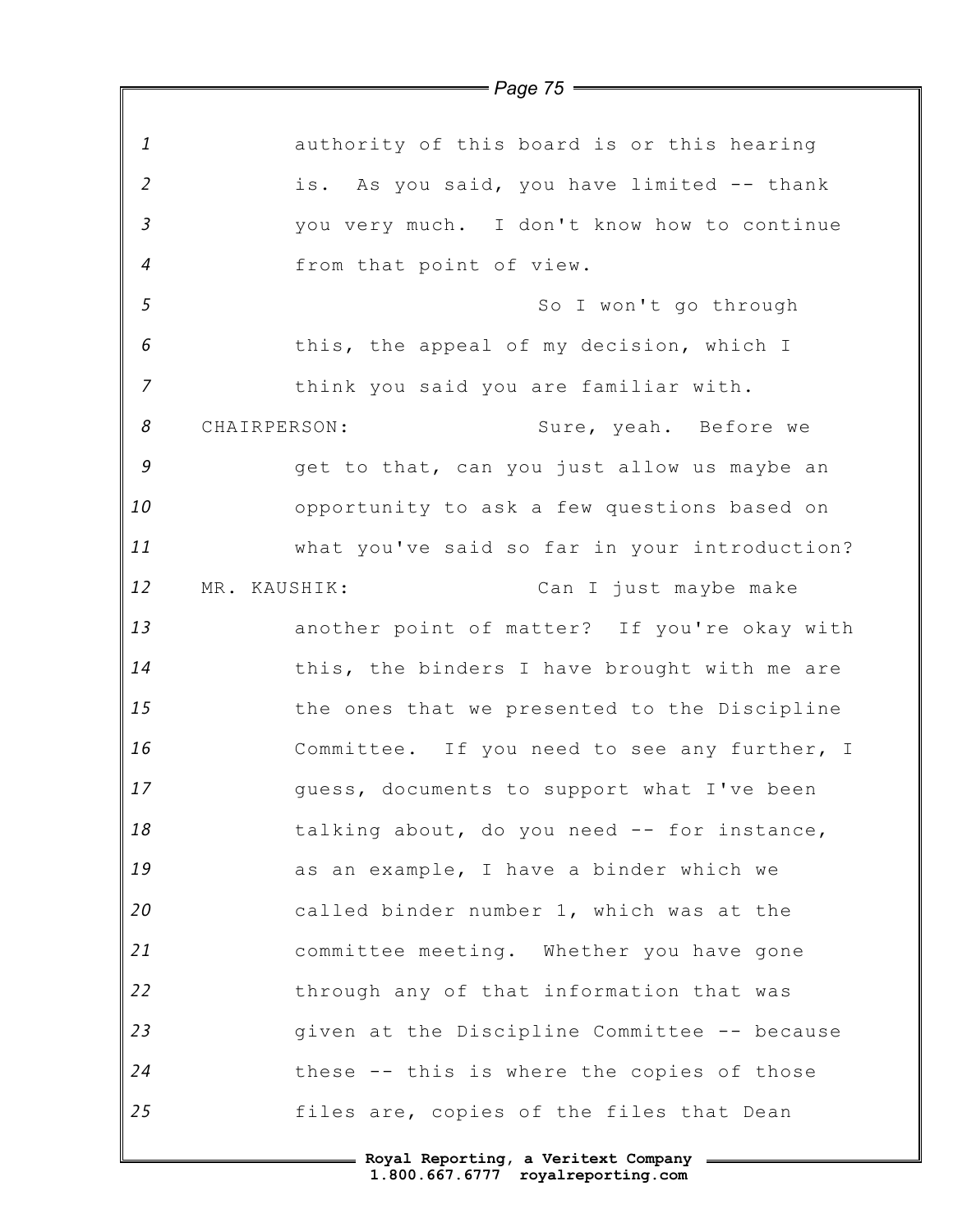|                |                               | = Page 76 =                                   |
|----------------|-------------------------------|-----------------------------------------------|
|                |                               |                                               |
| 1              |                               | prepared, so this is essentially Dean's work  |
| $\overline{2}$ |                               | of files that he prepared. This was all part  |
| $\mathfrak{Z}$ |                               | of what was presented. Do I need to go        |
| $\overline{4}$ |                               | through this to give you any -- or have you   |
| 5              |                               | also got access to everything else that the   |
| 6              | Discipline Committee had?     |                                               |
| $\overline{7}$ | MS. CARSON:                   | We have read through the                      |
| 8              |                               | transcript of everything that happened at the |
| 9              | Discipline Committee hearing. |                                               |
| 10             | CHAIRPERSON:                  | And the exhibits that                         |
| 11             | were included.                |                                               |
| 12             | MS. CARSON:                   | And the exhibits that                         |
| 13             | were included.                |                                               |
| 14             | MR. KAUSHIK:                  | Well, this would be this.                     |
| 15             | CHAIRPERSON:                  | Yeah, yeah.                                   |
| 16             | MS. CARSON:                   | Yes, yeah, whatever you                       |
| 17             | see.                          |                                               |
| 18             | MR. KAUSHIK:                  | Okay.                                         |
| 19             | MS. CARSON:                   | Yeah.                                         |
| 20             | MR. KAUSHIK:                  | So you had a chance.                          |
| 21             | CHAIRPERSON:                  | Yeah.                                         |
| 22             | MR. KAUSHIK:                  | Thank you.                                    |
| 23             | MS. CARSON:                   | Yeah.                                         |
| 24             | MR. KAUSHIK:                  | Because then I just                           |
| 25             |                               | brought these in support of what I was        |
|                |                               | = Royal Reporting, a Veritext Company         |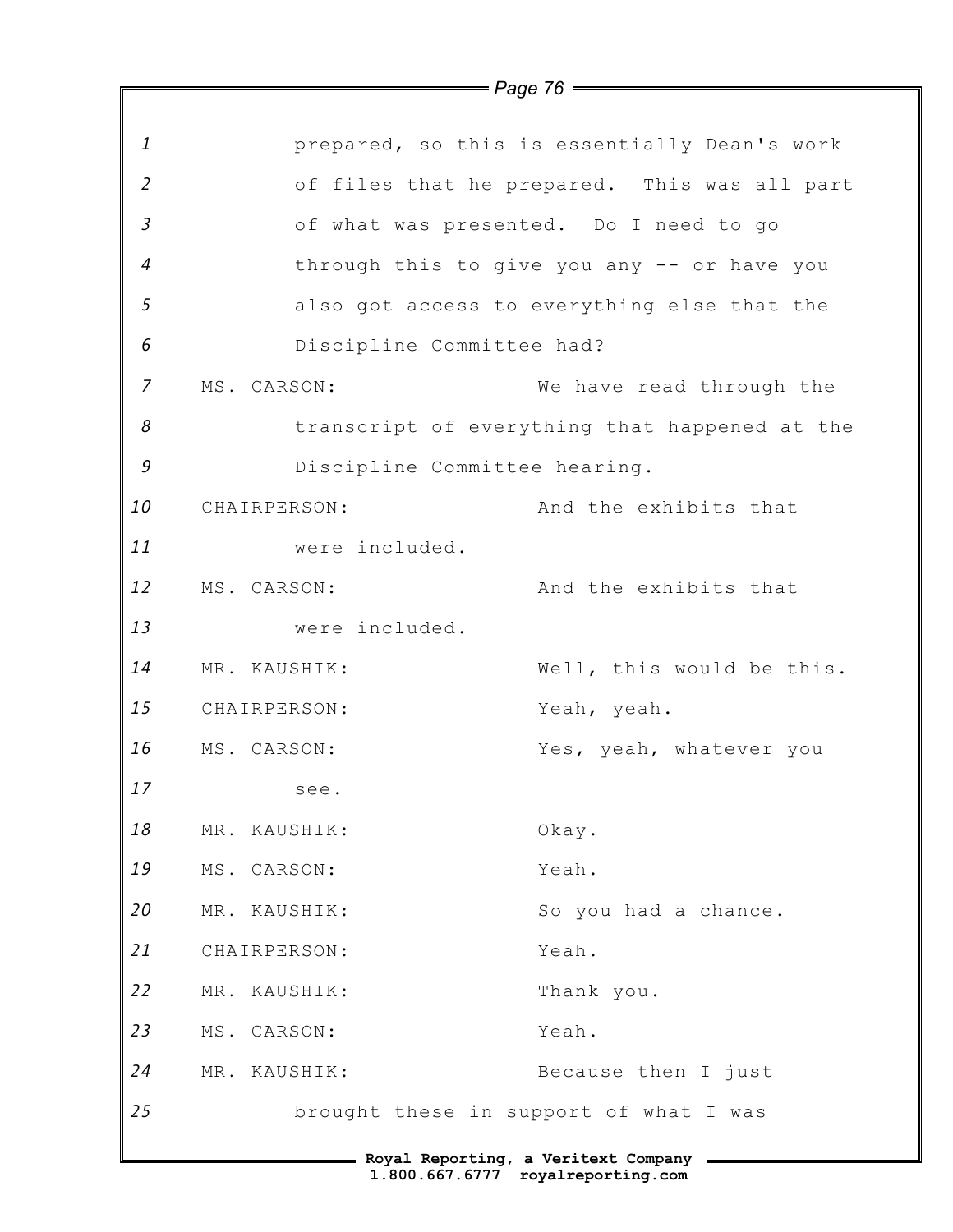|                  |              | ray <del>c</del> m      |                                               |
|------------------|--------------|-------------------------|-----------------------------------------------|
| 1                |              |                         | discussing, the copies of all the audit filed |
| $\overline{2}$   |              |                         | are here. Whether you need them again or not  |
| $\mathfrak{Z}$   |              |                         | is not a -- or whether I should provide you   |
| $\boldsymbol{4}$ |              | with a binder or not -- |                                               |
| 5                | CHAIRPERSON: |                         | No.                                           |
| 6                | MS. CARSON:  |                         | We have seen that                             |
| $\overline{7}$   |              | already.                |                                               |
| 8                | MR. KAUSHIK: |                         | That's okay?                                  |
| 9                | MS. CARSON:  |                         | Yeah.                                         |
| 10               | MR. KAUSHIK: |                         | Okay. Thank you.                              |
| 11               | MR. WALLER:  |                         | The panel has all of that                     |
| 12               |              | evidence, Mr. Kaushik.  |                                               |
| 13               | MS. CARSON:  |                         | Yeah.                                         |
| 14               | MR. KAUSHIK: |                         | Thank you very much.                          |
| 15               | MR. WALLER:  |                         | Yeah.                                         |
| 16               | MR. KAUSHIK: |                         | Thank you. That's the                         |
| 17               |              |                         | only thing I was going to go through. I       |
| 18               |              |                         | think we can do this fairly quick then, you   |
| 19               |              | know, yeah.             |                                               |
| 20               | CHAIRPERSON: |                         | Okay. Well, I know that                       |
| 21               |              |                         | the panel does have a few questions, so       |
| 22               |              |                         | maybe, Carrie, do you want to go first?       |
| 23               | MS. CARSON:  |                         | Sure, yeah. I have one                        |
| 24               |              |                         | question specifically. So what did you think  |
| 25               |              |                         | your responsibility was signing the audit     |
|                  |              |                         | = Royal Reporting, a Veritext Company =       |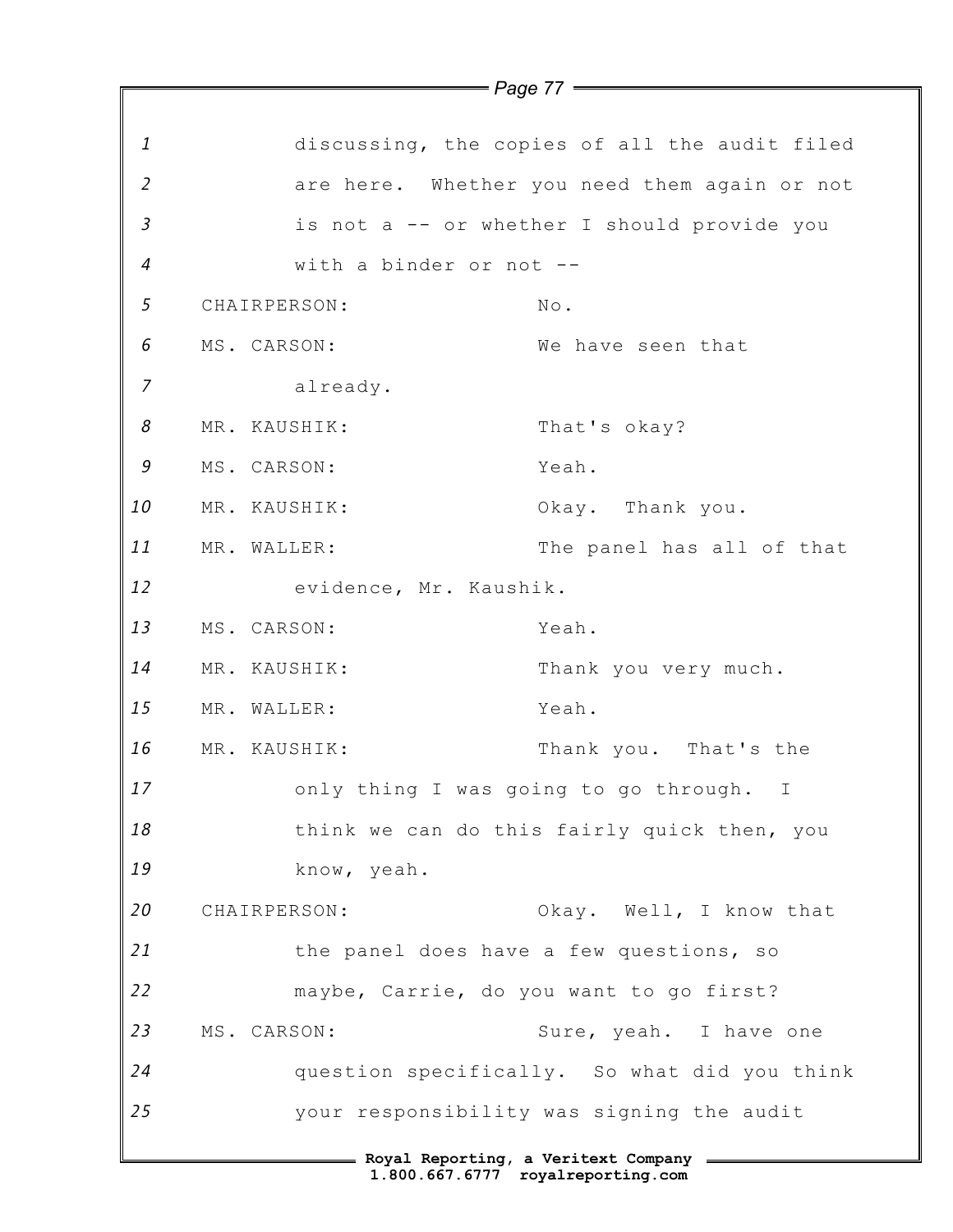*1 2 3 4 5 6 7 8 9 10 11 12 13 14 15 16 17 18 19 20 21 22 23 24 25* **Royal Reporting, a Veritext Company** report? MR. KAUSHIK: The purpose of signing the report was that I was the only partner, therefore, I signed the report because we didn't make Dean a partner. MS. CARSON: Yeah. MR. KAUSHIK: That was the only issue for me is to have him carry on -- I wish I had made him a partner, that's the only issue I have, so I more or less assisted him to ensure, you know, the file fits together. That's what I did, and that's the biggest blunder I have, and that's why I have said in my, you know, statements, is my position was clear to Dean, was made clear to the clients. I was in transition with hope that either one of our own employees would take over practice or we'd want to bring in an audit partner. That's been my desire for more than maybe ten years is I always wanted -- if I can go back, in 2005 for 20 years I had already been in practice, realizing that there's more to a practice going forward and learning from other accountants. I found the group of DNTW

*Page 78*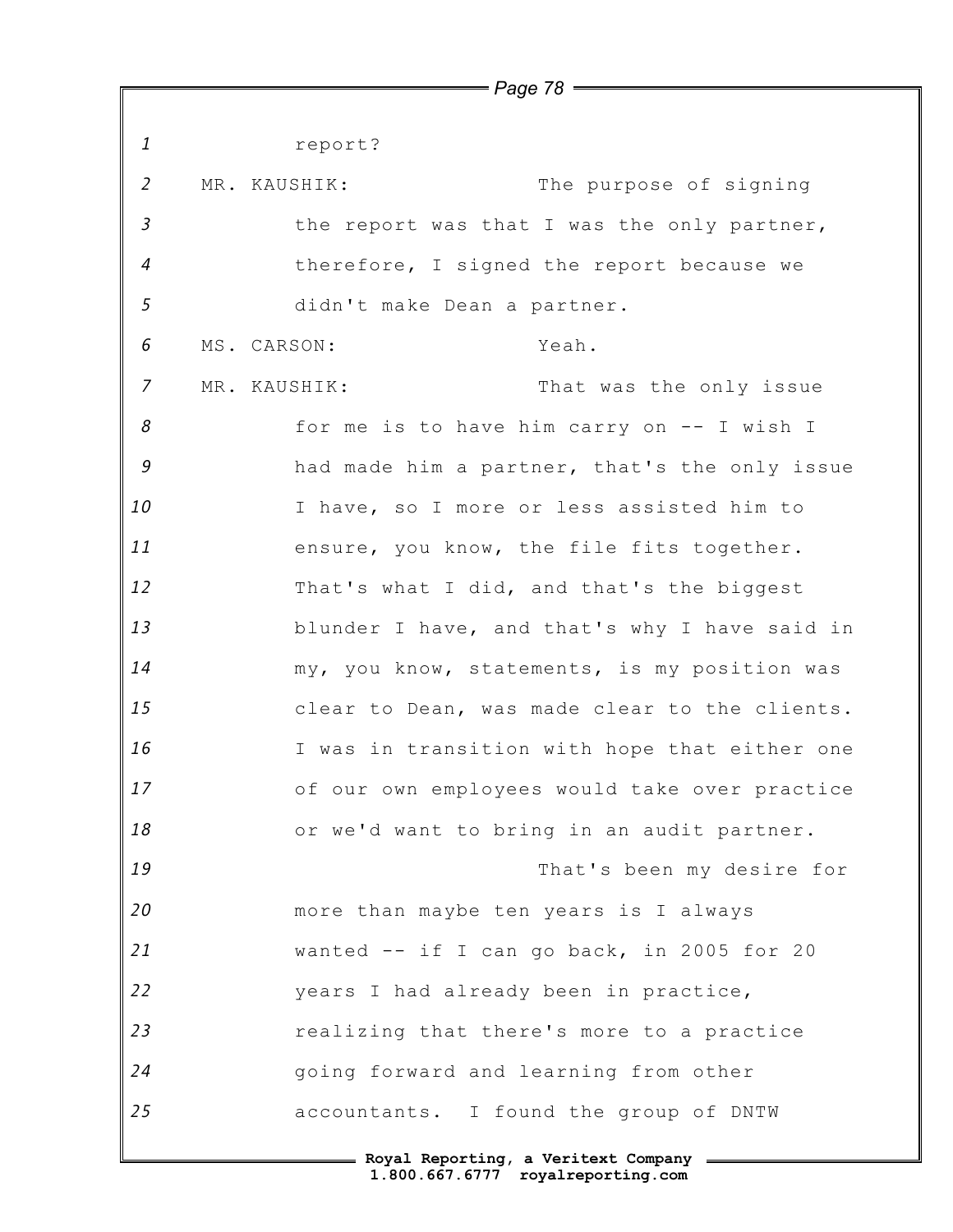*1 2 3 4 5 6 7 8 9 10 11 12 13 14 15 16 17 18 19 20 21 22 23 24 25* chartered accountants who were forming a national partnership in Calgary, Adrian Nagy. I contacted him, I said what is -- you guys are a new firm, what are you doing? He said, well, we've been together for more than 15, 20 years. We've been talking about getting together and forming a group so we can learn from each other. I said why not a Saskatoon office? I've been in practice for 20 years. They invited me to a meeting in Winnipeg, all the partners were there, we introduced each other, they explained what they are doing and said, we'd love to have you join us. We created a group that primarily learned from each other. I said, we can grow together. We had resources we shared, libraries we did. If I had an issue I would send out an email and three or four partners would respond to my concerns or what we needed to learn, so we learned from each other. The Calgary office was a full-service office. The Toronto office was a full-service office. They did audits, they did public company audits, huge sort of resources was available, and I said the

*Page 79*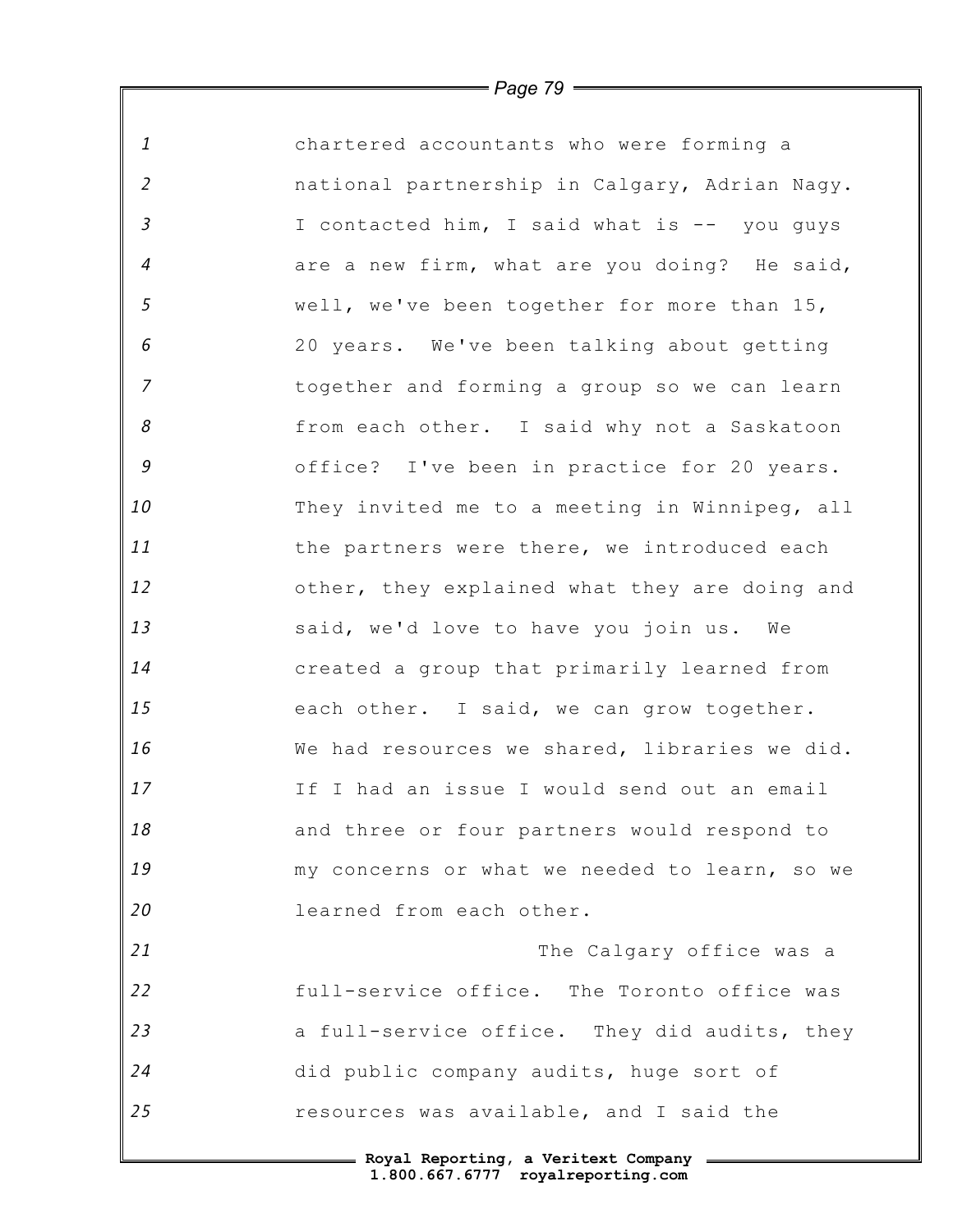| $\mathbf{1}$     |              |                                        | Calgary office was the ideal office. They     |
|------------------|--------------|----------------------------------------|-----------------------------------------------|
| $\overline{2}$   |              |                                        | had, as I said, audit division, they had tax. |
| $\mathfrak{Z}$   |              |                                        | I think they had 32 on staff, and we felt we  |
| $\boldsymbol{4}$ |              |                                        | had the resources should we need them, so we  |
| 5                |              |                                        | could support a Saskatoon office as a full    |
| 6                |              |                                        | service office. Then that's when I took       |
| $\overline{7}$   |              |                                        | that -- as I was saying, I developed the      |
| 8                |              |                                        | 7,500-square-foot office in the building we   |
| 9                |              |                                        | bought with the view to bringing in three or  |
| 10               |              |                                        | four more partners, and we wanted to have an  |
| 11               |              |                                        | office in Saskatoon like the one we have in   |
| 12               |              |                                        | Calgary and in Toronto. This was part of the  |
| 13               |              |                                        | strategy to make Saskatoon office and for me  |
| 14               |              | a nice place to work with other        |                                               |
| 15               |              |                                        | professionals. That's what the whole idea     |
| 16               |              |                                        | was. So we only began that process to merge   |
| 17               |              | a few offices with us.                 |                                               |
| 18               | MS. CARSON:  |                                        | Yeah.                                         |
| 19               | MR. KAUSHIK: |                                        | And when Dean came in I                       |
| 20               |              |                                        | said, this is the agreement we made. You      |
| 21               |              |                                        | come in, we'll help you retire, but I don't   |
| 22               |              |                                        | do audits, you continue doing audits. The     |
| 23               |              | only thing is that when we went to the |                                               |
| 24               |              |                                        | Calgary meeting they said, well, there's no   |
| 25               |              | sense making him a partner for just 12 |                                               |
|                  |              |                                        |                                               |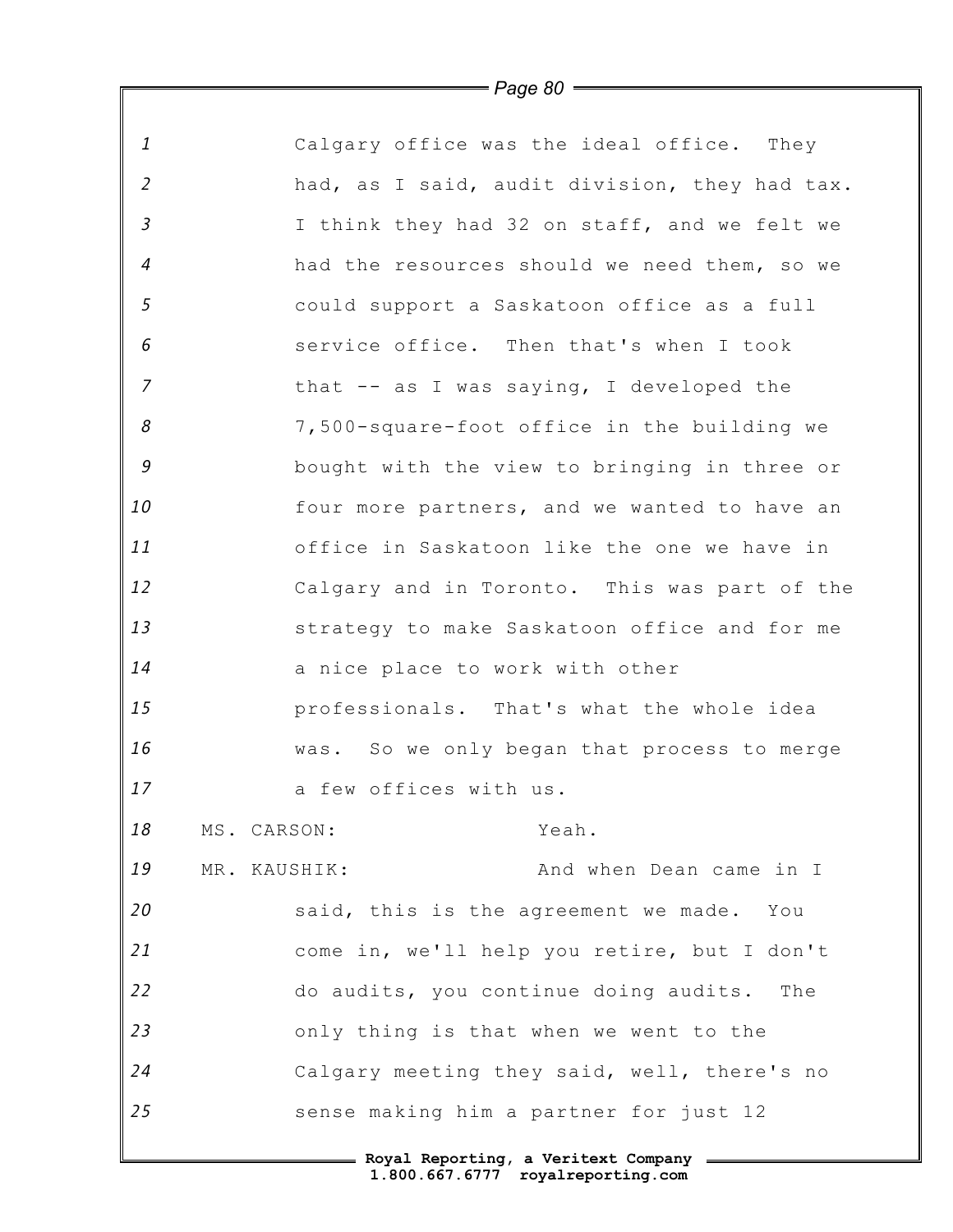|                            | $=$ Page 81 $=$                               |
|----------------------------|-----------------------------------------------|
|                            |                                               |
| $\mathbf{1}$               | months, maybe 16 months, so let him carry on  |
| $\overline{2}$             | his audits, and you should have no problem    |
| $\mathfrak{Z}$             | signing these as a partner. That's why I      |
| $\overline{4}$             | signed them off and I looked at them in that  |
| 5                          | respect. There was nothing blatantly wrong    |
| 6                          | with any file -- I mean, report. The files    |
| $\overline{z}$             | had deficiencies, but the report did not.     |
| $\boldsymbol{\mathcal{S}}$ | The report stood okay.                        |
| $\mathcal G$               | MS. CARSON:<br>Can I clarify something        |
| 10                         | with that?                                    |
| 11                         | MR. KAUSHIK:<br>Sure.                         |
| 12                         | MS. CARSON:<br>So when you mean the           |
| 13                         | report, did you just mean when you were       |
| 14                         | signing you thought you were only responsible |
| 15                         | for the wording in the audit report and not   |
| 16                         | the audit file?                               |
| 17                         | Not the entire -- let me<br>MR. KAUSHIK:      |
| 18                         | go back. I was not involved in planning the   |
| 19                         | audit. I was not involved in execution of     |
| 20                         | the audit. I didn't attend the offices that   |
| 21                         | Glen did the audits with. He went out to all  |
| 22                         | his client s like he always had, but when he  |
| 23                         | came in and said it's done, I looked at the   |
| 24                         | audit file from a general point of view,      |
| 25                         | which is the report, there are sections for   |
|                            | - Roval Reporting, a Veritext Company         |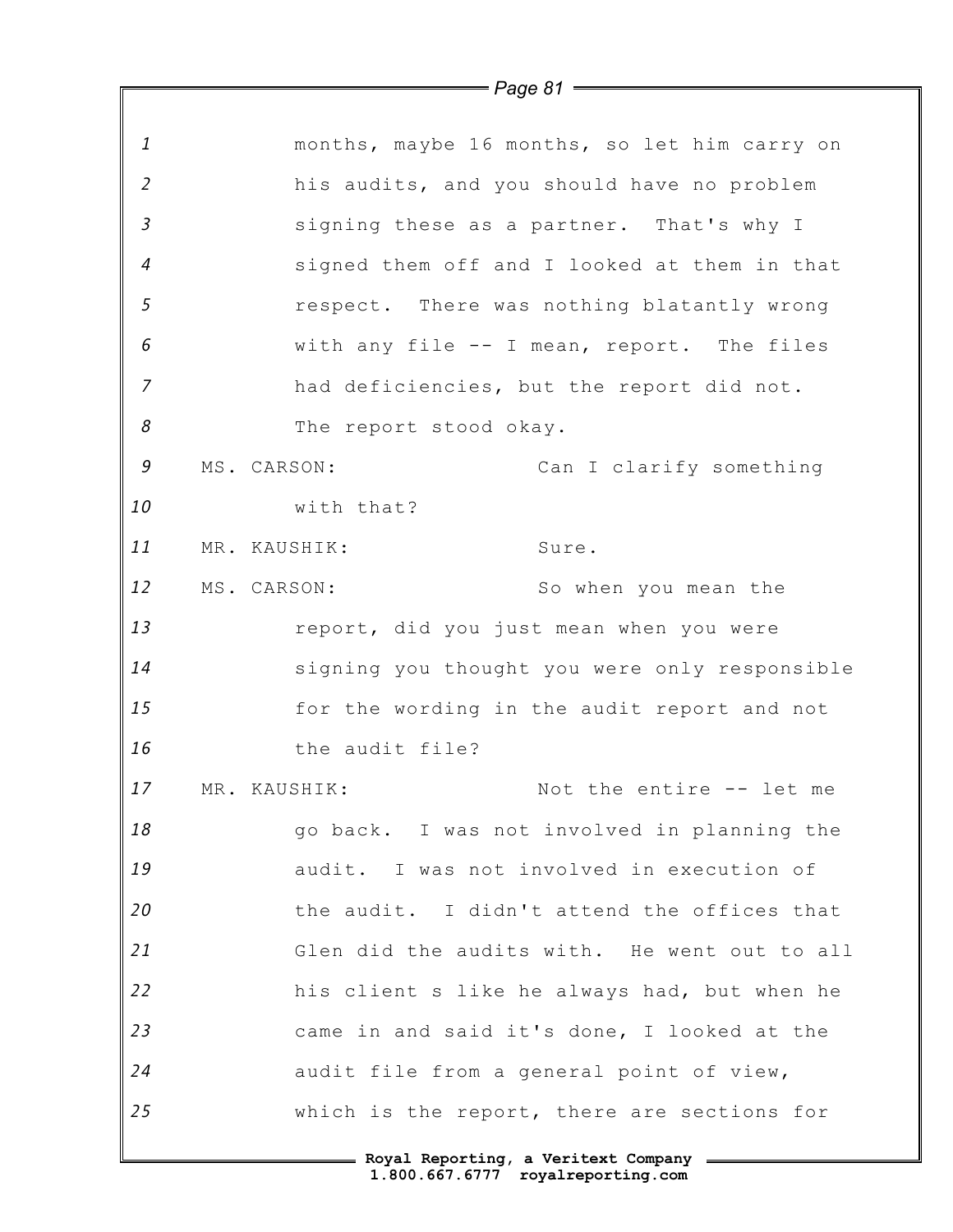| $\mathbf{1}$               | the balance sheet, so the cash investments,   |
|----------------------------|-----------------------------------------------|
| $\overline{2}$             | capital assets, accounts payables, so the     |
| $\mathfrak{Z}$             | general look and feel of the report that it's |
| $\overline{4}$             | backed up. As an example, you have -- for     |
| 5                          | cash you would have a back up, you would have |
| 6                          | the standard bank confirmation, bank          |
| $\overline{z}$             | statements, bank reconciliations, so the      |
| $\boldsymbol{\mathcal{S}}$ | general things I did look at because that's   |
| $\mathcal G$               | the assistance I would provide. At least      |
| 10                         | somebody gets to look at it before it goes    |
| 11                         | out, and anything I was going to sign before  |
| 12                         | it went out, I looked at that, but I didn't   |
| 13                         | do the audit.                                 |
| 14                         | MS. CARSON:<br>So do you think it is the      |
| 15                         | signing partner's responsibility for the      |
| 16                         | oversight, the review, and the planning of    |
| 17                         | the audit file?                               |
| 18                         | Well, that's what's<br>MR. KAUSHIK:           |
| 19                         | pointed out to me, that is my responsibility, |
| 20                         | but that's where I think the whole confusion  |
| 21                         | came for the file reviewer, and anybody else  |
| 22                         | would has looked at it. They have been only   |
| 23                         | focussing on that as the general partner, but |
| 24                         | he was the actual partner doing all the work, |
| 25                         | and so my responsibility wasn't to take       |
|                            | - Roval Reporting, a Veritext Company         |

 $\mathbb F$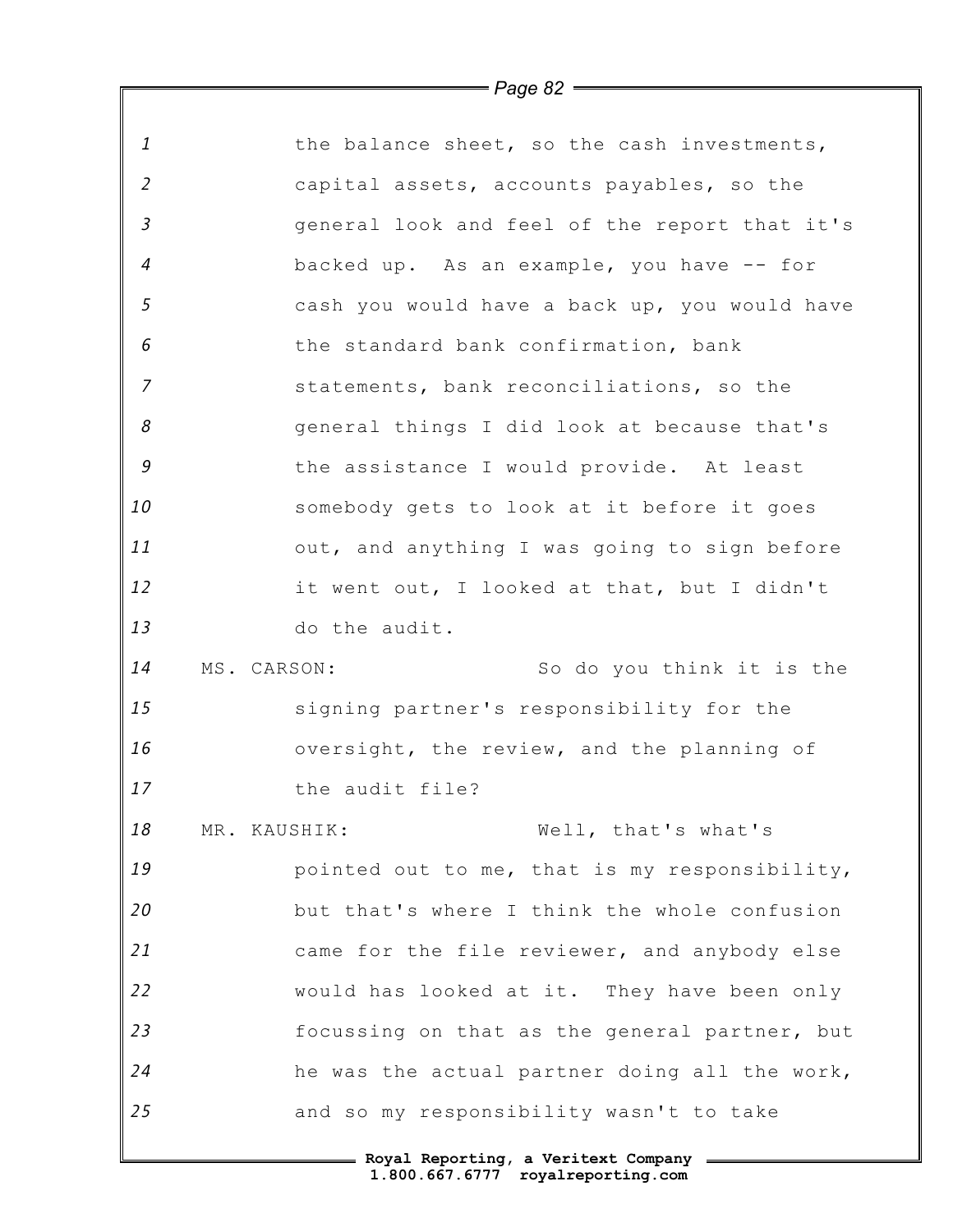|                | $=$ Page 83 $=$                               |
|----------------|-----------------------------------------------|
|                |                                               |
| $\mathbf{1}$   | care -- take over the audit. This is why I'm  |
| $\overline{2}$ | saying, the confusion sits to this day as to  |
| $\mathfrak{Z}$ | what my involvement truly was.                |
| $\overline{a}$ | MS. CARSON:<br>But just to clarify, I         |
| 5              | think you said before Dean was not a partner? |
| 6              | We did not make him a<br>MR. KAUSHIK:         |
| 7              | partner.                                      |
| 8              | $So$ --<br>MS. CARSON:                        |
| 9              | MR. KAUSHIK:<br>That's right, and that's      |
| 10             | why I keep harping on the same thing, the     |
| 11             | signature is mine, the audit is not mine.     |
| 12             | MS. CARSON:<br>I quess -- so that is          |
| 13             | your opinion, that the signing partner is not |
| 14             | responsible for audit?                        |
| 15             | It's a fact.<br>MR. KAUSHIK:                  |
| 16             | A fact of --<br>MS. CARSON:                   |
| 17             | A fact of my involvement<br>MR. KAUSHIK:      |
| 18             | in the file.                                  |
| 19             | But against the<br>MS. CARSON:                |
| 20             | professional standards, someone would say     |
| 21             | that if you're the signing partner, you would |
| 22             | be responsible for the review, the execution, |
| 23             | and the planning of the audit?                |
| 24             | I believe that's the view<br>MR. KAUSHIK:     |
| 25             | that CPA has held. It's not my view.          |
|                | = Royal Reporting, a Veritext Company =       |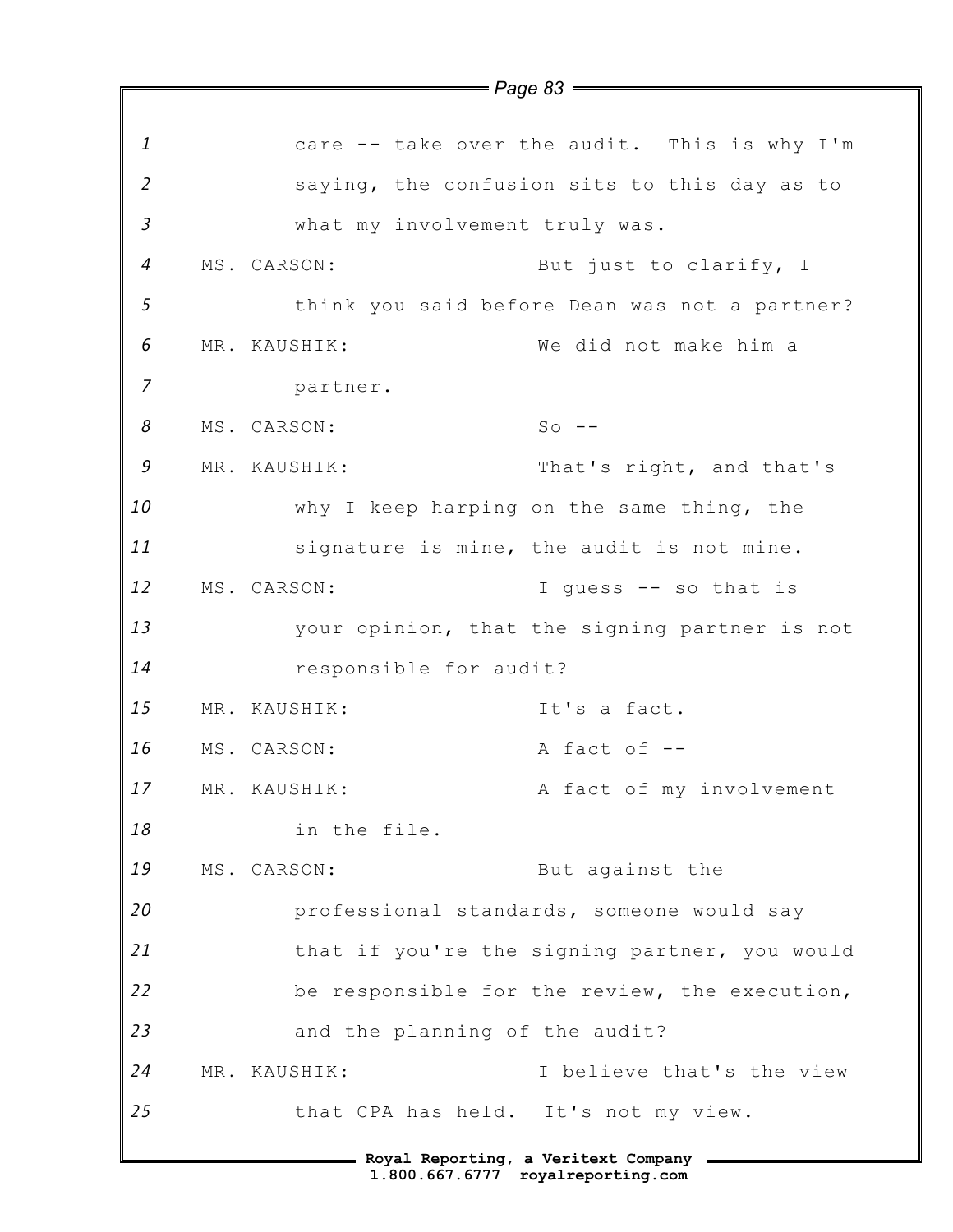*1 2 3 4 5 6 7 8 9 10 11 12 13 14 15 16 17 18 19 20 21 22 23 24 25* **Royal Reporting, a Veritext Company** MS. CARSON: Or the view of the standards, Canadian Auditing Standards, right? MR. KAUSHIK: I believe that's the position they have taken. MS. CARSON: Those were my only two questions. MR. SPILCHEN: Just to follow up, was it considered to have one of the offices who is regularly with involved with audits, you know, be the signer of those audit reports? MR. KAUSHIK: How do you mean sign them? MR. SPILCHEN: Well, ultimately to take the responsibility for the quality of the file. MR. KAUSHIK: It would be the same thing that I have done. If I had asked, for example, my Montreal office to sign off on this report, they would have -- they have been doing exactly what I did. MR. SPILCHEN: Right, but if they're proficient in auditing that would be -- yeah, just a question there if that was considered. MR. KAUSHIK: The Interject --

*Page 84*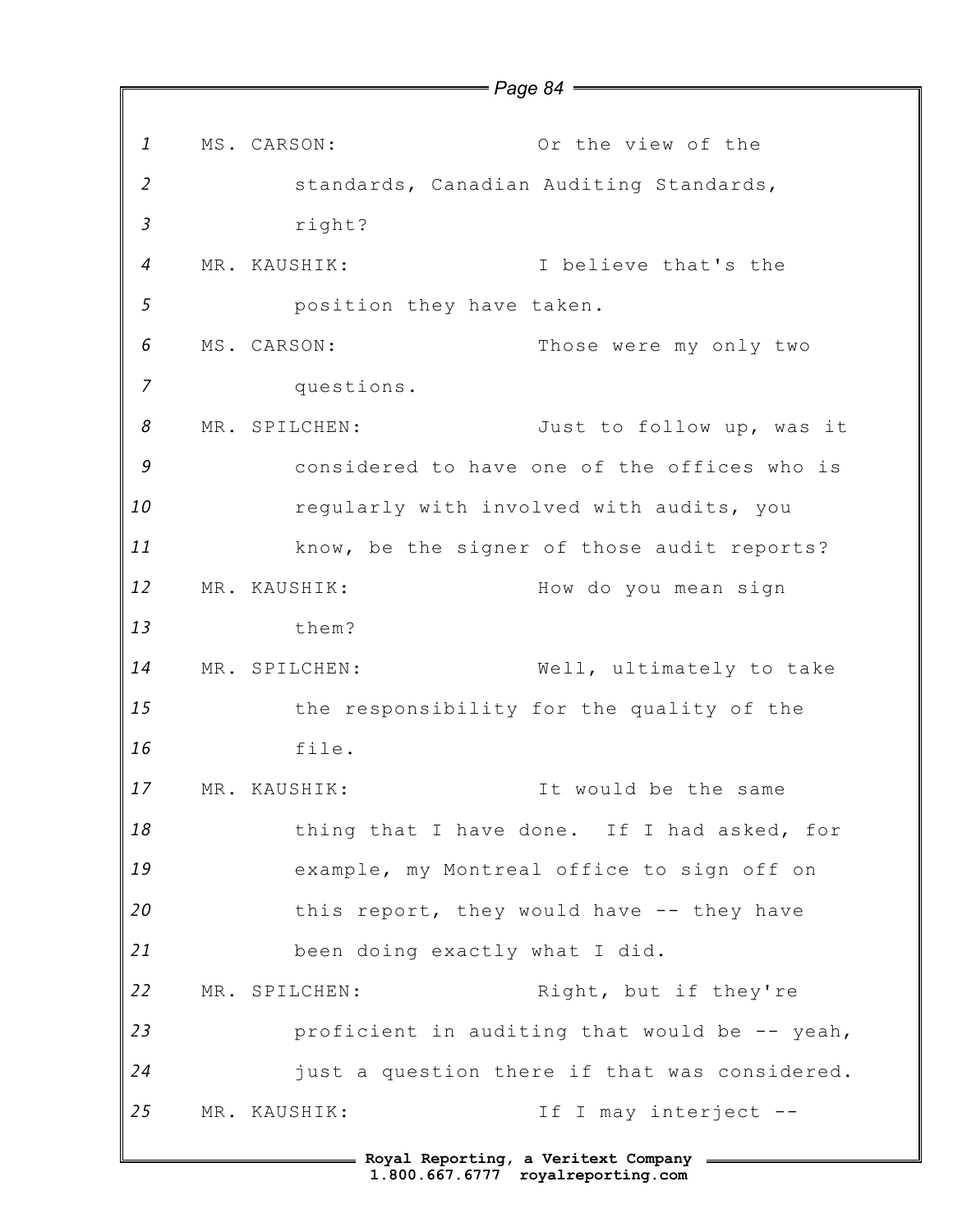*1 2 3 4 5 6 7 8 9 10 11 12 13 14 15 16 17 18 19 20 21 22 23 24 25* MR. SPILCHEN: Yeah. MR. KAUSHIK:  $-$  no, it wasn't considered because Dean was essentially the only one that was knowledgeable of the clients, and he carried on his practice in our office. That's the whole issue here. He carried on his practice just as he had all the time. The only issue is that we didn't make him a partner. That's why I'm saying all the evidence will show and it supports that he carried on. That's the issue here. MR. SPILCHEN: Well, from my experience there is a different set of reward and risk that goes with being a partner as opposed to an employee. MS. CARSON: Mmhmm. MR. SPILCHEN: So ultimately, you know, in my view, like, I'm a partner, and, yeah, I'm responsible for deficiencies of other - other practitioners in our firm that -- and, yeah, it's not like we've gone through things without any issues along the way, and, yeah, I've been responsible to stroke cheques out to clients where our subordinates didn't - didn't do their job, and it's painful, but

*Page 85*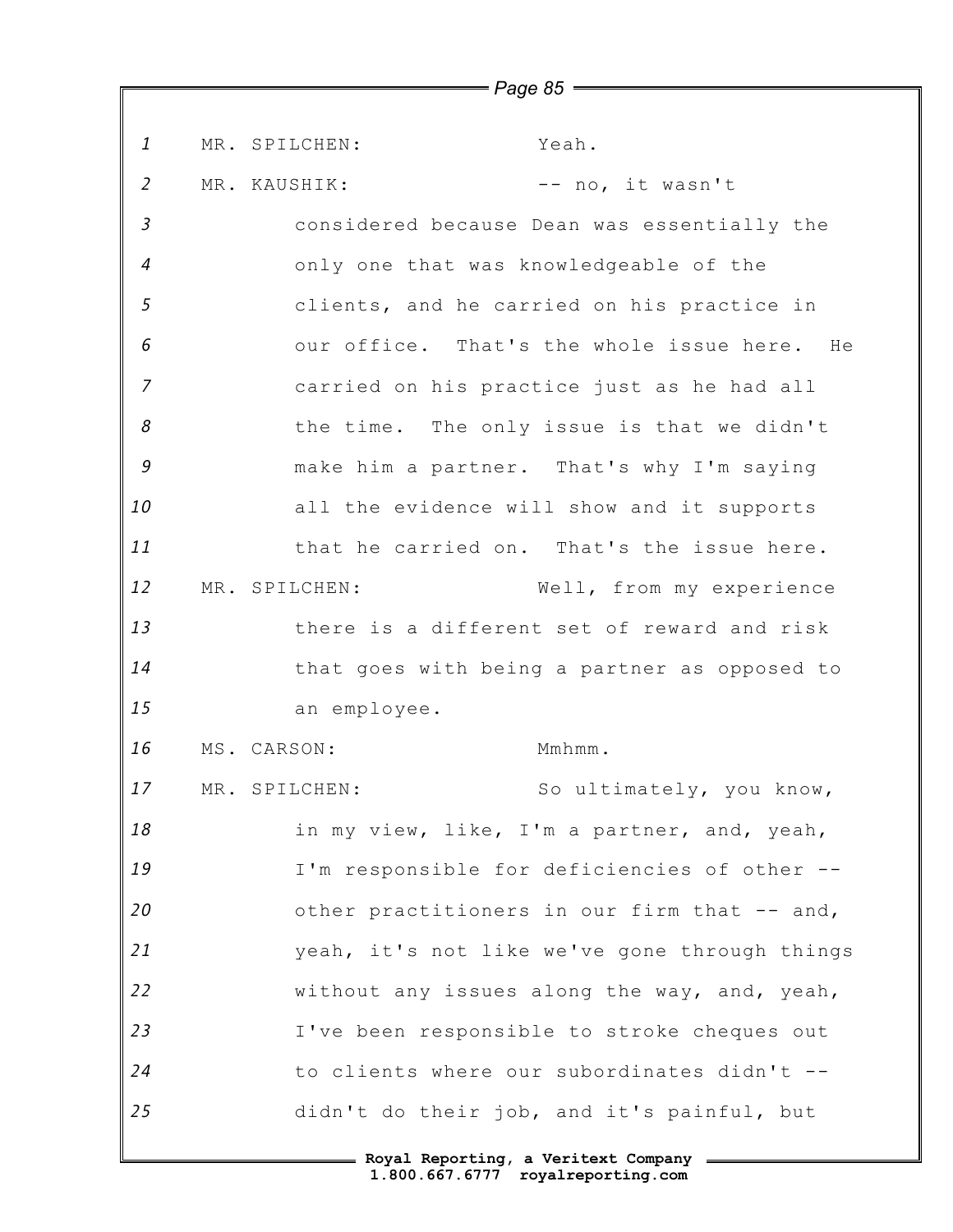|                |                      | $\,=\,$ Page 86 $\,=\,$                                                    |
|----------------|----------------------|----------------------------------------------------------------------------|
| $\mathbf{1}$   |                      | it's our responsibility as partners to accept                              |
| $\overline{2}$ |                      | the risk and the liability that goes with                                  |
| $\mathfrak{Z}$ | that reward.         |                                                                            |
| $\overline{4}$ | MR. KAUSHIK:         | Well, the risk and                                                         |
| $\mathfrak{s}$ |                      | liabilities -- he was not an employee of DNTW                              |
| 6              |                      | chartered accounts. That is an error in                                    |
| $\overline{7}$ |                      | the -- is it in the investigator's reports?                                |
| 8              |                      | Where do you get an impression that he was an                              |
| 9              | employee?            |                                                                            |
| 10             | MR. SPILCHEN:        | I believe I saw it in                                                      |
| 11             |                      | your read comments there somewhere.                                        |
| 12             | MR. KAUSHIK:         | He was actually never an                                                   |
| 13             |                      | employee. He was a subcontract. We paid him                                |
| 14             |                      | as a contractor. He gave us an invoice, and                                |
| 15             | we paid his invoice. |                                                                            |
| 16             | MS. CARSON:          | Yeah, I think the same                                                     |
| 17             |                      | thing Darcy said, though, would stand true                                 |
| 18             |                      | with that. I'm also a partner in a firm, and                               |
| 19             |                      | we contract out some services, but ultimately                              |
| 20             |                      | it would be the signing partner's                                          |
| 21             |                      | responsibility for what the contractor had                                 |
| 22             | performed for you.   |                                                                            |
| 23             | MR. KAUSHIK:         | This is -- this is the                                                     |
| 24             |                      | most difficult part of this, is that he was                                |
| 25             |                      | not a typical subcontractor. I didn't buy a                                |
|                |                      | = Royal Reporting, a Veritext Company<br>1.800.667.6777 royalreporting.com |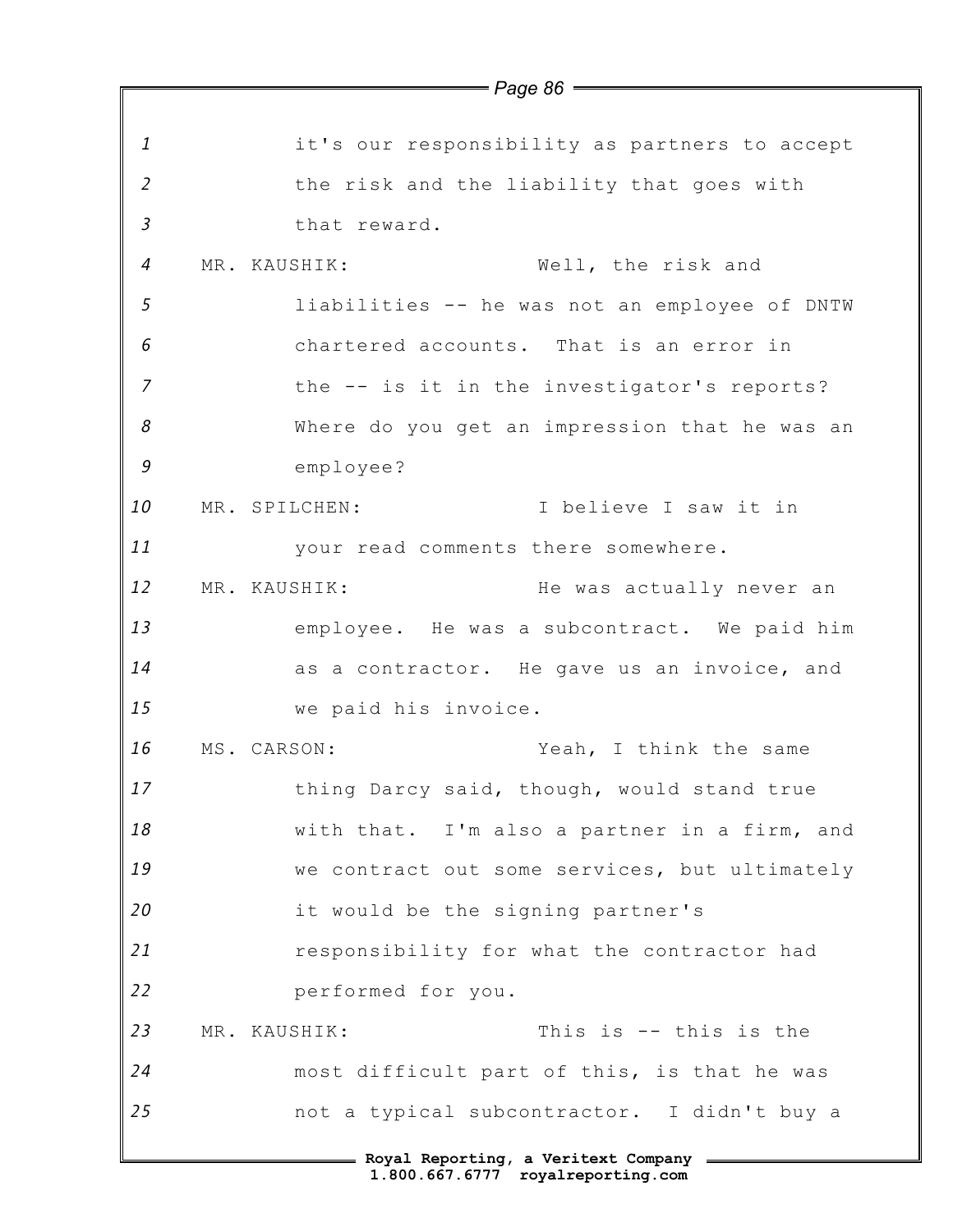*1 2 3 4 5 6 7 8 9 10 11 12 13 14 15 16 17 18 19 20 21 22 23 24 25* **Royal Reporting, a Veritext Company** practice and then subcontract it out. This was a merger of the practices where he would continue to carry on the audit division. This is -- this is probably the most baffling part for anybody who is looking at it, is to understand what his role was fully in this merger. This argument I have heard that you signed, you signed, you signed, but you didn't look at the whole context. That's why I amended the statement of facts, the facts on which the Professional Conduct Committee made a decision on April 6, 2016 was not made on all the facts. That's why I sent in the statement of adjustments of the facts, which were rejected by Hubick and Berger. I'm not sure if the Professional Conduct Committee got a chance to look at it. Why would those facts not be considered? MS. CARSON: I think they were. MR. KAUSHIK: They were not. There's no evidence for that. They weren't. CHAIRPERSON: Any other questions? MR. SPILCHEN: Yes, yes, sorry. CHAIRPERSON: I didn't jump in because there's good segue here if you want me to

*Page 87*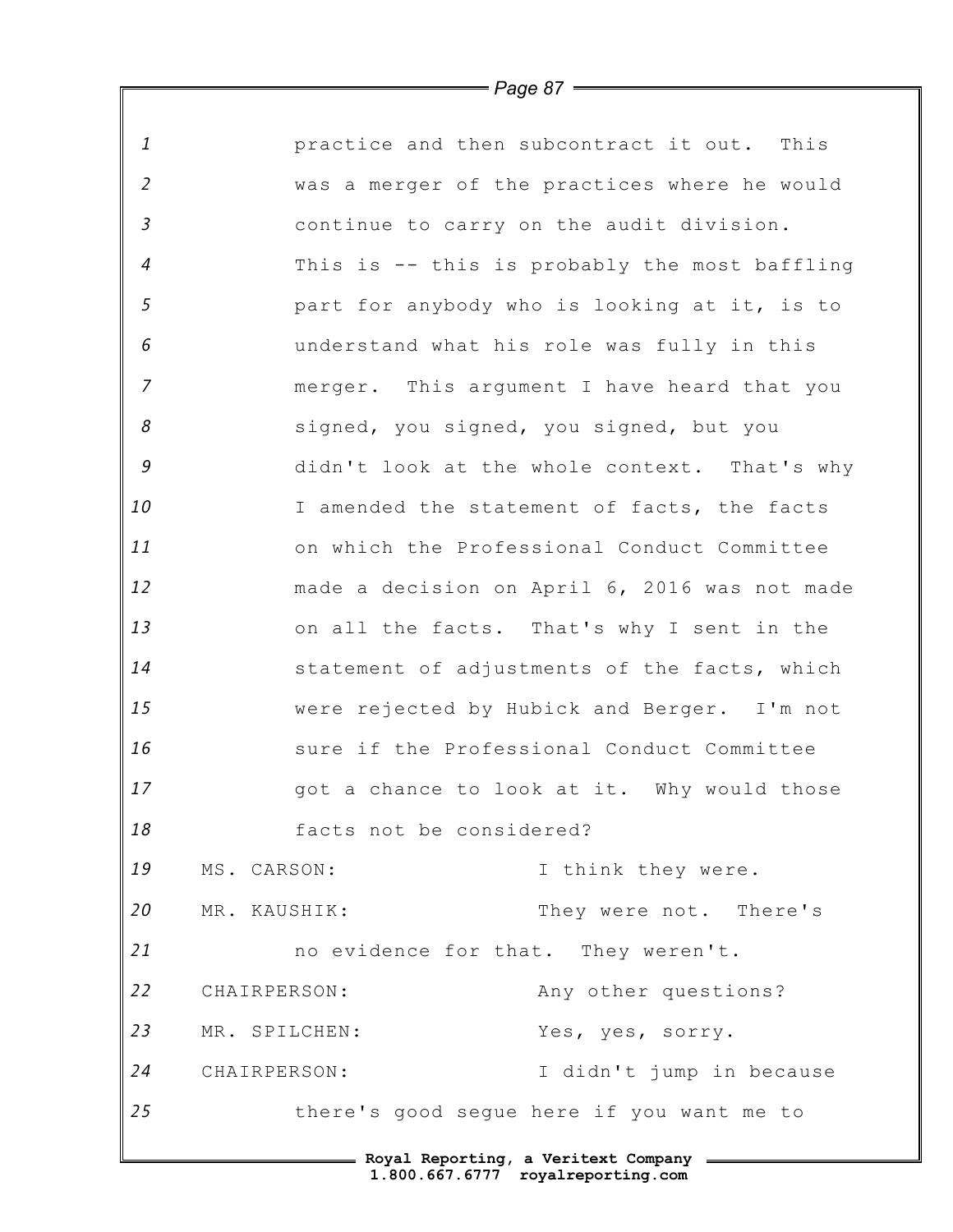*1 2 3 4 5 6 7 8 9 10 11 12 13 14 15 16 17 18 19 20 21 22 23 24 25* give you a minute. MR. SPILCHEN: Okay, go ahead, yeah, yeah. CHAIRPERSON: So, sir, to come back to your notion of the merger -- MR. KAUSHIK: Yes. CHAIRPERSON: And I guess I just have a question in terms of when you decided to enter into this merger arrangement with Mr. Dean. In terms of your due diligence ahead of that merger, or that partnership, or whatever you want to call it, I guess I would consider it the same process you would go through to hire any employee in terms of assessing the competency of the individual. What front end work did you do in the case of Mr. Dean? MR. KAUSHIK: I didn't do any. I was simply the old school as we said, we agreed to come together, we'll help you retire, you will do this because I don't do audits, that's the whole division -- neither was I looking for an audit division to run. The blunder in the whole issue was I didn't make him a partner, and that is the only issue in

*Page 88*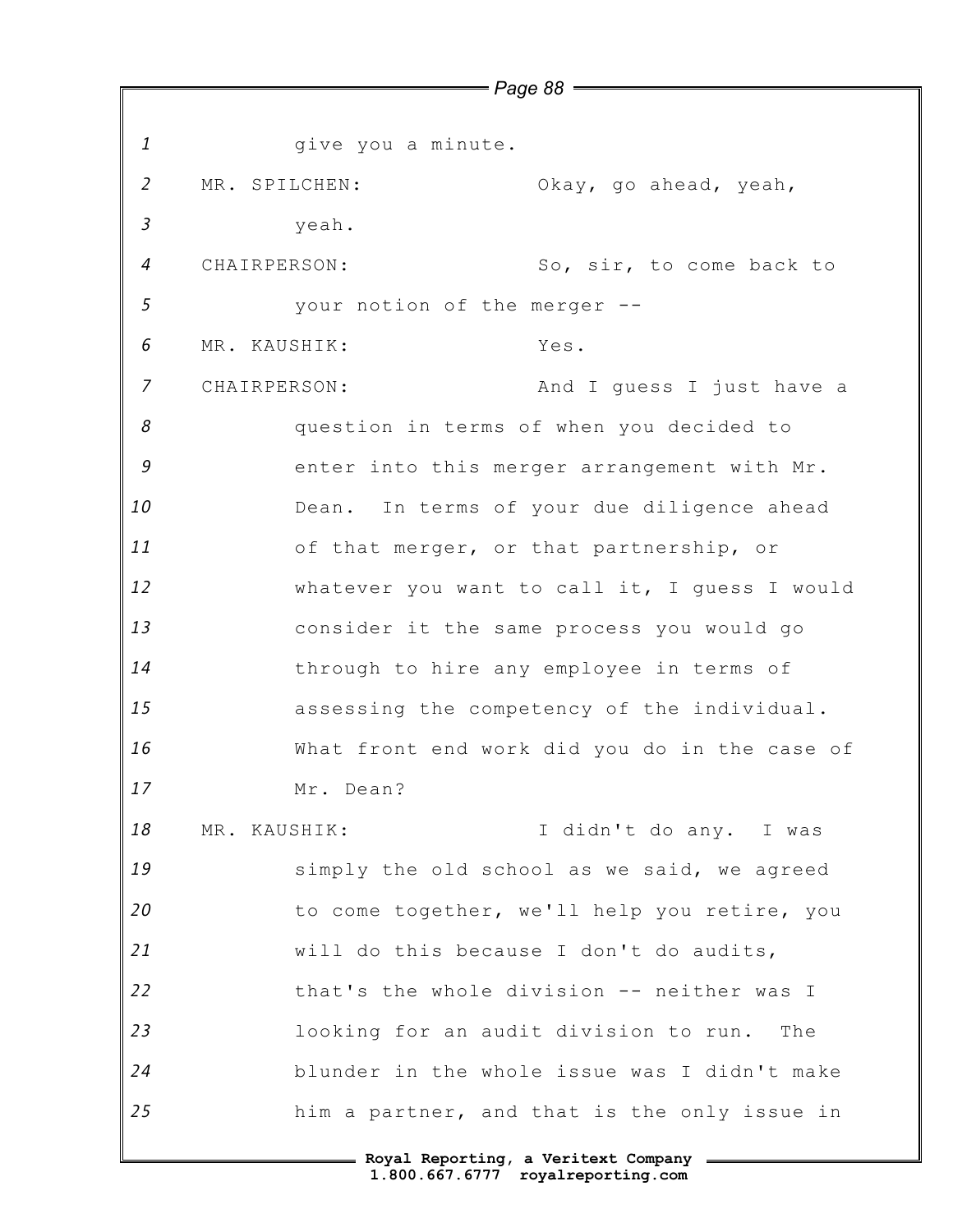| $\mathbf{1}$   | front of you, is why, because we agreed in    |
|----------------|-----------------------------------------------|
| $\overline{2}$ | Calgary there's no -- there was no point in   |
| $\mathfrak{Z}$ | making him a partner for such a -- for such a |
| $\overline{4}$ | short period. That's the whole issue. And     |
| 5              | as you are looking at this and saying, well,  |
| 6              | you're the partner, you're the partner,       |
| $\overline{z}$ | you're the partner, that's I'll I've heard, I |
| 8              | said I'm not the partner on audit. I do not   |
| $\mathcal G$   | work on these audits. I didn't work on those  |
| 10             | audits. And if that has created a confusion   |
| 11             | either with the client or the board, I want   |
| 12             | to fix that problem. That's why I'm saying,   |
| 13             | how am I going to fix that problem of signing |
| 14             | it? Because I want to disengage from that if  |
| 15             | that has created a huge problem.              |
| 16             | What do you think the<br>MS. CARSON:          |
| 17             | consequences should be for you signing the    |
| 18             | report?                                       |
| 19             | None. I'm not the audit.<br>MR. KAUSHIK:      |
| 20             | I'm just helping a client -- or a partner     |
| 21             | retire. That's the issue. You can             |
| 22             | complicate it with all the legal stuff that   |
| 23             | might follow it, but in essence that's what   |
| 24             | the -- that's the whole argument, he's a      |
| 25             | partner. I treated him like a partner.        |
|                |                                               |

Г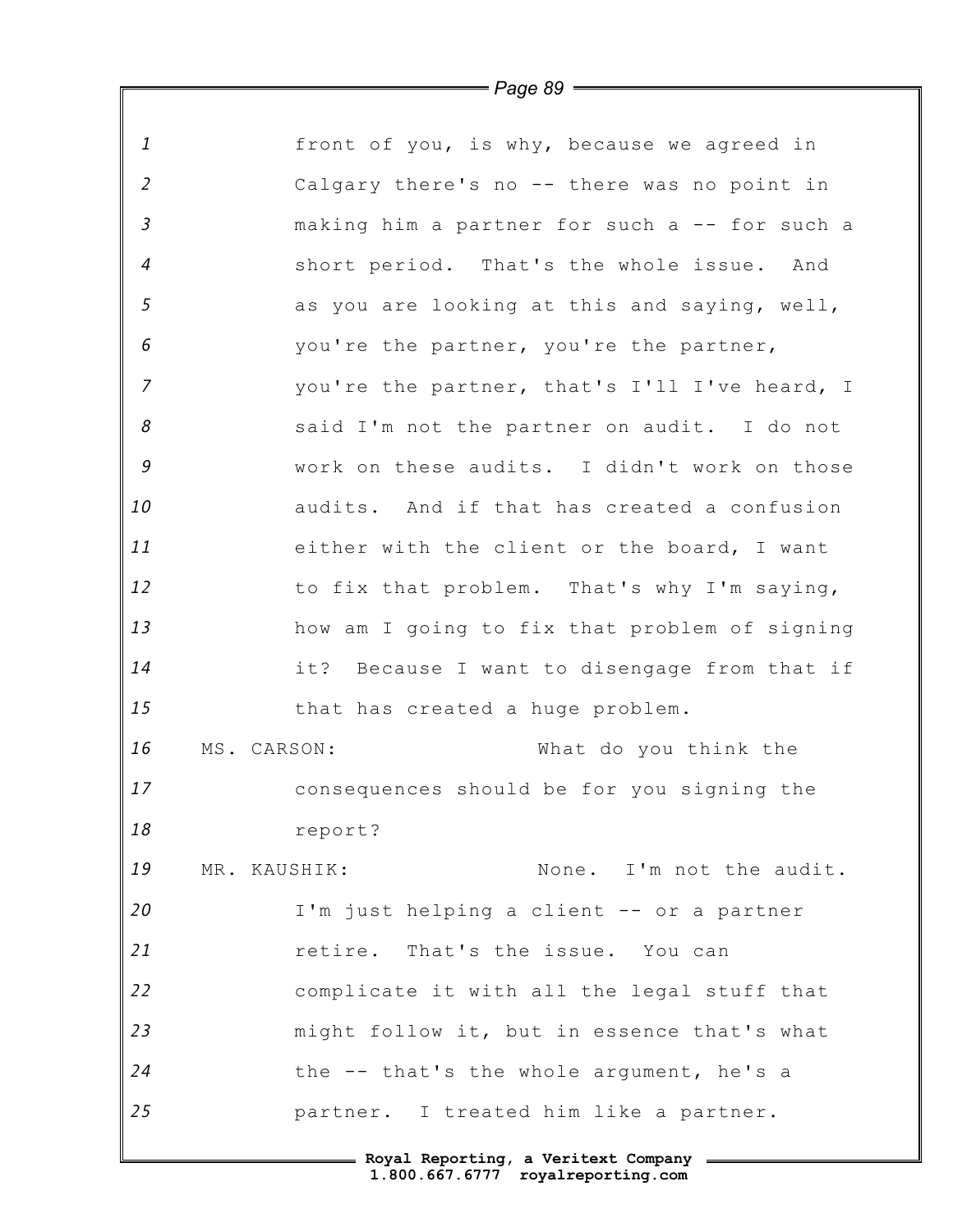|                | $=$ Page 90 $\equiv$                          |
|----------------|-----------------------------------------------|
|                |                                               |
| $\mathbf{1}$   | That's the issue. How do you move forward     |
| $\overline{2}$ | from that thinking? How can I convince you    |
| $\mathfrak{Z}$ | that's all my involvement was? But I didn't   |
| $\overline{4}$ | want to sign reports which I didn't believe   |
| $\mathfrak{s}$ | were right. To that I was -- I was aware      |
| 6              | there might be deficiencies in his files from |
| $\overline{z}$ | that point of view, so I wanted to make sure  |
| 8              | my report if I sign, should at least be       |
| 9              | correct as much as possible.                  |
| 10             | MS. CARSON:<br>I guess that's still           |
| 11             | where I have a bit of confusion.              |
| 12             | MR. KAUSHIK:<br>Sure, yeah.                   |
| 13             | MS. CARSON:<br>So your report was             |
| 14             | correct, but the file had deficiencies.       |
| 15             | Yeah.<br>MR. KAUSHIK:                         |
| 16             | MS. CARSON:<br>So as an audit partner         |
| 17             | myself I look at that as one, so can you      |
| 18             | explain why you look at that as two different |
| 19             | things?                                       |
| 20             | Well, because my view<br>MR. KAUSHIK:         |
| 21             | was, you know, I've got a -- I've got Glen    |
| 22             | whose wish is to retire, and I want to help   |
| 23             | him retire. I want to at least make sure      |
| 24             | that he retires. And the retirement was to    |
| 25             | happen with a new partner who would take over |
|                | = Royal Reporting, a Veritext Company =       |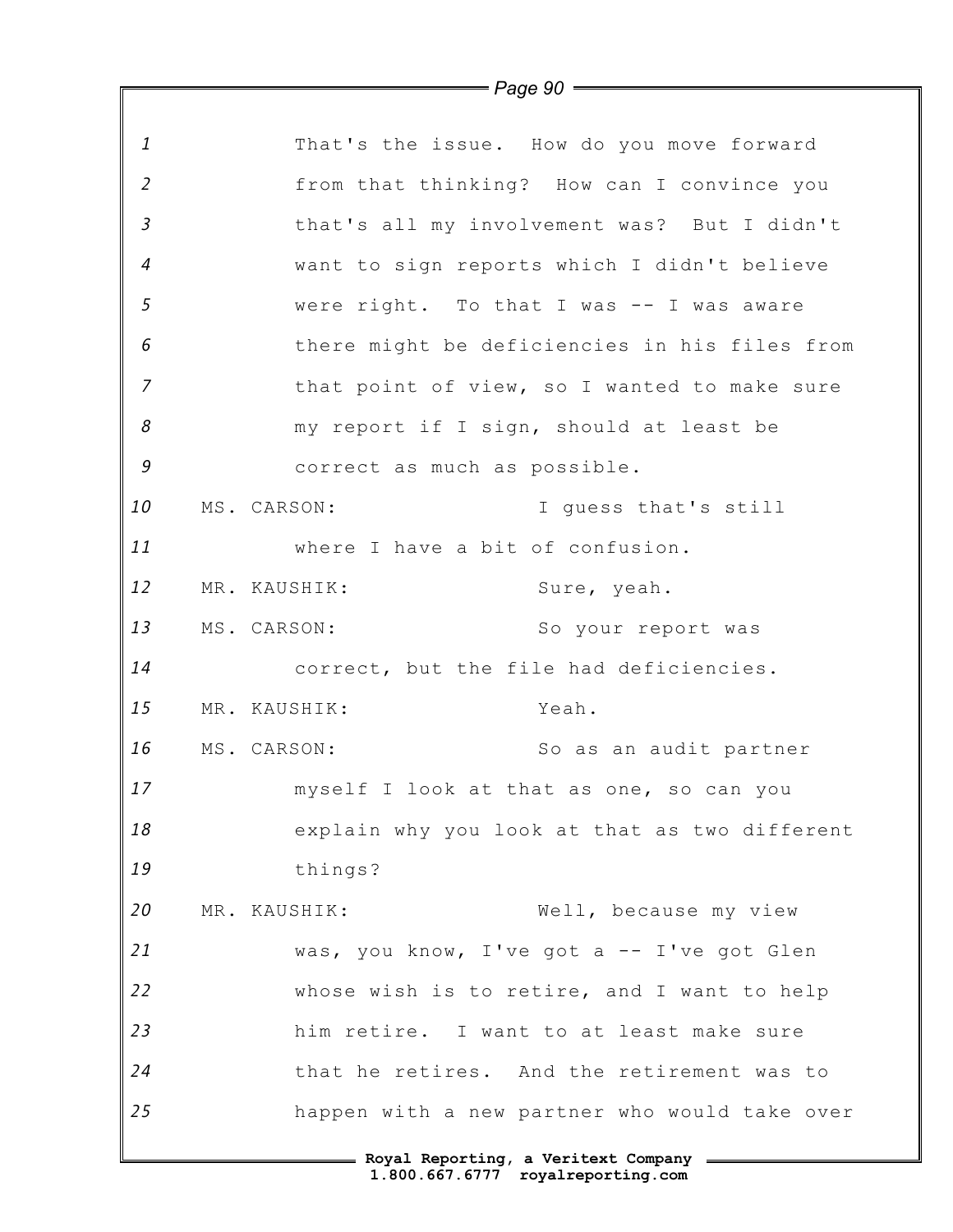|                | $=$ Page 91 $=$                          |                                               |
|----------------|------------------------------------------|-----------------------------------------------|
|                |                                          |                                               |
| $\mathbf{1}$   |                                          | the audits. That was our plan. And I said     |
| $\overline{2}$ | Glen was having difficulty selling his   |                                               |
| $\overline{3}$ | practice, so I said, let's try this. In  |                                               |
| $\overline{4}$ | retrospect I wish I had never signed the |                                               |
| 5              | report and he would have signed all his  |                                               |
| $\epsilon$     |                                          | reports as he always did, but the merger did  |
| $\overline{7}$ | not make him a partner.                  |                                               |
| 8              | MS. CARSON:                              | Right.                                        |
| 9              | MR. KAUSHIK:                             | That's it.                                    |
| 10             | MS. CARSON:                              | But aside from that, I                        |
| 11             |                                          | guess, still my question is how did you think |
| 12             | you could sign the report if there were  |                                               |
| 13             | deficiencies in the audit?               |                                               |
| 14             | MR. KAUSHIK:                             | Because I didn't consider                     |
| 15             | them my audits.                          |                                               |
| 16             | MS. CARSON:                              | But the report was                            |
| 17             | attached to the audits.                  |                                               |
| 18             | MR. KAUSHIK:                             | That's right. So I                            |
| 19             |                                          | assisted him in some deficiencies that I had  |
| 20             |                                          | figured were there, like I pointed out the    |
| 21             |                                          | term deposit, they had to have a back up and  |
| 22             |                                          | they didn't. I said, Glen, I'm not signing    |
| 23             |                                          | this. You can sign them if you like, until    |
| 24             |                                          | this is fixed I'm not signing it. I asked     |
| 25             |                                          | him to go back and find that, but they were   |
|                | Roval Reporting, a Veritext Company =    |                                               |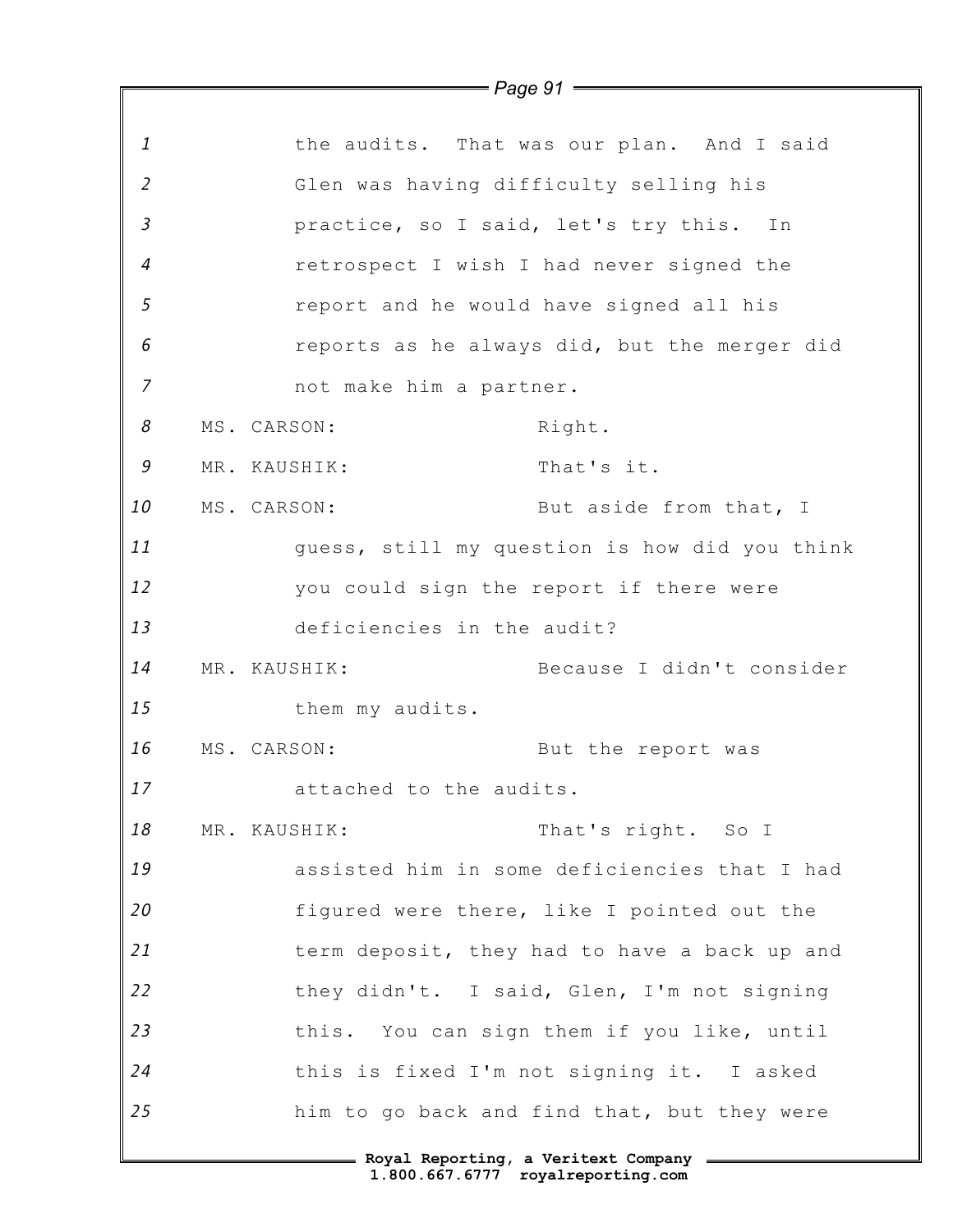| 1              | under such time restraint to have that report |
|----------------|-----------------------------------------------|
| 2              | for the meeting, I drove out and talked to    |
| $\mathfrak{Z}$ | the administrator, so I was just assisting    |
| $\overline{4}$ | him to make sure the files were okay -- or,   |
| 5              | sorry, the report was okay. That's my         |
| 6              | involvement. I did want to help him to make   |
| $\overline{7}$ | sure his work is okay. That's my              |
| 8              | assistant -- I would help anybody who needed  |
| $\mathcal G$   | by help, but I do want to get him to retire,  |
| 10             | so -- you know.                               |
| 11             | Well, this is the                             |
| 12             | point -- excuse me. The main point is, I      |
| 13             | didn't know they were all deficient the way   |
| 14             | normally I would as a partner -- as a partner |
| 15             | of the audit. I was not partner of the        |
| 16             | audit, never was. That's why you will see     |
| 17             | all these -- all the information that's there |
| 18             | in front of you. I wouldn't know about the    |
| 19             | deficiency of the audits in the current year  |
| 20             | or the previous years, because we were under  |
| 21             | the impression he has gone through file       |
| 22             | reviews with flying colour. He was the        |
| 23             | auditor. I'm not the auditor. I'm not         |
| 24             | running an audit practice. I wasn't running   |
| 25             | an audit practice before. He was the audit    |
|                |                                               |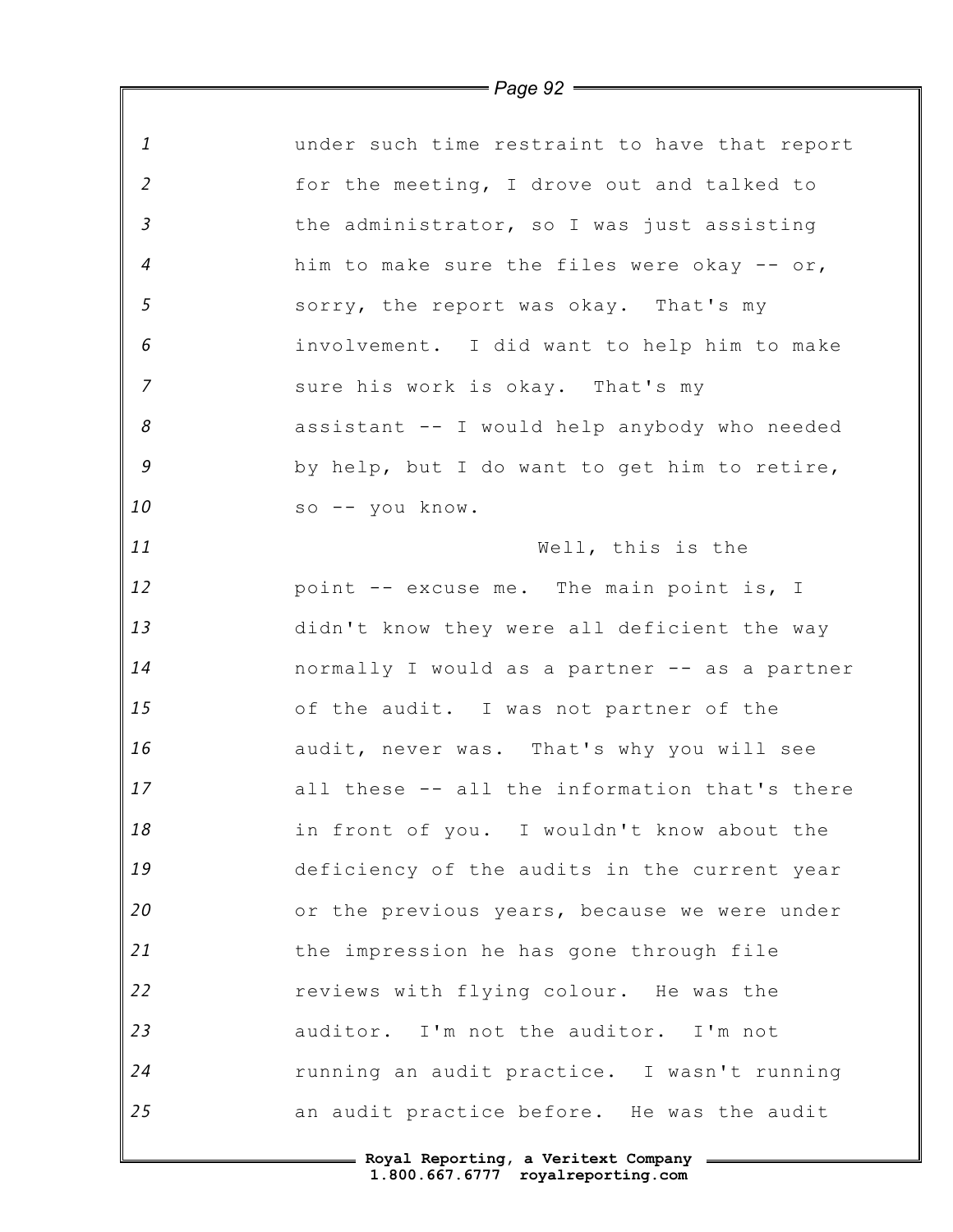|                | —— Page 93 <del>————</del>                    |
|----------------|-----------------------------------------------|
|                |                                               |
| $\mathbf{1}$   | specialist, the only partner in the audit.    |
| $\overline{2}$ | It was his division to run and he ran it.     |
| $\mathfrak{Z}$ | MS. CARSON:<br>Do you think the public        |
| $\overline{4}$ | would see you as the audit partner because    |
| 5              | your signature was on the report?             |
| 6              | Well, there is -- there<br>MR. KAUSHIK:       |
| $\overline{7}$ | is where the issue is, what does the public   |
| 8              | think, and if the public is being fooled,     |
| 9              | then it is now my responsibility to fix that, |
| 10             | and if you point me -- point out to me that   |
| 11             | that is a problem for CPA, or for the public, |
| 12             | or any impression that I have given, I        |
| 13             | believe the board -- I believe the people who |
| 14             | he audited understood that he is going to     |
| 15             | continue with his audits, he did the audits   |
| 16             | all the time. Those clients wouldn't even     |
| 17             | recognize me. I never even met with them.     |
| 18             | That's how much of his involvement was        |
| 19             | continuing as a partner. This is the          |
| 20             | argument I would put to anybody, what does    |
| 21             | the public think? Well, Glen Dean is in the   |
| 22             | office, he is treated as a partner, so what   |
| 23             | does the public think? DNTW, he was part of   |
| 24             | it, so DNTW signed off the report and he is   |
| 25             | part of it, and he is treated as a partner,   |
|                |                                               |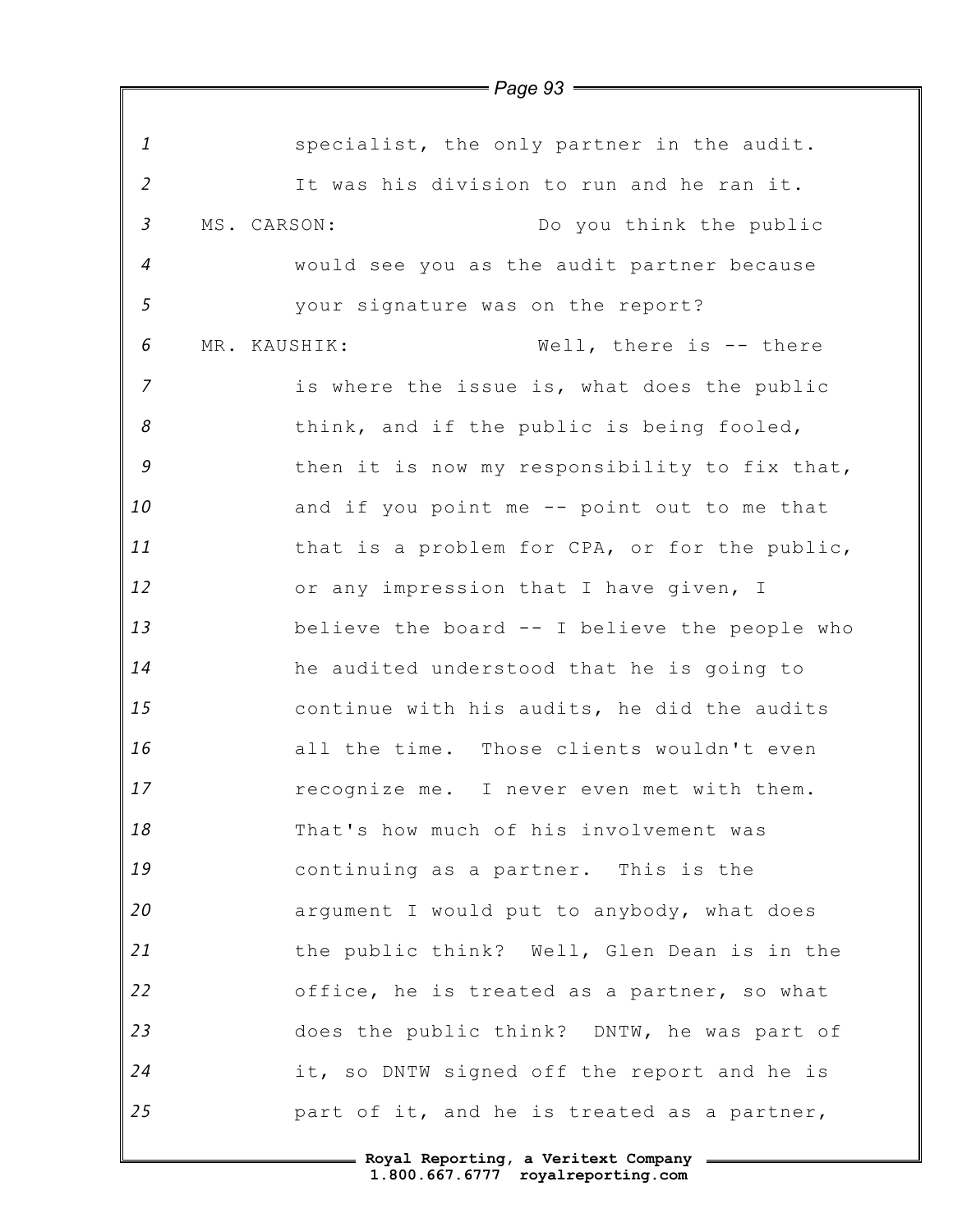*1 2 3 4 5 6 7 8 9 10 11 12 13 14 15 16 17 18 19 20 21 22 23 24 25* **Royal Reporting, a Veritext Company** *Page 94* so where is the problem? What does the public need to think? Rakesh signed them, is that what they think? MS. CARSON: I'm not sure. I can't speak to what -- MR. KAUSHIK: Well, he's with us. He's working in the office. He is's doing all the audits. Which public is thinking what? Where is the confusion? Nobody has come to us and said, Rakesh, we have a confusion who did this report. Nobody came to see any confusion. Where is the confusion? MS. CARSON: I think that usually the public thinks partners sign the report, and we have heard that Dean was not a partner with the firm. MR. KAUSHIK: But I treated him as a partner. MS. CARSON: But he wasn't the signing partner. MR. KAUSHIK: But he was the partner in charge of the audit as far as I'm concerned, so if that's an argument I want to defend it completely to make sure it's clear as who is doing the audit. If any party has come to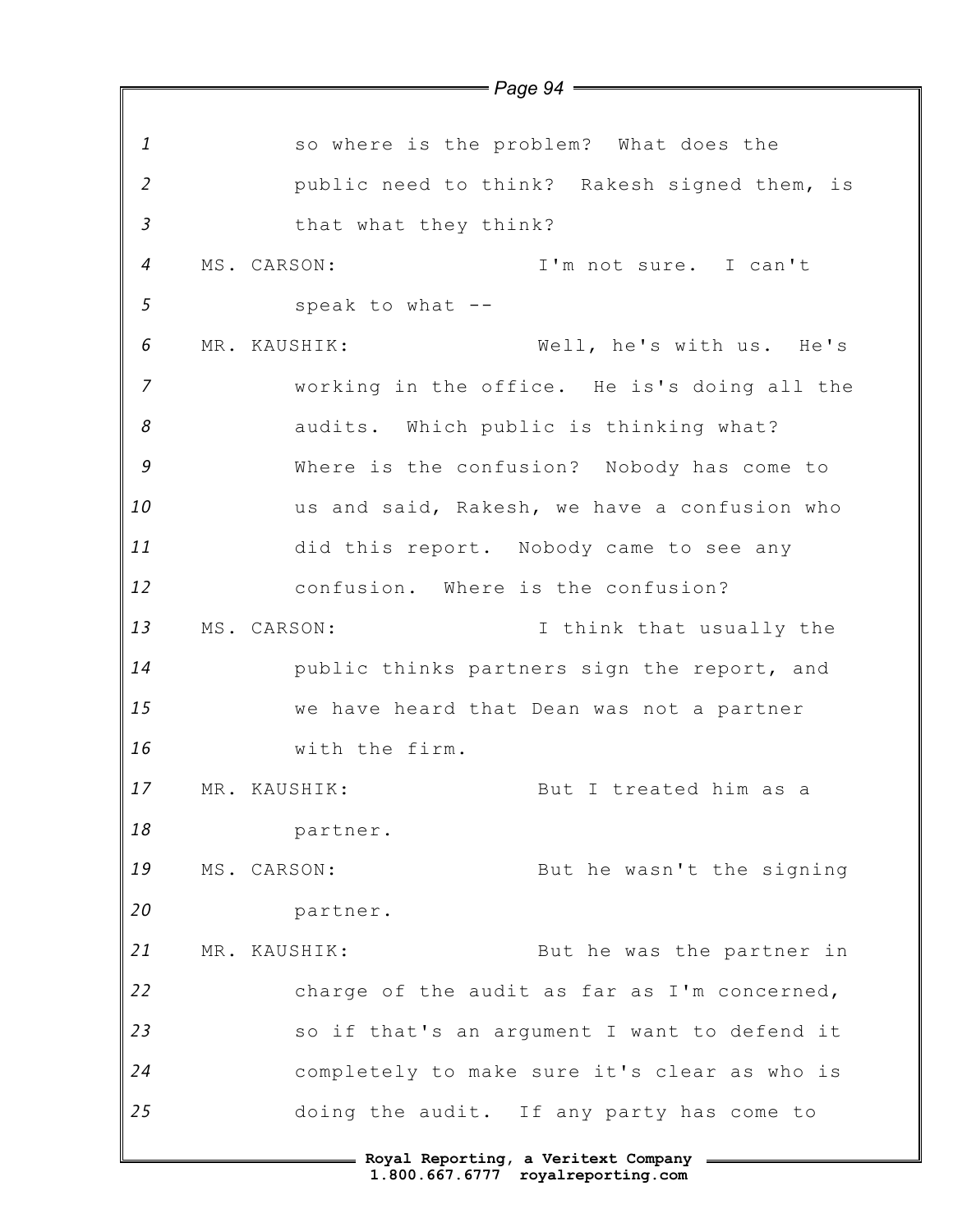|                |                             | $Page 95$ $-$                                |
|----------------|-----------------------------|----------------------------------------------|
|                |                             |                                              |
| $\mathbf{1}$   |                             | the CPA and said, jeez, I thought Rakesh did |
| $\overline{2}$ |                             | this audit, not Dean -- nobody has come with |
| 3              |                             | that complaint because everybody understood  |
| 4              |                             | who did the audit. That's the clear --       |
| 5              |                             | that's 100 percent clear who did the audit.  |
| 6              | CHAIRPERSON:                | Darcy, did you have                          |
| $\overline{7}$ | anything else?              |                                              |
| 8              | MR. SPILCHEN:               | Yeah, so on point 31                         |
| 9              |                             | of -- how can we identify this document that |
| 10             | $I've --$                   |                                              |
| 11             | CHAIRPERSON:                | This is the decision of                      |
| 12             |                             | the Discipline Committee that you have       |
| 13             | inserted your notes in red. |                                              |
| 14             | MR. KAUSHIK:                | Oh, point 37?                                |
| 15             | CHAIRPERSON:                | Yeah, so what you have in                    |
| 16             | front of you.               |                                              |
| 17             | MR. SPILCHEN:               | No, 31.                                      |
| 18             | MR. KAUSHIK:                | Oh, sorry. That's not                        |
| 19             | it. That's here.            |                                              |
| 20             | MR. WALLER:                 | On page 15.                                  |
| 21             | MR. KAUSHIK:                | Okay.                                        |
| 22             | MS. HOLMAN:                 | Mike, that's the one we                      |
| 23             | did November 26th?          |                                              |
| 24             | MS. CARSON:                 | Yes.                                         |
| 25             | CHAIRPERSON:                | Yes.                                         |
|                |                             |                                              |

Ŀ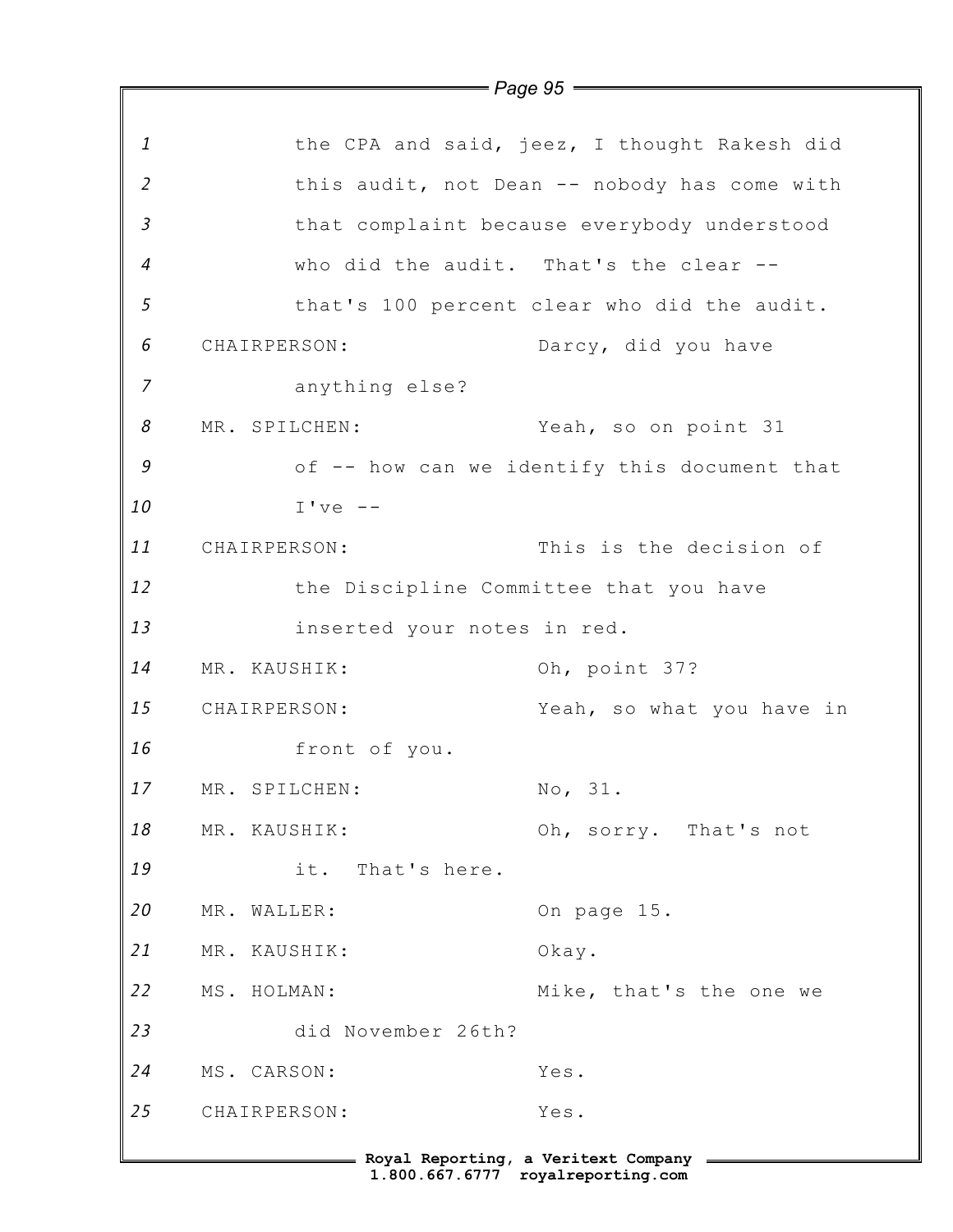*1 2 3 4 5 6 7 8 9 10 11 12 13 14 15 16 17 18 19 20 21 22 23 24 25* MS. HOLMAN: Okay. Thank you. CHAIRPERSON: And let us know if you have any questions in a minute, Gayle. MS. HOLMAN: Okay. MR. SPILCHEN: In the red there, like, what I'm seeing is that it is July 27, 2014 to Ms. Hubick, Mr. Kaushik recounted that DNTW had engaged Glen Dean an experienced auditor as an employee of the firm in September 2012. That's why I thought that he was an employee. MR. KAUSHIK: Yeah, yeah, yeah. Yeah, I know that that has been the difficulty for most people who have looked at this, the way it was presented. It appears as if I have an audit, I'm asking him to please come and help me do the audit. This is an experienced auditor. The key here he is the experienced partner, that I treated him as a partner. He was carrying on -- this was not some new employee that came along that I'm going to train. This is his complete audit division. It appears as if I engaged him, but that's the appearance you will get, but the actual fact of the matter is that he ran all the

*Page 96*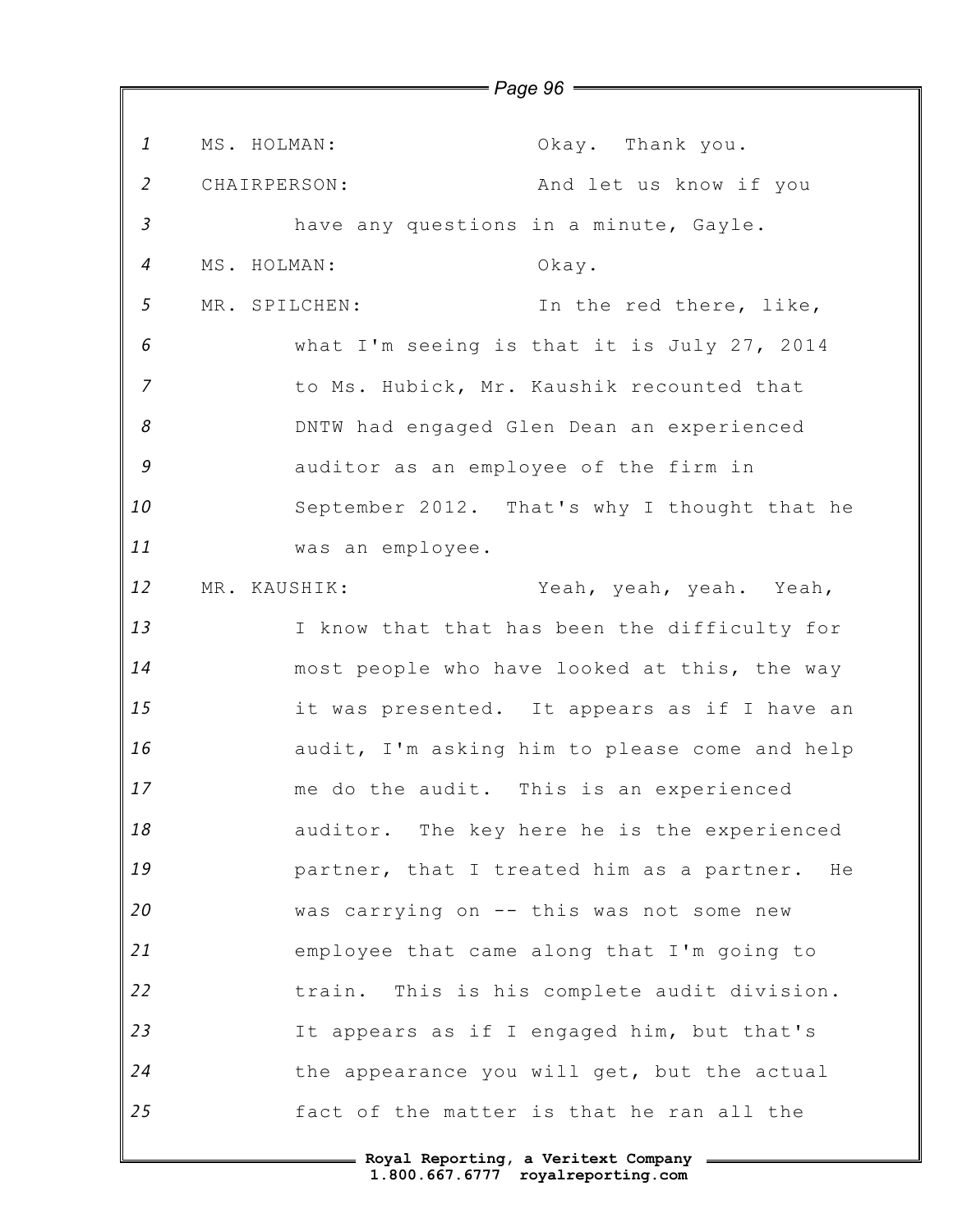| $\mathbf{1}$   | audit division of his as he had prior to      |
|----------------|-----------------------------------------------|
| $\overline{2}$ | meeting me. And that's why I'm saying how     |
| $\mathfrak{Z}$ | could you miss that in all of evidence I've   |
| $\overline{a}$ | provided on would did the audit? This is not  |
| 5              | Rakesh running an audit division. This is     |
| 6              | Dean still running his division as he always  |
| $\overline{z}$ | had. The clients loved him. He did their      |
| 8              | work for them, because the administrators did |
| $\mathcal G$   | not even know how to prepare the report.      |
| 10             | This man took it with a calculator and a      |
| 11             | pencil and drafted a 22 page report, because  |
| 12             | no one in that office could do that. Dean     |
| 13             | was doing all their work. He was preparing    |
| 14             | the reports for them.                         |
| 15             | And if I can go one                           |
| 16             | further, on the audit of RVLB, the            |
| 17             | administrator prior to issuing the report,    |
| 18             | Glen gave him the report, and he looked at    |
| 19             | the report and came to our office to see      |
| 20             | Dean. Dean was not available. So I talked     |
| 21             | to him. He said there is adjustments to make  |
| 22             | to this to report, and he was so thorough     |
| 23             | with it. He said, these 20 dollars don't      |
| 24             | belong in this category, it belongs in this   |
| 25             | expense category. We, means me and the        |

*Page 97*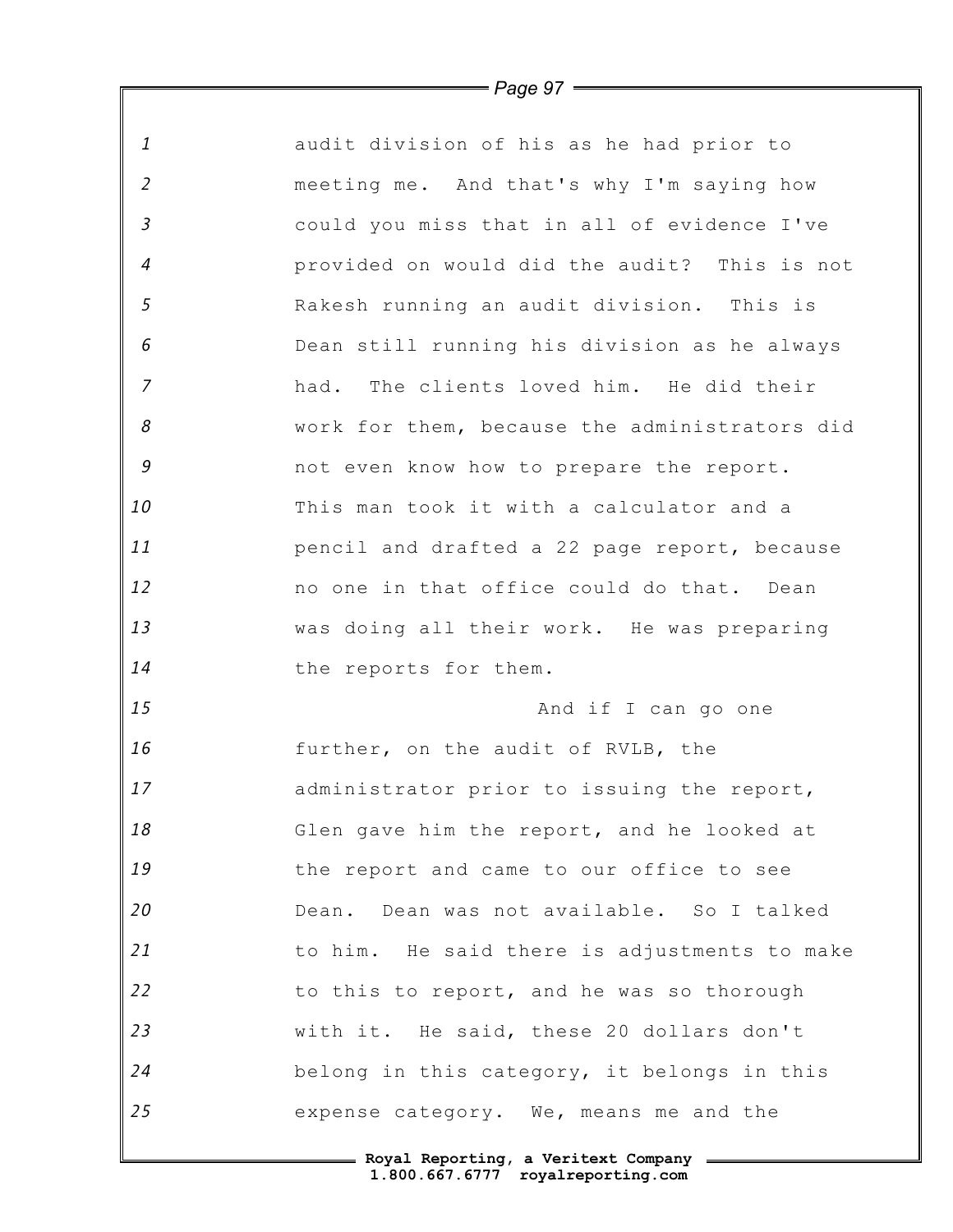*1 2 3 4 5 6 7 8 9 10 11 12 13 14 15 16 17 18 19 20 21 22 23 24 25* administrator, we made fine tune changes to the report. Him and I sat down and did that. And he was -- he was not happy with Dean's work to the extent that he wanted to prepare the report himself on an excel spreadsheet. That's what we were working on, on an excel spreadsheet, and he said that he asked Glen to teach him how to prepare that report on spreadsheet. Well Glen did not know how to operate or work with a spreadsheet. He worked with pencil and paper. And so I said so him, that I'll be happy to teach it to you, because he should be preparing it. He knows how to do the work, he knew every penny where it went in that report. So Glen prepared the report, we fine tuned it with one our two items. The point I want to make is that I didn't do the audit, I didn't prepare the report. The administrator was just okay with everything except a couple things that should be adjusted. I think Glen took six hours to prepare that report. On a spreadsheet it could probably be done in an hour or two, and the administration wanted to do that.

> **Royal Reporting, a Veritext Company 1.800.667.6777 royalreporting.com**

*Page 98*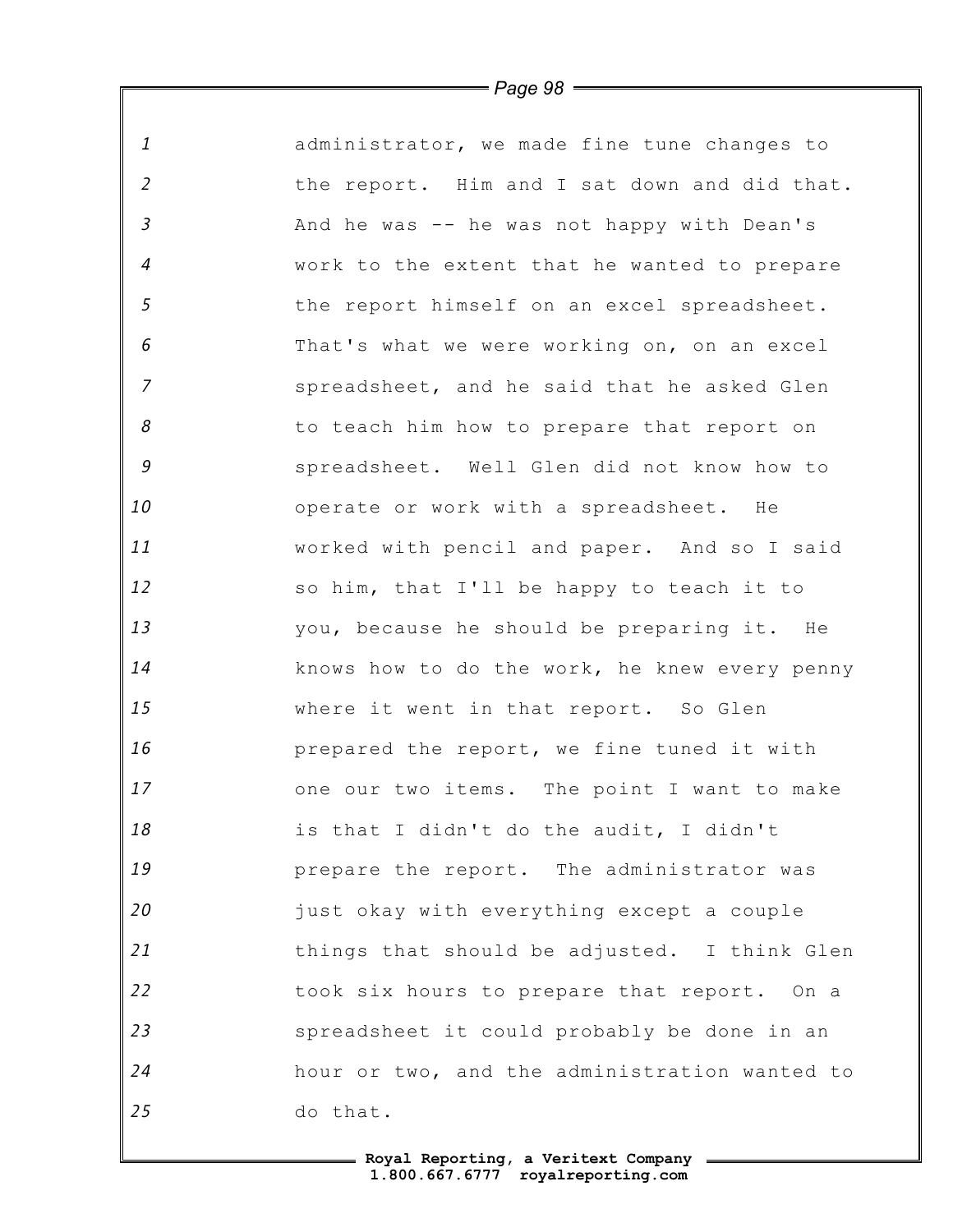*1 2 3 4 5 6 7 8 9 10 11 12 13 14 15 16 17 18 19 20 21 22 23 24 25* So the point I want to make is even there I did not do the audit, the one under question here that's -- I said, so if you look at the whole thing, I made my notes. I said, this is a very, very good treasurer, he wants to do the whole thing, but Glen never let him because he did the audit, he did the reports, he prepared it like he had year after year after -- probably for 15 years. Some files, the second one that we see here, the MUC file, well, I have files going back to 2002. All the files that he has prepared are sitting in archives at my office, and every file you will see is done exactly the same way, including the one that's under question here. These are his files, these are his division. This isn't somebody I went and hired to do this. This is a merger. He is doing all the work that he always did. That's the point I've made here. That's the point that I've made in my adjusted statement of facts which with you rejected. How can that be rejected? These are facts. So the question is, are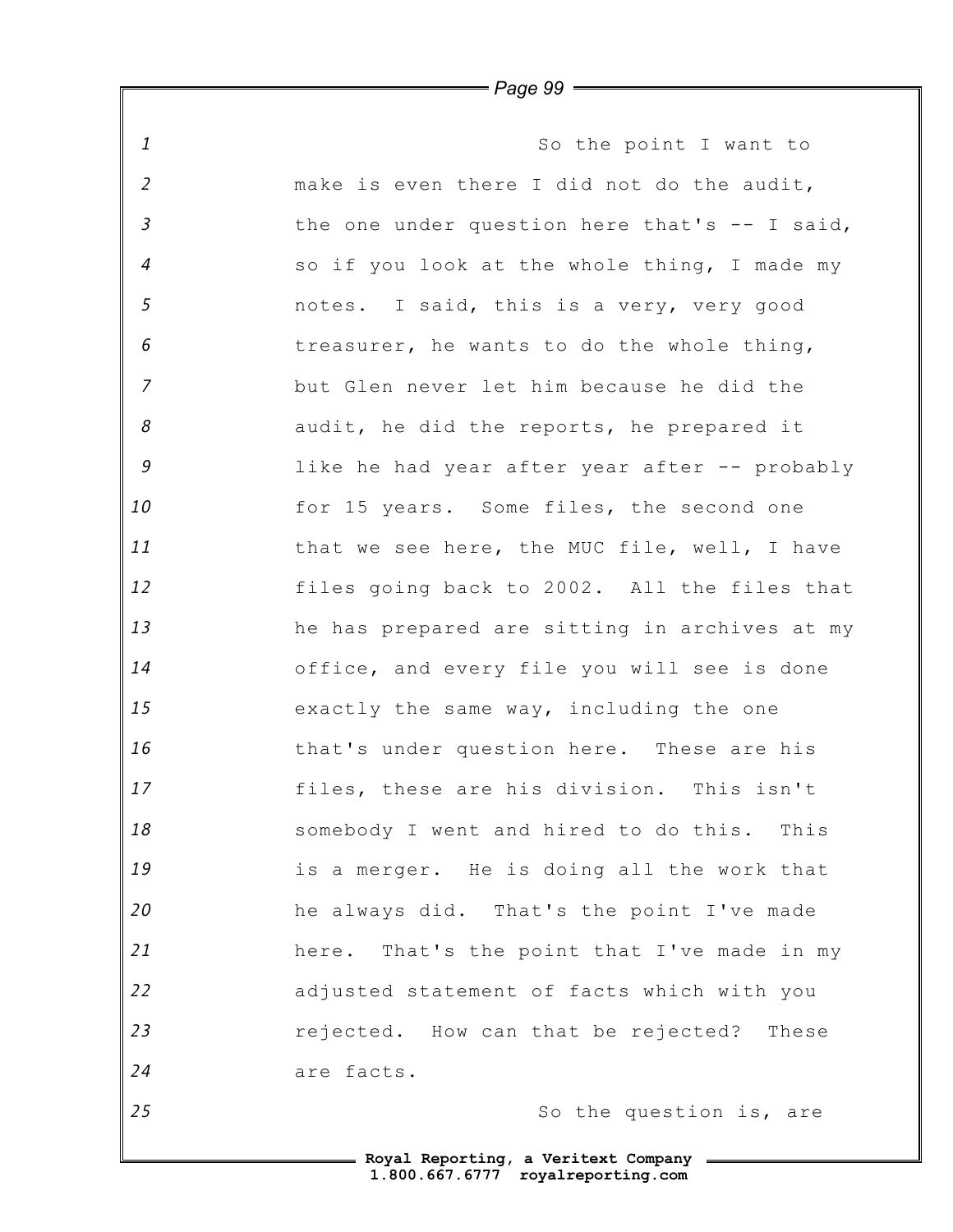|                | $\rightarrow$ Page 100 $\rightarrow$        |                                               |
|----------------|---------------------------------------------|-----------------------------------------------|
|                |                                             |                                               |
| $\mathbf{1}$   | you as an audit partner responsible? Well,  |                                               |
| $\overline{2}$ | the audit partner is him. That's the key    |                                               |
| $\mathfrak{Z}$ | issue. That's why we are banging our heads  |                                               |
| $\overline{4}$ | against the wall trying to convince anybody |                                               |
| $\mathfrak{s}$ |                                             | would will listen, I'm not the auditor here.  |
| 6              | MR. SPILCHEN:                               | I have some more                              |
| 7              |                                             | follow-up questions if that's okay. So with   |
| 8              |                                             | Dean's fee being a third of the market rate,  |
| 9              | did that raise any concerns?                |                                               |
| 10             | MR. KAUSHIK:                                | It did.                                       |
| 11             | MR. SPILCHEN:                               | Mmhmm.                                        |
| 12             | MR. KAUSHIK:                                | It did to me.                                 |
| 13             | MR. SPILCHEN:                               | Yeah, it would to me as                       |
| 14             | well.                                       |                                               |
| 15             | MR. KAUSHIK:                                | To bring in a partner and                     |
| 16             | to satisfy the needs of these types of      |                                               |
| 17             | clients at that low rate, I don't think he  |                                               |
| 18             | was able to sell his practice, nor would    |                                               |
| 19             | anybody want to come and take a -- take a   |                                               |
| 20             | division like this over.                    |                                               |
| 21             | MR. SPILCHEN:                               | Mmhmm.                                        |
| 22             | MR. KAUSHIK:                                | It was a huge concern.                        |
| 23             | MR. SPILCHEN:                               | Like, when did the                            |
| 24             | deficiencies of his work surface? I'm just  |                                               |
| 25             |                                             | going through my notes, and there was the one |
|                | = Royal Reporting, a Veritext Company =     |                                               |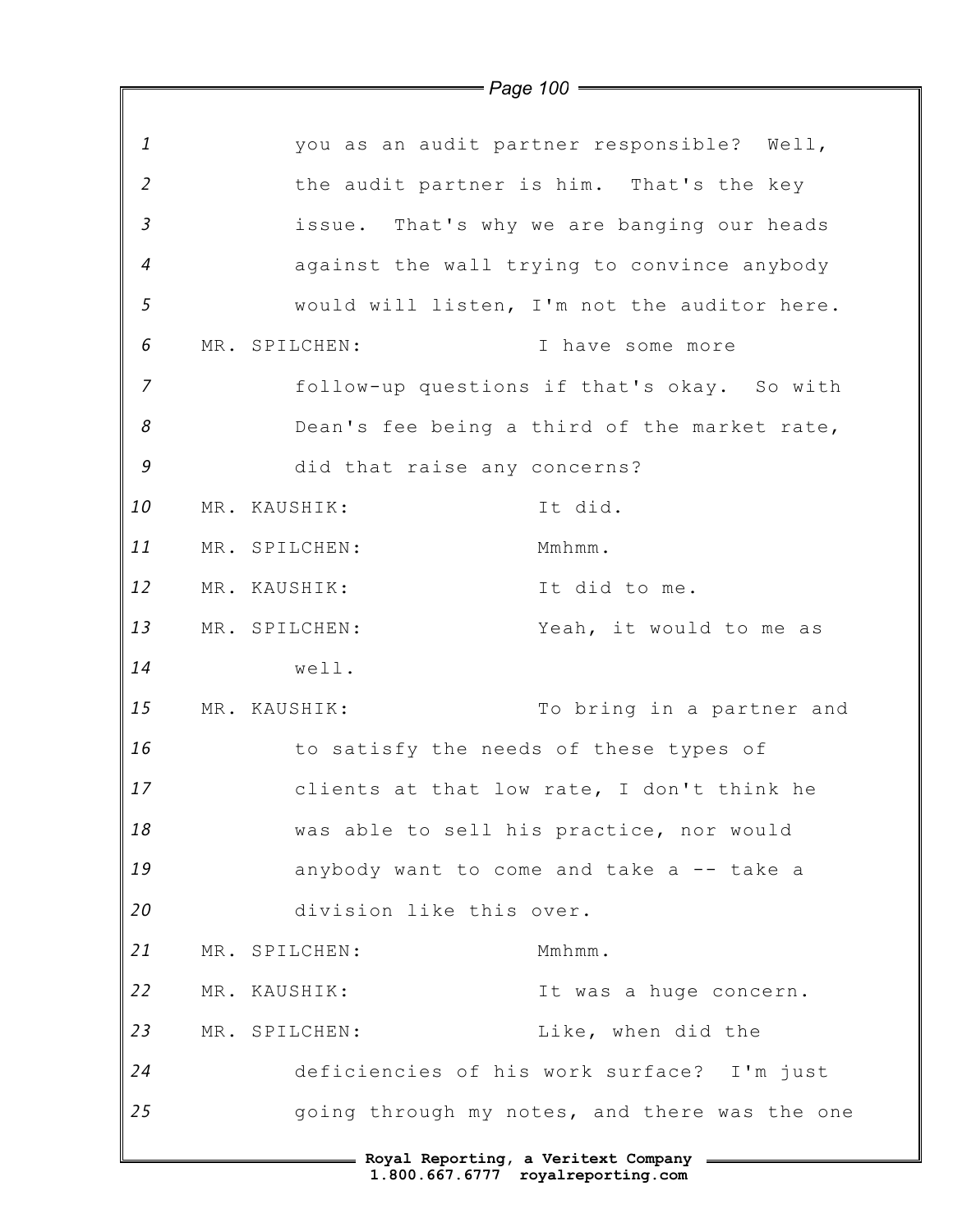*1 2 3 4 5 6 7 8 9 10 11 12 13 14 15 16 17 18 19 20 21 22 23 24 25* point that you made that you had discovered deficiencies with Dean's work, and he said, no one reads the reports anyway, and then when there was, like a subordinate, who advised you that Dean just took the information without asking a single question, but at the same time you'd consider him to be honest and hardworking and that you thought that he needed -- he knew what he needed to do and he did it so there's -- I'm a little bit torn on what you're opinion of him as a professional is. MR. KAUSHIK: Well, yeah, this was towards the end when he was there, and when I discovered that term -- the investments were not real, I went -- I drove out to the town and talked with the administrator and that's when he, the administrator, informed me on the method on how Dean prepared this work. So he indicated to me, and that's when I discovered towards the end, that the administrator stated to me that when Dean came to the office to do -- to do the audit, he took the information, he went to their boardroom, he prepared all the documents,

*Page 101*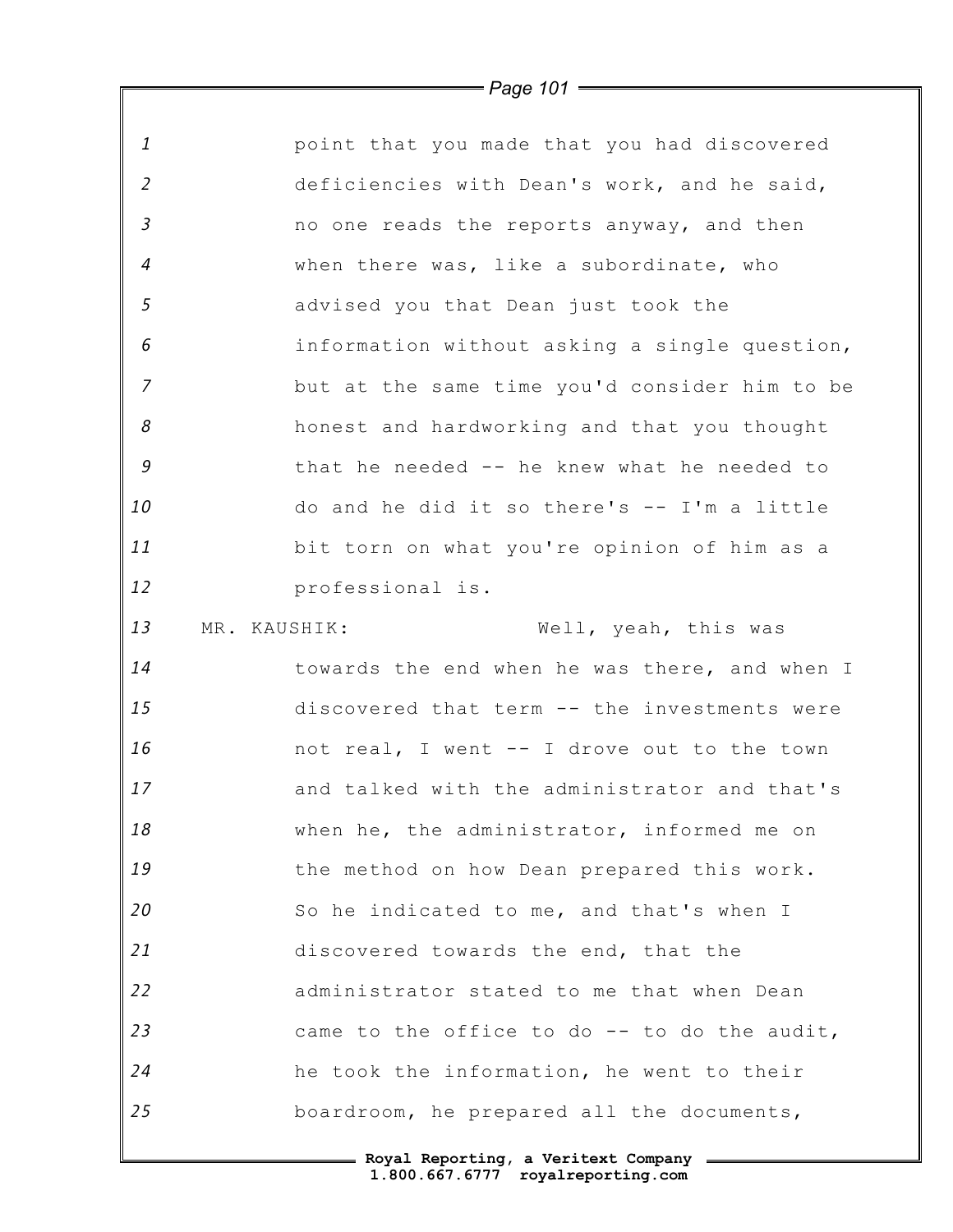|                |                              | - Royal Reporting, a Veritext Company - Royal Reporting, a Veritext Company<br>1.800.667.6777 royalreporting.com |
|----------------|------------------------------|------------------------------------------------------------------------------------------------------------------|
| 25             |                              | since he left, absolutely. Not only that,                                                                        |
| 24             | MR. KAUSHIK:                 | We hadn't done an audit                                                                                          |
| 23             | audit since he left.         |                                                                                                                  |
| 22             | MRS. KAUSHIK:                | They haven't done an                                                                                             |
| 21             | MR. SPILCHEN:                | Okay.                                                                                                            |
| 20             | MR. KAUSHIK:                 | Without audits.                                                                                                  |
| 19             | MR. SPILCHEN:                | Okay.                                                                                                            |
| 18             | MR. KAUSHIK:                 | I am.                                                                                                            |
| 17             | Saskatoon here?              |                                                                                                                  |
| 16             |                              | here, is the firm still in practice in                                                                           |
| 15             |                              | question, sorry for hogging all the questions                                                                    |
| 14             | MR. SPILCHEN:                | And just my last                                                                                                 |
| 13             | MR. KAUSHIK:                 | Absolutely.                                                                                                      |
| 12             | MR. SPILCHEN:                | Yeah, yeah.                                                                                                      |
| 11             | MR. KAUSHIK:                 | Well, yeah, absolutely.                                                                                          |
| 10             | within audit standards.      |                                                                                                                  |
| 9              | MR. SPILCHEN:                | Well, that's clearly not                                                                                         |
| 8              | gone, yeah, yeah.            |                                                                                                                  |
| $\overline{7}$ | MR. KAUSHIK:                 | Until he was virtually                                                                                           |
| 6              | virtually out of the office. |                                                                                                                  |
| 5              |                              | happened it didn't happen until he was                                                                           |
| $\overline{4}$ | MRS. KAUSHIK:                | But he's saying when that                                                                                        |
| $\mathfrak{Z}$ | MR. SPILCHEN:                | Yeah, that's clearly --                                                                                          |
| $\overline{2}$ |                              | work without asking a single question.                                                                           |
| $\mathbf{1}$   |                              | prepared an auditor report, he did the whole                                                                     |
|                |                              | $=$ Page 102 $=$                                                                                                 |
|                |                              |                                                                                                                  |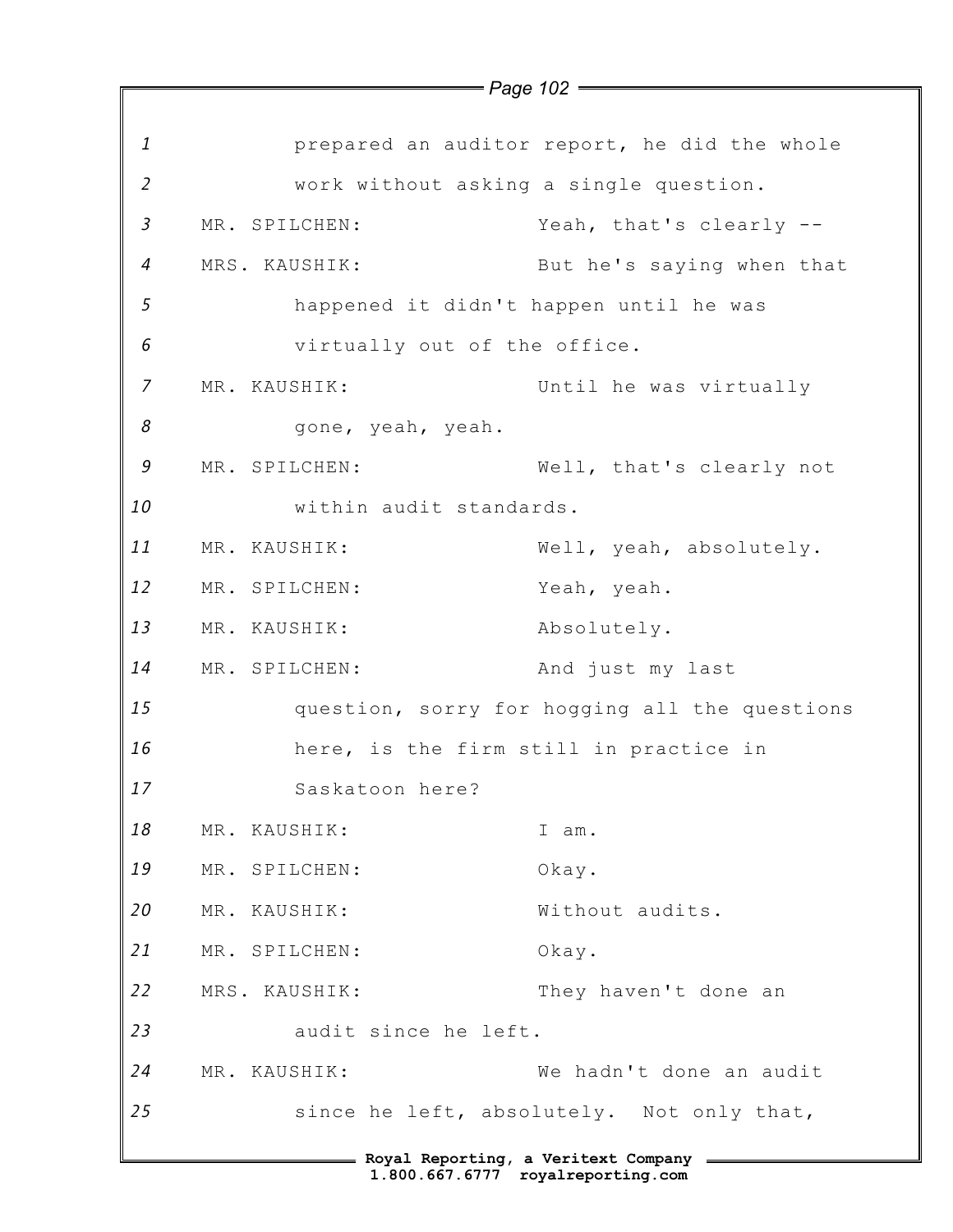*1 2 3 4 5 6 7 8 9 10 11 12 13 14 15 16 17 18 19 20 21 22 23 24 25* **Royal Reporting, a Veritext Company** *Page 103* we -- we are not involved in audits. That's the key to the whole thing, I was never involved in audits. CHAIRPERSON: I just have one more quick question before I turn it he over to Paul and Gayle, just because it's an extension of what Darcy was asking. So in terms of Mr. Dean, I don't want to focus too much on him, but you mentioned a couple of times that the file reviews for Mr. Dean previously -- I think the term used, passed with flying colours. What verification do you have of that? MR. KAUSHIK: It was his word. CHAIRPERSON: Okay. MRS. KAUSHIK: They wouldn't give it to us now, so they wouldn't give it to you then, would they? CHAIRPERSON: No, I just --MR. KAUSHIK: Well, the point is I -- I did not look at his file reviews. MRS. KAUSHIK: Well, you wouldn't have access to them. MR. KAUSHIK: Exactly. CHAIRPERSON: That's all I had.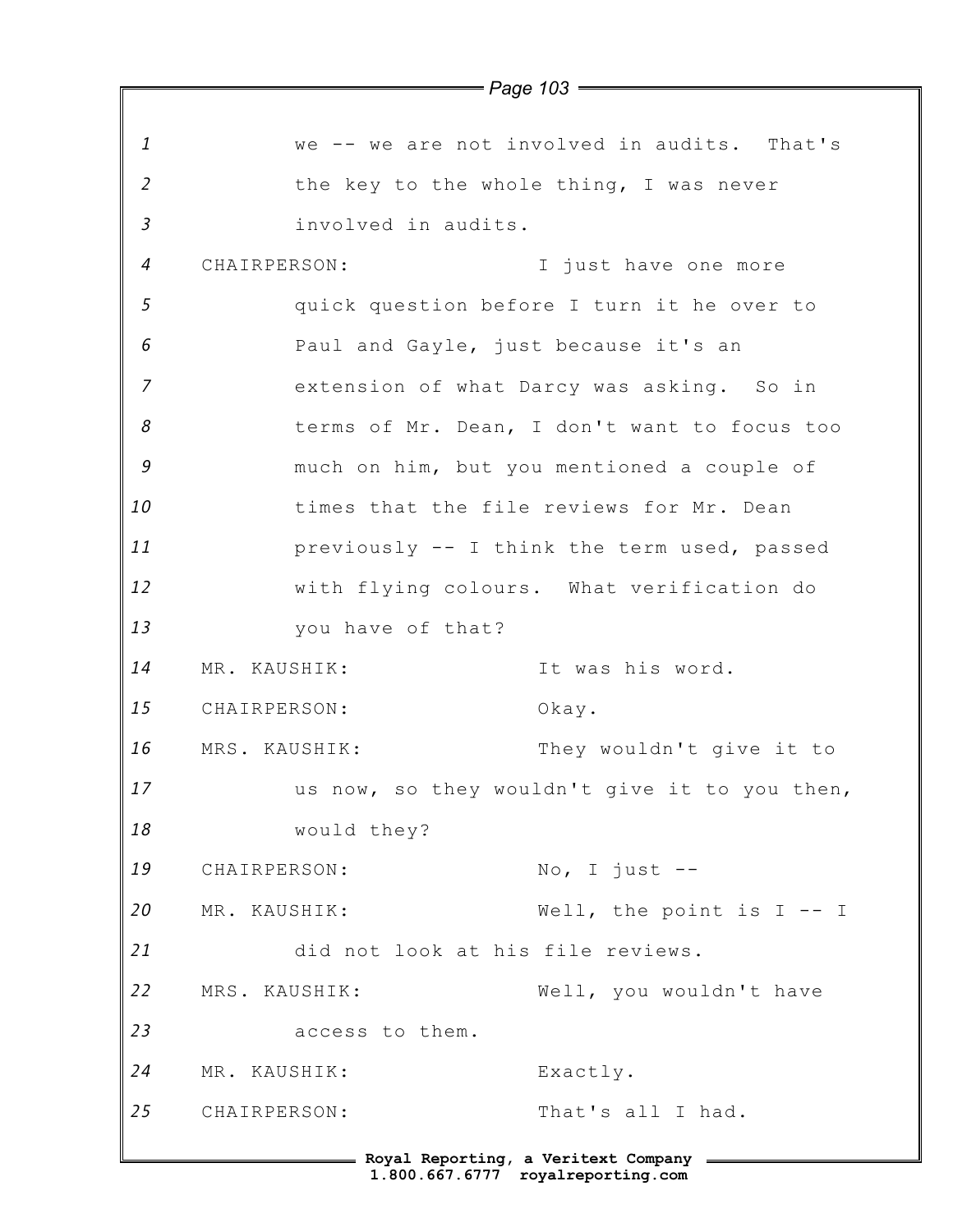*1 2 3 4 5 6 7 8 9 10 11 12 13 14 15 16 17 18 19 20 21 22 23 24 25* MR. KAUSHIK: Yeah, just to expand with a couple more sentences, and I think I was trying explain that throughout the theme of the whole day, is I did not go through a due diligence so to speak, because I wasn't take over an audit division. Understand that, because the due diligence was not required from my point of view, because I'm not taking an audit division to run. This was to continue for him to run. That's the crux of the whole thing. That's why the due diligence isn't there. The due diligence isn't there because he was continuing to run the audit division. I had no desire to take over an audit division. This is why all the support is in front of you, who did the audit, how was it done, who controlled it, who planned it, would executed? It was him. I did not run an audit division. This is what 's called -- created the confusion with the file reviewer for the Professional Conduct Committee, for the Discipline Committee. No one took the time to understand my real involvement. That's why we are here at the appeal level. I'm hoping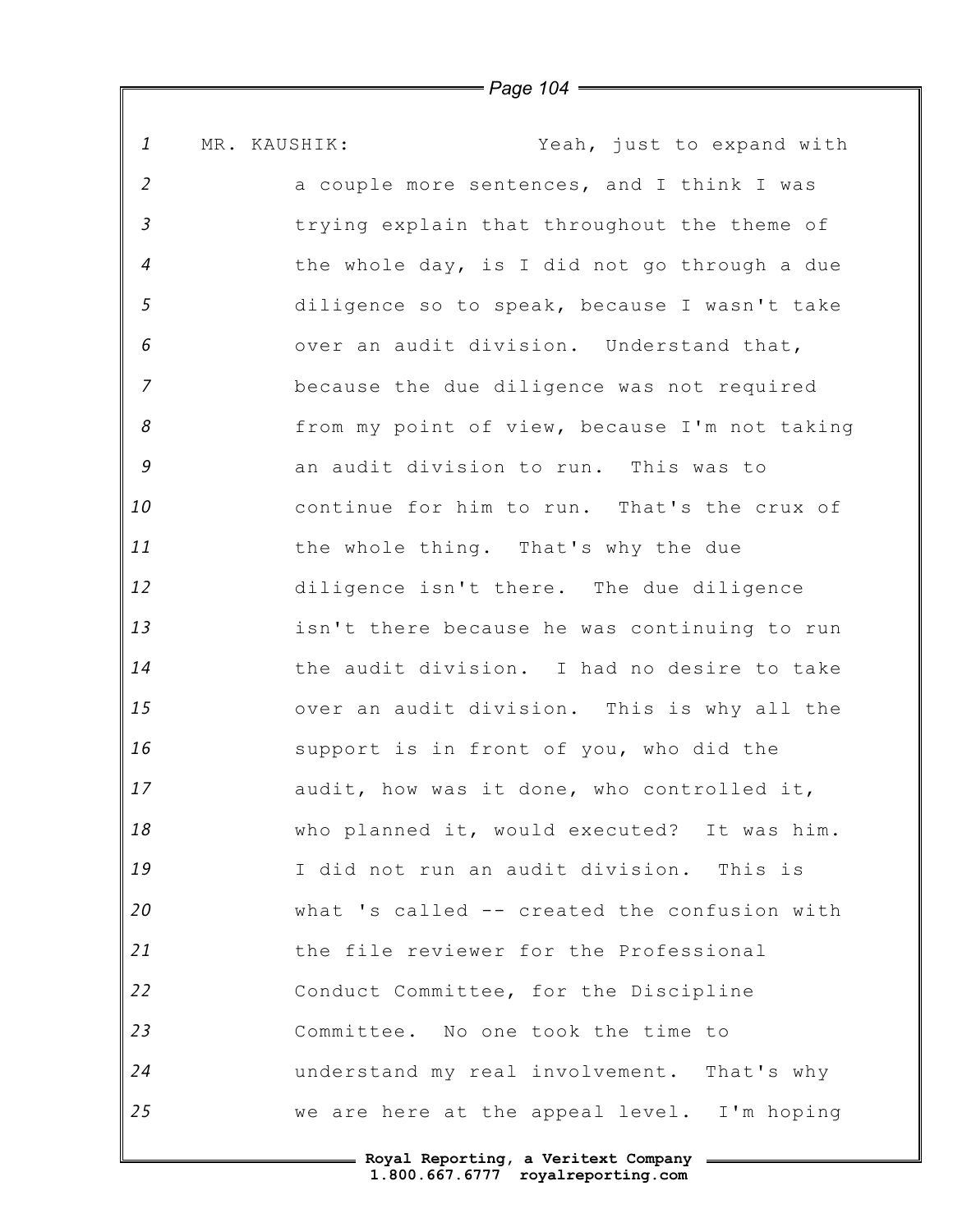*1 2 3 4 5 6 7 8 9 10 11 12 13 14 15 16 17 18 19 20 21 22 23 24 25* that somebody would be able to understand my position. CHAIRPERSON: No, I appreciate that. MR. KAUSHIK: Yeah. CHAIRPERSON: Gayle, do you have any questions for Mr. Kaushik? MS. HOLMAN: Yeah, I just have one. Mr. Kaushik, when you worked with Mr. Dean's clients, you would assume -- did you assume that it would be your full responsibility to ensure that any or all of the work that's being done was of the standards that needed to be done? So you've got his files and your files, and so I would assume that you would want to take responsibility to make sure that those files are completed to what the standards should be. MR. KAUSHIK: Well, this is what I've tried to explain my position on all the audit files, is that I'm not responsible for the entire file. This is what I've been trying explain. I've never felt that I'm in a position to take over this audit file and assume all the responsibilities for it, because I was never working as an audit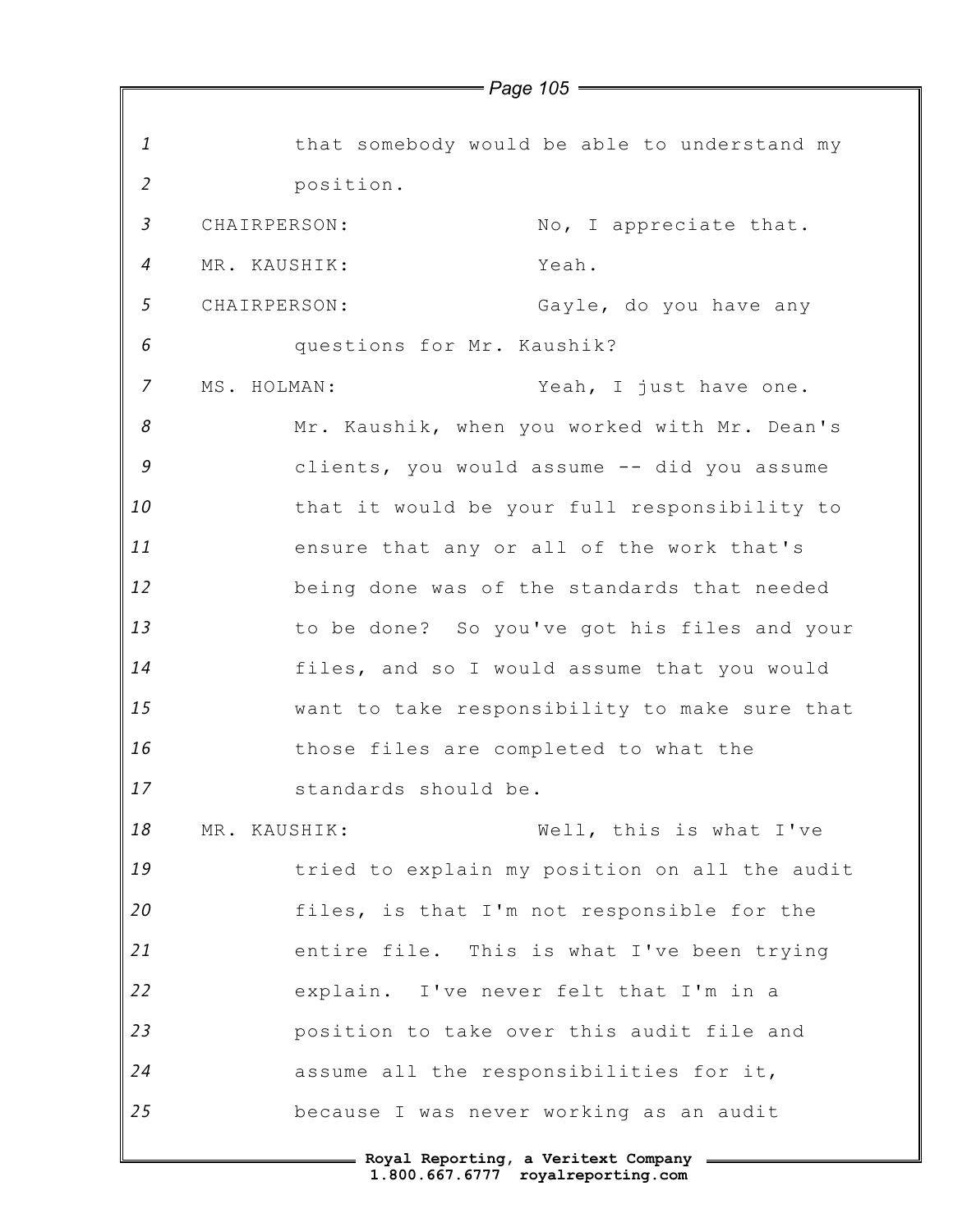|                | $\rightharpoondown$ Page 106 $\rightharpoondown$ |
|----------------|--------------------------------------------------|
|                |                                                  |
| $\mathbf{1}$   | partner. That's the confusion I think            |
| $\overline{2}$ | everybody is sitting with and ask me so many     |
| $\mathfrak{Z}$ | times, what is your role? Well, my role was      |
| $\overline{4}$ | to help him retire, and if I saw                 |
| 5              | deficiencies, I'm the only -- I'm the only       |
| 6              | partner in the Saskatoon office, and that's      |
| $\overline{7}$ | the crux of the whole thing, I did not assume    |
| 8              | responsibility for the audits.                   |
| 9              | MS. HOLMAN:<br>But during that                   |
| 10             | transition though there would be work in         |
| 11             | progress that you would have to take             |
| 12             | responsibility because it was -- it was still    |
| 13             | ultimately your responsibility to make sure      |
| 14             | that that work is all completed.                 |
| 15             | No, that's not my view of<br>MR. KAUSHIK:        |
| 16             | this at all because I'm not the audit            |
| 17             | partner. I am only a partner in Saskatoon.       |
| 18             | I treated Mr. Dean as a partner, and you can     |
| 19             | see that on every audit that was done. He        |
| 20             | did it exactly the same way that he had done     |
| 21             | it for the previous 10 to 20 years. He was       |
| 22             | the audit partner in my view.                    |
| 23             | Paul, did you have --<br>CHAIRPERSON:            |
| 24             | That's I'll I have, Mike.<br>MS. HOLMAN:         |
| 25             | Yeah, thanks. Sorry,<br>CHAIRPERSON:             |
|                |                                                  |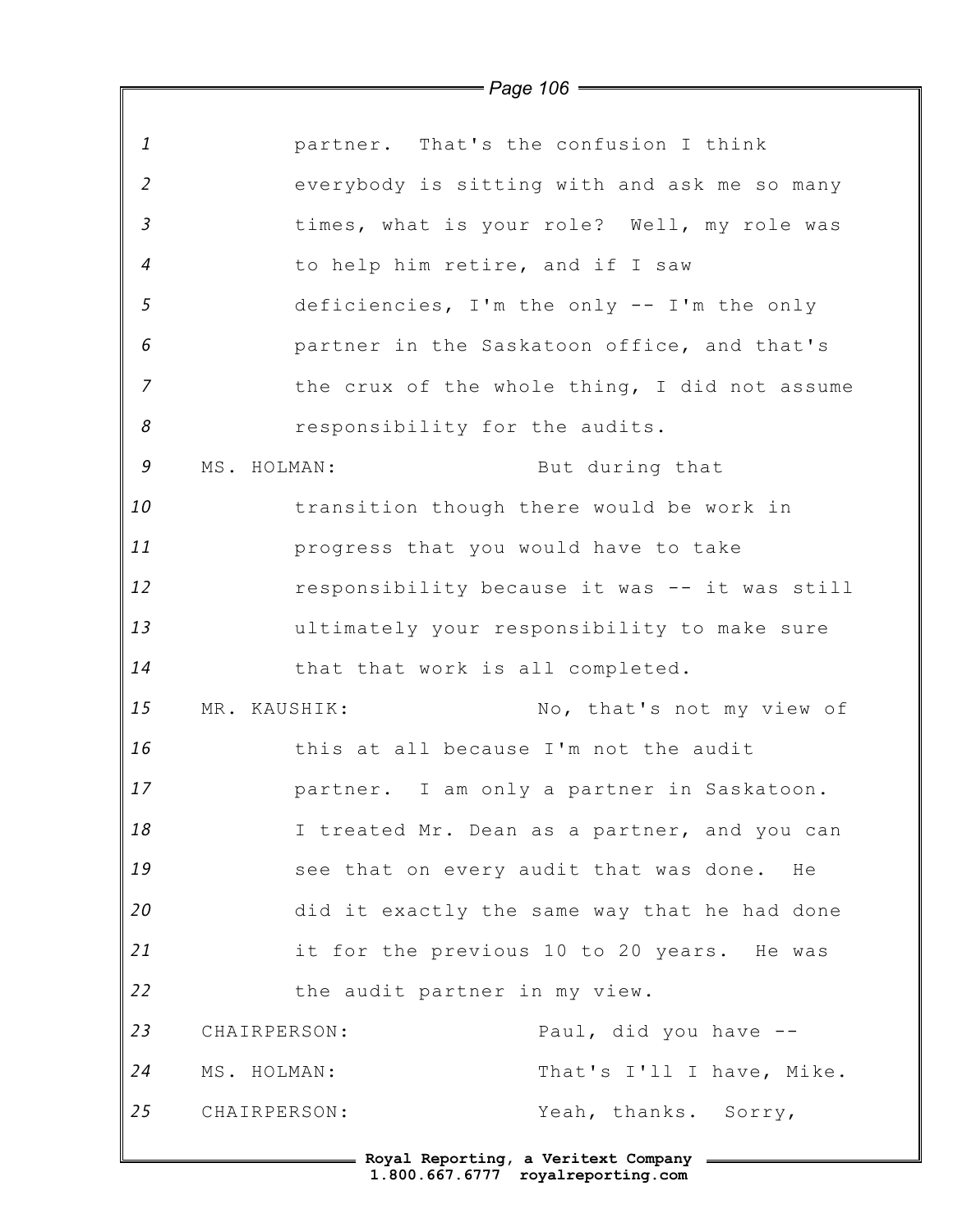*1 2 3 4 5 6 7 8 9 10 11 12 13 14 15 16 17 18 19 20 21 22 23 24 25 Page 107* Gayle. Yeah. So, Paul, did you have any questions? MR. JACOB: No, I think all of the questions I wanted to ask has been asked. Thank you. CHAIRPERSON: Okay. Darcy, you're good now? MR. SPILCHEN: Yeah, yeah. CHAIRPERSON: You're good? MR. SPILCHEN: Mmhmm. CHAIRPERSON: Okay. So I just wanted to, again, come back to the decision of the Discipline Committee and the document you have in front of you there, the one that you have red lined or put your responses in red, just to give you a final opportunity, if there was anything in there that you wanted to speak specifically to, that you have a - you know, again, we have read everything, we're familiar with what's there, but if there is any specific point that's part of your appeal that you want to make on any of those decisions or any items within the decision, just we will give you that brief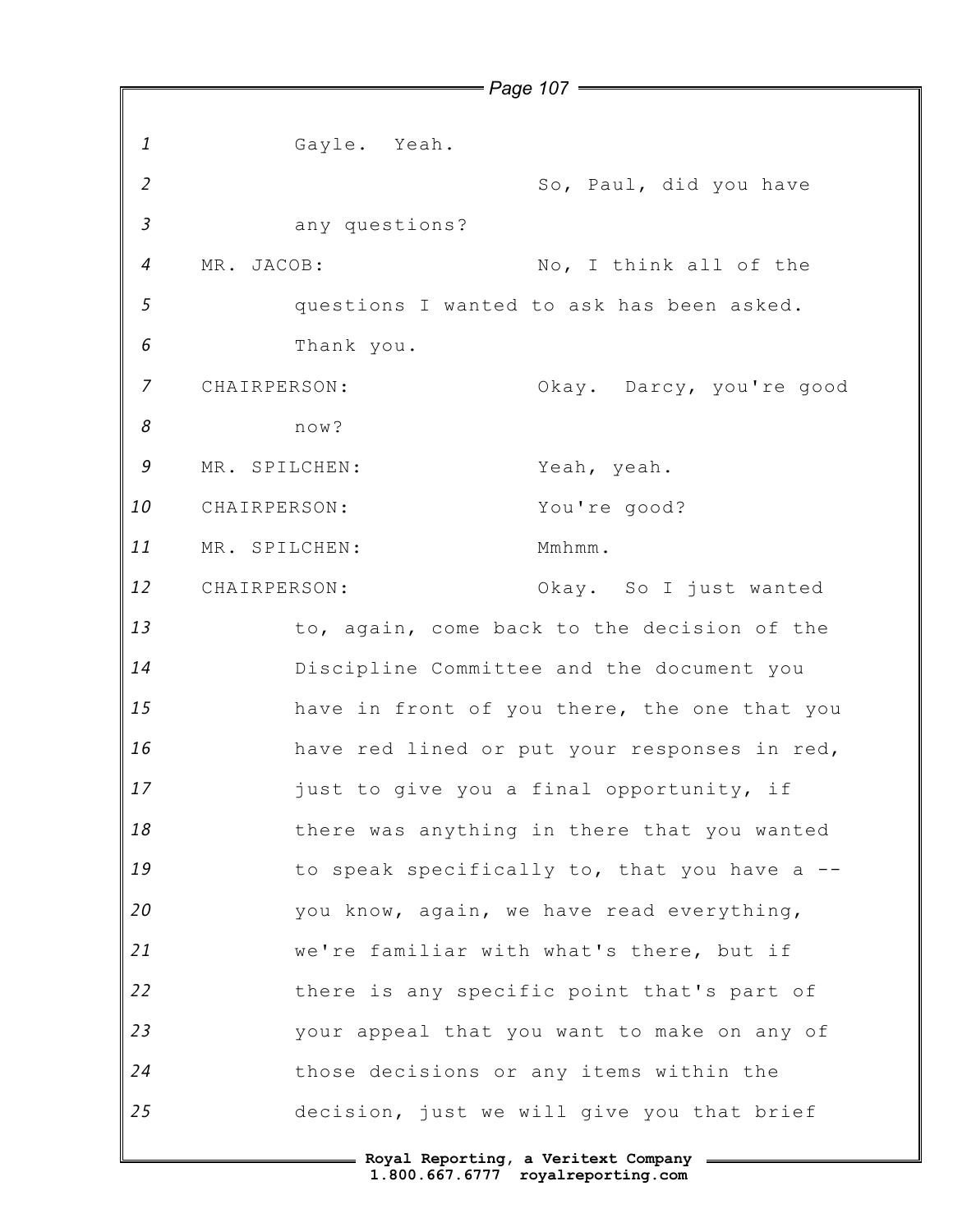*1 2 3 4 5 6 7 8 9 10 11 12 13 14 15 16 17 18 19 20 21 22 23 24 25 Page 108* opportunity before we move on. MR. KAUSHIK: Can we just take a five-minute break, then? I'll just take a look through this file. CHAIRPERSON: Yeah, certainly. MR. KAUSHIK: Because I was just going to discuss it point by point, by I don't have anything that I have on my finger at this moment. Let's take a little break. CHAIRPERSON: Sure. *(Recessed at 1:36 p.m.) (Reconvened at 1:43 p.m.)* CHAIRPERSON: So, Mr. Kaushik, you had a chance to review the document? Is there anything you have -- MR. KAUSHIK: Yeah, I've looked at all these several times, and I hope I can present my view on each point. The one that I think also has been a point of confusion, is in case 14-04 and the page 2 of the decision. I just wanted to highlight a couple of items, and they might not be as clear as I want it to be. When we had a file review in 2012 there was criticisms that were pointed out that we were doing too much work on the file.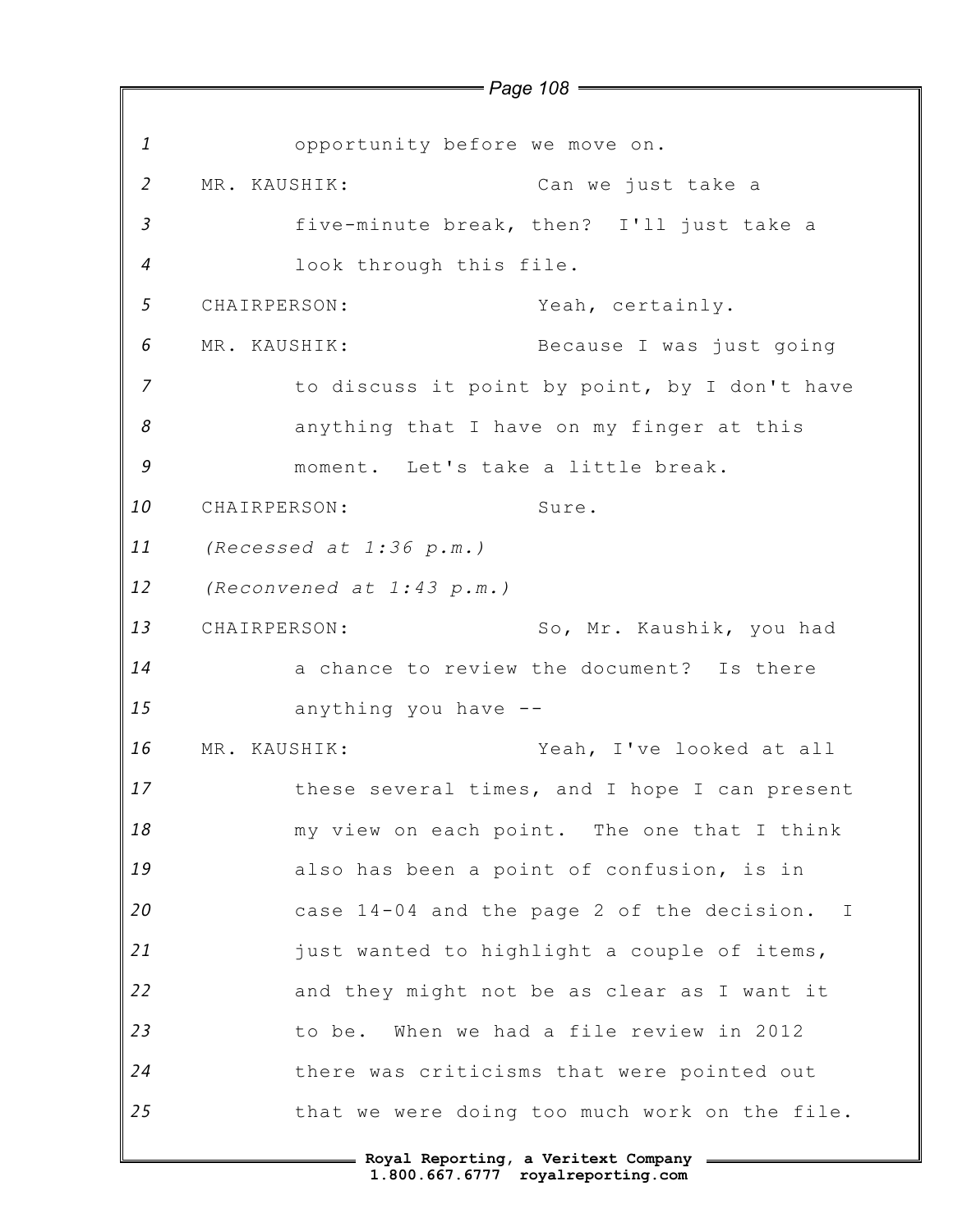| $\mathbf{1}$   | We were preparing the reports, and the rules  |
|----------------|-----------------------------------------------|
| $\overline{2}$ | had changed such that we could not audit our  |
| $\mathfrak{Z}$ | own work, therefore, we stopped doing those   |
| $\overline{4}$ | charity and nonprofit audits and we informed  |
| 5              | the clients we can no longer do that type of  |
| 6              | work, so we had stopped because we were -- we |
| $\overline{7}$ | were required to stop. And they had           |
| 8              | requested that I have a corrective action     |
| $\mathcal G$   | plan to the deficiencies. Well, I eliminated  |
| 10             | those deficiencies by stopping doing the      |
| 11             | audits, so we simply stopped doing them, and  |
| 12             | I did not provide anything to reply to, that  |
| 13             | is until later when Dean joined us and they   |
| 14             | had a second review. When the review of       |
| 15             | those files came in, then I said, maybe I may |
| 16             | have to do some of this work, so I developed  |
| 17             | a corrective action plan based on the second  |
| 18             | review, so I provided the corrective action   |
| 19             | plan with the assistance of Joe MacDonald,    |
| 20             | our partner in Toronto. I called him, and I   |
| 21             | said, I know we need to do a plan to address  |
| 22             | these deficiencies. We prepared a corrective  |
| 23             | action plan, I sent it to CPA, I never heard  |
| 24             | from them. There was no response to the plan  |
| 25             | that I had sent in. But when the              |

 $\mathsf I$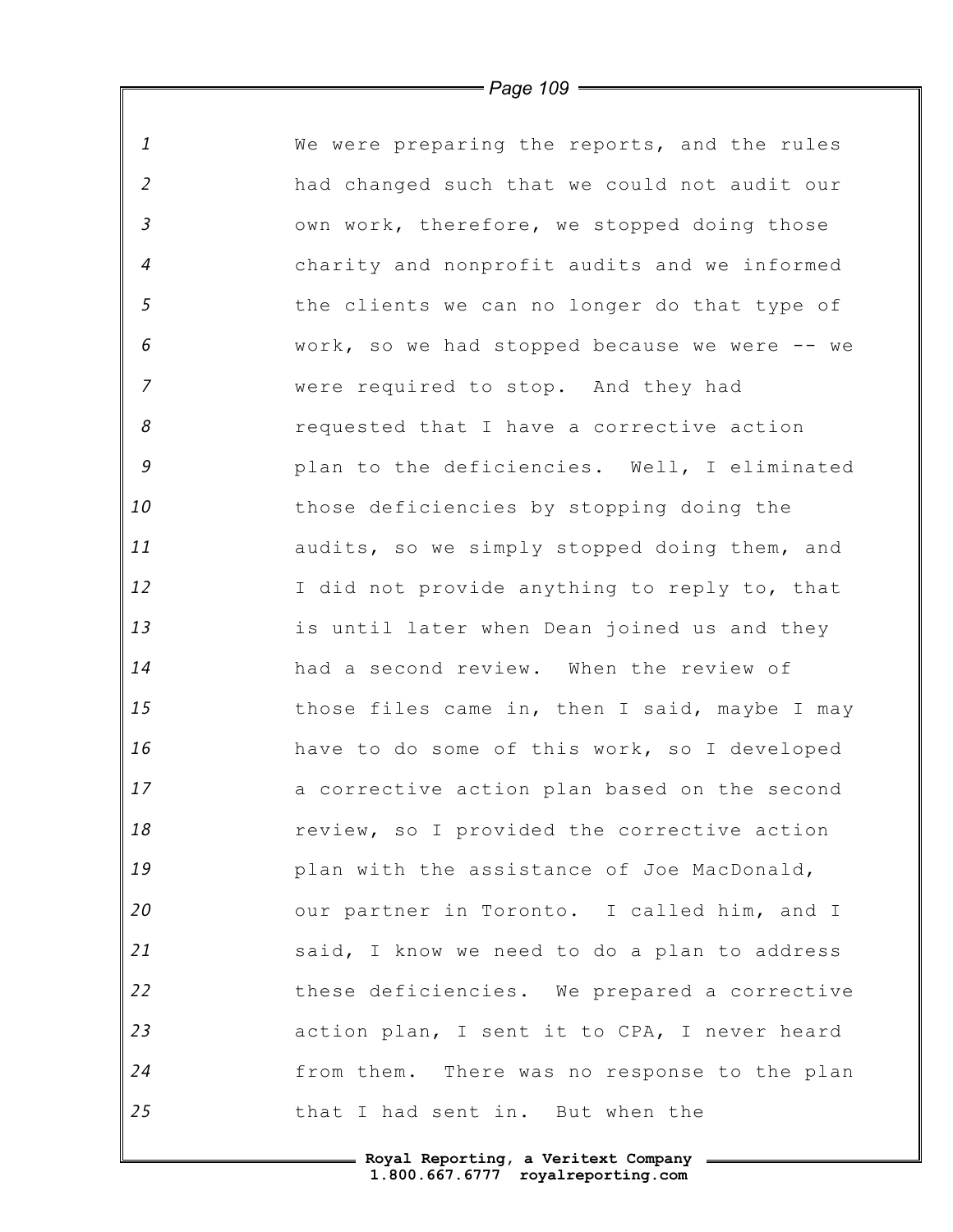|                | $\rule{1em}{0.15mm}$ Page 110 $\rule{1em}{0.15mm}$ |
|----------------|----------------------------------------------------|
|                |                                                    |
| $\mathbf{1}$   | investigators came to look at this case            |
| $\overline{2}$ | 14-04, Korven asked me why I didn't submit a       |
| $\mathfrak{Z}$ | plan. I was baffled. I said I submitted a          |
| $\overline{4}$ | plan. I got no response to it.                     |
| $\sqrt{5}$     | So I went back to my                               |
| 6              | other office, and I got the copy of the plan       |
| $\overline{z}$ | I had submitted to which to this day I have        |
| 8              | not had a response. There was a corrective         |
| 9              | action plan. Then they said -- well, first I       |
| 10             | was informed I don't -- I didn't give them         |
| 11             | one. Then I was informed it was late. And          |
| 12             | that's the basis of case number 14-04, it was      |
| 13             | late. How late, or who got it, or when the         |
| 14             | issues with that arose, I believe that they        |
| 15             | were of the opinion there wasn't one. This         |
| 16             | is a huge confusion of who looked at my            |
| 17             | submission of that corrective action plan. I       |
| 18             | think to this day there is no answer on it.        |
| 19             | MS. CARSON:<br>Did you email the                   |
| 20             | collective action plan.                            |
| 21             | Yes, I did.<br>MR. KAUSHIK:                        |
| 22             | MS. CARSON:<br>So did you have the email           |
| 23             | of what date you sent that on?                     |
| 24             | MR. KAUSHIK:<br>Well, I would have it in           |
| 25             | my office.                                         |
|                | = Royal Reporting, a Veritext Company =            |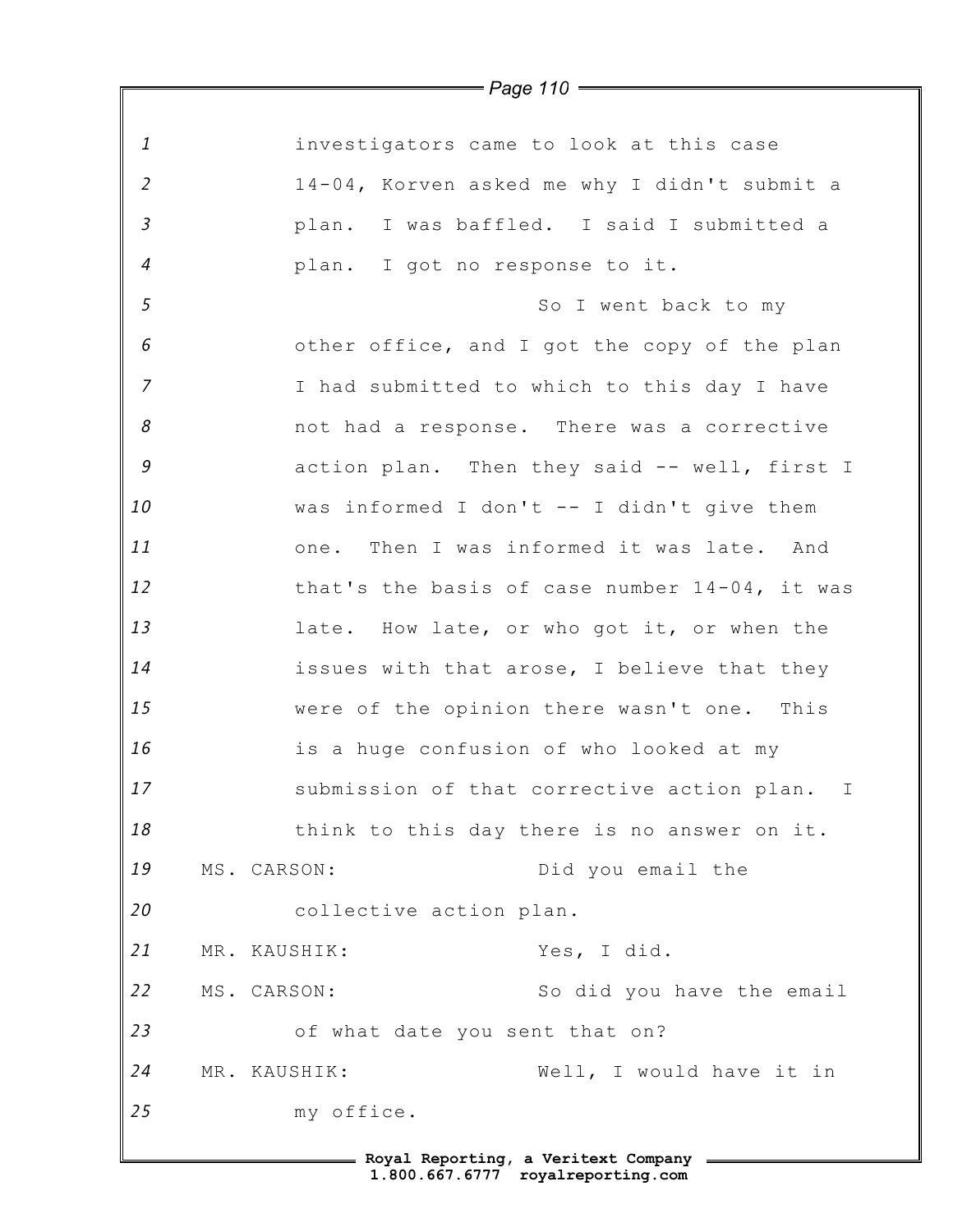*1 2 3 4 5 6 7 8 9 10 11 12 13 14 15 16 17 18 19 20 21 22 23 24 25 Page 111* MS. CARSON: Okay. MR. KAUSHIK: I hope I have it. It was quite a long time ago, but I submitted that plan. MS. CARSON: Okay. MR. KAUSHIK: Because as soon as Joe and I developed it, I sent it in. I emailed it in. CHAIRPERSON: So would this not have been part of the Discipline Committee deliberations confirming whether or not that was submitted? Like, did you provide a copy of the email? MR. KAUSHIK: Oh, yeah. CHAIRPERSON: Yeah. MR. KAUSHIK: In the investigation I also provided a copy of the plan, because in my office I had a copy of the plan. Then I think the investigator, Ms. Korven, looked at it, and she looked quite surprised that there was even one on hand. It's been a point of confusion for me is that I never -- you are right, I never heard from them as to the nature of what that plan -- whether it was acceptable or not acceptable , and that's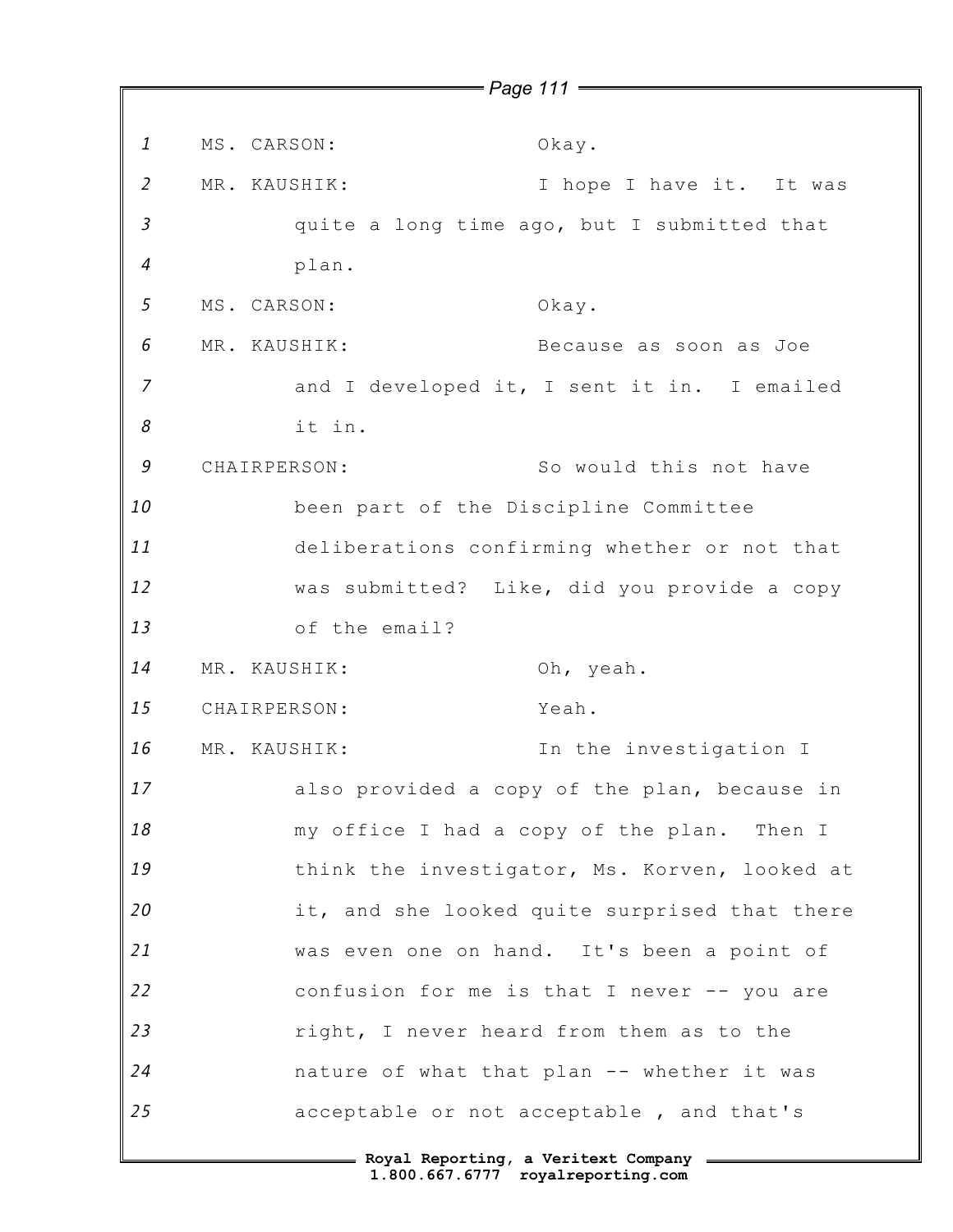*1 2 3 4 5 6 7 8 9 10 11 12 13 14 15 16 17 18 19 20 21 22 23 24 25* **Royal Reporting, a Veritext Company** happened twice. CHAIRPERSON: Maybe a question for Mr. Sinclair, the Discipline Committee's decision clearly states that that he did not receive the first corrective action plan? MR. SINCLAIR: I would have to go back to the transcript, but I believe that my recollection is, that it was uncertain whether it was received initially, but there was another one, like, in very short order. And so both were in July of 2014. The request was made in December of 2013 to get -- in December 2013 the response was requested within 60 days, a late fee was assessed there after, and then there was a request for it again, and then there was another 60 days that elapsed with an indication that it would be sent to the PCC given that there had at that stage still not been a receipt. CHAIRPERSON: Okay. I just wanted to make sure. Okay. MR. KAUSHIK: Can I -- I was trying clarify that point. CHAIRPERSON: Mmhmm.

*Page 112*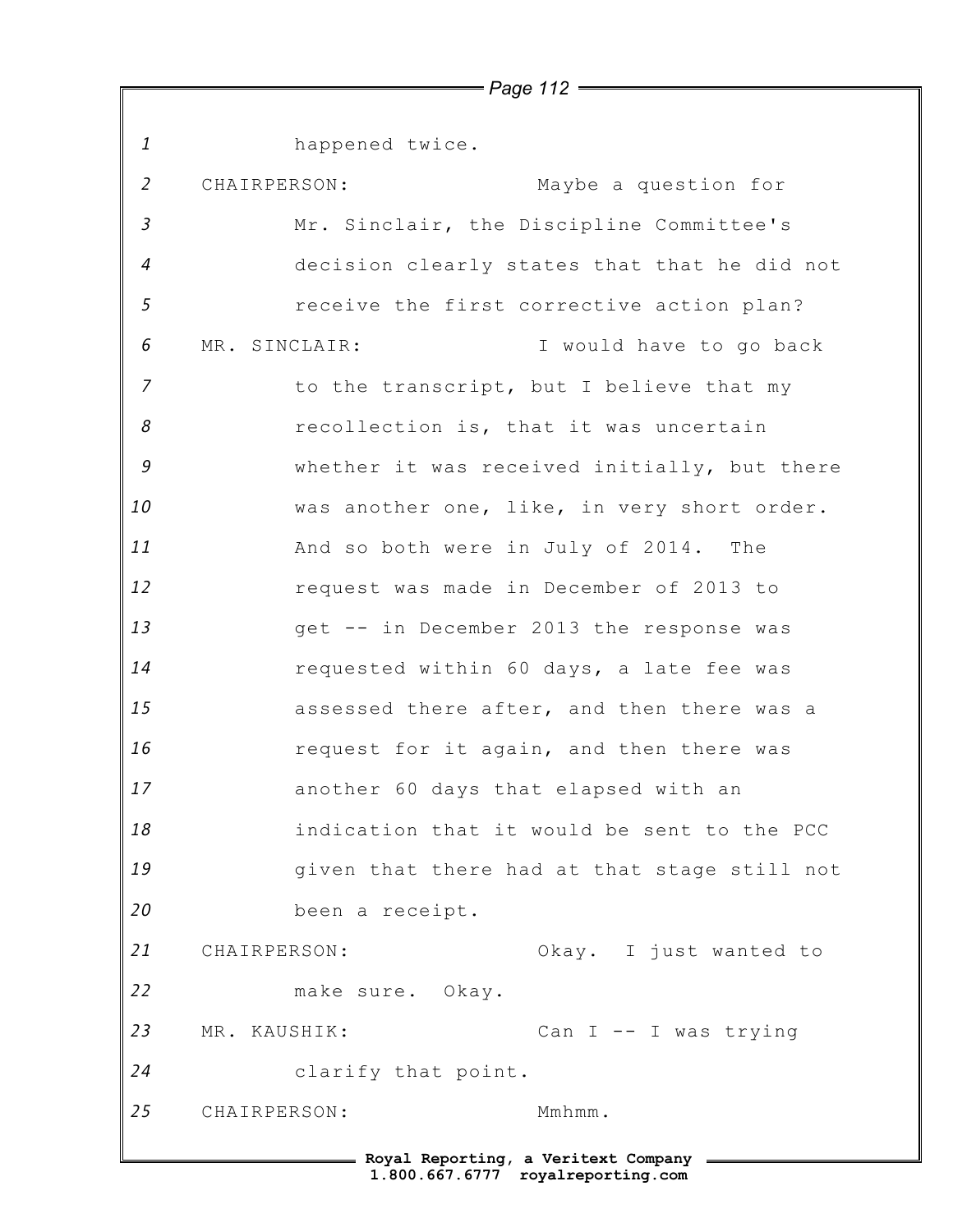*1 2 3 4 5 6 7 8 9 10 11 12 13 14 15 16 17 18 19 20 21 22 23 24 25* MR. KAUSHIK: What had happened was, there was a file review that was done in 2012 to which they requested a corrective action plan on my audit files. I had stopped doing audits, so therefore I didn't provide them with a plan because I had stopped audits. It was the second review, when she did the review of the dean files, and that review - when that happened, that was also requiring a corrective action plan. So I looked at the first review, and I looked at the second review, and based on those two reviews I got Joe MacDonald to prepare a corrective action plan -- CHAIRPERSON: Yeah, okay, yeah. MR. KAUSHIK:  $--$  because now I thought I need one to provide because we have audits. MS. CARSON: Mmhmm. MR. KAUSHIK: And so this was the plan that was done second review, so they would be correct. On the first one I did not provide a review -- a corrective action plan, because I wasn't doing audits. I had stopped doing audits, so there is nothing for me to try and

*Page 113*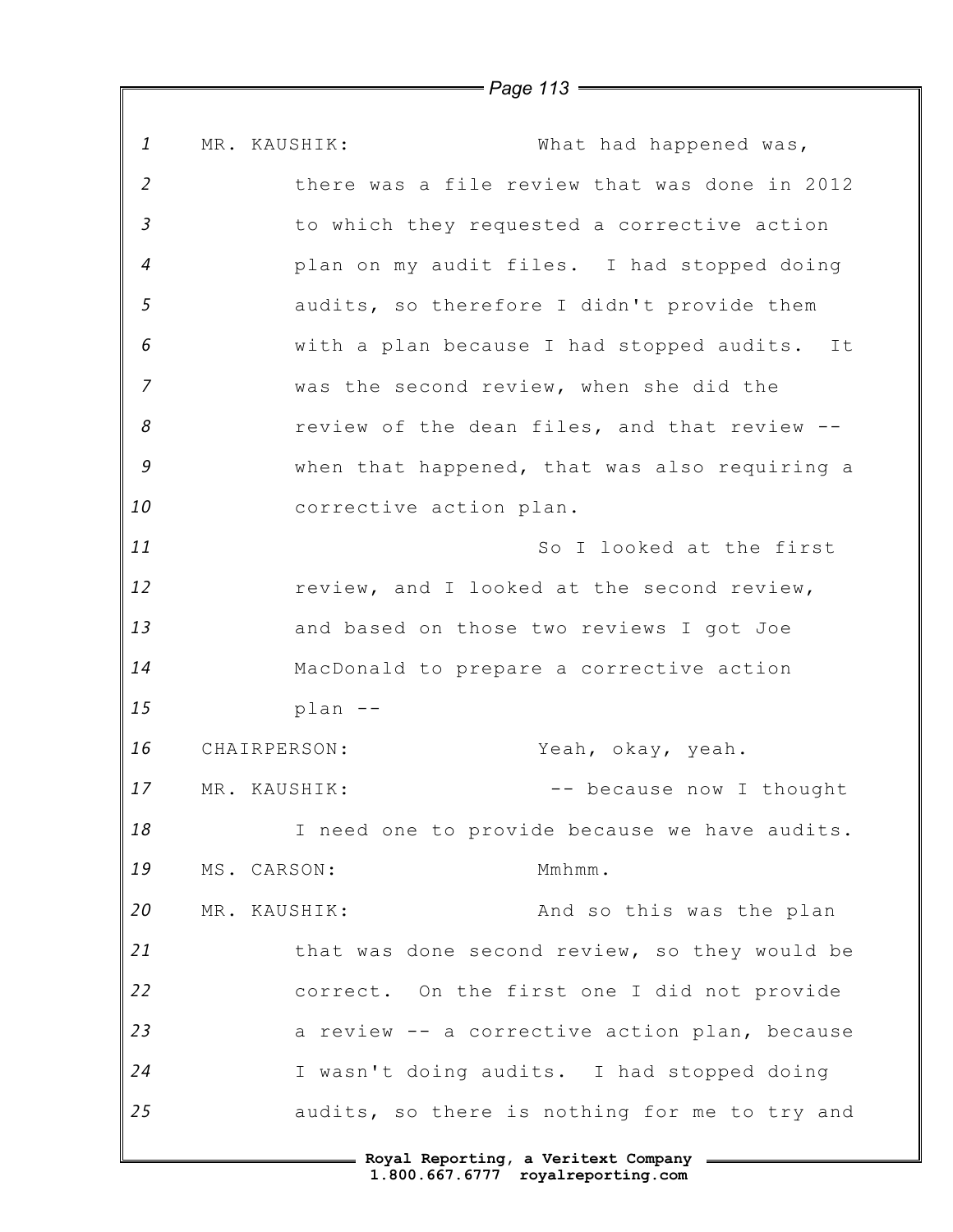|                | $=$ Page 114 $=$                              |
|----------------|-----------------------------------------------|
|                |                                               |
| $\mathbf{1}$   | correct. This is where the confusion was,     |
| $\overline{2}$ | why didn't you submit one? I didn't submit    |
| $\mathfrak{Z}$ | one on the first one is because I stopped     |
| $\overline{4}$ | doing them.                                   |
| $\sqrt{5}$     | CHAIRPERSON:<br>Yeah, no, I understand.       |
| 6              | MR. KAUSHIK:<br>Yeah.                         |
| 7              | CHAIRPERSON:<br>Thank you.                    |
| 8              | Yeah. It's a little<br>MR. KAUSHIK:           |
| 9              | confusing.                                    |
| 10             | Yeah. Now, I just want<br>CHAIRPERSON:        |
| 11             | to know, do we need any clarification on the  |
| 12             | investigator's report? I guess just we heard  |
| 13             | a bit in your earlier comments about you had  |
| 14             | received it or you hadn't received it, and    |
| 15             | then you referenced it a couple of times, so  |
| 16             | I just want to be clear when you received the |
| 17             | investigator's report.                        |
| 18             | I received the<br>MR. KAUSHIK:                |
| 19             | investigator's report as a part of the        |
| 20             | information for the hearing of the Discipline |
| 21             | Committee.                                    |
| 22             | You had not seen it<br>CHAIRPERSON:           |
| 23             | previous to that?                             |
| 24             | MR. KAUSHIK:<br>I had never seen that one     |
| 25             | previous to that.                             |
|                | = Royal Reporting, a Veritext Company =       |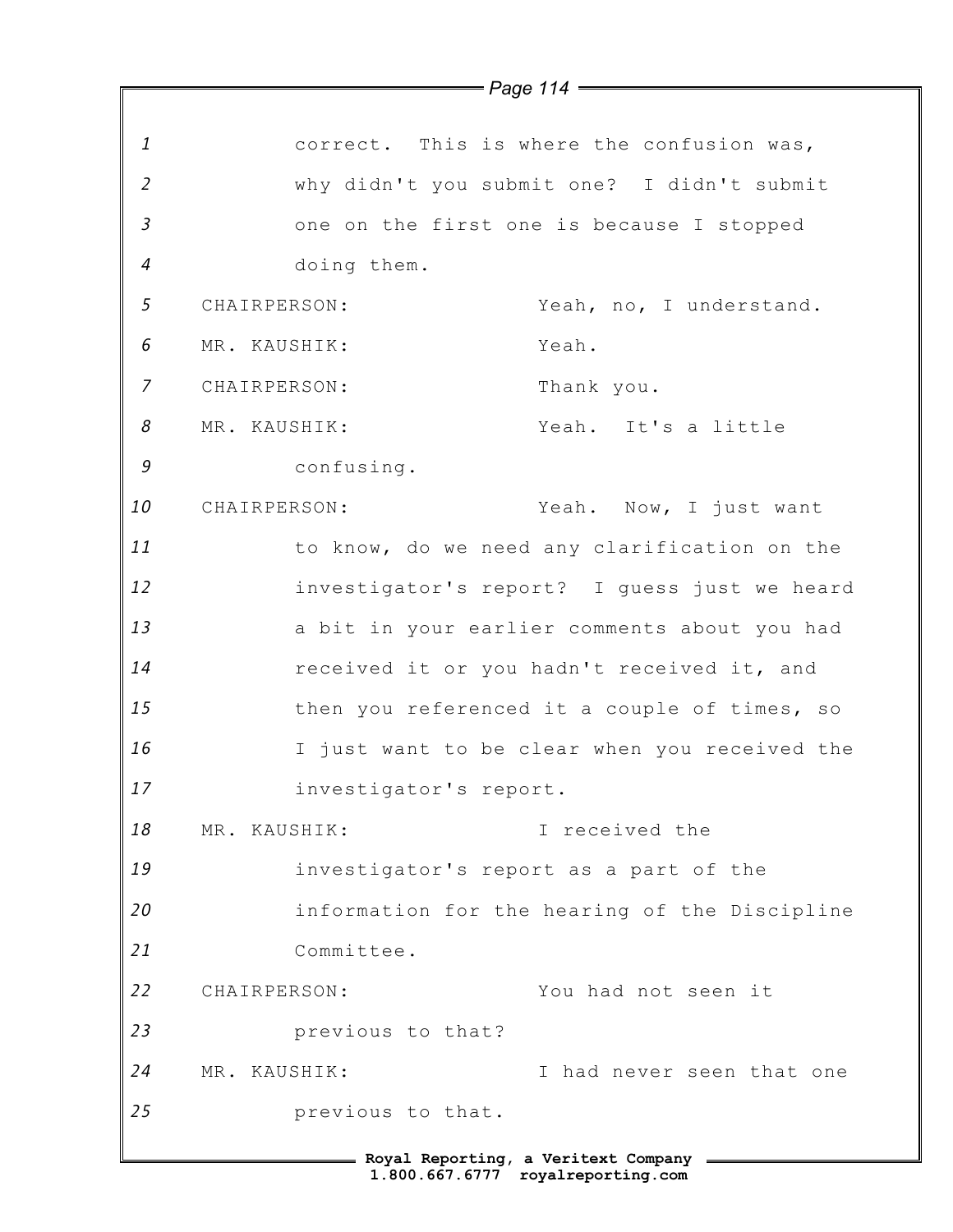*1 2 3 4 5 6 7 8 9 10 11 12 13 14 15 16 17 18 19 20 21 22 23 24 25* **Royal Reporting, a Veritext Company 1.800.667.6777 royalreporting.com** MR. SPILCHEN: Just to clarify, is there maybe a terminology gap, like, between the practice inspector report versus the investigator? MR. KAUSHIK: Oh, yeah, completely different items. MR. SPILCHEN: Right. CHAIRPERSON: Maybe that's what's - okay. I just wanted to be clear on that one, then. MR. SPILCHEN: Mmhmm. CHAIRPERSON: I guess our last question, you had also appealed a penalty? MR. KAUSHIK: Yes. CHAIRPERSON: Can you provide us with some sense of what your specific concerns are about the penalty in terms of the amount  $or$   $-$ MR. KAUSHIK: Well, the penalty shouldn't apply because I'm innocent of the charges. CHAIRPERSON: Does anybody have anymore questions for -- MR. JACOB: Mr. Kaushik, I understand the -- you consulted a senior partner in

*Page 115*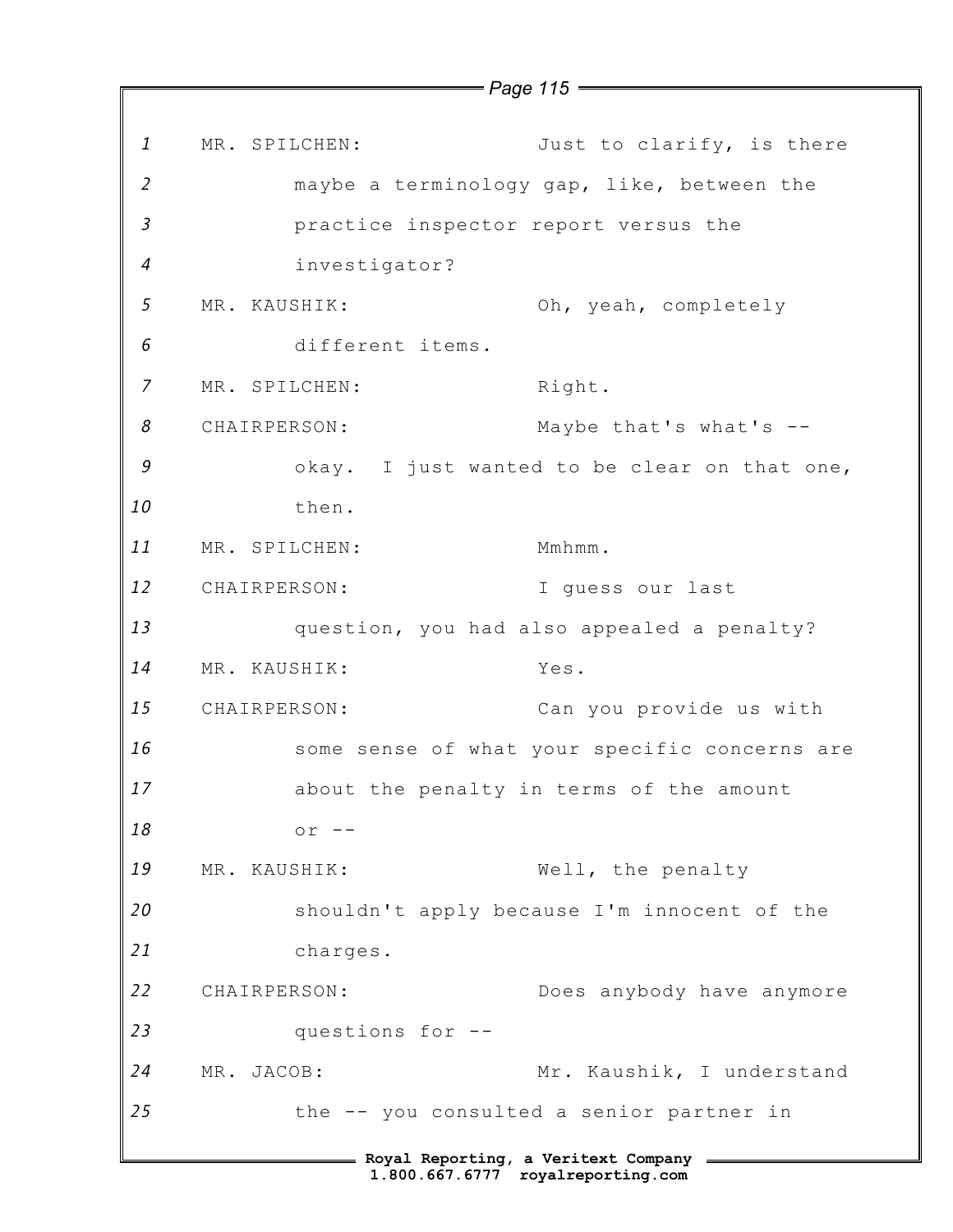*1 2 3 4 5 6 7 8 9 10 11 12 13 14 15 16 17 18 19 20 21 22 23 24 25* Toronto, right, with a question to something to correct your action plan, right? MR. KAUSHIK: That is correct, because in my entire life I had never been requested. This was the first time any request for a corrective action plan was made. I asked the Institute -- I phoned, and I said, how does one prepare a corrective action plan, and there was no direction from the CPA Saskatchewan. I never heard of one to be provided, to be prepared in 25, 28 years, I had never been requested for one. This was the first new changes that were happening, and they said prepare corrective action -- I wouldn't even know where to begin to prepare a corrective action plan. Then we -- that's when I know Joe MacDonald the Toronto partner -- one of the things that he was very good at was helping small accounting firms become more efficient. He provided guidance, and I looked to him , and I asked him, have you heard of what a corrective action plan and how would we prepare one. Then he went through a list of things, he made notes, he prepared the bulk of the plan for me, for

> **Royal Reporting, a Veritext Company 1.800.667.6777 royalreporting.com**

*Page 116*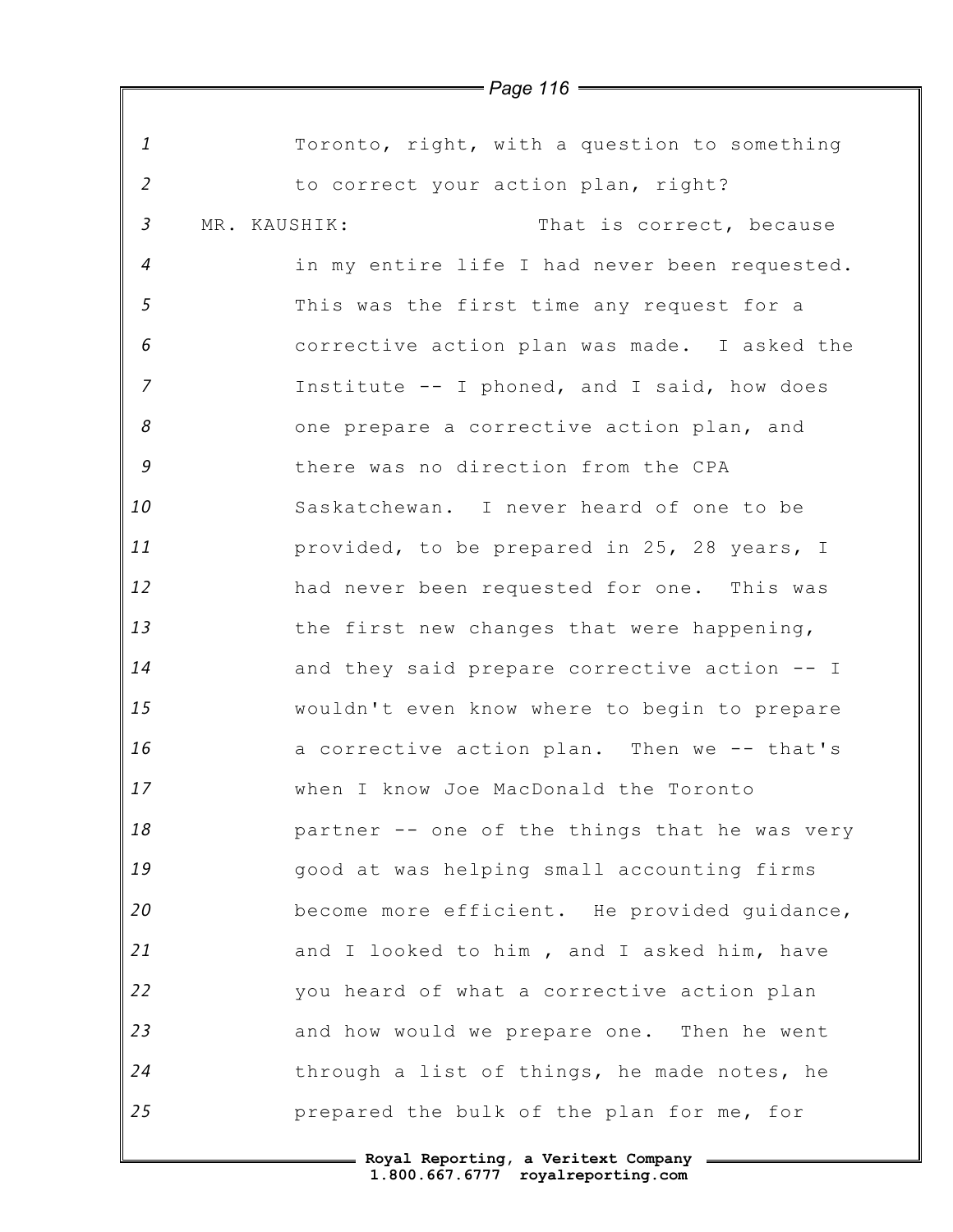*1 2 3 4 5 6 7 8 9 10 11 12 13 14 15 16 17 18 19 20 21 22 23 24 25* which I paid him, and when that plan came he says, this is more or less what we need to do Rakesh. Great, I submitted it. That's how the action plan came to be. And to be honest with you I had never heard of one. I didn't know what it was, where to begin to create one. We are a small firm. We don't have all the facilities, and this is where we as DNTW partners helped each other. You know, say as an example, our Montreal partner was working on a farm tax return for the first time in his life. He phoned me or emailed me. We discussed the issues on farm returns. That's what we were there for, primarily to help each other in way we could, and that's why Joe MacDonald was very helpful in me moving forward, but the -- the second part to this, is that after Glen left I didn't do audits anyhow. We never really needed that plan to execute for our office, but I was prepared to do it, but we dropped the whole division all together, so there wasn't a whole need for me to do an action plan related to the audit division. We developed a plan, but there was

*Page 117*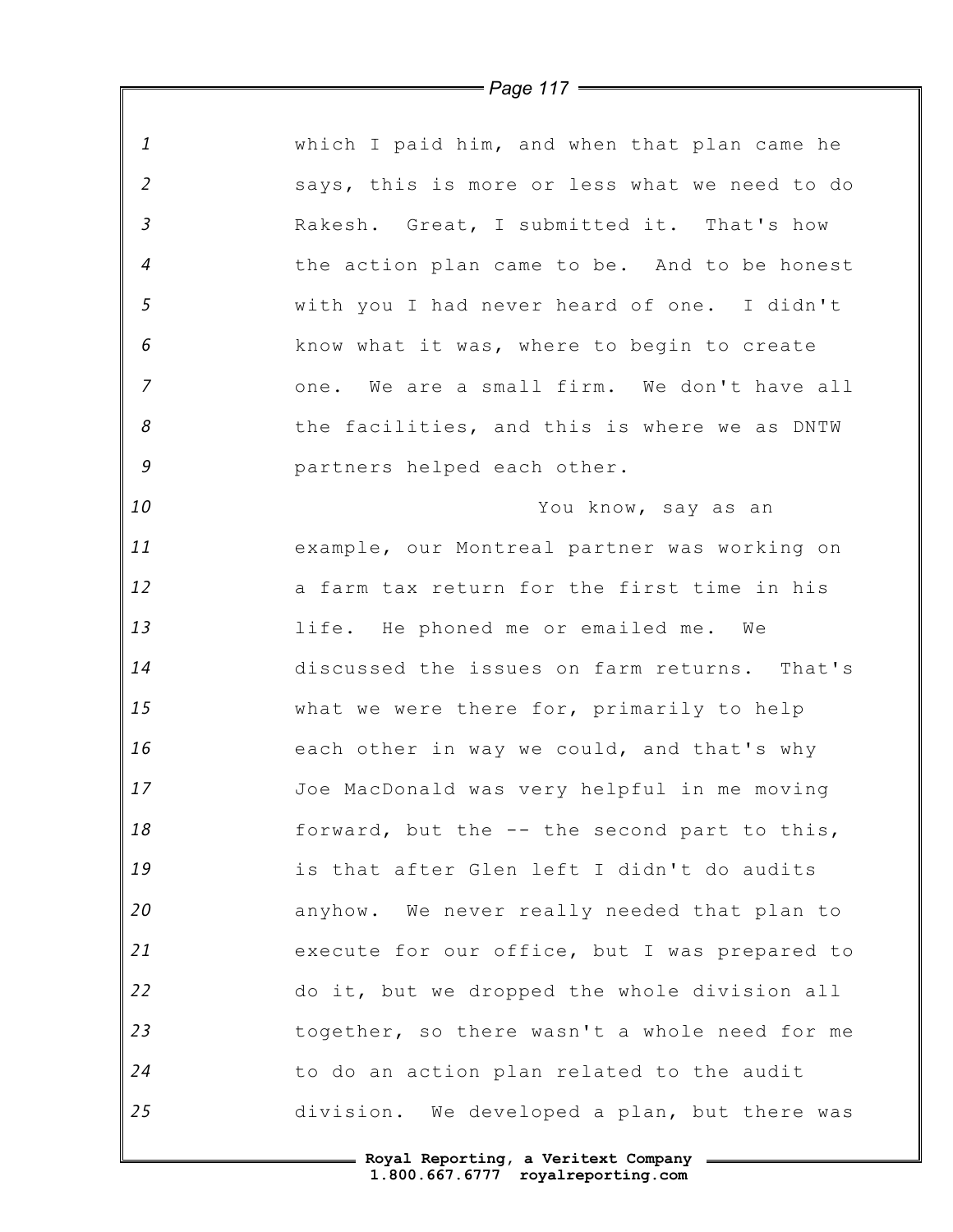*1 2 3 4 5 6 7 8 9 10 11 12 13 14 15 16 17 18 19 20 21 22 23 24 25 Page 118* no need for it. MR. JACOB: Thank you. CHAIRPERSON: Gayle, anything else before we turn it over to Mr. Sinclair? MS. HOLMAN: No, I think I'm good, yeah. CHAIRPERSON: Thanks, Gayle. Any final comments? MR. KAUSHIK: I think it's a repeat, but I think it's an important comment, is that we don't see Mr. Dean's name anywhere on the website, not before he was on my team, nothing before, nothing during and nothing after. I think he has not been contacted by the investigators or the CPA at any level. I think the entire thing was dropped on my lap. The investigators did not contact the clients, try to understand the full picture. I think they could have developed a better picture had they talked to Glen Dean, had they talked to the clients. I think they would have had a better understanding. I think that in that respect the investigators have failed to directly carry out a full investigation.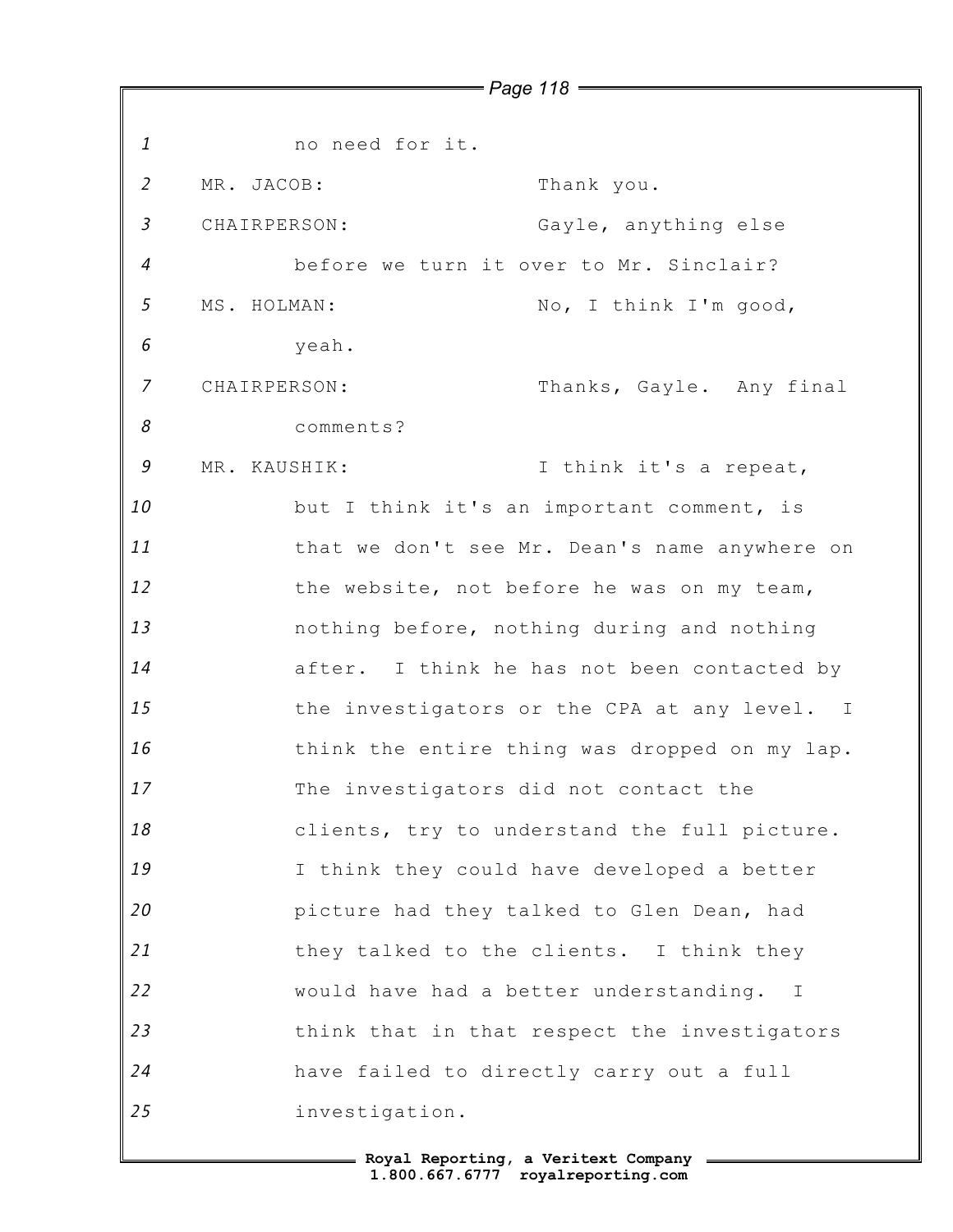*1 2 3 4 5 6 7 8 9 10 11 12 13 14 15 16 17 18 19 20 21 22 23 24 25* **Royal Reporting, a Veritext Company** And that is my last point even in my dispute in this matter. I think this practice, examination, investigation, is extremely discriminatory. They picked on files and held me responsible for things that Glen Dean had been doing for 30 years. The involvement of Dean as an equivalent partner is missing in this assessment up to this level. I don't know how they missed it but they missed it. For 30 years he carried on his practice, and he continued to do that exact same thing in my office. He passes all the exam, all the file reviews, except when he did them in my office. That I think is extremely discriminatory. How could you miss it? CHAIRPERSON: Thank you very much. Are you guys ready to proceed? Do you want a couple of minutes or -- MR. SINCLAIR: I'm ready to proceed if the panel is okay. MS. CARSON: Mmhmm. CHAIRPERSON: All right. Gayle, are you okay? Gayle? Maybe we'll just give her a minute.

*Page 119*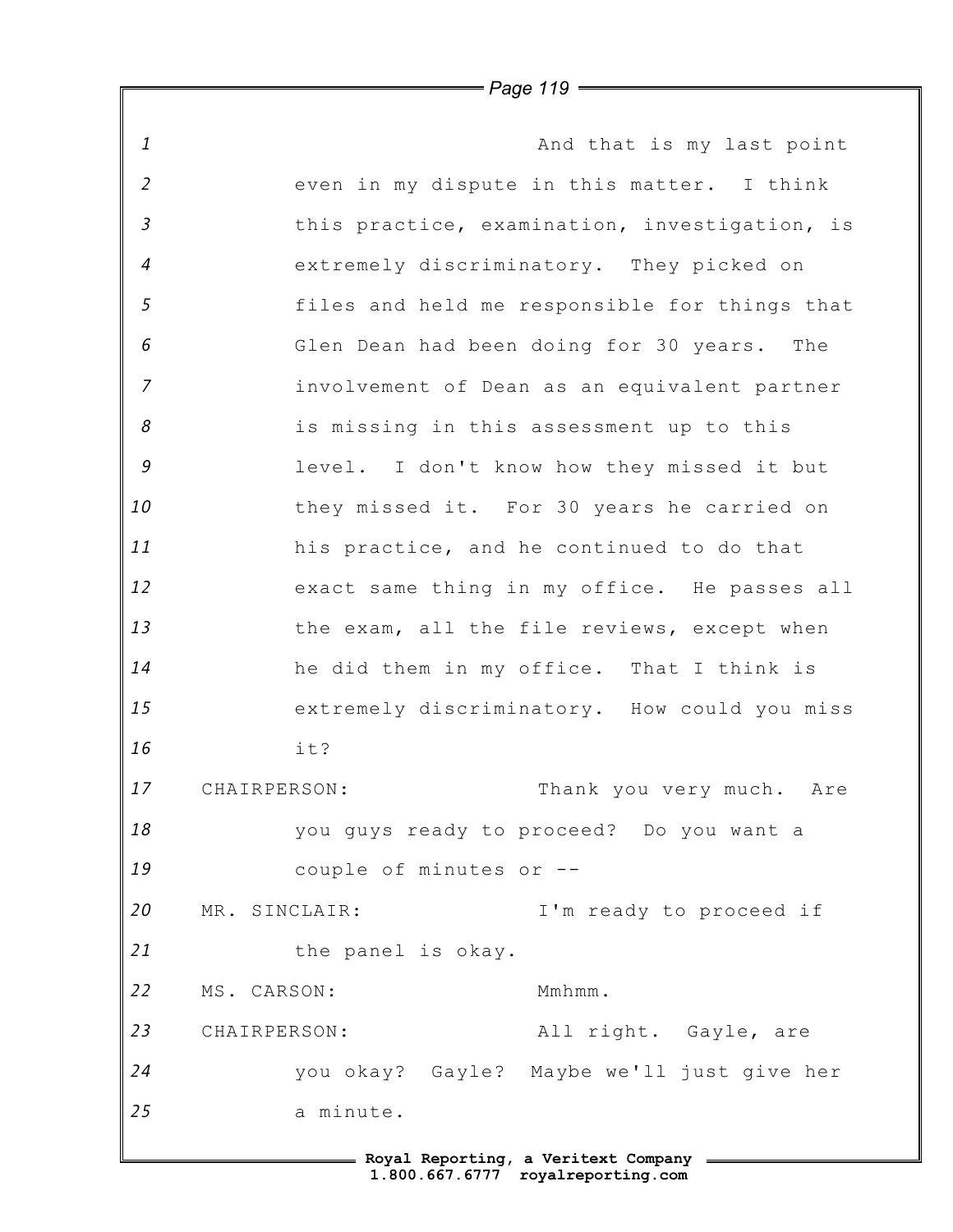*1 2 3 4 5 6 7 8 9 10 11 12 13 14 15 16 17 18 19 20 21 22 23 24 25 Page 120* MS. HOLMAN: I'm ready. CHAIRPERSON: Okay. MS. HOLMAN: No, I'm good. CHAIRPERSON: We have to check on you because we have to make sure that you can hear Mr. Sinclair given where we've got the mic over there, so just let us know if you're having trouble hearing. MS. HOLMAN: Okay. CHAIRPERSON: Okay. Thank you. MR. SINCLAIR: Thank you, Mr. Chair, and panel members. So this is obviously Mr. Kaushik's appeal of the misconduct determinations and the sanction decision here. We have filed a very extensive brief of law and a short supplemental, so because of that I'm going to be very brief in my comments. I'll start off by pointing out that this is not a rehearing of the case, rather, this is an appeal on the record, meaning that the evidence to be considered is what was said and filed at the time of the initial hearing, not what is said today. You know , this is to supplement, to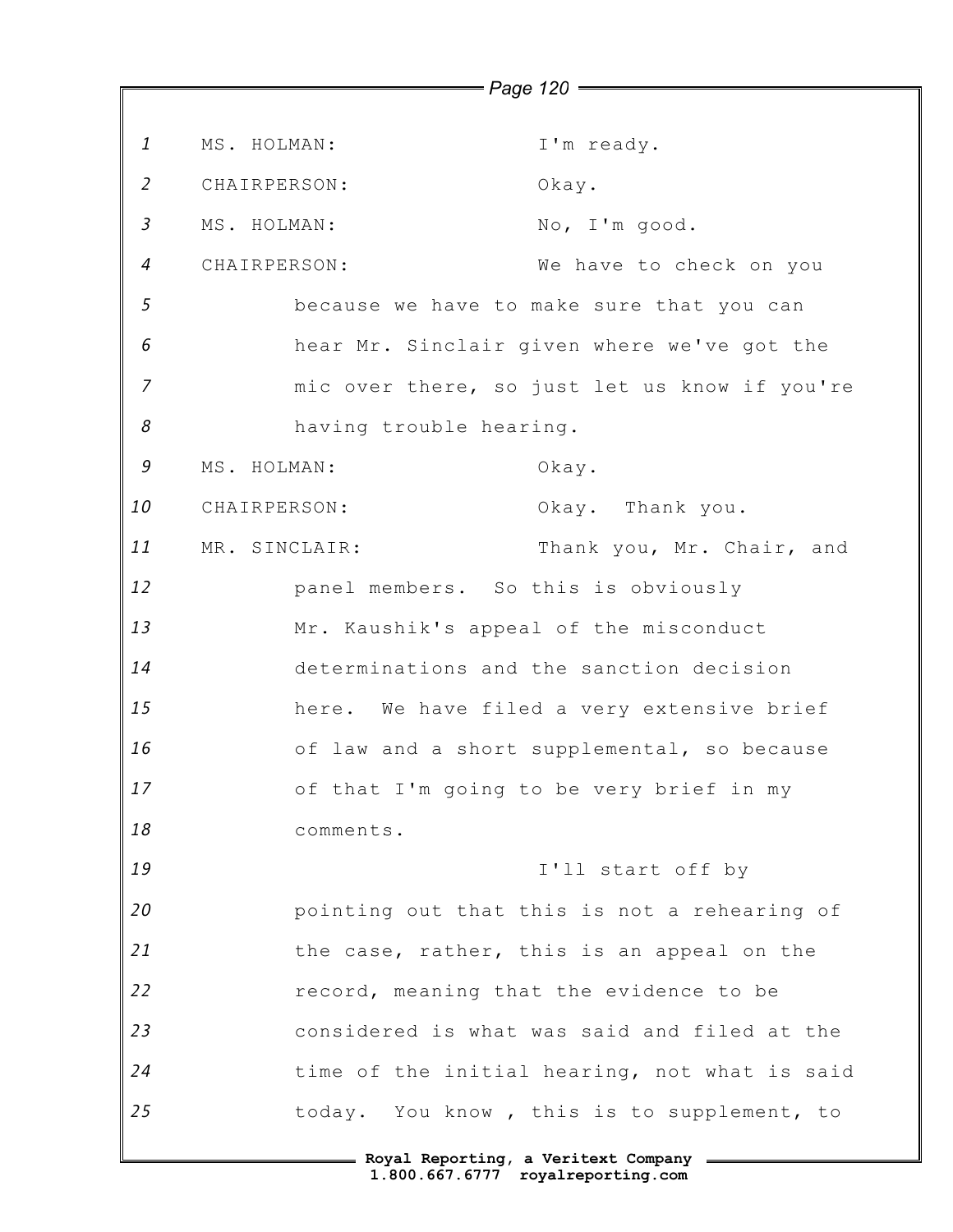|                | $=$ Page 121 $=$                               |
|----------------|------------------------------------------------|
|                |                                                |
| $\mathbf{1}$   | assist the panel in making the proper          |
| $\overline{2}$ | determination, but we are not presenting       |
| $\mathfrak{Z}$ | evidence today.                                |
| $\overline{4}$ | Another thing to consider                      |
| 5              | on an appeal, and that we address in our       |
| 6              | brief of law, is that there is a certain       |
| $\overline{z}$ | level of deference that is to be afforded to   |
| 8              | the original decision makers. They were the    |
| 9              | ones who saw the live testimony, they were     |
| 10             | the ones who were able to question the         |
| 11             | witnesses, they were the ones who saw the      |
| 12             | witnesses. That issue of deference is          |
| 13             | canvassed in our brief, and it's also          |
| 14             | mentioned in some of the other appeal          |
| 15             | decisions of this body, and when you look at   |
| 16             | that deference issue, really what it boils     |
| 17             | down to is a fairly simple question, I would   |
| 18             | say, which is, could a hearing panel acting    |
| 19             | reasonably have come to the same decisions?    |
| 20             | This is different than whether you would       |
| 21             | necessarily have made the same decision.<br>It |
| 22             | is a question of whether it is reasonable.     |
| 23             | Now, there are two sets                        |
| 24             | of charges here, and I'm going to deal first   |
| 25             | with 14-04, and this is whether Mr. Kaushik    |
|                |                                                |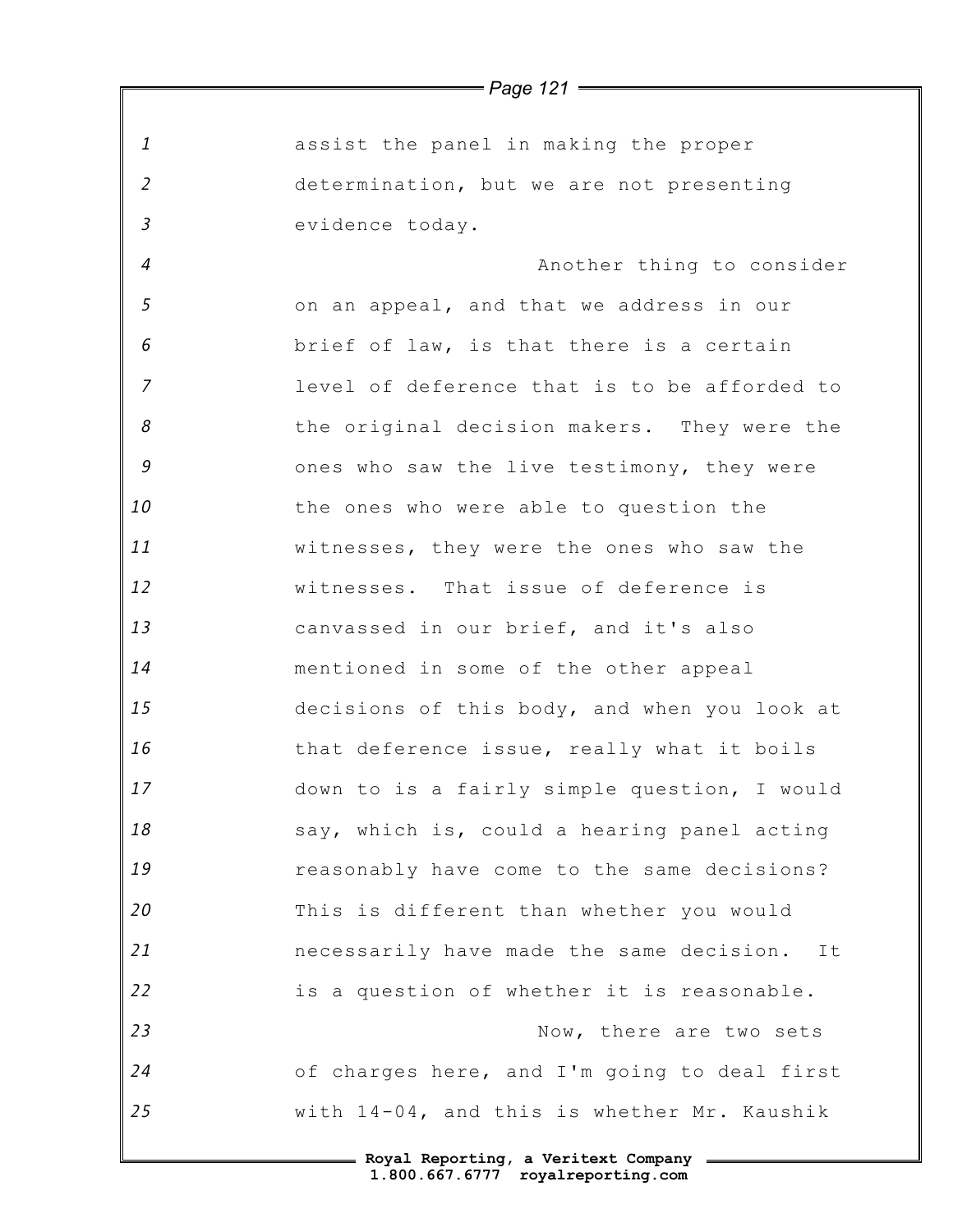*1 2 3 4 5 6 7 8 9 10 11 12 13 14 15 16 17 18 19 20 21 22 23 24 25* failed to cooperate with the regulatory processes of the Institute. The facts are set out in the decision, and I should clarify that this pertains to the second request for the corrective action plan in December of 2013, not the initial request. So Mr. Kaushik was told in December 2013 that he had to submit a corrective action plan within 60 days. He failed to do so. A late fee was assessed. When another 60 day deadline had expired, the matter was referred to the PCC. The corrective action plan was then provided in July around seven to eight months after the initial request, and after it had already been sent to the PCC. In cross-examination at the hearing, Mr. Kaushik, and this is at page 422 of the transcript, said that submitting a corrective action plan was not high on his priority list. Those were his words. At page 425, Mr. Kaushik acknowledged that he did not seek any extensions to the deadlines provided by CPA Saskatchewan. On that same page he acknowledges that it took him -- in that case the answer was around eight months

*Page 122*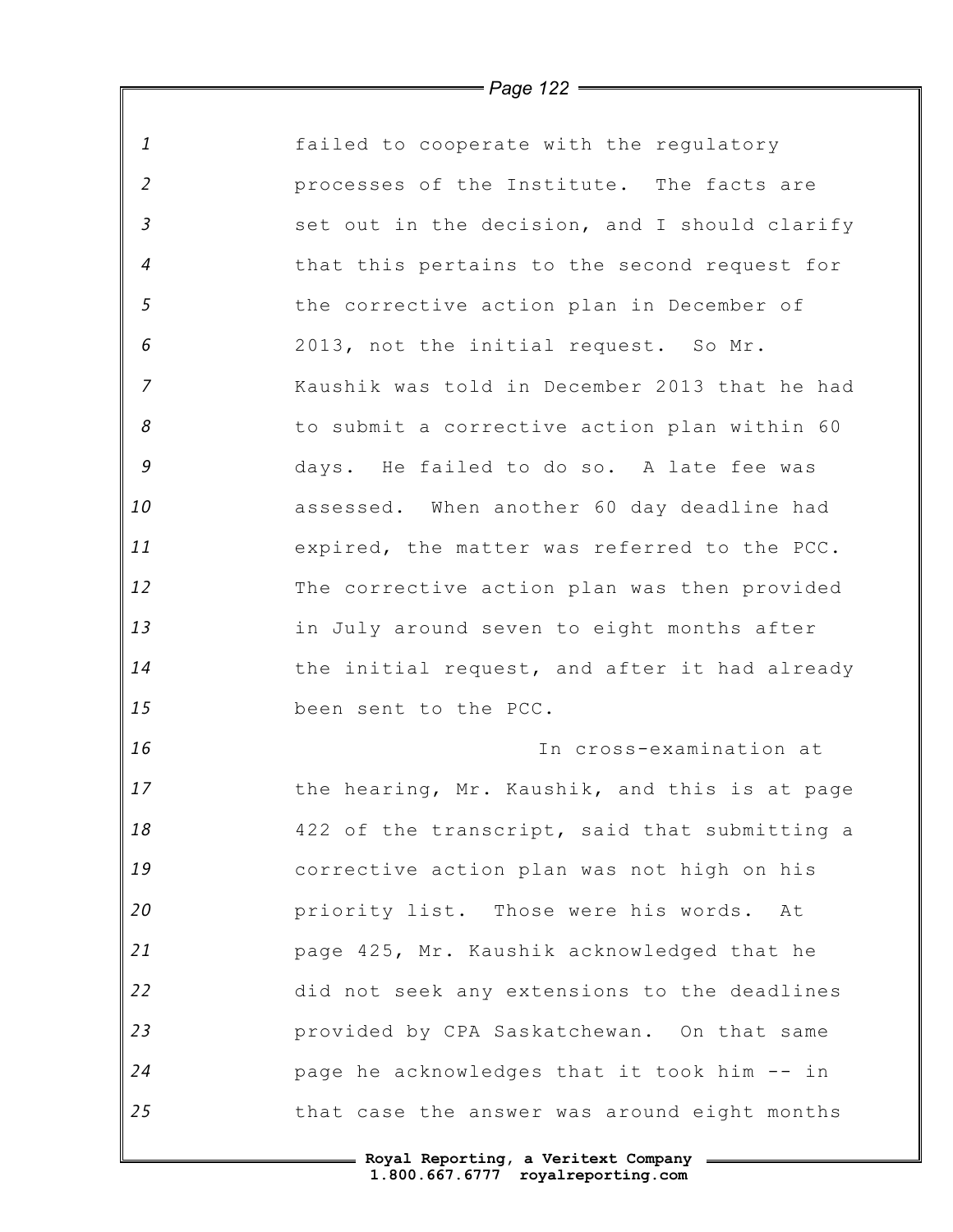|                | <i>Faye 125</i>                               |
|----------------|-----------------------------------------------|
| 1              | and five to six letters from the Institute as |
| $\overline{2}$ | well as a referral to the PCC for him to      |
| $\mathfrak{Z}$ | actually submit his plan. And there is no     |
| $\overline{a}$ | question, I don't think, that the institute   |
| 5              | has the ability under bylaw 156.1 to demand   |
| 6              | provision of a CAP. It's part of the          |
| $\overline{z}$ | regulatory processes of the Institute.        |
| 8              | So with that as a factual                     |
| 9              | background, along with all of the file        |
| 10             | documentation that was filed at the hearing,  |
| 11             | I would suggest that the decision of the      |
| 12             | hearing panel that Mr. Kaushik did not        |
| 13             | cooperate with the regulatory processes of    |
| 14             | the institute is a reasonable conclusion.     |
| 15             | Taking it one step                            |
| 16             | further, I would suggest that Mr. Kaushik     |
| 17             | committed professional misconduct by failing  |
| 18             | to cooperate with his regulator. It required  |
| 19             | the PCC's involvement for it to actually      |
| 20             | occur. There is also discussion in the        |
| 21             | cross-examination that you can review that    |
| 22             | there was throughout the ability for          |
| 23             | Mr. Kaushik to obtain assistance in trying to |
| 24             | get a corrective action plan together. He     |
| 25             | admitted he didn't seek out that assistance   |
|                | - Roval Reporting, a Veritext Company         |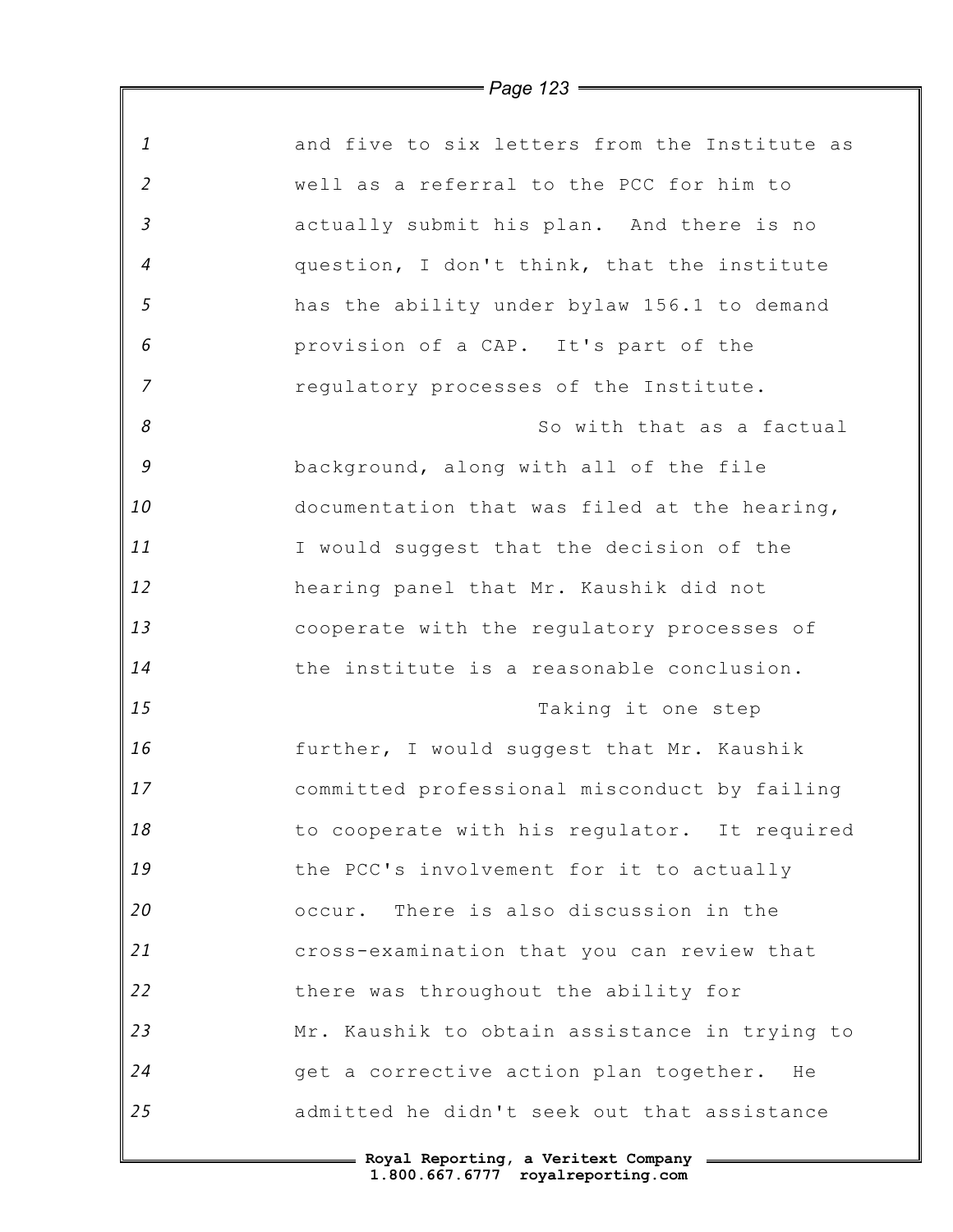|                | $=$ Page 124 $=$                               |
|----------------|------------------------------------------------|
|                |                                                |
| 1              | from his partners until seven to eight months  |
| $\overline{2}$ | later when he actually did submit it. So       |
| $\mathfrak{Z}$ | those were the comments that I was going to    |
| $\overline{4}$ | make about 14-04.                              |
| 5              | The next set of charges                        |
| 6              | are in 1410-05C. These charges stem from a     |
| $\overline{z}$ | practice inspection, and, importantly, this    |
| 8              | was the third practice inspection that had     |
| $\mathcal G$   | occurred. The first practice inspection        |
| 10             | found serious deficiencies which required a    |
| 11             | reinspection of Mr. Kaushik's practice.<br>The |
| 12             | reinspection, again, found various             |
| 13             | deficiencies which is what led to the third    |
| 14             | inspection and then the charges.               |
| 15             | The deficiencies on the                        |
| 16             | practice inspections, and they are all part    |
| 17             | of the record, were on audits and review       |
| 18             | engagements principally. It appeared after     |
| 19             | the second inspection that Mr. Kaushik may be  |
| 20             | moving out of audits; however, on the third    |
| 21             | inspection Mr. Kaushik's audit file load       |
| 22             | increased quite significantly, largely         |
| 23             | because of taking on Mr. Dean to his firm.     |
| 24             | Now, at all material                           |
| 25             | times Mr. Kaushik was the only partner of      |
|                | = Royal Reporting, a Veritext Company =        |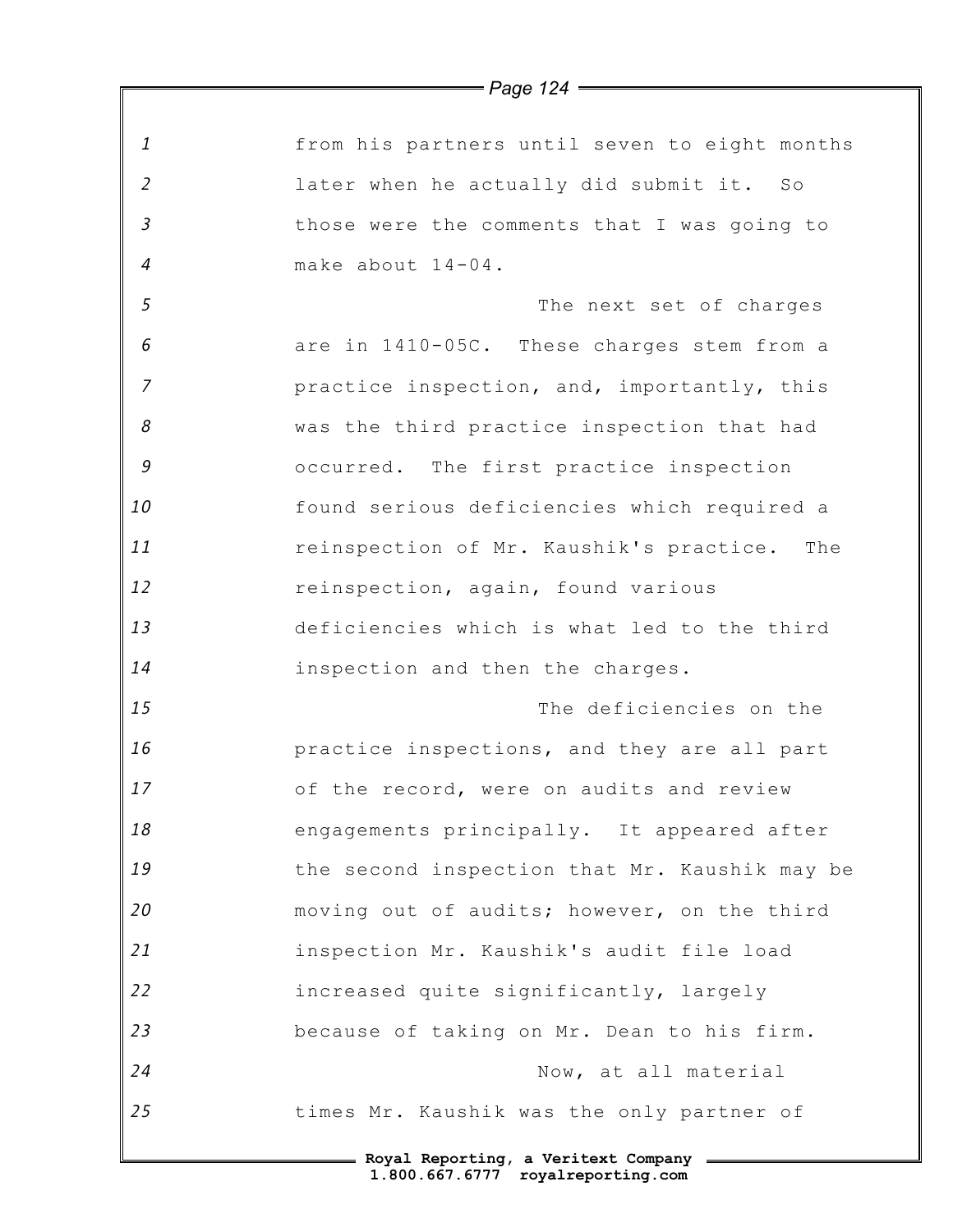|                            | $\equiv$ Page 125 $\equiv$                    |
|----------------------------|-----------------------------------------------|
|                            |                                               |
| $\mathbf{1}$               | DNTW Saskatoon. He was the partner signing    |
| $\overline{2}$             | off on all audits. Using the language of      |
| $\overline{3}$             | Canadian auditing standards number 220,       |
| $\overline{4}$             | Mr. Kaushik was the engagement partner on all |
| 5                          | of the files. He is responsible under that    |
| 6                          | standard for the planning, execution, and     |
| $\overline{7}$             | quality of those audits. As a result,         |
| $\boldsymbol{\mathcal{S}}$ | Mr. Kaushik is ultimately responsible to      |
| $\mathcal G$               | ensure controls and the quality of the audit  |
| 10                         | work and the file generated through those     |
| 11                         | audits.                                       |
| 12                         | The first complaint under                     |
| 13                         | 1410-05C is that Mr. Kaushik failed to        |
| 14                         | maintain professional competence in the areas |
| 15                         | in which he practiced, specifically in the    |
| 16                         | audit area. At page 417 of the transcript,    |
| 17                         | Mr. Kaushik acknowledges that he did not keep |
| 18                         | abreast with standards in the auditing field. |
| 19                         | The evidence of Ms. Hubick on this point on   |
| 20                         | the practice inspection and in testimony was  |
| 21                         | that Mr. Kaushik had failed to properly       |
| 22                         | document as required by current auditing      |
| 23                         | standards. That was true not only on the      |
| 24                         | third inspection, but on the prior two as     |
| 25                         | well. I think it's notable in terms of the    |
|                            |                                               |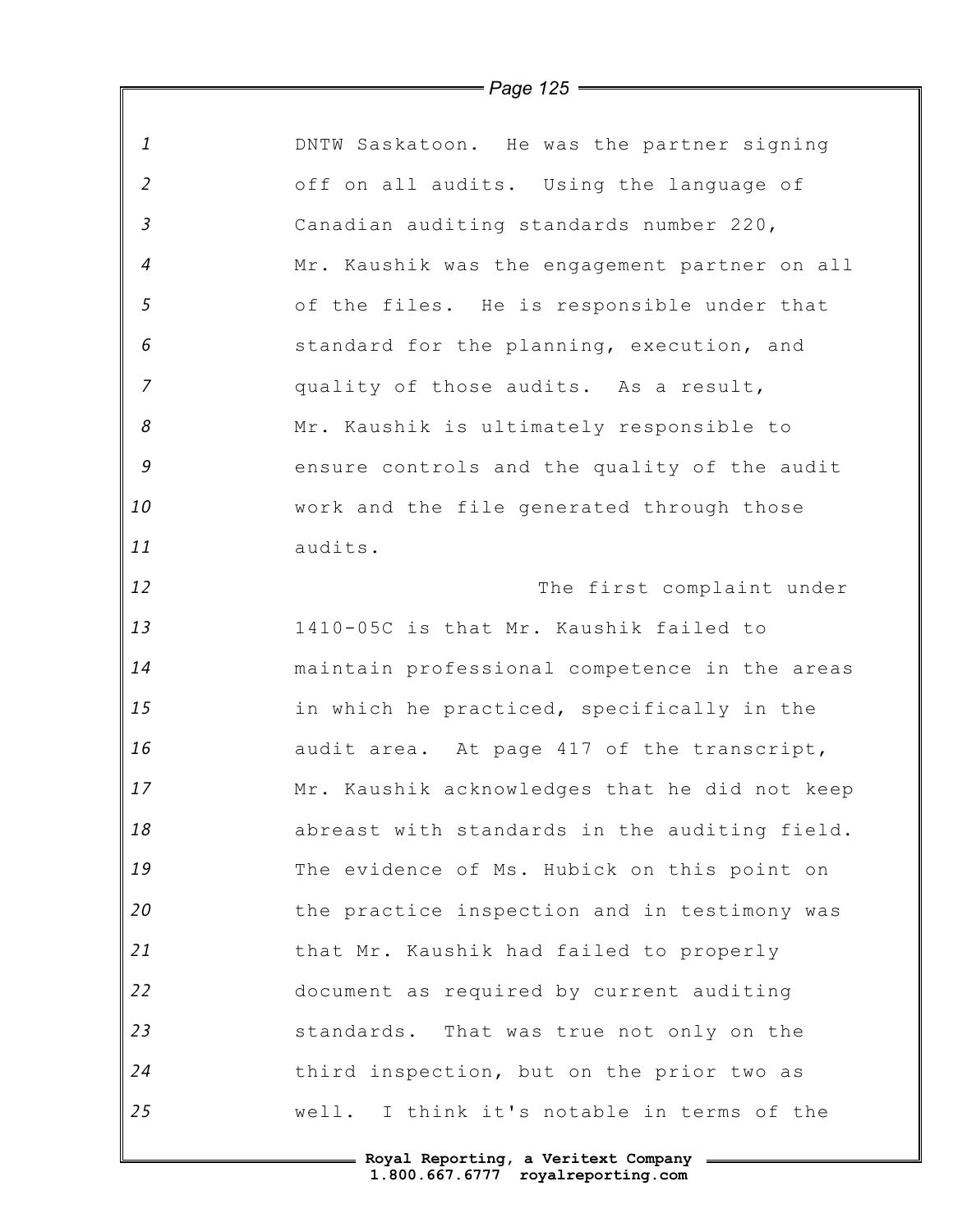| $\mathbf{1}$   | comments that have been made today, there     |
|----------------|-----------------------------------------------|
| $\overline{2}$ | doesn't seem to be a dispute of over what the |
| $\mathfrak{Z}$ | standards are or that they were not met. The  |
| $\overline{4}$ | question is simply one of was Mr. Kaushik     |
| $\mathfrak{s}$ | actually ultimately responsible for that or   |
| 6              | not?                                          |
| $\overline{7}$ | I would say in terms of                       |
| 8              | that first complaint, given that Mr. Kaushik  |
| 9              | admitted that he had failed to sustain his    |
| 10             | knowledge in the area of auditing, combined   |
| 11             | with the three failed inspections, I think    |
| 12             | that the charge that he had failed to         |
| 13             | maintain professional competence in that area |
| 14             | was made out and the decision of the panel    |
| 15             | was reasonable.                               |
| 16             | The second count related                      |
| 17             | to the audit of ICDC. It was acknowledged by  |
| 18             | Mr. Kaushik at the hearing that the documents |
| 19             | required on an audit file were not, in fact,  |
| 20             | on file. I should also note that the work     |
| 21             | for ICDC, I believe, was largely done by      |
| 22             | Mr. Kaushik, not by Mr. Dean, and I would say |
| 23             | that the count, based on the evidence that    |
| 24             | was presented, was made out, and the decision |
| 25             | of the panel was reasonable.                  |

## *Page 126*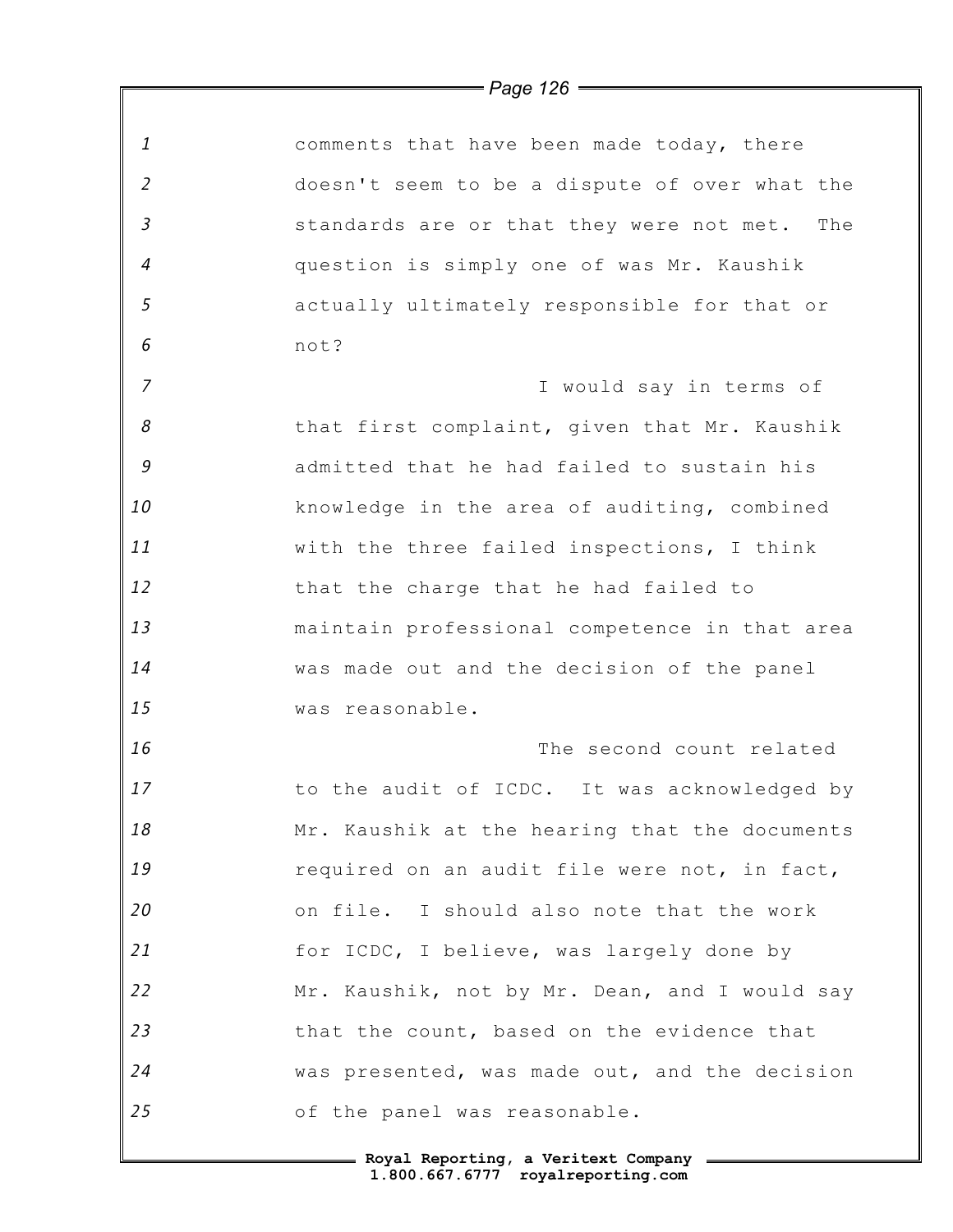*1 2 3 4 5 6 7 8 9 10 11 12 13 14 15 16 17 18 19 20 21 22 23 24 25* The third count was for the audit of RVLB. Most of the work here was done by Mr. Dean with Mr. Kaushik being the engagement partner. Again, there is no question, I don't think, based on the evidence, that the documents that were required to be on file were not on file as you would expect under the Canadian auditing standards. Ms. Hubick testified to those deficiencies. Likewise, I would suggest that there is really no question that Mr. Kaushik failed to properly supervise the audit. At page 436 of the transcript, Mr. Kaushik admits he did not make adequate efforts to ensure that Mr. Dean was meeting professional standards. The comment now made today that Mr. Kaushik checked the balance sheets, he checked the income statements, I'm not an auditor obviously, but it seemed to me that this is not really what's meant by a proper audit. That seems to be something that I would expect to be not at the highest level of assurance that you would expect with auditing standards. At page 440 of the

*Page 127*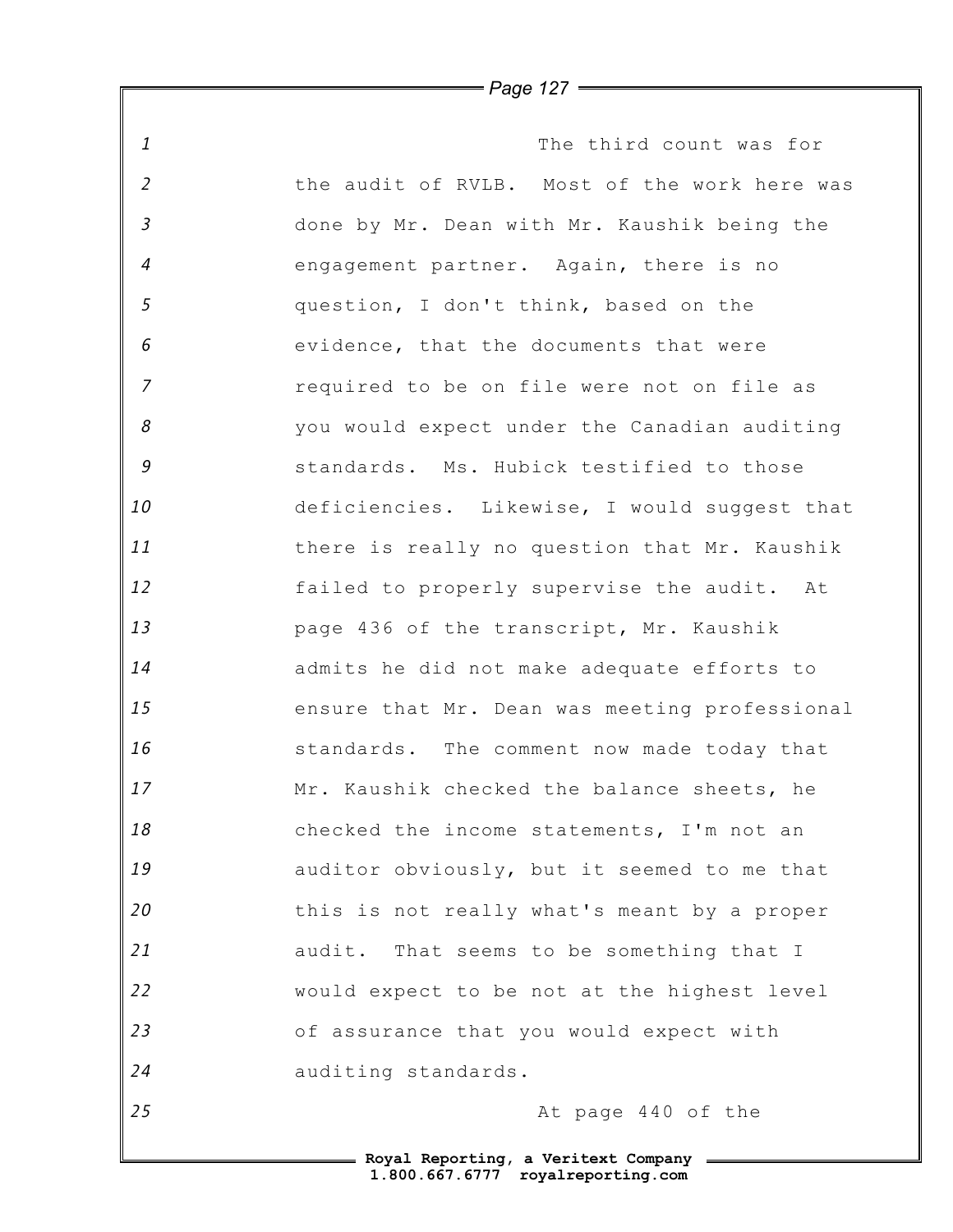| $\mathbf{1}$   | transcript Mr. Kaushik admits that the audit  |
|----------------|-----------------------------------------------|
| $\overline{2}$ | work did not meet standards and acknowledged  |
| $\mathfrak{Z}$ | his duty that he has as an engagement partner |
| $\overline{4}$ | under the auditing standards. Thus, again, I  |
| 5              | would suggest that the charge was made out    |
| 6              | and the decision of the panel was reasonable. |
| $\overline{z}$ | On count four, this is                        |
| 8              | the audit of MUC, the issue, again, is the    |
| 9              | same, there was a lack of documents on the    |
| 10             | file as required by Canadian auditing         |
| 11             | standards and a failure to properly supervise |
| 12             | the audit. Again, there was no evidence       |
| 13             | presented to suggest that the documents on    |
| 14             | file met the standard, nor is there really    |
| 15             | any evidence that Mr. Dean was properly       |
| 16             | supervised. Again, looking at Canadian        |
| 17             | auditing standard 220, it was ultimately the  |
| 18             | responsibility of Mr. Kaushik to ensure that  |
| 19             | planning and execution of the audit. There    |
| 20             | was a failure to do so.                       |
| 21             | Count number five relates                     |
| 22             | to a review engagement. Most of the charges   |
| 23             | were, frankly, not found to have been made    |
| 24             | out, and quite a number of them were          |
| 25             | dismissed by the panel with the exception of  |
|                | = Royal Reporting, a Veritext Company =       |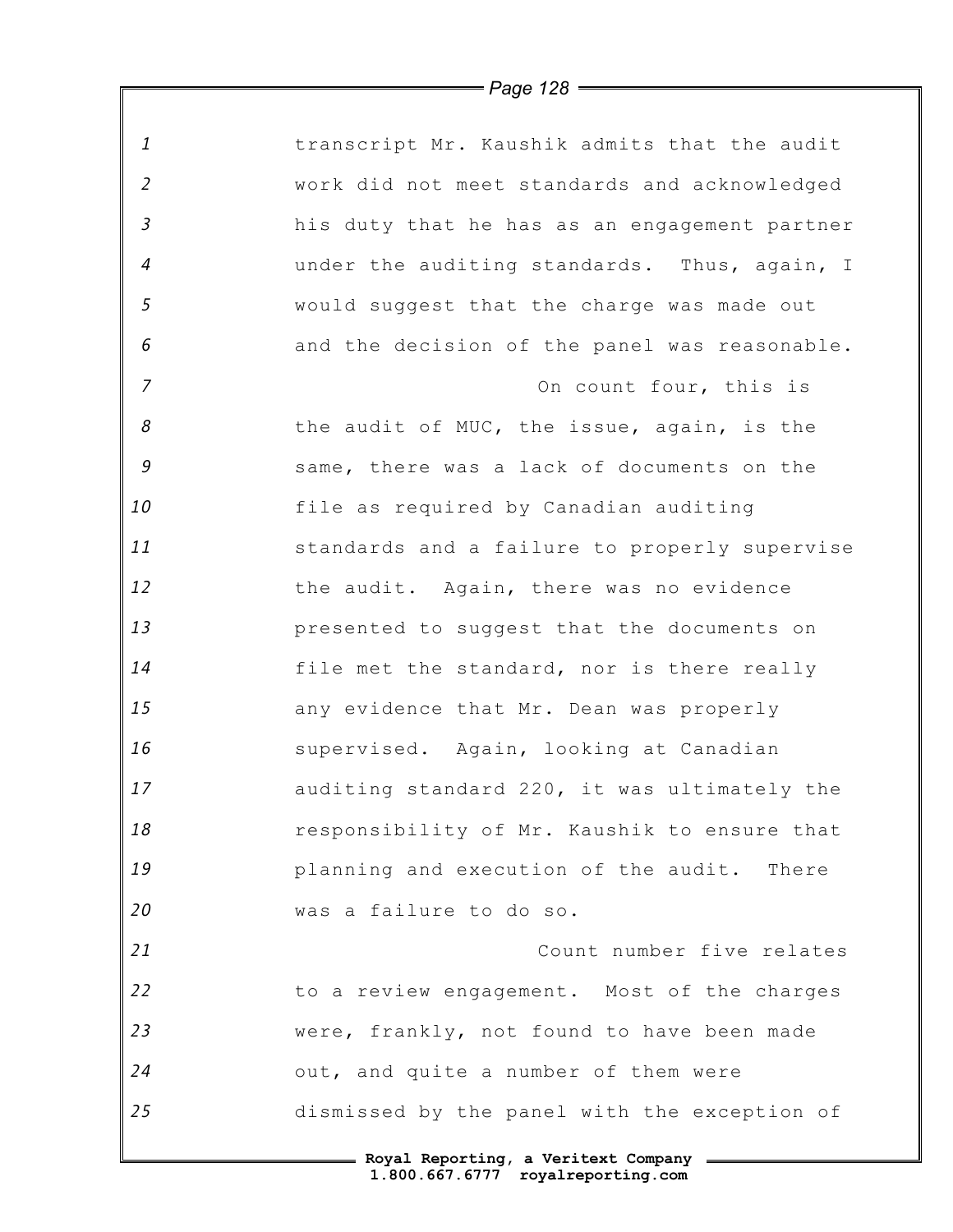|                | $=$ Page 129 $=$                              |
|----------------|-----------------------------------------------|
|                |                                               |
| $\mathbf{1}$   | failing to establish a proper framework for   |
| $\overline{2}$ | the review engagement, which was largely      |
| $\mathfrak{Z}$ | acknowledged. So, again, I think that the     |
| $\overline{4}$ | evidence makes out that there was a proper    |
| $\mathfrak{s}$ | that Mr. Kaushik had failed to establish a    |
| 6              | proper framework for the review engagement,   |
| $\overline{7}$ | and thus I think the charge was made out      |
| 8              | quite properly and the decision was           |
| 9              | reasonable.                                   |
| 10             | In terms of count six,                        |
| 11             | this is whether Mr. Kaushik provided          |
| 12             | professional services with integrity and due  |
| 13             | care, it was found that Mr. Kaushik's work as |
| 14             | engagement partner was substandard, and that  |
| 15             | he did not perform the services with          |
| 16             | integrity and due care, and I think that the  |
| 17             | evidence makes out that count as well and     |
| 18             | that the decision was reasonable.             |
| 19             | In terms of whether the                       |
| 20             | culmination of these different deficiencies   |
| 21             | amounted to professional misconduct, the      |
| 22             | issue in this case is how pervasive these     |
| 23             | deficiencies were on all of the files that    |
| 24             | were reviewed. There were only four files     |
| 25             | reviewed in this latest practice inspection,  |
|                |                                               |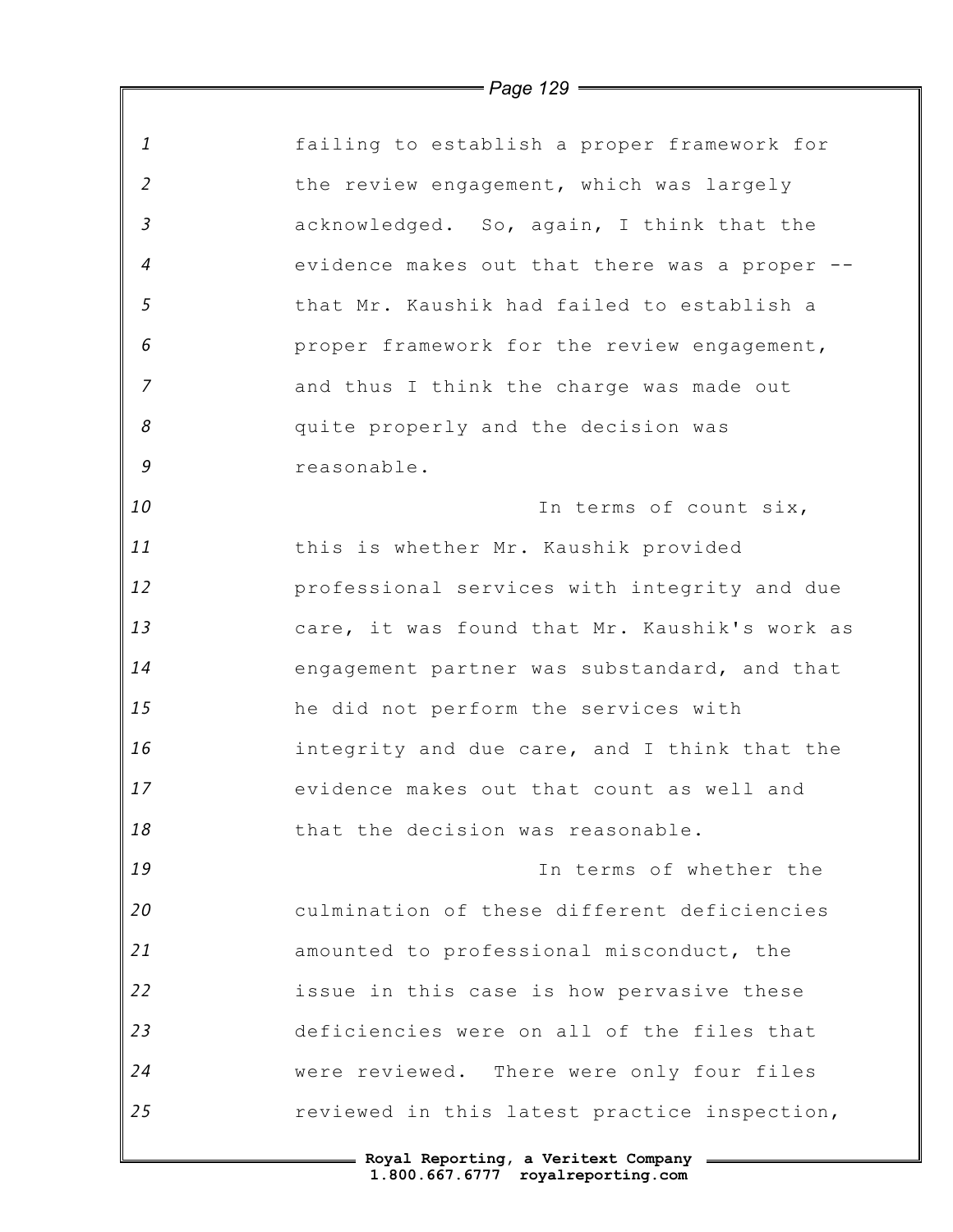|                | = Page 130 <del>=====</del>                   |
|----------------|-----------------------------------------------|
| $\mathbf{1}$   | and all of them had so many problems          |
| $\overline{2}$ | associated with them. Added to that was the   |
| $\mathfrak{Z}$ | fact that there was -- this is the third      |
| $\overline{4}$ | failed inspection. At a certain stage, in     |
| 5              | order to maintain the standards of the        |
| 6              | profession, there has to be enforcement of    |
| $\overline{7}$ | those standards, and that's what occurred     |
| 8              | here. As the panel stated, this was a         |
| 9              | blatant departure from the standards expected |
| 10             | in the profession, and I think that was a     |
| 11             | fair statement, thus a finding of             |
| 12             | professional misconduct, I would suggest, is  |
| 13             | reasonable.                                   |
| 14             | In terms of sanction or                       |
| 15             | penalty, all of the penalty falls within the  |
| 16             | jurisdiction of the panel, and we set that    |
| 17             | out in our brief and the support for that.    |
| 18             | Further, I don't see any suggestion that the  |
| 19             | sanction is inconsistent with prior decisions |
| 20             | such as Bernard or Vaneyck. The fine amounts  |
| 21             | are similar in those cases. Publication is a  |
| 22             | routine matter, and it is found in virtually  |
| 23             | every discipline decision, and certainly not  |
| 24             | an unreasonable outcome. The restriction on   |
| 25             | doing audits was, frankly, not really much of |

*Page 130*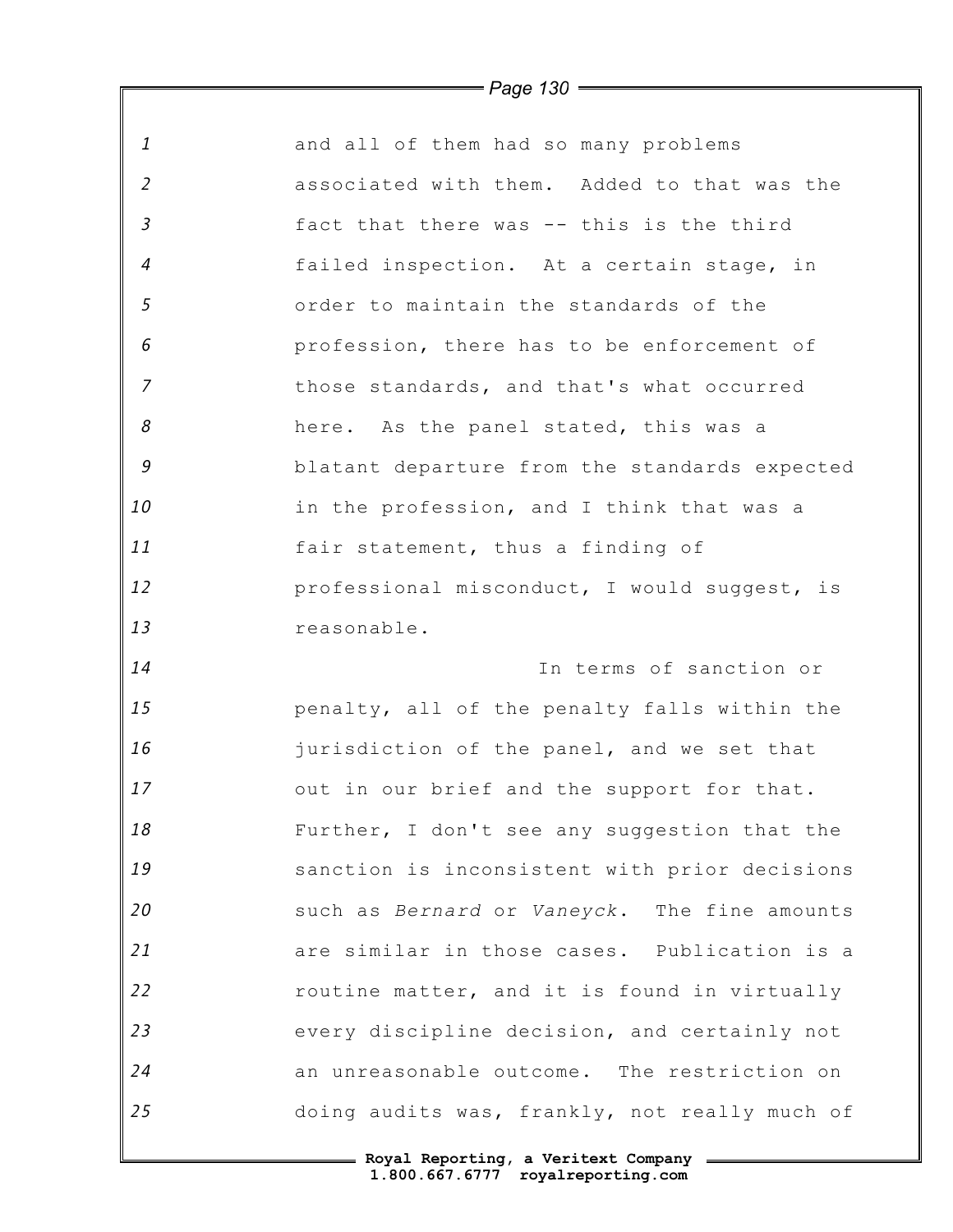|                            | , ago ,o,                                     |
|----------------------------|-----------------------------------------------|
| $\mathbf{1}$               | an issue at the sanction hearing. It was      |
| $\overline{2}$             | volunteered by Mr. Kaushik. The practice      |
| $\mathfrak{Z}$             | inspection, the fact that he has to go        |
| $\overline{4}$             | through another inspection, I think, was --   |
| $\sqrt{5}$                 | the necessity of that was made out by the     |
| 6                          | evidence at the hearing.                      |
| $\overline{7}$             | And the costs are well                        |
| $\boldsymbol{\mathcal{S}}$ | within the jurisdiction of the hearing        |
| 9                          | committee as well. I note that the hearing    |
| 10                         | committee ordered only 50 percent of those    |
| 11                         | costs, not the whole 100 percent, which would |
| 12                         | have also fell within their jurisdiction. As  |
| 13                         | a result, I would suggests that the sanction  |
| 14                         | was reasonable and should be upheld.          |
| 15                         | I wasn't going to make a                      |
| 16                         | lot of comments about the submissions that    |
| 17                         | were made today. I should comment, though,    |
| 18                         | on the fact that this is not an appeal of the |
| 19                         | decisions of the PCC. This is not an appeal   |
| 20                         | of what Ms. Hubick or what Mr. Hill did.      |
| 21                         | Assigning blame is not really the point of    |
| 22                         | this exercise. This is narrowly, did the      |
| 23                         | discipline panel come to a reasonable         |
| 24                         | decision or not? The other individuals are    |
| 25                         | not here to -- we don't have witnesses, we    |
|                            |                                               |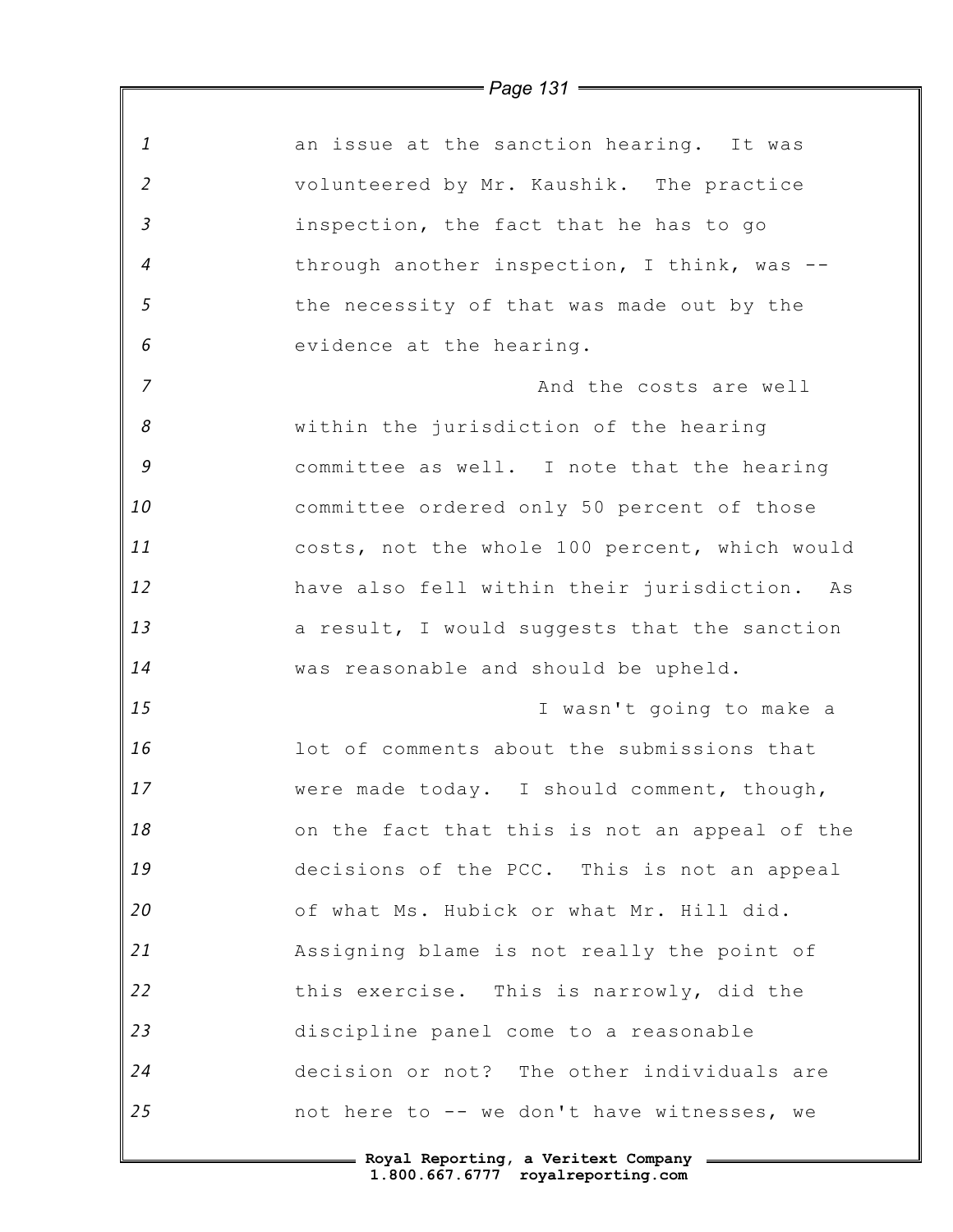|                | $-$ raye is $-$                               |
|----------------|-----------------------------------------------|
| $\mathbf{1}$   | don't have their ability to comment on the    |
| $\overline{2}$ | various issues that have been raised by       |
| $\mathfrak{Z}$ | Mr. Kaushik.                                  |
| $\overline{4}$ | There has been quite a                        |
| 5              | number of comments about an agreed statement  |
| 6              | of facts and whether the PCC acted            |
| $\overline{7}$ | appropriately there. There was an             |
| 8              | application brought forward to the discipline |
| 9              | panel to deal with that issue which was       |
| 10             | ultimately withdrawn by Mr. Kaushik. The      |
| 11             | suggestion was that the duty of fairness was  |
| 12             | somehow violated by the PCC not agreeing to   |
| 13             | the facts that Mr. Kaushik wished to have. I  |
| 14             | don't think that's a live issue before this   |
| 15             | panel. In any event, certainly the PCC's      |
| 16             | view is that there is no positive obligation  |
| 17             | on the PCC to admit the facts as Mr. Kaushik  |
| 18             | wishes them to be in. I don't believe that    |
| 19             | that is found anywhere at law to be part of   |
| 20             | the duty of fairness.                         |
| 21             | The PCC here is not on                        |
| 22             | trial. Frankly, even the issues raised about  |
| 23             | the PCC, I don't think they are even really   |
| 24             | raised by the Notice of Appeal in this case.  |
| 25             | They seem to be raised for the first time at  |
|                | - Royal Reporting, a Veritext Company         |

*Page 132*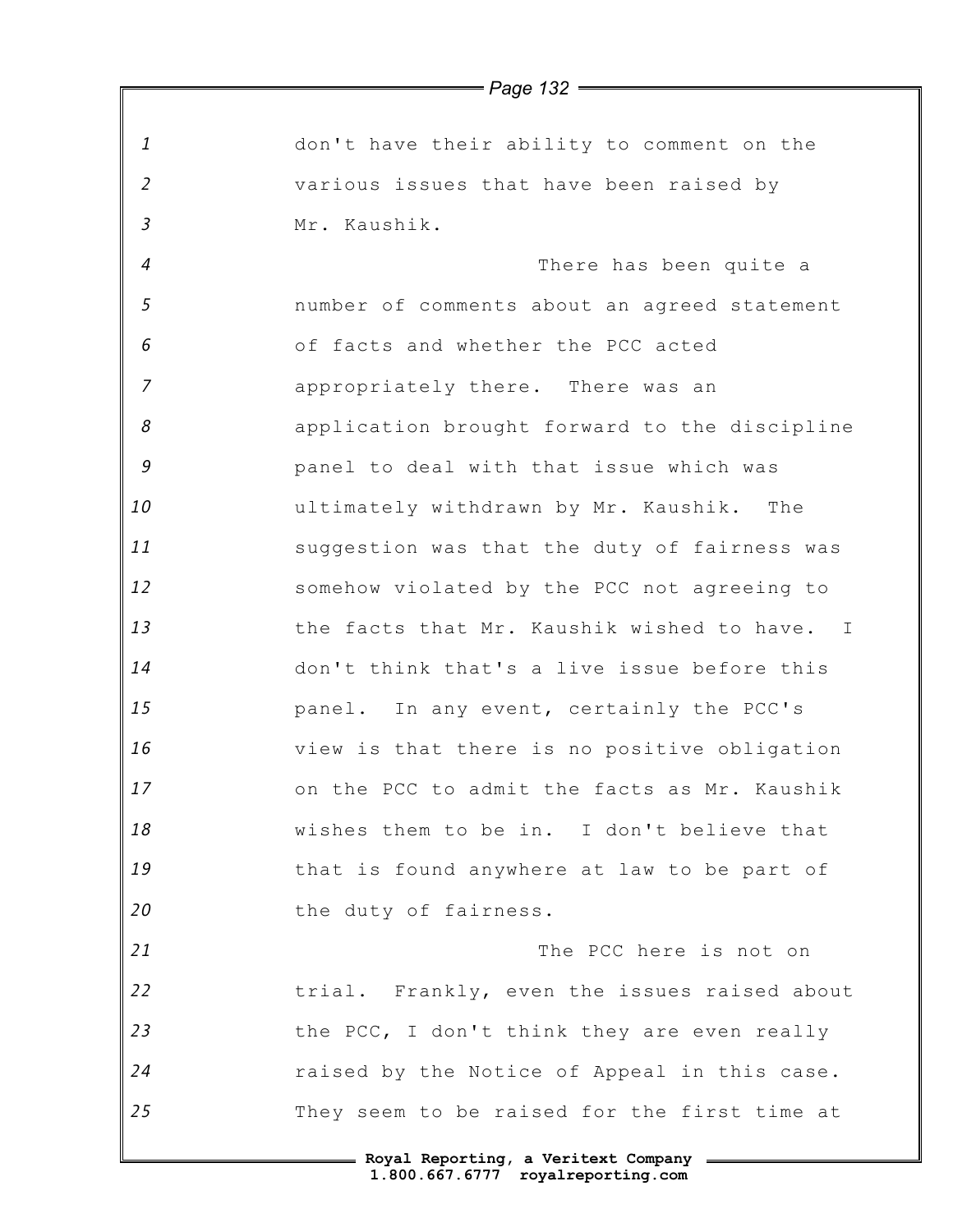*1 2 3 4 5 6 7 8 9 10 11 12 13 14 15 16 17 18 19 20 21 22 23 24 25* **Royal Reporting, a Veritext Company** the hearing proper. If there were concerns regarding disclosure, there was opportunity to raise those at the hearing committee level. They weren't. Frankly, the practice inspections were disclosed in advance as was the investigator's report as part of the disclosure process routinely undertaken in these cases. Thus, I suggest that the decision of the hearing committee was reasonable and that costs should be awarded on this appeal, and the quantum of those are certainly well within the jurisdiction of this panel. Subject to any questions that you might have, those are really my comments. CHAIRPERSON: I know I did have a couple, but you spoke to both of them. Thank you. Anybody else? MS. CARSON: Nothing for me. CHAIRPERSON: No. MS. HOLMAN: Nothing for me. Thanks. MR. WALLER: The you seeking any specific costs? MR. SINCLAIR: The question from counsel

*Page 133*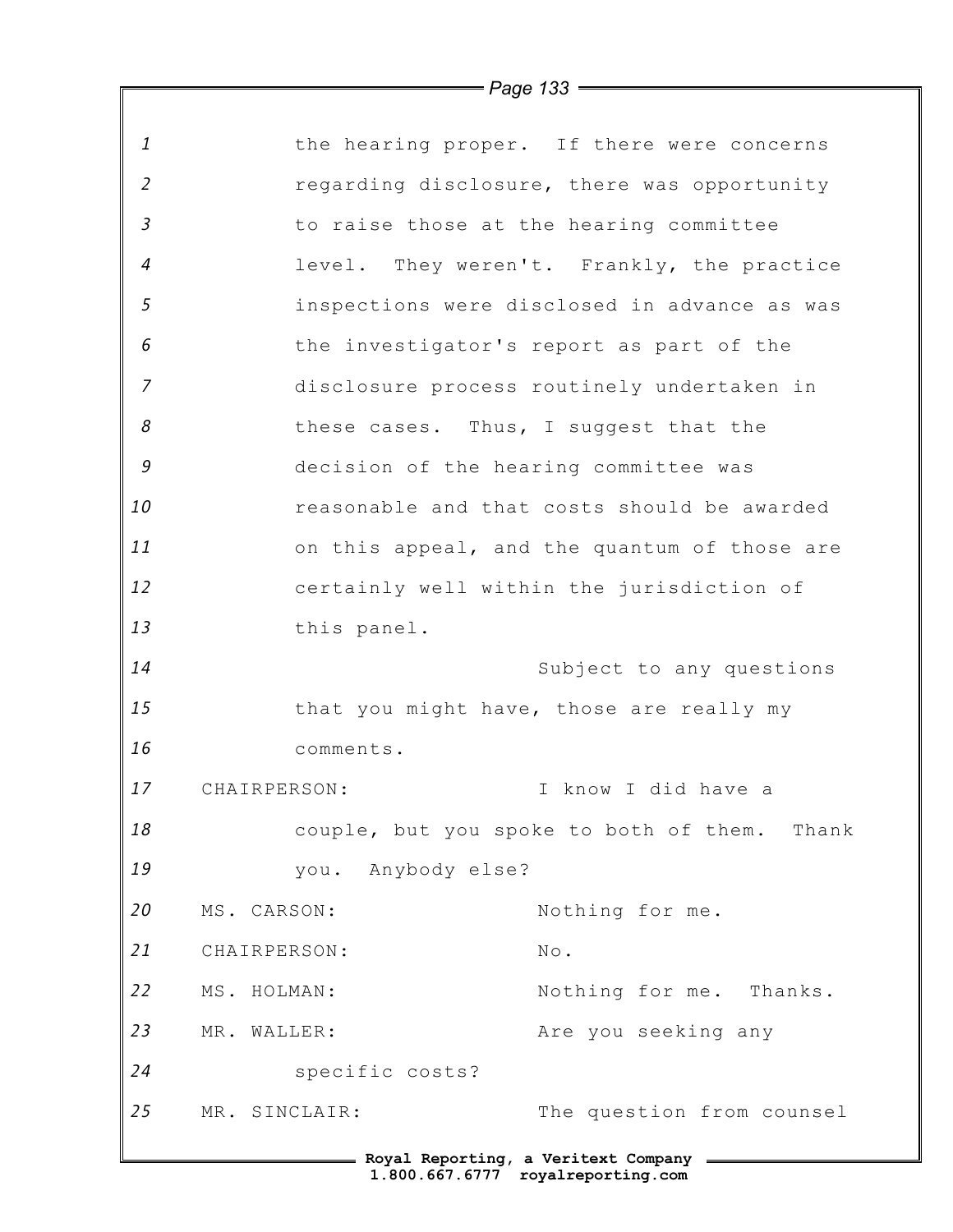|                | $\longrightarrow$ Page 134 $\longrightarrow$  |
|----------------|-----------------------------------------------|
|                |                                               |
| $\mathbf{1}$   | for the panel was whether I'm seeking any     |
| 2              | specific amount. I would be suggesting that   |
| $\mathfrak{Z}$ | it be a percentage component of this hearing  |
| $\overline{4}$ | because not all the costs are yet determined, |
| 5              | you know, especially in terms of the          |
| 6              | attendance here today and the cost of the     |
| $\overline{z}$ | reporter and so on. Depending on where you    |
| 8              | go with your decision, I don't think it would |
| 9              | be inappropriate for it to be full indemnity  |
| 10             | costs, but at the very least I would be       |
| 11             | suggesting 50 percent like the discipline     |
| 12             | panel made.                                   |
| 13             | CHAIRPERSON:<br>Okay, it looks like we're     |
| 14             | ready to -- oh, Mr. Kaushik.                  |
| 15             | MR. KAUSHIK:<br>I just wanted to make a       |
| 16             | couple of comments. Not being a lawyer, I'm   |
| 17             | not going to be able to comment on what the   |
| 18             | legality of the -- as you saw it. I looked    |
| 19             | at the purpose of this hearing to be able to  |
| 20             | express all the information that's in front   |
| 21             | of us. If you are missing some information    |
| 22             | in making the right decisions, then I am      |
| 23             | prepared to provide you additional            |
| 24             | information to make the decision. This is     |
| 25             | not designed from my point of views to hide   |
|                |                                               |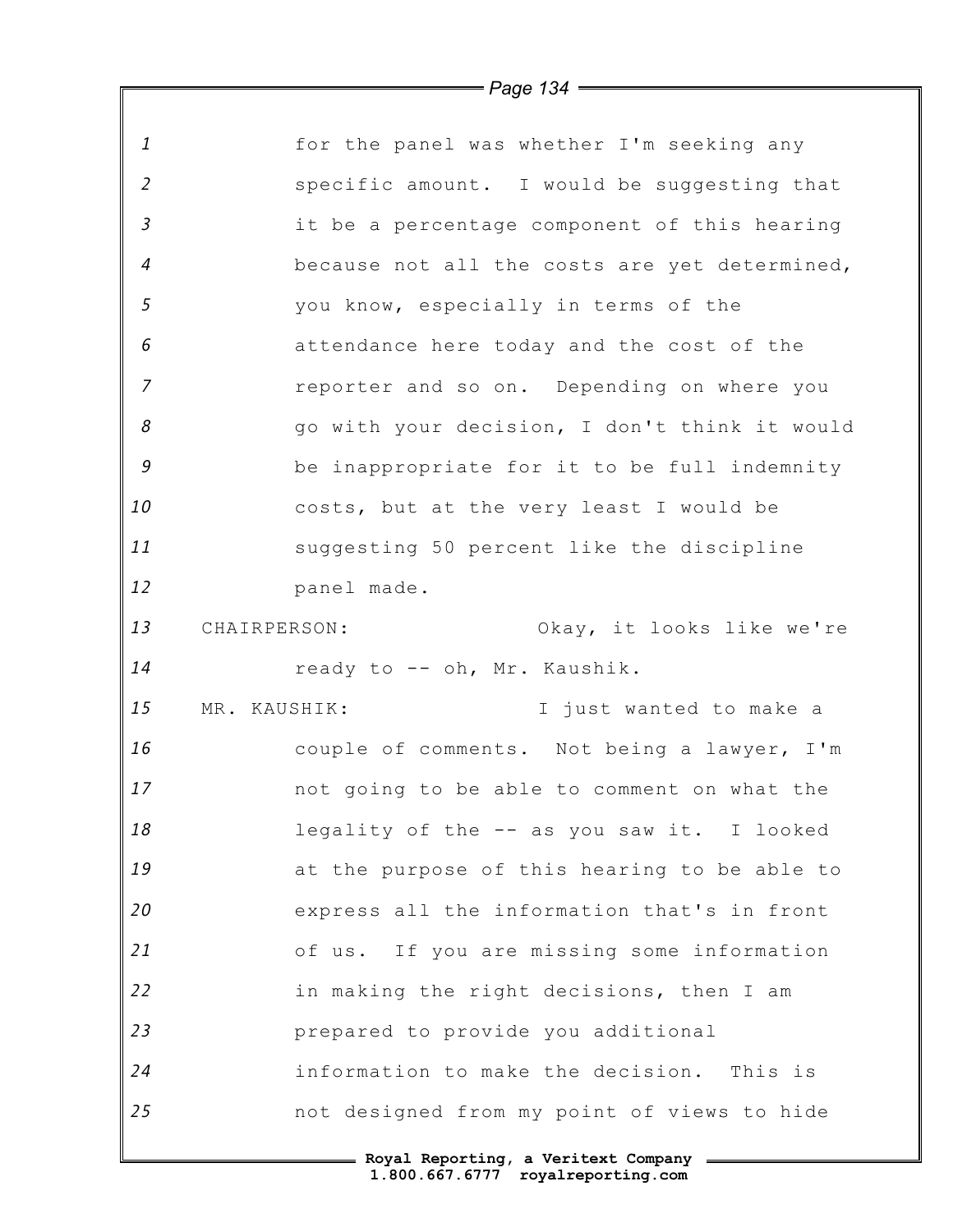| 1              | behind certain legalities because that's not  |
|----------------|-----------------------------------------------|
| $\overline{2}$ | my field. What may have been withdrawn at     |
| $\mathfrak{Z}$ | the application Mr. Stooshinoff made was      |
| $\overline{4}$ | something I believed that the legalities were |
| 5              | being followed. My issue is on how they came  |
| 6              | to the conclusions they did and the people    |
| $\overline{7}$ | who were witness to that and what, if         |
| 8              | anything, was missing, and I could provide    |
| $\mathcal G$   | further to help the board understand all the  |
| 10             | factors that are involved here because I sat  |
| 11             | through those hearings trying to understand   |
| 12             | who is saying what and who is doing what.     |
| 13             | I'm watching witnesses on a legalities basis. |
| 14             | I'm sure they were coached on how to present  |
| 15             | that.                                         |
| 16             | You know, it -- if Ms.                        |
| 17             | Hubick was the only witness, and she was      |
| 18             | prepared in a certain way to express those    |
| 19             | things, that was something, I believe, she    |
| 20             | was able to deliver to the Discipline         |
| 21             | Committee. I was not prepared with all the    |
| 22             | stuff that I have today at that hearing. All  |
| 23             | of the stuff was not even available. We were  |
| 24             | not thinking in those terms as what all would |
| 25             | take Discipline Committee to understand. Mr.  |
|                |                                               |

 $\mathbb F$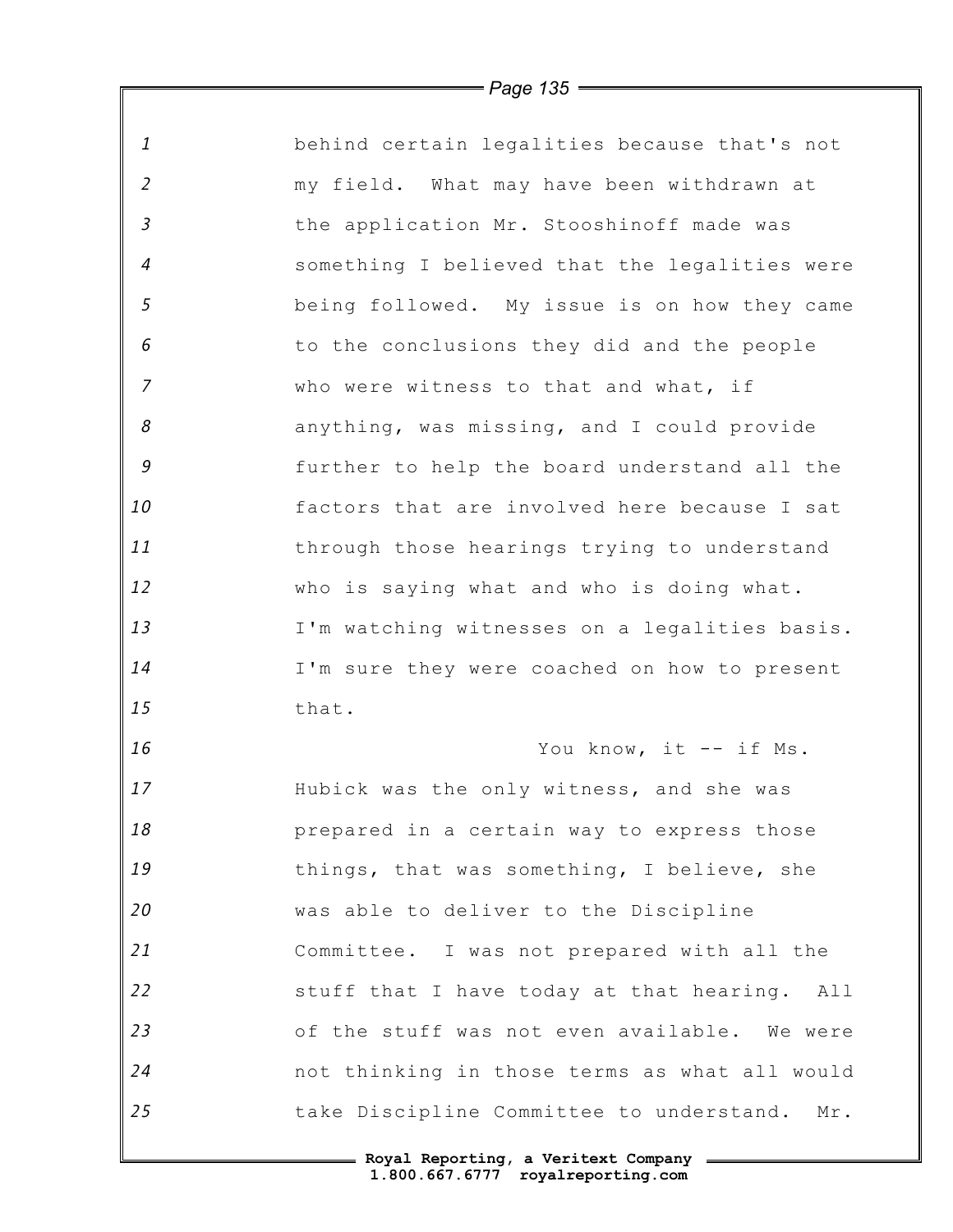|                            | = Page 136 <del>==</del>                      |
|----------------------------|-----------------------------------------------|
| $\mathbf{1}$               | Stooshinoff did an excellent job trying to    |
| $\overline{2}$             |                                               |
|                            | make them understand what the issues were. I  |
| $\mathfrak{Z}$             | just believe they ignored them because the    |
| $\overline{4}$             | conclusion they got to does not support what  |
| 5                          | was in front of them. That's why I appealed   |
| 6                          | it. It's a wrong decision based on what's in  |
| $\overline{7}$             | front of them. How could they ignore all      |
| $\boldsymbol{\mathcal{S}}$ | that?                                         |
| $\mathcal G$               | You are right in some                         |
| 10                         | assessments that I did not provide the        |
| 11                         | supervision, I didn't provide the planning of |
| 12                         | the audits, I didn't execute the audits. All  |
| 13                         | that was as repeated here, was all given, and |
| 14                         | we admitted to that because I was not the     |
| 15                         | audit partner. This is the key to             |
| 16                         | understanding the issues. Otherwise, why are  |
| 17                         | we even here? You should have said no         |
| 18                         | hearing, this is the -- this thing is already |
| 19                         | a done deal. You could make that assessment   |
| 20                         | just because of these statements. The issue   |
| 21                         | is much larger than that, and that's a very   |
| 22                         | narrow interpretation of my involvement to    |
| 23                         | hold me responsible for all these audits,     |
| 24                         | you're right, there is at least 30 audits     |
| 25                         | sitting in my office prepared by Dean. You    |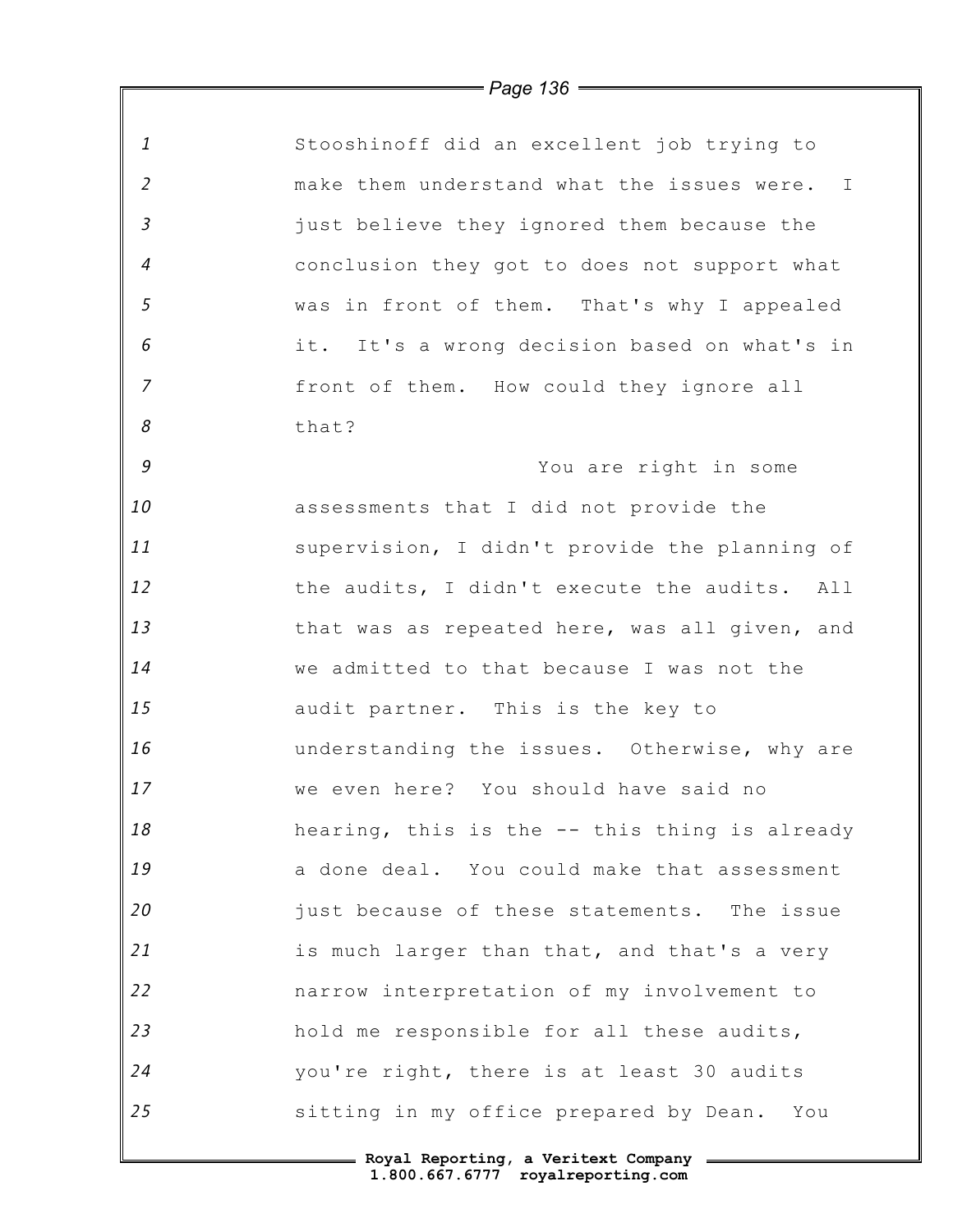| $\mathbf{1}$   | can come have a look at the same deficiencies |
|----------------|-----------------------------------------------|
| $\overline{2}$ | anytime you want. They were all prepared by   |
| $\mathfrak{Z}$ | him, not me. I said, do you really want to    |
| $\overline{4}$ | examine everything? I'm open to it. There     |
| 5              | are problems. That's what I'm trying to       |
| 6              | explain. I did not do these audits. I did     |
| $\overline{7}$ | not execute these audits. This is a very      |
| 8              | narrow interpretation of my involvement. I    |
| $\mathcal G$   | don't know who I have to convince after this. |
| 10             | That's what I'm here to do with the board, is |
| 11             | to understand what the heck happened.         |
| 12             | You know, going back to                       |
| 13             | the ICDC audit, let me explain a little       |
| 14             | further. The ICDC audit was done previous     |
| 15             | year by Mr. Dean. Their treasurer came to my  |
| 16             | office and asked for Mr. Dean because he had  |
| 17             | promised to do this audit on a fairly quick   |
| 18             | basis. Mr. Dean was not available. The        |
| 19             | issues were to prepare a report with the      |
| 20             | treasurer there in front of us. Myself, the   |
| 21             | treasurer, and Sherry my wife here, three of  |
| 22             | us sat in a boardroom for about six to eight  |
| 23             | hours and we developed the report. It was a   |
| 24             | fairly simple box audit, all the information  |
| 25             | is in this box that you need to look at to    |

 $\mathbb F$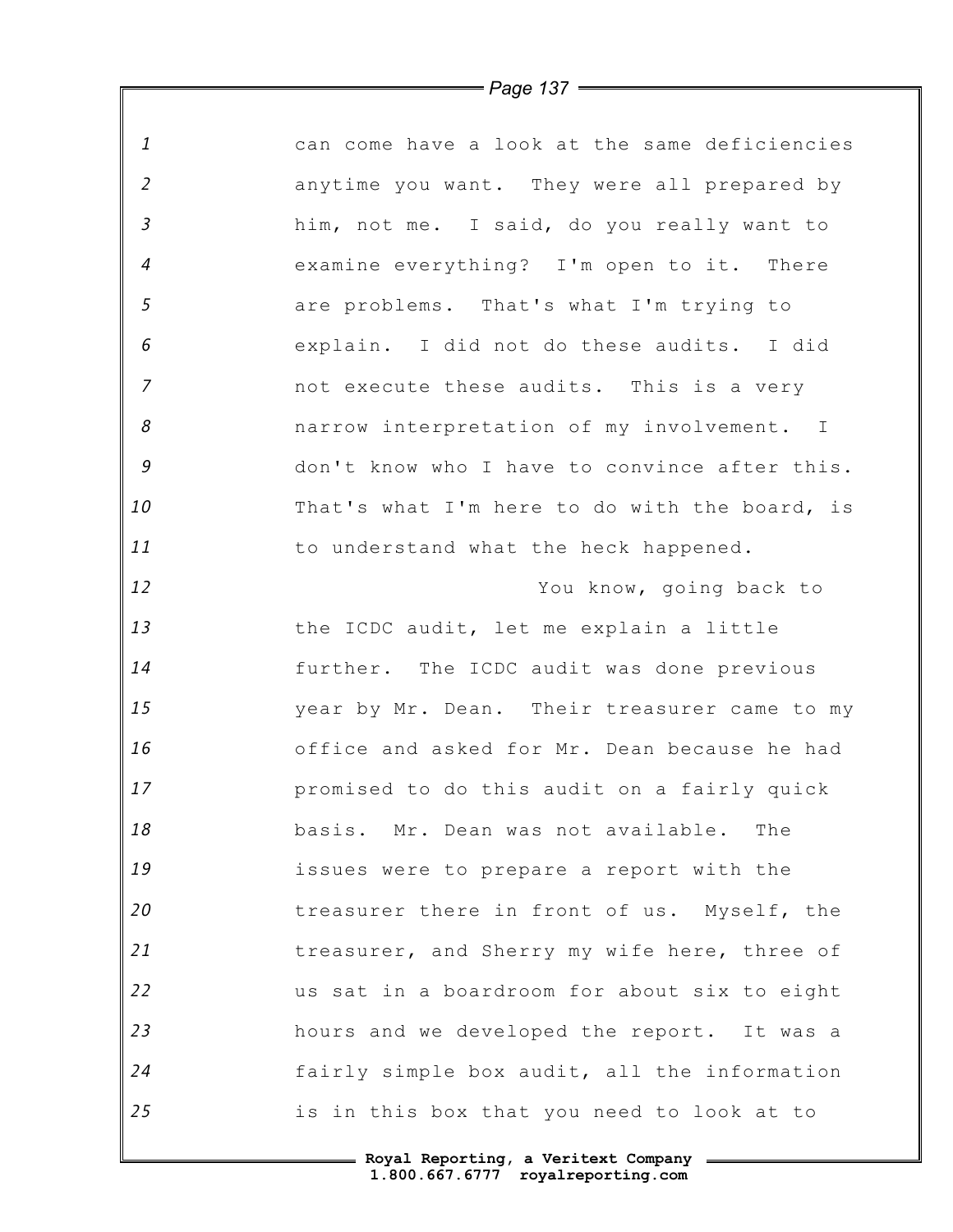| $\mathbf{1}$   | prepare the reports. That's what we did, and  |
|----------------|-----------------------------------------------|
| $\overline{2}$ | there is absolutely nothing wrong with that   |
| $\mathfrak{Z}$ | report. We prepared the audit report with     |
| $\overline{4}$ | all the documentation that was in there, that |
| 5              | would have been there had Mr. Dean done it.   |
| 6              | We were to provide that level of assistance,  |
| $\overline{7}$ | where we can administratively deal with it we |
| 8              | could. The accounting records for that        |
| 9              | organization was prepared on QuickBooks       |
| 10             | accounting program. We are familiar with      |
| 11             | that program since 1997, we could move        |
| 12             | through that very quickly. The issues, the    |
| 13             | things that needed to support the report,     |
| 14             | were right front of us. We prepared it and    |
| 15             | we believe there is nothing wrong with that   |
| 16             | report.                                       |
| 17             | All the other audit steps                     |
| 18             | about the client, their knowledge what the    |
| 19             | main issues were, the revenues, the expenses, |
| 20             | were very simple. I had done reports of that  |
| 21             | nature for 30 years. People used to bring us  |
| 22             | their documentation, we used to prepare the   |
| 23             | report from it. We were very confident that   |
| 24             | there is nothing wrong with that ICDC report. |
| 25             | And to this day nobody has come back to us to |
|                |                                               |

*Page 138*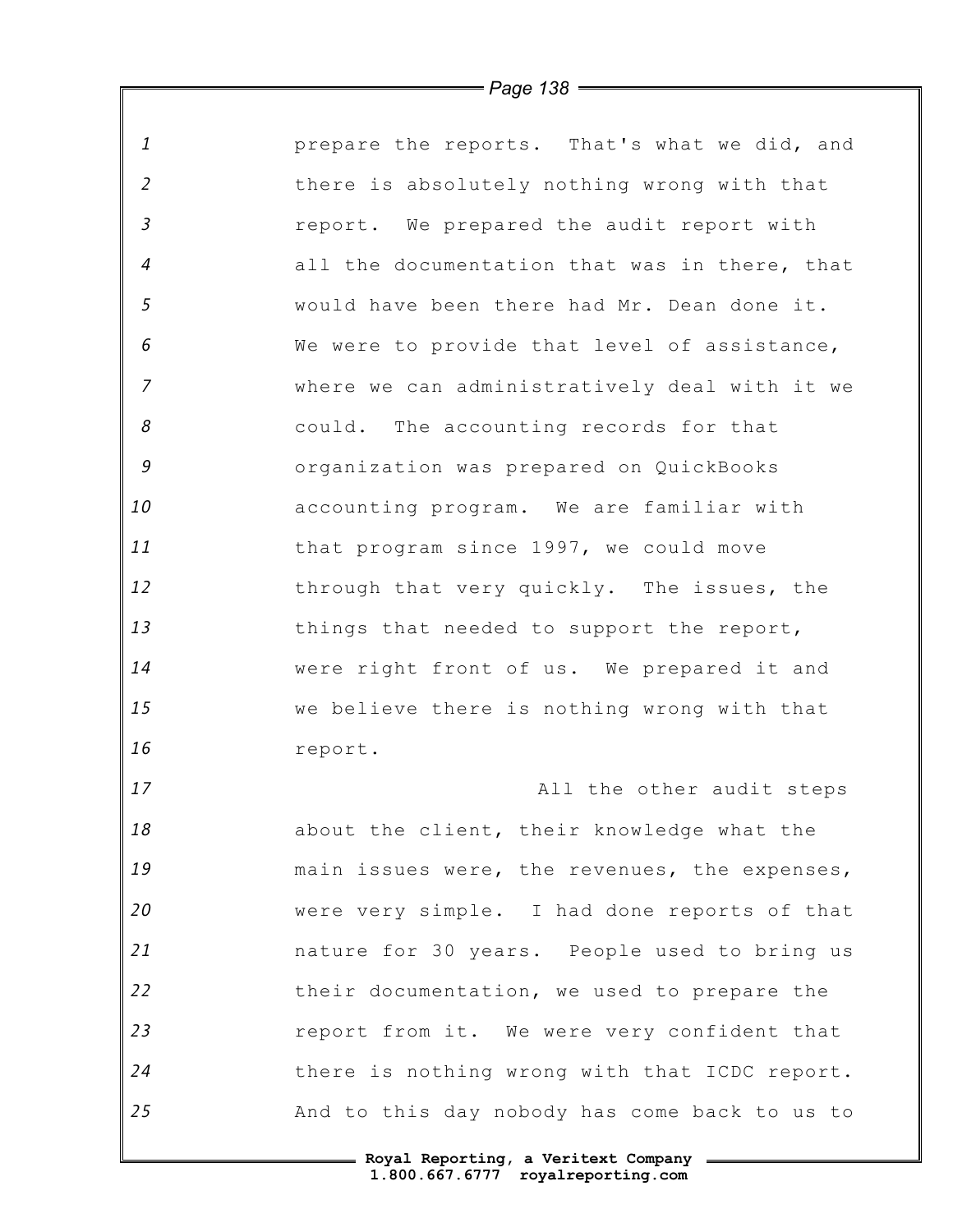*1 2 3 4 5 6 7 8 9 10 11 12 13 14 15 16 17 18 19 20 21 22 23 24 25* **Royal Reporting, a Veritext Company 1.800.667.6777 royalreporting.com** *Page 139* say there was. So the report was correct. The report is fine. We did run that one. CHAIRPERSON: Okay. I think we are all ready to -- MR. WALLER: I wonder if we could maybe break for 15 minutes, and then just come back, and just to make sure that we've got everything that we need to get to the -- CHAIRPERSON: Sure. Okay, no, that's works. *(Recessed at 2:25 p.m.) (Reconvened at 2:32 p.m.)* CHAIRPERSON: Okay. This is very difficult for me to say, and hopefully it's not on the record, but thank goodness for lawyers to sort us out on procedure every once in a while, so thank you -- MR. KAUSHIK: Okay. CHAIRPERSON: Thank you for that, Bob. So just, I think there is a couple of wrap-up questions or things that we want to deal with, and Carrie, if you want to deal with the standard question first. MS. CARSON: Sure. So this is just for you, Mr. Kaushik. So in regards to CAS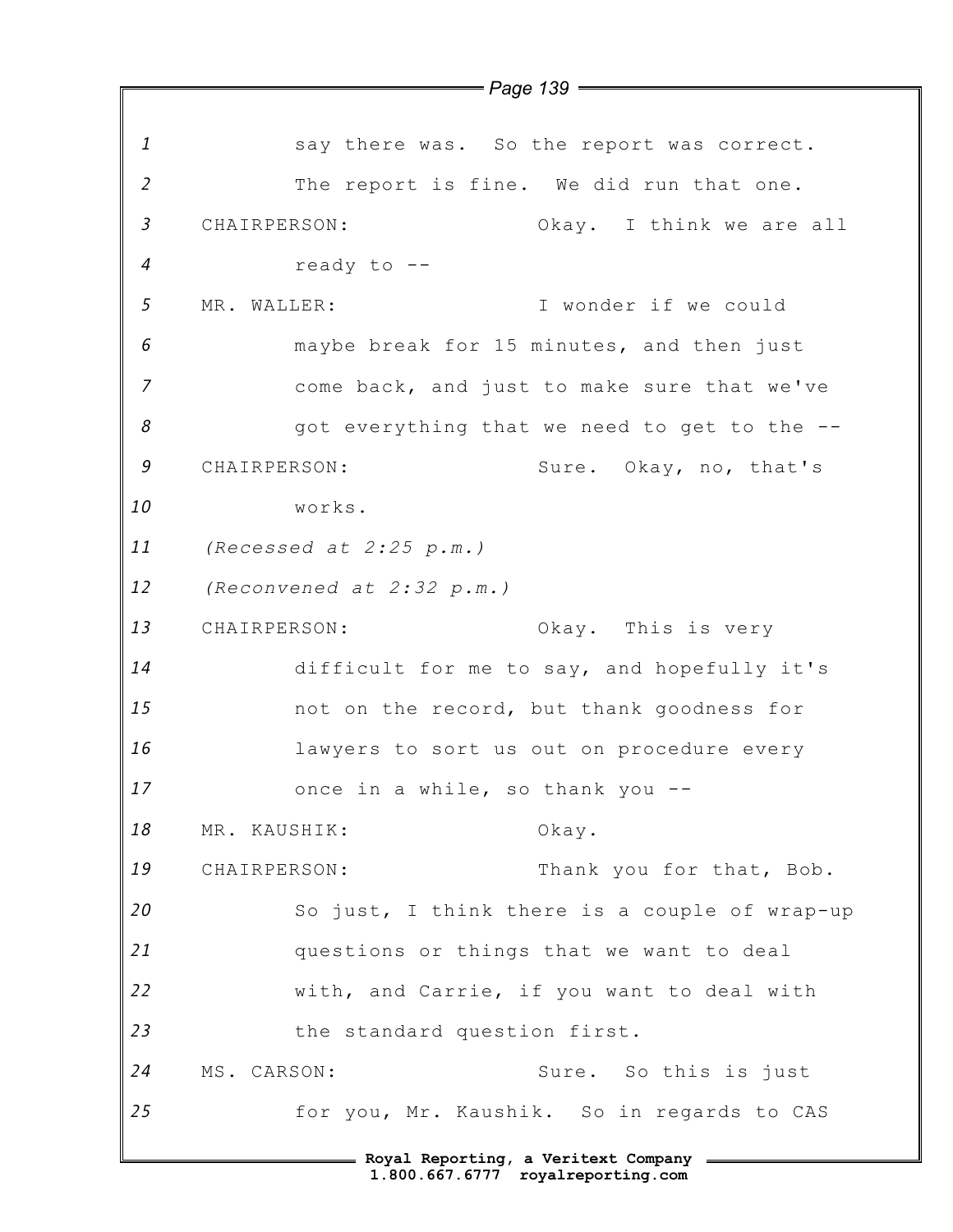|                | $\overline{\phantom{0}}$ Page 140 $\overline{\phantom{0}}$ |
|----------------|------------------------------------------------------------|
|                |                                                            |
| $\mathbf{1}$   | 220, which is the quality control for an                   |
| $\overline{2}$ | audit of financial statements, I was just                  |
| $\overline{3}$ | going to read a definition from the actual                 |
| $\overline{4}$ | standard and then ask a question. So it says               |
| 5              | here: (as read)                                            |
| 6              | The engagement partner is the partner or                   |
| $\overline{7}$ | other person in the firm who is                            |
| 8              | responsible for the audit and its                          |
| 9              | perspective and for the auditor's report                   |
| 10             | that is issued on behalf of the firm.                      |
| 11             | So I was just wondering if you believe CAS                 |
| 12             | 220 does not apply to you?                                 |
| 13             | I'm not sure what the<br>MR. KAUSHIK:                      |
| 14             | date of CAS 220 is.                                        |
| 15             | I'm not sure off the top<br>MS. CARSON:                    |
| 16             | of my head. It would have been -- if it was                |
| 17             | new, it would have been superceded by                      |
| 18             | something else. So I quess just in the                     |
| 19             | context of that, do you feel that it is not                |
| 20             | applicable to you or --                                    |
| 21             | I think it's applicable<br>MR. KAUSHIK:                    |
| 22             | to the partner in charge of the audit.                     |
| 23             | And they consider the<br>MS. CARSON:                       |
| 24             | engagement partner the same person in charge               |
| 25             | of the audit and signing the report, and it                |
|                | = Royal Reporting, a Veritext Company =                    |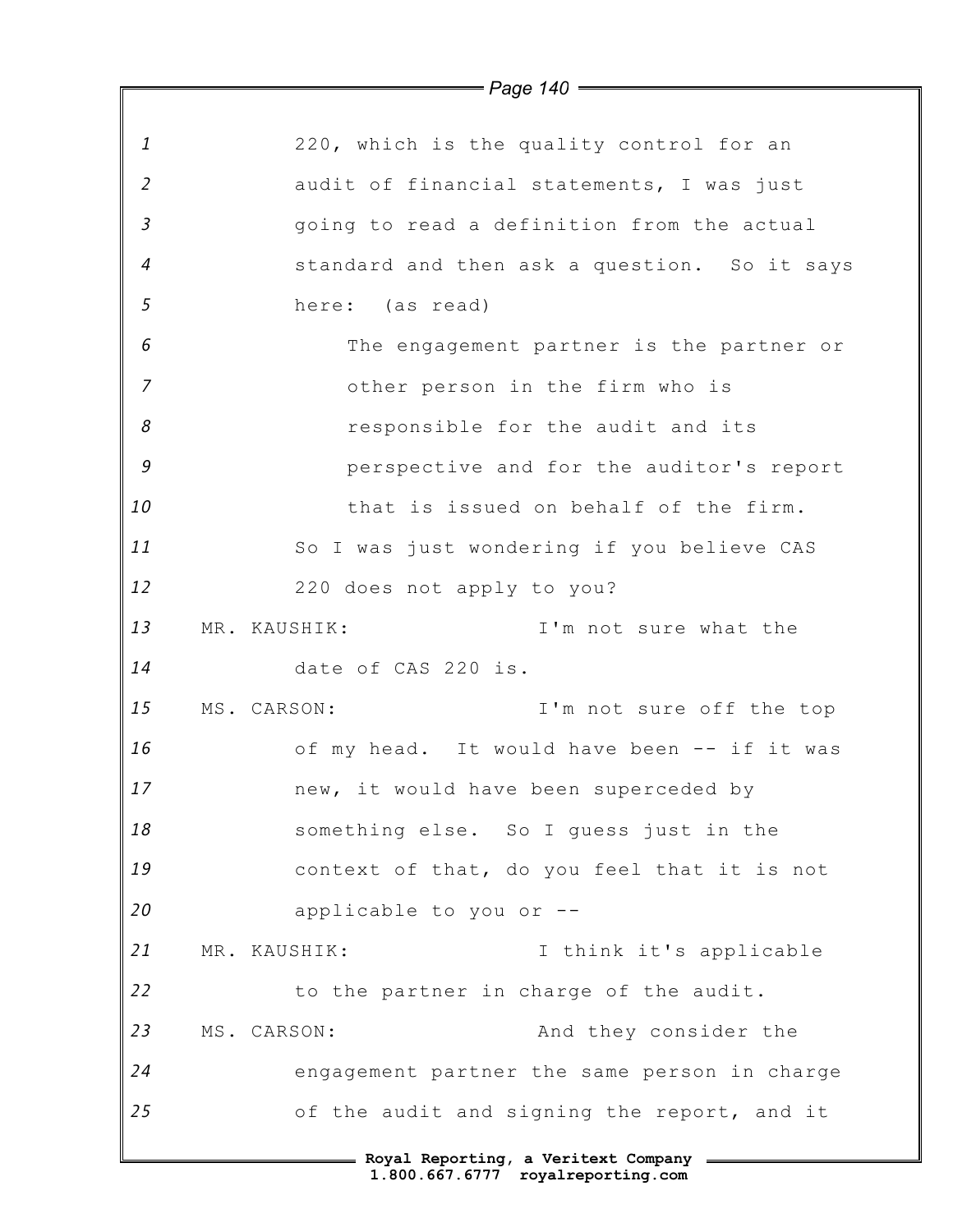|                |              | $=$ Page 141 $=$                                |
|----------------|--------------|-------------------------------------------------|
|                |              |                                                 |
| $\mathbf{1}$   |              | was actually effective for periods ending       |
| 2              |              | December 14th, 2010.                            |
| $\mathfrak{Z}$ | MR. KAUSHIK: | I think it's a very                             |
| $\overline{4}$ |              | narrow definition in this case.                 |
| 5              | CHAIRPERSON: | Okay. The final matter                          |
| 6              |              | is Mr. Sinclair brought up the topic of costs   |
| $\overline{7}$ |              | for this particular appeal, and also we would   |
| 8              |              | consider the last hearing that we had when we   |
| 9              |              | had to adjourn for the matter of                |
| 10             |              | jurisdiction. Since he has introduced the       |
| 11             |              | notion of 50 to 100 percent of the cost to be   |
| 12             |              | your responsibility, did you want to speak to   |
| 13             |              | that?                                           |
| 14             | MR. KAUSHIK: | I do if that's -- again,                        |
| 15             |              | the application at that meeting, an entire      |
| 16             |              | meeting, was devoted to the application         |
| 17             |              | brought forward as to jurisdiction and the      |
| 18             |              | timing and so on. I do not think that I am      |
| 19             |              | responsible for that meeting. The ruling on     |
| 20             |              | that was that my appeal was within the time     |
| 21             |              | limit under the Act. I have no                  |
| 22             |              | responsibility for that day as I see it.<br>In  |
| 23             |              | fact, it should be the other way around.<br>The |
| 24             |              | ruling was in my favour, and those costs        |
| 25             |              | should be awarded to me for the time and        |
|                |              |                                                 |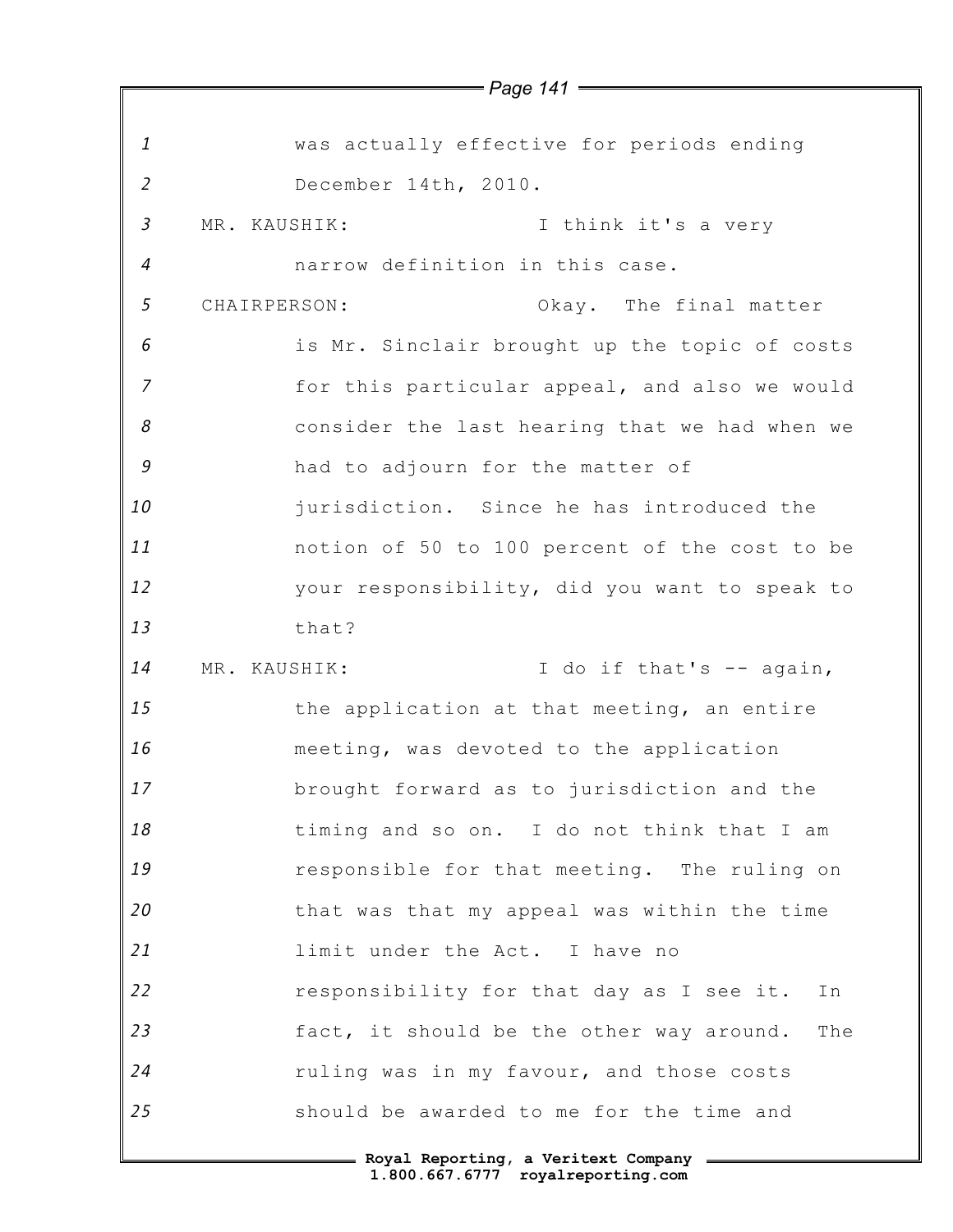|                | $\rule{1em}{0.15mm}$ Page 142 $\rule{1em}{0.15mm}$ |
|----------------|----------------------------------------------------|
|                |                                                    |
| $\mathbf{1}$   | energy that I spent. It took me about four         |
| 2              | or five days to prepare a defence to that          |
| $\mathfrak{Z}$ | application -- or the brief of law, I should       |
| $\overline{4}$ | say, so I had to prepare, I had to do all the      |
| $\mathfrak{s}$ | extra work just to prove that we -- that           |
| 6              | section was allowing for my appeal. So I do        |
| $\overline{z}$ | not believe I have any obligation to pay on        |
| 8              | that, I think that's something that the board      |
| 9              | should decide, and perhaps I should figure         |
| 10             | out what it has cost, but it was a waste of        |
| 11             | time according to my dealings with that            |
| 12             | issue.                                             |
| 13             | Okay. I think we should<br>CHAIRPERSON:            |
| 14             | be able to wrap it up there, so I guess I          |
| 15             | should ask --                                      |
| 16             | MR. KAUSHIK:<br>Can I get one                      |
| 17             | clarification?                                     |
| 18             | CHAIRPERSON:<br>Sure.                              |
| 19             | I'm not sure if I heard<br>MR. KAUSHIK:            |
| 20             | correctly, Mr. Sinclair, that something was        |
| 21             | withdrawn at the hearing of the Discipline         |
| 22             | Committee. I hope the reference is not to my       |
| 23             | amended statement of facts. I hope I --            |
| 24             | maybe I misinterpreted something that you're       |
| 25             | reading. Something obviously was withdrawn         |
|                | = Royal Reporting, a Veritext Company =            |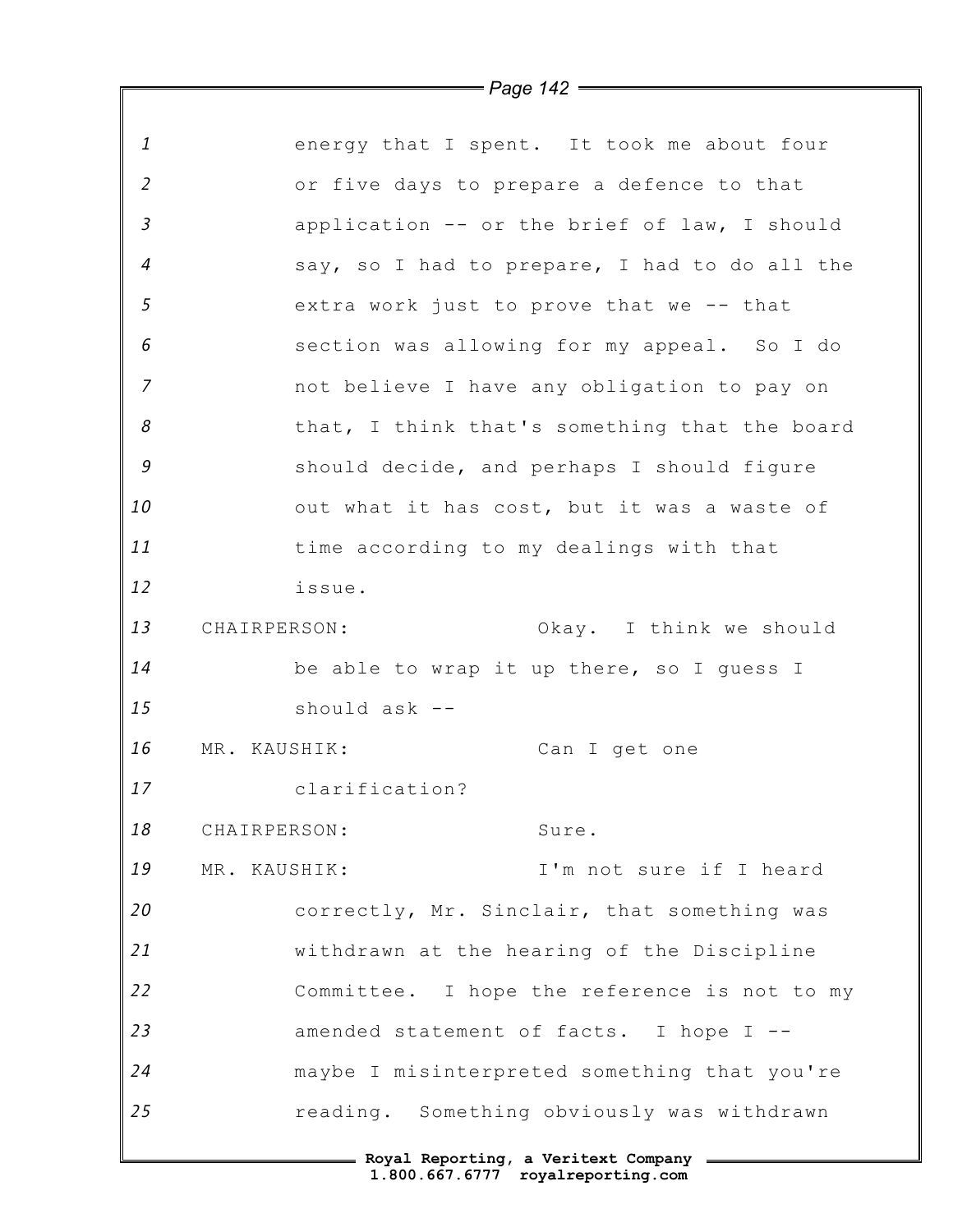|                | = Page 143 <del>—</del>                       |
|----------------|-----------------------------------------------|
|                |                                               |
| $\mathbf{1}$   | by Mr. Stooshinoff at that meeting, the       |
| $\overline{2}$ | hearing. Do you know what the reference was?  |
| $\mathfrak{Z}$ | Well, it was referenced<br>MR. SINCLAIR:      |
| $\overline{4}$ | in the discipline decision as well. It's      |
| 5              | that you had brought a motion through legal   |
| 6              | counsel to say that the PCC had breached the  |
| $\overline{7}$ | duty of fairness by not allowing the matter   |
| 8              | to proceed through the informal process and   |
| 9              | agreeing to the agreed statement of facts as  |
| 10             | you had wanted it, and that motion had been   |
| 11             | withdrawn.                                    |
| 12             | Thank you. Yeah, that --<br>MR. KAUSHIK:      |
| 13             | that refreshes me as to what motion he had    |
| 14             | tried, but I was also under the impression    |
| 15             | that that motion may have related to some     |
| 16             | violations under the Charter of Freedoms and  |
| 17             | Rights, that this meeting and this case has   |
| 18             | dragged out for four or five years. This      |
| 19             | case has not been dealt with in an efficient  |
| 20             | timely order. It's been hanging over my head  |
| 21             | for five years. I don't think that's fair,    |
| 22             | and that was a discussion, but I'm not sure   |
| 23             | if it was a motion. I think that's not right  |
| 24             | that -- that the CPA works with cases in this |
| 25             | sort of length of time, and it has hurt me    |

## *Page 143*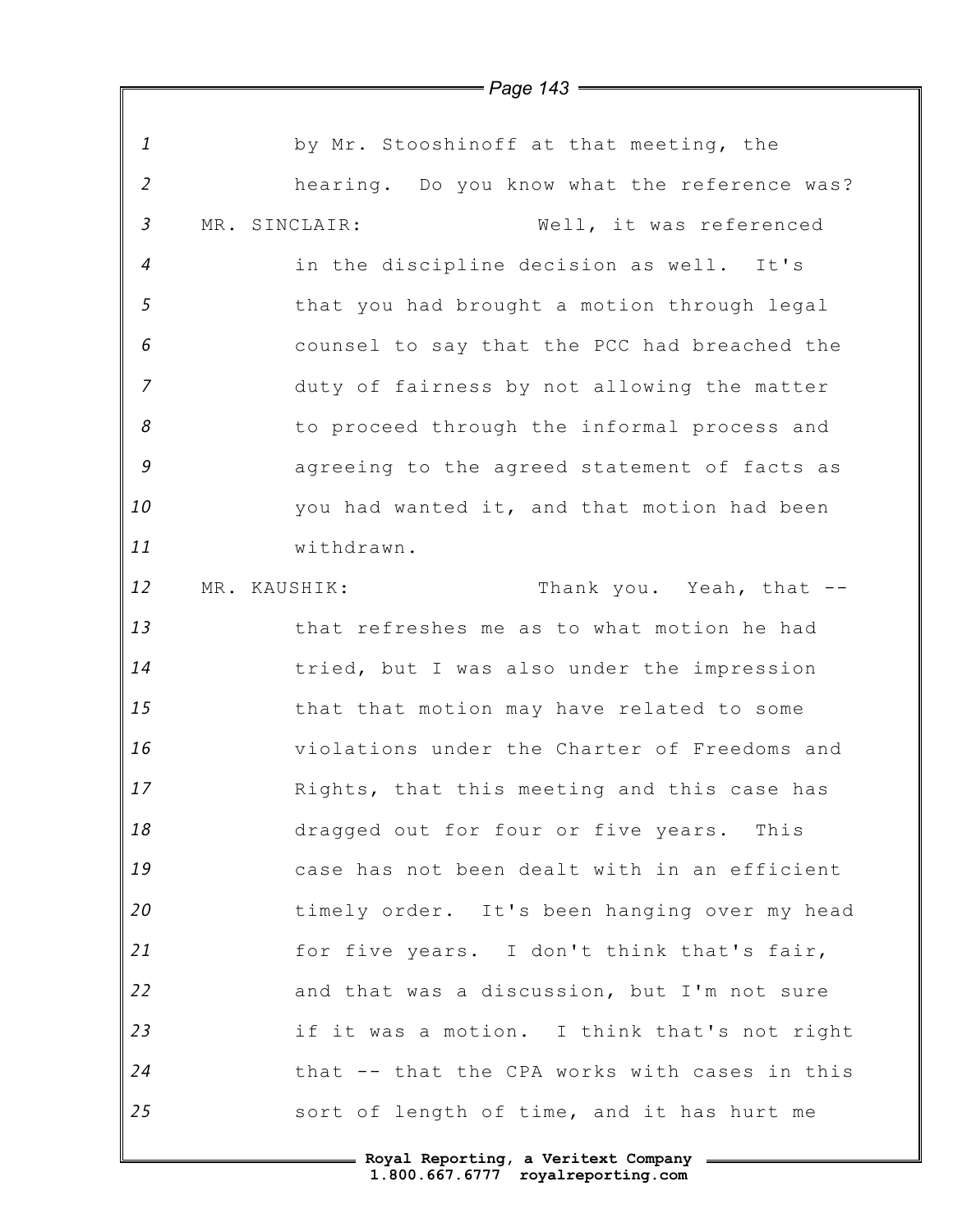*1 2 3 4 5 6 7 8 9 10 11 12 13 14 15 16 17 18 19 20 21 22 23 24 25 Page 144* and my -- my practice, is to have this hanging over me for this length of time. How does that happen? So I thought that that motion may have been related in some fashion to my *Charter of Rights and Freedoms*, but I'm not sure if that motion was made, but it was a discussion. CHAIRPERSON: Well, it will all be taken into consideration. So I think that's -- I think we can adjourn, so thank you very much to everybody. MR. WALLER: The panel will reserve the decision. CHAIRPERSON: Pardon me? MR. WALLER: Well, you're --CHAIRPERSON: Oh, sorry, yes, yeah, we'll be issuing our decision as soon as possible given your comments especially. MR. KAUSHIK: Okay. CHAIRPERSON: But thank you very much for your participation today and to our panel members. I have very much appreciated all your input, so thank you to everyone. *(Adjourned at 2:40 p.m.)*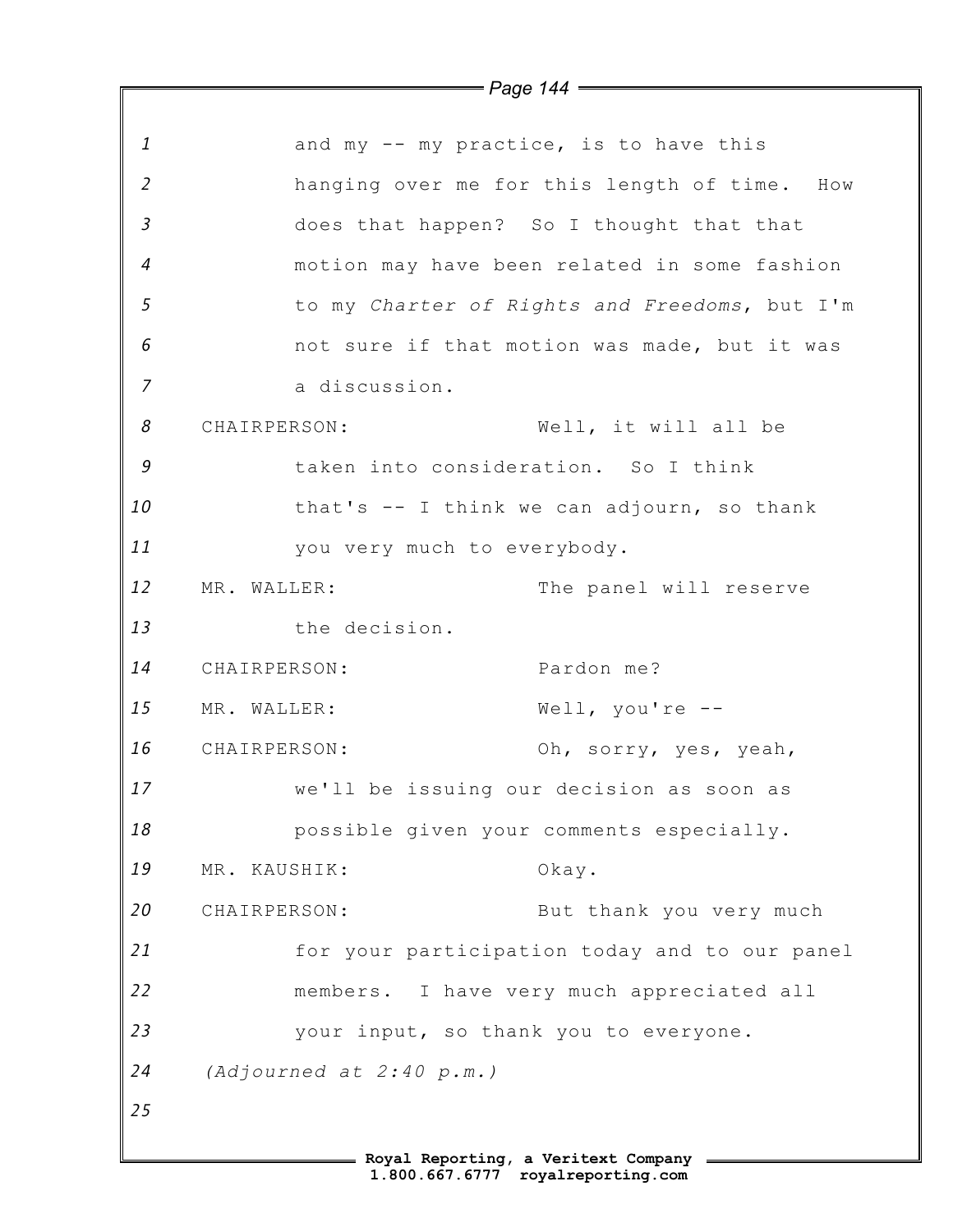### **CERTIFIED COURT REPORTER'S CERTIFICATE**

I, LISA MacDONALD, CSR, Certified Court Reporter, hereby certify that the foregoing pages contain a true and correct transcription of the recorded proceedings herein to the best of my knowledge, skill and ability.

 $\overline{a}$ 

LISA MacDONALD, CSR CERTIFIED COURT REPORTER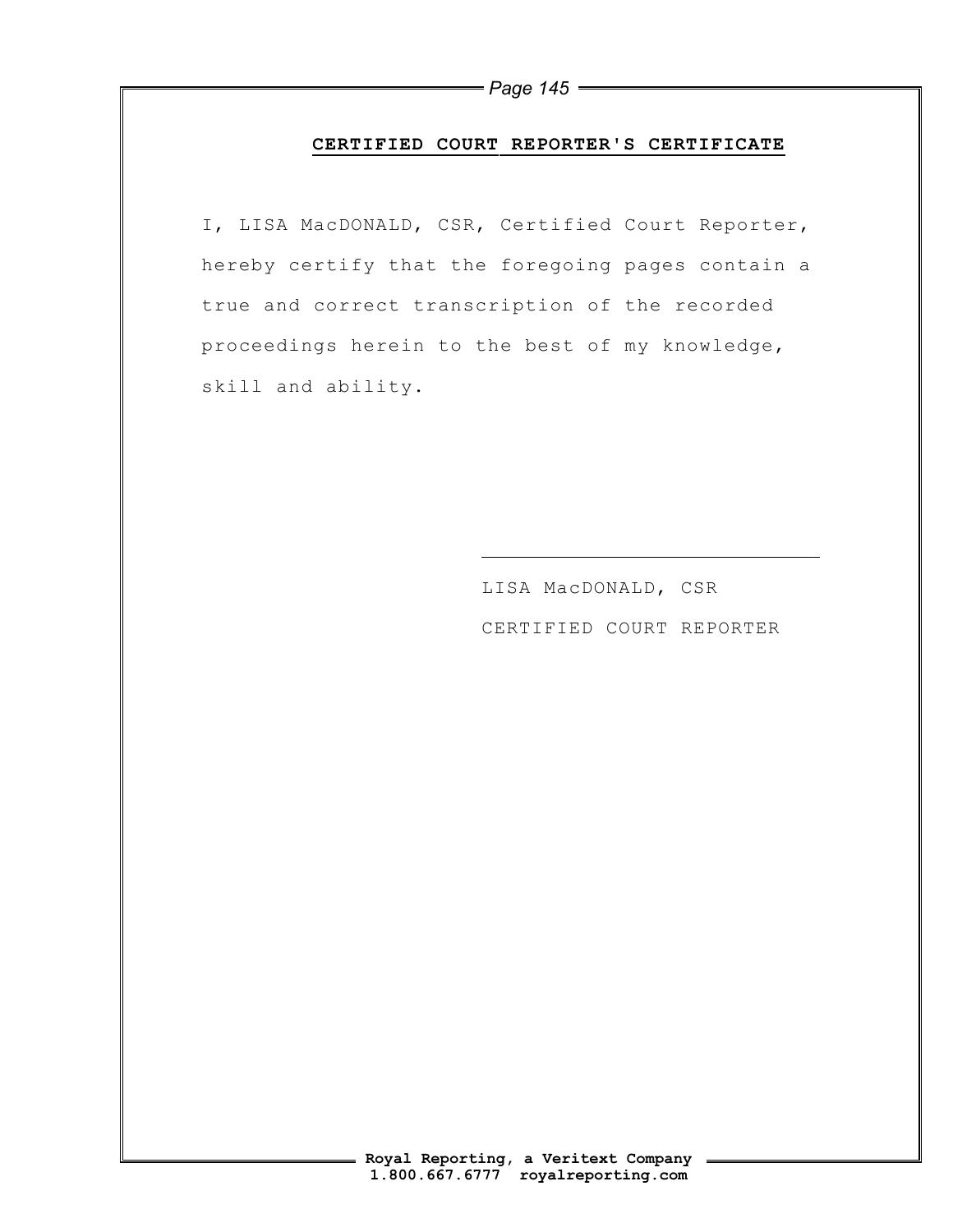| Page 1                                          |                                           |                                                      |                                                   |                                                   |
|-------------------------------------------------|-------------------------------------------|------------------------------------------------------|---------------------------------------------------|---------------------------------------------------|
| \$                                              | 2005 [1] - 78:21<br>$201.1$ [1] - 25:11   | 5                                                    | 76:5, 103:23<br>accommodate [1] -                 | 109:21, 121:5<br>adequate [1] -                   |
| $$1,800$ [1] - 52:7                             | $2010$ [2] - 10:11,                       | $5$ [1] - 2:3                                        | 10:13                                             | 127:14                                            |
| $$10,000$ [2] - 45:2,                           | 141:2                                     | $50$ [5] - 17:22, 18:8,                              | according [1] -                                   | adjourn [2] - 141:9,                              |
| 45:3                                            | $2011$ [1] - 10:11                        | 131:10, 134:11,                                      | 142:11                                            | 144:10                                            |
| $$100$ [1] - 52:7                               | $2012$ [8] - 14:4,                        | 141:11                                               | <b>account</b> $[1] - 14:13$                      | adjourned [1] -                                   |
| \$100,000 $[4] - 8:14$                          | 14:21, 15:5, 17:7,                        |                                                      | accountant [1] -                                  | 144:24                                            |
| 8:25, 50:20, 51:24                              | 18:2, 96:10, 108:23,                      | 6                                                    | 42:25                                             | adjusted $[3] - 54:5$ ,                           |
| $$15,000$ [1] - 45:2                            | 113:2                                     | $6$ [3] - 24:6, 32:2,                                | Accountants [1] -                                 | 98:21, 99:22                                      |
| \$200,000 [3] - 42:3,                           | $2013$ [5] - 13:20,                       | 87:12                                                | 3:6                                               | adjustment [1] -                                  |
| 43:4, 65:22                                     | 112:12, 112:13,                           | 60 $[4] - 112:14$ ,                                  | <b>ACCOUNTANTS [2]</b>                            | 43:17                                             |
| \$229,000 $[1] - 8:12$                          | 122:6, 122:7                              | 112:17, 122:8, 122:10                                | - 1:4, 1:9                                        | adjustments [2] -                                 |
| $$240,000$ [1] - 60:23<br>$$30,000$ [1] - 25:18 | $2014$ [7] - 1:1, 13:20,                  | 6th [2] - 24:14, 34:7                                | $accountants$ [2] -                               | 87:14, 97:21                                      |
| \$6,000 $[1] - 52:5$                            | 54:13, 54:15, 55:12,                      |                                                      | 78:25, 79:1                                       | administration [2] -                              |
| $$62,000$ [1] - 8:15                            | 96:6, 112:11                              | 7                                                    | accounting [4] -                                  | 56:21, 98:24                                      |
| $$9,569$ [1] - 8:16                             | 2015 [1] - 18:2<br>2016 [5] - 17:9, 24:6, | 7,500-square-foot                                    | 15:9, 116:19, 138:8,<br>138:10                    | administrative [1] -<br>66:11                     |
|                                                 | 32:2, 53:9, 87:12                         | $[2] - 10:12, 80:8$                                  | <b>ACCOUNTING [1] -</b>                           | administratively [1] -                            |
| 1                                               | 2017 [2] - 23:25,                         |                                                      | 1:1                                               | 138:7                                             |
|                                                 | 33:23                                     | 8                                                    | Accounting [1] -                                  | administrator [10] -                              |
| 1 [3] - 1:12, 70:6,                             | $2019$ [1] - 1:13                         |                                                      | 25:9                                              | 42:15, 43:10, 51:13,                              |
| 75:20                                           | $202.1$ [1] - 25:10                       | $8:35$ [2] - 24:14,                                  | <b>accounts</b> $[2] - 82:2$ ,                    | 92:3, 97:17, 98:1,                                |
| 10 $[1] - 106:21$                               | $203.1$ [1] - 25:10                       | 24:23                                                | 86:6                                              | 98:19, 101:17,                                    |
| 100 [4] - 40:1, 95:5,                           | $206.1$ [1] - 25:10                       | $8:39$ [2] - 25:2, 34:18                             | accusing [1] - 46:13                              | 101:18, 101:22                                    |
| 131:11, 141:11<br>10:29 [1] - 26:22             | $22$ [1] - 97:11                          |                                                      | acknowledged [4] -                                | administrators [5] -                              |
| 10:41 [1] - 26:23                               | $220$ [5] - 125:3,                        | 9                                                    | 122:21, 126:17,                                   | 9:12, 47:12, 47:13,                               |
| 10th [2] - 25:7, 25:16                          | 128:17, 140:1,                            | $9:25$ [1] - 34:19                                   | 128:2, 129:3                                      | 97:8                                              |
| 12 $[2] - 11:21, 80:25$                         | 140:12, 140:14                            | $9:31$ [1] - 3:1                                     | acknowledges [2] -                                | admit [1] - 132:17                                |
| 120 $[1] - 2:4$                                 | 25 [2] - 14:6, 116:11                     |                                                      | 122:24, 125:17                                    | admits [2] - 127:14,                              |
|                                                 | $26$ [1] - 25:9                           |                                                      | acquisition [1] -                                 | 128:1                                             |
|                                                 |                                           | A                                                    |                                                   |                                                   |
| 12:06 [1] - $70:11$                             | 26th [1] - 95:23                          |                                                      | 10:18                                             | admitted [3] -                                    |
| 12:50 [1] - $70:12$                             | $27$ [1] - 96:6                           | $A-3.1$ [1] - 1:1                                    | Act $[2] - 25:10$ ,                               | 123:25, 126:9, 136:14                             |
| $134$ [1] - 2:5<br>$14-04$ [5] - 108:20,        | 28 [2] - 10:7, 116:11                     | $a.m$ [4] - 3:1, 25:2,                               | 141:21                                            | adopts $[1] - 24:23$                              |
| 110:2, 110:12,                                  | $29$ [1] - 1:13                           | 26:22, 26:23                                         | $ACT [1] - 1:1$                                   | <b>Adrian</b> [1] - 79:2                          |
| 121:25, 124:4                                   | $2:25$ [1] - 139:11                       | ability $[4] - 123:5$ ,                              | acted $[2] - 22:2$ ,                              | advance [3] - 31:20,                              |
| 1410-05C [3] - 25:2,                            | $2:32$ [1] - 139:12                       | 123:22, 132:1, 145:7                                 | 132:6                                             | 32:19, 133:5                                      |
| 124:6, 125:13                                   | $2:40$ [1] - 144:24                       | able [19] - 5:13, 6:4,<br>6:16, 9:20, 14:9,          | acting [1] - 121:18                               | advice [2] - 63:11,<br>72:7                       |
| 14th $[1] - 141:2$                              |                                           | 22:22, 32:13, 62:21,                                 | action [25] - 109:8,                              |                                                   |
| 15 [5] - 14:16, 79:5,                           | 3                                         | 65:19, 65:25, 66:21,                                 | 109:17, 109:18,<br>109:23, 110:9,                 | advised [1] - 101:5<br><b>affected</b> [1] - 57:7 |
| 95:20, 99:10, 139:6                             | $3$ [1] - 2:2                             | 73:24, 100:18, 105:1,                                | 110:17, 110:20,                                   | <b>affidavit</b> $[1] - 38:6$                     |
| <b>156.1</b> [1] - 123:5                        | 30 [5] - 73:16, 119:6,                    | 121:10, 134:17,                                      | 112:5, 113:3, 113:10,                             | <b>afford</b> [1] - 16:13                         |
| $16$ [1] - 81:1                                 | 119:10, 136:24,                           | 134:19, 135:20,                                      | 113:14, 113:23,                                   | afforded [1] - 121:7                              |
| <b>17</b> [1] - 12:15                           | 138:21                                    | 142:14                                               | 116:2, 116:6, 116:8,                              | <b>afraid</b> [2] - 58:19,                        |
| $18$ [1] - 10:4                                 | 30-year [1] - 12:1                        | <b>abreast</b> [1] - 125:18                          | 116:14, 116:16,                                   | 60:20                                             |
| 1980 $[1] - 57:2$                               | 31 $[2] - 95:8, 95:17$                    | absolutely [14] -                                    | 116:22, 117:4,                                    | agenda [1] - 24:23                                |
| <b>1984</b> [3] - 13:18,                        | $32$ [1] - 80:3                           | 20:1, 26:8, 26:14,                                   | 117:24, 122:5, 122:8,                             | <b>Agioritis</b> [4] - 8:17,                      |
| 14:2, 15:10                                     | 35 [5] - 13:22, 18:24,                    | 41:25, 42:14, 43:13,                                 | 122:12, 122:19,                                   | 21:15, 23:7                                       |
| 1995 [1] - 52:3                                 | 47:19, 58:15, 61:2                        | 44:18, 50:10, 65:22,                                 | 123:24                                            | $aggo$ [3] - 63:24, 64:7,                         |
| 1997 [1] - 138:11<br>$1:36$ [1] - 108:11        | $37$ [1] - 95:14                          | 68:10, 102:11,<br>102:13, 102:25, 138:2              | actual $[4] - 37:14$ ,                            | 111:3                                             |
| 1:43 $[1]$ - 108:12                             |                                           | abusive [1] - 59:1                                   | 82:24, 96:24, 140:3<br>ad $[1] - 47:5$            | agree [3] - 26:14,                                |
|                                                 | 4                                         | $accept[4] - 23:4,$                                  |                                                   | 27:19, 33:20                                      |
| $\mathbf{2}$                                    | 417 [1] - 125:16                          | 35:20, 62:7, 86:1                                    | add $[2] - 13:22$ ,<br>28:22                      | <b>agreed</b> [8] - 10:2,                         |
|                                                 | 422 [1] - 122:18                          | $acceptable$ [2] -                                   | added $[2] - 68:15$ ,                             | 23:12, 26:4, 33:18,<br>88:19, 89:1, 132:5,        |
| 2 [1] - 108:20                                  | 425 [1] - 122:21                          | 111:25                                               | 130:2                                             | 143:9                                             |
| 20 [7] - 12:14, 25:18,                          | 436 [1] - 127:13                          | <b>accepted</b> $[2] - 21:21$ ,                      | <b>addition</b> $[1] - 6:15$                      | agreeing [2] -                                    |
| 78:21, 79:6, 79:9,                              | 440 [1] - 127:25                          | 62:16                                                | additional $[4] - 30:7$ ,                         | 132:12, 143:9                                     |
| 97:23, 106:21<br>2002 [1] - 99:12               | 45 $[1] - 70:8$                           | accepting $[1]$ - 22:25<br><b>access</b> [3] - 71:9, | 30:9, 31:1, 134:23<br><b>address</b> [3] - 72:14, | agreement $[8] - 9:16$ ,                          |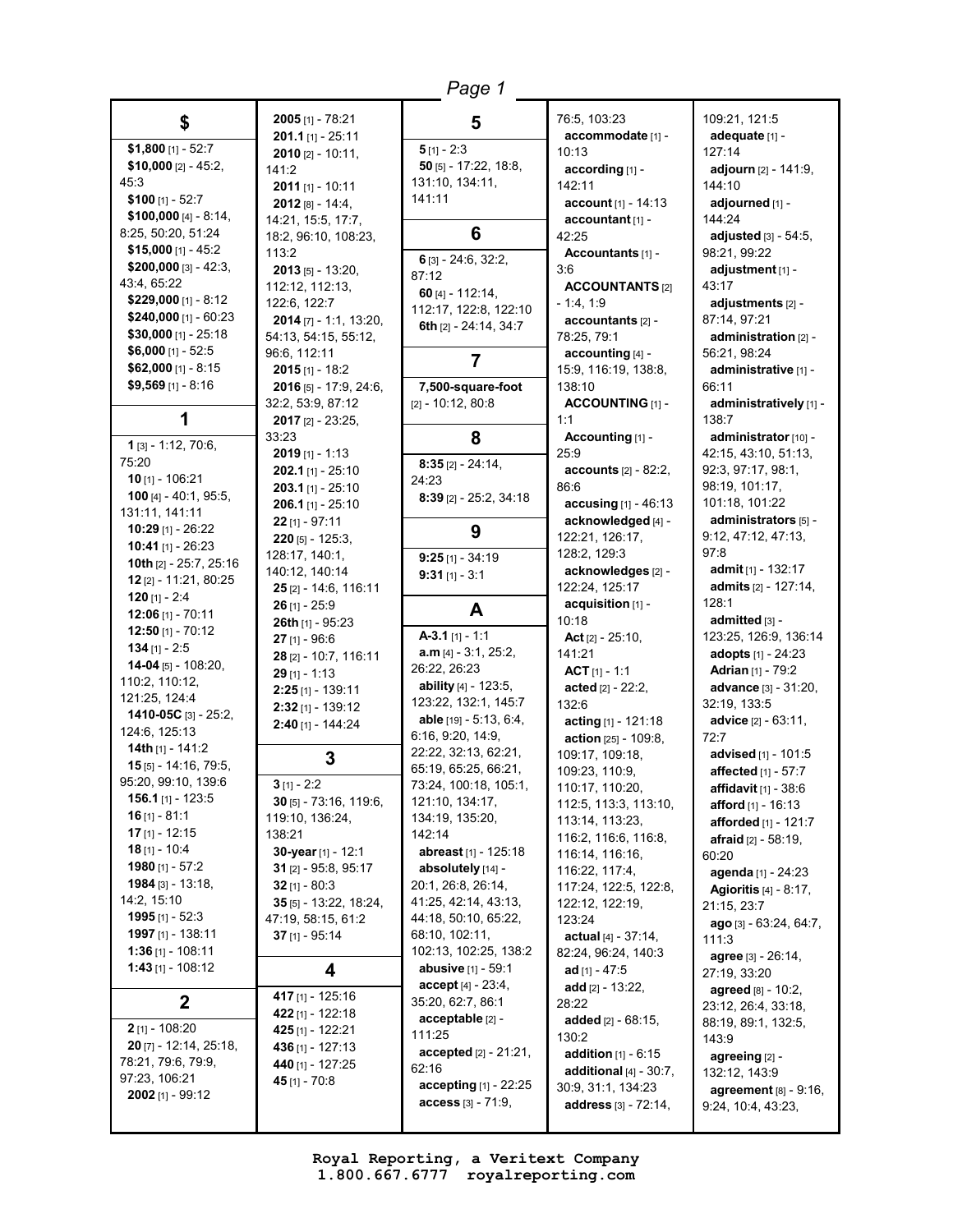43:24, 43:25, 44:3, 80:20 **agrees** [1] - 25:13 **ahead** [3] - 67:25, 88:2, 88:10 **air** [2] - 63:10, 67:14 **Alison** [1] - 24:18 **allow** [1] - 75:9 **allowed** [2] - 22:12, 53:22 **allowing** [2] - 142:6, 143:7 **almost** [4] - 14:6, 14:15, 45:3, 54:13 **amend** [1] - 45:4 **amended** [6] - 8:17, 21:21, 23:8, 35:1, 87:10, 142:23 **amendment** [1] - 25:21 **amount** [2] - 115:17, 134:2 **amounted** [2] - 20:25, 129:21 **amounts** [1] - 130:20 **analysis** [1] - 49:9 **AND** [1] - 1:2 **angle** [2] - 49:20, 49:21 **answer** [5] - 32:13, 32:17, 65:25, 110:18, 122:25 **answering** [1] -  $32:10$ **anyhow** [1] - 117:20 **anytime** [1] - 137:2 **anyway** [1] - 101:3 **anyways** [1] - 56:14 **apologize** [5] - 6:9, 36:24, 37:1, 37:12,  $47:10$ **APPEAL** [1] - 1:25 **Appeal** [1] - 132:24 **appeal** [32] - 3:3, 3:14, 4:22, 5:19, 28:4, 29:4, 29:5, 29:14, 30:8, 39:2, 58:3, 60:12, 60:13, 63:9, 72:3, 72:4, 74:10, 74:11, 75:6, 104:25, 107:23, 120:13, 120:21, 121:5, 121:14, 131:18, 131:19, 133:11, 141:7, 141:20, 142:6 **appealed** [2] - 115:13, 136:5 **appealing** [4] - 4:11, 40:8, 62:11, 67:9 **appeals** [2] - 30:1,

#### 61:5 **APPEALS** [1] - 1:2 **appear** [3] - 31:3, 41:11, 42:19 **appearance** [1] - 96:24 **APPEARANCES** [1] - 1:19 **appeared** [1] - 124:18 **APPELLANT** [2] - 2:3, 2:5 **Appellant** [2] - 1:7, 1:20 **applicable** [2] - 140:20, 140:21 **application** [6] - 4:10, 132:8, 135:3, 141:15, 141:16, 142:3 **applications** [1] - 4:6 **applied** [1] - 58:7 **apply** [2] - 115:20, 140:12 **appreciate** [3] - 32:21, 67:16, 105:3 **appreciated** [1] - 144:22 **approached** [1] - 17:10 **appropriate** [1] - 29:12 **appropriately** [1] - 132:7 **approved** [1] - 25:22 **April** [5] - 24:6, 24:14, 32:2, 34:7, 87:12 **archives** [1] - 99:13 **area** [3] - 125:16, 126:10, 126:13 **areas** [1] - 125:14 **argue** [1] - 48:14 **argument** [6] - 62:14, 67:23, 87:7, 89:24, 93:20, 94:23 **arose** [1] - 110:14 **arrangement** [1] - 88:9 **arrived** [1] - 7:16 **articled** [1] - 15:11 **articles** [4] - 57:2, 64:7, 64:9, 64:14 **articling** [2] - 15:13, 64:1 **aside** [1] - 91:10 **assess** [1] - 74:4 **assessed** [2] - 112:15, 122:10 **assessing** [1] - 88:15

**assessment** [3] - 16:21, 119:8, 136:19 **assessments** [1] - 136:10 **assets** [1] - 82:2 **assigning** [1] - 131:21 **assist** [3] - 6:21, 66:11, 121:1 **assistance** [6] - 72:1, 82:9, 109:19, 123:23, 123:25, 138:6 **assistant** [1] - 92:8 **assisted** [2] - 78:10, 91:19 **assisting** [1] - 92:3 **associated** [1] - 130:2 **assume** [5] - 105:9, 105:14, 105:24, 106:7 **assurance** [2] - 25:19, 127:23 **astonished** [1] - 42:1 **attached** [1] - 91:17 **attend** [2] - 18:23, 81:20 **attendance** [1] - 134:6 **attention** [2] - 45:21, 61:16 **audit** [126] - 8:5, 9:17, 9:19, 10:6, 10:8, 11:3, 11:24, 12:11, 14:23, 15:12, 15:15, 16:25, 18:19, 18:21, 18:24, 18:25, 36:22, 38:7, 40:1, 41:8, 41:19, 42:4, 42:24, 51:8, 51:11, 51:12, 52:4, 52:5, 52:6, 52:17, 53:24, 54:14, 56:13, 64:2, 65:9, 65:10, 65:11, 65:19, 77:1, 77:25, 78:18, 80:2, 81:15, 81:16, 81:19, 81:20, 81:24, 82:13, 82:17, 83:1, 83:11, 83:14, 83:23, 84:11, 87:3, 88:23, 89:8, 89:19, 90:16, 91:13, 92:15, 92:16, 92:24, 92:25, 93:1, 93:4, 94:22, 94:25, 95:2, 95:4, 95:5, 96:16, 96:17, 96:22, 97:1, 97:4, 97:5, 97:16, 98:18, 99:2, 99:8, 100:1, 100:2, 101:23, 102:10, 102:23, 102:24,

*Page 2*

104:6, 104:9, 104:14, 104:15, 104:17, 104:19, 105:19, 105:23, 105:25, 106:16, 106:19, 106:22, 109:2, 113:4, 117:24, 124:21, 125:9, 125:16, 126:17, 126:19, 127:2, 127:12, 127:21, 128:1, 128:8, 128:12, 128:19, 136:15, 137:13, 137:14, 137:17, 137:24, 138:3, 138:17, 140:2, 140:8, 140:22, 140:25 **audited** [2] - 9:13, 93:14 **Auditing** [1] - 84:2 **auditing** [10] - 84:23, 125:3, 125:18, 125:22, 126:10, 127:8, 127:24, 128:4, 128:10, 128:17 **auditor** [14] - 9:21, 11:4, 15:2, 15:7, 37:15, 42:25, 51:3, 92:23, 96:9, 96:18, 100:5, 102:1, 127:19 **auditor's** [2] - 34:25, 140:9 **auditors** [2] - 14:20, 15:17 **audits** [87] - 7:18, 7:19, 10:1, 10:3, 11:19, 12:15, 12:16, 14:5, 14:6, 15:6, 15:9, 15:14, 15:19, 15:21, 20:6, 20:7, 39:4, 41:9, 44:4, 47:23, 47:25, 51:2, 51:15, 52:19, 52:21, 52:22, 53:13, 53:14, 53:18, 53:19, 53:20, 53:23, 54:5, 54:17, 54:21, 54:23, 55:1, 56:12, 61:23, 62:15, 65:4, 79:23, 79:24, 80:22, 81:2, 81:21, 84:10, 88:21, 89:9, 89:10, 91:1, 91:15, 91:17, 92:19, 93:15, 94:8, 102:20, 103:1, 103:3, 106:8, 109:4, 109:11, 113:5, 113:6, 113:18, 113:24, 113:25, 117:19, 124:17, 124:20, 125:2, 125:7, 125:11, 130:25,

136:12, 136:23, 136:24, 137:6, 137:7 **August** [3] - 23:25, 33:22, 33:23 **authority** [1] - 75:1 **available** [6] - 29:4, 46:3, 79:25, 97:20, 135:23, 137:18 **avoid** [1] - 32:14 **awarded** [2] - 133:10, 141:25 **aware** [1] - 90:5 **B backed** [1] - 82:4 **background** [3] - 56:13, 67:24, 123:9 **backward** [1] - 10:23 **bad** [1] - 50:16 **baffled** [2] - 20:9, 110:3 **baffling** [2] - 39:16, 87:4 **balance** [6] - 41:23, 42:2, 42:17, 43:5, 82:1, 127:17 **banging** [1] - 100:3 **bank** [4] - 14:12, 82:6, 82:7 **based** [14] - 20:17, 32:1, 32:25, 34:16, 62:16, 63:7, 70:16, 70:22, 75:10, 109:17, 113:13, 126:23, 127:5, 136:6 **basics** [1] - 62:13 **basis** [11] - 21:12, 24:2, 30:20, 30:21, 35:10, 36:1, 62:3, 65:8, 110:12, 135:13, 137:18 **Baxter** [1] - 24:17 **became** [3] - 15:14, 35:22, 58:23 **become** [4] - 45:5, 63:18, 63:19, 116:20 **began** [3] - 13:20, 17:22, 80:16 **begin** [9] - 4:6, 15:18, 17:25, 18:9, 30:5, 59:18, 71:4, 116:15, 117:6 **beginning** [7] - 6:24,

16:17, 19:5, 19:21, 45:23, 62:6, 74:1 **begins** [3] - 17:1, 24:23, 25:1 **begun** [2] - 50:11,

67:13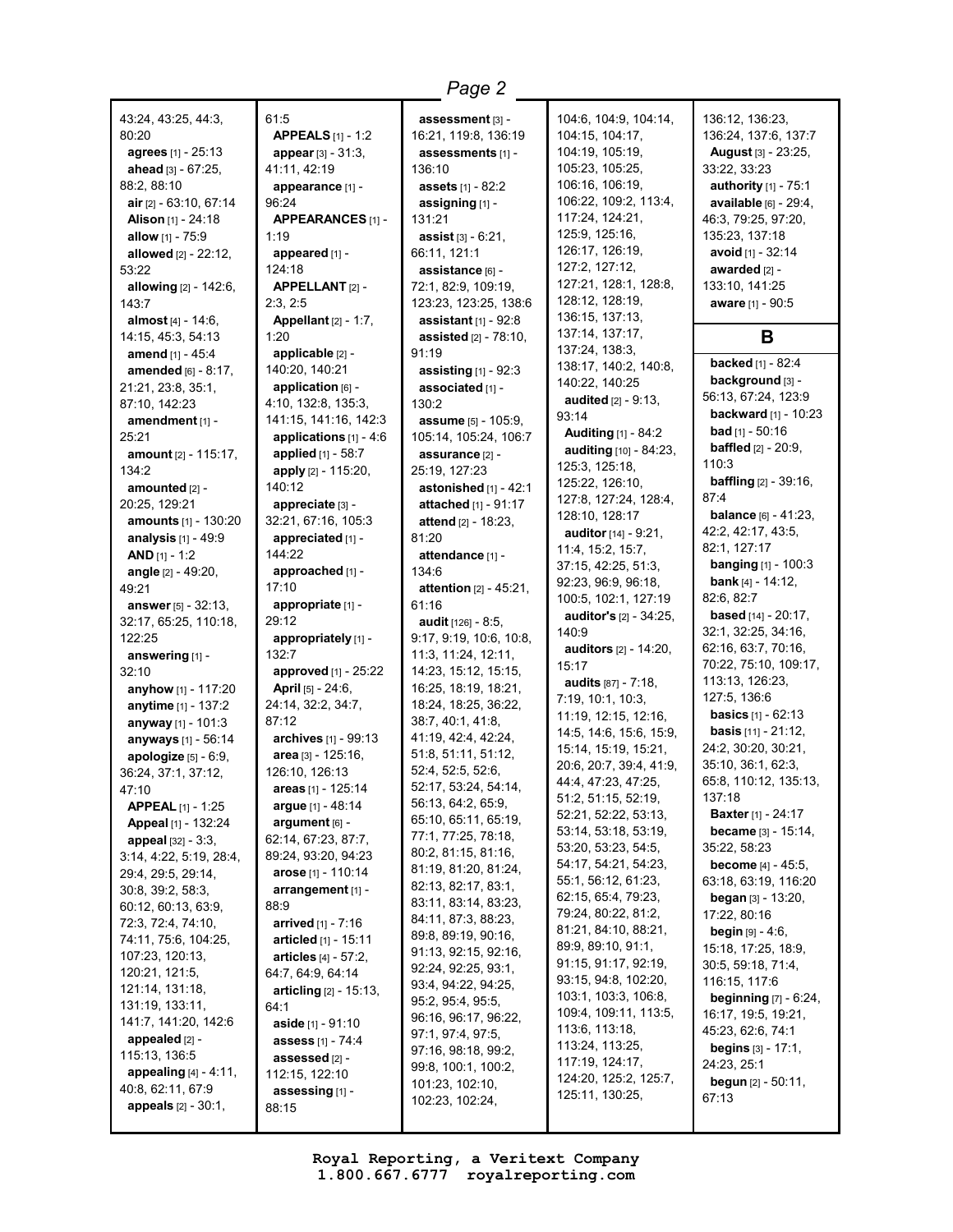| Page 3                                                      |                                                       |                                               |                                              |                                          |
|-------------------------------------------------------------|-------------------------------------------------------|-----------------------------------------------|----------------------------------------------|------------------------------------------|
| <b>behalf</b> $[2] - 9:12$ ,                                | 63:12, 67:4, 68:23,                                   | C                                             | 140:15, 140:23                               | 88:7, 95:6, 95:11,                       |
| 140:10                                                      | 74:4, 75:1, 89:11,                                    |                                               | $CAS$ [3] - 139:25,                          | 95:15, 95:25, 96:2,                      |
| <b>BEHALF</b> [2] - 1:22,                                   | 93:13, 135:9, 137:10,                                 | $CA[4] - 1:3, 1:16,$<br>1:17, 3:4             | 140:11, 140:14                               | 103:4, 103:15,                           |
| 1:25                                                        | 142:8                                                 | calculator [1] - 97:10                        | $CAs$ [1] - 15:14                            | 103:19, 103:25,                          |
| <b>behind</b> $[2] - 61:18$ ,                               | boardroom [2] -                                       | calculators $[1] - 9:11$                      | case $[30] - 6:23$ ,                         | 105:3, 105:5, 106:23,                    |
| 135:1                                                       | 101:25, 137:22                                        | Calgary [10] - 11:15,                         | 21:19, 25:2, 25:3,                           | 106:25, 107:7,<br>107:10, 107:12,        |
| <b>belong</b> [1] - 97:24                                   | <b>Bob</b> $[2] - 4:1, 139:19$                        | 12:13, 13:7, 17:4,                            | 29:21, 33:19, 34:14,<br>34:16, 34:19, 40:25, | 108:5, 108:10,                           |
| <b>belongs</b> [1] - 97:24                                  | <b>bodies</b> [1] - 54:16<br><b>body</b> [1] - 121:15 | 79:2, 79:21, 80:1,                            | 41:9, 48:7, 48:8, 49:2,                      | 108:13, 111:9,                           |
| below [1] - 57:20                                           | boggling [1] - 55:17                                  | 80:12, 80:24, 89:2                            | 59:6, 60:3, 62:6,                            | 111:15, 112:2,                           |
| <b>Berger</b> [7] - 8:20,<br>21:16, 21:18, 24:17,           | <b>boils</b> $[1]$ - 121:16                           | Canadian [5] - 84:2,                          | 62:22, 71:2, 88:16,                          | 112:21, 112:25,                          |
| 49:21, 57:3, 87:15                                          | <b>Bolen</b> $[1]$ - 24:16                            | 125:3, 127:8, 128:10,                         | 108:20, 110:1,                               | 113:16, 114:5, 114:7,                    |
| <b>Bernard</b> [1] - 130:20                                 | <b>bonds</b> $[1] - 42:19$                            | 128:16                                        | 110:12, 120:21,                              | 114:10, 114:22,                          |
| <b>beside</b> $[2] - 63:13$ ,                               | <b>book</b> $[1]$ - 55:18                             | <b>CANDACE</b> $[1]$ - 1:22                   | 122:25, 129:22,                              | 115:8, 115:12,                           |
| 63:15                                                       | <b>books</b> $[1] - 42:3$                             | <b>Candace</b> [1] - 3:25                     | 132:24, 141:4,                               | 115:15, 115:22,                          |
| <b>best</b> $[6] - 6:22$ ,                                  | <b>bother</b> $[1] - 48:24$                           | cannot [8] - 14:22,                           | 143:17, 143:19                               | 118:3, 118:7, 119:17,                    |
| 15:16, 35:14, 50:24,                                        | bought [1] - 80:9                                     | 15:1, 30:14, 55:6,                            | cases $[4] - 49:11$ ,                        | 119:23, 120:2, 120:4,                    |
| 52:17, 145:6                                                | box $[2] - 137:24$ ,                                  | 57:15, 59:3, 62:19,                           | 130:21, 133:8, 143:24                        | 120:10, 133:17,                          |
| better [3] - 58:21,                                         | 137:25                                                | 64:2                                          | cash [2] - 82:1, 82:5                        | 133:21, 134:13,                          |
| 118:19, 118:22                                              | boxes $[1] - 68:19$                                   | canvassed [1] -                               | category [2] - 97:24,                        | 139:3, 139:9, 139:13,                    |
| <b>BETWEEN</b> [1] - 1:5                                    | breached [1] - 143:6                                  | 121:13                                        | 97:25                                        | 139:19, 141:5,                           |
| <b>between</b> [3] - 21:15,                                 | <b>break</b> $[7] - 26:12$ ,                          | CAP $[1]$ - 123:6                             | caused [3] - 37:13.                          | 142:13, 142:18,                          |
| 22:17, 115:2                                                | 59:16, 69:14, 70:5,                                   | capital [1] - 82:2                            | 53:3,62:8                                    | 144:8, 144:14,                           |
| bewildered [5] -                                            | 108:3, 108:9, 139:6                                   | care $[3] - 83:1$ ,                           | certain [5] - 25:10,                         | 144:16, 144:20                           |
| 19:12, 19:23, 41:5,                                         | $brief [8] - 28:3,$                                   | 129:13, 129:16                                | 121:6, 130:4, 135:1,                         | challenge [1] - 49:6<br>challenged [2] - |
| 54:19, 59:7                                                 | 107:25, 120:15,                                       | career $[5] - 6:7, 9:2,$                      | 135:18                                       | 50:18, 54:23                             |
| <b>beyond</b> $[2] - 32:17$ ,                               | 120:17, 121:6,                                        | 38:15, 41:21, 59:20<br>carriage $[1]$ - 25:12 | certainly [6] - 12:17,                       | challenges [1] - 4:15                    |
| 50:9                                                        | 121:13, 130:17, 142:3                                 | <b>Carrie</b> $[2] - 77:22$                   | 31:23, 108:5, 130:23,<br>132:15, 133:12      | challenging [1] -                        |
| big [2] - 15:23, 16:18                                      | <b>brilliant</b> [1] - 56:20                          | 139:22                                        | <b>CERTIFICATE [1] -</b>                     | 71:13                                    |
| biggest [3] - 12:20,                                        | <b>bring</b> $[6] - 12:10$ ,                          | <b>CARRIE</b> $[1] - 1:16$                    | 145:1                                        | chance [4] - 37:18,                      |
| 36:21, 78:12                                                | 17:5, 45:20, 78:18,                                   | carrie [1] - 3:15                             | <b>CERTIFIED</b> [2] -                       | 76:20, 87:17, 108:14                     |
| <b>bills</b> $[1]$ - 14:10<br><b>binder</b> $[6] - 19:15$ , | 100:15, 138:21<br><b>bringing</b> $[1] - 80:9$        | carried $[6] - 5:4$ ,                         | 145:1, 145:13                                | changed [2] - 45:7,                      |
| 68:16, 68:24, 75:19,                                        | <b>broken</b> [2] - 37:18,                            | 12:25, 85:5, 85:7,                            | Certified [1] - 145:3                        | 109:2                                    |
| 75:20, 77:4                                                 | 38:25                                                 | 85:11, 119:10                                 | certify [1] - 145:4                          | changes [4] - 25:6,                      |
| <b>binders</b> $[3] - 68:12$ ,                              | <b>brought</b> $[13] - 19:9$ ,                        | carry $[5] - 66:12$ ,                         | Chair [6] - 5:25,                            | 36:5, 98:1, 116:13                       |
| 71:8, 75:14                                                 | 23:18, 50:12, 57:18,                                  | 78:8, 81:1, 87:3,                             | 21:17, 24:15, 24:16,                         | channel [4] - 22:7,                      |
| <b>bit</b> [11] - $3:7, 21:8$ ,                             | 61:15, 62:25, 68:12,                                  | 118:24                                        | 57:4, 72:11                                  | 22:22, 48:20, 62:5                       |
| 26:12, 30:24, 31:22,                                        | 75:14, 76:25, 132:8,                                  | carrying [2] - 56:12,                         | chair [3] - 3:14, 8:20,                      | channeled [1] - 22:9                     |
| 66:16, 67:4, 69:8,                                          | 141:6, 141:17, 143:5                                  | 96:20                                         | 120:11                                       | channels [2] - 44:23,                    |
| 90:11, 101:11, 114:13                                       | <b>buck</b> $[4] - 7:13$ ,                            | Carson [1] - 3:15                             | Chairperson [1] -                            | 53:6                                     |
| <b>bizarre</b> [1] - 61:19                                  | 64:23, 65:13                                          | <b>CARSON</b> $[54] - 1:16$ ,                 | 1:15                                         | charge [6] - 94:22,                      |
| <b>blame</b> [1] - $131:21$                                 | <b>buffet</b> $[3] - 69:21$ ,                         | 3:15, 26:20, 59:13,                           | <b>CHAIRPERSON</b>                           | 126:12, 128:5, 129:7,<br>140:22, 140:24  |
| <b>blatant</b> $[2] - 7:23$ ,                               | 69:24, 70:1                                           | 72:23, 73:1, 73:3,<br>73:9, 76:7, 76:12,      | $[107] - 3:2, 3:13, 3:19,$                   | charges $[8] - 9:2$ ,                    |
| 130:9                                                       | <b>building</b> $[1] - 80:8$                          | 76:16, 76:19, 76:23,                          | 4:3, 4:8, 4:13, 4:19,<br>5:11, 5:17, 26:11,  | 49:18, 115:21,                           |
| <b>blatantly</b> $[4] - 41:15$ ,                            | <b>built</b> $[2] - 52:10$                            | 77:6, 77:9, 77:13,                            | 26:15, 26:18, 26:21,                         | 121:24, 124:5, 124:6,                    |
| 42:11, 42:14, 81:5                                          | 59:20                                                 | 77:23, 78:6, 80:18,                           | 26:24, 27:6, 27:10,                          | 124:14, 128:22                           |
| <b>blind</b> $[2] - 44:9, 49:7$                             | <b>bulk</b> [1] - 116:25                              | 81:9, 81:12, 82:14,                           | 27:18, 28:6, 28:20,                          | charging $[2] - 52:2$                    |
| <b>blindly</b> $[2] - 41:13$ ,<br>43:16                     | <b>business</b> $[3] - 15:24$ ,<br>34:12, 57:23       | 83:4, 83:8, 83:12,                            | 31:6, 31:10, 31:14,                          | charities [2] - 14:18,                   |
| <b>blunder</b> $[3] - 37:22$ ,                              |                                                       | 83:16, 83:19, 84:1,                           | 31:21, 32:15, 32:21,                         | 14:25                                    |
| 78:13, 88:24                                                | businesses [1] -<br>16:8                              | 84:6, 85:16, 86:16,                           | 66:15, 66:20, 66:24,                         | charity $[3] - 14:7$ ,                   |
| <b>BOARD</b> [1] - 1:3                                      | <b>buy</b> [1] - 86:25                                | 87:19, 89:16, 90:10,                          | 67:6, 67:16, 67:25,                          | 14:16, 109:4                             |
| <b>Board</b> [1] - $3:4$                                    | <b>buying</b> $[2] - 12:5$ ,                          | 90:13, 90:16, 91:8,                           | 68:10, 69:13, 69:16,                         | Charter [2] - 143:16,                    |
| <b>board</b> $[27] - 3:15$ ,                                | 52:11                                                 | 91:10, 91:16, 93:3,                           | 70:7, 70:10, 70:13,                          | 144:5                                    |
| 3:17, 4:2, 5:25, 6:12,                                      | BY [4] - 1:3, 2:3, 2:4,                               | 94:4, 94:13, 94:19,                           | 70:18, 71:16, 71:19,                         | <b>chartered</b> $[2] - 79:1$ ,          |
| 14:14, 37:1, 38:25,                                         | 2:5                                                   | 95:24, 110:19,                                | 74:9, 74:14, 74:17,                          | 86:6                                     |
| 44:14, 45:7, 45:21,                                         | <b>bylaw</b> [1] - 123:5                              | 110:22, 111:1, 111:5,                         | 75:8, 76:10, 76:15,                          | <b>CHARTERED [2] -</b>                   |
| 49:13, 50:1, 56:5,                                          | <b>bylaws</b> $[1] - 25:10$                           | 113:19, 119:22,                               | 76:21, 77:5, 77:20,                          | 1:3, 1:9                                 |
| 57:8, 58:1, 62:22,                                          | <b>bystander</b> $[1] - 39:23$                        | 133:20, 139:24,                               | 87:22, 87:24, 88:4,                          | <b>Chartered</b> $[1] - 3:5$             |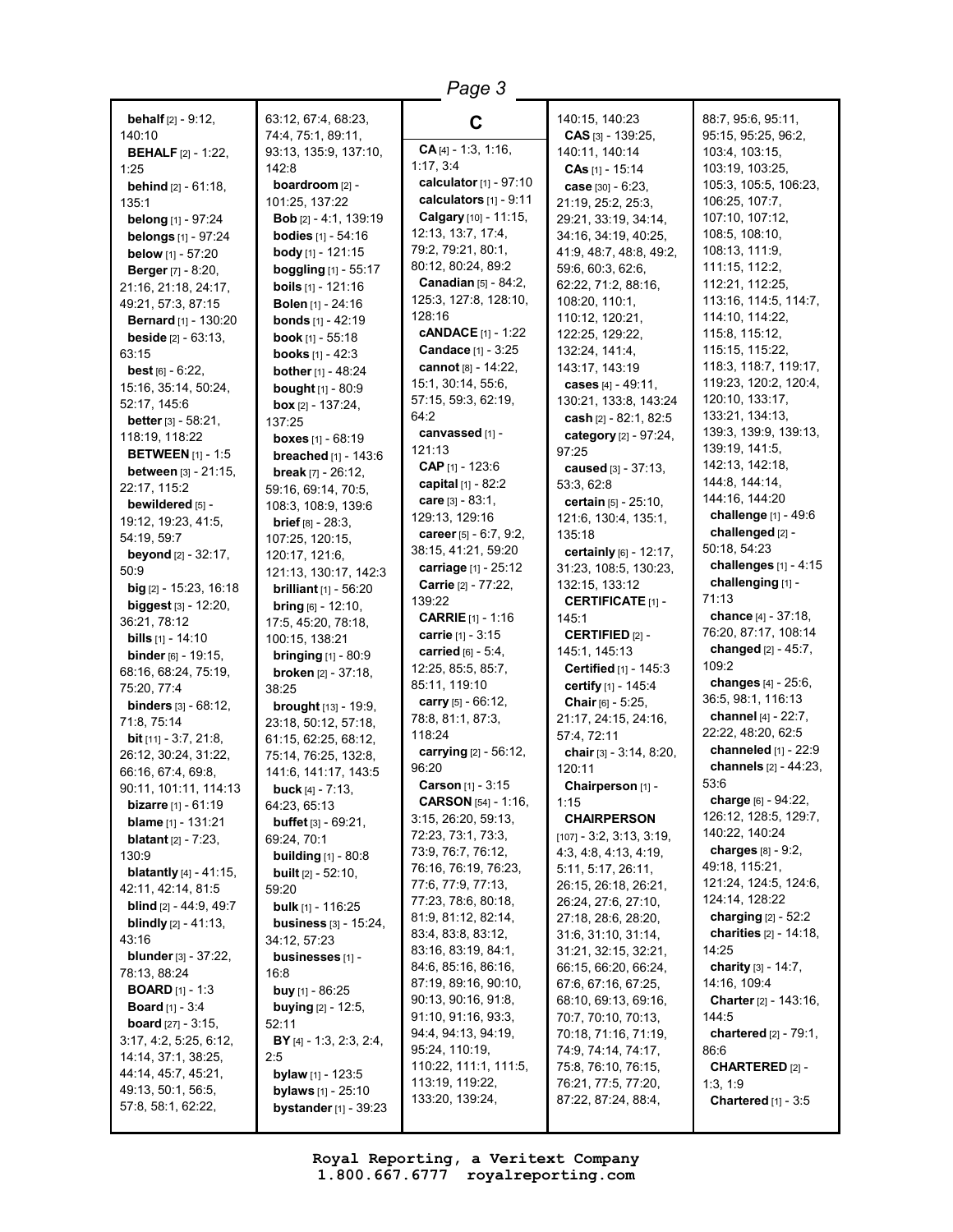**cheat** [1] - 9:5 **check** [1] - 120:4 **checked** [2] - 127:17, 127:18 **checklists** [1] - 15:16 **cheques** [1] - 85:23 **choice** [2] - 20:19, 60:14 **choices** [1] - 74:1 **chose** [1] - 47:16 **claim** [2] - 57:14, 59:3 **clarification** [3] -74:21, 114:11, 142:17 **clarify** [6] - 74:9, 81:9, 83:4, 112:24, 115:1, 122:3 **class** [1] - 51:5 **classic** [2] - 40:6, 55:19 **clean** [1] - 62:15 **clear** [15] - 7:17, 20:1, 47:8, 50:10, 50:11, 63:4, 78:15, 94:24, 95:4, 95:5, 108:22, 114:16, 115:9 **cleared** [1] - 74:7 **clearly** [12] - 10:1, 10:25, 20:4, 20:8, 39:3, 45:1, 54:9, 62:21, 102:3, 102:9, 112:4 **client** [12] - 13:24, 15:24, 18:23, 34:11, 34:12, 34:13, 37:2, 40:3, 81:22, 89:11, 89:20, 138:18 **clients** [30] - 9:2, 9:13, 10:19, 14:24, 15:25, 16:10, 16:12, 16:15, 16:16, 18:22, 37:5, 38:5, 38:16, 39:11, 50:24, 50:25, 51:17, 51:25, 57:24, 62:23, 78:15, 85:5, 85:24, 93:16, 97:7, 100:17, 105:9, 109:5, 118:18, 118:21 **close** [1] - 70:15 **CMA** [4] - 1:16, 1:17, 51:4, 51:5 **coached** [1] - 135:14 **colleague** [1] - 45:24 **colleagues** [4] - 37:2, 38:14, 58:19, 62:24 **collect** [1] - 26:16 **collective** [4] - 49:12, 49:14, 49:16,

110:20 **collectively** [1] - 49:17 **colour** [1] - 92:22 **colours** [7] - 13:12, 46:15, 54:21, 55:16, 62:18, 65:13, 103:12 **combined** [1] - 126:10 **coming** [2] - 42:6, 54:4 **commenced** [1] - 3:1 **commended** [1] - 56:17 **comment** [10] - 5:2, 7:12, 64:20, 68:5, 69:11, 118:10, 127:16, 131:17, 132:1, 134:17 **COMMENTS** [1] - 2:2 **comments** [18] - 4:21, 4:24, 5:16, 28:2, 66:17, 70:19, 72:12, 86:11, 114:13, 118:8, 120:18, 124:3, 126:1, 131:16, 132:5, 133:16, 134:16, 144:18 **commit** [1] - 16:6 **commitment** [2] - 14:1, 15:8 **committed** [1] - 123:17 **committee** [12] - 21:23, 23:21, 33:19, 39:14, 40:23, 49:14, 74:3, 75:21, 131:9, 131:10, 133:3, 133:9 **Committee** [70] - 7:25, 8:16, 11:7, 19:7, 19:10, 19:16, 19:18, 20:10, 20:14, 20:23, 20:24, 21:3, 21:7, 22:5, 22:7, 22:13, 22:18, 23:10, 23:19, 24:6, 25:24, 26:10, 27:1, 27:4, 30:15, 32:7, 33:25, 34:4, 35:8, 36:8, 36:14, 36:16, 38:10, 40:9, 40:22, 44:7, 44:8, 44:13, 44:25, 48:14, 48:19, 49:16, 49:17, 53:2, 53:16, 56:2, 57:4, 58:4, 58:23, 67:8, 68:14, 71:7, 73:25, 74:11, 75:16, 75:23, 76:6, 76:9, 87:11, 87:16, 95:12, 104:22, 104:23,

107:14, 111:10, 114:21, 135:21, 135:25, 142:22 **COMMITTEE** [2] - 1:8, 1:23 **Committee's** [2] - 58:24, 112:3 **committees** [1] - 40:10 **common** [2] - 50:10, 59:1 **communication** [6] - 22:7, 22:8, 22:17, 23:15, 34:2, 36:13 **community** [1] - 37:3 **company** [1] - 79:24 **competence** [2] - 125:14, 126:13 **competency** [1] - 88:15 **competition** [1] - 45:25 **complaint** [5] - 13:24, 61:12, 95:3, 125:12, 126:8 **complaints** [1] - 47:21 **complete** [5] - 16:24, 16:25, 41:17, 47:6, 96:22 **completed** [2] - 105:16, 106:14 **completely** [6] - 8:19, 15:5, 44:19, 46:17, 94:24, 115:5 **complicate** [1] - 89:22 **component** [1] - 134:3 **computers** [1] - 9:7 **concentration** [1] - 15:18 **concern** [3] - 18:14, 68:6, 100:22 **concerned** [6] - 13:6, 27:23, 28:8, 35:17, 38:8, 94:22 **concerns** [8] - 27:15, 57:19, 68:9, 73:8, 79:19, 100:9, 115:16, 133:1 **conclude** [1] - 56:3 **concluded** [1] - 18:19 **conclusion** [6] - 35:23, 36:2, 51:18, 60:14, 123:14, 136:4 **conclusions** [4] - 41:2, 49:18, 58:6, 135:6

**CONDUCT** [2] - 1:8,  $1:22$ **conduct** [1] - 25:8 **Conduct** [30] - 19:6, 19:18, 20:10, 20:14, 20:23, 20:24, 21:3, 21:7, 22:5, 22:6, 22:12, 22:18, 23:9, 23:18, 24:5, 25:24, 26:10, 33:25, 34:3, 35:8, 36:8, 36:13, 44:8, 49:15, 53:2, 58:24, 73:25, 87:11, 87:16, 104:22 **conference** [4] - 21:14, 24:22, 26:1, 34:22 **confidence** [1] - 45:17 **confident** [1] - 138:23 **confirm** [1] - 27:13 **confirmation** [1] - 82:6 **confirming** [1] - 111:11 **conflict** [1] - 24:24 **confused** [2] - 38:9, 45:14 **confusing** [2] - 39:24, 114:9 **confusion** [16] -37:13, 44:12, 82:20, 83:2, 89:10, 90:11, 94:9, 94:10, 94:12, 104:20, 106:1, 108:19, 110:16, 111:22, 114:1 **consciousness** [2] - 49:15, 49:16 **consequences** [1] - 89:17 **consider** [6] - 88:13, 91:14, 101:7, 121:4, 140:23, 141:8 **consideration** [1] - 144:9 **considered** [7] - 36:10, 45:23, 84:9, 84:24, 85:3, 87:18, 120:23 **constantly** [1] - 64:5 **consulted** [1] - 115:25 **contact** [5] - 21:25, 22:12, 36:1, 39:11, 118:17 **contacted** [3] - 35:25, 79:3, 118:14 **contain** [2] - 29:24,

145:4 **context** [2] - 87:9, 140:19 **continue** [8] - 6:19, 10:2, 32:22, 75:3, 80:22, 87:3, 93:15, 104:10 **continued** [3] - 18:25, 20:9, 119:11 **continuing** [2] - 93:19, 104:13 **continuous** [1] - 35:25 **contract** [2] - 57:22, 86:19 **contractor** [2] - 86:14, 86:21 **contrast** [2] - 52:25, 55:17 **control** [2] - 21:10,  $140.1$ **controlled** [1] - 104:17 **controls** [1] - 125:9 **conversation** [1] - 21:14 **convince** [3] - 90:2, 100:4, 137:9 **cooperate** [3] - 122:1, 123:13, 123:18 **Coopers** [1] - 64:2 **copies** [4] - 24:10, 75:24, 75:25, 77:1 **copy** [6] - 29:16, 67:19, 110:6, 111:12, 111:17, 111:18 **corner** [2] - 8:21, 44:21 **correct** [17] - 35:5, 36:20, 36:24, 37:16, 37:22, 37:24, 41:22, 43:14, 70:17, 90:9, 90:14, 113:22, 114:1, 116:2, 116:3, 139:1, 145:5 **corrections** [1] -  $7.20$ **corrective** [21] - 109:8, 109:17, 109:18, 109:22, 110:8, 110:17, 112:5, 113:3, 113:10, 113:14, 113:23, 116:6, 116:8, 116:14, 116:16, 116:22, 122:5, 122:8, 122:12, 122:19, 123:24 **correctly** [1] - 142:20 **cost** [12] - 8:10, 23:2, 44:22, 45:2, 45:3,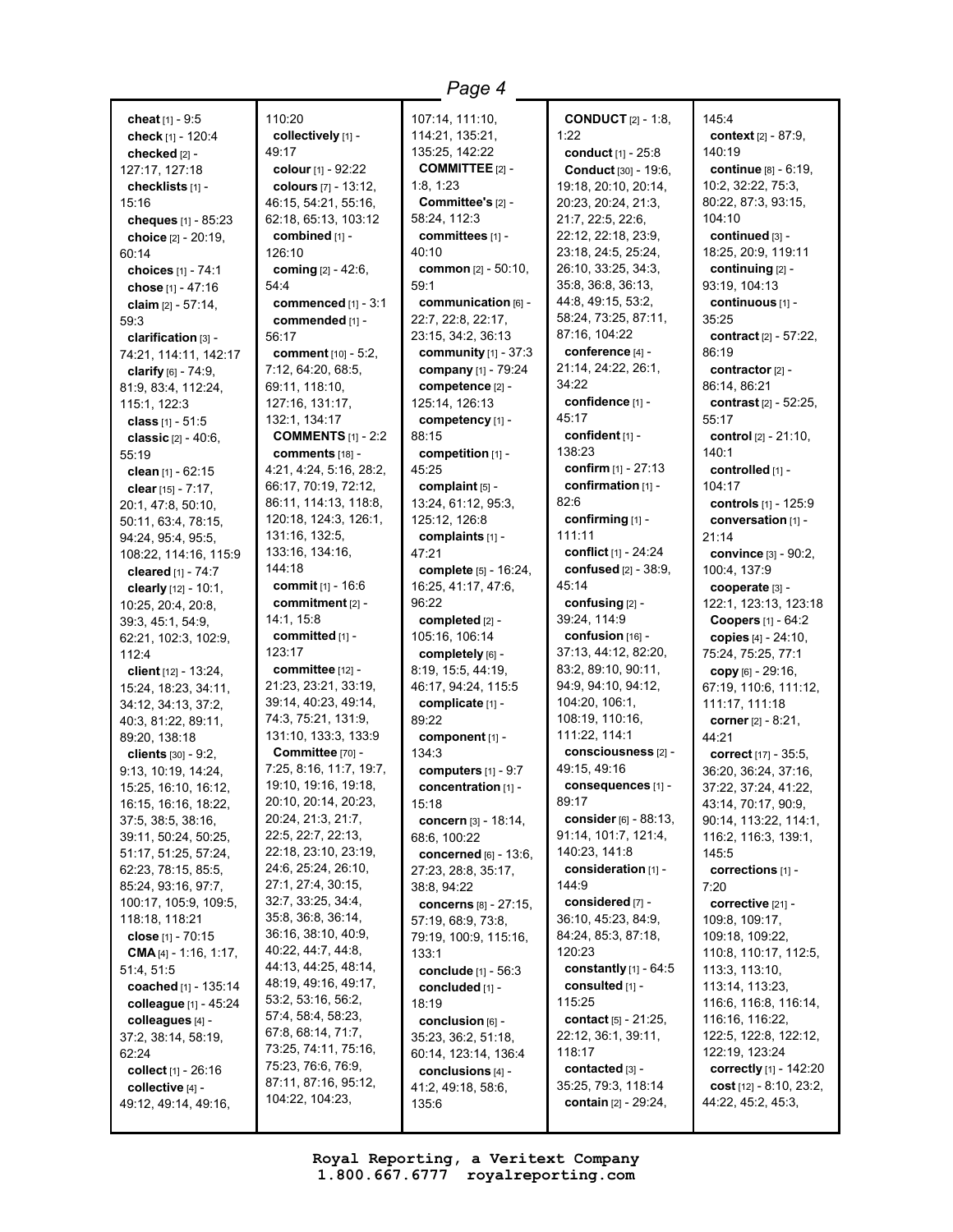| 60:23, 60:25, 61:4,            | criticisms [1] -                         | 78:15, 80:19, 83:5,           | deference [3] -                   | 115:6, 121:20, 129:20         |
|--------------------------------|------------------------------------------|-------------------------------|-----------------------------------|-------------------------------|
| 61:5, 134:6, 141:11,           | 108:24                                   | 85:3, 88:10, 88:17,           | 121:7, 121:12, 121:16             | difficult $[4] - 6:2$ ,       |
| 142:10                         | cross $[2] - 122:16$ ,                   | 93:21, 94:15, 95:2,           | deficiencies [24] -               | 23:1, 86:24, 139:14           |
| costs $[9] - 25:21$ ,          | 123:21                                   | 96:8, 97:6, 97:12,            | 8:3, 8:6, 18:16, 47:24,           | difficulty $[2] - 91:2$ ,     |
| 131:7, 131:11,                 | cross-examination                        | 97:20, 101:5, 101:19,         | 63:6, 81:7, 85:19,                | 96:13                         |
| 133:10, 133:24,                |                                          | 101:22, 103:8,                |                                   |                               |
|                                | [2] - 122:16, 123:21                     | 103:10, 106:18,               | 90:6, 90:14, 91:13,               | dignity [1] - 57:20           |
| 134:4, 134:10, 141:6,          | crucial $[1] - 13:5$                     |                               | 91:19, 100:24, 101:2,             | digress [1] - 64:10           |
| 141:24                         | crux $[4] - 19:3$ ,                      | 109:13, 118:20,               | 106:5, 109:9, 109:10,             | diligence [5] - 88:10,        |
| council [3] - 42:9,            | 73:18, 104:10, 106:7                     | 119:6, 119:7, 124:23,         | 109:22, 124:10,                   | 104:5, 104:7, 104:12          |
| 43:11, 47:14                   | <b>CSR</b> $[2] - 145:3$                 | 126:22, 127:3,                | 124:13, 124:15,                   | diligently $[2] - 9:1$ ,      |
| counsel [3] - 29:7,            | 145:12                                   | 127:15, 128:15,               | 127:10, 129:20,                   | 16:15                         |
| 133:25, 143:6                  | culmination [1] -                        | 136:25, 137:15,               | 129:23, 137:1                     | directed [1] - 20:18          |
| <b>COUNSEL</b> [2] - 1:22,     | 129:20                                   | 137:16, 137:18, 138:5         | deficiency [2] -                  | direction $[5] - 5:14$ .      |
| 1:25                           | current $[2] - 92:19$ ,                  | <b>Dean's</b> $[18] - 9:14$ , | 14:15, 92:19                      | 15:19, 40:5, 60:15,           |
| count [7] - 126:16,            | 125:22                                   | 10:16, 11:13, 11:17,          | deficient $[2] - 46:17$ ,         | 116:9                         |
| 126:23, 127:1, 128:7,          | cursorily [1] - 7:22                     | 16:24, 18:6, 18:22,           | 92:13                             | directly [1] - 118:24         |
| 128:21, 129:10,                | cynicism [1] - 59:4                      | 20:5, 46:14, 55:4,            | defined $[1] - 25:8$              | dirty $[1]$ - 63:10           |
| 129:17                         |                                          | 73:15, 76:1, 98:3,            | definitely [2] - 59:25,           | Discipline [42] -             |
| couple [13] - 16:2,            | D                                        | 100:8, 101:2, 105:8,          | 64:15                             | 7:25, 8:15, 11:7, 19:9,       |
| 26:11, 66:21, 70:3,            |                                          | 118:11                        | <b>definition</b> $[2] - 140:3$ , | 19:16, 27:1, 27:3,            |
| 98:20, 103:9, 104:2,           | <b>Dallas</b> [1] - 24:17                | December $[5]$ -              | 141:4                             | 30:15, 32:7, 36:15,           |
| 108:21, 114:15,                | damages [4] - 73:21,                     | 112:12, 112:13,               | deliberations [1] -               | 38:10, 40:9, 40:21,           |
| 119:19, 133:18,                | 74:3, 74:8, 74:22                        | 122:5, 122:7, 141:2           | 111:11                            | 40:22, 44:7, 44:13,           |
| 134:16, 139:20                 | <b>DARCY</b> [1] - 1:17                  | decide [1] - 142:9            | deliver [1] - 135:20              | 44:25, 48:13, 48:19,          |
| course [1] - 5:25              | <b>Darcy</b> [6] - $3:10$ ,              | decided [4] - 12:5,           | Deloitte's [3] - 15:11,           | 49:17, 53:16, 56:2,           |
| <b>COURT</b> $[2] - 145:1$     | 3:11, 86:17, 95:6,                       | 21:6, 21:7, 88:8              | 38:18, 56:10                      | 57:4, 58:3, 58:22,            |
| 145:13                         | 103:7, 107:7                             | decision $[48] - 4:11$ ,      | demand [1] - 123:5                | 67:8, 68:14, 71:7,            |
| court $[3] - 30:2, 48:8,$      | <b>date</b> $[3] - 63:8$                 | 11:6, 19:19, 22:4,            | demanded [1] -                    | 74:11, 75:15, 75:23,          |
| 74:22                          | 110:23, 140:14                           | 23:21, 25:7, 32:2,            | 33:23                             | 76:6, 76:9, 95:12,            |
| <b>Court</b> $[2] - 30:8$ ,    | <b>days</b> $[5] - 48:18$ ,              | 32:8, 35:9, 35:11,            | <b>denied</b> $[2] - 62:11$ ,     | 104:22, 107:14,               |
| 145:3                          | 112:14, 112:17,                          | 50:9, 57:9, 58:3,             | 62:13                             | 111:10, 112:3,                |
| cover [2] - 54:8,              | 122:9, 142:2                             | 58:25, 67:10, 67:18,          | departure [1] - 130:9             | 114:20, 135:20,               |
| 55:19                          | DC $[1] - 50:5$                          | 67:19, 68:5, 71:12,           | deposit [1] - 91:21               | 135:25, 142:21                |
| covered [1] - 40:17            | deadline [1] - 122:10                    | 74:6, 74:12, 74:23,           | deposits $[2] - 14:10$ ,          | discipline $[6] - 68:5$ ,     |
| CPA $[48] - 1:3, 1:16$         | deadlines [1] -                          | 75:6, 87:12, 95:11,           | 42:18                             | 130:23, 131:23,               |
| 1:16, 1:17, 3:4, 3:11,         | 122:22                                   | 107:13, 107:25,               |                                   | 132:8, 134:11, 143:4          |
| 3:15, 3:17, 3:21, 3:22,        | deal $[8] - 45:25$ ,                     | 108:20, 112:4,                | designed [1] -                    | <b>disclose</b> $[1] - 62:1$  |
| 6:5, 7:4, 29:20, 29:25,        | 73:24, 121:24, 132:9,                    | 120:14, 121:8,                | 134:25                            | disclosed [6] -               |
| 30:4, 30:19, 30:23,            | 136:19, 138:7,                           | 121:21, 122:3,                | desirable [1] - 12:10             | 30:11, 32:18, 32:19,          |
| 33:24, 41:6, 44:6,             | 139:21, 139:22                           | 123:11, 126:14,               | desire [4] - 11:22,               | 62:2, 62:3, 133:5             |
| 45:8, 46:20, 46:22,            | <b>dealing</b> $[1] - 69:3$              | 126:24, 128:6, 129:8,         | 17:24, 78:19, 104:14              | disclosure $[5] - 24:1$ ,     |
| 52:25, 53:10, 54:12,           | dealings $[1]$ - 142:11                  | 129:18, 130:23,               | details [2] - 65:20,              | 31:18, 31:19, 133:2,          |
| 54:22, 55:2, 56:9,             | dealt $[4] - 4:14$ .                     | 131:24, 133:9, 134:8,         | 71:10                             | 133:7                         |
| 59:8, 59:12, 59:24,            | 34:19, 56:25, 143:19                     | 134:24, 136:6, 143:4,         | deteriorates [1] -                | discovered [3] -              |
| 60:5, 61:10, 61:16,            | dean [1] - 113:8                         | 144:13, 144:17                | 58:8                              | 101:1, 101:15, 101:21         |
| 61:17, 63:25, 74:21,           | <b>Dean</b> $[79] - 7:22$                | decisions [16] -              | determination [1] -               |                               |
| 83:25, 93:11, 95:1,            | 8:13, 8:14, 8:25, 9:17,                  | 19:20, 21:5, 21:13,           | 121:2                             | discriminative [1] -<br>73:15 |
| 109:23, 116:9,                 | 9:23, 10:2, 10:25,                       | 26:9, 36:17, 45:18,           | determinations [1] -              |                               |
| 118:15, 122:23,                | 11:21, 14:20, 17:7,                      | 54:4, 60:17, 63:7,            | 120:14                            | discriminatory [2] -          |
| 143:24                         | 20:2, 37:7, 38:4, 39:8,                  | 73:21, 107:24,                | determined [1] -                  | 119:4, 119:15                 |
| <b>CPA's</b> $[2] - 63:3$      | 39:9, 39:10, 39:20,                      | 121:15, 121:19,               | 134:4                             | discuss $[4] - 5.6$ ,         |
|                                |                                          | 130:19, 131:19,               | develop [5] - 12:9,               | 25:2, 37:23, 108:7            |
| 63:14                          | 40:2, 41:10, 41:12,<br>42:1, 42:8, 43:7, | 134:22                        | 23:12, 23:13, 33:18,              | discussed [12] -              |
| <b>CPAs</b> $[3] - 7:5$ ,      |                                          | declaration [1] -             | 62:21                             | 11:1, 11:15, 11:16,           |
| 38:13, 45:25                   | 43:23, 47:15, 50:7,                      | 24:24                         | developed $[8] - 24:3$ ,          | 11:20, 21:23, 25:4,           |
| create [1] - 117:6             | 50:19, 51:7, 51:9,                       | deep $[1]$ - 63:23            | 59:4, 80:7, 109:16,               | 26:2, 36:5, 46:6, 46:8,       |
| <b>created</b> $[6] - 44:12$ , | 51:10, 51:17, 52:14,                     | <b>Deeper</b> [1] - 59:4      | 111:7, 117:25,                    | 59:5, 117:14                  |
| 58:2, 79:14, 89:10,            | 53:4, 54:6, 54:10,                       | <b>defence</b> [2] - 63:13,   | 118:19, 137:23                    | $discussing$ [2] -            |
| 89:15, 104:20                  | 54:20, 55:15, 60:24,                     |                               | devoted [1] - 141:16              | 25:5, 77:1                    |
| creates $[1] - 58.9$           | 62:12, 65:2, 66:7,                       | 142:2                         | <b>different</b> $[7] - 34:3$ ,   | discussion [12] -             |
| criticism [1] - 14:5           | 66:11, 75:25, 78:5,                      | <b>defend</b> $[1]$ - 94:23   | 69:7, 85:13, 90:18,               | 5:9, 12:12, 27:15,            |
|                                |                                          |                               |                                   |                               |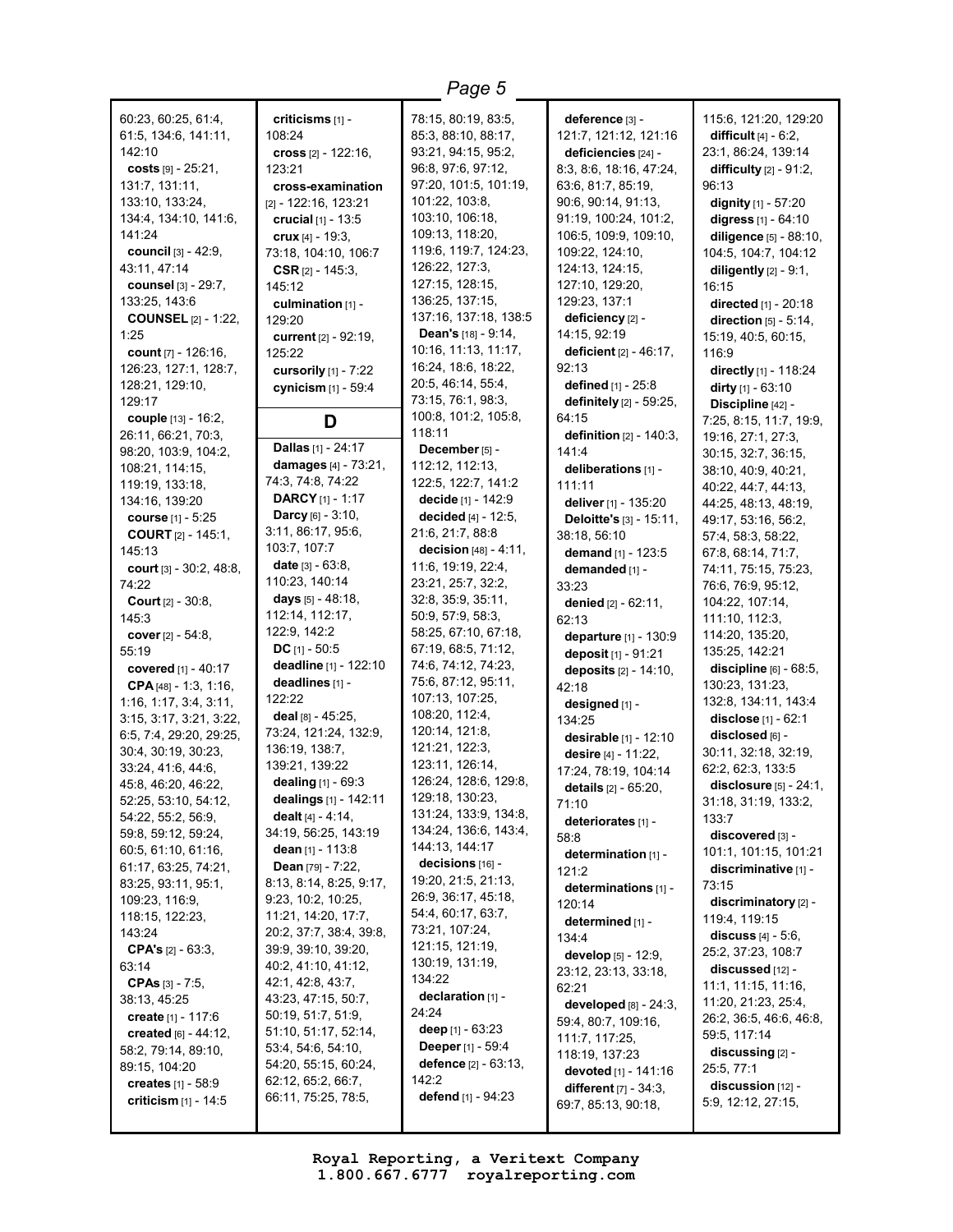32:1, 32:4, 46:10, 51:16, 54:10, 63:21, 123:20, 143:22, 144:7 **discussions** [4] - 11:14, 14:14, 26:5, 29:23 **disengage** [1] - 89:14 **dismissed** [1] - 128:25 **dispute** [2] - 119:2, 126:2 **disrespectful** [1] - 66:25 **distrust** [1] - 58:8 **divergence** [1] - 50:6 **division** [24] - 9:19, 10:8, 11:3, 12:12, 16:25, 52:17, 80:2, 87:3, 88:22, 88:23, 93:2, 96:22, 97:1, 97:5, 97:6, 99:17, 100:20, 104:6, 104:9,  $104.14$ ,  $104.15$ 104:19, 117:22, 117:25 **DNTW** [11] - 9:18, 10:10, 11:14, 17:3, 78:25, 86:5, 93:23, 93:24, 96:8, 117:8, 125:1 **document** [13] - 26:25, 27:3, 27:16, 27:24, 28:8, 29:13, 29:21, 33:2, 34:13, 95:9, 107:14, 108:14, 125:22 **documentation** [5] - 8:5, 30:5, 123:10, 138:4, 138:22 **documents** [8] - 24:2, 29:23, 75:17, 101:25, 126:18, 127:6, 128:9, 128:13 **dollars** [1] - 97:23 **done** [37] - 10:3, 16:22, 18:17, 20:2, 20:7, 25:25, 35:15, 41:9, 46:21, 49:11, 53:1, 54:13, 54:17, 54:22, 56:19, 61:17, 70:20, 81:23, 84:18, 98:23, 99:14, 102:22, 102:24, 104:17, 105:12, 105:13, 106:19, 106:20, 113:2, 113:21, 126:21, 127:3, 136:19, 137:14,

138:5, 138:20

**Doug** [1] - 24:20 **down** [3] - 71:12, 98:2, 121:17 **downstairs** [2] - 69:19, 69:22 **drafted** [1] - 97:11 **dragged** [1] - 143:18 **draw** [1] - 36:2 **dropped** [2] - 117:22, 118:16 **drove** [2] - 92:2, 101:16 **due** [8] - 42:8, 88:10, 104:4, 104:7, 104:11, 104:12, 129:12, 129:16 **duplication** [1] - 66:17 **during** [2] - 106:9, 118:13 **duties** [1] - 57:25 **duty** [5] - 57:6, 128:3, 132:11, 132:20, 143:7 **E ear** [1] - 33:7 **easier** [1] - 12:2 **effective** [1] - 141:1 **efficient** [2] - 116:20, 143:19 **effort** [1] - 35:14 **efforts** [1] - 127:14 **eight** [4] - 122:13, 122:25, 124:1, 137:22 **either** [8] - 7:8, 20:19, 22:25, 24:8, 27:11, 54:25, 78:16, 89:11 **elapsed** [1] - 112:17 **eliminated** [1] - 109:9 **email** [5] - 68:3, 79:17, 110:19, 110:22, 111:13 **emailed** [2] - 111:7, 117:13 **emotionally** [1] - 8:11 **employee** [9] - 51:8, 85:15, 86:5, 86:9, 86:13, 88:14, 96:9, 96:11, 96:21 **employees** [1] - 78:17 **encouraged** [1] - 64:9 **end** [5] - 38:20, 70:16, 88:16, 101:14,

101:21 **ending** [1] - 141:1 **energy** [1] - 142:1 **enforcement** [1] - 130:6 **engaged** [2] - 96:8, 96:23 **engagement** [9] - 125:4, 127:4, 128:3, 128:22, 129:2, 129:6, 129:14, 140:6, 140:24 **engagements** [2] - 51:8, 124:18 **ensure** [8] - 7:23, 41:14, 65:7, 78:11, 105:11, 125:9, 127:15, 128:18 **enter** [2] - 32:25, 88:9 **entered** [1] - 29:15 **entire** [15] - 6:7, 12:11, 21:10, 21:24, 35:11, 57:18, 58:10, 65:18, 65:19, 73:18, 81:17, 105:21, 116:4, 118:16, 141:15 **entirely** [3] - 19:10, 20:11, 23:21 **entitled** [1] - 69:11 **equivalent** [1] - 119:7 **erred** [1] - 20:15 **error** [4] - 7:23, 12:21, 18:20, 86:6 **errors** [2] - 7:20, 47:10 **especially** [3] - 11:8, 134:5, 144:18 **essence** [1] - 89:23 **essentially** [2] - 76:1, 85:3 **establish** [2] - 129:1, 129:5 **ethics** [2] - 45:10, 57:15 **event** [1] - 132:15 **evidence** [40] - 4:11, 5:6, 24:4, 24:13, 27:1, 28:24, 29:4, 30:18, 31:4, 36:6, 36:10, 48:3, 48:4, 48:9, 48:10, 48:11, 49:4, 67:3, 68:8, 68:11, 68:18, 68:19, 69:3, 69:11, 71:6, 71:19, 77:12, 85:10, 87:21, 97:3, 120:22, 121:3, 125:19, 126:23, 127:6, 128:12, 128:15, 129:4,

*Page 6*

129:17, 131:6 **exact** [1] - 119:12 **exactly** [7] - 4:9, 16:22, 73:19, 84:21, 99:15, 103:24, 106:20 **exam** [1] - 119:13 **examination** [9] - 41:8, 55:3, 55:7, 55:11, 63:25, 73:14, 119:3, 122:16, 123:21 **examine** [1] - 137:4 **example** [4] - 75:19, 82:4, 84:19, 117:11 **examples** [1] - 67:9 **exceeds** [1] - 53:4 **excel** [2] - 98:5, 98:6 **Excel** [1] - 66:9 **excellent** [1] - 136:1 **except** [2] - 98:20, 119:13 **exception** [1] - 128:25 **excuse** [6] - 11:20, 18:3, 24:9, 32:24, 51:7, 92:12 **execute** [5] - 60:5, 65:10, 117:21, 136:12, 137:7 **executed** [1] - 104:18 **execution** [5] - 41:19, 81:19, 83:22, 125:6, 128:19 **exercise** [1] - 131:22 **exhibit** [3] - 27:21, 29:16, 33:1 **exhibits** [7] - 19:14, 27:8, 34:15, 35:2, 56:9, 76:10, 76:12 **exist** [2] - 43:2, 43:19 **expand** [1] - 104:1 **expect** [3] - 127:8, 127:22, 127:23 **expected** [3] - 14:19, 38:1, 130:9 **expense** [2] - 73:23, 97:25 **expenses** [2] - 41:24, 138:19 **expensive** [1] - 45:5 **experience** [2] - 6:7, 85:12 **experienced** [6] - 6:12, 11:4, 59:16, 96:8, 96:17, 96:18 **expired** [1] - 122:11 **explain** [16] - 10:23, 37:5, 38:10, 46:18, 47:4, 54:3, 61:18, 65:20, 65:21, 66:5,

90:18, 104:3, 105:19, 105:22, 137:6, 137:13 **explained** [5] - 17:2, 20:8, 43:18, 64:22, 79:12 **explanation** [7] - 42:6, 46:22, 46:24, 47:7, 60:11, 61:22, 63:2 **express** [2] - 134:20, 135:18 **extension** [1] - 103:7 **extensions** [1] - 122:22 **extensive** [1] - 120:15 **extent** [1] - 98:4 **extra** [1] - 142:5 **extremely** [3] - 53:6, 119:4, 119:15 **F facilities** [1] - 117:8 **facing** [1] - 44:20 **fact** [17] - 10:5, 10:14, 13:10, 20:3, 23:6, 23:16, 35:18, 44:9, 83:15, 83:16, 83:17, 96:25, 126:19, 130:3, 131:3, 131:18, 141:23 **factor** [2] - 53:5, 53:21 **factors** [2] - 46:25, 135:10 **facts** [53] - 8:18, 20:16, 20:17, 20:18, 20:22, 20:25, 21:1, 21:19, 21:21, 22:23, 23:4, 23:5, 23:9, 23:12, 23:13, 23:23, 24:7, 26:4, 33:18, 33:21, 33:24, 34:8, 34:15, 35:1, 35:7, 35:9, 36:7, 39:25, 40:21, 41:1, 44:14, 44:17, 45:4, 50:3, 57:21, 58:4, 58:6, 62:4, 62:7, 87:10, 87:13, 87:14, 87:18, 99:22, 99:24, 122:2, 132:6, 132:13, 132:17, 142:23, 143:9 **factual** [1] - 123:8 **failed** [17] - 9:22, 19:21, 51:18, 51:21, 55:10, 55:15, 118:24, 122:1, 122:9, 125:13, 125:21, 126:9, 126:11, 126:12,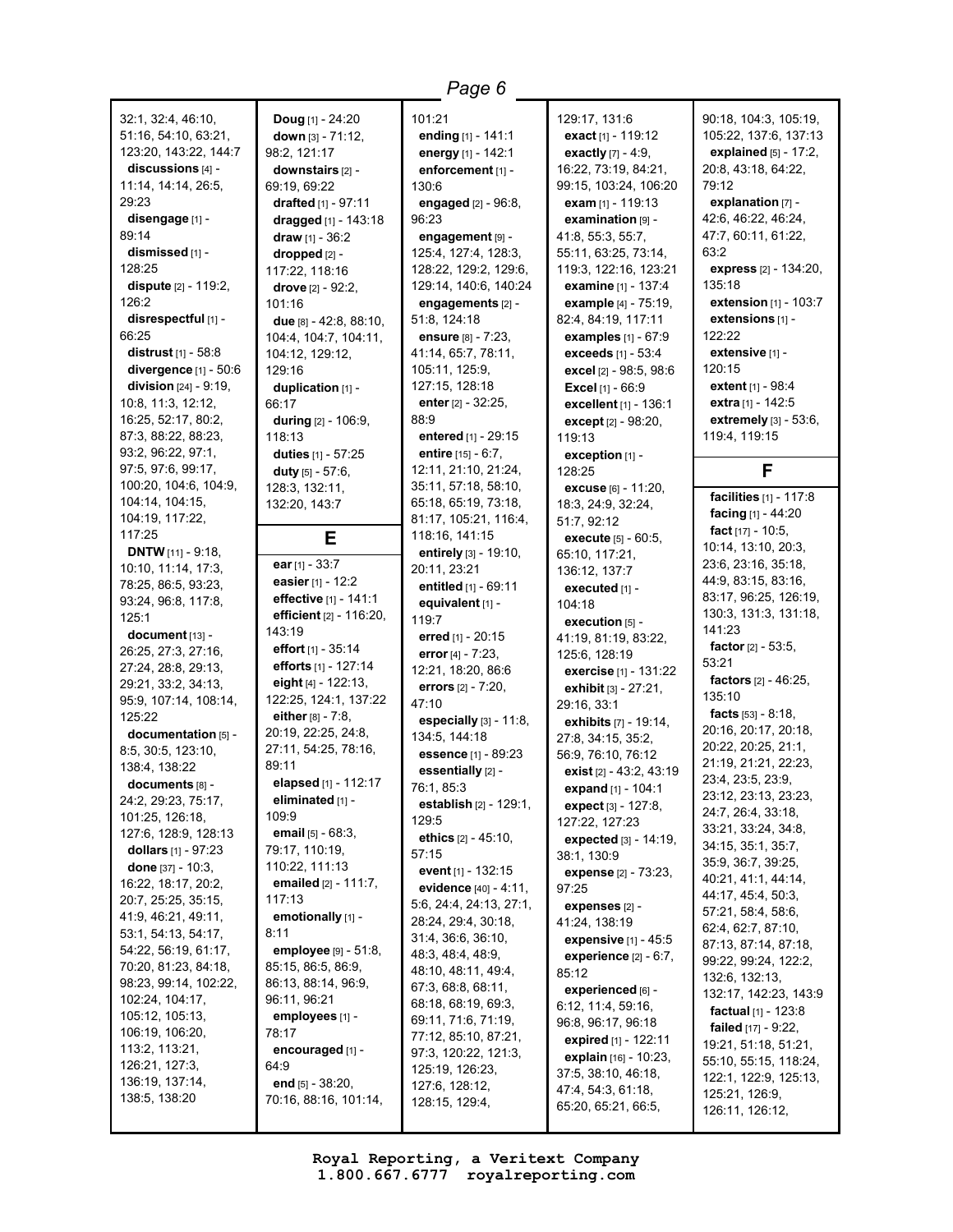| 127:12, 129:5, 130:4<br><b>failing</b> $[4] - 55:9$ ,<br>55:10, 123:17, 129:1<br>failure [2] - 128:11,<br>128:20<br><b>fair</b> [3] - $66:16$ ,<br>130:11, 143:21<br><b>fairly</b> $[4] - 77:18$ ,<br>121:17, 137:17,<br>137:24<br>fairness $[3] - 132:11$ ,<br>132:20, 143:7<br><b>faith</b> $[1] - 64:4$<br><b>falls</b> $[1] - 130:15$<br>familiar [14] - 5:3,<br>6:9, 6:18, 7:8, 7:9,<br>9:6, 11:11, 21:18,<br>27:12, 28:23, 71:1,<br>75:7, 107:21, 138:10<br>fantastic [1] - 17:20<br>$far$ [9] - 15:20, 15:21,<br>16:19, 30:12, 35:16,<br>38:8, 53:4, 75:11,<br>94:22<br>farm $[2] - 117:12$ ,<br>117:14<br><b>fashion</b> $[2] - 5:24$ ,<br>144:4<br>favour [2] - 48:9,<br>141:24<br>FCMA $[2] - 1:15, 1:17$ | 81:16, 81:24, 82:17,<br>82:21, 83:18, 84:16,<br>90:14, 92:21, 99:11,<br>99:14, 103:10,<br>103:21, 104:21,<br>105:21, 105:23,<br>108:4, 108:23,<br>108:25, 113:2,<br>119:13, 123:9,<br>124:21, 125:10,<br>126:19, 126:20,<br>127:7, 128:10, 128:14<br>filed $[5] - 27:3, 77:1,$<br>120:15, 120:23,<br>123:10<br>files [48] - 8:3, 10:6,<br>13:12, 18:15, 18:17,<br>18:22, 18:24, 19:13,<br>19:24, 20:2, 20:3,<br>20:5, 40:17, 41:17,<br>46:15, 46:16, 50:19,<br>51:4, 54:9, 55:1, 55:4,<br>55:10, 55:14, 55:15,<br>65:12, 73:16, 73:17,<br>75:25, 76:2, 81:6,<br>90:6, 92:4, 99:10,<br>99:12, 99:17, 105:13,<br>105:14, 105:16,<br>105:20, 109:15,<br>113:4, 113:8, 119:5,<br>125:5, 129:23, 129:24<br><b>fill</b> $[1]$ - 10:15 | 77:22, 110:9, 112:5,<br>113:11, 113:22,<br>114:3, 116:5, 116:13,<br>117:12, 121:24,<br>124:9, 125:12, 126:8,<br>132:25, 139:23<br>fit $[1] - 54:1$<br>fits $[1] - 78:11$<br>five $[14] - 6:25$ ,<br>14:24, 17:5, 17:12,<br>17:21, 17:24, 60:16,<br>60:18, 108:3, 123:1,<br>128:21, 142:2,<br>143:18, 143:21<br>five-minute [1] -<br>108:3<br>five-year $[1]$ - 17:12<br>$fix$ [9] - 37:18, 38:1,<br>38:2, 38:11, 38:22,<br>38:25, 89:12, 89:13,<br>93:9<br><b>fixed</b> [1] - 91:24<br>flawed [1] - 22:5<br>flying $[8] - 13:12$ ,<br>46:15, 54:21, 55:16,<br>62:17, 65:13, 92:22,<br>103:12<br>focus $[6] - 15:13$ ,<br>15:23, 40:4, 41:22,<br>67:11, 103:8<br>focussed $[1] - 40.6$ | <b>forward</b> $[5] - 78:24$ ,<br>90:1, 117:18, 132:8,<br>141:17<br>foundation [1] -<br>40:25<br>four $[10] - 10:15$ ,<br>17:5, 17:24, 18:8,<br>79:18, 80:10, 128:7,<br>129:24, 142:1, 143:18<br>framework [2] -<br>129:1, 129:6<br>frank $[1] - 27:24$<br><b>frankly</b> $[4] - 128:23$<br>130:25, 132:22, 133:4<br>Freedoms [2] -<br>143:16, 144:5<br><b>friends</b> $[2] - 37:2$ ,<br>62:23<br>front $[14] - 20:22$ ,<br>23:9, 39:25, 88:16,<br>89:1, 92:18, 95:16,<br>104:16, 107:15,<br>134:20, 136:5, 136:7,<br>137:20, 138:14<br><b>full</b> $[12] - 10:7, 17:3,$<br>22:3, 39:15, 47:5,<br>79:22, 79:23, 80:5,<br>105:10, 118:18,<br>118:24, 134:9<br>full-page [1] - 47:5<br>full-service [2] - | Glen [20] - 24:17,<br>53:4, 54:6, 62:12,<br>73:15, 81:21, 90:21,<br>91:2, 91:22, 93:21,<br>96:8, 97:18, 98:7,<br>98:9, 98:15, 98:21,<br>99:7, 117:19, 118:20,<br>119:6<br>goal [1] - 10:16<br>gold [1] - 13:15<br>qoodness [1] -<br>139:15<br>grab [1] - 70:2<br><b>GRANT</b> [4] - 1:22,<br>3:25, 69:18, 69:25<br><b>Grant</b> $[1]$ - 3:25<br>great [4] - 8:10, 16:5,<br>17:19, 117:3<br>greatest [2] - 18:14,<br>18:20<br>Green [1] - 24:17<br>grounds [1] - 72:4<br>group [3] - 78:25,<br>79:7, 79:14<br>grow $[1]$ - 79:15<br>grown $[1] - 16:7$<br>guess [12] - 28:9,<br>70:13, 75:17, 83:12,<br>88:7, 88:12, 90:10,<br>91:11, 114:12,<br>115:12, 140:18, |
|---------------------------------------------------------------------------------------------------------------------------------------------------------------------------------------------------------------------------------------------------------------------------------------------------------------------------------------------------------------------------------------------------------------------------------------------------------------------------------------------------------------------------------------------------------------------------------------------------------------------------------------------------------------------------------------------------------------------|---------------------------------------------------------------------------------------------------------------------------------------------------------------------------------------------------------------------------------------------------------------------------------------------------------------------------------------------------------------------------------------------------------------------------------------------------------------------------------------------------------------------------------------------------------------------------------------------------------------------------------------------------------------------------------------------------------------------------------|---------------------------------------------------------------------------------------------------------------------------------------------------------------------------------------------------------------------------------------------------------------------------------------------------------------------------------------------------------------------------------------------------------------------------------------------------------------------------------------------------------------------------------------------------------------------------------------------------------------------------------------------------------------------------------------|---------------------------------------------------------------------------------------------------------------------------------------------------------------------------------------------------------------------------------------------------------------------------------------------------------------------------------------------------------------------------------------------------------------------------------------------------------------------------------------------------------------------------------------------------------------------------------------------------------------------------------------------------------------------------------------------------------|-----------------------------------------------------------------------------------------------------------------------------------------------------------------------------------------------------------------------------------------------------------------------------------------------------------------------------------------------------------------------------------------------------------------------------------------------------------------------------------------------------------------------------------------------------------------------------------------------------------------------------------------------------------------|
| FCPA $[2] - 1:15, 1:17$<br>fear [2] - 58:9, 58:14<br>feared [1] - 58:13                                                                                                                                                                                                                                                                                                                                                                                                                                                                                                                                                                                                                                             | <b>FINAL</b> $[1]$ - 2:5<br>final $[4] - 70:19$ ,<br>107:17, 118:7, 141:5                                                                                                                                                                                                                                                                                                                                                                                                                                                                                                                                                                                                                                                       | focussing [1] - 82:23<br>folders [1] - 67:3<br><b>folks</b> $[2] - 5:12$ ,                                                                                                                                                                                                                                                                                                                                                                                                                                                                                                                                                                                                            | 79:22, 79:23<br>fully [1] - 87:6<br>fundamentally [1] -                                                                                                                                                                                                                                                                                                                                                                                                                                                                                                                                                                                                                                                 | 142:14<br>guests [1] - 24:20<br>guidance [2] - 7:6,                                                                                                                                                                                                                                                                                                                                                                                                                                                                                                                                                                                                             |
| fee $[3] - 100.8$ ,<br>112:14, 122:9                                                                                                                                                                                                                                                                                                                                                                                                                                                                                                                                                                                                                                                                                | <b>finally</b> $[1]$ - 50:11                                                                                                                                                                                                                                                                                                                                                                                                                                                                                                                                                                                                                                                                                                    | 26:11<br><b>follow</b> $[3] - 84:8$ ,                                                                                                                                                                                                                                                                                                                                                                                                                                                                                                                                                                                                                                                 | 40:25                                                                                                                                                                                                                                                                                                                                                                                                                                                                                                                                                                                                                                                                                                   | 116:20<br>$g$ uilt [3] - 35:23,                                                                                                                                                                                                                                                                                                                                                                                                                                                                                                                                                                                                                                 |
| fees [4] - 51:25, 52:1,<br>52:3, 52:8                                                                                                                                                                                                                                                                                                                                                                                                                                                                                                                                                                                                                                                                               | financial $[5] - 8:2$ ,<br>14:11, 15:3, 43:18,                                                                                                                                                                                                                                                                                                                                                                                                                                                                                                                                                                                                                                                                                  | 89:23, 100:7<br>follow-up $[1]$ - 100:7                                                                                                                                                                                                                                                                                                                                                                                                                                                                                                                                                                                                                                               | G                                                                                                                                                                                                                                                                                                                                                                                                                                                                                                                                                                                                                                                                                                       | 63:14, 63:16<br>guilty [1] - 63:16                                                                                                                                                                                                                                                                                                                                                                                                                                                                                                                                                                                                                              |
| fell $[1]$ - 131:12<br>felt [4] - 9:21, 44:15,<br>80:3, 105:22<br>few $[7] - 6.6, 66.14,$                                                                                                                                                                                                                                                                                                                                                                                                                                                                                                                                                                                                                           | 140:2<br>financially $[1]$ - 8:10<br>fine $[13] - 13:19$ ,<br>20:19, 25:18, 27:22,                                                                                                                                                                                                                                                                                                                                                                                                                                                                                                                                                                                                                                              | <b>followed</b> $[3] - 51:6$ ,<br>57:19, 135:5<br><b>following</b> $[1] - 10:4$<br>fooled $[2] - 57:9$ ,                                                                                                                                                                                                                                                                                                                                                                                                                                                                                                                                                                              | gap [1] - 115:2<br>GAYLE [1] - 1:17<br>Gayle [10] - 3:19,<br>3:20, 96:3, 103:6,                                                                                                                                                                                                                                                                                                                                                                                                                                                                                                                                                                                                                         | gut [1] - 44:15<br>guys [3] - 55:14,<br>79:3, 119:18                                                                                                                                                                                                                                                                                                                                                                                                                                                                                                                                                                                                            |
| 68:21, 72:13, 75:10,                                                                                                                                                                                                                                                                                                                                                                                                                                                                                                                                                                                                                                                                                                | 28:1, 28:17, 28:18,<br>34:1, 69:18, 98:1,                                                                                                                                                                                                                                                                                                                                                                                                                                                                                                                                                                                                                                                                                       | 93:8<br><b>forced</b> $[2] - 8:21$ ,                                                                                                                                                                                                                                                                                                                                                                                                                                                                                                                                                                                                                                                  | 105:5, 107:1, 118:3,<br>118:7, 119:23, 119:24                                                                                                                                                                                                                                                                                                                                                                                                                                                                                                                                                                                                                                                           | Н                                                                                                                                                                                                                                                                                                                                                                                                                                                                                                                                                                                                                                                               |
| 77:21, 80:17<br>field [3] - 15:12,<br>125:18, 135:2<br><b>figure</b> $[2] - 20:11$ ,<br>142:9<br>figured [1] - 91:20<br>file [63] - 6:25, 7:16,<br>7:24, 11:8, 13:17,<br>13:20, 14:3, 14:21,<br>18:12, 18:13, 19:5,<br>29:24, 31:2, 38:9,<br>40:2, 42:4, 55:8,<br>55:23, 55:24, 56:6,<br>56:14, 58:10, 58:13,<br>58:14, 58:16, 58:19,<br>58:20, 60:16, 62:12,<br>65:8, 78:11, 81:6,                                                                                                                                                                                                                                                                                                                                 | 98:16, 130:20, 139:2<br>fines [1] - 49:19<br>finger $[1] - 108.8$<br><b>finish</b> $[5] - 35:21$ ,<br>64:9, 64:14, 70:25,<br>72:12<br><b>finished</b> $[1] - 33:2$<br><b>Finne</b> $[1]$ - 24:20<br><b>firm</b> $[12] - 52:6, 64:3,$<br>79:4, 85:20, 86:18,<br>94:16, 96:9, 102:16,<br>117:7, 124:23, 140:7,<br>140:10<br><b>firms</b> $[1] - 116:19$<br><b>first</b> $[19] - 13:18$ ,<br>17:7, 56:7, 67:15,                                                                                                                                                                                                                                                                                                                    | 44:21<br><b>forcing</b> $[1] - 53:5$<br>foregoing [1] - 145:4<br><b>forgone</b> $[1] - 35:23$<br><b>form</b> $[1] - 73:6$<br><b>formal</b> $[9] - 4:22$ ,<br>8:22, 20:20, 25:14,<br>40:23, 44:22, 48:19,<br>49:3, 53:6<br><b>format</b> $[3] - 5:9, 12:6,$<br>25:12<br><b>formed</b> $[1] - 39:14$<br><b>forming</b> $[2] - 79:1$ ,<br>79:7<br><b>forms</b> $[1] - 27:4$<br><b>forth</b> $[1]$ - 62:22                                                                                                                                                                                                                                                                                | general [4] - 81:24,<br>82:3, 82:8, 82:23<br>generally [2] - 29:2,<br>29:3<br>generated [1] -<br>125:10<br>gentlemen [1] -<br>52:13<br>GICs $[1]$ - 42:18<br>gist [1] - 73:17<br>given [15] - 4:11,<br>28:2, 28:7, 30:3,<br>37:18, 58:4, 73:15,<br>74:1, 75:23, 93:12,<br>112:19, 120:6, 126:8,<br>136:13, 144:18                                                                                                                                                                                                                                                                                                                                                                                       | half [2] - 69:16,<br>69:17<br>hand $[2] - 17:1$ ,<br>111:21<br>handed [1] - 71:12<br><b>handle</b> $[2] - 12:19$ ,<br>22:16<br>handled [1] - 36:7<br><b>handling</b> $[1] - 11:9$<br><b>hanging</b> $[2] - 143:20$ ,<br>144:2<br>happy [5] - 15:15,<br>73:6, 73:7, 98:3,<br>98:12<br><b>hard</b> $[2] - 51:25$ ,<br>52:13                                                                                                                                                                                                                                                                                                                                       |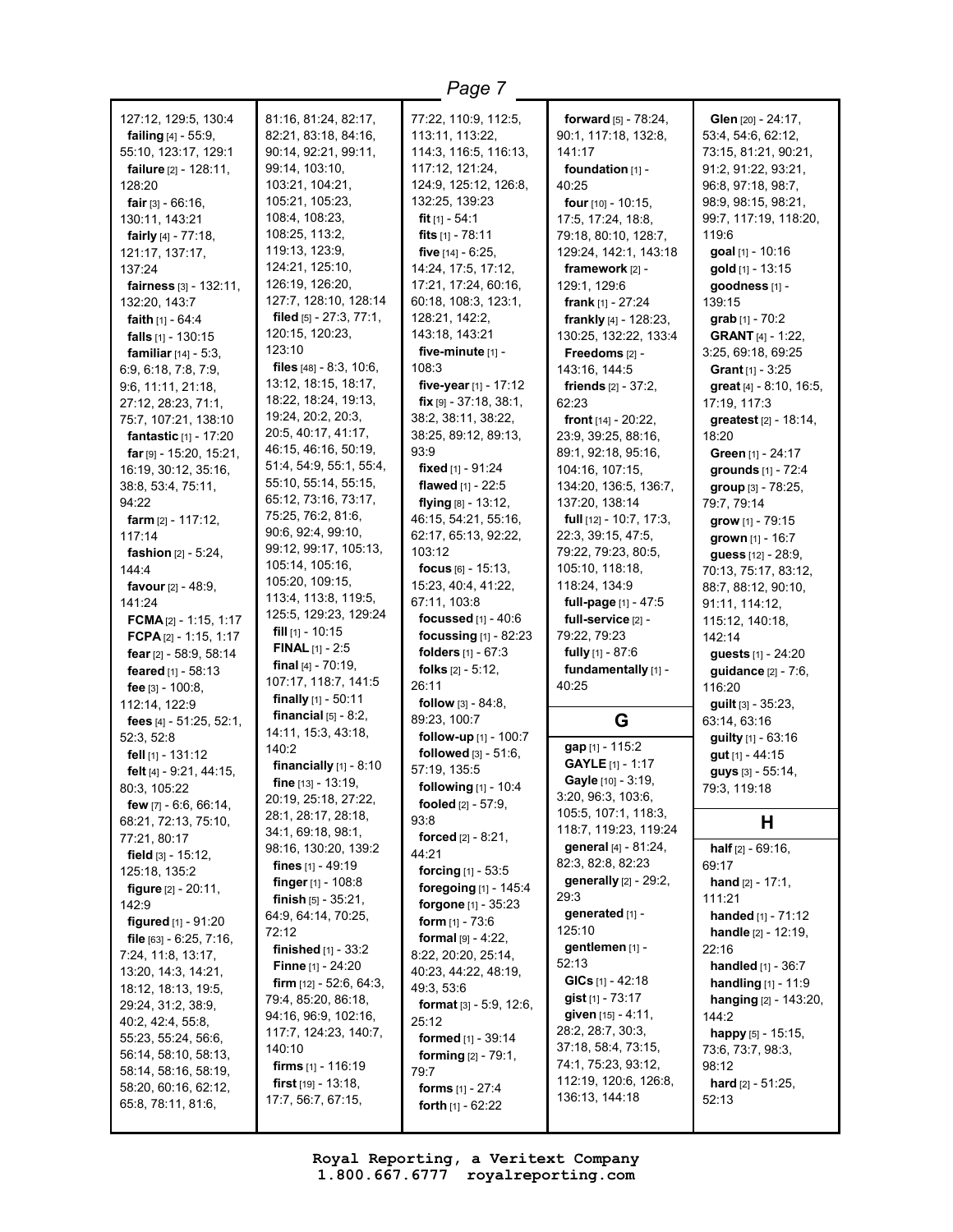**hardworking** [1] -  $101.8$ **harping** [1] - 83:10 **head** [2] - 140:16, 143:20 **heads** [1] - 100:3 **hear** [4] - 22:1, 33:12, 74:10, 120:6 **heard** [12] - 54:24, 55:12, 87:7, 89:7, 94:15, 109:23, 111:23, 114:12, 116:10, 116:22, 117:5, 142:19 **hearing** [57] - 8:13, 8:22, 19:9, 19:11, 20:20, 25:12, 29:5, 30:15, 30:22, 31:20, 31:25, 32:7, 34:5, 40:22, 40:23, 44:24, 48:17, 48:19, 48:24, 49:1, 49:3, 49:8, 53:16, 54:3, 56:1, 60:17, 63:18, 68:9, 68:13, 71:7, 74:7, 75:1, 76:9, 114:20, 120:8, 120:24, 121:18, 122:17, 123:10, 123:12, 126:18, 131:1, 131:6, 131:8, 131:9, 133:1, 133:3, 133:9, 134:3, 134:19, 135:22, 136:18, 141:8, 142:21, 143:2 **hearings** [2] - 6:14, 135:11 **heaviest** [1] - 48:6 **heavy** [1] - 48:5 **heck** [1] - 137:11 **held** [3] - 63:8, 83:25, 119:5 **Held** [1] - 1:12 **help** [21] - 7:10, 12:7, 15:20, 15:22, 34:13, 37:24, 38:14, 38:24, 46:3, 57:7, 65:3, 80:21, 88:20, 90:22, 92:6, 92:8, 92:9, 96:16, 106:4, 117:15, 135:9 **helped** [5] - 8:17, 15:22, 38:15, 46:1, 117:9 **helpful** [1] - 117:17 **helping** [6] - 16:6, 23:8, 41:17, 65:11, 89:20, 116:19 **hereby** [1] - 145:4 **herein** [1] - 145:6

**herself** [1] - 56:1 **hide** [1] - 134:25 **high** [1] - 122:19 **highest** [2] - 56:5, 127:22 **highlight** [2] - 69:1, 108:21 **highly** [1] - 57:5 **hill** [21] - 11:10, 20:18, 21:15, 21:16, 22:9, 22:11, 22:13, 22:20, 24:2, 33:23, 35:24, 40:14, 43:22, 44:8, 45:17, 49:22, 57:3, 57:16, 62:6, 131:20 **himself** [2] - 42:12, 98:5 **hire** [1] - 88:14 **hired** [3] - 39:21, 51:4, 99:18 **hogging** [1] - 102:15 **hold** [3] - 20:10, 65:17, 136:23 **Holman** [1] - 3:20 **HOLMAN** [13] - 1:17, 3:20, 95:22, 96:1, 96:4, 105:7, 106:9, 106:24, 118:5, 120:1, 120:3, 120:9, 133:22 **honest** [4] - 9:1, 52:13, 101:8, 117:4 **honour**[1] - 46:1 **honourable** [3] - 45:13, 52:16, 64:6 **honouring** [1] - 45:12 **hope** [7] - 5:22, 49:7, 78:16, 108:17, 111:2, 142:22, 142:23 **hopeful** [2] - 5:23, 64:14 **hopefully** [2] - 74:22, 139:14 **hoping** [1] - 104:25 **Horning** [1] - 17:10 **horrible** [1] - 46:20 **hour** [4] - 34:22, 69:17, 98:24 **hours** [3] - 64:3, 98:22, 137:23 **Hubick** [26] - 6:25, 7:15, 8:3, 8:19, 11:10, 18:15, 21:10, 22:11, 22:20, 23:3, 32:13, 35:24, 40:14, 43:22, 44:8, 45:17, 49:22, 53:1, 57:16, 62:7, 87:15, 96:7, 125:19, 127:9, 131:20, 135:17

**huge** [7] - 37:4, 37:25, 52:25, 79:24, 89:15, 100:22, 110:16 **hundred** [1] - 27:10 **hurt** [1] - 143:25 **I Ian** [1] - 24:16 **ICDC** [5] - 126:17, 126:21, 137:13, 137:14, 138:24 **idea** [3] - 36:9, 51:9, 80:15 **ideal** [1] - 80:1 **identify** [1] - 95:9 **ignore** [5] - 40:1, 44:14, 56:2, 57:21, 136:7 **ignored** [5] - 23:17, 40:12, 58:7, 136:3 **ignoring** [1] - 39:25 **immediately** [1] - 56:10 **important** [3] - 45:20, 62:9, 118:10 **importantly** [1] - 124:7 **impression** [5] - 21:18, 86:8, 92:21, 93:12, 143:14 **improper** [1] - 58:6 **IN** [2] - 1:1, 1:2 **inability** [1] - 44:6 **inappropriate** [1] - 134:9 **included** [2] - 76:11, 76:13 **including** [2] - 60:24, 99:15 **income** [2] - 41:23, 127:18 **incomplete** [1] - 41:1 **incomprehensible**  $[11 - 26:5]$ **incomprehensive**  $[1] - 26:9$ **inconsistent** [1] - 130:19 **increased** [2] - 52:7, 124:22 **incur** [2] - 61:5, 73:24 **incurred** [1] - 73:23 **indemnity** [1] - 134:9 **INDEX** [1] - 2:1 **indicate** [2] - 6:1, 38:6 **indicated** [7] - 13:10, 17:7, 17:11, 20:4,

39:23, 53:11, 101:20 **indicates** [1] - 23:20 **indicating** [2] - 39:3, 72:11 **indication** [5] - 35:20, 36:19, 37:16, 39:8, 112:18 **individual** [1] - 88:15 **individuals** [1] - 131:24 **informal** [3] - 22:21, 25:13, 143:8 **information** [30] -19:17, 22:3, 22:14, 26:3, 29:1, 29:20, 30:3, 30:10, 30:13, 30:18, 30:19, 30:23, 30:24, 31:1, 35:5, 36:3, 36:11, 41:14, 44:25, 48:12, 51:11, 75:22, 92:17, 101:6, 101:24, 114:20, 134:20, 134:21, 134:24, 137:24 **informed** [11] -14:24, 14:25, 29:22, 30:13, 53:10, 53:23, 57:8, 101:18, 109:4, 110:10, 110:11 **inhouse** [1] - 12:19 **initial** [3] - 120:24, 122:6, 122:14 **innocent** [1] - 115:20 **input** [2] - 41:18, 144:23 **inquiries** [1] - 32:20 **inserted** [1] - 95:13 **inspection** [12] - 124:7, 124:8, 124:9, 124:14, 124:19, 124:21, 125:20, 125:24, 129:25, 130:4, 131:3, 131:4 **inspections** [3] - 124:16, 126:11, 133:5 **inspector** [1] - 115:3 **instance** [1] - 75:18 **institute** [2] - 123:4, 123:14 **INSTITUTE** [2] - 1:3, 1:9 **Institute** [5] - 3:5, 116:7, 122:2, 123:1, 123:7 **integrity** [2] - 129:12, 129:16 **intelligence** [1] - 49:12 **intelligent** [2] - 57:3, 57:8

**intentions** [1] - 52:24 **interest** [1] - 24:25 **interested** [1] - 34:4 **interject** [1] - 84:25 **internally** [1] - 12:9 **interpretation** [3] - 69:7, 136:22, 137:8 **intimidating** [6] - 7:2, 23:16, 35:19, 53:5, 53:7, 58:12 **intimidation** [1] - 53:21 **introduce** [1] - 3:8 **introduced** [2] -79:11, 141:10 **introduction** [4] - 3:7, 70:14, 70:23, 75:11 **introductory** [2] - 4:24, 5:16 **investigate** [1] - 61:13 **investigated** [1] - 46:9 **investigating** [1] - 64:21 **investigation** [7] - 22:4, 39:13, 40:4, 58:5, 111:16, 118:25, 119:3 **investigator** [3] - 35:10, 111:19, 115:4 **investigator's** [16] - 20:15, 25:5, 26:7, 31:7, 31:15, 32:3, 32:5, 39:22, 46:5, 46:7, 46:9, 86:7, 114:12, 114:17, 114:19, 133:6 **investigators** [8] - 34:21, 39:7, 39:9, 64:20, 110:1, 118:15, 118:17, 118:23 **investment** [2] - 42:11, 42:16 **investments** [6] - 42:2, 43:3, 43:4, 65:23, 82:1, 101:15 **invited** [1] - 79:10 **invoice** [2] - 86:14, 86:15 **involved** [12] - 7:3, 19:13, 25:4, 34:10, 41:20, 55:22, 81:18, 81:19, 84:10, 103:1, 103:3, 135:10 **involvement** [10] - 83:3, 83:17, 90:3, 92:6, 93:18, 104:24, 119:7, 123:19,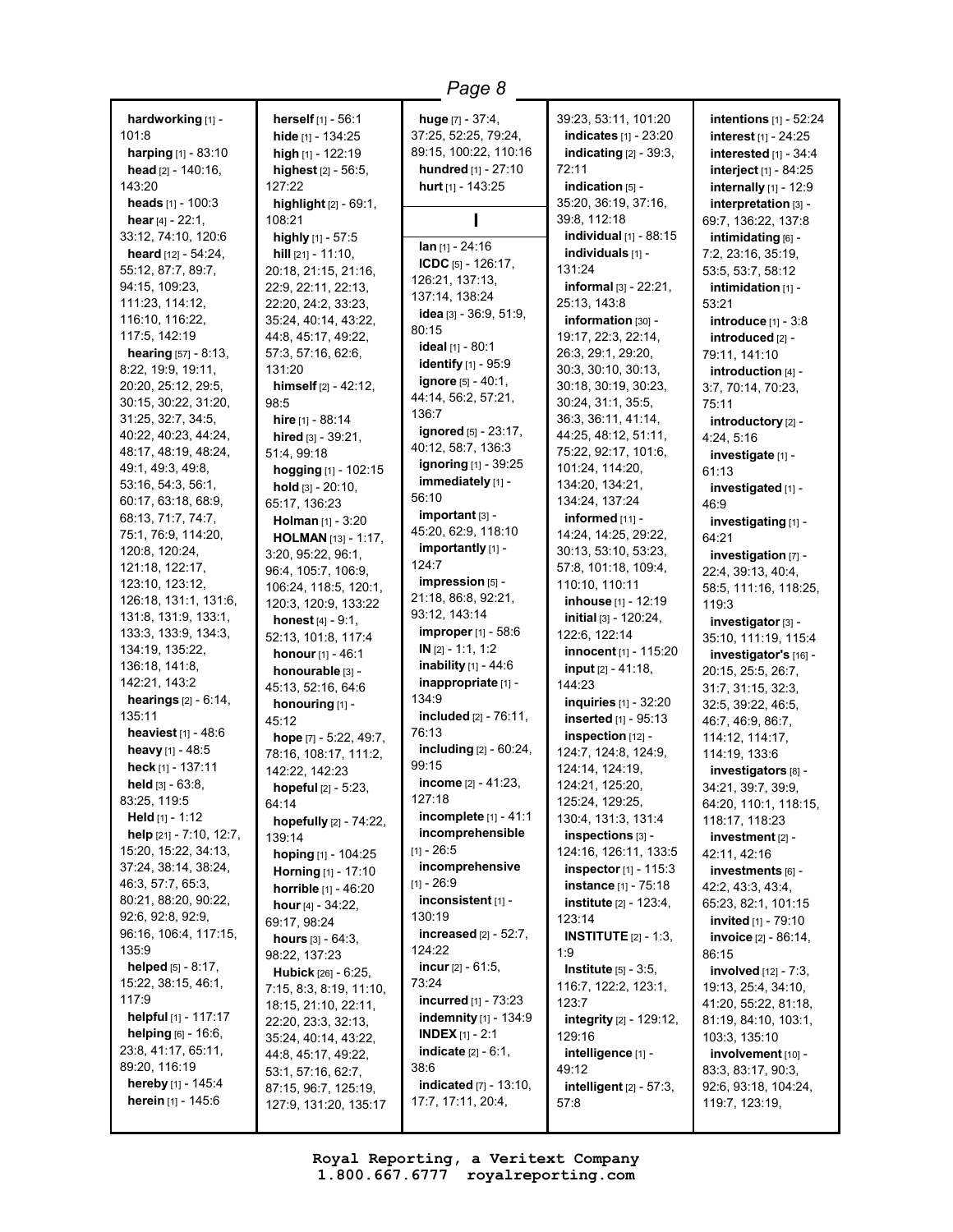| Page 9                                            |                                             |                                |                                                          |                                            |
|---------------------------------------------------|---------------------------------------------|--------------------------------|----------------------------------------------------------|--------------------------------------------|
| 136:22, 137:8                                     | K                                           | 3:22, 3:23, 4:8, 4:23,         | 6:11, 62:21, 64:18,                                      | 104:25, 118:15,                            |
| is's [1] - 94:7                                   |                                             | 5:20, 26:13, 32:22,            | 125:2                                                    | 119:9, 121:7, 127:22,                      |
| <b>issue</b> [28] - 19:3,                         | <b>KAUSHIK</b> [157] - 1:3,                 | 33:3, 50:7, 61:22,             | $\ln p_{[1]}$ - 118:16                                   | 133:4, 138:6                               |
| 23:3, 46:2, 48:6,                                 | 1:6, 1:20, 1:20, 2:3,                       | 70:15, 72:8, 77:12,            | large $[1] - 37:3$                                       | levels [3] - 14:15,                        |
| 54:14, 78:7, 78:9,                                | 2:5, 3:22, 3:23, 4:9,                       | 96:7, 105:6, 105:8,            | largely [3] - 124:22,                                    | 41:20, 46:17                               |
| 79:17, 85:6, 85:8,                                | 4:18, 5:1, 5:22, 26:14,                     | 108:13, 115:24,                | 126:21, 129:2                                            | liabilities $[1]$ - 86:5                   |
| 85:11, 88:24, 88:25,                              | 26:16, 27:7, 28:22,                         | 121:25, 122:7,                 | larger [1] - 136:21                                      | liability $[1]$ - 86:2                     |
| 89:4, 89:21, 90:1,                                | 29:18, 31:9, 31:12,                         | 122:17, 122:21,                | $last$ [8] - 55:23,                                      | <b>libraries</b> [1] - 79:16               |
| 93:7, 100:3, 121:12,                              | 31:23, 32:23, 33:4,                         | 123:12, 123:16,                | 58:15, 60:16, 61:2,                                      | license [1] - 25:22                        |
| 121:16, 128:8,                                    | 33:8, 33:11, 33:15,                         | 123:23, 124:19,                | 102:14, 115:12,                                          | life [3] - 57:1, 116:4,                    |
| 129:22, 131:1, 132:9,                             | 35:3, 35:4, 59:15,                          | 124:25, 125:4, 125:8,          | 119:1, 141:8                                             | 117:13                                     |
| 132:14, 135:5,                                    | 66:19, 66:23, 67:2,                         | 125:13, 125:17,                | <b>late</b> $[5] - 110:11$ ,                             | lift $[1] - 54:7$                          |
| 136:20, 142:12                                    | 67:12, 67:18, 68:11,                        | 125:21, 126:4, 126:8,          | 110:13, 112:14, 122:9                                    | likewise [1] - 127:10                      |
| issued [1] - 140:10                               | 68:20, 69:5, 69:8,                          | 126:18, 126:22,                | <b>latest</b> $[1]$ - 129:25                             | $\lim$ it $[2] - 74:18$ ,                  |
| <b>issues</b> $[18] - 5:6$ ,                      | 69:12, 69:15, 69:21,                        | 127:3, 127:11,                 | <b>laundry</b> $[1] - 63:10$                             | 141:21                                     |
| 5:14, 8:1, 17:1, 47:1,                            | 70:2, 70:17, 70:25,                         | 127:13, 127:17,                | <b>law</b> $[7] - 48:8, 49:6,$                           | $limits_{[1]}$ -                           |
| 50:3, 54:24, 71:4,                                | 71:18, 71:21, 72:9,<br>72:16, 72:18, 72:22, | 128:1, 128:18, 129:5,          | 57:22, 120:16, 121:6,                                    | 52:24                                      |
| 85:22, 110:14,                                    | 72:24, 73:2, 73:4,                          | 129:11, 131:2, 132:3,          | 132:19, 142:3                                            | <b>limited</b> $[1] - 75:2$                |
| 117:14, 132:2,                                    | 73:10, 74:13, 74:16,                        | 132:10, 132:13,                | lawyer [4] - 4:1, 6:16,                                  | <b>line</b> $[1] - 61:3$                   |
| 132:22, 136:2,                                    | 74:19, 75:12, 76:14,                        | 132:17, 134:14,                | 6:17, 134:16                                             | lined [1] - 107:16                         |
| 136:16, 137:19,                                   | 76:18, 76:20, 76:22,                        | 139:25                         | lawyers [1] - 139:16                                     | <b>LISA</b> $[2] - 145:3$                  |
| 138:12, 138:19                                    | 76:24, 77:8, 77:10,                         | Kaushik's [4] -                | lead $[2] - 19.8, 55.23$                                 | 145:12                                     |
| <b>issuing</b> $[3] - 36:14$ ,                    | 77:14, 77:16, 78:2,                         | 120:13, 124:11,                | learn [3] - 58:17.                                       | <b>list</b> $[2] - 116:24$ ,               |
| 97:17, 144:17                                     | 78:7, 80:19, 81:11,                         | 124:21, 129:13                 | 79:7, 79:19                                              | 122:20                                     |
| <b>items</b> $[4] - 98:17$ ,                      | 81:17, 82:18, 83:6,                         | keep [2] - 83:10,<br>125:17    | learned [4] - 58:15.                                     | <b>listen</b> $[2] - 43:23$ ,              |
| 107:24, 108:21, 115:6                             | 83:9, 83:15, 83:17,                         | <b>Kennedy</b> [3] - 24:21,    | 58:18, 79:14, 79:20                                      | 100:5                                      |
| itself $[4] - 16:25$ ,                            | 83:24, 84:4, 84:12,                         | 34:19, 64:22                   | <b>learning</b> [1] - 78:24                              | literally [1] - 64:24                      |
| 27:24, 50:3, 67:19                                | 84:17, 84:25, 85:2,                         | key [10] - 9:8, 29:18,         | lease [1] - 17:12                                        | live $[2] - 121:9$ ,                       |
|                                                   | 86:4, 86:12, 86:23,                         | 31:2, 40:15, 71:4,             | least $[10] - 37:17$ ,                                   | 132:14                                     |
| J                                                 | 87:20, 88:6, 88:18,                         | 71:12, 96:18, 100:2,           | 41:14, 49:7, 57:2,                                       | <b>LLP</b> $[1]$ - 1:21                    |
| <b>Jacob</b> [1] - $3:17$                         | 89:19, 90:12, 90:15,                        | 103:2, 136:15                  | 59:12, 82:9, 90:8,                                       | load $[1]$ - 124:21                        |
| <b>JACOB</b> $[5] - 1:16$ ,                       | 90:20, 91:9, 91:14,                         | <b>kind</b> $[5] - 39:13$ ,    | 90:23, 134:10, 136:24                                    | <b>locate</b> $[1] - 6:16$                 |
| 3:17, 107:4, 115:24,                              | 91:18, 93:6, 94:6,                          | 52:9, 52:10, 72:12             | leaves $[3] - 41:4,$                                     | look $[26] - 7:22$ ,                       |
| 118:2                                             | 94:17, 94:21, 95:14,                        | Knight [1] - 24:18             | 53:3, 64:15                                              | 28:13, 29:10, 34:8,                        |
| Jaw $[1] - 3:21$                                  | 95:18, 95:21, 96:12,                        | knowing [2] - 39:6,            | $led$ [1] - 124:13                                       | 39:18, 39:19, 41:13,                       |
| jeez [1] - 95:1                                   | 100:10, 100:12,                             | 44:21                          | <b>left</b> $[11] - 23:5, 34:20,$<br>43:8, 46:18, 52:18, | 48:15, 48:22, 56:23,<br>67:4, 71:24, 82:3, |
| job [3] - 60:2, 85:25,                            | 100:15, 100:22,                             | knowingly [1] -                | 52:22, 56:10, 59:6,                                      | 82:8, 82:10, 87:9,                         |
| 136:1                                             | 101:13, 102:4, 102:7,                       | 65:14                          | 102:23, 102:25,                                          | 87:17, 90:17, 90:18,                       |
| Joe $[5] - 109:19$ ,                              | 102:11, 102:13,                             | knowledge [5] -                | 117:19                                                   | 99:4. 103:21. 108:4.                       |
| 111:6, 113:13,                                    | 102:18, 102:20,                             | 63:18, 63:19, 126:10,          | legal [2] - 89:22,                                       | 110:1, 121:15, 137:1,                      |
| 116:17, 117:17                                    | 102:22, 102:24,<br>103:14, 103:16,          | 138:18, 145:6                  | 143:5                                                    | 137:25                                     |
| join $[1] - 79:13$                                | 103:20, 103:22,                             | knowledgeable [2] -            | legalities $[3] - 135:1$ ,                               | looked [30] - 20:15,                       |
| <b>joined</b> $[2] - 35:6$ ,                      | 103:24, 104:1, 105:4,                       | 38:20, 85:4                    | 135:4, 135:13                                            | 35:21, 41:10, 42:24,                       |
| 109:13                                            | 105:18, 106:15,                             | <b>known</b> $[2] - 40:18$     | legality $[1] - 134:18$                                  | 43:6, 45:19, 46:7,                         |
| joint [3] - 8:18,                                 | 108:2, 108:6, 108:16,                       | 50:14                          | <b>Leigha</b> $[3] - 18:15$ ,                            | 48:10, 48:14, 49:19,                       |
| 40:20, 62:4<br>Jon $[2] - 8:16, 23:7$             | 110:21, 110:24,                             | <b>knows</b> $[4] - 11:8$ ,    | 22:20, 49:21                                             | 49:20, 49:22, 55:25,                       |
|                                                   | 111:2, 111:6, 111:14,                       | 38:22, 55:24, 98:14            | Leigha's [1] - 55:21                                     | 65:4, 65:7, 66:1, 81:4,                    |
| <b>judging</b> [1] - 55:18                        | 111:16, 112:23,                             | Korven [5] - 24:21,            | length $[3] - 43:5$ ,                                    | 81:23, 82:12, 82:22,                       |
| judgment [1] - 65:16<br><b>July</b> $[3] - 96:6,$ | 113:1, 113:17,                              | 53:10, 64:22, 110:2,           | 143:25, 144:2                                            | 96:14, 97:18, 108:16,                      |
| 112:11, 122:13                                    | 113:20, 114:6, 114:8,                       | 111:19                         | $less$ [3] - 34:21,                                      | 110:16, 111:19,                            |
| <b>jump</b> [1] - 87:24                           | 114:18, 114:24,                             | <b>KPMG</b> $[1]$ - 38:18      | 78:10, 117:2                                             | 111:20, 113:11,                            |
| <b>June</b> $[2] - 25:7,$                         | 115:5, 115:14,                              | <b>Kristi</b> [1] - 24:16      | <b>letter</b> $[3] - 16:21$ ,                            | 113:12, 116:21,                            |
| 25:16                                             | 115:19, 116:3, 118:9,                       |                                | 25:17, 29:3                                              | 134:18                                     |
| jurisdiction [8] -                                | 134:15, 139:18,                             | L                              | letters [3] - 66:10,                                     | <b>looking</b> $[6] - 65:6$ ,              |
| 4:15, 4:16, 130:16,                               | 140:13, 140:21,                             | <b>lack</b> $[2] - 58:21$ ,    | 72:3, 123:1                                              | 65:17, 87:5, 88:23,                        |
| 131:8, 131:12,                                    | 141:3, 141:14,                              | 128:9                          | <b>level</b> $[17] - 6:13$ ,                             | 89:5, 128:16                               |
| 133:12, 141:10,                                   | 142:16, 142:19,                             | lacks [1] - 59:1               | 6:17, 26:10, 30:9,                                       | looks $[3] - 27:12$ ,                      |
| 141:17                                            | 143:12, 144:19                              | <b>language</b> $[5] - 6:10$ , | 30:16, 30:24, 30:25,                                     | 49:13, 134:13                              |
|                                                   | <b>Kaushik</b> [52] - 3:4,                  |                                | 41:6, 59:12, 59:18,                                      | <b>Lorne</b> [3] - $17:9$ ,                |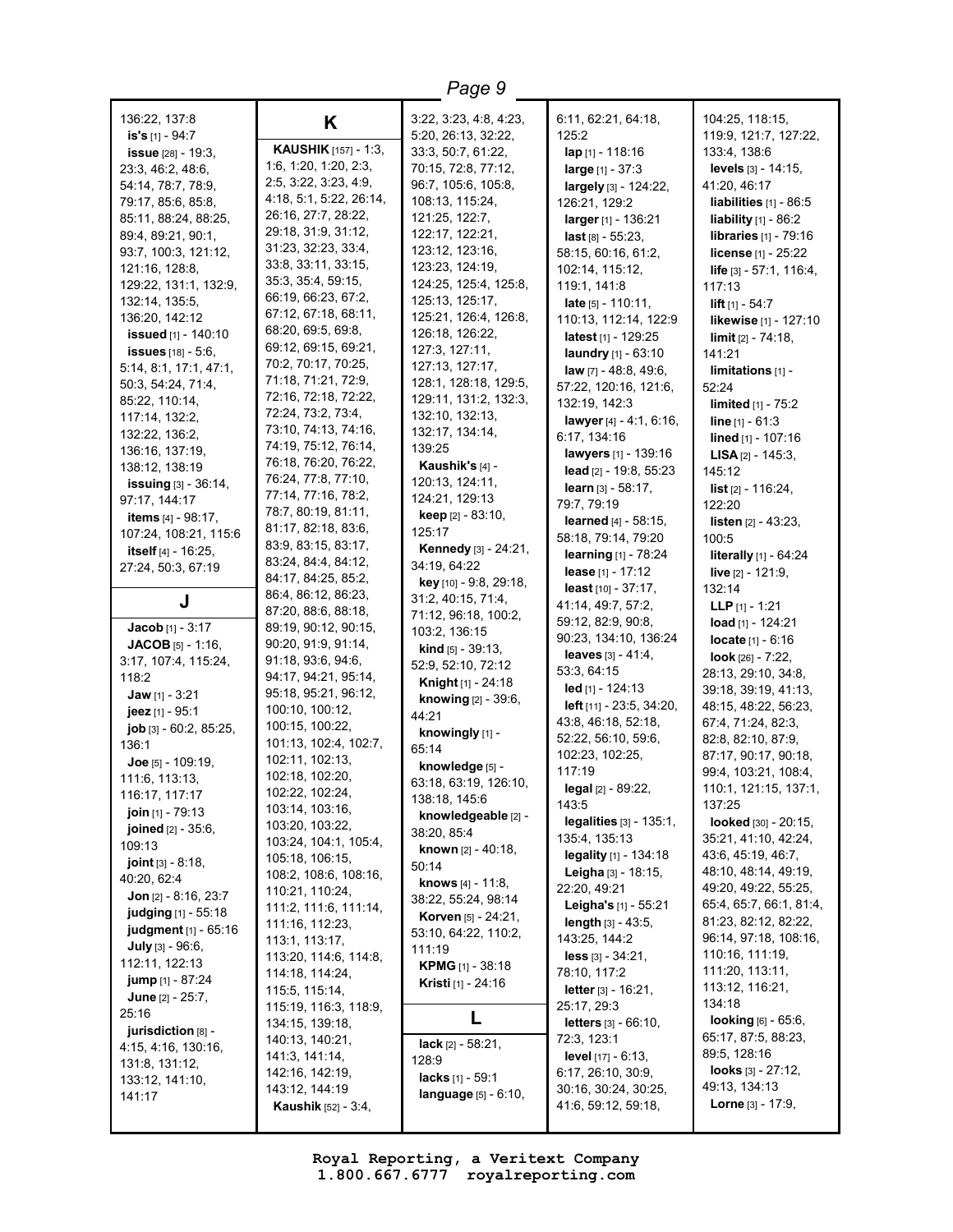$\overline{\phantom{a}}$ 

| 17:15, 17:19<br>Lorne's [1] - 18:6            | 12:13, 13:22, 24:4,<br>24:9, 24:14, 24:15,   | 54:17, 83:11<br>minimal $[1] - 41:18$        | 25:22, 143:5, 143:10,<br>143:13, 143:15,    | 100:12, 100:13,<br>100:15, 100:21,             |
|-----------------------------------------------|----------------------------------------------|----------------------------------------------|---------------------------------------------|------------------------------------------------|
| lost [2] - 45:16, 64:4                        | 24:22, 25:1, 25:4,                           | <b>minute</b> $[4] - 88:1$ ,                 | 143:23, 144:4, 144:6                        | 100:22, 100:23,                                |
| loud $[1] - 50:12$                            | 34:7, 34:9, 34:18,                           | 96:3, 108:3, 119:25                          | move $[6] - 20:19$ ,                        | 101:13, 102:3, 102:7,                          |
| love $[1] - 79:13$                            | 34:20, 36:4, 42:9,<br>46:6, 46:8, 49:14,     | minutes $[11] - 16:2$ ,                      | 23:1, 70:23, 90:1,                          | 102:9, 102:11,                                 |
| loved $[2] - 10:19$ ,                         | 75:21, 79:10, 80:24,                         | 24:4, 25:14, 26:19,<br>36:11, 63:20, 66:14,  | 108:1, 138:11<br>moving [3] - 71:10,        | 102:12, 102:13,<br>102:14, 102:18,             |
| 97:7<br><b>low</b> [1] - 100:17               | 92:2, 97:2, 127:15,                          | 66:22, 70:8, 119:19,                         | 117:17, 124:20                              | 102:19, 102:20,                                |
| loyal [1] - 10:20                             | 141:15, 141:16,                              | 139:6                                        | MR [238] - 2:3, 2:4,                        | 102:21, 102:24,                                |
| lunch $[1] - 69:14$                           | 141:19, 143:1, 143:17                        | misconduct [5] -                             | 2:5, 3:11, 3:17, 3:22,                      | 103:14, 103:20,                                |
| Lyle [1] - 24:15                              | meetings [6] - 10:25,                        | 25:8, 120:13, 123:17,                        | 3:24, 4:1, 4:7, 4:9                         | 103:24, 104:1, 105:4,                          |
|                                               | 24:5, 24:24, 25:15,                          | 129:21, 130:12                               | 4:17, 4:18, 5:1, 5:16,                      | 105:18, 106:15,                                |
| M                                             | 36:6, 48:16<br>member $[7] - 1:16$ ,         | mishandled [1] -<br>22:17                    | 5:22, 26:14, 26:16,<br>27:2, 27:7, 27:17,   | 107:4, 107:9, 107:11,<br>108:2, 108:6, 108:16, |
| MacDonald [6] -                               | 3:16, 3:18, 6:6, 24:25,                      | misinterpreted [2] -                         | 27:20, 27:22, 27:25,                        | 110:21, 110:24,                                |
| 109:19, 113:14,                               | 33:20, 50:6                                  | 7:14, 142:24                                 | 28:1, 28:5, 28:7, 28:9,                     | 111:2, 111:6, 111:14,                          |
| 116:17, 117:17,                               | Member [3] - 1:16,                           | miss $[3] - 56:22$ ,                         | 28:12, 28:13, 28:15,                        | 111:16, 112:6,                                 |
| 145:3, 145:12                                 | 1:17, 1:17                                   | 97:3, 119:15                                 | 28:16, 28:17, 28:19,                        | 112:23, 113:1,                                 |
| main $[4] - 19:3$                             | members [15] - 5:25,                         | missed [3] - 22:16,                          | 28:21, 28:22, 29:2,                         | 113:17, 113:20,                                |
| 59:11, 92:12, 138:19                          | 6:12, 24:16, 24:19,                          | 119:9, 119:10                                | 29:18, 31:9, 31:12,                         | 114:6, 114:8, 114:18,                          |
| <b>maintain</b> $[4] - 11:2$ ,                | 45:1, 45:9, 46:19,                           | missing $[7] - 31:2$ ,                       | 31:17, 31:23, 32:9,                         | 114:24, 115:1, 115:5,                          |
| 125:14, 126:13, 130:5                         | 49:25, 50:7, 58:9,                           | 46:10, 47:21, 63:17,                         | 32:16, 32:23, 32:24,                        | 115:7, 115:11,<br>115:14, 115:19,              |
| <b>major</b> [1] - 58:6<br>makers [1] - 121:8 | 58:10, 59:5, 59:20,<br>120:12, 144:22        | 119:8, 134:21, 135:8                         | 33:4, 33:6, 33:8,<br>33:10, 33:11, 33:14,   | 115:24, 116:3, 118:2,                          |
| $man$ [2] - 9:1, 97:10                        | membership [3] -                             | mistake [6] - 13:2.                          | 33:15, 35:4, 59:15,                         | 118:9, 119:20,                                 |
| management [1] -                              | 37:1, 45:21, 56:5                            | 36:21, 37:4, 37:16,<br>37:24, 37:25          | 66:19, 66:23, 67:2,                         | 120:11, 133:23,                                |
| 51:16                                         | memberships [1] -                            | mistakes [5] - 36:18,                        | 67:12, 67:18, 68:1,                         | 133:25, 134:15,                                |
| manner $[1] - 5:4$                            | 63:12                                        | 36:19, 36:20, 36:25,                         | 68:11, 68:18, 68:20,                        | 139:5, 139:18,                                 |
| <b>market</b> $[3] - 9:3$ ,                   | mentioned [2] -                              | 47:11                                        | 69:2, 69:5, 69:6, 69:8,                     | 140:13, 140:21,                                |
| 27:21, 100:8                                  | 103:9, 121:14                                | <b>MLT</b> $[1]$ - 23:7                      | 69:10, 69:12, 69:15,                        | 141:3, 141:14,                                 |
| <b>material</b> $[2] - 34:23$ ,               | <b>merge</b> $[1] - 80:16$                   | mmhmm [8] - 85:16,                           | 69:19, 69:21, 69:23,                        | 142:16, 142:19,                                |
| 124:24                                        | <b>merged</b> $[2] - 9:15$ ,                 | 100:11, 100:21,                              | 70:2, 70:4, 70:5, 70:9,                     | 143:3, 143:12,                                 |
| <b>materials</b> $[1] - 27:14$                | 50:23                                        | 107:11, 112:25,                              | 70:17, 70:25, 71:18,                        | 144:12, 144:15,                                |
| <b>Matt</b> $[1] - 24:18$                     | merger [10] - 10:18,                         | 113:19, 115:11,                              | 71:21, 72:6, 72:8,                          | 144:19                                         |
| <b>matter</b> $[18] - 3:3$ ,                  | 11:18, 54:15, 87:2,                          | 119:22                                       | 72:9, 72:10, 72:16,<br>72:17, 72:18, 72:19, | <b>MRS</b> [6] - 3:23, 35:3,<br>102:4, 102:22, |
| 4:14, 6:21, 7:1, 23:5,                        | 87:7, 88:5, 88:9,                            | <b>moment</b> $[2] - 18:3$ ,                 | 72:22, 72:24, 72:25,                        | 103:16, 103:22                                 |
| 35:18, 50:2, 55:5,<br>55:6, 57:9, 75:13,      | 88:11, 91:6, 99:19                           | 108:9                                        | 73:2, 73:4, 73:10,                          | MS [68] - 3:15, 3:20,                          |
| 96:25, 119:2, 122:11,                         | merging [2] - 10:24,<br>19:25                | momentarily [1] -                            | 74:13, 74:16, 74:19,                        | 3:25, 26:20, 59:13,                            |
| 130:22, 141:5, 141:9,                         | $met_{[6]} - 18:23,$                         | 16:3<br>money $[2] - 47:21$ ,                | 75:12, 76:14, 76:18,                        | 69:18, 69:25, 72:23,                           |
| 143:7                                         | 23:14, 40:3, 93:17,                          | 60:21                                        | 76:20, 76:22, 76:24,                        | 73:1, 73:3, 73:9, 76:7,                        |
| <b>MATTER</b> $[2] - 1:1$ ,                   | 126:3, 128:14                                | monitoring [1] -                             | 77:8, 77:10, 77:11,                         | 76:12, 76:16, 76:19,                           |
| 1:2                                           | method [2] - 20:20,                          | 25:22                                        | 77:14, 77:15, 77:16,                        | 76:23, 77:6, 77:9,                             |
| <b>matters</b> $[1] - 11:9$                   | 101:19                                       | month $[1] - 56:11$                          | 78:2, 78:7, 80:19,                          | 77:13, 77:23, 78:6,                            |
| McKay [1] - 24:18                             | mic $[1] - 120:7$                            | months $[8] - 10:4,$                         | 81:11, 81:17, 82:18,                        | 80:18, 81:9, 81:12,                            |
| meal $[2] - 64:10$ ,                          | microscope [1] -                             | 11:22, 64:7, 81:1,                           | 83:6, 83:9, 83:15,                          | 82:14, 83:4, 83:8,                             |
| 64:11                                         | 45:19                                        | 122:13, 122:25, 124:1                        | 83:17, 83:24, 84:4,<br>84:8, 84:12, 84:14,  | 83:12, 83:16, 83:19,<br>84:1, 84:6, 85:16,     |
| <b>mean</b> $[12] - 13:9$                     | Microsoft $[1]$ - 9:9                        | <b>Montreal</b> $[2] - 84:19$ ,              | 84:17, 84:22, 84:25,                        | 86:16, 87:19, 89:16,                           |
| 23:6, 27:23, 28:2,                            | middle [1] - 15:4                            | 117:11                                       | 85:1, 85:2, 85:12,                          | 90:10, 90:13, 90:16,                           |
| 32:14, 51:17, 72:6,<br>72:20, 81:6, 81:12,    | might [11] - 13:22,                          | <b>Moose</b> $[1] - 3:21$                    | 85:17, 86:4, 86:10,                         | 91:8, 91:10, 91:16,                            |
| 81:13, 84:12                                  | 27:13, 28:22, 29:11,                         | morale $[1] - 57:12$                         | 86:12, 86:23, 87:20,                        | 93:3, 94:4, 94:13,                             |
| meaning [1] - 120:22                          | 36:20, 37:16, 44:23,<br>89:23, 90:6, 108:22, | Morgan [2] - 24:21,<br>64:22                 | 87:23, 88:2, 88:6,                          | 94:19, 95:22, 95:24,                           |
| meaningful [1] -                              | 133:15                                       |                                              | 88:18, 89:19, 90:12,                        | 96:1, 96:4, 105:7,                             |
| 51:20                                         | <b>MIKE</b> $[1]$ - 1:15                     | morning $[1] - 24:15$<br>$most [12] - 9:11,$ | 90:15, 90:20, 91:9,                         | 106:9, 106:24,                                 |
| means [1] - 97:25                             | <b>Mike</b> $[3] - 3:13$ ,                   | 14:8, 23:16, 35:19,                          | 91:14, 91:18, 93:6,                         | 110:19, 110:22,                                |
| <b>meant</b> $[2] - 64:25$ ,                  | 95:22, 106:24                                | 36:16, 39:16, 46:10,                         | 94:6, 94:17, 94:21,                         | 111:1, 111:5, 113:19,                          |
| 127:20                                        | <b>mind</b> $[1]$ - 55:17                    | 86:24, 87:4, 96:14,                          | 95:8, 95:14, 95:17,                         | 118:5, 119:22, 120:1,<br>120:3, 120:9, 133:20, |
| meet $[1]$ - 128:2                            | minds $[1] - 37:14$                          | 127:2, 128:22                                | 95:18, 95:20, 95:21,<br>96:5, 96:12, 100:6, | 133:22, 139:24,                                |
| meeting [30] - 11:14,                         | mine $[4] - 37:6$ ,                          | $motion [9] - 25:6,$                         | 100:10, 100:11,                             | 140:15, 140:23                                 |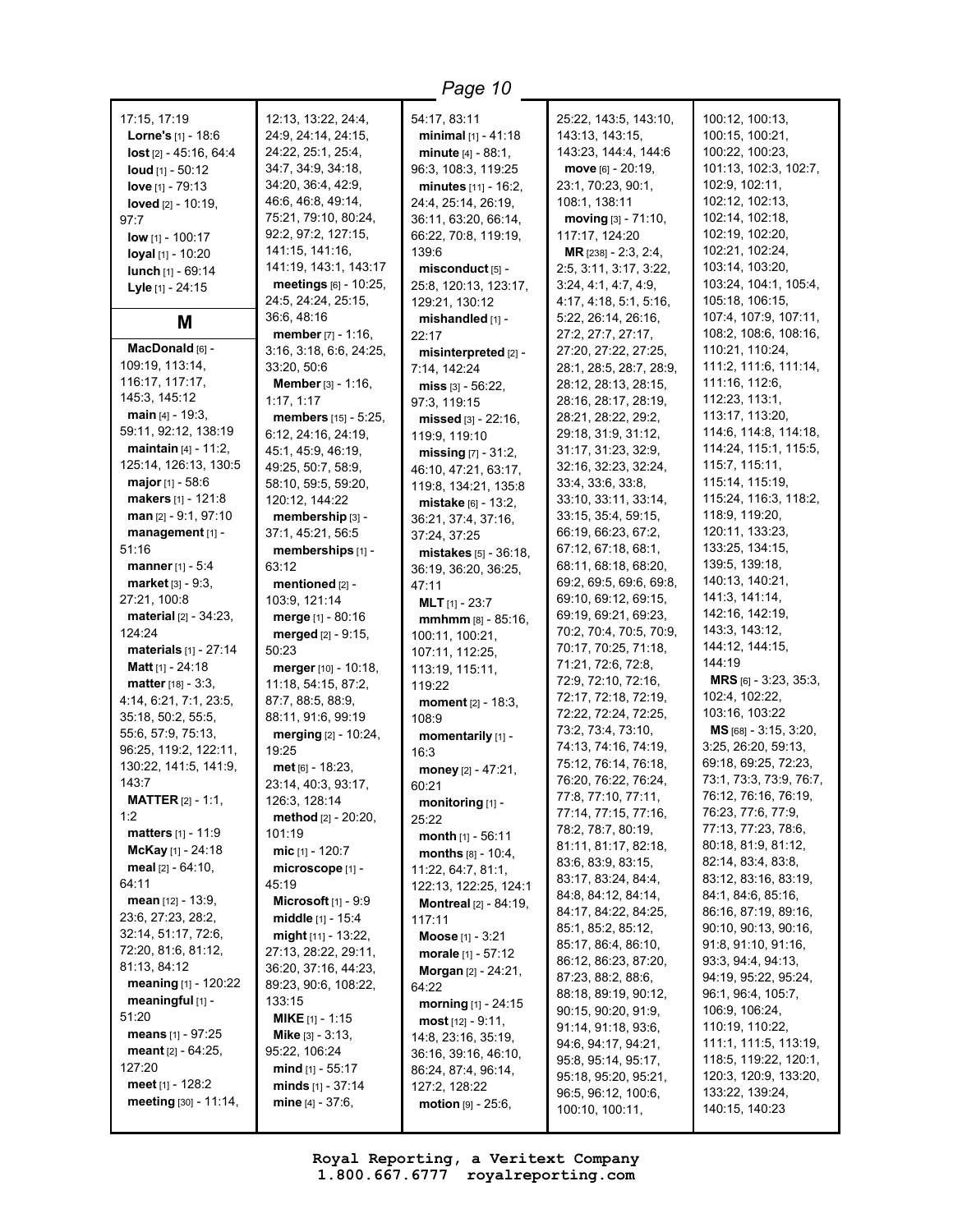| <b>MUC</b> $[3] - 41:9$ ,<br>99:11, 128:8<br>municipal [1] - 12:14<br>$must$ [3] - 35:20,<br>45:18, 65:19<br>N | $new$ [19] - 9:6, 9:17,<br>10:8, 10:10, 10:13,<br>18:9, 29:4, 30:18,<br>30:19, 31:4, 68:8,<br>68:11, 68:15, 79:4,<br>90:25, 96:20, 116:13,<br>140:17<br>newsletter [1] - | 29:8<br>objective [3] - 17:5,<br>18:7.45:6<br>objectives [2] -<br>16:23, 58:1<br>obligation [2] -<br>132:16, 142:7<br>obligations [1] - | 77:23, 78:16, 80:11,<br>84:9, 85:4, 90:17,<br>95:22, 97:12, 97:15,<br>98:17, 99:3, 99:10,<br>99:15, 100:25, 101:3,<br>103:4, 104:23, 105:7,<br>107:15, 108:18,<br>110:11, 110:15, | <b>outright</b> $[1] - 21:23$<br>outside [1] - 74:22<br>overall [1] - 65:8<br>oversight [1] - 82:16<br>own $[5] - 6:17$ ,<br>12:23, 16:11, 78:17,<br>109:3 |
|----------------------------------------------------------------------------------------------------------------|--------------------------------------------------------------------------------------------------------------------------------------------------------------------------|-----------------------------------------------------------------------------------------------------------------------------------------|-----------------------------------------------------------------------------------------------------------------------------------------------------------------------------------|------------------------------------------------------------------------------------------------------------------------------------------------------------|
| Nagy [1] - 79:2                                                                                                | 25:20                                                                                                                                                                    | 57:21                                                                                                                                   | 111:21, 112:10,                                                                                                                                                                   | P                                                                                                                                                          |
| name $[4] - 46:19$ ,<br>47:8, 50:14, 118:11                                                                    | newspaper [1] -                                                                                                                                                          | obtain [1] - 123:23                                                                                                                     | 113:18, 113:22,                                                                                                                                                                   | $p.m$ [7] - 70:11,                                                                                                                                         |
| namely [1] - 25:7                                                                                              | 25:21                                                                                                                                                                    | obtaining [1] - 51:19                                                                                                                   | 114:2, 114:3, 114:24,<br>115:9, 116:8, 116:10,                                                                                                                                    | 70:12, 108:11,                                                                                                                                             |
| narrow [3] - 136:22,                                                                                           | next $[5] - 11:21$ ,                                                                                                                                                     | obviously [5] -                                                                                                                         | 116:12, 116:18,                                                                                                                                                                   | 108:12, 139:11,                                                                                                                                            |
| 137:8, 141:4                                                                                                   | 30:25, 66:21, 70:24,<br>124:5                                                                                                                                            | 32:12, 56:19, 120:12,                                                                                                                   | 116:23, 117:5, 117:7,                                                                                                                                                             | 139:12, 144:24                                                                                                                                             |
| narrowly [1] - 131:22                                                                                          | nice [1] - 80:14                                                                                                                                                         | 127:19, 142:25<br>occur $[1] - 123:20$                                                                                                  | 123:15, 126:4, 139:2,                                                                                                                                                             | package [2] - 31:18,                                                                                                                                       |
| <b>national</b> $[2] - 11:14$ ,                                                                                | nicely [1] - 56:16                                                                                                                                                       | occurred [2] - 124:9,                                                                                                                   | 142:16                                                                                                                                                                            | 32:18                                                                                                                                                      |
| 79:2                                                                                                           | nil $[1]$ - 22:8                                                                                                                                                         | 130:7                                                                                                                                   | <b>one-third</b> $[1] - 9:3$                                                                                                                                                      | page [13] - 47:5,                                                                                                                                          |
| nature [7] - 8:5, 8:6,                                                                                         | nobody [12] - 12:4,                                                                                                                                                      | odd [1] - 64:12                                                                                                                         | ones $[6] - 35:25$ ,                                                                                                                                                              | 63:21, 67:20, 95:20,                                                                                                                                       |
| 28:7, 34:11, 34:12,                                                                                            | 39:9, 39:10, 43:6,                                                                                                                                                       | OF $[13] - 1:1, 1:1,$                                                                                                                   | 59:23, 75:15, 121:9,                                                                                                                                                              | 97:11, 108:20,                                                                                                                                             |
| 111:24, 138:21                                                                                                 | 43:9, 43:14, 47:18,                                                                                                                                                      | 1:2, 1:3, 1:3, 1:4, 1:9,                                                                                                                | 121:10, 121:11                                                                                                                                                                    | 122:17, 122:21,                                                                                                                                            |
| necessarily [2] -                                                                                              | 50:22, 94:9, 94:11,                                                                                                                                                      | 1:9, 1:22, 1:25, 2:1                                                                                                                    | onset [3] - 7:15,                                                                                                                                                                 | 122:24, 125:16,                                                                                                                                            |
| 12:18, 121:21                                                                                                  | 95:2, 138:25                                                                                                                                                             | office [54] - 7:13,                                                                                                                     | 8:22, 11:11                                                                                                                                                                       | 127:13, 127:25                                                                                                                                             |
| necessity [1] - 131:5                                                                                          | none [4] - 4:7, 4:17,                                                                                                                                                    | 7:16, 9:18, 10:10,                                                                                                                      | onus $[1] - 5:19$                                                                                                                                                                 | pages [1] - 145:4                                                                                                                                          |
| need [42] - 10:8,                                                                                              | 4:18, 89:19                                                                                                                                                              | 10:12, 11:5, 13:4,                                                                                                                      | open [2] - 10:9,                                                                                                                                                                  | paid [8] - 8:13, 8:14,                                                                                                                                     |
| 26:12, 26:15, 26:19,                                                                                           | nonprofit [2] - 12:15,                                                                                                                                                   | 14:4, 16:6, 16:11,                                                                                                                      | 137:4                                                                                                                                                                             | 8:16, 50:20, 51:23,                                                                                                                                        |
| 27:19, 32:25, 50:15,                                                                                           | 109:4                                                                                                                                                                    | 17:3, 17:11, 17:15,                                                                                                                     | opened [1] - 16:10                                                                                                                                                                | 86:13, 86:15, 117:1                                                                                                                                        |
| 54:4, 58:2, 60:13,                                                                                             | nonprofits $[3] - 14:7$ ,                                                                                                                                                | 17:23, 19:2, 20:1,                                                                                                                      | <b>OPENING</b> [1] - 2:2                                                                                                                                                          | <b>pain</b> [2] - 53:3, 53:4                                                                                                                               |
| 61:8, 61:13, 62:2,                                                                                             | 14:16, 15:22                                                                                                                                                             | 46:10, 46:16, 51:3,                                                                                                                     | opening [1] - 4:21                                                                                                                                                                | <b>painful</b> $[3] - 52:12$ ,<br>57:6, 85:25                                                                                                              |
| 62:20, 62:24, 63:2,<br>63:3, 63:11, 67:10,                                                                     | normally [1] - 92:14                                                                                                                                                     | 52:18, 55:15, 55:16,                                                                                                                    | operate [3] - 49:5,                                                                                                                                                               | <b>PANEL</b> $[2] - 1:14$ ,                                                                                                                                |
| 71:5, 71:6, 71:9,                                                                                              | notable [1] - 125:25                                                                                                                                                     | 56:7, 56:14, 79:9,                                                                                                                      | 64:4, 98:10                                                                                                                                                                       | 1:25                                                                                                                                                       |
| 71:14, 72:1, 72:5,                                                                                             | <b>note</b> $[3] - 61:21$ ,                                                                                                                                              | 79:21, 79:22, 79:23,                                                                                                                    | operating [1] - 17:13                                                                                                                                                             | <b>panel</b> [29] - 3:8, 3:14,                                                                                                                             |
| 73:20, 74:17, 75:16,                                                                                           | 126:20, 131:9                                                                                                                                                            | 80:1, 80:5, 80:6, 80:8,                                                                                                                 | operation [1] - 14:14                                                                                                                                                             | 5:21, 68:9, 70:22,                                                                                                                                         |
| 75:18, 76:3, 77:2,                                                                                             | $\boldsymbol{\mathsf{noted}}$ [3] - 8:3,                                                                                                                                 | 80:11, 80:13, 84:19,                                                                                                                    | opinion $[6] - 9.5$ ,                                                                                                                                                             | 72:13, 72:20, 74:10,                                                                                                                                       |
| 80:4, 94:2, 109:21,                                                                                            | 12:13, 18:15                                                                                                                                                             | 85:6, 93:22, 94:7,                                                                                                                      | 21:9, 58:17, 83:13,                                                                                                                                                               | 77:11, 77:21, 119:21,                                                                                                                                      |
| 113:18, 114:11,                                                                                                | notes [8] - 29:11,                                                                                                                                                       | 97:12, 97:19, 99:14,                                                                                                                    | 101:11, 110:15                                                                                                                                                                    | 120:12, 121:1,                                                                                                                                             |
| 117:2, 117:23, 118:1,                                                                                          | 33:15, 36:12, 72:3,                                                                                                                                                      | 101:23, 102:6, 106:6,<br>110:6, 110:25,                                                                                                 | opportunity [5] -                                                                                                                                                                 | 121:18, 123:12,                                                                                                                                            |
| 137:25, 139:8                                                                                                  | 95:13, 99:5, 100:25,                                                                                                                                                     | 111:18, 117:21,                                                                                                                         | 67:1, 75:10, 107:17,<br>108:1, 133:2                                                                                                                                              | 126:14, 126:25,                                                                                                                                            |
| <b>needed</b> $[14] - 10:1$ ,                                                                                  | 116:24<br>nothing [17] - 7:23,                                                                                                                                           | 119:12, 119:14,                                                                                                                         | opposed [1] - 85:14                                                                                                                                                               | 128:6, 128:25, 130:8,                                                                                                                                      |
| 10:9, 11:2, 17:2,                                                                                              | 23:20, 26:6, 41:15,                                                                                                                                                      | 136:25, 137:16                                                                                                                          | order [3] - 112:10,                                                                                                                                                               | 130:16, 131:23,                                                                                                                                            |
| 20:22, 65:6, 71:22,                                                                                            | 66:2, 66:3, 68:14,                                                                                                                                                       | offices [7] - 10:14,                                                                                                                    | 130:5, 143:20                                                                                                                                                                     | 132:9, 132:15,                                                                                                                                             |
| 79:19, 92:8, 101:9,                                                                                            | 81:5, 113:25, 118:13,                                                                                                                                                    | 10:15, 10:24, 50:23,                                                                                                                    | ordered [1] - 131:10                                                                                                                                                              | 133:13, 134:1,                                                                                                                                             |
| 105:12, 117:20,                                                                                                | 133:20, 133:22,                                                                                                                                                          | 80:17, 81:20, 84:9                                                                                                                      | orderly $[1]$ - 5:23                                                                                                                                                              | 134:12, 144:12,                                                                                                                                            |
| 138:13                                                                                                         | 138:2, 138:15, 138:24                                                                                                                                                    | old $[4] - 13:14$ ,                                                                                                                     | organization [8] -                                                                                                                                                                | 144:21                                                                                                                                                     |
| needs [6] - 28:25,                                                                                             | <b>Notice</b> [1] - 132:24                                                                                                                                               | 43:24, 52:3, 88:19                                                                                                                      | 45:14, 51:14, 56:20,                                                                                                                                                              | paper [3] - 55:25,                                                                                                                                         |
| 39:17, 61:7, 61:14,                                                                                            | <b>notion</b> $[2] - 88:5$ ,                                                                                                                                             | <b>Olive</b> [1] - 1:24                                                                                                                 | 56:24, 57:14, 59:12,                                                                                                                                                              | 70:16, 98:11                                                                                                                                               |
| 62:10, 100:16                                                                                                  | 141:11                                                                                                                                                                   | ON $[2] - 1:22, 1:25$                                                                                                                   | 63:6, 138:9                                                                                                                                                                       | <b>paragraph</b> [1] - 68:4                                                                                                                                |
| negligent [1] - 58:6                                                                                           | <b>November</b> [5] - 1:13,                                                                                                                                              | once $[4] - 71:17$ ,                                                                                                                    | organizations [2] -                                                                                                                                                               | pardon [1] - 144:14                                                                                                                                        |
| <b>never</b> [30] $-6:3$ , $7:19$ ,                                                                            | 54:13, 54:15, 55:12,                                                                                                                                                     | 74:8, 74:22, 139:17                                                                                                                     | 14:8, 15:20                                                                                                                                                                       | <b>part</b> [28] - 4:22, 13:6,                                                                                                                             |
| 8:23, 20:21, 21:2,<br>21:20, 22:11, 23:14,                                                                     | 95:23                                                                                                                                                                    | one [76] - 4:14, 7:7,                                                                                                                   | organized $[1]$ - 33:8                                                                                                                                                            | 19:15, 24:11, 25:12,                                                                                                                                       |
| 40:2, 55:1, 58:14,                                                                                             | numb [1] - 43:8                                                                                                                                                          | 9:3, 9:8, 10:23, 13:24,                                                                                                                 | original [1] - 121:8                                                                                                                                                              | 27:4, 31:17, 31:19,<br>32:18, 53:15, 53:20,                                                                                                                |
| 62:4, 86:12, 91:4,                                                                                             | number [6] - 75:20,                                                                                                                                                      | 16:7, 17:4, 17:20,                                                                                                                      | otherwise [3] -                                                                                                                                                                   | 56:8, 66:11, 70:24,                                                                                                                                        |
| 92:16, 93:17, 99:7,                                                                                            | 110:12, 125:3,                                                                                                                                                           | 18:3, 20:11, 21:13,                                                                                                                     | 25:14, 68:8, 136:16                                                                                                                                                               | 76:2, 80:12, 86:24,                                                                                                                                        |
| 103:2, 105:22,                                                                                                 | 128:21, 128:24, 132:5                                                                                                                                                    | 23:22, 24:25, 25:17,                                                                                                                    | ought $[2] - 24:11$ ,                                                                                                                                                             | 87:5, 93:23, 93:25,                                                                                                                                        |
| 105:25, 109:23,                                                                                                | numbers [1] - 41:22                                                                                                                                                      | 31:6, 34:20, 37:10,                                                                                                                     | 40:18                                                                                                                                                                             | 107:22, 111:10,                                                                                                                                            |
| 111:22, 111:23,                                                                                                |                                                                                                                                                                          | 40:5, 40:7, 40:11,                                                                                                                      | ourselves [5] - 45:8,                                                                                                                                                             | 114:19, 117:18,                                                                                                                                            |
| 114:24, 116:4,                                                                                                 | O                                                                                                                                                                        | 42:1, 47:8, 51:4, 51:5,                                                                                                                 | 45:9, 56:23, 58:2,                                                                                                                                                                | 123:6, 124:16,                                                                                                                                             |
| 116:10, 116:12,                                                                                                | object [1] - 28:16                                                                                                                                                       | 51:25, 52:3, 55:22,<br>56:15, 57:17, 58:16,                                                                                             | 63:22                                                                                                                                                                             | 132:19, 133:6                                                                                                                                              |
| 117:5, 117:20                                                                                                  | <b>objection</b> $[2] - 11:6$ ,                                                                                                                                          | 59:17, 61:2, 68:16,                                                                                                                     | outcome [1] - 130:24                                                                                                                                                              | participation [1] -                                                                                                                                        |
|                                                                                                                |                                                                                                                                                                          |                                                                                                                                         | outlined [1] - 16:24                                                                                                                                                              |                                                                                                                                                            |

 $\overline{a}$  . The contract of the contract of the contract of the contract of the contract of the contract of the contract of the contract of the contract of the contract of the contract of the contract of the contract of th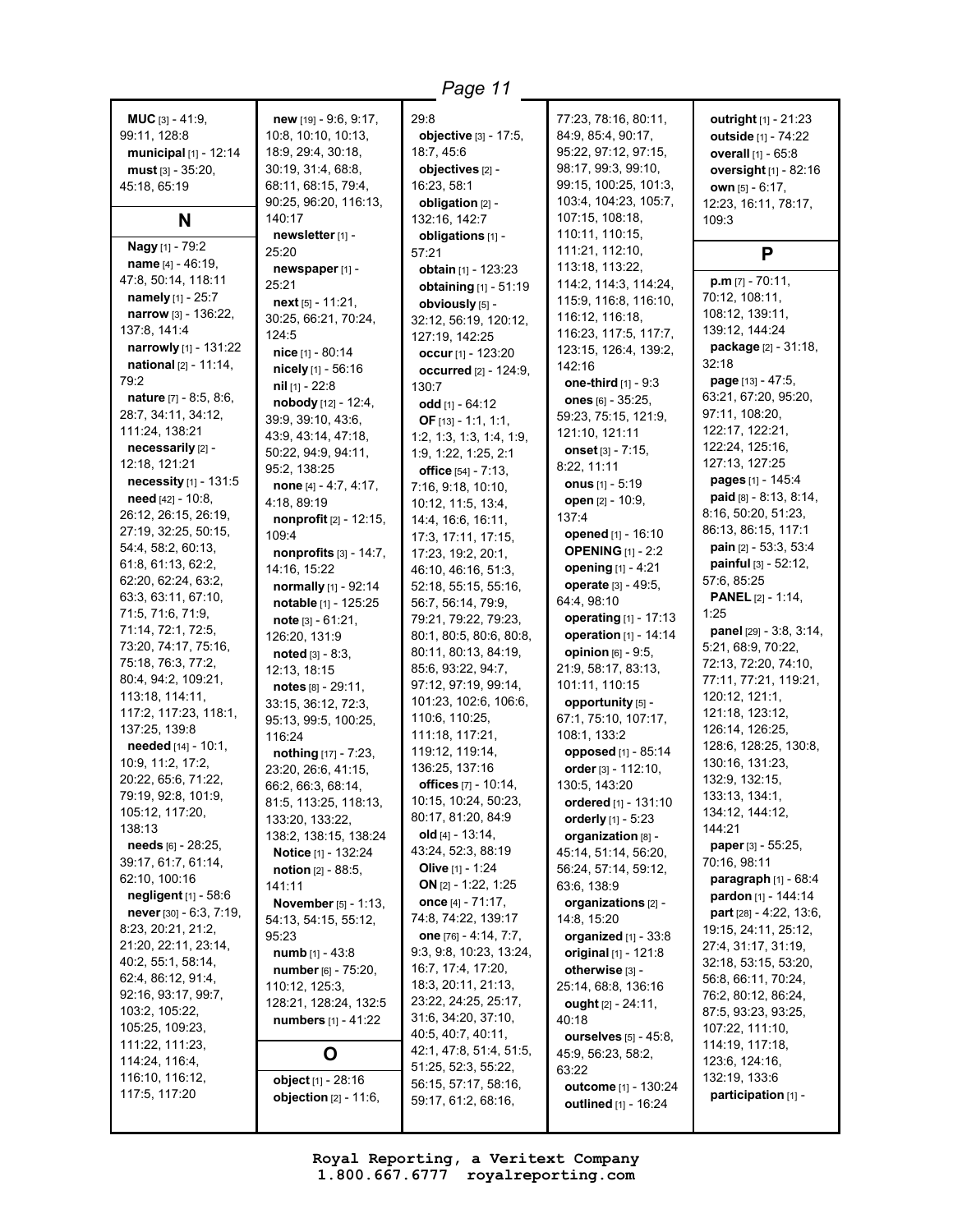| 144:21<br>particular [1] - 141:7<br>parties [5] - 3:9, 4:5,<br>23:11, 33:18, 39:11<br>partner [82] - 9:17,<br>9:19, 11:21, 11:24,<br>12:11, 12:18, 12:22,<br>12:25, 13:3, 18:19,<br>19:1, 51:19, 51:22,<br>65:2, 78:3, 78:5, 78:9,<br>78:18, 80:25, 81:3,<br>82:23, 82:24, 83:5,<br>83:7, 83:13, 83:21,<br>85:9, 85:14, 85:18,<br>86:18, 88:25, 89:3,<br>89:6, 89:7, 89:8,<br>89:20, 89:25, 90:16,<br>90:25, 91:7, 92:14,<br>92:15, 93:1, 93:4,<br>93:19, 93:22, 93:25,<br>94:15, 94:18, 94:20,<br>94:21, 96:19, 100:1,<br>100:2, 100:15, 106:1,<br>106:6, 106:17,<br>106:18, 106:22,<br>109:20, 115:25, | 34:16, 35:16, 36:6,<br>36:10, 36:18, 37:23,<br>38:9, 39:7, 39:17,<br>40:4, 40:9, 44:12,<br>45:18, 50:5, 53:1,<br>55:23, 72:7, 112:18,<br>122:11, 122:15,<br>123:2, 131:19, 132:6,<br>132:12, 132:17,<br>132:21, 132:23, 143:6<br>PCC's [2] - 123:19,<br>132:15<br>penalties [1] - 49:19<br>penalty [5] - 115:13,<br>115:17, 115:19,<br>130:15<br><b>pencil</b> $[3] - 9:10$ ,<br>97:11, 98:11<br>penny [1] - 98:14<br><b>people</b> $[26] - 6:6, 7:3,$<br>11:11, 16:5, 17:14,<br>19:12, 19:20, 23:22,<br>24:19, 26:19, 29:10,<br>38:8, 40:15, 45:11,<br>46:12, 46:14, 57:3,<br>57:6, 59:10, 60:5, | <b>Phoenix</b> $[1] - 47:6$<br>phoned [2] - 116:7,<br>117:13<br><b>phrases</b> [1] - 58:22<br>picked [1] - 119:4<br>picture [3] - 39:15,<br>118:18, 118:20<br>piece [1] - 24:13<br>place [1] - 80:14<br>placed $[1] - 61:1$<br>plan [46] - 18:1, 18:2,<br>18:5, 18:10, 65:9,<br>91:1, 109:9, 109:17,<br>109:19, 109:21,<br>109:23, 109:24,<br>110:3, 110:4, 110:6,<br>110:9, 110:17,<br>110:20, 111:4,<br>111:17, 111:18,<br>111:24, 112:5, 113:4,<br>113:6, 113:10,<br>113:15, 113:20,<br>113:23, 116:2, 116:6,<br>116:8, 116:16,<br>116:22, 116:25,<br>117:1, 117:4, 117:20, | <b>position</b> $[12] - 6:3$ ,<br>39:12, 39:20, 46:18,<br>49:24, 51:1, 74:4,<br>78:14, 84:5, 105:2,<br>105:19, 105:23<br>positive [1] - 132:16<br><b>possible</b> $[2] - 90:9$ ,<br>144:18<br>post [2] - 63:4, 63:20<br><b>posted</b> $[3] - 53:16$ ,<br>63:1, 63:13<br><b>posting</b> $[2] - 53:19$ ,<br>63:14<br>practice [66] - 8:14,<br>9:14, 10:7, 10:17,<br>11:13, 11:17, 11:19,<br>12:4, 12:5, 12:14,<br>13:9, 13:11, 13:19,<br>13:23, 14:1, 15:7,<br>15:10, 16:24, 17:3,<br>17:6, 17:18, 18:6,<br>18:7, 18:10, 18:25,<br>19:2, 25:22, 31:14,<br>32:11, 50:21, 50:22,<br>51:2, 51:20, 51:21,<br>51:22, 52:10, 54:25, | 38:5, 40:2, 42:1,<br>42:24, 46:16, 48:3,<br>51:12, 54:10, 55:14,<br>55:15, 56:1, 60:25,<br>62:3, 65:5, 73:16,<br>76:1, 76:2, 98:16,<br>99:8, 99:13, 101:19,<br>101:25, 102:1,<br>109:22, 116:11,<br>116:25, 117:21,<br>134:23, 135:18,<br>135:21, 136:25,<br>137:2, 138:3, 138:9,<br>138:14<br>preparing [5] -<br>14:18, 17:17, 97:13,<br>98:13, 109:1<br>present [11] - 5:5,<br>5:10, 5:23, 6:4, 18:5,<br>34:5, 59:18, 71:2,<br>71:5, 108:17, 135:14<br>presentation [1] -<br>5:21<br>presented [17] -<br>4:12, 19:17, 21:2,<br>21:20, 24:8, 24:12, |
|----------------------------------------------------------------------------------------------------------------------------------------------------------------------------------------------------------------------------------------------------------------------------------------------------------------------------------------------------------------------------------------------------------------------------------------------------------------------------------------------------------------------------------------------------------------------------------------------------------|---------------------------------------------------------------------------------------------------------------------------------------------------------------------------------------------------------------------------------------------------------------------------------------------------------------------------------------------------------------------------------------------------------------------------------------------------------------------------------------------------------------------------------------------------------------------------------------------------|--------------------------------------------------------------------------------------------------------------------------------------------------------------------------------------------------------------------------------------------------------------------------------------------------------------------------------------------------------------------------------------------------------------------------------------------------------------------------------------------------------------------------------------------------------------------------------|-----------------------------------------------------------------------------------------------------------------------------------------------------------------------------------------------------------------------------------------------------------------------------------------------------------------------------------------------------------------------------------------------------------------------------------------------------------------------------------------------------------------------------------------------------------------------------------------------------------------------------|------------------------------------------------------------------------------------------------------------------------------------------------------------------------------------------------------------------------------------------------------------------------------------------------------------------------------------------------------------------------------------------------------------------------------------------------------------------------------------------------------------------------------------------------------|
| 116:18, 117:11,<br>119:7, 124:25, 125:1,                                                                                                                                                                                                                                                                                                                                                                                                                                                                                                                                                                 | 60:8, 64:18, 93:13,<br>96:14, 135:6, 138:21                                                                                                                                                                                                                                                                                                                                                                                                                                                                                                                                                       | 117:24, 117:25,<br>122:5, 122:8, 122:12,                                                                                                                                                                                                                                                                                                                                                                                                                                                                                                                                       | 55:11, 66:12, 73:14,<br>78:17, 78:22, 78:23,                                                                                                                                                                                                                                                                                                                                                                                                                                                                                                                                                                                | 34:24, 42:9, 46:11,<br>68:20, 68:24, 69:4,                                                                                                                                                                                                                                                                                                                                                                                                                                                                                                           |
| 125:4, 127:4, 128:3,                                                                                                                                                                                                                                                                                                                                                                                                                                                                                                                                                                                     | per [1] - 68:2                                                                                                                                                                                                                                                                                                                                                                                                                                                                                                                                                                                    | 122:19, 123:3, 123:24                                                                                                                                                                                                                                                                                                                                                                                                                                                                                                                                                          | 79:9, 85:5, 85:7, 87:1,                                                                                                                                                                                                                                                                                                                                                                                                                                                                                                                                                                                                     | 75:15, 76:3, 96:15,                                                                                                                                                                                                                                                                                                                                                                                                                                                                                                                                  |
| 129:14, 136:15,<br>140:6, 140:22, 140:24                                                                                                                                                                                                                                                                                                                                                                                                                                                                                                                                                                 | percent [9] - 17:22,<br>18:8, 27:11, 40:1,                                                                                                                                                                                                                                                                                                                                                                                                                                                                                                                                                        | planned [1] - 104:18<br>planning [9] - 38:16,                                                                                                                                                                                                                                                                                                                                                                                                                                                                                                                                  | 91:3, 92:24, 92:25,<br>100:18, 102:16,                                                                                                                                                                                                                                                                                                                                                                                                                                                                                                                                                                                      | 126:24, 128:13<br>presenting [2] -                                                                                                                                                                                                                                                                                                                                                                                                                                                                                                                   |
| partner's [2] - 82:15,                                                                                                                                                                                                                                                                                                                                                                                                                                                                                                                                                                                   | 95:5, 131:10, 131:11,                                                                                                                                                                                                                                                                                                                                                                                                                                                                                                                                                                             | 41:18, 41:19, 81:18,                                                                                                                                                                                                                                                                                                                                                                                                                                                                                                                                                           | 115:3, 119:3, 119:11,                                                                                                                                                                                                                                                                                                                                                                                                                                                                                                                                                                                                       | 46:23, 121:2                                                                                                                                                                                                                                                                                                                                                                                                                                                                                                                                         |
| 86:20                                                                                                                                                                                                                                                                                                                                                                                                                                                                                                                                                                                                    | 134:11, 141:11                                                                                                                                                                                                                                                                                                                                                                                                                                                                                                                                                                                    | 82:16, 83:23, 125:6,                                                                                                                                                                                                                                                                                                                                                                                                                                                                                                                                                           | 124:7, 124:8, 124:9,                                                                                                                                                                                                                                                                                                                                                                                                                                                                                                                                                                                                        | <b>pressure</b> $[1] - 42:7$                                                                                                                                                                                                                                                                                                                                                                                                                                                                                                                         |
| partners [16] - 10:10,                                                                                                                                                                                                                                                                                                                                                                                                                                                                                                                                                                                   | percentage [1] -                                                                                                                                                                                                                                                                                                                                                                                                                                                                                                                                                                                  | 128:19, 136:11                                                                                                                                                                                                                                                                                                                                                                                                                                                                                                                                                                 | 124:11, 124:16,                                                                                                                                                                                                                                                                                                                                                                                                                                                                                                                                                                                                             | previous [9] - 24:24,                                                                                                                                                                                                                                                                                                                                                                                                                                                                                                                                |
| 10:13, 13:7, 17:6,<br>17:14, 17:16, 17:25,                                                                                                                                                                                                                                                                                                                                                                                                                                                                                                                                                               | 134:3                                                                                                                                                                                                                                                                                                                                                                                                                                                                                                                                                                                             | play $[1] - 33.6$                                                                                                                                                                                                                                                                                                                                                                                                                                                                                                                                                              | 125:20, 129:25,<br>131:2, 133:4, 144:1                                                                                                                                                                                                                                                                                                                                                                                                                                                                                                                                                                                      | 42:22, 42:23, 92:20,<br>106:21, 114:23,                                                                                                                                                                                                                                                                                                                                                                                                                                                                                                              |
| 18:9, 62:24, 79:11,                                                                                                                                                                                                                                                                                                                                                                                                                                                                                                                                                                                      | perform [1] - 129:15<br>performed $[2] - 8:8$ ,                                                                                                                                                                                                                                                                                                                                                                                                                                                                                                                                                   | point [44] - 10:23,<br>13:5, 16:14, 43:15,                                                                                                                                                                                                                                                                                                                                                                                                                                                                                                                                     | <b>practiced</b> $[2] - 58:14$ ,                                                                                                                                                                                                                                                                                                                                                                                                                                                                                                                                                                                            | 114:25, 137:14                                                                                                                                                                                                                                                                                                                                                                                                                                                                                                                                       |
| 79:18, 80:10, 86:1,                                                                                                                                                                                                                                                                                                                                                                                                                                                                                                                                                                                      | 86:22                                                                                                                                                                                                                                                                                                                                                                                                                                                                                                                                                                                             | 48:20, 55:19, 63:3,                                                                                                                                                                                                                                                                                                                                                                                                                                                                                                                                                            | 125:15                                                                                                                                                                                                                                                                                                                                                                                                                                                                                                                                                                                                                      | previously [1] -                                                                                                                                                                                                                                                                                                                                                                                                                                                                                                                                     |
| 94:14, 117:9, 124:1                                                                                                                                                                                                                                                                                                                                                                                                                                                                                                                                                                                      | performing [1] -                                                                                                                                                                                                                                                                                                                                                                                                                                                                                                                                                                                  | 65:5, 68:21, 73:6,                                                                                                                                                                                                                                                                                                                                                                                                                                                                                                                                                             | practices $[1] - 87:2$                                                                                                                                                                                                                                                                                                                                                                                                                                                                                                                                                                                                      | 103:11                                                                                                                                                                                                                                                                                                                                                                                                                                                                                                                                               |
| partnership [2] -                                                                                                                                                                                                                                                                                                                                                                                                                                                                                                                                                                                        | 25:19                                                                                                                                                                                                                                                                                                                                                                                                                                                                                                                                                                                             | 73:20, 74:5, 74:24,                                                                                                                                                                                                                                                                                                                                                                                                                                                                                                                                                            | practitioners [2] -                                                                                                                                                                                                                                                                                                                                                                                                                                                                                                                                                                                                         | <b>Price</b> [1] - 64:1                                                                                                                                                                                                                                                                                                                                                                                                                                                                                                                              |
| 79:2, 88:11                                                                                                                                                                                                                                                                                                                                                                                                                                                                                                                                                                                              | perhaps [2] - 33:16,                                                                                                                                                                                                                                                                                                                                                                                                                                                                                                                                                                              | 75:4, 75:13, 81:24,                                                                                                                                                                                                                                                                                                                                                                                                                                                                                                                                                            | 58:13, 85:20                                                                                                                                                                                                                                                                                                                                                                                                                                                                                                                                                                                                                | primarily [4] - 13:21,                                                                                                                                                                                                                                                                                                                                                                                                                                                                                                                               |
| party [2] - 57:25,                                                                                                                                                                                                                                                                                                                                                                                                                                                                                                                                                                                       | 142:9                                                                                                                                                                                                                                                                                                                                                                                                                                                                                                                                                                                             | 89:2, 90:7, 92:12,                                                                                                                                                                                                                                                                                                                                                                                                                                                                                                                                                             | preach [1] - 57:15                                                                                                                                                                                                                                                                                                                                                                                                                                                                                                                                                                                                          | 15:12, 79:14, 117:15                                                                                                                                                                                                                                                                                                                                                                                                                                                                                                                                 |
| 94:25                                                                                                                                                                                                                                                                                                                                                                                                                                                                                                                                                                                                    | period [4] - 12:1,                                                                                                                                                                                                                                                                                                                                                                                                                                                                                                                                                                                | 93:10, 95:8, 95:14,                                                                                                                                                                                                                                                                                                                                                                                                                                                                                                                                                            | preached [1] - 45:11                                                                                                                                                                                                                                                                                                                                                                                                                                                                                                                                                                                                        | <b>primary</b> $[1] - 11:5$                                                                                                                                                                                                                                                                                                                                                                                                                                                                                                                          |
| <b>passed</b> $[4] - 46:14$ ,<br>55:8, 63:25, 103:11                                                                                                                                                                                                                                                                                                                                                                                                                                                                                                                                                     | 12:8, 43:17, 89:4                                                                                                                                                                                                                                                                                                                                                                                                                                                                                                                                                                                 | 98:17, 99:1, 99:20,                                                                                                                                                                                                                                                                                                                                                                                                                                                                                                                                                            | precedents [1] - 6:14                                                                                                                                                                                                                                                                                                                                                                                                                                                                                                                                                                                                       | principally [1] -                                                                                                                                                                                                                                                                                                                                                                                                                                                                                                                                    |
| passes [1] - 119:12                                                                                                                                                                                                                                                                                                                                                                                                                                                                                                                                                                                      | periods [1] - 141:1                                                                                                                                                                                                                                                                                                                                                                                                                                                                                                                                                                               | 99:21, 101:1, 103:20,<br>104:8, 107:22, 108:7,                                                                                                                                                                                                                                                                                                                                                                                                                                                                                                                                 | prefer [1] - 28:10<br>preliminary [1] -                                                                                                                                                                                                                                                                                                                                                                                                                                                                                                                                                                                     | 124:18<br><b>priority</b> $[1]$ - 122:20                                                                                                                                                                                                                                                                                                                                                                                                                                                                                                             |
| <b>PAUL</b> [1] - 1:16                                                                                                                                                                                                                                                                                                                                                                                                                                                                                                                                                                                   | permitted [2] -<br>53:17, 53:20                                                                                                                                                                                                                                                                                                                                                                                                                                                                                                                                                                   | 108:18, 108:19,                                                                                                                                                                                                                                                                                                                                                                                                                                                                                                                                                                | 72:12                                                                                                                                                                                                                                                                                                                                                                                                                                                                                                                                                                                                                       | <b>privacy</b> $[2] - 55:5$ ,                                                                                                                                                                                                                                                                                                                                                                                                                                                                                                                        |
| <b>Paul</b> [4] - $3:17$ ,                                                                                                                                                                                                                                                                                                                                                                                                                                                                                                                                                                               | person [5] - 11:7,                                                                                                                                                                                                                                                                                                                                                                                                                                                                                                                                                                                | 111:21, 112:24,                                                                                                                                                                                                                                                                                                                                                                                                                                                                                                                                                                | prepare [22] - 8:17,                                                                                                                                                                                                                                                                                                                                                                                                                                                                                                                                                                                                        | 55:6                                                                                                                                                                                                                                                                                                                                                                                                                                                                                                                                                 |
| 103:6, 106:23, 107:2                                                                                                                                                                                                                                                                                                                                                                                                                                                                                                                                                                                     | 39:4, 40:18, 140:7,                                                                                                                                                                                                                                                                                                                                                                                                                                                                                                                                                                               | 119:1, 125:19,                                                                                                                                                                                                                                                                                                                                                                                                                                                                                                                                                                 | 14:11, 14:22, 15:3,                                                                                                                                                                                                                                                                                                                                                                                                                                                                                                                                                                                                         | problem [17] - 18:16,                                                                                                                                                                                                                                                                                                                                                                                                                                                                                                                                |
| <b>pay</b> $[8] - 14:10$ ,                                                                                                                                                                                                                                                                                                                                                                                                                                                                                                                                                                               | 140:24                                                                                                                                                                                                                                                                                                                                                                                                                                                                                                                                                                                            | 131:21, 134:25                                                                                                                                                                                                                                                                                                                                                                                                                                                                                                                                                                 | 15:23, 41:7, 51:15,                                                                                                                                                                                                                                                                                                                                                                                                                                                                                                                                                                                                         | 37:20, 37:25, 38:11,                                                                                                                                                                                                                                                                                                                                                                                                                                                                                                                                 |
| 16:13, 20:18, 34:1,                                                                                                                                                                                                                                                                                                                                                                                                                                                                                                                                                                                      | personal [2] - 15:25,                                                                                                                                                                                                                                                                                                                                                                                                                                                                                                                                                                             | <b>pointed</b> $[9] - 8:1$ ,                                                                                                                                                                                                                                                                                                                                                                                                                                                                                                                                                   | 97:9, 98:4, 98:8,                                                                                                                                                                                                                                                                                                                                                                                                                                                                                                                                                                                                           | 38:21, 38:23, 44:5,                                                                                                                                                                                                                                                                                                                                                                                                                                                                                                                                  |
| 52:14, 60:25, 142:7                                                                                                                                                                                                                                                                                                                                                                                                                                                                                                                                                                                      | 18:7                                                                                                                                                                                                                                                                                                                                                                                                                                                                                                                                                                                              | 14:22, 16:21, 36:18,                                                                                                                                                                                                                                                                                                                                                                                                                                                                                                                                                           | 98:19, 98:22, 113:14,                                                                                                                                                                                                                                                                                                                                                                                                                                                                                                                                                                                                       | 44:19, 50:1, 50:2,                                                                                                                                                                                                                                                                                                                                                                                                                                                                                                                                   |
| <b>payables</b> $[1] - 82:2$                                                                                                                                                                                                                                                                                                                                                                                                                                                                                                                                                                             | perspective [2] - 6:5,                                                                                                                                                                                                                                                                                                                                                                                                                                                                                                                                                                            | 41:16, 43:21, 82:19,                                                                                                                                                                                                                                                                                                                                                                                                                                                                                                                                                           | 116:8, 116:14,                                                                                                                                                                                                                                                                                                                                                                                                                                                                                                                                                                                                              | 54:18, 81:2, 89:12,                                                                                                                                                                                                                                                                                                                                                                                                                                                                                                                                  |
| paying [1] - 52:5                                                                                                                                                                                                                                                                                                                                                                                                                                                                                                                                                                                        | 140:9                                                                                                                                                                                                                                                                                                                                                                                                                                                                                                                                                                                             | 91:20, 108:24                                                                                                                                                                                                                                                                                                                                                                                                                                                                                                                                                                  | 116:15, 116:23,                                                                                                                                                                                                                                                                                                                                                                                                                                                                                                                                                                                                             | 89:13, 89:15, 93:11,                                                                                                                                                                                                                                                                                                                                                                                                                                                                                                                                 |
| payment [1] - 8:25<br>payments [1] - 60:24                                                                                                                                                                                                                                                                                                                                                                                                                                                                                                                                                               | pertains [1] - 122:4                                                                                                                                                                                                                                                                                                                                                                                                                                                                                                                                                                              | <b>pointing</b> $[2] - 73:13$ ,<br>120:20                                                                                                                                                                                                                                                                                                                                                                                                                                                                                                                                      | 137:19, 138:1,<br>138:22, 142:2, 142:4                                                                                                                                                                                                                                                                                                                                                                                                                                                                                                                                                                                      | 94:1<br>problems [3] - 13:19,                                                                                                                                                                                                                                                                                                                                                                                                                                                                                                                        |
| PCC $[40] - 4:7, 4:17,$                                                                                                                                                                                                                                                                                                                                                                                                                                                                                                                                                                                  | pervasive [1] -<br>129:22                                                                                                                                                                                                                                                                                                                                                                                                                                                                                                                                                                         | points [4] - 29:18,                                                                                                                                                                                                                                                                                                                                                                                                                                                                                                                                                            | prepared [46] - 7:21,                                                                                                                                                                                                                                                                                                                                                                                                                                                                                                                                                                                                       | 130:1, 137:5                                                                                                                                                                                                                                                                                                                                                                                                                                                                                                                                         |
| 7:25, 8:20, 11:9,                                                                                                                                                                                                                                                                                                                                                                                                                                                                                                                                                                                        | <b>Pestill</b> $[1]$ - 3:13                                                                                                                                                                                                                                                                                                                                                                                                                                                                                                                                                                       | 67:21, 69:1, 72:15                                                                                                                                                                                                                                                                                                                                                                                                                                                                                                                                                             | 8:2, 9:11, 9:24, 10:12,                                                                                                                                                                                                                                                                                                                                                                                                                                                                                                                                                                                                     | procedure $[2] - 5:7$ ,                                                                                                                                                                                                                                                                                                                                                                                                                                                                                                                              |
| 21:17, 21:24, 25:6,                                                                                                                                                                                                                                                                                                                                                                                                                                                                                                                                                                                      | <b>PESTILL</b> $[1] - 1:15$                                                                                                                                                                                                                                                                                                                                                                                                                                                                                                                                                                       | <b>polite</b> $[2] - 62:20$ ,                                                                                                                                                                                                                                                                                                                                                                                                                                                                                                                                                  | 13:25, 20:16, 33:24,                                                                                                                                                                                                                                                                                                                                                                                                                                                                                                                                                                                                        | 139:16                                                                                                                                                                                                                                                                                                                                                                                                                                                                                                                                               |
| 29:7, 31:15, 32:1,                                                                                                                                                                                                                                                                                                                                                                                                                                                                                                                                                                                       | ph $[1] - 54:11$                                                                                                                                                                                                                                                                                                                                                                                                                                                                                                                                                                                  | 64:16                                                                                                                                                                                                                                                                                                                                                                                                                                                                                                                                                                          | 36:25, 37:11, 37:19,                                                                                                                                                                                                                                                                                                                                                                                                                                                                                                                                                                                                        | procedures $[2] - 8:7$ ,                                                                                                                                                                                                                                                                                                                                                                                                                                                                                                                             |
|                                                                                                                                                                                                                                                                                                                                                                                                                                                                                                                                                                                                          |                                                                                                                                                                                                                                                                                                                                                                                                                                                                                                                                                                                                   |                                                                                                                                                                                                                                                                                                                                                                                                                                                                                                                                                                                |                                                                                                                                                                                                                                                                                                                                                                                                                                                                                                                                                                                                                             |                                                                                                                                                                                                                                                                                                                                                                                                                                                                                                                                                      |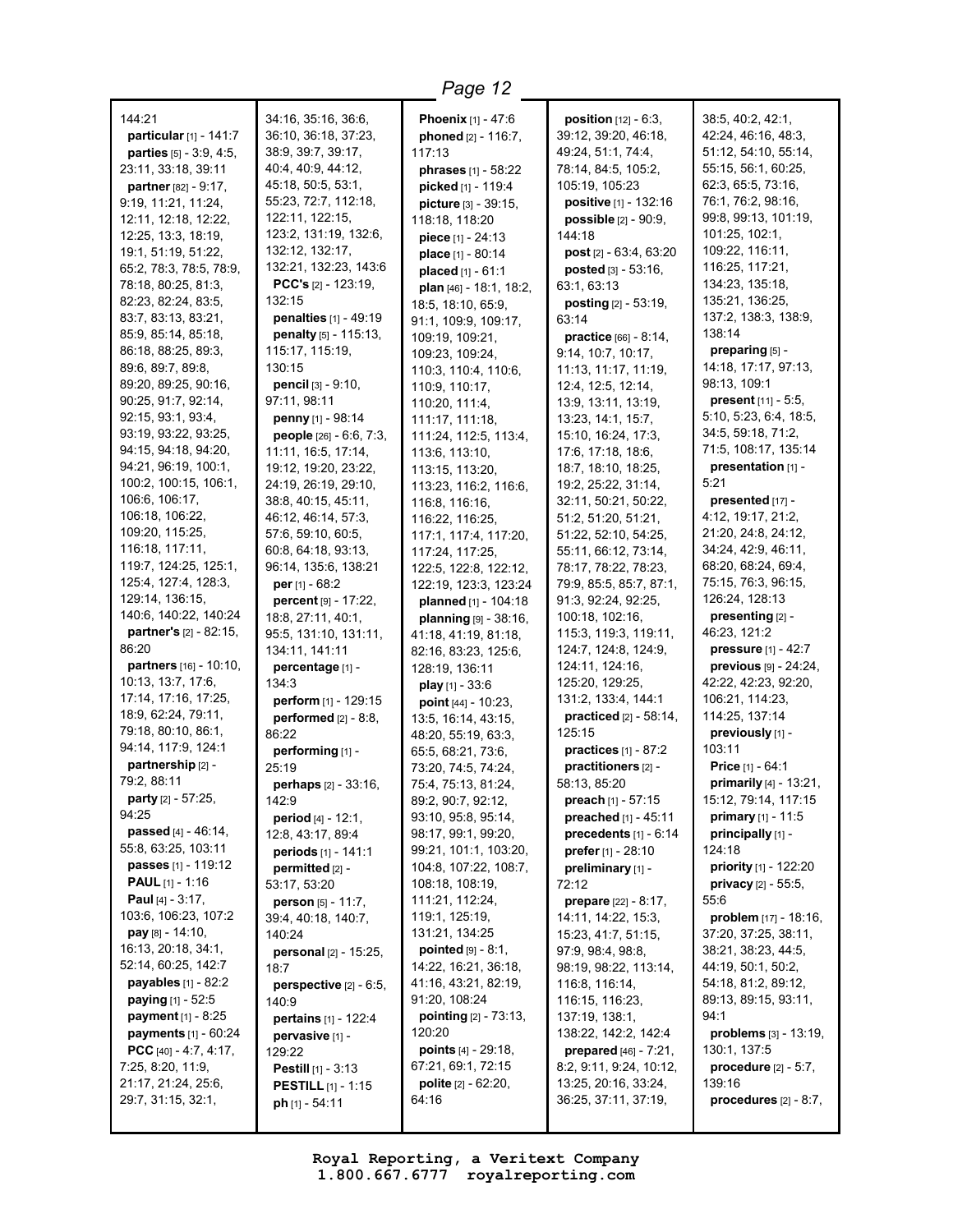| 15:16                               | promised [1] -                               | 61:8, 61:10, 61:11,                     | quite [11] - 15:15,                      | reasonably [1] -                            |
|-------------------------------------|----------------------------------------------|-----------------------------------------|------------------------------------------|---------------------------------------------|
| proceed [11] - 7:11,                | 137:17                                       | 61:13, 61:16, 62:9,                     | 51:23, 67:4, 68:7,                       | 121:19                                      |
| 11:16, 28:23, 30:25,                | <b>proper</b> $[7] - 68:7$ ,                 | 62:10, 62:23, 62:25,                    | 69:8, 111:3, 111:20,                     | <b>reasons</b> $[3] - 6:18$ ,               |
| 34:6, 34:8, 38:3, 44:2,             | 121:1, 127:20, 129:1,                        | 63:3, 63:18, 63:19,                     | 124:22, 128:24,                          | 16:23, 61:18                                |
| 119:18, 119:20, 143:8               | 129:4, 129:6, 133:1                          | 63:22, 79:24, 93:3,                     | 129:8, 132:4                             | receipt [1] - 112:20                        |
| proceedings [3] -                   | properly $[9] - 41:15$ ,                     | 93:7, 93:8, 93:11,                      |                                          | receive [3] - 31:11,                        |
| 5:3, 7:10, 145:6                    | 44:4, 47:10, 48:25,                          | 93:21, 93:23, 94:2,                     | R                                        | 31:12, 112:5                                |
| PROCEEDINGS [1] -                   | 125:21, 127:12,                              | 94:8, 94:14                             |                                          | received [5] - 112:9,                       |
| 2:1                                 | 128:11, 128:15, 129:8                        | publication [2] -                       | raise [2] - 100:9,                       | 114:14, 114:16,                             |
| Proceedings [1] -                   | proposal [1] - 11:15                         | 25:20, 130:21                           | 133:3<br>raised [4] - 132:2,             | 114:18                                      |
| 3:1                                 | proposed [1] - 11:20                         | published [2] -                         | 132:22, 132:24,                          | Recessed [4] -                              |
| <b>process</b> $[18] - 6:2$ ,       | prosecute [2] -                              | 43:12, 50:13                            | 132:25                                   | 26:22, 70:11, 108:11,                       |
| 6:10, 18:12, 18:13,                 | 35:15, 60:5                                  | purchase [3] - 10:16,                   | <b>RAKESH</b> $[3] - 1:3$                | 139:11                                      |
| 20:13, 21:11, 21:24,                | prosecuted [1] -                             | 11:13, 11:17                            | 1:6, 1:20                                | recognize [1] - 93:17                       |
| 35:13, 45:5, 49:5,                  | 20:17                                        | purchased [2] - 9:15,                   | Rakesh [10] - 3:3,                       | recollection [2] -                          |
| 56:23, 58:11, 63:6,                 | prosecution [11] -                           | 50:22                                   | 3:22, 47:19, 54:3,                       | 27:5, 112:8                                 |
| 71:3, 80:16, 88:13,                 | 19:19, 21:11, 22:1,                          | purpose [7] - 29:14,                    | 65:24, 94:2, 94:10,                      | recommendation [1]                          |
| 133:7, 143:8                        | 24:3, 25:13, 25:25,                          | 31:25, 32:6, 40:11,                     | 95:1, 97:5, 117:3                        | - 25:17                                     |
| processes $[6] - 30:7$ ,            | 30:20, 35:15, 40:8,                          | 59:11, 78:2, 134:19                     | <b>ran</b> $[2] - 93:2, 96:25$           | recommendations                             |
| 33:12, 64:6, 122:2,                 | 40:12, 44:20                                 | pushed [1] - 40:21                      | rate [3] - 9:3, 100:8,                   | $[2] - 36:15, 58:25$                        |
| 123:7, 123:13                       | prosecutions [1] -                           | put [12] - 8:20, 16:16,                 | 100:17                                   | recommended [3] -                           |
| PROFESSION [1] -                    | 41:5                                         | 23:8, 42:7, 45:18,                      | rates $[1] - 52:1$                       | 25:11, 25:15                                |
| 1:1                                 | protect [9] - 50:15,                         | 53:22, 59:24, 59:25,                    | rather [2] - 29:10,                      | reconcile [1] - 14:12                       |
| profession [8] -                    | 59:8, 59:10, 59:19,                          | 62:22, 74:2, 93:20,                     | 120:21                                   | reconciliations [1] -                       |
| 45:12, 57:20, 58:8,                 | 59:22, 60:1, 60:19,                          | 107:16                                  | ratified [1] - 25:16                     | 82:7                                        |
| 59:3, 59:7, 64:6,                   | 61:9, 63:22                                  | putting [1] - 59:23                     | Rea [1] - 24:16                          | Reconvened [4] -                            |
| 130:6, 130:10                       | protecting [5] -                             | puzzled [1] - 40:24                     | reach [1] - 59:1                         | 26:23, 70:12, 108:12,                       |
| professional [12] -                 | 59:21, 60:4, 60:7,                           | puzzling [2] - 35:22,                   | read $[11] - 41:15$ ,                    | 139:12                                      |
| 25:7, 25:8, 61:1,<br>83:20, 101:12, | 61:6, 61:8                                   | 36:17                                   | 43:10, 43:11, 43:13,                     | <b>record</b> $[12] - 3:8$ ,                |
| 123:17, 125:14,                     | prove [1] - 142:5                            | <b>PWC</b> $[2] - 64:2$ ,<br>64:10      | 43:14, 72:21, 76:7,                      | 16:3, 27:5, 28:4, 29:5,                     |
| 126:13, 127:15,                     | provide [21] - 21:5,<br>22:14, 22:22, 28:24, |                                         | 86:11, 107:20, 140:3,                    | 30:4, 34:13, 57:11,                         |
| 129:12, 129:21,                     | 55:3, 60:10, 67:23,                          |                                         | 140:5                                    | 66:18, 120:22,                              |
| 130:12                              | 71:9, 77:3, 82:9,                            | Q                                       | reading [1] - 142:25                     | 124:17, 139:15                              |
| Professional [31] -                 | 109:12, 111:12,                              | qualified [1] - 57:5                    | reads $[4] - 24:9,$                      | recorded [1] - 145:5<br>records [1] - 138:8 |
| 3:5, 19:6, 19:18,                   | 113:5, 113:18,                               | quality [5] - 50:19,                    | 43:9, 47:1, 101:3                        | recounted $[1]$ - $96:7$                    |
| 20:10, 20:14, 20:23,                | 113:22, 115:15,                              | 84:15, 125:7, 125:9,                    | ready [7] - 64:7,                        | red [5] - 72:3, 95:13,                      |
| 20:24, 21:3, 21:6,                  | 134:23, 135:8,                               | 140:1                                   | 66:5, 119:18, 119:20,                    | 96:5, 107:16                                |
| 22:5, 22:6, 22:12,                  | 136:10, 136:11, 138:6                        | quantum [1] - 133:11                    | 120:1, 134:14, 139:4                     | refer [1] - 33:4                            |
| 22:18, 23:9, 23:18,                 | provided [29] - 9:4,                         | quarter [1] - 70:6                      | real $[2] - 101:16$ ,                    | reference [3] - 29:13,                      |
| 24:5, 25:24, 26:10,                 | 16:20, 19:15, 21:22,                         | questionable [1] -                      | 104:24                                   | 142:22, 143:2                               |
| 33:25, 34:3, 35:7,                  | 22:10, 26:7, 27:8.                           | 41:3                                    | realizing [1] - 78:23                    | referenced [2] -                            |
| 36:8, 36:13, 44:7,                  | 29:22, 29:25, 30:10,                         | questioned [2] -                        | really [14] - 34:4,                      | 114:15, 143:3                               |
| 49:15, 53:2, 58:24,                 | 31:18, 31:20, 31:24,                         | 41:12, 42:5                             | 35:13, 52:20, 68:1,                      | referral [1] - 123:2                        |
| 73:25, 87:11, 87:16,                | 32:6, 36:3, 36:12,                           | questioning [1] -                       | 117:20, 121:16,                          | <b>referred</b> $[4] - 29:6$ ,              |
| 104:21                              | 56:8, 66:9, 67:19,                           | 33:17                                   | 127:11, 127:20,                          | 29:8, 31:7, 122:11                          |
| <b>PROFESSIONAL [4]</b>             | 68:3, 72:4, 97:4,                            | questions $[15]$ -                      | 128:14, 130:25,                          | referring [4] - 28:10,                      |
| $-1:3, 1:8, 1:9, 1:22$              | 109:18, 111:17,                              | 70:22, 72:13, 75:10,                    | 131:21, 132:23,                          | 33:2, 34:6, 34:9                            |
| professionals [3] -                 | 116:11, 116:20,                              | 77:21, 84:7, 87:22,                     | 133:15, 137:3                            | refreshes אן -                              |
| 38:19, 57:1, 80:15                  | 122:12, 122:23,                              | 96:3, 100:7, 102:15,                    | <b>reason</b> [3] - 11:5,                | 143:13                                      |
| Professions [1] -                   | 129:11                                       | 105:6, 107:3, 107:5,                    | 13:21, 58:7                              | <b>refusal</b> $[1] - 23:3$                 |
| 25:9                                | <b>PROVINCE</b> $[1] - 1:1$                  | 115:23, 133:14,                         | reasonable [12] -                        | refused [1] - 42:13                         |
| <b>proficient</b> $[1] - 84:23$     | <b>provision</b> $[1]$ - 123:6               | 139:21<br>quick [4] - 44:24,            | 41:12, 121:22,                           | regarding [2] -                             |
| $program [2] -$                     | <b>public</b> $[44] - 13:23$ ,               | 77:18, 103:5, 137:17                    | 123:14, 126:15,                          | 27:16, 133:2                                |
| 138:10, 138:11                      | 14:1, 24:20, 46:13,                          | QuickBooks [1] -                        | 126:25, 128:6, 129:9,<br>129:18, 130:13, | regards [1] - 139:25                        |
| progress [1] -                      | 46:19, 54:1, 57:10,                          | 138:9                                   | 131:14, 131:23,                          | <b>Regina</b> [2] - 3:14,                   |
| 106:11                              | 59:9, 59:10, 59:19,<br>59:21, 59:22, 60:1,   | quickly [3] - 71:1,                     | 133:10                                   | 3:16                                        |
| progressed [1] -<br>56:16           |                                              |                                         |                                          |                                             |
|                                     |                                              |                                         |                                          | registrant $[1] - 25:13$                    |
| promise [1] - 13:15                 | 60:4, 60:7, 60:9,<br>60:19, 61:1, 61:7,      | 73:13, 138:12<br><b>quit</b> [1] - 64:7 | reasonableness [1] -<br>41:10            | <b>registrar</b> $[2] - 16:20$ ,            |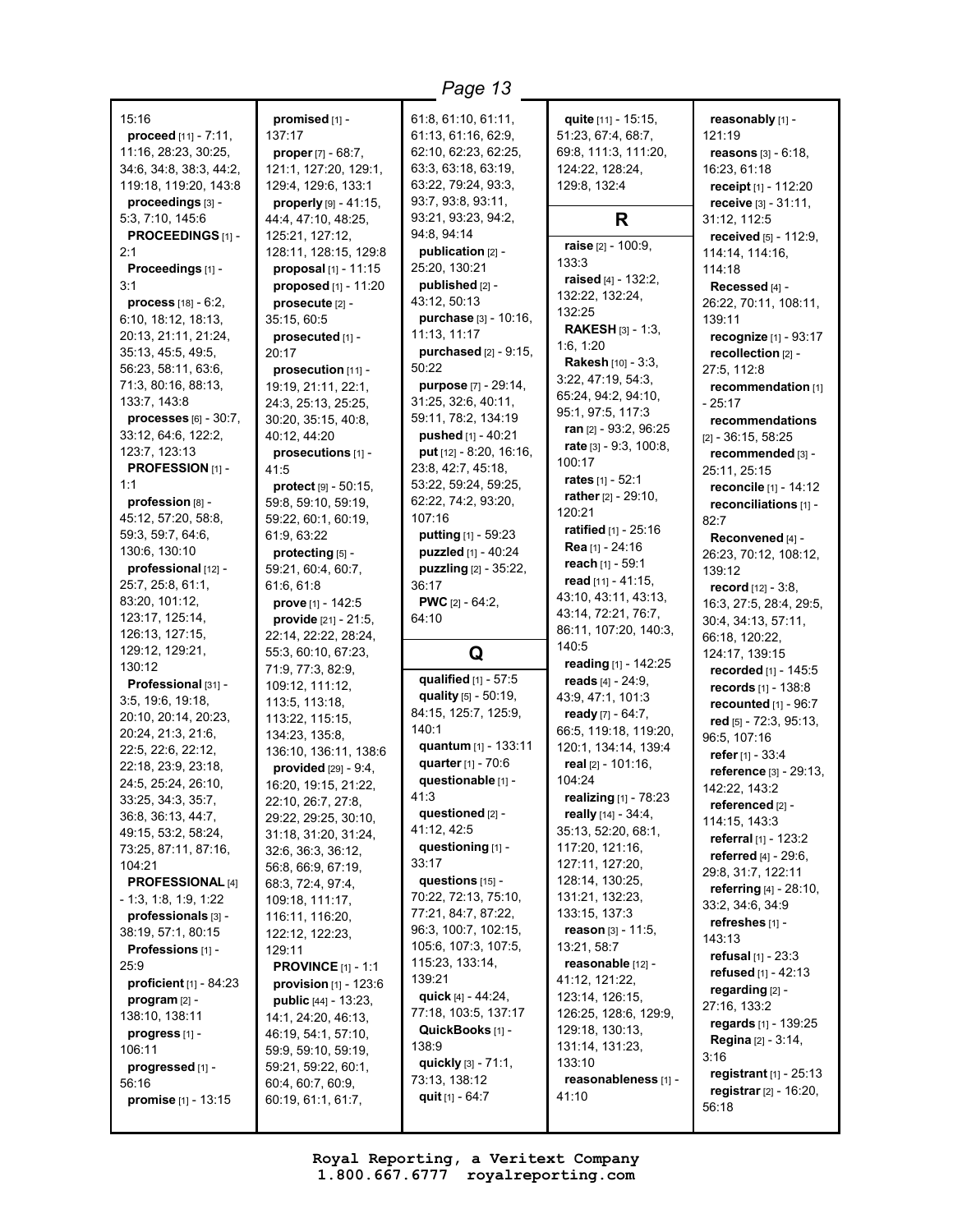**registrars** [1] - 7:3 **regret** [1] - 8:24 **regularly** [1] - 84:10 **regulator** [1] - 123:18 **regulatory** [3] - 122:1, 123:7, 123:13 **rehearing** [2] - 67:7, 120:20 **reinspection** [2] - 124:11, 124:12 **reject** [2] - 23:4, 23:23 **rejected** [8] - 8:19, 21:24, 40:20, 48:21, 49:1, 87:15, 99:23 **rejection** [1] - 8:20 **related** [5] - 14:5, 117:24, 126:16, 143:15, 144:4 **relates** [1] - 128:21 **relating** [3] - 8:12, 25:6, 29:20 **release** [1] - 55:4 **relied** [1] - 19:10 **relying** [1] - 61:10 **remind** [1] - 64:5 **reminded** [1] - 54:12 **rent** [1] - 17:23 **repeat** [2] - 33:16, 118:9 **repeated** [1] - 136:13 **repetitive** [1] - 73:11 **replace** [1] - 9:17 **REPLY** [1] - 2:5 **reply** [2] - 61:11, 109:12 **report** [99] - 13:25, 18:18, 20:16, 25:5, 26:7, 26:8, 31:8, 31:16, 32:3, 32:5, 34:25, 35:10, 36:23, 37:4, 37:6, 37:7, 37:13, 37:15, 37:17, 37:21, 39:19, 39:22, 41:21, 42:1, 42:8, 42:10, 42:13, 42:24, 43:15, 46:5, 46:7, 47:19, 48:2, 48:3, 51:12, 54:8, 55:3, 55:5, 65:6, 65:8, 65:16, 65:18, 65:20, 66:4, 78:1, 78:3, 78:4, 81:6, 81:7, 81:8, 81:13, 81:15, 81:25, 82:3, 84:20, 89:18, 90:8, 90:13, 91:5, 91:12, 91:16, 92:1, 92:5, 93:5, 93:24, 94:11, 94:14, 97:9,

97:11, 97:17, 97:18, 97:19, 97:22, 98:2, 98:5, 98:8, 98:15, 98:16, 98:19, 98:22, 102:1, 114:12, 114:17, 114:19, 115:3, 133:6, 137:19, 137:23, 138:3, 138:13, 138:16, 138:23, 138:24, 139:1, 139:2, 140:9, 140:25 **reported** [2] - 42:5, 61:25 **Reporter** [1] - 145:3 **reporter** [1] - 134:7 **REPORTER** [1] - 145:13 **REPORTER'S** [1] - 145:1 **reports** [27] - 7:21, 7:24, 9:12, 12:23, 13:3, 14:23, 41:8, 41:15, 43:9, 43:12, 47:17, 47:20, 47:22, 57:10, 61:3, 65:3, 84:11, 86:7, 90:4, 91:6, 97:14, 99:8, 101:3, 109:1, 138:1, 138:20 **representative** [1] - 24:20 **REPRESENTED** [1] - 1:20 **reprimand** [1] - 25:17 **repulsive** [1] - 50:8 **reputation** [5] - 8:11, 40:16, 47:2, 50:15, 61:6 **request** [7] - 31:1, 112:12, 112:16, 116:5, 122:4, 122:6, 122:14 **requested** [6] - 29:19, 109:8, 112:14, 113:3, 116:4, 116:12 **required** [9] - 54:1, 104:7, 109:7, 123:18, 124:10, 125:22, 126:19, 127:7, 128:10 **requires** [1] - 49:8 **requiring** [1] - 113:9 **reserve** [1] - 144:12 **resources** [3] - 79:16, 79:25, 80:4 **respect** [7] - 9:21, 22:3, 46:1, 56:5, 56:21, 81:5, 118:23 **respected** [1] - 5:25

**respond** [1] - 79:18 **respondent** [1] - 1:10 **RESPONDENT** [1] -  $2.4$ **response** [5] - 43:8, 109:24, 110:4, 110:8, 112:13 **responses** [1] - 107:16 **responsibilities** [2] - 57:25, 105:24 **responsibility** [18] - 13:4, 22:15, 77:25, 82:15, 82:19, 82:25, 84:15, 86:1, 86:21, 93:9, 105:10, 105:15, 106:8, 106:12, 106:13, 128:18, 141:12, 141:22 **responsible** [21] - 19:24, 20:11, 39:4, 40:15, 40:19, 64:25, 65:18, 81:14, 83:14, 83:22, 85:19, 85:23, 100:1, 105:20, 119:5, 125:5, 125:8, 126:5, 136:23, 140:8, 141:19 **rest** [1] - 61:4 **restraint** [1] - 92:1 **restricted** [1] - 25:18 **restriction** [1] - 130:24 **result** [2] - 125:7, 131:13 **results** [2] - 62:12, 62:13 **retain** [1] - 50:24 **retained** [1] - 50:25 **retention** [1] - 57:24 **retire** [21] - 11:22, 11:23, 11:24, 12:3, 12:6, 17:8, 17:16, 17:19, 18:1, 51:24, 52:15, 52:23, 65:4, 65:12, 80:21, 88:20, 89:21, 90:22, 90:23, 92:9, 106:4 **retired** [1] - 54:25 **retirement** [1] - 90:24 **retires** [1] - 90:24 **retrospect** [3] - 12:20, 65:1, 91:4 **return** [1] - 117:12 **returns** [1] - 117:14 **revealed** [2] - 30:6, 30:14 **revenue** [1] - 41:24 **revenues** [1] -

138:19 **review** [37] - 7:1, 7:16, 7:19, 11:8, 14:3, 14:21, 18:13, 19:5, 20:4, 55:8, 58:10, 58:13, 58:17, 58:18, 58:20, 60:17, 62:12, 82:16, 83:22, 108:14, 108:23, 109:14, 109:18, 113:2, 113:7, 113:8, 113:12, 113:21, 113:23, 123:21, 124:17, 128:22, 129:2, 129:6 **reviewed** [5] - 18:15, 20:3, 55:2, 129:24, 129:25 **reviewer** [5] - 7:24, 55:23, 56:6, 82:21, 104:21 **reviewers** [1] - 38:9 **reviewing** [1] - 19:13 **reviews** [13] - 13:10, 13:11, 13:17, 13:20, 55:9, 56:14, 58:15, 58:19, 92:22, 103:10, 103:21, 113:13, 119:13 **revisited** [1] - 25:16 **revolve** [1] - 29:19 **reward** [2] - 85:13, 86:3 **Rights** [2] - 143:17, 144:5 **risk** [3] - 85:13, 86:2, 86:4 **RMs** [1] - 47:14 **ROBERT** [1] - 1:24 **Robertson** [1] - 1:21 **role** [9] - 19:8, 19:22, 20:8, 60:5, 74:9, 74:14, 87:6, 106:3 **roles** [1] - 50:7 **room** [2] - 5:12, 7:7 **routine** [1] - 130:22 **routinely** [1] - 133:7 **rubber** [1] - 58:23 **ruined** [1] - 40:16 **rules** [2] - 58:7, 109:1 **ruling** [2] - 141:19, 141:24 **run** [9] - 12:11, 23:22, 88:23, 93:2, 104:9, 104:10, 104:13, 104:19, 139:2 **running** [7] - 14:13, 19:2, 64:13, 92:24, 97:5, 97:6 **RVLB** [3] - 41:9,

97:16, 127:2 **résumé** [1] - 56:8 **S S.S** [1] - 1:1 **sale** [1] - 57:23 **sanction** [5] - 120:14, 130:14, 130:19, 131:1, 131:13 **sanctions** [1] - 25:15 **SASKATCHEWAN** [3] - 1:1, 1:4, 1:9 **Saskatchewan** [9] - 1:12, 3:6, 3:12, 3:21, 44:6, 59:25, 61:11, 116:10, 122:23 **Saskatoon** [15] - 1:12, 3:18, 9:18, 12:24, 13:1, 13:4, 17:3, 79:8, 80:5, 80:11, 80:13, 102:17, 106:6, 106:17, 125:1 **sat** [3] - 98:2, 135:10, 137:22 **satisfied** [1] - 51:23 **satisfy** [1] - 100:16 **saw** [9] - 18:17, 42:15, 52:1, 54:1, 86:10, 106:4, 121:9, 121:11, 134:18 **scale** [3] - 17:21, 17:25, 18:7 **school** [4] - 13:14, 43:24, 52:3, 88:19 **Schroeder** [1] - 24:18 **se** [1] - 68:2 **Sean** [2] - 3:24, 72:2 **SEAN** [1] - 1:21 **second** [11] - 59:14, 99:10, 109:14, 109:17, 113:7, 113:12, 113:21, 117:18, 122:4, 124:19, 126:16 **secret** [1] - 57:17 **section** [2] - 25:9, 142:6 **sections** [1] - 81:25 **see** [23] - 19:22, 19:23, 45:1, 45:9, 54:9, 60:8, 61:7, 61:14, 68:24, 71:6, 71:14, 75:16, 76:17, 92:16, 93:4, 94:11, 97:19, 99:11, 99:14, 106:19, 118:11, 130:18, 141:22 **seeing** [2] - 60:6,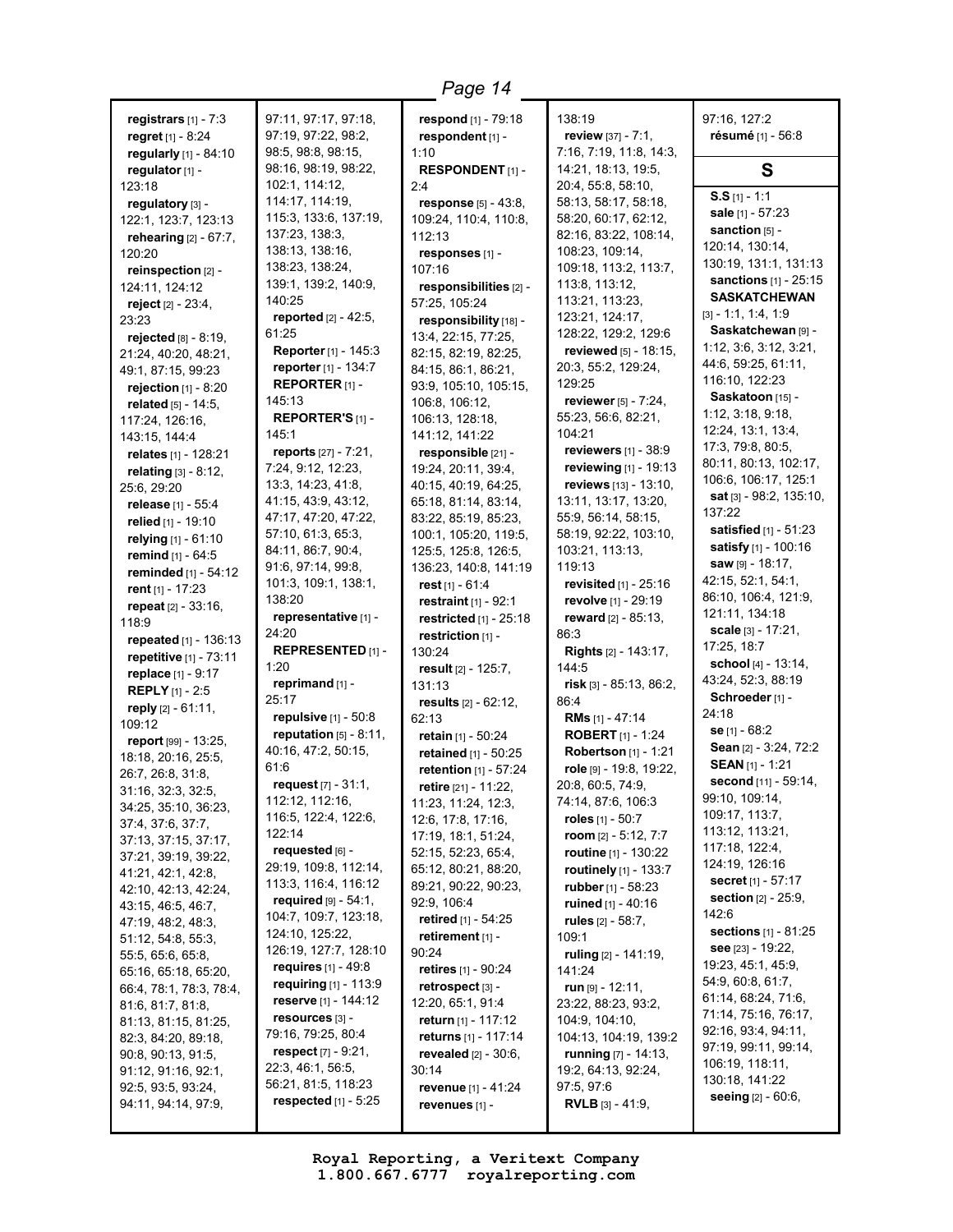96:6 **seek** [4] - 73:21, 74:8, 122:22, 123:25 **seeking** [2] - 133:23, 134:1 **seem** [3] - 34:14, 126:2, 132:25 **sees** [1] - 60:9 **segue** [1] - 87:25 **self** [1] - 16:21 **SELF** [1] - 1:20 **self-assessment** [1] - 16:21 **SELF-REPRESENTED** [1] - 1:20 **sell** [2] - 12:3, 100:18 **seller** [1] - 58:1 **selling** [1] - 91:2 **send** [1] - 79:17 **senior** [1] - 115:25 **sense** [4] - 50:10, 59:1, 80:25, 115:16 **sent** [13] - 29:3, 35:1, 35:4, 44:24, 53:12, 87:13, 109:23, 109:25, 110:23, 111:7, 112:18, 122:15 **sentences** [1] -  $104.2$ **September** [2] - 15:4, 96:10 **serious** [1] - 124:10 **served** [1] - 16:15 **service** [3] - 79:22, 79:23, 80:6 **services** [5] - 9:4, 25:19, 86:19, 129:12, 129:15 **set** [6] - 57:11, 60:11, 85:13, 122:3, 124:5, 130:16 **sets** [1] - 121:23 **settle** [1] - 62:5 **seven** [2] - 122:13, 124:1 **several** [2] - 51:8, 108:17 **shaken** [1] - 64:16 **share** [2] - 27:19, 31:15 **shared** [1] - 79:16 **sheet** [5] - 41:23, 42:2, 42:17, 43:5, 82:1 **sheets** [1] - 127:17 **sherry** [1] - 3:23 **Sherry** [1] - 137:21 **SHERRY** [1] - 1:20 **short** [3] - 89:4,

112:10, 120:16 **show** [2] - 55:6, 85:10 **showed** [1] - 42:2 **shown** [1] - 61:24 **shows** [1] - 59:8 **side** [6] - 6:4, 22:1, 48:12, 50:4, 50:5, 61:14 **sign** [22] - 17:12, 20:18, 33:24, 41:13, 41:21, 42:7, 42:10, 42:12, 42:13, 43:7, 43:16, 44:16, 65:14, 66:2, 82:11, 84:12, 84:19, 90:4, 90:8, 91:12, 91:23, 94:14 **signature** [10] - 18:18, 37:20, 39:18, 48:1, 48:6, 48:11, 48:16, 48:23, 83:11, 93:5 **signatures** [1] - 13:2 **signed** [13] - 12:22, 47:18, 54:8, 65:2, 78:4, 81:4, 87:8, 91:4, 91:5, 93:24, 94:2 **signer** [1] - 84:11 **significantly** [1] - 124:22 **signing** [20] - 36:22, 37:4, 37:12, 37:17, 57:10, 77:25, 78:2, 81:3, 81:14, 82:15, 83:13, 83:21, 86:20, 89:13, 89:17, 91:22, 91:24, 94:19, 125:1, 140:25 **similar** [1] - 130:21 **simple** [7] - 9:16, 9:24, 43:24, 61:21, 121:17, 137:24, 138:20 **simplicity** [1] - 44:2 **simply** [13] - 4:10, 5:9, 6:1, 14:10, 14:13, 20:22, 34:1, 44:16, 45:3, 74:20, 88:19, 109:11, 126:4 **SINCLAIR** [29] - 1:21, 2:4, 3:24, 4:7, 4:17, 5:16, 27:2, 27:17, 27:22, 28:1, 28:7, 28:12, 28:15, 28:17, 28:21, 31:17, 32:9, 32:16, 68:1, 69:19, 69:23, 70:4, 70:9, 72:6, 112:6, 119:20, 120:11, 133:25, 143:3

**Sinclair** [10] - 3:24, 5:15, 6:1, 26:25, 67:25, 112:3, 118:4, 120:6, 141:6, 142:20 **single** [4] - 13:24, 51:13, 101:6, 102:2 **sit** [2] - 63:15, 63:23 **sits** [1] - 83:2 **sitting** [4] - 43:4, 99:13, 106:2, 136:25 **situation** [2] - 43:3, 64:12 **six** [11] - 10:14, 14:24, 42:23, 43:14, 52:4, 52:8, 64:7, 98:22, 123:1, 129:10, 137:22 **sixth** [1] - 43:1 **skill** [1] - 145:7 **skills** [1] - 62:21 **slough** [1] - 35:2 **slowly** [1] - 71:11 **small** [7] - 14:7, 14:16, 15:20, 15:22, 15:24, 116:19, 117:7 **software** [1] - 9:8 **solution** [1] - 38:23 **someone** [1] - 83:20 **sometimes** [1] - 14:4 **somewhere** [2] - 23:24, 86:11 **son** [1] - 63:24 **soon** [2] - 111:6, 144:17 **sorry** [15] - 8:6, 21:16, 23:4, 44:11, 56:18, 57:1, 59:13, 62:19, 65:18, 87:23, 92:5, 95:18, 102:15, 106:25, 144:16 **sort** [11] - 12:6, 18:4, 27:12, 32:10, 67:14, 68:4, 72:11, 72:14, 79:24, 139:16, 143:25 **sounded** [1] - 31:21 **sounds** [1] - 31:24 **space** [4] - 10:12, 10:14, 17:11, 17:23 **speaks** [1] - 50:3 **specialist** [1] - 93:1 **specific** [6] - 67:9, 72:15, 107:22, 115:16, 133:24, 134:2 **specifically** [3] - 77:24, 107:19, 125:15 **spent** [4] - 8:12, 48:18, 60:21, 142:1 **SPILCHEN** [30] - 1:17, 3:11, 84:8, 84:14, 84:22, 85:1,

85:12, 85:17, 86:10, 87:23, 88:2, 95:8, 95:17, 96:5, 100:6, 100:11, 100:13, 100:21, 100:23, 102:3, 102:9, 102:12, 102:14, 102:19, 102:21, 107:9, 107:11, 115:1, 115:7, 115:11 **Spilchen** [1] - 3:11 **spin** [1] - 55:13 **spouse** [1] - 3:23 **spreadsheet** [6] - 9:10, 98:5, 98:7, 98:9, 98:10, 98:23 **spreadsheets** [1] - 66:10 **staff** [3] - 12:7, 66:9, 80:3 **stage** [3] - 30:14, 112:19, 130:4 **stamp** [1] - 58:23 **stand** [4] - 44:10, 59:14, 61:9, 86:17 **standard** [9] - 13:15, 31:14, 32:11, 82:6, 125:6, 128:14, 128:17, 139:23, 140:4 **standards** [19] - 13:13, 83:20, 84:2, 102:10, 105:12, 105:17, 125:3, 125:18, 125:23, 126:3, 127:9, 127:16, 127:24, 128:2, 128:4, 128:11, 130:5, 130:7, 130:9 **Standards** [1] - 84:2 **stands** [1] - 41:16 **Star** [1] - 47:6 **stark** [1] - 52:25 **start** [3] - 5:20, 16:4, 120:19 **started** [10] - 3:2, 4:4, 4:21, 5:19, 13:18, 15:10, 24:14, 34:18, 57:2, 70:14 **starting** [4] - 4:23, 18:2, 18:5, 18:6 **statement** [29] -5:24, 8:18, 14:11, 20:16, 21:1, 21:19, 22:23, 23:8, 23:12, 23:13, 26:4, 33:18, 33:24, 34:25, 35:6, 35:9, 36:7, 40:20, 41:24, 44:17, 45:4, 67:14, 87:10, 87:14, 99:22, 130:11, 132:5,

142:23, 143:9 **statements** [15] - 8:2, 14:18, 15:3, 15:23, 21:21, 24:7, 41:11, 41:23, 42:20, 43:18, 78:14, 82:7, 127:18, 136:20, 140:2 **states** [1] - 112:4 **steady** [1] - 16:9 **steer** [1] - 5:13 **stem** [1] - 124:6 **step** [2] - 17:7, 123:15 **stepped** [1] - 6:18 **steps** [1] - 138:17 **stick** [2] - 16:12, 64:15 **still** [12] - 10:15, 16:10, 16:11, 37:20, 52:3, 71:5, 90:10, 91:11, 97:6, 102:16, 106:12, 112:19 **stood** [2] - 13:16, 81:8 **Stooshinoff** [6] - 6:17, 8:15, 31:19, 135:3, 136:1, 143:1 **stop** [3] - 16:1, 66:13, 109:7 **stopped** [10] - 15:5, 52:18, 53:25, 109:3, 109:6, 109:11, 113:4, 113:6, 113:24, 114:3 **stopping** [1] - 109:10 **stops** [4] - 7:13, 64:23, 65:13 **story** [3] - 6:5, 22:2, 61:14 **straight** [1] - 57:11 **strategy** [1] - 80:13 **stroke** [1] - 85:23 **Stromberg** [1] - 1:21 **strong** [1] - 12:10 **strongest** [1] - 48:5 **stuck** [2] - 51:16, 51:17 **student** [1] - 15:13 **students** [1] - 45:11 **stuff** [3] - 89:22, 135:22, 135:23 **stunned** [2] - 23:5, 53:3 **subcontract** [2] - 86:13, 87:1 **subcontractor** [2] - 39:21, 86:25 **subject** [3] - 7:1, 7:20, 133:14 **submission** [1] - 110:17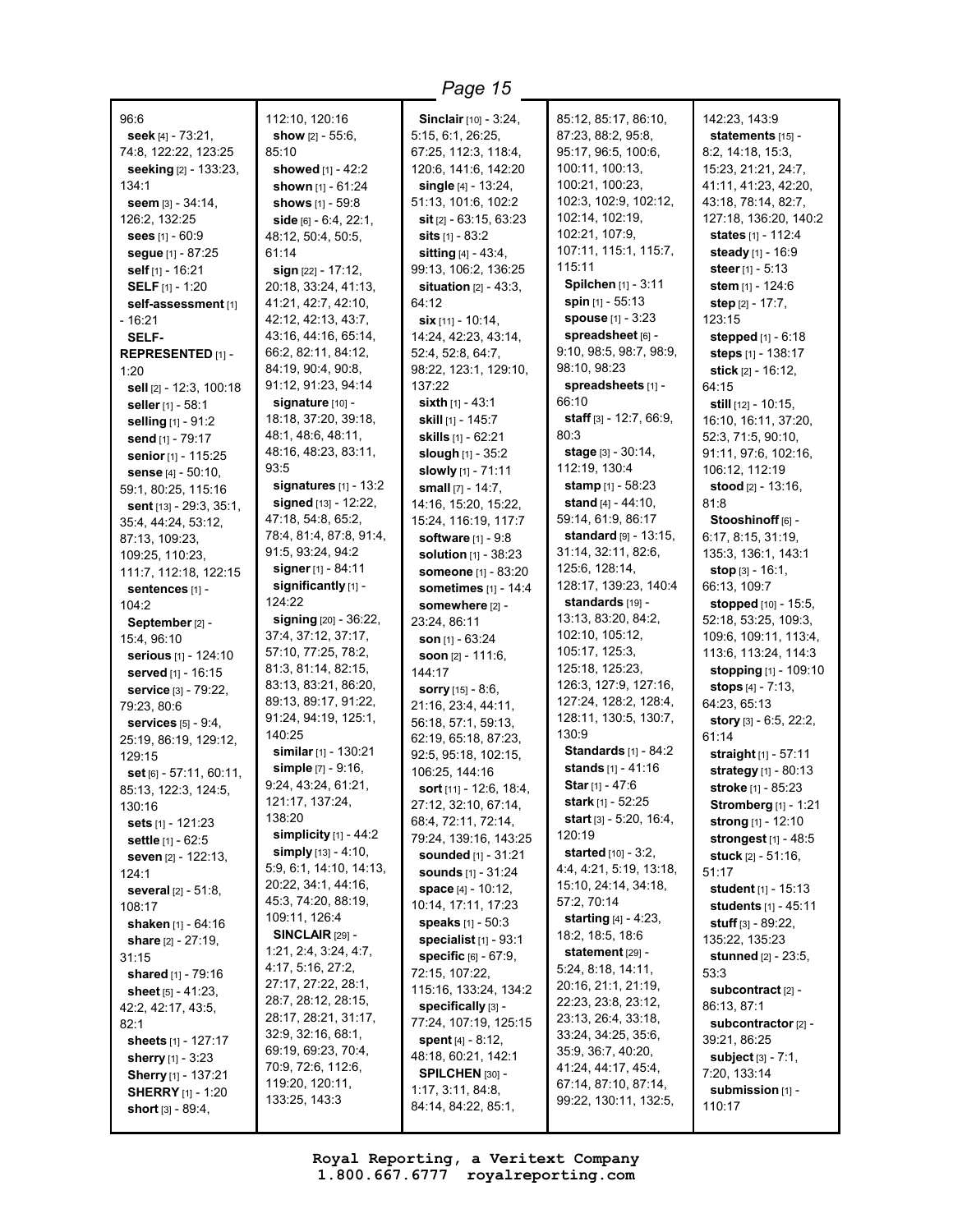**submissions** [1] - 131:16 **SUBMISSIONS** [2] - 2:3, 2:4 **submit** [6] - 110:2, 114:2, 122:8, 123:3, 124:2 **submitted** [5] -110:3, 110:7, 111:3, 111:12, 117:3 **submitting** [1] - 122:18 **subordinate** [1] - 101:4 **subordinates** [1] - 85:24 **subsequent** [2] - 19:25, 31:24 **substandard** [1] - 129:14 **successful** [2] - 16:9, 51:2 **succession** [1] - 18:11 **suddenly** [1] - 46:16 **sue** [1] - 74:21 **sufficient** [3] - 8:4, 29:12, 71:23 **suggest** [8] - 69:14, 123:11, 123:16, 127:10, 128:5, 128:13, 130:12, 133:8 **suggesting** [2] - 134:2, 134:11 **suggestion** [2] - 130:18, 132:11 **suggests** [1] - 131:13 **super** [1] - 33:8 **superceded** [1] - 140:17 **supervise** [2] - 127:12, 128:11 **supervised** [1] - 128:16 **supervising** [1] - 21:12 **supervision** [1] - 136:11 **supplement** [1] - 120:25 **supplemental** [2] - 28:3, 120:16 **support** [14] - 39:12, 39:20, 42:4, 42:11, 42:16, 42:17, 66:9, 75:17, 76:25, 80:5, 104:16, 130:17, 136:4, 138:13 **supports** [1] - 85:10 **surely** [2] - 12:13, 13:8 **surface** [1] - 100:24 **surprised** [1] - 111:20 **surrounding** [1] - 57:23 **suspect** [1] - 7:6 **sustain** [1] - 126:9 **T table** [2] - 38:23, 58:5 **tail** [1] - 55:13 **Tanya** [1] - 24:17 **tax** [4] - 15:9, 15:25, 80:2, 117:12 **taxation** [1] - 38:15 **taxpayers** [1] - 43:13 **teach** [2] - 98:8, 98:12 **team** [1] - 118:12 **technology** [1] - 9:7 **teleconference** [1] - 1:18 **telephone** [2] - 21:14, 54:11 **ten** [4] - 26:18, 26:20, 26:21, 78:20 **term** [4] - 42:18, 91:21, 101:15, 103:11 **terminology** [1] - 115:2 **terms** [18] - 32:9, 67:10, 68:2, 68:3, 70:14, 72:17, 88:8, 88:10, 88:14, 103:8, 115:17, 125:25, 126:7, 129:10, 129:19, 130:14, 134:5, 135:24 **terribly** [3] - 27:23, 28:8, 47:1 **terrific** [1] - 56:19 **testified** [1] - 127:9 **testimony** [3] - 19:11, 121:9, 125:20 **THE** [11] - 1:1, 1:1, 1:2, 1:3, 1:3, 1:8, 1:9, 1:14, 1:22, 1:25 **theme** [2] - 59:7,  $104:3$ **themselves** [3] - 3:9, 47:23, 50:4 **thereafter** [1] - 18:13 **therefore** [9] - 15:6, 17:14, 17:22, 30:4, 44:5, 56:22, 78:4, 109:3, 113:5 **Thiel** [1] - 54:11 **thinking** [5] - 33:13, 54:19, 90:2, 94:8, 135:24 **thinks** [1] - 94:14 **third** [9] - 9:3, 51:25, 100:8, 124:8, 124:13, 124:20, 125:24, 127:1, 130:3 **thorough** [1] - 97:22 **thoughts** [1] - 26:17 **threat** [1] - 46:13 **three** [11] - 10:10, 17:5, 17:14, 17:21, 18:8, 48:17, 54:16, 79:18, 80:9, 126:11, 137:21 **throughout** [3] - 38:15, 104:3, 123:22 **timely** [1] - 143:20 **timing** [1] - 141:18 **TO** [1] - 1:3 **today** [18] - 4:16, 10:15, 13:22, 37:19, 45:14, 46:23, 62:8, 74:10, 74:15, 74:18, 120:25, 121:3, 126:1, 127:16, 131:17, 134:6, 135:22, 144:21 **together** [11] - 23:14, 38:13, 45:22, 52:19, 78:11, 79:5, 79:7, 79:15, 88:20, 117:23, 123:24 **took** [15] - 13:5, 21:10, 51:10, 51:11, 52:4, 52:6, 64:24, 80:6, 97:10, 98:22, 101:5, 101:24, 104:23, 122:24, 142:1 **top** [1] - 140:15 **topic** [1] - 141:6 **torn** [1] - 101:11 **Toronto** [5] - 79:22, 80:12, 109:20, 116:1, 116:17 **totality** [1] - 56:23 **totally** [2] - 43:8, 55:13 **towards** [2] - 101:14, 101:21 **town** [7] - 42:8, 42:9, 42:15, 43:10, 47:14, 52:5, 101:16 **town's** [1] - 42:20 **train** [1] - 96:22 **training** [1] - 15:10 **transcript** [6] - 76:8, 112:7, 122:18, 125:16, 127:13, 128:1 **transcription** [1] - 145:5 **transition** [2] - 78:16, 106:10 **transitioning** [1] - 20:5 **treasurer** [5] - 56:18, 99:6, 137:15, 137:20, 137:21 **treasurers** [2] - 9:13, 14:8 **treat** [2] - 45:10, 45:15 **treated** [7] - 19:1, 89:25, 93:22, 93:25, 94:17, 96:19, 106:18 **trial** [1] - 132:22 **tried** [4] - 49:23, 52:16, 105:19, 143:14 **trouble** [1] - 120:8 **troubling** [3] - 39:24, 51:15, 53:25 **true** [3] - 86:17, 125:23, 145:5 **truly** [1] - 83:3 **trumps** [1] - 48:23 **trust** [7] - 16:16, 57:17, 59:23, 59:24, 60:1, 61:1, 62:17 **trusted** [3] - 10:20, 13:13, 44:3 **trusting** [1] - 65:12 **truth** [3] - 50:2, 50:3, 57:18 **try** [6] - 11:23, 66:23, 70:25, 91:3, 113:25, 118:18 **trying** [12] - 5:10, 12:3, 35:12, 39:14, 100:4, 104:3, 105:21, 112:23, 123:23, 135:11, 136:1, 137:5 **tune** [1] - 98:1 **tuned** [1] - 98:16 **tunnel** [2] - 40:6,  $40.10$ **turn** [4] - 34:3, 74:25, 103:5, 118:4 **twice** [1] - 112:1 **two** [20] - 10:24, 16:14, 17:13, 17:16, 17:20, 23:11, 23:22, 25:18, 33:17, 35:24, 53:8, 56:11, 84:6, 90:18, 98:17, 98:24, 113:13, 121:23, 125:24 **type** [3] - 33:19, 44:20, 109:5 **types** [3] - 15:5, *Page 16*

45:18, 100:16 **typical** [1] - 86:25 **U ultimately** [9] - 58:9, 84:14, 85:17, 86:19, 106:13, 125:8, 126:5, 128:17, 132:10 **uncertain** [1] - 112:8 **unconscionable** [1] - 41:4 **under** [15] - 7:19, 42:7, 45:19, 92:1, 92:20, 99:3, 99:16, 123:5, 125:5, 125:12, 127:8, 128:4, 141:21, 143:14, 143:16 **underneath** [1] - 68:6 **understood** [4] - 9:25, 34:15, 93:14, 95:3 **undertaken** [1] - 133:7 **unfathomable** [1] - 49:24 **unjust** [1] - 59:2 **unjustifiable** [1] - 41:4 **unless** [3] - 28:16, 65:25, 68:25 **unreasonable** [1] - 130:24 **up** [25] - 8:11, 10:9, 13:5, 13:13, 21:4, 40:17, 50:13, 53:22, 57:18, 57:19, 60:11, 66:21, 70:20, 71:17, 72:13, 73:12, 82:4, 82:5, 84:8, 91:21, 100:7, 119:8, 139:20, 141:6, 142:14 **upheld** [1] - 131:14 **V Vaneyck** [1] - 130:20 **various** [3] - 38:18, 124:12, 132:2 **verification** [1] - 103:12

**versus** [1] - 115:3 **via** [1] - 1:18 **Vice** [1] - 24:16 **Vice-Chair** [1] -

**view** [22] - 48:7, 49:1, 50:8, 55:19, 63:4, 63:12, 65:5, 74:24, 75:4, 80:9,

24:16